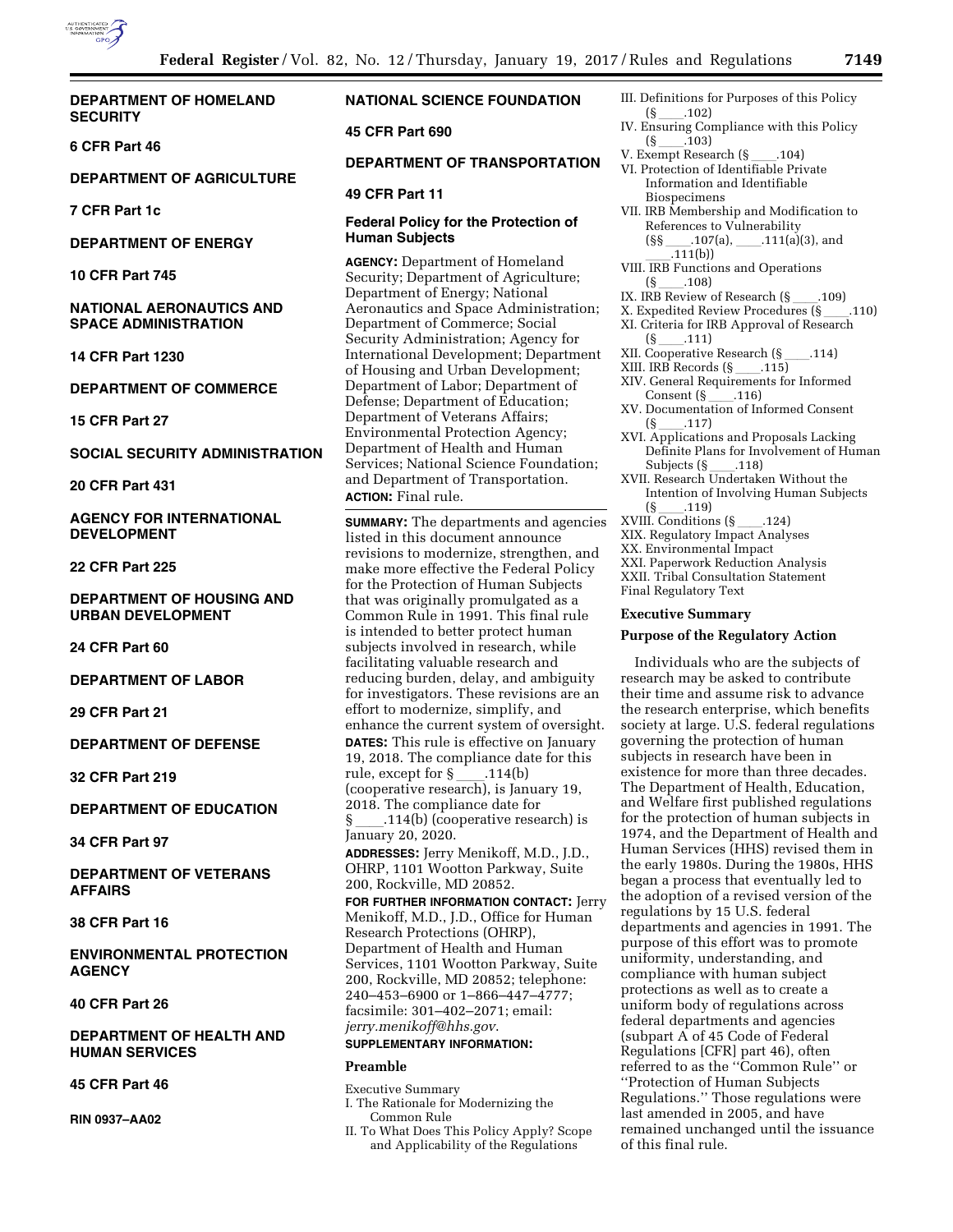Since the Common Rule was promulgated, the volume and landscape of research involving human subjects have changed considerably. Research with human subjects has grown in scale and become more diverse. Examples of developments include: an expansion in the number and types of clinical trials, as well as observational studies and cohort studies; a diversification of the types of social and behavioral research being used in human subjects research; increased use of sophisticated analytic techniques to study human biospecimens; and the growing use of electronic health data and other digital records to enable very large datasets to be rapidly analyzed and combined in novel ways. Yet these developments have not been accompanied by major change in the human subjects research oversight system, which has remained largely unaltered over the past two decades.

On July 26, 2011, the Office of the Secretary of HHS, in coordination with the Executive Office of the President's Office of Science and Technology Policy (OSTP), published an advance notice of proposed rulemaking (ANPRM) to request comment on how current regulations for protecting those who participate in research might be modernized and revised to be more effective.1

On September 8, 2015, HHS and 15 other federal departments and agencies published a Notice of Proposed Rulemaking (NPRM) proposing revisions to the regulations for protection of human subjects in research.2 Like the ANPRM, the NPRM sought comment on how to better protect research subjects while facilitating valuable research and reducing burden, delay, and ambiguity for investigators. Public comments on both the ANPRM and the NPRM have informed the final rule that is now being promulgated.

The final rule is designed to more thoroughly address the broader types of research conducted or otherwise supported by all of the Common Rule departments and agencies such as behavioral and social science research. It also benefits from continuing efforts to harmonize human subjects policies across federal departments and agencies.

# **Summary of the Major Changes in the Final Rule**

The final rule differs in important ways from the NPRM. Most significantly, several proposals are not being adopted:

• The final rule does not adopt the proposal to require that research involving nonidentified biospecimens be subject to the Common Rule, and that consent would need to be obtained in order to conduct such research.

• To the extent some of the NPRM proposals relied on standards that had not yet been proposed, the final rule either does not adopt those proposals or includes revisions to eliminate such reliance.

• The final rule does not expand the policy to cover clinical trials that are not federally funded.

• The final rule does not adopt the proposed new concept of ''excluded'' activities. Generally, activities proposed to be excluded are now either described as not satisfying the definition of what constitutes research under the regulations or are classified as exempt.

• The proposed revisions to the exemption categories have been modified to better align with the longstanding ordering in the final rule. The final rule does not include the proposed requirement that exemption determinations need to be made in specified ways.

• The final rule does not include the proposed standardized privacy safeguards for identifiable private information and identifiable biospecimens. Aspects of proposals that relied on those safeguards have been modified or are not being adopted.

• The final rule does not adopt the most restrictive proposed criteria for obtaining a waiver of the consent requirements relating to research with identifiable biospecimens.

The final rule makes the following significant changes to the Common Rule:

• Establishes new requirements regarding the information that must be given to prospective research subjects as part of the informed consent process.

• Allows the use of broad consent (*i.e.,* seeking prospective consent to unspecified future research) from a subject for storage, maintenance, and secondary research use of identifiable private information and identifiable biospecimens. Broad consent will be an optional alternative that an investigator may choose instead of, for example,

conducting the research on nonidentified information and nonidentified biospecimens, having an institutional review board (IRB) waive the requirement for informed consent, or obtaining consent for a specific study.

• Establishes new exempt categories of research based on their risk profile. Under some of the new categories, exempt research would be required to undergo limited IRB review to ensure that there are adequate privacy safeguards for identifiable private information and identifiable biospecimens.

• Creates a requirement for U.S. based institutions engaged in cooperative research to use a single IRB for that portion of the research that takes place within the United States, with certain exceptions. This requirement becomes effective 3 years after publication of the final rule.

• Removes the requirement to conduct continuing review of ongoing research for studies that undergo expedited review and for studies that have completed study interventions and are merely analyzing study data or involve only observational follow up in conjunction with standard clinical care.

Other minor changes have been to improve the rule and for purposes of clarity and accuracy.

# **Estimated Costs and Benefits**

Table 1 summarizes the quantified and nonquantified benefits and costs of all changes to the Common Rule. Over the 2017–2026 period, present value benefits of \$1,904 million and annualized benefits of \$223 million are estimated using a 3 percent discount rate; present value benefits of \$1,494 million and annualized benefits of \$213 million are estimated using a 7 percent discount rate. Present value costs of \$528 million and annualized costs of \$62.0 million are estimated using a 3 percent discount rate; present value costs of \$474 million and annualized costs of \$67.0 million are estimated using a 7 percent discount rate. Nonquantified benefits include improved human subjects protections in research; enhanced oversight of research reviewed by IRBs not operated by a Federalwide Assurance (FWA)-holding institution; and increased uniformity in regulatory requirements among Common Rule departments and agencies. Nonquantified costs include the time needed for consultation among

Retrieved from *[https://www.federalregister.gov/](https://www.federalregister.gov/documents/2015/09/08/2015-21756/federal-policy-for-the-protection-of-human-subjects) [documents/2015/09/08/2015-21756/federal-policy](https://www.federalregister.gov/documents/2015/09/08/2015-21756/federal-policy-for-the-protection-of-human-subjects)[for-the-protection-of-human-subjects](https://www.federalregister.gov/documents/2015/09/08/2015-21756/federal-policy-for-the-protection-of-human-subjects)* 

<sup>&</sup>lt;sup>1</sup> HHS. Human Subjects Research Protections: Enhancing Protections for Research Subjects and Reducing Burden, Delay, and Ambiguity for Investigators. 76 FR 44512 (Jul. 26, 2011). Retrieved

from *[https://www.gpo.gov/fdsys/pkg/FR-2011-07-](https://www.gpo.gov/fdsys/pkg/FR-2011-07-26/pdf/2011-18792.pdf)  [26/pdf/2011-18792.pdf](https://www.gpo.gov/fdsys/pkg/FR-2011-07-26/pdf/2011-18792.pdf)* 

<sup>2</sup>HHS. Federal Policy for the Protection of Human Subjects. 80 FR 53931 (Sept. 8, 2015).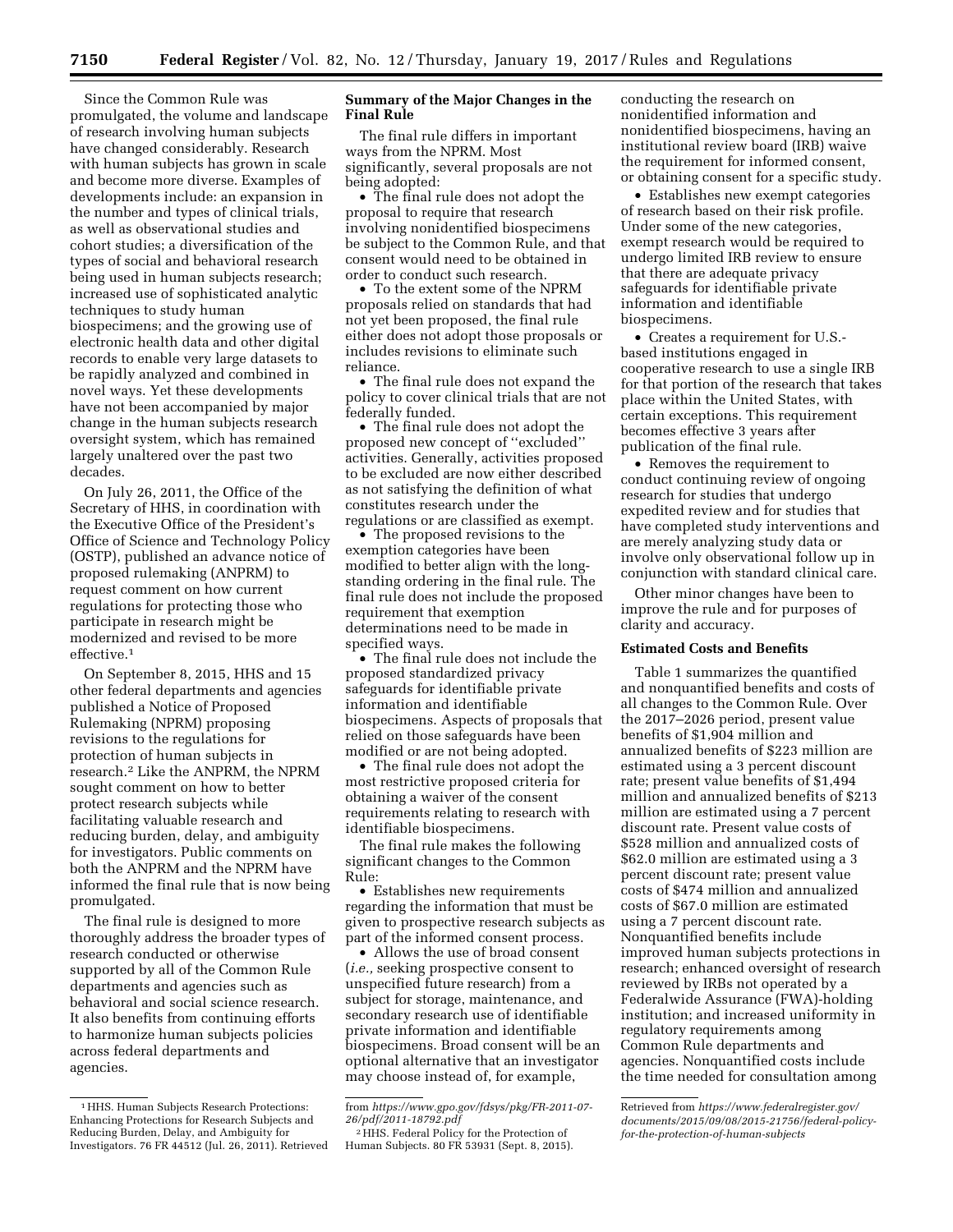Common Rule agencies before federal guidance is issued.

TABLE 1—ACCOUNTING TABLE OF BENEFITS AND COSTS OF ALL CHANGES

|                                         | Present value of 10 years by<br>discount rate<br>(millions of 2015 dollars) |           | Annualized value over 10<br>years by discount rate<br>(millions of 2015 dollars) |         |
|-----------------------------------------|-----------------------------------------------------------------------------|-----------|----------------------------------------------------------------------------------|---------|
|                                         | 3 percent                                                                   | 7 percent | 3 percent                                                                        | percent |
| Benefits:<br><b>Quantified Benefits</b> | 1.904                                                                       | l.493     | 223                                                                              | 213     |

## Nonquantified Benefits:

Improved human subjects protections in research; enhanced oversight in research reviewed by IRBs not operated by an FWA-holding institution; and increased uniformity in regulatory requirements among Common Rule departments and agencies.

| Costs: |            |     |            |     |
|--------|------------|-----|------------|-----|
| COSIS  | $F \cap D$ | - - | ~~<br>02.U | - 1 |
|        |            |     |            |     |

#### Nonquantified Benefits:

Time for consultation among Common Rule agencies before federal guidance is issued.

# **I. The Rationale for Modernizing the Common Rule**

#### *A. The Changing Nature of Research*

This final rule recognizes that in the past two decades a paradigm shift has occurred in how research is conducted. Evolving technologies—including imaging, mobile technologies, and the growth in computing power—have changed the scale and nature of information collected in many disciplines. Computer scientists, engineers, and social scientists are developing techniques to integrate different types of data so they can be combined, mined, analyzed, and shared. The advent of sophisticated computer software programs, the Internet, and mobile technology has created new areas of research activity, particularly within the social and behavioral sciences. In biomedical science, the Human Genome Project laid the foundation for precision medicine and promoted an environment of data sharing and innovation in analytics and technology, and drew attention to the need for policies that support a changing research landscape. New technologies, including genomic sequencing, have quickly led to exponential growth in the data to which investigators have access. The sheer volume of data that can be generated in research, the ease with which it can be shared, and the ways in which it can be used to identify individuals were simply not possible, or even imaginable, when the Common Rule was first adopted.

Research settings are also shifting. Although much biomedical research continues to be conducted in academic medical centers, more research is being conducted in clinical care settings, thus combining research and medical data. Biospecimen repositories and large databases have made it easier to do research on existing (stored) biospecimens and data. Clinical research networks connected through electronic health records have developed methods for extracting clinical data for research purposes and are working toward integration of research data into electronic health records in a meaningful way. The scientific community recognizes the value of data sharing and open-source resources and understands that pooling intellectual resources and capitalizing on efficient uses of data and technology represent the best ways to advance knowledge.

At the same time, the level of public engagement in the research enterprise has changed. More people want to play an active role in research, particularly related to health.

As technology evolves, so does the nature of the risks and benefits of participating in certain types of research. Many studies do not involve interaction with research subjects, but instead involve secondary analysis of data or biospecimens. Risks related to these types of research studies are largely informational, not physical; that is, harms could result primarily from the inappropriate disclosure of information and not from the research interventions themselves. Nonetheless, those harms can be significant.

Because of these shifts in science, technology, and public engagement and expectations, a wide range of stakeholders have raised concerns about the limitations of the existing regulatory framework, arguing for a re-evaluation of how the fundamental principles of

the 1979 *Belmont Report* 3 that underlie the Common Rule—respect for persons, beneficence, and justice—are applied in practice to the myriad new contexts in which U.S. research is conducted in the 21st century. The changes that are being implemented in the final rule continue to be shaped by those principles (a detailed background discussion of which was provided in the NPRM).

Finally, it is important to note that, to the extent appropriate, the intent is to eventually amend the other subparts of the HHS human subjects protection regulations in 45 CFR part 46 (subparts B, C, D, and E), and consider the need for updates to FDA regulations and other relevant federal departmental or agency regulations with overlapping scope.

### *B. Public Comments, Expert Advice, Stakeholder Dialogue*

The revisions to the Common Rule are based on a variety of sources of public, stakeholder, and expert comments and advice, including comments received on the 2011 ANPRM and the 2015 NPRM. They also benefit from guidance provided by a 2014 National Research Council consensus report, *Proposed Revisions to the Common Rule for the Protection of Human Subjects in the Behavioral and Social Sciences,*4 and

<sup>3</sup>National Commission for the Protection of Human Subjects of Biomedical and Behavioral Research. Belmont Report. Washington, DC: U.S. Department of Health and Human Services. 1979. Retrieved from *[http://www.hhs.gov/ohrp/](http://www.hhs.gov/ohrp/humansubjects/guidance/belmont.html) [humansubjects/guidance/belmont.html.](http://www.hhs.gov/ohrp/humansubjects/guidance/belmont.html)* 

<sup>4</sup>National Research Council of the National Academies. Proposed Revisions to the Common Rule for the Protection of Human Subjects in the Behavioral and Social Sciences. Washington, DC: The National Academies Press; 2014. 13–168. Retrieved from *[http://www.nap.edu/catalog/18614/](http://www.nap.edu/catalog/18614/proposed-revisions-to-the-common-rule-for-the-protection-of-human-subjects-in-the-behavioral-and-social-sciences)  [proposed-revisions-to-the-common-rule-for-the-](http://www.nap.edu/catalog/18614/proposed-revisions-to-the-common-rule-for-the-protection-of-human-subjects-in-the-behavioral-and-social-sciences)*Continued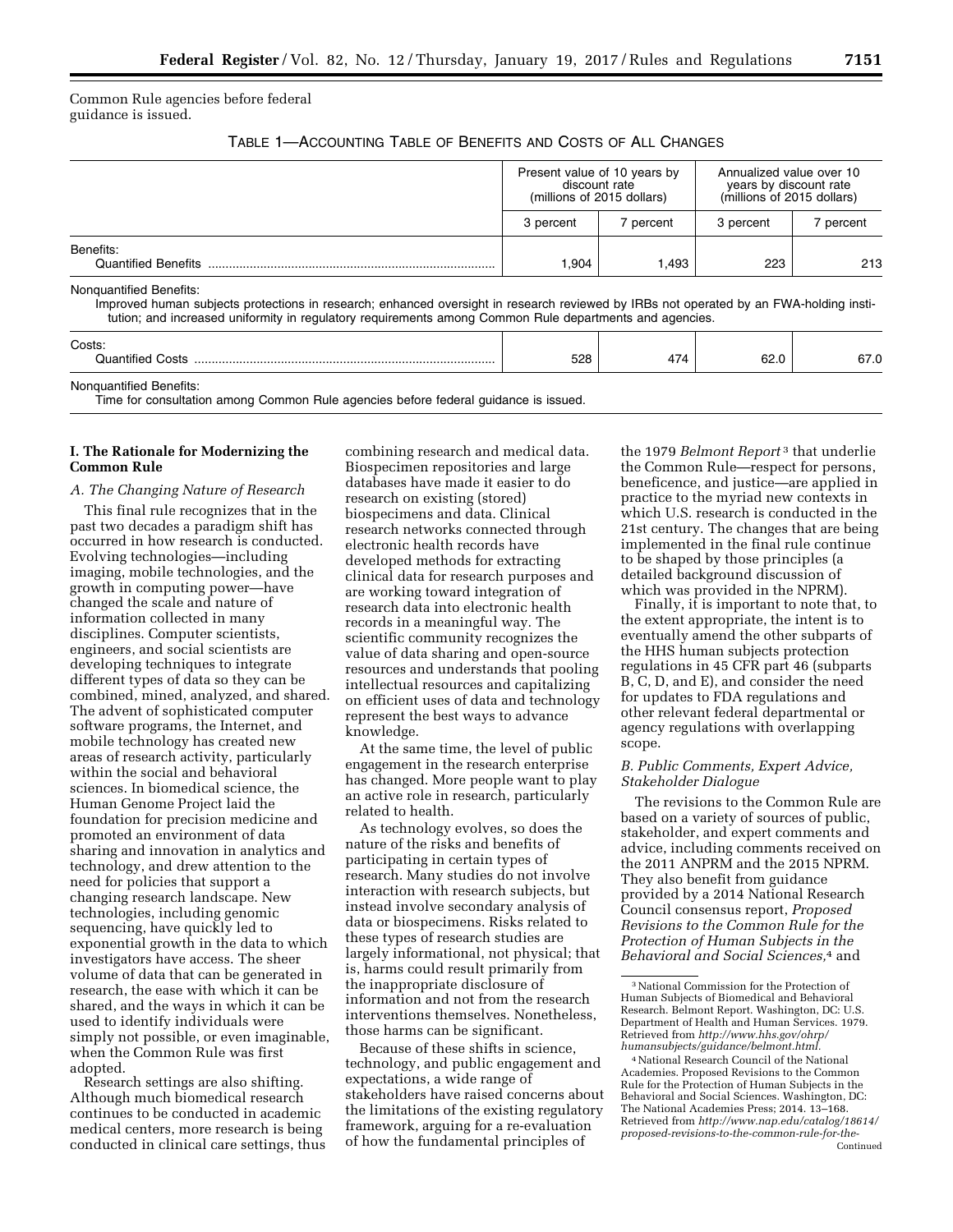the National Academies of Science, Engineering, and Medicine 2016 report *Optimizing the Nation's Investment in Academic Research: A New Regulatory Framework for the 21st Century.*5

Since the publication of the 2011 ANPRM, HHS has continued to solicit public comment on a variety of policy issues related to human subjects protections, including consent, the use of a single IRB for multi-institutional studies, and sharing of genomic data. Although these policies were more specific than the issues raised in the ANPRM, the responses received from public comments provide insight for refining the proposals initially put forward in the ANPRM. Of particular relevance are the National Institutes of Health's (NIH's) recently issued policy on the use of a single IRB for multiinstitutional research,<sup>6</sup> the Office for Human Research Protection's (OHRP's) draft guidance on the required content of consent language for research conducted within the standard of care,7 and NIH's policy to promote sharing of large-scale human genomic data generated from studies funded or conducted by NIH.8

Other developments include the enactment of the Newborn Screening Saves Lives Reauthorization Act of 2014 (Pub. L. 113–240) in December 2014. The law made a number of changes relevant to the HHS regulations for protecting research subjects, including asserting that research with newborn dried blood spots (DBS) that is federally funded pursuant to the Public Health Service Act is to be considered research with human subjects, and that the provisions allowing IRBs to waive consent would not apply. By statute, the changes made by this law applied only until changes to the Common Rule are promulgated. Thus, the changes made by this statute will no longer apply after the effective date of this rule, January 19, 2018. In addition, in April 2015, the

<sup>6</sup> National Institutes of Health. Final NIH Policy on the Use of a Single Institutional Review Board for Multi-Site Research. June 21, 2016. Notice Number: NOT–OD–16–094. Retrieved from *[https://](https://grants.nih.gov/grants/guide/notice-files/NOT-OD-16-094.html) [grants.nih.gov/grants/guide/notice-files/NOT-OD-](https://grants.nih.gov/grants/guide/notice-files/NOT-OD-16-094.html)[16-094.html.](https://grants.nih.gov/grants/guide/notice-files/NOT-OD-16-094.html)* 

7HHS. Draft Guidance on Disclosing Reasonably Foreseeable Risks in Research Evaluating Standards of Care. 79 FR 63630 (Oct. 24, 2014). Retrieved from *[https://www.gpo.gov/fdsys/pkg/FR-2014-10-24/pdf/](https://www.gpo.gov/fdsys/pkg/FR-2014-10-24/pdf/2014-25318.pdf)  [2014-25318.pdf.](https://www.gpo.gov/fdsys/pkg/FR-2014-10-24/pdf/2014-25318.pdf)* 

8 Information about the NIH Genomic Data Sharing policy is available at *[https://gds.nih.gov/](https://gds.nih.gov/03policy2.html)  [03policy2.html.](https://gds.nih.gov/03policy2.html)* 

Medicare Access and Children's Health Insurance Program Reauthorization Act of 2015 (Pub. L. 114–10) was passed. That law requires HHS to issue a clarification or modification of the Common Rule with regard to how the regulatory requirements should be applied to activities involving clinical data registries. In addition, in December 2016 the 21st Century Cures Act (Pub. L. 114–255) was enacted.

Finally, as a result of conducting a variety of public discussions associated with the President's Precision Medicine Initiative,9 10 11 many perspectives were heard, with much alignment around the central tenet that participants should be active partners in such research and not merely passive subjects of research studies.

1. Summary of Public Comments on Structural, Conceptual, and Policy Implications of the Proposed Rule

The NPRM received more than 2,100 public comments, the majority of which were from people writing in their individual capacity. The remaining comments were submitted by institutions, professional organizations and societies, and membership organizations. The proposals receiving the most comments were those related to biospecimens (expanded definition of human subject, broad consent, and tightened criteria for waiver of consent). Here we summarize comments on the overall structural, conceptual, and policy implications of the proposed rule. Comments regarding the specific provisions of the rule appear throughout this preamble.

The NPRM asked for public comment on whether the proposed changes will achieve the objectives of: (1) decreasing administrative burden, delay, and ambiguity for investigators, institutions, and institutional review boards (IRBs); and (2) strengthening, modernizing, and making the regulations more effective in protecting research subjects. In response, many public commenters expressed concern about the overall complexity and length of the NPRM, the unavailability of key deliverables, proposals being internally inconsistent,

and proposals giving investigators too much leeway to determine if their research is exempt or falls outside the scope of the rule.

Several commenters expressed concerns that they were unable to adequately or meaningfully comment on particular provisions proposed in the NPRM because an underlying document, tool, or list had not been developed or shared with the public at the time the NPRM was published, specifically: (1) the proposed broad consent templates; (2) the proposed standards for privacy protection; (3) the proposed list of eligible expedited procedures; and (4) the proposed exemption decision tool. Several commenters suggested that these items should be removed from the final rule and developed independently, urging government personnel to work collaboratively with representatives from the research community and funding agencies in the development of such documents, tools, and lists.

Some commenters suggested issuing a new NPRM that would be more complete and would include details on the privacy protection standards, exemption decision tool, and broad consent templates. Another commenter recommended that only the fully developed, less controversial provisions of the NPRM should be adopted into a final rule. Another commenter urged the Common Rule departments and agencies to reissue the NPRM to solicit comment on several of these documents, tools, and lists, arguing that it would be unlawful for a final rule to be issued until such an action were taken. This commenter noted that for members of the public to reasonably participate in rulemaking, agencies must provide enough factual detail and rationale to allow interested parties to comment meaningfully on the rule. This commenter also argued that the NPRM did not satisfy the requirement set forth in the Administrative Procedure Act that the notice provided to the public in rulemaking include either the terms or substance of the proposed rule or a description of the subjects and issues involved. In sum, the commenter argued that the NPRM sought comments on numerous provisions without providing the ''terms or substance'' of the specific proposals.

Some commenters encouraged dropping the proposal to require consent for research use of nonidentified biospecimens and instead exploring a system of public notification and opportunity to opt out of such research through issuance of a new NPRM following widespread consultation. A few commenters

*[protection-of-human-subjects-in-the-behavioral](http://www.nap.edu/catalog/18614/proposed-revisions-to-the-common-rule-for-the-protection-of-human-subjects-in-the-behavioral-and-social-sciences)[and-social-sciences.](http://www.nap.edu/catalog/18614/proposed-revisions-to-the-common-rule-for-the-protection-of-human-subjects-in-the-behavioral-and-social-sciences)* 

<sup>5</sup>National Academies of Sciences, Engineering, and Medicine. Optimizing the Nation's Investment in Academic Research: A New Regulatory Framework for the 21st Century. Washington, DC: The National Academies Press; 2016. Retrieved from *[https://www.nap.edu/read/21824/chapter/1.](https://www.nap.edu/read/21824/chapter/1)* 

<sup>9</sup>The White House, Office of the Press Secretary. Fact Sheets: President Obama's Precision Medicine Initiative. January 30, 2015. Retrieved from *[https://](https://www.whitehouse.gov/the-press-office/2015/01/30/fact-sheet-president-obama-s-precision-medicine-initiative)  [www.whitehouse.gov/the-press-office/2015/01/30/](https://www.whitehouse.gov/the-press-office/2015/01/30/fact-sheet-president-obama-s-precision-medicine-initiative)  [fact-sheet-president-obama-s-precision-medicine](https://www.whitehouse.gov/the-press-office/2015/01/30/fact-sheet-president-obama-s-precision-medicine-initiative)[initiative.](https://www.whitehouse.gov/the-press-office/2015/01/30/fact-sheet-president-obama-s-precision-medicine-initiative)* 

<sup>10</sup>Collins FS, Varmus H. A New Initiative on Precision Medicine. *The New England Journal of Medicine* 2015 Feb; 372:793–795.

 $^{\rm 11}\mathrm{For}$  more information on the Precision Medicine Initiative Cohort Program see *[https://](https://www.nih.gov/sites/default/files/research-training/initiatives/pmi/pmi-working-group-report-20150917-2.pdf)  [www.nih.gov/sites/default/files/research-training/](https://www.nih.gov/sites/default/files/research-training/initiatives/pmi/pmi-working-group-report-20150917-2.pdf)  [initiatives/pmi/pmi-working-group-report-](https://www.nih.gov/sites/default/files/research-training/initiatives/pmi/pmi-working-group-report-20150917-2.pdf)[20150917-2.pdf.](https://www.nih.gov/sites/default/files/research-training/initiatives/pmi/pmi-working-group-report-20150917-2.pdf)*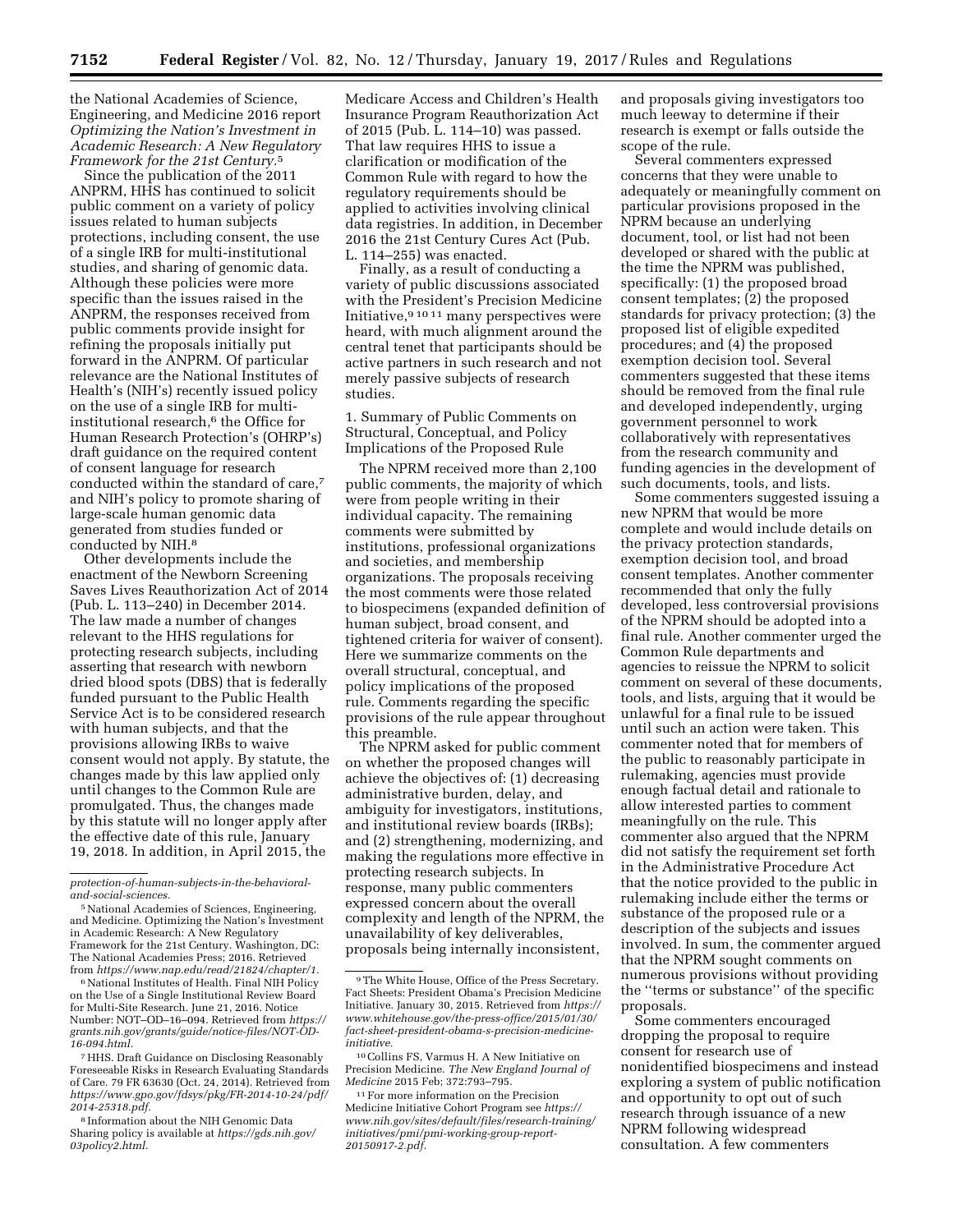suggested that Common Rule departments and agencies fund pilot studies to better understand how such a system might work. Additional commenters focused on the importance of public education about the research enterprise regardless of the policy choices pursued in a final rule.

Commenters, including state health departments and other health entities involved in newborn screening activities, raised concerns that several of the NPRM proposals represented unfunded mandates, specifically the expansion of the definition of human subject to include all biospecimens regardless of identifiability, expansion of the policy to apply to all clinical trials that meet certain conditions, and mandatory single IRB review of cooperative research. Several institutions and disease advocacy groups noted that statewide newborn screening programs are often modestly funded, and the NPRM proposals would impose processes that could cost millions of dollars each year.

In addition, commenters raised concerns that HHS and other Common Rule departments and agencies are not authorized under 42 U.S.C. 289 to regulate humanities and social science research.

Public comments also discussed several ideas for consideration in a final rule that were not otherwise proposed in the NPRM, including:

• Develop or strengthen sanctions and penalties for investigators or institutions that re-identify subjects without proper authorization or review, rather than focusing solely on obtaining consent as the way to protect subjects. To this end, several commenters suggested that a separate section be added to the Common Rule focused on investigator responsibilities.

• Develop an IRB efficiency rating system.

• Deem research about IRB operations as an excluded, exempt, or expeditable activity to foster research into IRB operations.

• Include provisions about compensation for research-related injuries.

• More fully review and address how the rule should or should not apply to prisoners, children, and pregnant women and fetuses.

• Include provisions about U.S. funded studies in developing countries with regard to defining standards of care and addressing post-trial access to proven therapies.

2. Response to Public Comments on Structural, Conceptual, and Policy Implications of the Proposed Rule

The final rule differs in numerous, major ways from what was proposed in the NPRM. Most significantly, the provisions relating to making nonidentified biospecimens subject to the Common Rule are not being implemented. That change alone addresses many of the public comments on the NPRM. Eliminating that proposal is intended to address concerns about the complexity of and lack of justification for the proposed changes in the rule, as well as concerns about embarking on significant changes without evidence that they would improve the system. Responses to public comments on specific provisions appear throughout this preamble. Below we summarize our responses to comments that addressed major structural or organizational issues or perceived insufficiencies in the NPRM proposals and their presentation.

Concerns about the overall complexity of the proposed changes have been addressed in several ways. For example, concerns about creating a new category of ''excluded'' activities have been addressed by not adopting that concept in the final rule. Instead, the goal of clarifying what is covered by the rule has been accomplished by modifying the definition of what constitutes research, and by adding or modifying exemptions that were already in the pre-2018 rule.12 And, even where existing concepts are modified, we have attempted to make those modifications in ways that minimize the extent of the change (such as largely preserving much of the core structure of the previous exemption categories).

To reduce public concerns about the aspects of the proposal that were not yet developed, we chose not to implement most of those provisions. For example, given the changes made to the proposals regarding broad consent, the final rule does not reference or include the concept of broad consent templates. The requirement that the Secretary of HHS develop a list of proposed privacy safeguards has been eliminated, as has the proposed exemption decision tool. In addition, we have dropped the regulatory requirement for the Secretary

of HHS to publish a list of activities that are minimal risk (as was proposed in the NPRM in the definition of minimal risk). The final rule retains the requirement at  $\S$  \_\_\_\_\_. 110(a) that the requirement at § \_\_\_\_.110(a) that the<br>Secretary of HHS will establish and publish for public comment a list of categories of research that may be reviewed by an IRB through the expedited review procedure, consistent with the pre-2018 rule.

Some of the ''new ideas'' for altering the system for protecting research subjects that were presented by commenters—for example, addressing compensation for research-related injuries or the meaning of equivalent protections when research is conducted in foreign countries—were either very innovative or not yet widely discussed. This made it difficult to adopt them at this point without further study and additional notice and opportunity for public comment. Therefore, the fact that one or another of these ideas was not incorporated into the final rule should not be viewed as a rejection of their possible merits, or an indication that they might not be explored in some future revision of the Common Rule or in guidance.

## a. Process Issues

We carefully considered concerns voiced by commenters about the process that led to this final rule, and other legal concerns about the adequacy of that process. We concluded that the approach proposed in the NPRM and the approach adopted in this final rule are consistent with the Federal Government's obligations under the Administrative Procedure Act.

Regarding the concerns expressed that the Common Rule departments and agencies are not authorized to regulate humanities and social science research, this challenge had been asserted previously against the 1981 HHS protection of human subjects regulations,13 as well as the 1991 Common Rule,14 and in each case the regulatory agencies concluded that the regulation of humanities and social science research is justified. We continue to assert the authority to regulate humanities and social science research that falls within the scope of the final rule.

<sup>12</sup>For purposes of this preamble, the terms ''pre-2018 requirements'' or ''pre-2018 rule'' refer to the Common Rule as published in the 2016 edition of the Code of Federal Regulations (*i.e.,* the Federal Policy for the Protection of Human Subjects, originally published on June 18, 1991 and subsequently amended on June 23, 2005). In addition, the term ''this rule'' or ''final rule'' refers to the 2018 requirements as presented in this issuance.

<sup>13</sup>Federal Regulations Amending Basic HHS Policy for the Protection of Human Research Subjects; Final Rule, 46 FR8366 (January 26, 1981). Retrieved from *[https://wayback.archive-it.org/all/](https://wayback.archive-it.org/all/20160202182914/http://archive.hhs.gov/ohrp/documents/19810126.pdf)  [20160202182914/http://archive.hhs.gov/ohrp/](https://wayback.archive-it.org/all/20160202182914/http://archive.hhs.gov/ohrp/documents/19810126.pdf)  [documents/19810126.pdf.](https://wayback.archive-it.org/all/20160202182914/http://archive.hhs.gov/ohrp/documents/19810126.pdf)* 

<sup>14</sup>Federal Policy for the Protection of Human Subjects; Notices and Rules. 56 FR 28002. (June 18, 1981). Retrieved from *[https://www.hhs.gov/ohrp/](https://www.hhs.gov/ohrp/sites/default/files/ohrp/policy/frcomrul.pdf) [sites/default/files/ohrp/policy/frcomrul.pdf.](https://www.hhs.gov/ohrp/sites/default/files/ohrp/policy/frcomrul.pdf)*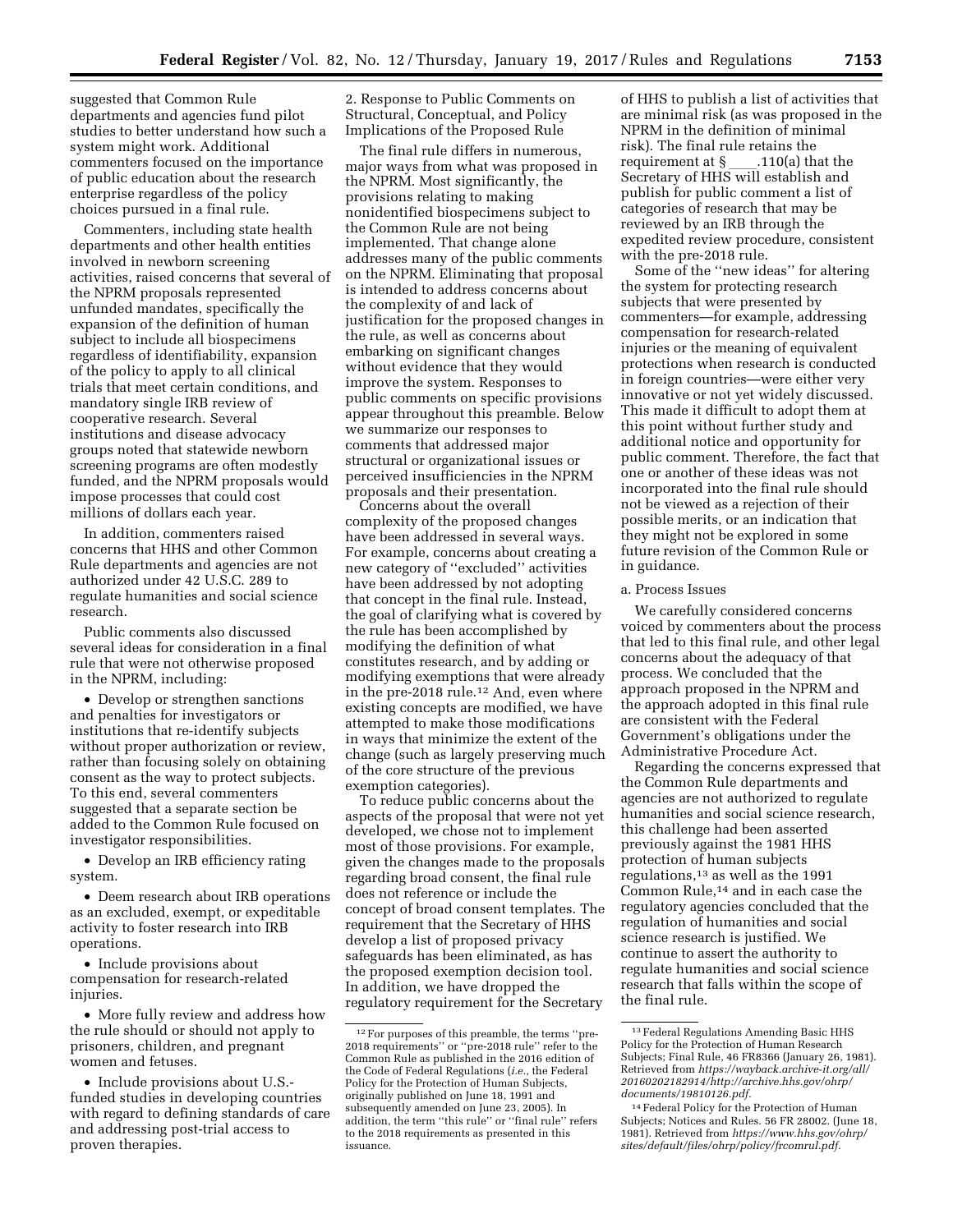#### *C. Signatories to the Common Rule*

This section provides information about where each Common Rule department or agency's statutory authority for enacting and revising human subjects research protection regulation lies, and provides additional information about new signatories to the Common Rule.

The regulations are codified in each department or agency's title or chapter of the CFR. The Common Rule was based on HHS's regulations, 45 CFR part 46, subpart A, and includes identical language in the separate regulations of each department and agency.

Although they did not previously issue the Common Rule in regulations, four departments and agencies have historically complied with all subparts of the HHS protection of human subjects regulations at 45 CFR part 46. These are the Central Intelligence Agency (CIA), the Office of the Director of National Intelligence (ODNI), the Department of Homeland Security (DHS), and the Social Security Administration (SSA).

Pursuant to Executive Order 12333 of December 4, 1981, as amended, elements of the Intelligence Community must comply with the guidelines issued by HHS regarding research on human subjects found in 45 CFR part 46. This final rule does not supersede the Executive Order. The CIA will continue to adhere to the HHS regulations at 45 CFR part 46, pursuant to the Executive Order.

Through this rulemaking, DHS is codifying the final rule into its own agency regulations. DHS, which was created after issuance of the pre-2018 rule, has been required by statute (Pub. L. 108–458, title VIII, section 8306) to comply with 45 CFR part 46, or with equivalent regulations promulgated by the Secretary of Homeland Security or his designee. Through this rulemaking, DHS is issuing equivalent regulations, consistent with statute, and will comply with the DHS regulations as the requirements will be equivalent to compliance with HHS regulations at 45 CFR part 46, subpart A.

Through this rulemaking, SSA is codifying the final rule into its own agency regulations. SSA was separated from HHS in 1995 and, pursuant to the transition rules provided in Section 106 of title 1 of Pub. L. 103–296, has been required to apply regulations that applied to SSA before the separation, absent action by the Commissioner. With this rulemaking, SSA will follow the SSA regulations (adopting the provisions of this final rule) instead of HHS regulations at 45 CFR part 46,

subpart A. (See Pub. L. 103–296 §106(b), 108 Stat. 1464, 1476.)

The Department of Labor (DOL), which was not a signatory to the pre-2018 rule, is now a signatory to this rulemaking and is codifying the final rule in DOL regulations for human subjects research that DOL conducts or supports.

The Consumer Product Safety Commission (CPSC), subject to Commission vote, intends to adopt this rule through a separate rulemaking.

The legal authority for the departments and agencies that are signatories to this action is as follows:

Department of Homeland Security, 5 U.S.C. 301; Pub. L. 107–296, sec. 102, 306(c); Pub. L. 108–458, sec. 8306. Department of Agriculture, 5 U.S.C. 301; 42 U.S.C. 300v–1(b). Department of Energy, 5 U.S.C. 301; 42 U.S.C. 7254; 42 U.S.C. 300v–1(b). National Aeronautics and Space Administration, 5 U.S.C. 301; 42 U.S.C. 300v–1(b). Department of Commerce, 5 U.S.C. 301; 42 U.S.C. 300v–1(b). Social Security Administration, 5 U.S.C. 301; 42 U.S.C. 289(a). Agency for International Development, 5 U.S.C. 301; 42 U.S.C. 300v–1(b), unless otherwise noted. Department of Housing and Urban Development, 5 U.S.C. 301; 42 U.S.C. 300v–1(b) and 3535(d). Department of Labor, 5 U.S.C. 301; 29 U.S.C. 551. Department of Defense, 5 U.S.C. 301. Department of Education, 5 U.S.C. 301; 20 U.S.C. 1221e–3, 3474; 42 U.S.C. 300v–1(b). Department of Veterans Affairs, 5 U.S.C. 301; 38 U.S.C. 501, 7331, 7334; 42 U.S.C. 300v–1(b). Environmental Protection Agency, 5 U.S.C. 301; 7 U.S.C. 136a(a) and 136w(a)(1); 21 U.S.C. 346a(e)(1)(C); sec. 201, Pub. L. 109–54, 119 Stat. 531; and 42 U.S.C. 300v–1(b). Department of Health and Human Services, 5 U.S.C. 301; 42 U.S.C. 289(a); 42 U.S.C. 300v– 1(b). National Science Foundation, 5 U.S.C. 301; 42 U.S.C. 300v–1(b). Department of Transportation, 5 U.S.C. 301; 42 U.S.C. 300v–1(b).

### **II. To what does this policy apply?**

### **Scope and Applicability of the Regulations**

This section of the preamble describes changes made in the final rule with regard to its scope and applicability. Specifically, it addresses which entities are subject to the rule; coverage of clinical trials; department and agency discretion in applying the rule; the relevance of state and local laws; coverage of research conducted in foreign countries; the goal of harmonizing guidance across the federal

entities; effective and compliance dates; and severability.

*A. IRBs Not Operated by an Institution Holding a Federalwide Assurance*   $(S_1, 101(a)(1))$ 

1. Background and Pre-2018 Requirements

Before this final rule, IRBs not operated by an institution holding an FWA were not directly subject to oversight for compliance with the Common Rule. In situations in which an institution relied on an IRB not operated by the institution, OHRP's practice was to hold the institution engaged in human subjects research accountable for compliance violations, even in circumstances in which the regulatory violation was directly related to the responsibilities of the IRB.

An institution might rely on an IRB not operated by that institution to review cooperative research, that is, research conducted at more than one institution. However, for some, such reliance has been considered problematic due to lack of direct regulatory accountability for these IRBs. Previously, the choice to have cooperative research reviewed by a single IRB was voluntary and, for federally funded research, most institutions have been reluctant to replace review by their own IRB with review by a single IRB not operated by that institution.

2. NPRM Proposal To Cover IRBs not Operated by an Institution Holding an FWA

For the reasons outlined above, and based on comments to OHRP's 2011 ANPRM, the NPRM proposed adding a new provision at  $\S$  \_\_\_\_\_.101(a) that new provision at §\_\_\_\_.101(a) that<br>would explicitly give Common Rule departments and agencies the authority to enforce compliance directly against IRBs that are not operated by an FWAholding institution (sometimes referred to as ''independent IRBs''). Under the pre-2018 rule, even if an institution engaged in research relied on an IRB operated by another FWA-holding institution, OHRP's practice has been to enforce compliance through the engaged institution and not the reviewing IRB.

Relatedly, another NPRM proposal would require single IRB review of multi-institution studies (see Section XII of this preamble). This proposal would place responsibility for meeting the relevant regulatory requirements on the IRB of record in a multi-institutional study, rather than on the institution engaged in the research.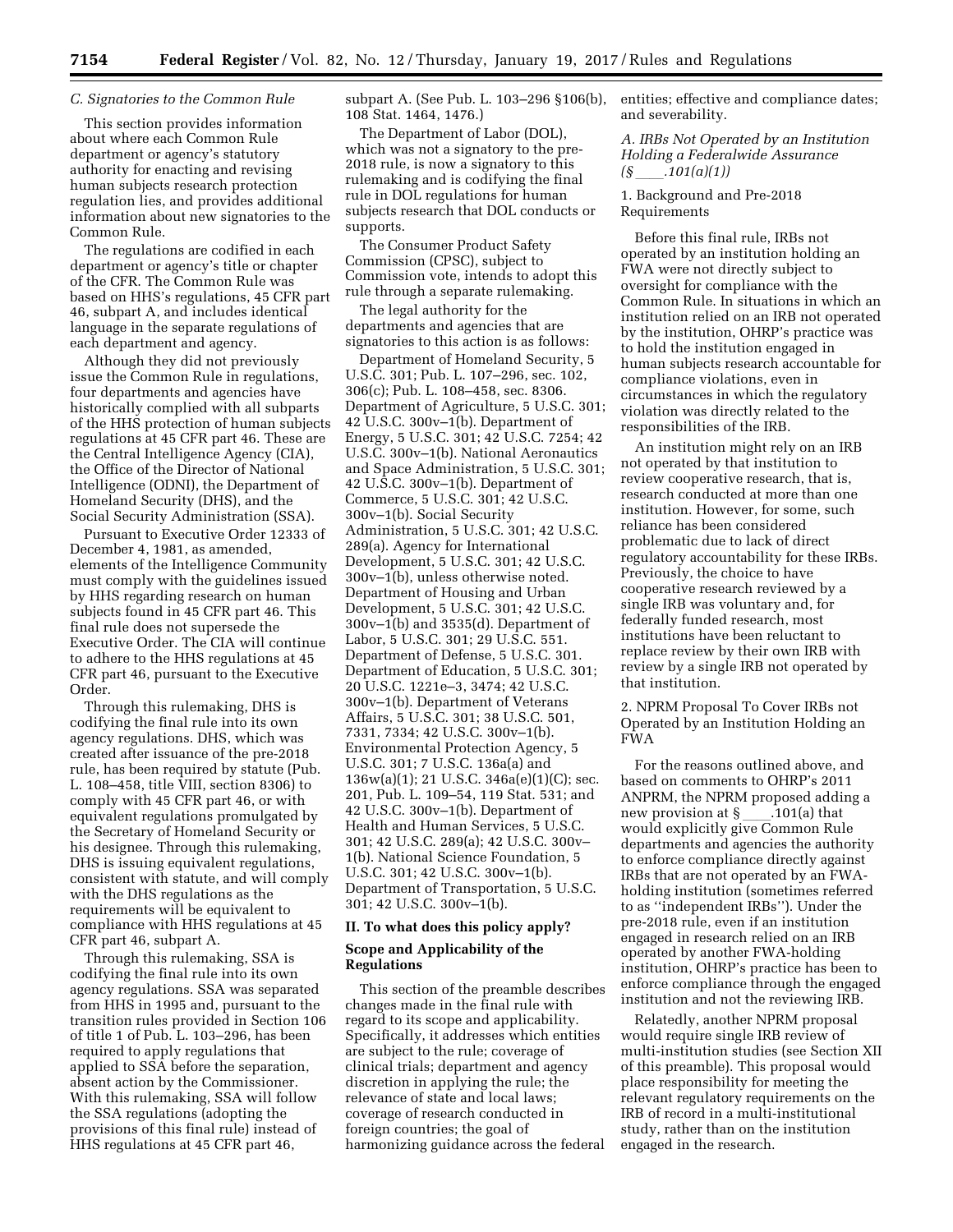### 3. Public Comments

Approximately 50 comments addressed this proposal, largely in support, because it would encourage institutions to rely on IRBs not operated by an FWA-holding institution when necessary and would place responsibility on the IRB and its decisions rather than on the institution relying on the IRB's determination. Commenters stated that this change could increase IRB accountability and protect institutions relying on IRBs that they do not operate. However, a few commenters supported the proposal only if the mandate for a single IRB of record in multi-institutional research was not implemented. That is, they supported the concept of holding IRBs not operated by the institution engaged in research accountable for compliance, but did not support it if it was intended solely to facilitate mandatory single IRB review for cooperative research, because they opposed that mandate. One organization that advocates for human subjects protections opposed the proposal because it did not believe that any research should be reviewed by an independent IRB, and feared this practice would become more frequent with this change. Several academic institutions opposed the proposal, as did a large trade organization, stating that this extension of the rule was not necessary.

4. Response to Comments and Explanation of the Final Rule: Authority To Enforce Compliance Directly Against IRBs Not Operated by an FWA-Holding Institution

New language at §\_\_\_\_.101(a) is<br>adopted that gives Common Rule departments and agencies the authority to enforce compliance directly against IRBs that are not operated by an assured institution. This authority will allow Common Rule departments and agencies to avoid involving other engaged institutions in enforcement activities related to the responsibilities of the designated IRB. It is anticipated that this change will reassure institutions using an IRB that they do not operate because compliance actions could be taken directly against the IRB responsible for the regulatory noncompliance, rather than against the institutions that relied on that review.

### *B. Coverage of Clinical Trials*

1. Background and Pre-2018 Requirements

The Common Rule has historically applied to human subjects research that is conducted or supported by a Common Rule department or agency. Research

that is not federally conducted or supported has not been subject to the Common Rule's requirements unless the U.S. institution receiving federal funding for research voluntarily extended the Common Rule to all research conducted at that institution, regardless of funding source.

The Institute of Medicine,15 the National Bioethics Advisory Commission,16 and others have stated that human subjects would be best protected by applying consistent ethical standards and a uniform system of regulatory oversight to all human subjects research conducted in the United States. Common Rule departments and agencies do not have statutory authority to directly apply the Common Rule to all human subjects research conducted in the United States. However, departments and agencies can require U.S. institutions that receive some federal funding from a Common Rule department or agency for research with human subjects to extend regulatory protections to all research studies conducted at the institution as a condition of funding. The 2011 ANPRM sought comment on this approach.

#### 2. NPRM Proposal

The NPRM proposed changes in the regulatory language to extend the rule to all clinical trials, irrespective of funding source, that met three conditions: (1) The clinical trials are conducted at an institution that receives support from a federal department or agency for human subjects research that was not proposed to be excluded under the NPRM and was not exempt; (2) the clinical trials are not subject to FDA regulation; and (3) the clinical trials are conducted at an institution located within the United States.

The purpose of the proposed clinical trials extension was to ensure that clinical trials involving significant risks that would otherwise not be covered be subject to federal oversight. It was for that reason that the proposed extension excluded clinical trials subject to FDA oversight. The proposed extension also was based on whether an institution received funding specifically for other human subjects research that had to comply with the substantive requirements of the Common Rule. The Common Rule departments and agencies have a more substantial relationship with institutions that

receive federal support to conduct research subject to the regulatory requirements than they do with institutions that receive such support for only exempt human subjects research.

The NPRM proposed that a clinical trial be defined as a research study in which one or more human subjects are prospectively assigned to one or more interventions (which may include placebo or other control) to evaluate the effects of the interventions on biomedical or behavioral health-related outcomes. By the term ''behavioral health-related outcomes,'' the NPRM recognized that clinical trials may occur outside of the biomedical context, and further stated that the studies addressed in the proposed definition of clinical trial are more likely to present more than minimal risk to subjects, and, therefore, require the highest level of oversight.

### 3. Public Comments

Approximately 70 comments discussed the proposal to extend the Common Rule to cover certain clinical trials. Opinion was mixed, with a slim majority opposing the proposed change. Universities and medical centers providing comments largely opposed the proposed measure, while professional associations and advocacy groups largely supported the proposal. We note that some of those who opposed the clinical trial extension did so because they felt that the proposal did not go far enough to include additional types of research.

Those supporting the proposed change indicated that it had the potential to ensure greater consistency of rules and protections for research subjects, thereby aiding efficiency and speeding the review process of study protocols. However, even those commenters who supported the proposal indicated that such an extension must fulfill the intent of a risk-based, streamlined approach to human subject protection, considering the effects of this extension on certain minimal risk research activities, such as student research, and social, behavioral, and educational research.

Those expressing opposition to this expansion of coverage noted concerns that: (1) Because the research institutions likely to engage in clinical trials already require IRB review of such research, the expansion would only increase administrative burdens (such as federal reporting requirements) for this type of research without a meaningful increase in protections to human subjects; (2) the regulatory extension to nonfederally funded

<sup>15</sup>Federman DD, Hanna KE, Rodriguez LL, eds. *Responsible Research: A Systems Approach to Protecting Research Participants.* Washington, DC: National Academies Press; 2002.

<sup>&</sup>lt;sup>16</sup> National Bioethics Advisory Commission. *Ethical and Policy Issues in Research Involving Human Participants.* Bethesda, MD; 2001.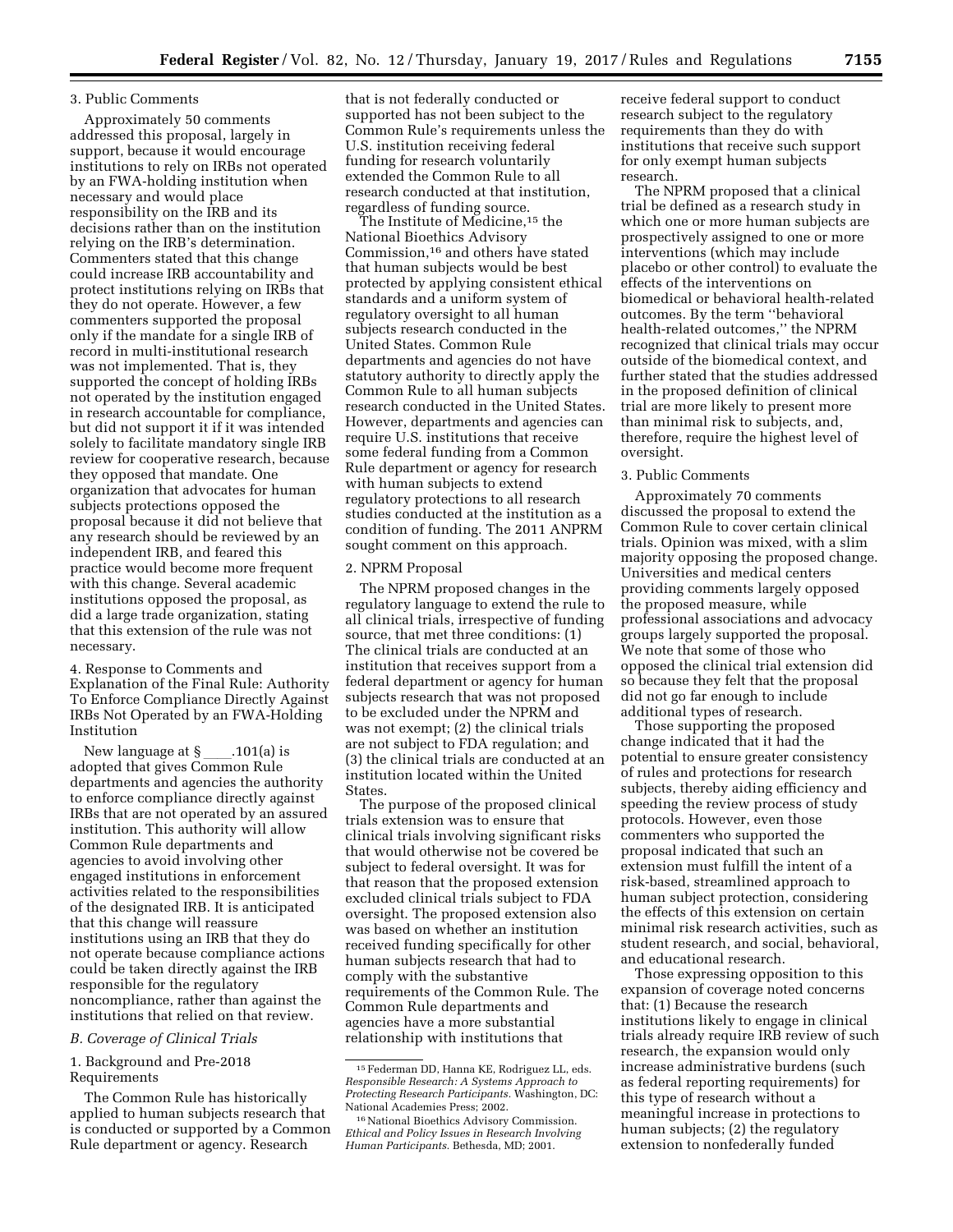clinical trials would encompass many minimal-risk social and behavioral research activities and currently unregulated institutional activities that involve randomization (such as nonfederally funded quality improvement or quality assurance activities); and (3) because an institution's funding status may change, implementation of this proposal would be complicated. Several commenters expressed concern about the lack of detail in the NPRM regarding the planned implementation of the proposed requirement.

Several commenters also expressed concern that the unfunded clinical trials encompassed by this proposal would be subject to the single IRB mandate without a corresponding provision of federal funds to implement that requirement.

Some commenters suggested that the proposed change in the NPRM will not address the real gap in human subjects protections—facilities that receive no federal funding—and that if broad concern exists that some subjects are not being adequately protected in research that is not federally funded, then Congress would be the appropriate body to address any such deficiency through legislation. Further, some commenters expressed concern that extending the Common Rule to nonfederally funded clinical trials might have an overall effect of decreasing human subject protections by discouraging some smaller organizations from accepting any federal funding, thus removing federal oversight of their work.

One research institution noted that, if finalized, the proposed clinical trials extension would be implemented at the same time the ability of institutions to formally extend the application of the rule to all research conducted at the institution is being eliminated. Some states, such as Virginia, have state human subjects regulations that must be applied to research when federal regulations are not required. The commenter noted that removing the option to voluntarily extend the FWA would have the effect of reducing uniform application of the federal standards, as nonfederally funded research that does not meet the proposed definition of a clinical trial would by default be subject to state law.

A few commenters challenged whether the legal authority provided by the Public Health Service Act was sufficient to extend the Common Rule to nonfederally funded clinical trials. Commenters also suggested that this proposal is an unfunded mandate from the Federal Government with no benefit

accruing to subjects or the research enterprise.

4. Response to Comments and Explanation of the Final Rule: Coverage of Certain Clinical Trials

The final rule does not adopt the NPRM proposal. Although we continue to maintain the position that increased harmonization of appropriate standards for ethical oversight of human subjects research is an important and desirable endpoint, we agree with the concerns expressed by commenters suggesting that our proposal for extending the Common Rule to currently unregulated clinical trials would benefit from further deliberation. Some commenters asserted that, in our attempt to close the perceived ''gap'' in oversight, the NPRM created a structure that would be both confusing and complicated for institutions to implement. We received multiple comments objecting to the administrative complexity involved in applying a regulatory extension triggered by the receipt of Common Rule department or agency funding for other nonexempt research, and asserting that the administrative burden is not offset by a corresponding increase in the meaningful protection of human subjects. Additionally, it is apparent from the public comments received that our intention to apply the Common Rule to cover the most risky types of research—clinical trials—was not accomplished through the NPRM proposal, given the definition of ''clinical trial'' included in the NPRM, as that definition encompassed research that would pose no more than minimal risk to subjects. Commenters were further concerned that an unintended consequence might be that the proposed extension would apply to low-risk student research and social, behavioral, or educational research, and would cause currently unregulated institutional activities, such as certain quality improvement or quality assurance activities, to fall within regulatory oversight. Upon reflection on the perspectives expressed by these commenters, we are persuaded that the proposed extension of the Common Rule is not appropriate to include in a final rule at this time. We will continue to carefully consider the related issues.

As an alternative, we contemplated explicitly limiting the extension of this policy to clinical trials that present greater than minimal risk to subjects in order to better align with the intent of this extension, as described in the preamble to the NPRM. However, such an alteration of the rule would itself introduce a variety of complexities, including the question of how a

determination would be made that a particular activity involves more than minimal risk. Thus, there would be a very real possibility that such a rule would lead to an administrative burden on substantially more activities than the rule itself would be targeting (such as many minimal risk quality improvement activities).

We also considered the alternative of maintaining the pre-2018 standard of allowing institutions to voluntarily extend their FWAs to nonfederally funded research. We concluded that this alternative would not further the expressed goal of increasing the application of consistent protections to clinical trials, regardless of the source of support, because the extension of the FWA would be optional. We therefore plan to implement the proposed nonregulatory change to the assurance mechanism to eliminate the voluntary extension of the FWA to nonfederally funded research.

We note the concern expressed by commenters that a gap in federal oversight will remain for nonfederally funded research, and the comment that Congress would be the appropriate body to address any such deficiency through legislation. We recognize that institutions may choose to establish an institutional policy that would require IRB review of research that is not funded by a Common Rule department or agency (and indeed, as commenters noted, almost all institutions already do this), and nothing in this final rule precludes institutions from providing protections to human subjects in this way. As a result, the final rule continues to allow institutions the same wide degree of flexibility that they currently have with regard to making other similar determinations regarding ethical oversight of research not regulated by the Common Rule.

Although we are not implementing the proposed extension of the Common Rule to ''clinical trials'' (as defined by this policy), the proposed definition of ''clinical trial'' is still relevant to the final rule provision requiring posting of one IRB-approved consent form used to enroll subjects for a clinical trial conducted or supported by a federal department or agency, at  $\S$  .116(h). The definition of clinical trial is unaltered from the NPRM proposal and appears at  $\S$  .102(b).

# *C. Activities Deemed Not To Be Research Appear at §*ll*.102(l) and Research Exempt From This Policy Appears at* § \_\_\_\_.104

In response to the public comments, the NPRM's general approach of designating various categories of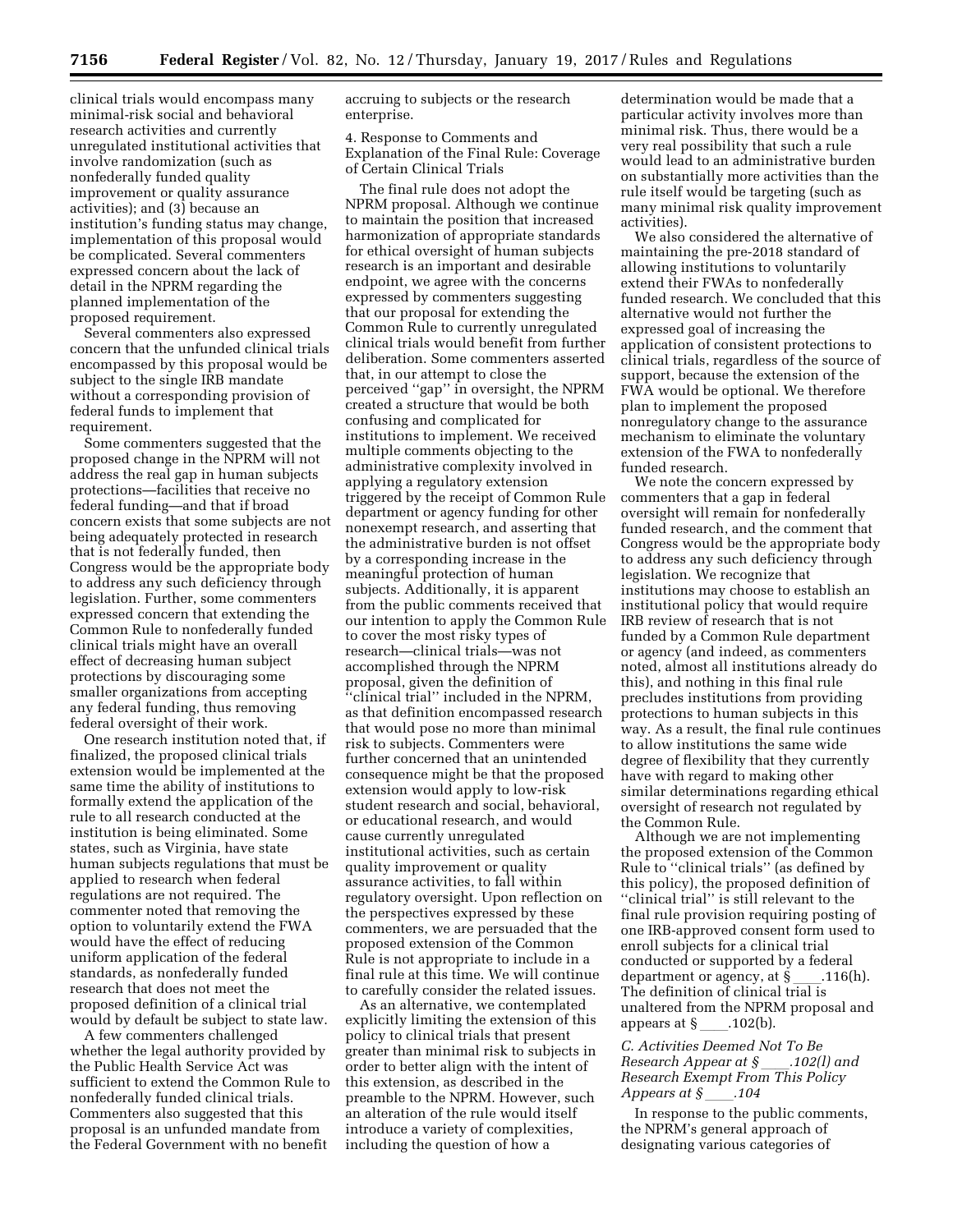activities as excluded is not included in the final rule. The final rule reverts to the general structure of the pre-2018 rule and integrates some of the categories proposed for exclusion in the NPRM into that structure. Some changes to the categories are also included in the final rule.

In the final rule, some of the proposed exclusions from the requirements of the Common Rule are addressed in the definition of research, which includes a provision identifying ''activities that are deemed not to be research'' (see Section III). In addition, some of the proposed exclusions are included as exemptions in the final rule. Under  $\S$  .101(b) of the pre-2018 rule, six categories of research were considered exempt from this policy unless otherwise required by department or agency heads. In the final rule, exempt research is now described at § 104 and eight categories are included (see Section V).

*D. Department or Agency Discretion in Applying the Policy (§*ll*.101(c), (d), (i))* 

# 1. Background and Pre-2018 Requirements

The pre-2018 requirements included provisions at  $\S$  .101 that allowed federal department or agency heads to determine which specific activities or classes of activities are covered by the rule and whether certain requirements could be waived. This flexibility was allowed in recognition of the varying missions of the federal departments and agencies, the possibility that there may be superseding or alternative statutes or regulations governing their activities, and the possibility that a given situation requires either more stringent oversight (*e.g.,* ''sensitive research'') or reduced requirements (*e.g.,* a public health emergency).

### 2. NPRM Proposals

The NPRM proposed to retain the Common Rule's pre-2018 requirement that federal department or agency heads retain final judgment about the coverage of particular research activities under the Common Rule (§ \_\_\_\_.101(c)) and<br>proposed an additional requirement that federal department or agency heads exercise their authority consistent with the principles of the *Belmont Report.* 

The NPRM also proposed at § .101(d) that a department or agency may require additional protections for specific types of research it supports or conducts, or that is otherwise subject to regulation by the federal department or agency but not otherwise covered by the Common Rule. However, advance public notice would

be required when those additional requirements apply to entities outside of the federal department or agency itself. This latter requirement was intended to promote harmonization among federal agencies or departments, to the extent possible, and to ensure transparency between funding entities and the regulated community.<br>Finally, at § .101(i) the NPRM

Finally, at  $\S$  \_\_\_\_.101(i) the NPRM proposed to amend the criteria for a department or agency waiving the applicability of some or all of the provisions of the policy, by stating that the alternative procedures to be followed must be consistent with the principles of the *Belmont Report.* The addition of this provision was to make explicit the ethical basis underpinning how waiver decisions have and must be considered. The NPRM also proposed that such waivers be posted on a publicly accessible federal Web site.

# 3. Public Comments

Approximately 25 comments related to the NPRM proposals at  $\S$  .101(c)<br>and (i) and none on  $\S$  .101(d). and (i) and none on § \_\_\_\_.101(d).<br>Comments received on these proposals generally expressed opposition to ever granting the authority to department or agency heads to retain final judgment as to whether a particular activity is covered by this policy, or to waive certain requirements, even though these provisions existed in the pre-2018 rule. These commenters were concerned about the potential for Common Rule departments and agencies to exclude certain activities for political purposes or for expediency, such as certain activities that might involve surveillance or criminal investigative aims. With regard to §\_\_\_\_.101(i), some<br>commenters stated that reference to the ethical principles of the *Belmont Report*  was too narrow. That is, one might rely on additional ethical considerations to evaluate the applicability of the regulations.

4. Response to Public Comments and Explanation of the Final Rule: Department or Agency Discretion About Applicability of the Policy

The final rule adopts the NPRM proposals in § \_\_\_\_.101(c). Thus, under<br>§ 101(c). department or agency § \_\_\_\_.101(c), department or agency<br>heads retain final indement as to heads retain final judgment as to whether a particular activity is covered by the Common Rule, and this judgment should be exercised consistent with the ethical principles of the *Belmont Report.*  We note that under the pre-2018 requirements Common Rule departments and agencies retained final authority as to whether a particular human subjects research study conducted or supported by that

department or agency is covered by the Common Rule  $(\S_$  \_\_\_\_.101(c)) and that authority continues under the final regulations, but with the new limitation that this judgment must be consistent with the ethical principles of the *Belmont Report.* This discretion provides important flexibility given the varying missions and policies of the many departments and agencies.

Although some commenters were opposed to ever granting departments or agencies the authority permitted by § ll.101(c), we believe requiring that these decisions be consistent with the principles of the *Belmont Report* is an approach that promotes accountability while still giving federal departments and agencies the necessary flexibility to achieve their respective missions.<br>The final rule in § .101(d) does

The final rule in §\_\_\_\_.101(d) does<br>not adopt the NPRM proposals, and instead retains the pre-2018 language. The NPRM proposed to modify  $\S$  .101(d) to say that department or agency heads could require additional protections to research activities conducted or supported by federal departments or agencies, but that were not otherwise covered by the Common Rule. This language was intended as a clarification to the pre-2018 language. However, we determined that the term ''additional protections'' could potentially be confusing in that the activities at issue in this provision are those for which no Common Rule protections are required; thus the protections imposed by department or agency heads might be the only protections to which these activities are subject. We also note that departments or agencies conducting or supporting an activity subject to the Common Rule may require additional protections for human subjects.

The final rule also does not incorporate the NPRM proposal in § \_\_\_\_.101(d) that advance public notice<br>must be provided when a department or agency head requires that the Common Rule, or part of it, be applied to research activities not otherwise subject to the rule. Upon further assessment, we decided that such a requirement could hinder the ability of a department or agency to move quickly in cases where the department or agency determined that additional protections are warranted.

Section ll.101(i) of the final rule adopts a majority of the NPRM proposals. As proposed in the NPRM,  $\S$  .101(i) is modified to require that any alternative procedures adopted by departments or agency heads are consistent with the principles of the *Belmont Report.* Also as proposed in the NPRM,  $\S$  .101(i) is modified to state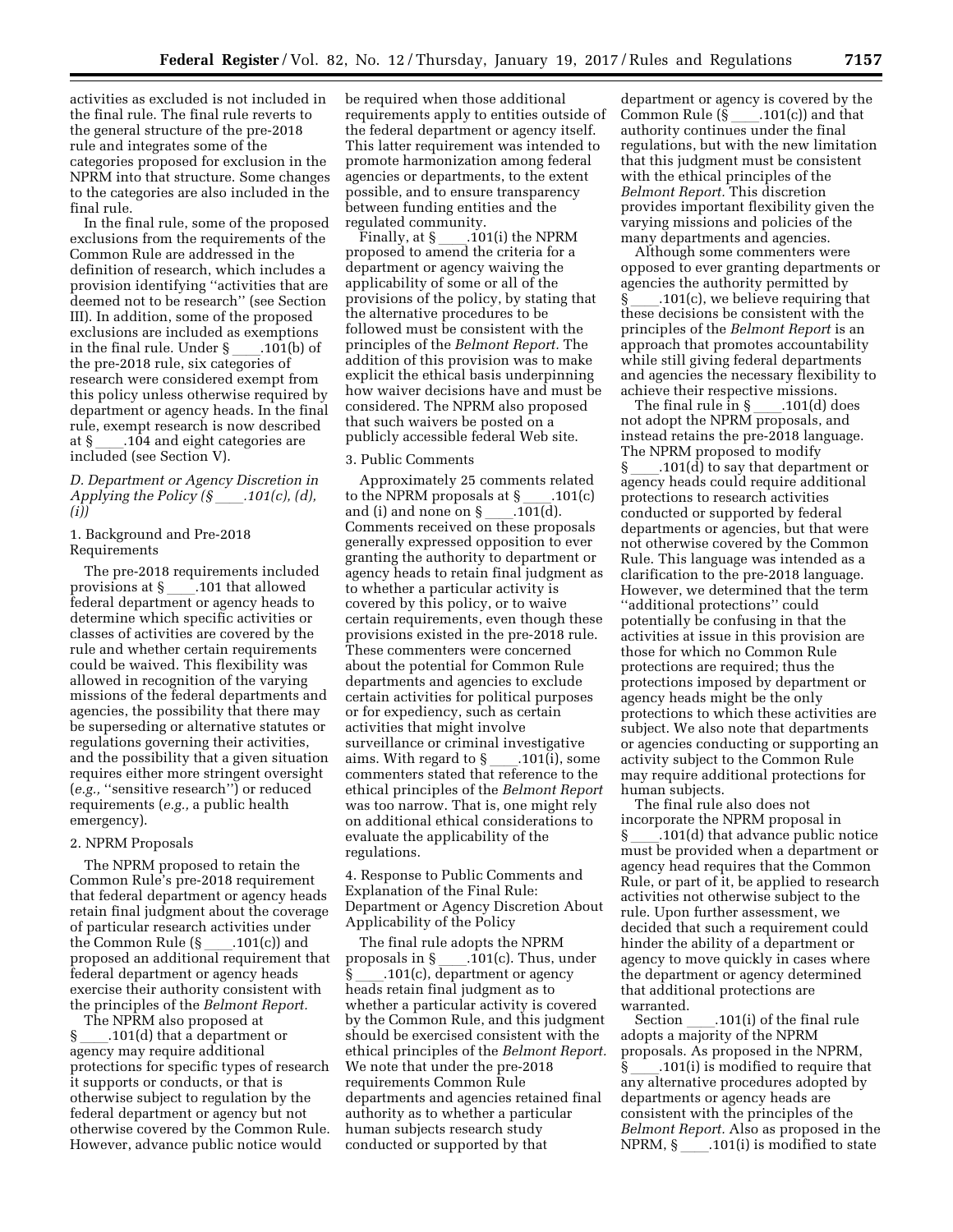that, unless otherwise required by statute or executive order, notice of these alternative procedures must be forwarded to OHRP (or any successor office), or to the equivalent office within the appropriate federal department or agency. The pre-2018 rule only listed OHRP (or any successor office) as the office to which notices must be sent. This final rule modification is intended to ensure that if a non-HHS department or agency allows for alternative procedures, the appropriate office within that same department or agency receives notification. The final rule retains the pre-2018 requirement for the notice to also be published in the **Federal Register** or in such other manner provided for in department or agency procedures.

The final rule also adopts in § \_\_\_\_\_.101(i) the NPRM proposal to require that the waiver notice include a statement that identifies the conditions under which the waiver will be applied and a justification as to why the waiver is appropriate for the research, including how the decision is consistent with the principles in the *Belmont Report.* 

Section \_\_\_\_.101(i) of the final rule<br>does not include the NPRM proposal that would have required each federal department or agency conducting or supporting the research to establish on a publicly accessible federal Web site a list of the research for which a waiver has been issued. We decided that the rule's requirement to publish the waiver notice in the **Federal Register**, or in such other manner as provided in department or agency procedures, adequately ensures that the waiver notice will be available to the public without also requiring that such notices be listed on a federal Web site. We note that some departments, such as HHS, currently post such notices on their Web sites.

The final rule thus formally codifies in  $\S$  .101(c) and (i) the general practice that the ethical standards articulated in the Belmont Report are the ethical standards that Common Rule departments or agencies will use in determining whether an activity is covered under this policy or whether to grant a waiver of the applicability of some or all of the provisions (unless otherwise required by law). The addition of the reference to the Belmont Report makes explicit the ethical basis underpinning how waiver decisions have and must be considered.

*E. State and Local Laws That Provide Additional Protections for Human Subjects (§* .101(*f*))

# 1. Background and Pre-2018 Requirements

The pre-2018 rule specified that the policy does not affect any state or local laws or regulations that may otherwise be applicable and that provide additional protections for human subjects. The NPRM did not propose any changes to this statement. However, questions raised by public comments, as described below, led to some clarifications to the final rule.

#### 1. Public Comments

Several public comments raised questions and concerns about the ability of tribal nations to require additional protections that might be needed for research involving American Indian/ Alaska Native (AI/AN) populations.

One tribal government noted the documented mistrust of research by AI/ AN people and communities, and advocated for specific provisions acknowledging the authority and role of tribal nations in overseeing research that happens on their lands and with their citizens. Additionally, this entity noted that tribal nations do not always have their own regulatory bodies for human subject research protections, expressing concern about external groups deciding what constitute risks and benefits for the community.

# Other AI/AN Population concerns of commenters included:

• *Tribal (i.e., group) and individual consent for secondary research with biospecimens:* Commenters noted that group consent can occur and should inform the proposed changes in the rule. They also noted that broad consent for future, unspecified research use of biospecimens presents a challenge to the ongoing ability of both tribes and individuals to choose to remove their data from research, or to understand how their information is being used to benefit, or put at risk, themselves or others.

• *Tribal and individual consent for research with biospecimens or other data from people who are no longer alive:* AI/AN groups noted the need to address protections for biospecimens initially collected from living humans after those humans pass away.

• *Research oversight by tribal IRBs and other tribal regulatory bodies:* AI/ AN groups raised concerns about the use of a single IRB in cooperative and multi-institutional research, which does not foster community-based governance and oversight of research that has the

potential to improve outcomes for tribal and minority populations.

• *Research oversight for categories of research and activities important in tribal contexts:* Commenters noted concerns about the proposed changes related to the exclusion of certain categories of activities (*e.g.,* oral history, biography), addition of exempt categories of research (*e.g.,* educational tests, surveys, interviews), and elimination of continuing review requirements for some studies because tribal research review often extends the scope of examination beyond individual-level protections to enact community-level protections important for maintaining the integrity of culturally significant information and practices. Changes to excluded and exempt categories of research and eliminating some continuing review requirements, especially where no clear mechanism for additional tribal oversight and input has been established, are a cause for concern for the AI/AN community.

2. Response to Public Comments and Explanation of the Final Rule: State and Local Laws That Provide Additional Protections

Consistent with the pre-2018 rule, this final rule retains the language in  $\S$  .101(f)) providing that the Common Rule does not affect any state or local laws or regulations that may otherwise be applicable and that provide additional protections for human subjects. However, the final rule adds clarifying language providing that the referenced state or local laws or regulations include tribal laws passed by the official governing body of an AI/ AN tribe. Thus, if the official governing body of a tribe passes a tribal law that provides additional protections for human subjects, the Common Rule does not affect or alter the applicability of such tribal law. (Note that a similar change was also made to  $\S$  .116(i) and (j) to provide the same clarification.) In addition, for purposes of the exception to the single IRB review requirement for cooperative research, relating to circumstances where review by more than a single IRB is required by law,  $\S$  .114(b)(2)(i) specifies that tribal law is to be considered in assessing whether more than single IRB review is required by law.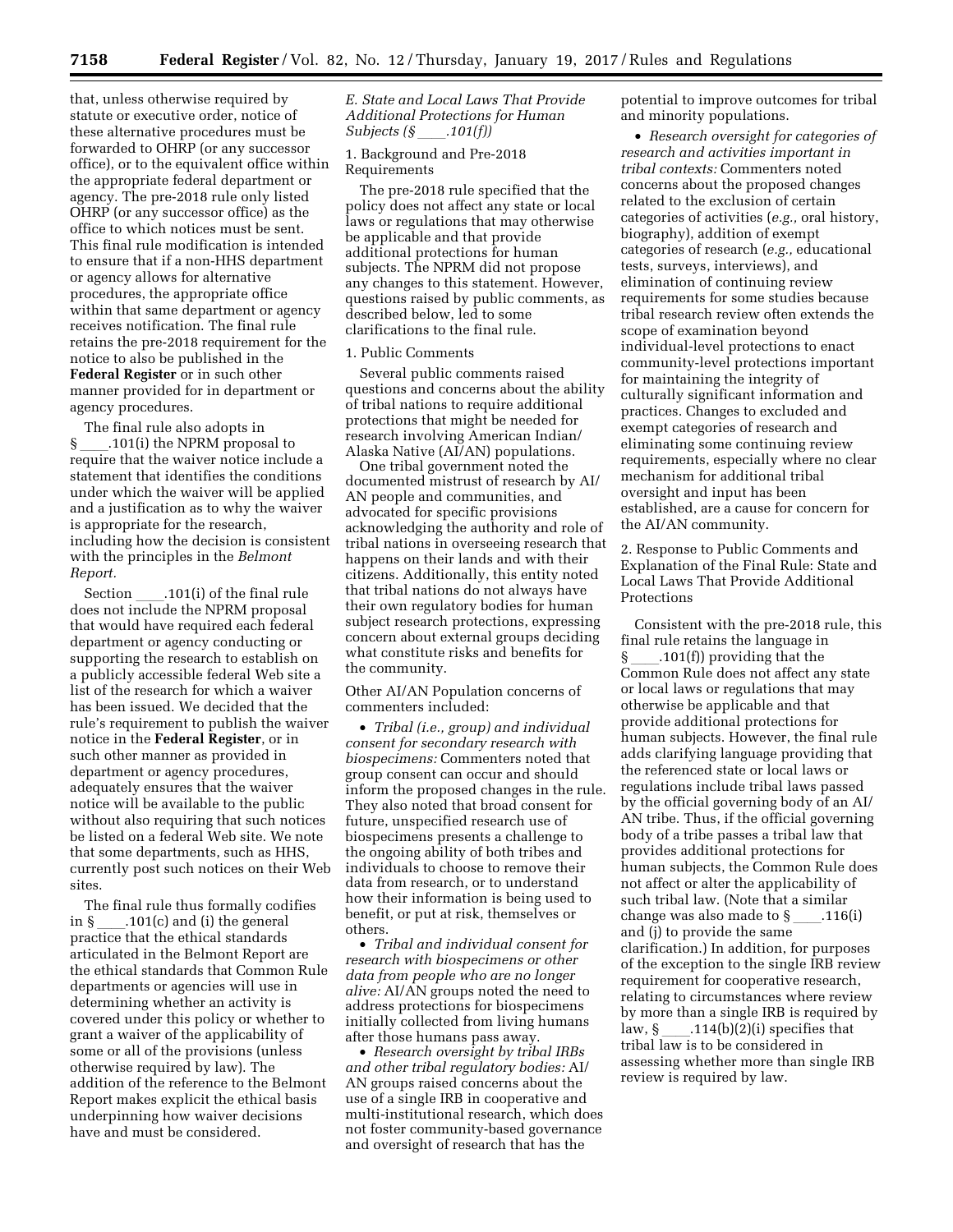F. Research Covered by This Policy Conducted in Foreign Countries  $(S \t.101(h))$ 

1. Background and Pre-2018 Requirements

The pre-2018 requirements at § ll.101(h) stated that when research covered by this policy takes place in foreign countries, procedures normally followed in those countries to protect human subjects may differ from those set forth in this policy. The previous rule cited the Declaration of Helsinki, as amended in 1989, as an example of internationally recognized ethical standards that a foreign country might use as its ethical standard. The rule provided that if a department or agency head determined that procedures prescribed by the institution in the foreign country afforded protections that are at least equivalent to those provided in this policy, the department or agency head may approve the substitution of the foreign procedures in lieu of the procedural requirements provided in this policy.

# 2. NPRM Proposal

The NPRM proposed to remove the specific reference to the Declaration of Helsinki in this provision. A concern with providing a specific example of an internationally recognized ethical document is that such a document is subject to change independent of Common Rule departments and agencies, and therefore could be modified to contain provisions that are inconsistent with future U.S. laws and regulations.

#### 3. Public Comments

A few comments addressed the removal of the reference to the Declaration of Helsinki. These comments were equally divided between those opposed and those supportive or generally supportive. Those opposed feared that the removal of the reference would suggest that the Declaration of Helsinki does not apply and that it was cited in the pre-2018 requirements as an example, not as an equivalent replacement for the Common Rule. These commenters also noted that the United States had refused to sign on to some recent revisions to the Declaration. One organization commented that it would have been useful for the NPRM to address the issue of equivalent protections for U.S. funded research conducted in foreign countries, as that might have addressed ongoing concerns about the use of alternative systems of protections when research is conducted outside the United States. Those supportive of

removing the reference to the Declaration of Helsinki agreed with the arguments laid out in the NPRM and felt that it was judicious to not align U.S. regulations with other standards because those standards are likely to change, perhaps in ways inconsistent with U.S. policy.

4. Response to Public Comments and Explanation of Final Rule: Removing the Reference to the Declaration of Helsinki

The final rule adopts the NPRM proposal. Although the pre-2018 requirements cited the Declaration of Helsinki as an example of internationally recognized ethical standards that a foreign country might use as its ethical base, we note that providing a specific example of an internationally recognized ethical document is concerning because such a document is subject to change independent of Common Rule department or agency policies, and therefore might be modified in ways that create standards that are inconsistent with U.S. laws and regulations.

# *G. Harmonization of Department and Agency Guidance* (§ \_\_\_\_.101(j))

1. Background and Pre-2018 Requirements

Each Common Rule department and agency and the Food and Drug Administration (FDA) are authorized to issue its own guidance with regard to interpreting and implementing the regulations protecting human subjects. That guidance may differ substantially across entities. Currently, multiple efforts are underway to address variation in guidance across the Federal Government, but no regulatory requirement exists for departments and agencies to consult with other departments before issuing a policy, to the extent appropriate. As a result, interdepartmental communication has been at times uneven, leading to potentially avoidable inconsistencies. The Common Rule departments and agencies have procedures for sharing proposed guidance before it is adopted, and these procedures have generally been successful. Additionally, FDA and OHRP have worked closely to ensure harmonization of guidance to the extent possible, given the differing statutory authorities and regulatory missions. Also, as mentioned earlier in section I.B., the 21st Century Cures Act was enacted in December 2016. Among other things, it requires that the Secretary of HHS, to the extent practicable and consistent with other statutory provisions, harmonize the differences

between 45 CFR part 46, subpart A, and FDA's human subject regulations.

### 2. NPRM Proposal

Responses to questions in the 2011 ANPRM about the need for harmonization of guidance across Common Rule departments and agencies reflected widespread support for such efforts. Several commenters acknowledged the difficulty of getting all Common Rule departments and agencies to agree on all issues, as each has a different mission and research portfolio. However, they encouraged seeking harmonized guidance whenever possible. Thus the NPRM proposed that the regulations contain language requiring consultation among the Common Rule departments and agencies for the purpose of harmonization of guidance, to the extent appropriate, before guidance on the Common Rule is issued, unless such consultation is not feasible. The NPRM requested public comment on whether the proposed language would be effective in achieving greater harmonization of department and agency guidance, and if not, how it should be modified.

#### 3. Public Comments

Approximately 60 comments were received regarding this proposal, and they were almost equally divided for and against it, although some of those opposed thought it did not go far enough to achieve the intended goal. Those who supported the proposal, either fully or partially, cited concerns they have as institutions, investigators, or IRBs in navigating different sets of regulations and different department or agency guidance documents. As noted above, among those who opposed the proposal, some expressed concern that the proposed language about harmonization did not go far enough. That is, they thought the language should mandate harmonization in guidance across Common Rule departments and agencies. These commenters felt that without a requirement to harmonize, federal departments and agencies will continue with business as usual and policy and guidance will continue to differ, creating complexity in the research environment. For example, one large research university emphasized the importance of harmonization across federal departments and agencies regarding guidance on the protections of human subjects for investigators, IRB administrators, and human subjects, and felt that the proposed language in the Common Rule NPRM might be ineffective in harmonizing agency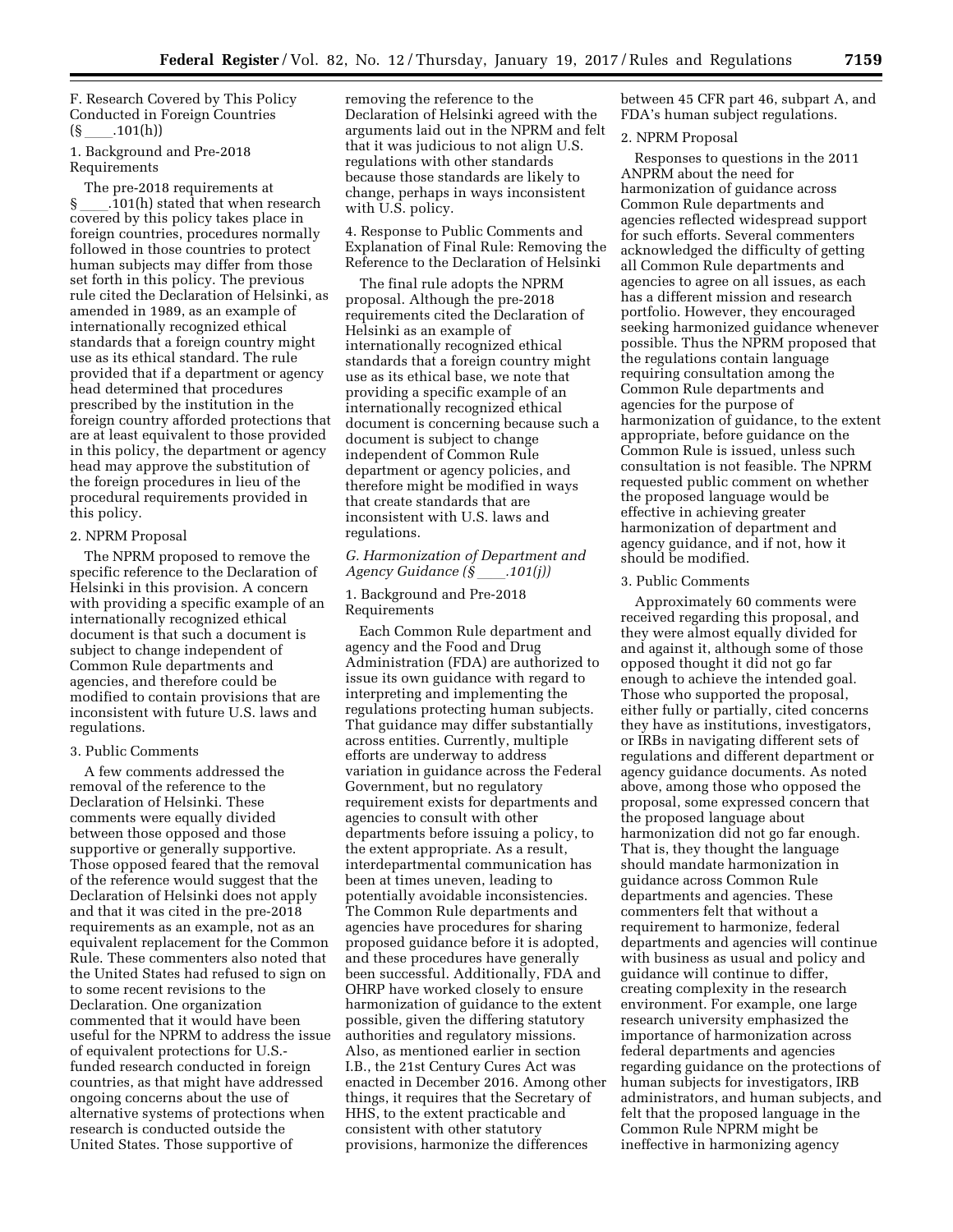guidance. Several commenters emphasized the need, in particular, for greater harmonization between the Common Rule and FDA requirements, and between the Common Rule and the requirements of the Health Insurance Portability and Accountability Act of 1996 (HIPAA; Pub. L. 104–191).

Others were concerned that this provision would, in effect, mean that Common Rule departments and agencies issue fewer guidance documents because of lengthy internal government review and approval processes.

4. Response to Public Comments and Explanation of the Final Rule: Harmonization of Guidance

We believe there is a compelling case for as much consistency as is possible regarding guidance on the protections of human subjects. As such, the final rule implements the NPRM proposal at § .101(j). The final rule creates a requirement that guidance should be issued only after consultation among the Common Rule departments and agencies, while also permitting guidance to be issued without such consultation when it is not feasible. The proposal recognizes that harmonization will not always be possible or desirable given the varied missions of the departments and agencies that oversee the protection of human subjects and differences in their statutory authorities.

We note that some public comments expressed concern about the acceptable degree of variability among departments and agencies and encouraged attention to these concerns when diverging on guidance. The departments and agencies that oversee the protection of human subjects have a variety of missions and functions, including regulatory agencies and agencies that conduct and support research. In addition, in some cases, statutory differences among the departments and agencies have resulted in different regulatory requirements and guidance. They also oversee very different types and phases of research and thus may have reasonable justifications for differences in guidance. However, we agree that efforts should be made to issue collective guidance when possible and feasible and in a timely manner. We do not believe that this provision will result in the issuance of less guidance, because it largely codifies what has been the working practice among Common Rule departments and agencies up to this point.

### *H. Compliance Dates and Transition Provisions of the Final Rule*   $(S \t 101(l))$

# 1. NPRM Proposal

In the NPRM, we shared the expectation that both the effective date of the final rule (meaning the date that the regulatory text is published in the Code of Federal Regulations) and the general compliance date of the final rule (meaning the date after which, as a general matter, regulated entities must comply with this rule) would be 1 year after publication of the final rule in the **Federal Register**. The NPRM also proposed two exceptions that would provide different compliance dates for two provisions. The first proposed exception pertained to the NPRM's proposal that the Common Rule be extended to cover all biospecimens regardless of identifiability. The second proposed exception pertained to the NPRM's proposal that a single IRB would be responsible for certain multiinstitutional clinical trials, also described as cooperative research. The NPRM proposed that both of these provisions would have compliance dates of 3 years after publication of the final rule in the **Federal Register**. The intent behind this proposed delay was to enable institutions to develop institutional policies and procedures necessary to implement these new requirements. The NPRM sought public comments about the advisability of this proposed approach as well as possible alternatives.

The preamble to the NPRM also discussed the option for institutions or investigators to implement provisions of the final rule anticipated to provide additional regulatory flexibilities voluntarily 90 days after publication of the final rule in the **Federal Register**. This proposed approach was intended to enable institutions or investigators to gain the benefit of revisions to the Common Rule as soon as possible. The NPRM proposed a 90-day timeframe for this flexibility to enable the Common Rule departments and agencies time to develop the documents and tools needed to assist institutions in implementing the rule's regulatory flexibilities (*e.g.,* the Secretary's broad consent templates) and the Secretary's list of privacy safeguards.

The NPRM also explained that the proposed extension of the Common Rule to clinical trials that are not directly funded by a Common Rule department or agency, but that are conducted at an institution that receives funding from a Common Rule department or agency for other human subjects research, would not apply to an

institution until the institution had received federal funding for nonexempt research in an award made after the effective date of the final rule.

The NPRM also proposed that ongoing human subjects research initiated before the effective date of the final rule would not need to comply with particular regulatory requirements.

In addition, the NPRM proposed a grandfather clause for research involving the use of biospecimens collected before the compliance date. This clause applied to the provision that would extend the Common Rule to cover all biospecimens, regardless of identifiability. Specifically, the NPRM proposed that such research would not need to comply with the final rule if any research uses of the biospecimens occurred only after removal of any individually identifiable information.

#### 2. Public Comments

A majority of comments received on the effective dates opposed the NPRM's proposal that only nonidentified biospecimens would be grandfathered. Others commented on the proposed 3 year compliance date for the proposed expansion of the definition of human subjects to all biospecimens, regardless of their identifiability. In Section III, we discuss the determination not to finalize the biospecimen provisions, which addresses these comments. Some commenters expressed support for the general compliance date, as well as the delayed compliance date for the cooperative research provision.

Many commenters expressed the viewpoint that regulated entities would need to invest significant time and resources before they would be able to comply with the changes to the Common Rule proposed in the NPRM. Some commenters (including an academic institution and a hospital association) noted that such investments would have implications not only for research operations, but also for clinical care. Some commenters also noted their concern that 1 year was not enough time for institutions to comply with the large number of new and different regulatory requirements proposed in the NPRM and that such changes would necessitate significant modifications to their research and clinical enterprises and might impose hardships on IRBs, IRB staff, institutional leadership, and the regulated research community. Several commenters explained that the proposed 1-year general compliance period would not provide enough time to update written IRB procedures (which are required under the Common Rule), disseminate such procedures, update related documents (*e.g.,* forms),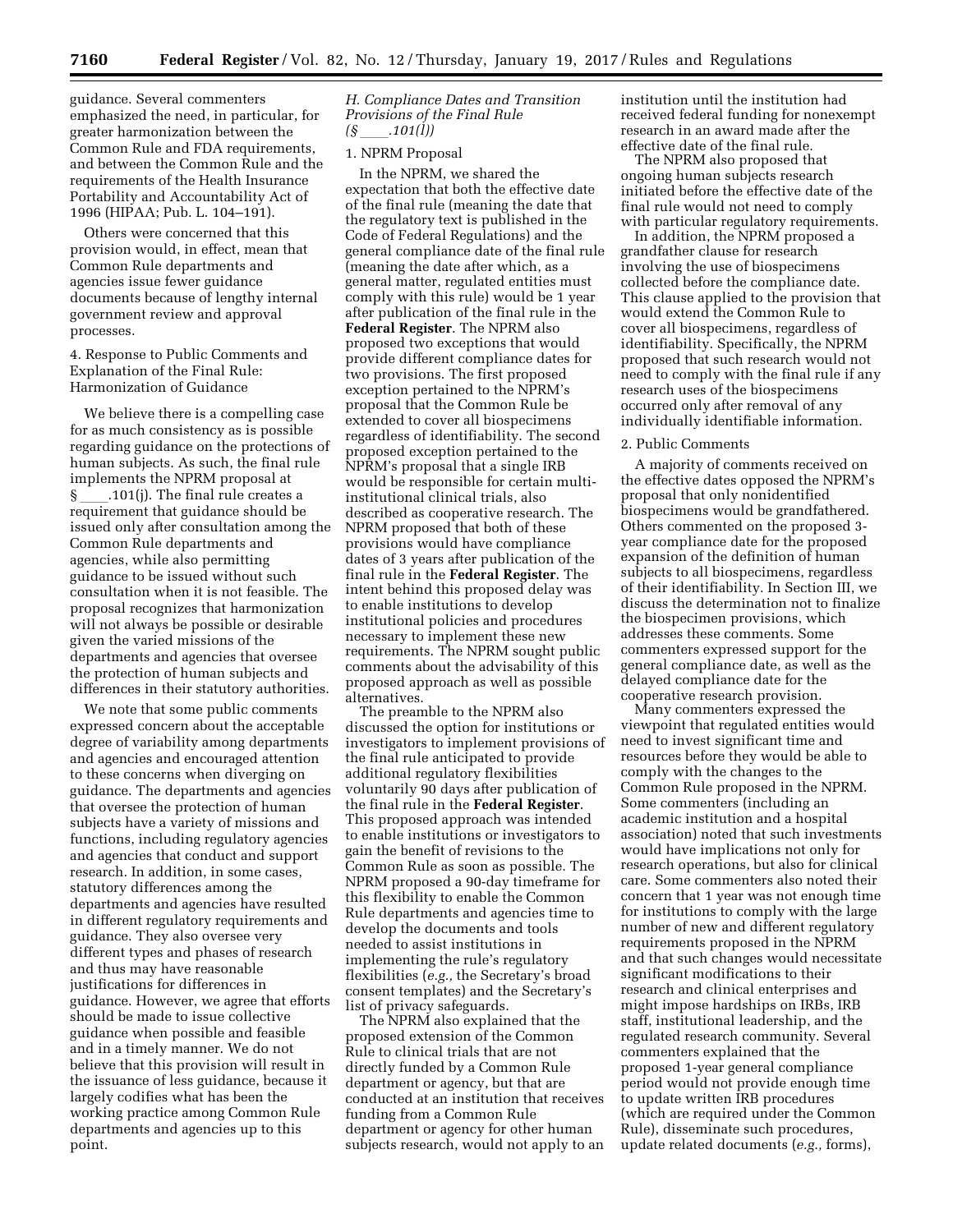and develop appropriate training materials. One of these commenters explained that accredited institutions will need time for accrediting bodies to align their accreditation standards with the revised regulatory standards or risk conflicts between meeting proposed regulatory standards and losing accreditations.

Other commenters recommended 2 year or 3-year general compliance dates (including some that recommended permitting institutions to comply earlier), noting that compliance would be particularly challenging for institutions with smaller research programs. At least one commenter argued that the 3-year compliance date for the proposed cooperative research provision was inadequate given the significant costs and time that would be associated with establishing reliance agreements between collaborating research sites, maintaining required documents at the reviewing IRB, and ensuring that applicable laws were followed. At least one commenter argued that the proposed effective and compliance provisions left institutions with the discretion to remove studies from the oversight of the Common Rule without establishing any protective standards for doing so.

One group representing multiple professional societies stated that the efficiencies achieved by eliminating protracted negotiations concerning consent forms and institutional responsibilities will far outweigh any upfront costs incurred through implementation of this policy, and advocated for a faster timeframe for compliance than the proposed 3 years from the time of final publication: 1 year for clinical trials and 2 years for research studies. Another commenter echoed these views.

We did not receive many comments concerning the proposal to allow institutions to implement provisions offering regulatory flexibilities before the compliance date.

3. Response to Comments and Explanation of the Final Rule: Compliance Dates and Transition Provisions

The effective date and compliance dates included in this final rule are intended to meet the same general objectives as those described in the NPRM. Nonetheless, the approach adopted in the final rule is different in certain respects from the approach proposed in the NPRM.

As a general matter, none of the proposed dates in the NPRM related to research with biospecimens will be implemented because the proposal

included to extend the Common Rule to research with all biospecimens, regardless of identifiability, is not being implemented.

The final rule adopts an effective date and a general compliance date of 1 year from publication of this final rule in the **Federal Register**. During this 1-year timeframe, institutions will be able to revise forms, documents, and practices for consistency with the revisions reflected in this regulation. Although we recognize the work associated with compliance, we concluded that 1 year is a reasonable and adequate timeframe. We note that ongoing research studies that were initially approved by an IRB, waived pursuant to §\_\_\_\_.101(i), or<br>determined to be exempt before January 19, 2018 will not be required to comply with the changes reflected in this final rule.

Section 101(l) describes the regulatory requirements that will apply to specific categories of research once the final rule goes into effect. For clarity, § .101(l) begins by defining two sets of requirements. First, as set forth in § ll.101(l)(1), the pre-2018 rule is described as the ''pre-2018 Requirements'', which refers to the Common Rule as published in the 2016 edition of the Code of Federal Regulations. As described below, certain ongoing research may be subject to these requirements.

Section 101(l)(3)–(4) describes the different regulatory requirements that apply to different categories of research. For clarity and in order to have an easyto-implement standard, these categories are generally based upon the date the research was initially approved by an IRB, waived pursuant to  $\S$  .101(i), or determined to be exempt.

The first category of research, described in § \_\_\_\_.101(l)(3), applies to<br>research initially approved by an IRB, waived pursuant to §\_\_\_\_.101(i), or<br>determined to be exempt before January 19, 2018. We believe that such research (*e.g.,* research for which an initial determination was made before the effective date of this final rule) should, as a general rule, be able to follow the same set of standards throughout the entire course of the research. The intent is to minimize burdens associated with research conducted over a period of time and to avoid a requirement that such research be subject to two sets of rules during the lifetime of the research. For that reason, this regulation adopts as a default rule, set forth in

§ ll.101(l)(3), that research initially approved by an IRB, waived pursuant to  $\S$  \_\_\_\_\_.101(i), or determined to be exempted before January 19, 2018 (the effective date of this final rule) will not

be subject to this final rule but will continue to be subject to the requirements of the Common Rule in place before January 19, 2018.

However, we also recognize that institutions may prefer, for a particular study initiated before to January 19, 2018, to comply with this final rule given the benefits that it offers and for administrative simplicity such as common regulatory requirements across an institution. Thus, § \_\_\_\_.101(l)(3)<br>permits institutions engaged in ongoing research that was initially approved by an IRB, waived pursuant to § \_\_\_\_.101(i), or determined to be exempted before January 19, 2018, to choose, on a study-by-study basis, whether such research will be subject to the pre-2018 requirements (the rule in place before January 19, 2018, or the final rule. This is an exception and is offered as an additional flexibility to regulated entities. If an institution engaged in such research determines that it prefers to comply with the final rule for a particular research study, such research will be subject to the final rule if the institution formally makes a determination that the final rule will apply to such research and an IRB documents the decision made by the institution. If these requirements are not met or if the institution makes no decision, the pre-2018 requirements will apply to such research.

The second category of research,<br>described in  $\S$  .101(l)(4), applie described in § ll.101(l)(4), applies *to research initially approved by an IRB, waived pursuant to §*ll*.101(i), or determined to be exempted on or after*  January 19, 2018. Because such research does not begin and is not conducted until after the general compliance date of this final rule, this category of research is subject to the final rule throughout its lifetime.

A single IRB requirement for cooperative research has been adopted<br>in § .114(b) of this final rule. As set in §ll.114(b) of this final rule. As set forth in § \_\_\_\_.101(l)(2), this final rule<br>adopts the proposed 3-year compliance date for this requirement to afford affected institutions sufficient time to prepare for and implement this requirement (*e.g.,* developing institutional policies and procedures).

Although we understand the concerns expressed concerning the complexities that will be involved in establishing reliance agreements to satisfy the cooperative research provision adopted in this final rule, this final rule reflects the conclusion that a 3-year compliance date is adequate for this provision, based on our belief that this provision will offer significant benefits to institutions, particularly as the regulated community becomes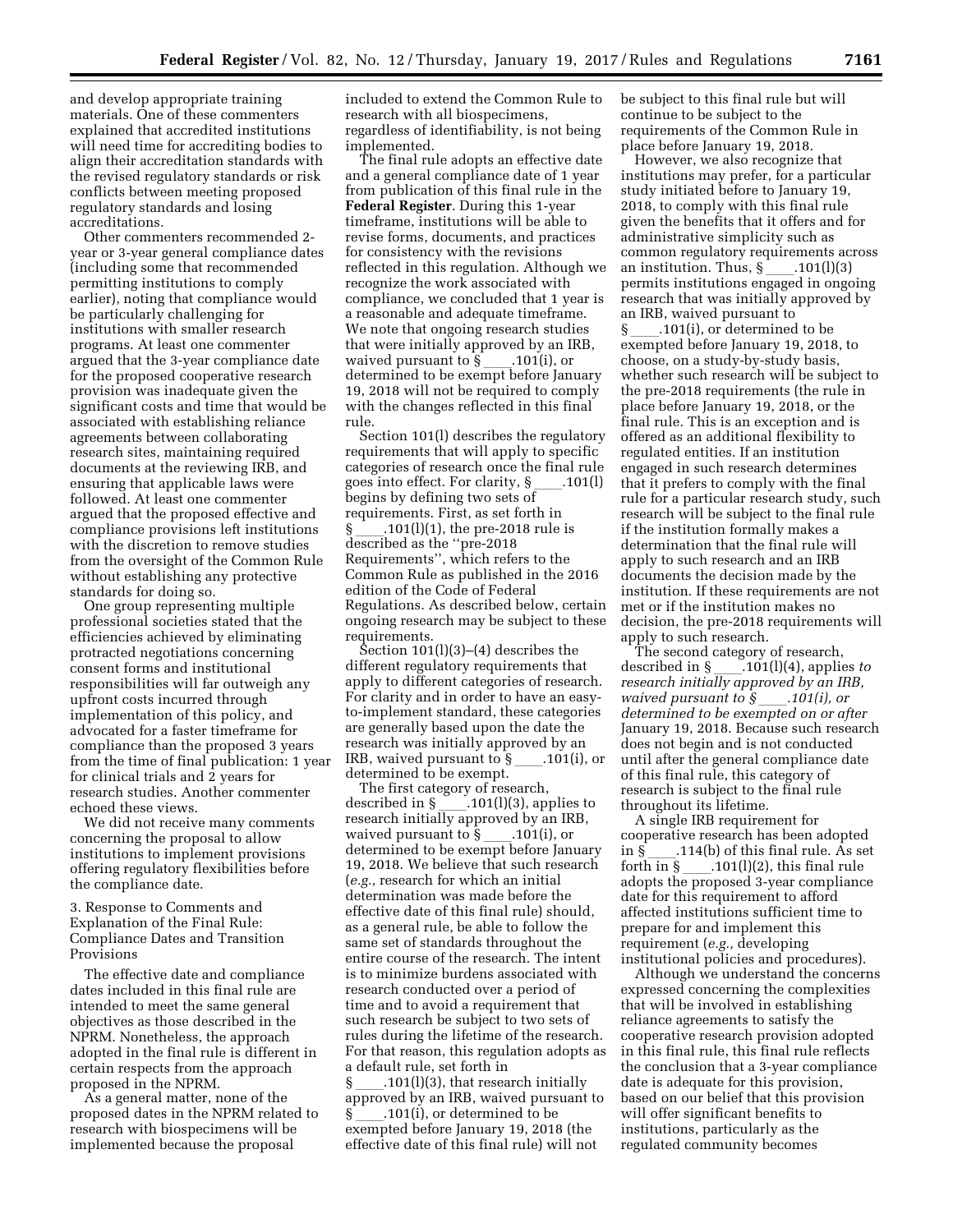accustomed to this requirement. In addition, we believe it is likely that the institutional policies, procedures, and standard documents needed to implement this regulatory provision will, over time, become increasingly standardized, which will significantly minimize the burden on institutions associated with this requirement. So long as all other regulatory requirements are satisfied, institutions may use a single IRB to oversee cooperative research even before this compliance date occurs with respect to any research that institutions believe may benefit from this approach.

This final rule does not adopt the proposal mentioned in the preamble to the NPRM to permit institutions and

investigators to voluntarily implement provisions in the final rule that allow additional flexibilities 90 days after publication of the final rule. We determined that the approach adopted at  $\S$  \_\_\_\_\_. 101(l)(3), and described above, offers institutions and investigators similar advantages with respect to the conduct of ongoing research, while providing greater clarity and more simplicity concerning which set of regulatory requirements apply to particular studies.

We disagree with the comment that the proposed timelines enable institutions to remove their studies from the oversight of the Common Rule without establishing appropriate standards for doing so. The final rule

does not enable institutions to opt out of compliance with the Common Rule. The effective dates do afford institutions the discretion to choose, on a studyspecific basis whether existing research should comply with the Common Rule in place when the research was initiated (the pre-2018 requirements) or this final rule (the 2018 requirements). This flexibility is offered only for certain ongoing research studies that were initially approved, determined to be exempt, or subject to a  $\S$  .101(i) waiver before the effective date of this final rule.

To explain the approach adopted in this final rule, the following chart describes the standards that apply to different categories of research:

| <b>Research Study Initiation Date</b>                                                                                                  | Standards                                                                                                                                                                                                                                                                                                                                                                                                                      |
|----------------------------------------------------------------------------------------------------------------------------------------|--------------------------------------------------------------------------------------------------------------------------------------------------------------------------------------------------------------------------------------------------------------------------------------------------------------------------------------------------------------------------------------------------------------------------------|
| Research initially approved by an IRB, waived pursuant to §<br>.101(i),<br>or determined to be exempt before January 19, 2018.         | These studies are by default subject to the pre-2018 rule (the Common<br>Rule as published in the 2016 edition of the Code of Federal Regu-<br>lations).<br>However, an institution engaged in such research may choose to com-<br>ply with the final rule (2018 requirements) for such a study if the in-<br>stitution makes a determination to apply the final rule to the study<br>and an IRB documents this determination. |
| Research initially approved by an IRB, waived pursuant to §<br>$.101(i)$ ,<br>or determined to be exempt on or after January 19, 2018. | These studies are subject to the final rule (2018 requirements).                                                                                                                                                                                                                                                                                                                                                               |

# *I. Severability* (§ \_\_\_\_.101(m))

A severability clause has been added as  $\S$  \_\_\_\_\_. 101(m), providing that if any provision of this final rule is held to be unenforceable in one set of circumstances, it should be construed to give maximum effect to the provision as applied to other persons or circumstances. Similarly, if a provision is held to be invalid or unenforceable, that provision should be severable from, and have no impact on the application of, the remainder of the rule. This provision reflects our intention regarding the way that this final rule, and the pre-2018 rule, should be construed and interpreted and is meant as a clarification.

### *III. Definitions for Purposes of this Policy (§* .102)

The final rule revises and adds new definitions of key terms for the purposes of this policy, as summarized below. Some of the changes are made to clarify new provisions that appear elsewhere in the final rule. In addition, the definitions have been placed in alphabetical order to facilitate searching by the reader. The definitions of institution, IRB, and IRB approval are unchanged but appear in a different place in the regulatory language.

# *A. Certification (§ 102(a))*

Although ''certification'' was defined in the pre-2018 requirements, as was proposed in the NPRM, the final rule clarifies that notification by the institution that a proposed research study has been reviewed and approved is made to the supporting ''federal'' department or agency and that it might be a component of the agency or department that is notified rather than the entity as a whole. This clarification relates to the change included in the final rule at § \_\_\_\_.102(d) regarding the<br>definition of ''federal department or agency'' that clarifies that this phrase refers to the department or agency itself, not its bureaus, offices, or divisions. There were no public comments on this clarification.

# *B. Clinical Trial* (§ *102(b)*)

# 1. Background and Pre-2018 Requirements

The pre-2018 rule did not include a definition of ''clinical trial.''

# 2. NPRM Proposal

The NPRM proposed defining ''clinical trial,'' for purposes of this policy, as a research study in which one or more human subjects are prospectively assigned to one or more interventions (which may include placebo or other control) to evaluate the

effects of the interventions on biomedical or behavioral health-related outcomes. In addition, the NPRM requested public comment on whether the proposed definition should include additional explanation of what is encompassed by the term behavioral health-related outcomes.

# 3. Public Comments

Approximately 20 comments explicitly addressed the definition of ''clinical trial'' included in the NPRM. All expressed concern that the proposed definition encompassed more activities than intended, given the NPRM discussion that the definition was intended to cover the riskiest research. Commenters who responded asked for some type of clarification, either in guidance or in the regulatory language itself about the term ''behavioral healthrelated outcomes.'' One commenter noted that clinical trials involving activities such as behavioral interventions, psychotherapy, or skills training, for example, should be included in the proposed regulations of clinical trials in a risk-based manner, as for nonbehavioral studies. That is, greater oversight would be required for trials with a higher potential degree of risk, regardless of what type of trial. The commenter noted that certain populations for whom behavioral health research is conducted are high risk by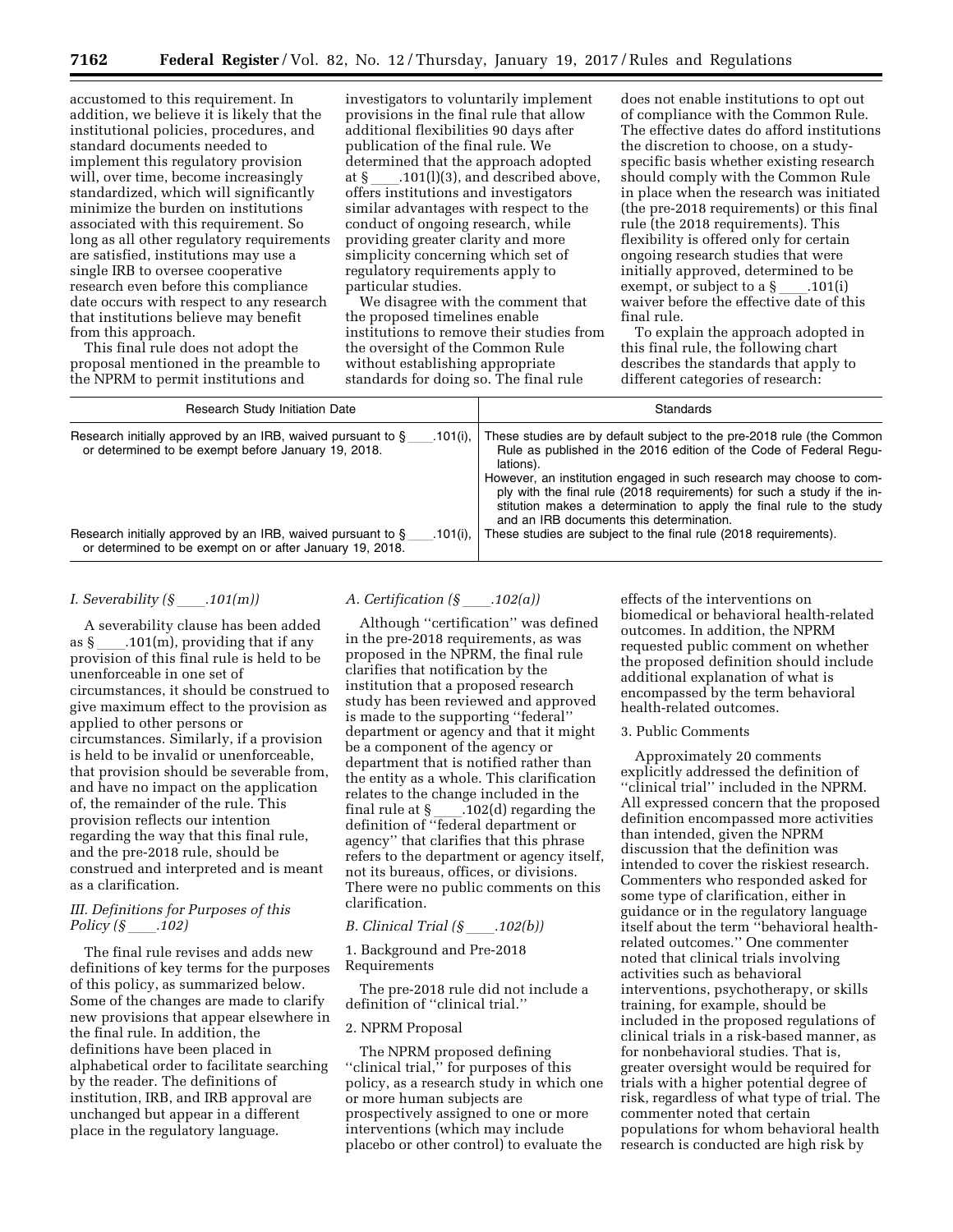nature, such as chronically suicidal individuals. Another commenter asked that the regulatory language include additional explanation of what is encompassed by the term ''behavioral health-related outcomes'' because practitioners and researchers conceptualize the term differently.

4. Response to Comments and Explanation of the Final Rule Definition of Clinical Trial

The final rule at  $\S$  \_\_\_\_.102(b) adopts the NPRM definition of "clinical trial," which is a research study in which one or more human subjects are prospectively assigned to one or more interventions (which may include placebo or other control) to evaluate the effects of the interventions on biomedical or behavioral health-related outcomes. We generally expect that this definition will be applied harmoniously with the definition of clinical trial recently promulgated in the ClinicalTrials.gov final rule.17

In response to public concerns about an overly expansive definition of ''clinical trial'' given the importance of that definition to the proposed extension of the rule to clinical trials previously not covered by the rule, we have eliminated that proposed expansion of coverage in this final rule. As such, the definition that appears in the final rule will only be relevant to the requirement for posting of consent forms for clinical trials conducted or supported by Federal departments or<br>agencies (§ \_\_\_\_\_.116(h)). It should be agencies (§ \_\_\_\_.116(h)). It should be<br>appropriate for that relatively narrow regulatory purpose.

*C. Department or Agency Head and Federal Department or Agency/ Institutions (§*ll*.102(c) (d) and (f))* 

# 1. Background and Pre-2018 Requirements

The pre-2018 rule provided a definition of ''department or agency head.'' The phrase appeared repeatedly throughout the regulations.

# 2. NPRM Proposals

New definitions of ''department or agency head'' and ''federal department or agency'' were proposed in the NPRM to clarify requirements related to federal department and agency discretion in applying the policy to their funded or conducted research.

### 3. Public Comments

There were no comments directly related to these proposed revisions.

4. Explanation of the Final Rule: Definition of Department or Agency Head, Federal Department or Agency, and Institution

The final rule adopts the NPRM proposals to provide new definitions of ''department or agency head'' and "federal department or agency," which<br>appear at  $\S$ \_\_\_\_\_.102(c) and (d). appear at §\_\_\_\_.102(c) and (d).<br>''Department or agency head'' at § ll.102(c) refers to the head of any federal department or agency, for example, the Secretary of HHS, and any other officer or employee of any federal department or agency to whom authority has been delegated. To add clarity to the definition found in the pre-2018 regulations, the example of the Secretary of HHS was inserted.

The final rule provides at § \_\_\_\_.102(d) a definition of ''federal<br>department or agency'' in order to avoid confusion as to whether this phrase encompasses federal departments and agencies that do not follow the Common Rule. The definition also clarifies that this phrase refers to the department or agency itself, not its bureaus, offices, or divisions. This is consistent with the historical interpretation of the Common Rule. Related to this, the definition of ''institution'' was changed at  $\S$  .102(f) in the final rule to clarify that departments can be considered institutions for the purposes of this policy. The final rule provides examples of what is intended by this definition: HHS, the Department of Defense, and the Central Intelligence Agency.

### *D. Human Subject (§* .102(e))

1. Background and Pre-2018 Requirements

The pre-2018 rule defined ''human subject'' as a living individual about whom an investigator (whether professional or student) conducting research obtains (1) data through intervention or interaction with the individual, or (2) identifiable private information. Further, the pre-2018 rule asserted that ''private information'' was considered individually identifiable if the identity of the subject is or may readily be ascertained by the investigator or is associated with the information.

Thus, in cases where no intervention or interaction with an individual occurred, determining the meaning of ''identifiable'' and ''readily ascertainable'' was central to determining whether human subjects were involved in a research activity

covered by the pre-2018 rule. Under the pre-2018 rule, provided the data were collected for purposes other than the currently proposed research, it was permissible for investigators to conduct research on biospecimens and data that had been stripped of all identifiers or coded without obtaining consent because the nonidentified biospecimens and data did not meet the regulatory definition of a human subject.

Moreover, ''private information'' was not considered to be identifiable under the pre-2018 rule if the identity of the subject is not or may not be ''readily ascertained'' by the investigator from the information or associated with the information.

If the definition of ''human subject'' was met, together with the other significant requirements, the pre-2018 rule required IRB review and approval unless the study was exempt. IRB waiver of informed consent was allowable under the Common Rule, if the research study satisfied the criteria for waiver of informed consent.

### 2. NPRM Proposal

The NPRM proposed to revise the definition of ''human subject'' to include research in which an investigator obtains, uses, studies, or analyzes biospecimens, regardless of identifiability. Thus, the focus of this proposal was to require informed consent for research involving biospecimens in all but a limited number of circumstances. In addition, the NPRM proposal would have still permitted IRBs to waive the requirement for informed consent for research use of biospecimens, but the requirements for approval of such waivers would have been very strict, and such waivers would have occurred only in rare circumstances (see Section XIV on waiver of informed consent). This expansion of the definition of ''human subject'' would also have triggered other provisions of the NPRM relating to the use of biospecimens, including security measures. Thus, it was a complex and far-reaching proposal.

The NPRM also offered two alternative proposals to altering the definition of ''human subject,'' both of which maintained ''identifiability'' as a major aspect of determining applicability of the Common Rule to biospecimens. The public was asked to comment on which of the three proposals achieved the most reasonable tradeoff between the principles of autonomy and beneficence.

Alternative Proposal A would have expanded the definition of ''human subject'' to include whole genome sequencing (WGS). Under this

<sup>17</sup>HHS. Clinical Trials Registration and Results Information Submission. 81 FR 64981. (Sept. 21, 2016). Retrieved from *[https://](https://www.federalregister.gov/documents/2016/09/21/2016-22129/clinical-trials-registration-and-results-information-submission)* 

*[www.federalregister.gov/documents/2016/09/21/](https://www.federalregister.gov/documents/2016/09/21/2016-22129/clinical-trials-registration-and-results-information-submission) [2016-22129/clinical-trials-registration-and-results](https://www.federalregister.gov/documents/2016/09/21/2016-22129/clinical-trials-registration-and-results-information-submission)[information-submission](https://www.federalregister.gov/documents/2016/09/21/2016-22129/clinical-trials-registration-and-results-information-submission)*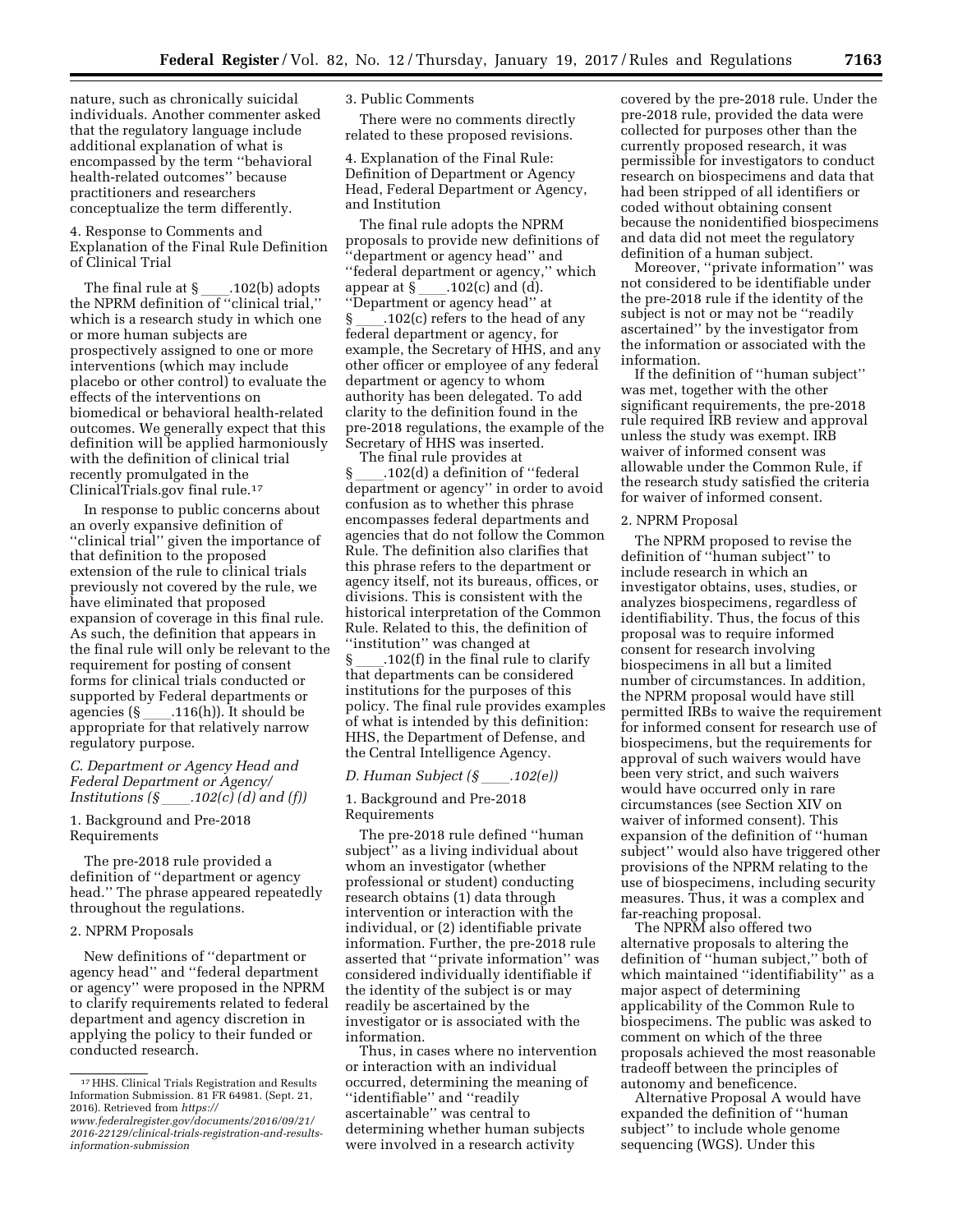alternative, WGS would have been considered to be the sequencing of a human germline or somatic biospecimen with the intent to generate the genome or exome sequence of that biospecimen.

Alternative Proposal B would have expanded the definition of ''human subject'' to include the research use of information that was produced using a technology applied to a biospecimen that generated information unique to an individual. In such a case, it was foreseeable that, when used in combination with publicly available information, the individual could have been identified. Information that met this standard would have been referred to as ''bio-unique information.''

The NPRM also asked the public to comment on whether the rule should include a definition of ''biospecimen'' and whether the rule should be clearer and more direct about the definition of ''identifiable private information.''

The NPRM also proposed some minor changes to the wording of the definition of ''human subject'' merely to clarify how the word ''obtains'' has been interpreted.

The NPRM did not propose any major substantive modifications to the descriptions of ''private information'' and ''identifiable private information'' found in the pre-2018 rule. However, the NPRM proposed clarifying language with regard to ''private information'' and ''identifiable private information.'' The pre-2018 rule used the example of a medical record as constituting private information. The NPRM added the example of a biospecimen in keeping with the proposal to expand the definition of ''human subject'' to include all biospecimens. In addition, the NPRM proposed adding the words ''shared or'' to the description of what constitutes ''private information,'' for the purpose of expanding the scope of the information that would be described by that term.

In addition, the NPRM asked for public comment about whether a different identifiability standard would be appropriate. One alternative discussed was to adopt the term ''identifiable private information'' with the term used across the Federal Government: ''personally identifiable information'' (PII). PII refers to information that can be used to distinguish or trace an individual's identity (such as name, social security number, biometric records) alone, or when combined with other personal or identifying information that is linked or linkable to a specific individual, such as date and place of birth, or mother's maiden name. It acknowledged that

replacing ''identifiable private information'' with ''PII'' would increase the scope of what is subject to the Common Rule. Subsequent to the release of the NPRM, the Office of Management and Budget (OMB) updated government-wide guidance for managing personally identifiable information.18

Related to this issue, the NPRM noted new legislative developments, specifically the Newborn Screening Saves Lives Reauthorization Act of 2014 (Pub. L. 113–240), signed into law in December 2014. The law required consent for federally funded research with newborn dried blood spots and prohibits IRBs from waiving consent. These changes were to be effective until updates to the Common Rule were promulgated, and applied whether or not the newborn dried blood spots would be considered ''identifiable private information'' under the regulatory definition.

#### 3. Public Comments

a. Public Comments on the Primary NPRM Proposal

The proposal regarding revising the definition of ''human subject'' to include biospecimens regardless of identifiability was commented on by almost 50 percent of the commenters. Others commented on the effects such an expansion would have on consent requirements, the ability to waive consent, and the applicability of exemptions and exclusions. The vast majority of commenters who addressed this expansion (80 percent) were opposed to it for a variety of reasons, particularly because of the implications of this change for requiring consent for most research uses of biospecimens that were collected as part of clinical care.

A majority of these commenters responded as members of the general public (that is, not explicitly affiliated with a specific organization or institution) or as patients (including family members of patients). Patients tended to oppose these proposals, focusing on the additional and more stringent criteria for waiver of informed consent because they believed the effects of the proposals would be that many people would not provide consent, thus restricting access by investigators to biospecimens, which

would in turn slow research. Investigators also expressed concerns about the negative impact on research. Organizations and institutions with some affiliation with the research enterprise expressed opposition to this suite of proposals as well, but for different reasons, as discussed further below.

Most support for the expansion of the definition of ''human subject'' to encompass all biospecimens and its implications for consent, waiver of consent, and exempt research came from members of the public who argued that they wanted to always be consulted before their biospecimens were used in research, without exception. Within this group, a strong majority opposed the comprehensive biospecimen-related proposals because they were uncomfortable with the concept of broad consent (as discussed in Section IIV of this preamble) to any future research use of those biospecimens and the existence of any type of over-ride by an IRB of the requirement to obtain informed consent.

Many of the commenters supporting the expansion stated that it would respect autonomy by requiring that nearly all research with biospecimens be subject to IRB review and informed consent requirements. Others expressed distrust of the medical and scientific enterprises. One member of the public felt that consent should be required for government research seeking to use an individual's biospecimens, and that researchers should be required to inform the individual of the ''who, what, how, and why'' of the desired research.

Many of those who expressed support for this proposal also indicated that they felt it important for their biospecimens to be anonymized in research activities. For example, a member of the public with experience in biobanking expressed a willingness to consent to the use of his biospecimens to advance science, but called for a mechanism to inform the public about such research use even if some individuals might decline to participate. The commenter stressed the importance of respecting the individual's right to know and refuse, citing privacy concerns and stressing the importance of anonymity of biospecimens to protect individuals from potential negative consequences.

Still others supported the expansion of the definition of ''human subject'' to include all biospecimens because of a desire to receive research results or to financially profit from discoveries, implying that retaining identifying information with biospecimens would enable both of these possibilities. Some who felt there is an entitlement to

<sup>18</sup>CIRCULAR NO. A–130 Memorandum to: The Heads of Executive Departments and Agencies Subject: ''Managing Information as a Strategic Resource''. July 7, 2016. See especially, *Appendix II: Responsibilities for Managing Personally Identifiable Information.* Retrieved from *[https://](https://www.federalregister.gov/documents/2016/07/28/2016-17872/revision-of-omb-circular-no-a-130-managing-information-as-a-strategic-resource) [www.federalregister.gov/documents/2016/07/28/](https://www.federalregister.gov/documents/2016/07/28/2016-17872/revision-of-omb-circular-no-a-130-managing-information-as-a-strategic-resource) [2016-17872/revision-of-omb-circular-no-a-130](https://www.federalregister.gov/documents/2016/07/28/2016-17872/revision-of-omb-circular-no-a-130-managing-information-as-a-strategic-resource)  [managing-information-as-a-strategic-resource](https://www.federalregister.gov/documents/2016/07/28/2016-17872/revision-of-omb-circular-no-a-130-managing-information-as-a-strategic-resource)*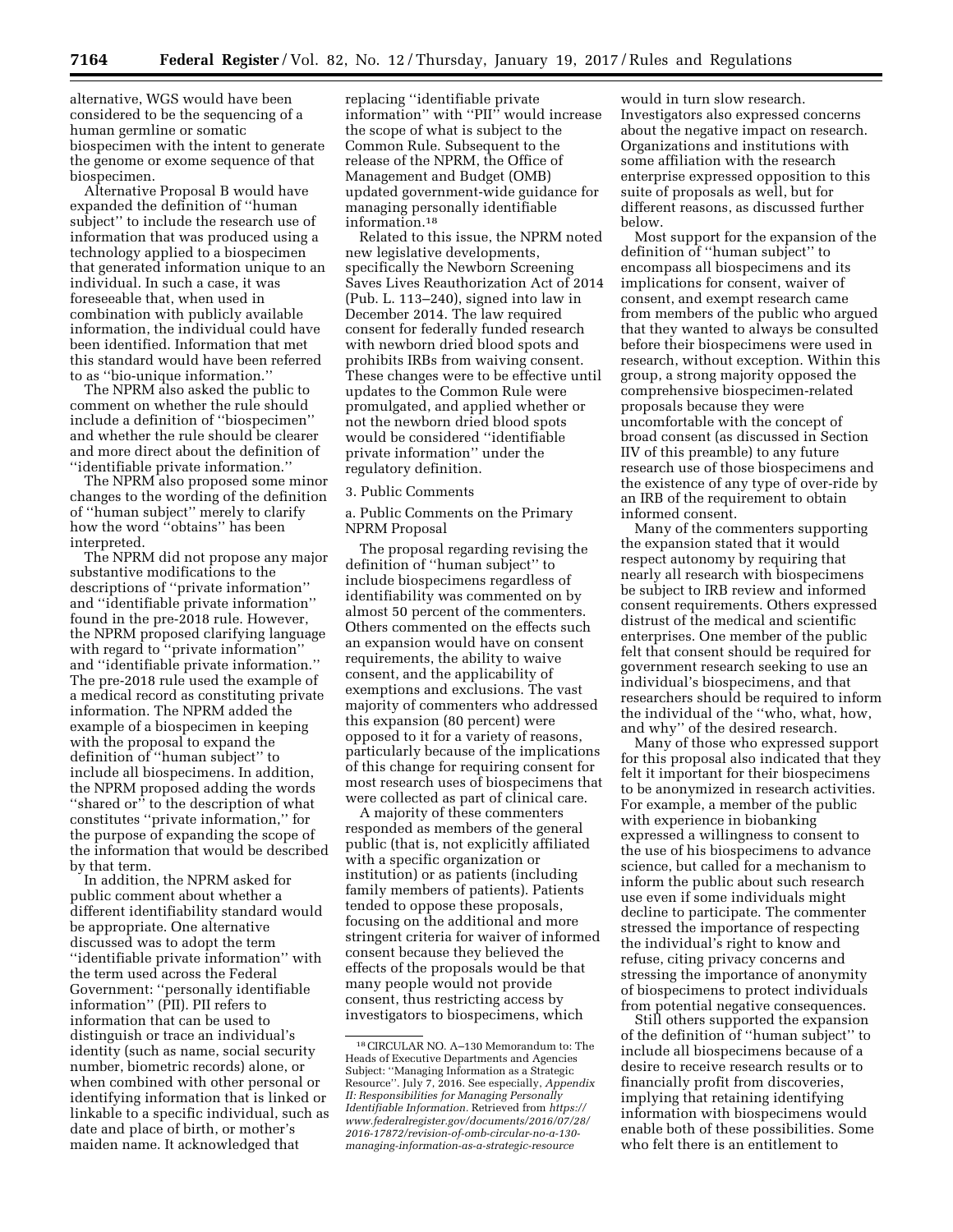financially profit from discoveries described biospecimens as personal property. For example, one commenter compared the use of an individual's biospecimens without consent to one party illegally taking another's property such as land, a house, or an arm.

Several commenters noted that medical services should not be allowed to be contingent upon a person's consent to use of their leftover biospecimens for research despite the fact that this was not proposed in the NPRM. In fact, the pre-2018 rule states that informed consent must include a statement that ''refusal to participate will involve no penalty or loss of benefits to which the subject is otherwise entitled'' and that element appears in the final rule as well.

For example, one commenter indicated that patients should be informed and be given the opportunity to consent to the use of their body tissues, and if one declines consent, the individual should not be denied treatment or receive diminished care. In other words, they felt that consent should never be a condition of treatment.

The reasons for opposing the expansion of the definition of ''human subject'' to include all biospecimens were numerous, including: the feasibility of obtaining broad consent in a clinical setting; the costs of obtaining, tagging, and tracking consents given the low risk nature of the research in question; allowing autonomy to trump beneficence and justice; insufficient evidence of risk or public concern about the issue; the fact that it would result in fewer specimens collected from fewer sources, with adverse implications for rare diseases and for justice; the idea that requiring all biospecimens to remain identified poses greater privacy and confidentiality risks than the current system; and overall negative impacts on research.

Many expressed concern about the number of biospecimens that might no longer be available for research, not out of concern that individuals would decline to have their leftover tissue used in research, but rather because many hospitals and medical providers might decline to enact the expensive consent and tracking system that the NPRM envisioned. Some commenters were concerned that this would then limit the heterogeneity of biospecimens obtained and stored, as community hospitals and clinics might opt out of participating in such collections.

Several comments suggested that for academic medical centers where a large amount of research is conducted, research activities often do not result in

profits, and that the proposed policies would come at great costs to institutions already struggling to financially sustain a healthy research enterprise. For example, one commenter noted that the NPRM proposal would require additional resources to obtain consent, which would hinder smaller institutions with fewer staff or resources available in their ability to contribute to scientific and medical research, and limit the opportunities for patients at these facilities to participate in research. The commenter also pointed out that academic institutions rarely receive significant financial gain from their research, and institutions sometimes share biospecimens, which can be valuable in research, especially in the case of uncommon and poorly understood diseases. Thus, this commenter expressed concern that biospecimens might not be available for research given the requirements of the proposed policy.

Many members of the public with rare diseases commented on how research into their specific diseases might be affected should the NPRM proposal be finalized. For example, several commenters expressed interest in the proposed rule because they or a family member had been diagnosed with a desmoid tumor, which are often limb threatening and sometimes life threatening. Research using tissue blocks is critical to determine how to treat these tumors, which are rare and can vary among patients. The commenter felt that the proposed rule would make desmoid tumor research virtually impossible by reducing access to the already low number of tissue blocks available for research.

More than one academic medical center asserted that there was a lack of evidence that patients value their autonomy over the potential for innovative diagnostics, treatments, cures, or preventative interventions that could result from research with leftover biospecimens, and called for empirical research on whether patients, patient advocacy groups, and the general public value autonomy (in the form of written consent for research use of nonidentified biospecimens) above other values when explained in light of potential impact on medical advances.

Some public commenters pointed out the illogic of treating biospecimens differently from information for the purposes of defining what constitutes a human subject. For instance, one professional organization composed of investigative pathologists and dozens of individual pathologists around the country noted that there are several areas in which the NPRM proposes

treating biospecimens differently from identifiable information unjustifiably since both create the potential for identification of the donor and a potential negative impact on the individual and their family, such as employment or insurance discrimination, embarrassment, or stigmatization. That organization noted that no empirical evidence has been provided to indicate either that biospecimens pose a risk greater than that posed for identifiable information or that the public is more concerned about the use of biospecimens compared to the use of identifiable private information.

One member of the public asserted that the research use of leftover biospecimens in medical research poses less of a privacy risk to individuals than market research that analyzes one's attitudes, words, and behaviors and is used to generate commercial profit.

Several commenters noted that the proposed expansion of the definition of ''human subject'' creates a cascade of consequences throughout the rule that are overly complex and unnecessary given the minimal risk of such research.

Other commenters suggested that the NPRM proposals would have negative impacts on the advancement of precision medicine. For example, a research university felt that mandating consent for de-identified biospecimens would impair the ability to achieve precision medicine for all. The commenter asserted that to offer care tailored to the needs of each individual based on understanding how each person is affected by disease requires understanding differences in the origins and manifestations of disease in individual patients who differ in genetics and environmental exposures. The commenter felt that restricting access to nonidentified biospecimens would violate the principles of justice and beneficence because many health care facilities serving under-represented minorities and economicallydisadvantaged individuals, particularly those in rural settings, might not have the financial resources to obtain and track consent. As a result, medical research therefore might represent a skewed population of individuals receiving care at large, research intensive referral centers. In addition, the commenter felt that compliance would impose an onerous and expensive bureaucratic burden that would result in many institutions no longer collecting and using these critically important specimens with the net effect of thwarting efforts to provide precision medicine for all citizens.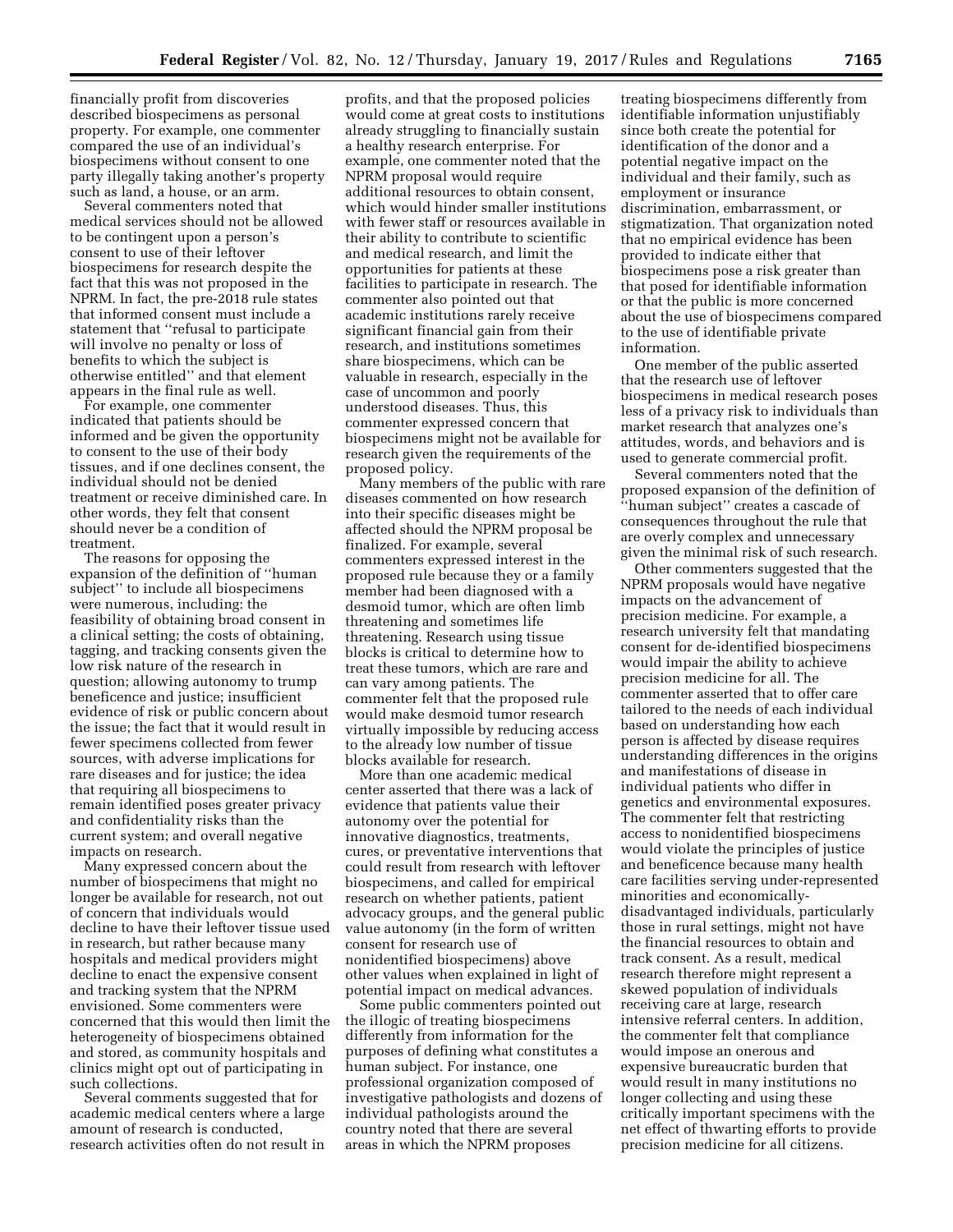Many commenters expressed the opinion that the existing regulatory framework is adequate and that current practices should be maintained, stressing that the research use of nonidentified data or biospecimens involves minimal or low risk to the research subject. Furthermore, several commenters noted that, although it is theoretically plausible to identify a person based on their biospecimen, the likelihood remains remote enough to argue against the presumption that the sources of all biospecimens are identifiable and cited a study showing that the risk of re-identification from a system intrusion of databases was only 0.22 percent.19 Other commenters noted that the existing definition of human subject is sufficient because once a biospecimen becomes identifiable in research, such research is considered to involve human subjects and therefore IRB review and consent or waiver of consent would be required. They argued that the current policy works and there has been no evidence provided that it needs to be fixed.

The NPRM specifically asked whether the final rule should include a definition of ''biospecimen'' to assist the regulated community in understanding what types of activities might fall under the rule. Approximately 100 comments answered this question. A majority of these comments did not provide a suggestion for how biospecimen should be defined, but suggested that the Federal Government convene panels and solicit input from governmental and nongovernmental experts.

One university emergency medical department suggested including in this definition biological samples from human subjects which contain DNA and are being obtained for the purpose of medical analysis and provided examples of biospecimens which would fall under this definition, including excised tissue (fresh, fixed, or paraffin embedded), whole blood, urine (when hematuria is known to exist), and saliva among others. The commenter also provided examples of biospecimens which would not fit in this definition, including serum or plasma, urine (when no hematuria is known to exist), and processed tissues where the DNA has been removed as a part of the processing.

Others indicated that the definition of biospecimen used by the National Cancer Institute 20 seemed appropriate and workable for this rule.

A majority of comments on the definition of ''biospecimen'' asked for explicit clarification on how certain biospecimens would be treated under the rule. Several comments asked whether microbiology biospecimens would be considered covered under the NPRM proposal. One research university requested specification that biologic material of organisms that use human biospecimens merely as a host (*e.g.,* bacteria, viruses, fungi) not be considered to involve human subjects.

The NPRM also asked whether covering only biospecimens that include nucleic acids would be a reasonable definition. A majority of those who responded to this said it would not be a good line to draw. One commenter specifically noted that the presence of nucleic acids does not guarantee reidentification.

b. Public Comments on Alternative NPRM Proposals A and B

Some of the alternative NPRM proposals were partly based on the premise that biospecimens could at some point become readily identifiable as a result of increasingly sophisticated technology. Many public commenters stated that a better approach to protecting privacy than requiring consent is to impose sanctions against investigators who aim to or do reidentify biospecimens without authorization by an IRB or other body. Such an approach, they said, would be less onerous for the entire enterprise, and if accompanied by clear guidance from funding agencies, would do more to protect privacy and guard against potential harms to subject rights and welfare.

Few commenters, approximately 20, explicitly supported Alternative A or B over the NPRM proposal or the pre-2018 rule.

The Presidential Commission for the Study of Bioethical Issues explicitly supported Alternative B, noting that it is the most forward-looking of all three

proposals, using ''bio-unique'' data as human subjects research with a focus on the technology and its ability to identify donors using small amounts of data, as opposed to tying the definition of human subjects research to a particular kind of data.21 Another commenter identified alternative B as the best proposal to keep pace with advances in technology (including technologies driving personalized medicine), protect research participants, respect autonomy, increase trust, and close the gap in protection in the current regulations.

Those who supported the primary NPRM proposal—to expand the definition of ''human subject'' to include all biospecimens—indicated that Alternatives A and B would not give individuals who wanted to control the use of their biospecimens the opportunity to do so.

Approximately 250 commenters (about 12 percent of the total comments received) said that they endorsed the pre-2018 policy, but that if the Federal Government must do something other than maintain the current definition of human subject, Alternative A would be preferable to the NPRM proposal or to Alternative B. These comments argued that Alternative A would be the least disruptive to the research enterprise, but that the pre-2018 policy would be better.

However, the majority of those commenters addressing the alternative proposals indicated that neither struck an appropriate balance among the *Belmont Report* principles. A research university concluded that both alternatives lack balance, emphasizing respect for persons with little regard for the principles of beneficence and justice.

Additional concerns about Alternative A included the fact that while limiting the expansion of the scope of activities covered by the rule to whole genome sequencing may be a reasonable line for inclusion today, that line might not be inclusive enough in the future.

Additional concerns about Alternative B included that by requiring continual re-review of technologies and databases by the federal government, there would be an ''inevitable lag'' between when a technology might be identified and when it would be added to the list. Thus, these commenters argued that the list might end up being useless.

<sup>19</sup> Kwok P, et al. Harder Than You Think: A Case Study of Re-Identification Risk of HIPAA-Compliant Records. NORC at The University of Chicago and Office of the National Coordinator for Health Information Technology. 2011. Retrieved from *[http://www.amstat.org/meetings/jsm/2011/](http://www.amstat.org/meetings/jsm/2011/onlineprogram/AbstractDetails.cfm?abstractid=302255)  [onlineprogram/AbstractDetails.cfm?](http://www.amstat.org/meetings/jsm/2011/onlineprogram/AbstractDetails.cfm?abstractid=302255) [abstractid=302255.](http://www.amstat.org/meetings/jsm/2011/onlineprogram/AbstractDetails.cfm?abstractid=302255)* 

<sup>20</sup>NCI defines ''biospecimen'' as, ''A quantity of tissue, blood, urine, or other human-derived material. A single biopsy may generate several biospecimens, including multiple paraffin blocks or frozen biospecimens. A biospecimen can comprise subcellular structures, cells, tissue (*e.g.,* bone, muscle, connective tissue, and skin), organs (*e.g.,*  liver, bladder, heart, and kidney), blood, gametes (sperm and ova), embryos, fetal tissue, and waste (urine, feces, sweat, hair and nail clippings, shed epithelial cells, and placenta). Portions or aliquots of a biospecimen are referred to as samples (*NCI Best Practices* working definition).'' Retrieved from *[http://biospecimens.cancer.gov/bestpractices/got/](http://biospecimens.cancer.gov/bestpractices/got/#B) [#B](http://biospecimens.cancer.gov/bestpractices/got/#B)*. Last modified March 16, 2016.

<sup>21</sup>The Commission had previously addressed related issues in its October 2012 report, *Privacy and Progress in Whole Genome Sequencing.*  Washington, DC: Presidential Advisory Commission for the Study of Bioethical Issues. Retrieved from *[http://bioethics.gov/sites/default/files/](http://bioethics.gov/sites/default/files/PrivacyProgress508_1.pdf)  [PrivacyProgress508](http://bioethics.gov/sites/default/files/PrivacyProgress508_1.pdf)*l*1.pdf.*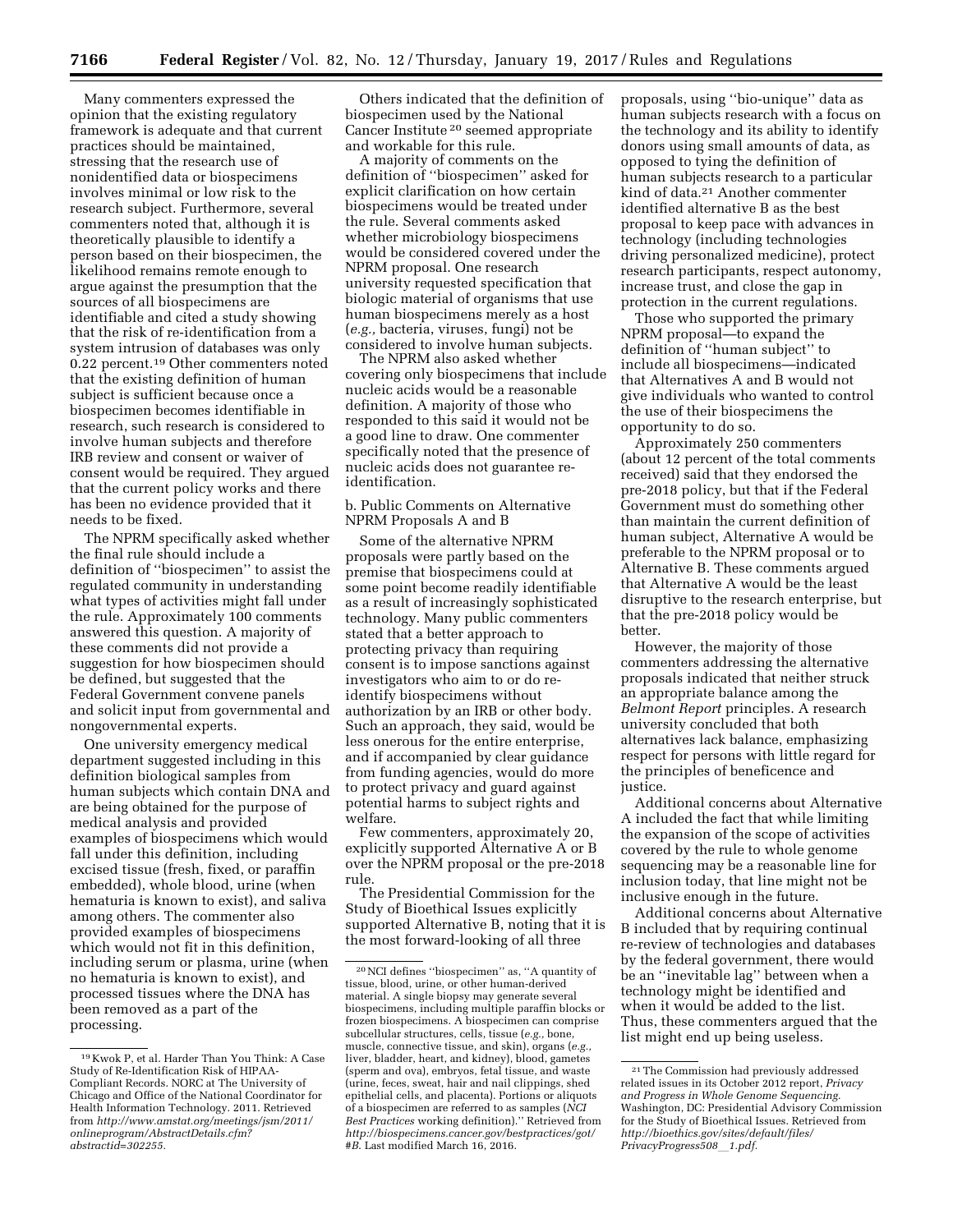### c. Alternative Proposals Offered by Public Commenters

Many commenters proposed or endorsed alternatives to the NPRM proposals. Generally, these alternatives involved maintaining the existing schema, developing a system of notice and opt out, engaging in a public education campaign about how the research enterprise works, and developing penalties and sanctions for re-identification of biospecimens and information. A policy that requires notice, opt out, and public education were generally endorsed or discussed together.

The Secretary's Advisory Committee on Human Research Protections (SACHRP) offered one of the most detailed alternative proposals. SACHRP indicated that existing practices of research with biospecimens and data that have been collected for nonresearch uses (most often in the course of clinical care) should be revised to better protect subjects through greater transparency, public education about research with biospecimens, more exacting standards for protecting against dignity harms, allowing individuals to opt out, requiring IRB or institutional review and approval of specific research uses of identified biospecimens and identified data, and through strict legal consequences for re-identification of deidentified biospecimens and data that have been shared for research purposes.

SACHRP also proposed that data security protections be developed to safeguard biospecimen-associated data and identified data against unauthorized release or access, and focused review of the storage, maintenance, or secondary research use of identified biospecimens and identified data to determine whether the proposed activity is likely to be objectionable.

A professional organization of investigative pathologists urged consideration of opt-out broad consent models for nonidentified biospecimens collected in research and nonresearch settings, and suggested that this model would bring consent for the broad use of nonidentified biospecimens in line with HIPAA privacy practices, preserving the ability for an individual to decide not to participate in research efforts. This organization asserted that this option would be less burdensome and an inclusive, respectful, and functional way to promote ethically conducted biomedical research on biospecimens.

d. Public Comments on Identifiability

Approximately 40 comments were received in response to the request to

comment on the definition of identifiable private information. Comments were mixed. The largest proportion of those comments (approximately 13) supported the definition in the pre-2018 rule. Others felt that the pre-2018 definition of identifiable private information was sufficient, but that additional guidance would be needed to implement it. Another group of commenters supported adopting a different identifiability standard in the final rule (such as the federal government's personally identifiable information standard, or the HIPAA identifiability standard).

Several public comments claimed that the meaning of ''identifiable'' with regard to information and biospecimens will change as technology advances. They indicated that the technique of whole genome sequencing altered the conversations about the identifiability of biospecimens and future technological advances using advanced computing and large databases could provide methods for easily aggregating disparate data for the purposes of identifying an individual.

Public comments received from a large professional association related to the definition of identifiable private information noted that the modifier ''may be readily ascertained'' that was included in the definition of identifiable private information within the definition of human subject allows for changes in scientific technology and data sharing over time since what was readily ascertainable 10 years ago has changed and will be different 10 years from now. The commenter noted that this allows IRBs and investigators to assess identifiability based on current technology, data sharing and computing capabilities, rather than comparing it to an enumerated list of identifiers or scientific technologies.

Some commenters expressed a desire for guidance to be issued on these definitions or for the definitions to be better clarified and explained in the regulatory text. Several comments specifically suggested a need for a definition of or guidance on the term ''readily ascertainable.''

Approximately 10 comments endorsed replacing the Common Rule's identifiability standard with either the Federal Government's concept of personally identifiable information (PII) or HIPAA's concept of protected health information (PHI).

One academic medical center felt that the concept of PII would unnecessarily broaden the scope of the Common Rule and create a larger administrative burden due to the vagueness of the PII

definition without providing substantial added protection to human subjects, and suggested replacing the term ''identifiable private information'' with the definition of ''protected health information,'' which can be found at 45 CFR 160.103.

Those who supported the use of the PII concept noted that it would harmonize other definitions of identifiability used in other Federal Government regulations. One state department of health and human services noted that adopting PII would be consistent with other confidentiality laws, policies, and industry standards that require organizations to protect the privacy and security of PII, achieving consistency across standards and helping organizations comply with the various privacy and security requirements. The commenter felt that replacing the identifiable private information standard with the concept of PII should not be overly burdensome on the research community since exemptions and waivers of informed consent would likely apply in many contexts.

A few commenters also noted that regardless of how identifiability might be defined, some concerns about group harms still were not addressed in the NPRM.

Several other commenters noted that a change to the definition of PII would not increase public trust or understanding of the system, nor would it likely clarify for investigators whether biospecimens or private information are identifiable.

A majority of the commenters noted that whatever direction the final rule takes; additional guidance will be necessary to reduce ambiguity within the regulated community.

e. Public Comments on Newborn Dried Blood Spots

Approximately 50 comments discussed how issues related to research use of residual newborn dried blood spots (DBS) were addressed by the proposal to expand the definition of human subject. Of those comments, 35 supported the idea of parental consent for research with DBS. Thirty-two comments stated that specific consent should be required for all research uses, in other words, that the exemptions and exclusion categories should not apply to research involving DBS. Those who felt that parental consent should always be required for the research use of DBS expressed the need to respect autonomy and parents' rights, and frequently conveyed a distrust of medicine and scientists. These individuals generally supported the spirit of the main NPRM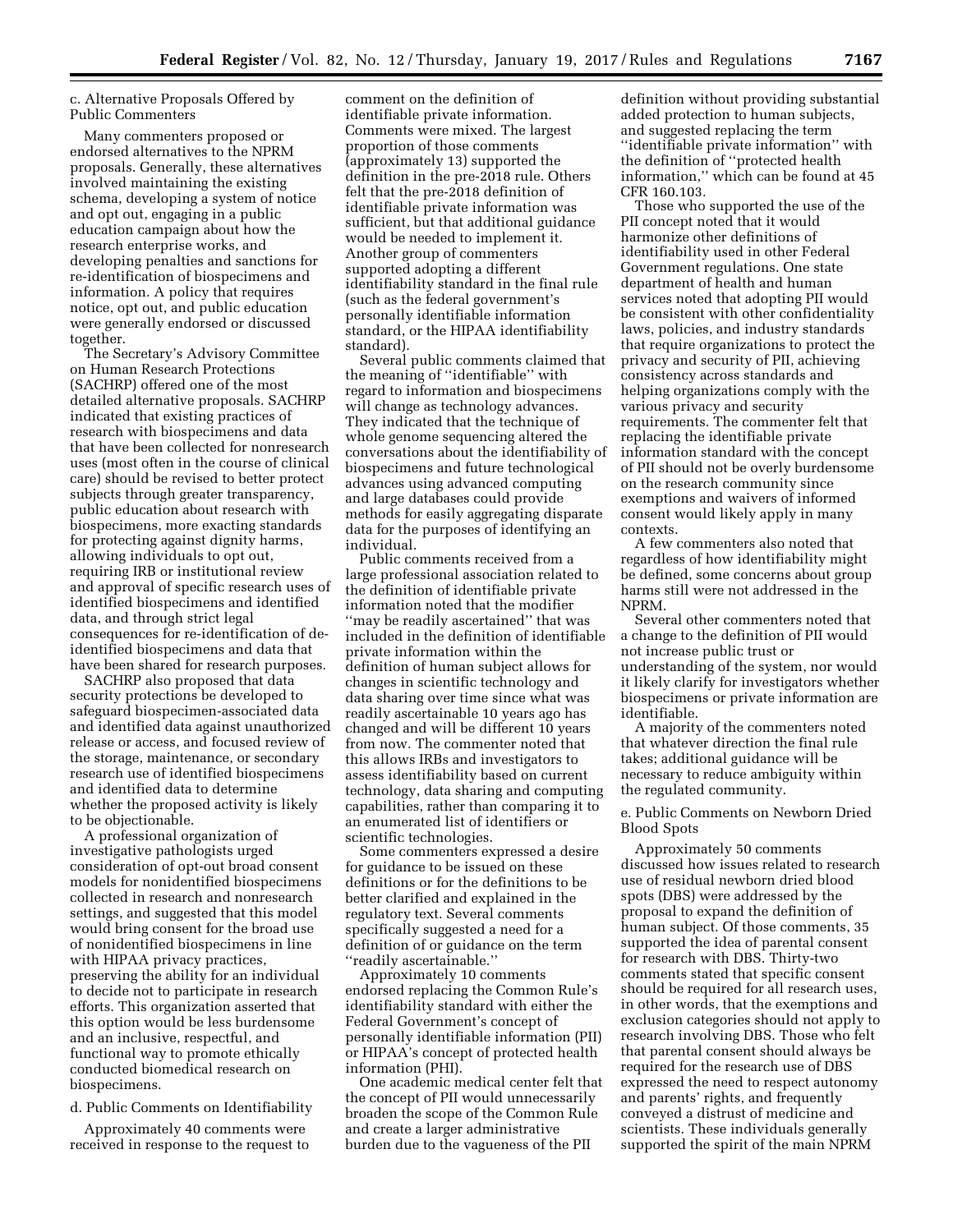proposal, but objected to any exemptions, exclusions, and waivers of informed consent.

Fifteen comments expressed concerns that the biospecimen proposals in the NPRM would impede research involving DBS, which could negatively affect the expansion and improvement of newborn screening programs due to, among other things, a possible lack of resources for obtaining consent. In this regard, an employee of a California state health department described the health department's experience of seeking and obtaining consent for the research use of DBS. This individual noted that 52 percent of new parents were offered the opportunity to consent. Of those offered the opportunity, 90 percent said yes. This employee was thus concerned that due to staffing constraints, the majority of new parents simply would not be asked to provide consent to future research uses of DBS.

Others indicated that some kind of notice and opt-out process would be acceptable, but that as a general matter the research community would benefit from guidance on the extent to which the exemptions and exclusions apply to this type of work.

4. Response to Comments and Explanation of the Final Rule: Definition of Human Subject

The final rule does not implement the proposed expansion of the definition of ''human subject'' to include all biospecimens regardless of identifiability. It is clear from the comments received that the public has significant and appropriate concern about both the need for obtaining consent before using such biospecimens for research, and the potential negative impacts of implementing that proposal on the ability to conduct research. And, while it does not substantially change the definition of ''identifiable private information,'' the final rule includes a new process by which Common Rule departments and agencies can regularly assess the scientific and technological landscape to determine whether new developments merit reconsideration of how identifiability of either information or biospecimens is interpreted in the context of research. Because the final rule does not implement the NPRM's proposed expansion to the definition of ''human subject,'' it also does not implement the NPRM proposal to exclude certain research activities involving nonidentified biospecimens.

With regard to changing the definition of ''human subject'' to include all biospecimens, the majority of commenters who addressed this expansion opposed it for a variety of

reasons, as described above. As explained in the NPRM, one of the core reasons for proposing that the rule be broadened to cover all biospecimens, regardless of identifiability, was based on the premise that continuing to allow secondary research with biospecimens collected without consent for research places the publicly funded research enterprise in an increasingly untenable position because it is not consistent with the majority of the public's wishes, which reflect legitimate autonomy interests. However, the public comments on this proposal raise sufficient questions about this premise such that we have determined that the proposal should not be adopted in this final rule.

Further, the current regulatory policy appears to sufficiently protect against the unauthorized research use of identifiable biospecimens. Under the pre-2018 rule, if an investigator funded by a Common Rule department or agency uses nonidentified biospecimens and manages to re-identify them, that investigator would then be conducting human subjects research without IRB approval, in violation of the rules. It should also be noted that the position adopted in the final rule does not eliminate any authority, separate and apart from the Common Rule, that Common Rule departments and agencies have to establish policies with additional requirements related to consent for research involving nonidentifiable biospecimens or nonidentifiable private information, or preclude them from exercising such authority.

Nonetheless, we acknowledge the need to also appropriately respect and promote autonomy interests. Any future proposals aimed at promoting autonomy should jointly evaluate the importance of the autonomy interests at issue, as well as explicitly quantify the potential negative impacts the proposal might have on the ability to conduct research, including such consequences on the representativeness of biospecimens available for research.

In the final rule, we have added requirements to the informed consent process to increase transparency so that potential subjects will have more information about how their biospecimens or private information might be used. Specifically, prospective subjects will be told that identifiers might be removed from their biospecimens or private information and used for future research, if this might be a possibility. Finally, as some public comments addressed the desire to share in any profits that might accrue as a result of research use of their

biospecimens, an additional element of consent will require, as appropriate, a statement that the subject's biospecimens may be used for commercial profit and whether the subject will or will not share in this commercial profit. We believe that this increased attention to transparency in the consent process will allow individuals to make informed choices about whether they want to consent to current or future research uses of their biospecimens. A few clarifying changes are made in the final rule pertaining to the definition of ''human subject'' and the components within that definition, particularly referring to both information and biospecimens as key determinants of whether a human subject is involved in research.

With respect to the definition of ''identifiable private information,'' although the pre-2018 definition of ''identifiable'' did not incorporate a specific process for considering the growing volume of information being generated and shared in research (including from biospecimens), or consider how evolving technology can ease and speed the ability to re-identify information or biospecimens previously considered nonidentifiable, we appreciate that a change in that definition could have collateral implications with respect to imposing unwarranted consent requirements on activities that were not subject to the regulations. We appreciate the commenter requests for more guidance on how they should interpret the definition of identifiable private information. Thus, although the final rule only makes minor changes to the existing definition of ''identifiable private information,'' it sets in place a process (§ \_\_\_\_.102(e)(7), discussed<br>below) that will help facilitate any necessary future updates to the understanding of that term.

In the final rule the language at  $\S$  .102(e)(1)(i) relating to information obtained through intervention or interaction with an individual was adopted and modified by replacing the reference to data, as proposed in the NPRM, with a reference to information or biospecimens, and by adding the NPRM-proposed language relating to using, studying, or analyzing the information or biospecimens. The explicit reference to biospecimens in this context is intended as a mere clarification of the previous understanding of how the pre-2018 rule operated.

Likewise, the final rule adopts the NPRM-proposed language at  $.102(e)(1)(ii)$  relating to obtaining identifiable private information, but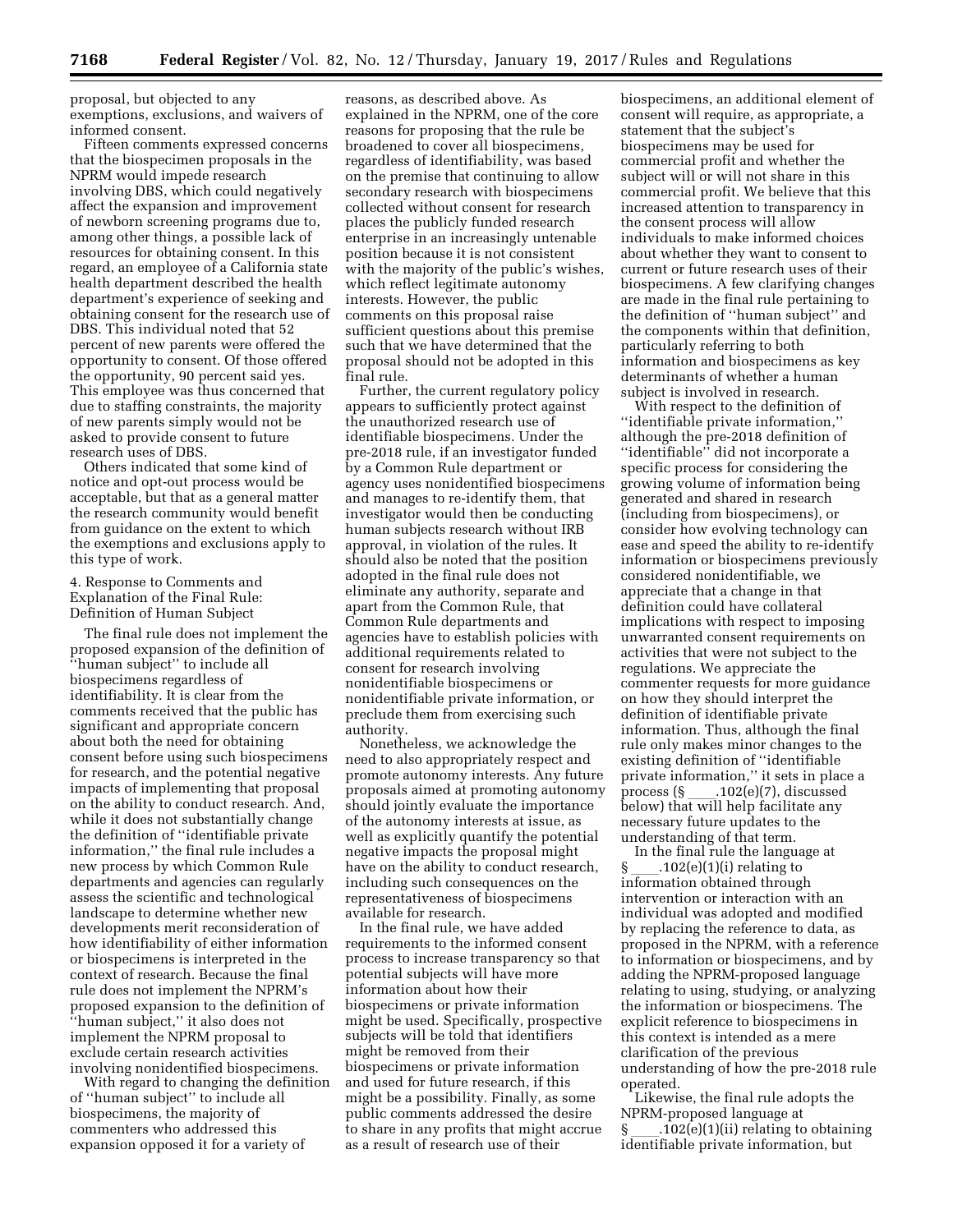modifies it by adding an explicit reference to ''identifiable biospecimens.'' This is also intended as a mere clarification of the previous understanding of how the pre-2018 rule operated as applied to biospecimens. Similarly, the definition of intervention has been modified to clarify that information or biospecimens might be gathered, replacing the former reference only to data. This, too, is merely a clarification of the existing understanding of that concept.

A definition of ''identifiable biospecimen'' has been added at  $\S$  . 102(e)(6). This new definition was not added as a result of any substantive change, but rather to enable greater clarity in other provisions of these regulations in explaining when a particular provision relates to either identifiable private information alone (not including biospecimens), or identifiable biospecimens alone, or both. The pre-2018 rule's concept of ''identifiable private information'' had encompassed the concept of an identifiable biospecimen, whereas under the final rule that concept has been ''cleaved off'' from that definition and given its own definition. Note that a biospecimen is deemed to include private information (consistent with the understanding of this concept under the pre-2018 rule), so there is no need to add the adjective ''private'' in the definition of an ''identifiable biospecimen.'' In effect, once a biospecimen becomes identifiable (for example, by being tagged with the name or other information that indicates the person from whom the biospecimen was obtained), then an investigator using that biospecimen is already using<br>something to which  $\S$  .102(e)(1)(ii) something to which § \_\_\_\_.102(e)(1)(ii)<br>would apply. There is no need to make any additional determination about the ''private'' aspects of what is taking place.

In addition, the minor clarifying change in the language for the concept of ''private information'' that was proposed in the NPRM, namely adding the phrase ''shared or,'' was not adopted. It was decided that because any information that should not be shared would always meet the standard of being information that should not be made public, this change would not actually expand the amount of information that is considered private information.

Although the description of when private information is identifiable was not significantly changed, a new provision has been added at

§ ll.102(e)(7) requiring federal departments and agencies that implement the Common Rule to

regularly, upon consultation with appropriate experts, reexamine the meaning of the terms ''identifiable private information,'' as defined in § \_\_\_\_.102(e)(5), and ''identifiable<br>biospecimen '' as defined in biospecimen,'' as defined in § ll.102(e)(6). Such reexamination shall take place at least every 4 years. This new provision specifically requires that the federal departments and agencies implementing this policy collaborate on this process to avoid a duplication of efforts and in order to have a consistent interpretation of these terms.

This new process responds to the growing volume of information being generated and shared in research (including from biospecimens), and evolving technology that can ease and speed the ability to re-identify information or biospecimens previously considered nonidentifiable. With an increase in the number of exemptions included in this final rule, it will be important to reconsider the potential identifiability of information and biospecimens and facilitate uniform interpretation to ensure adequate privacy and security measures are in place.

Section 102(e)(7) also provides that, after conducting this process, if it is determined to be appropriate and permitted by law, Common Rule departments and agencies could alter the interpretation of identifiable private information or identifiable biospecimens, including through the use of guidance.

In addition, there will occur, also at least every 4 years and as a collaborative process among those federal departments and agencies, upon consultation with appropriate experts, an assessment as to whether there are analytic technologies and techniques that should be considered by investigators to generate identifiable private information or identifiable biospecimens. The ultimate goal is to implement the Common Rule in a way that is aligned with the evolving understanding of the concept of identifiability while protecting subjects and encouraging and facilitating valuable research.

To the extent that this process leads to a determination that particular analytic technologies or techniques, when applied to information or biospecimens that are not identified, do lead to the generation of identifiable private information or identifiable biospecimens, those technologies or techniques will be placed on a list of technologies and techniques satisfying that determination, and recommendations might accordingly be

made with regard to relevant issues relating to consent and privacy and data security protections. The result may be that such technologies and techniques could therefore only be used in instances where the person has provided their consent (broad or studyspecific) which meets the requirements of the Common Rule, or where an IRB has waived the requirement for consent.

Notice and the opportunity for public comment would take place before a technology or technique could be placed on this list. The expectation is that whole genome sequencing will be one of the first technologies to be evaluated to determine whether it should be placed on this list.

It is important to note that an investigator who possesses information or biospecimens to which such a technology or technique might be applied is not to be considered in possession of identifiable private information or identifiable biospecimens merely as a result of such a circumstance: that would only be true were the investigator to actually apply the technology or technique to generate identifiable private information or identifiable biospecimens.

This new provision is not being added as a result of any pre-conceived determination that there is indeed a need to change, whether by guidance or otherwise, the interpretation of ''individually identifiable'' as that concept is currently interpreted. Consistent with a core theme underpinning the process that led to this final rule, it would be inappropriate to expand the scope of coverage of the Common Rule with regard to activities that usually involve very little risk absent good reason to think that there is a problem that the added administrative burden will be correcting. The public comments on both the ANPRM and the NPRM do not identify a specific problem, but clarification from the regulatory agencies might be useful. Thus, apart from the consequences of placing technologies and techniques on the new list, the most significant effect of  $\S$  .102(e)(7) may be the issuance of guidance from time to time that facilitates understanding of and compliance with existing interpretations.

Finally, with regard to the use of newborn DBS, retaining the pre-2018 approach toward nonidentified biospecimens resolves many of the concerns expressed by commenters who felt that important research involving newborn screening would be halted or inhibited under the NPRM. The Newborn Screening Saves Lives Reauthorization Act of 2014 (Pub. L.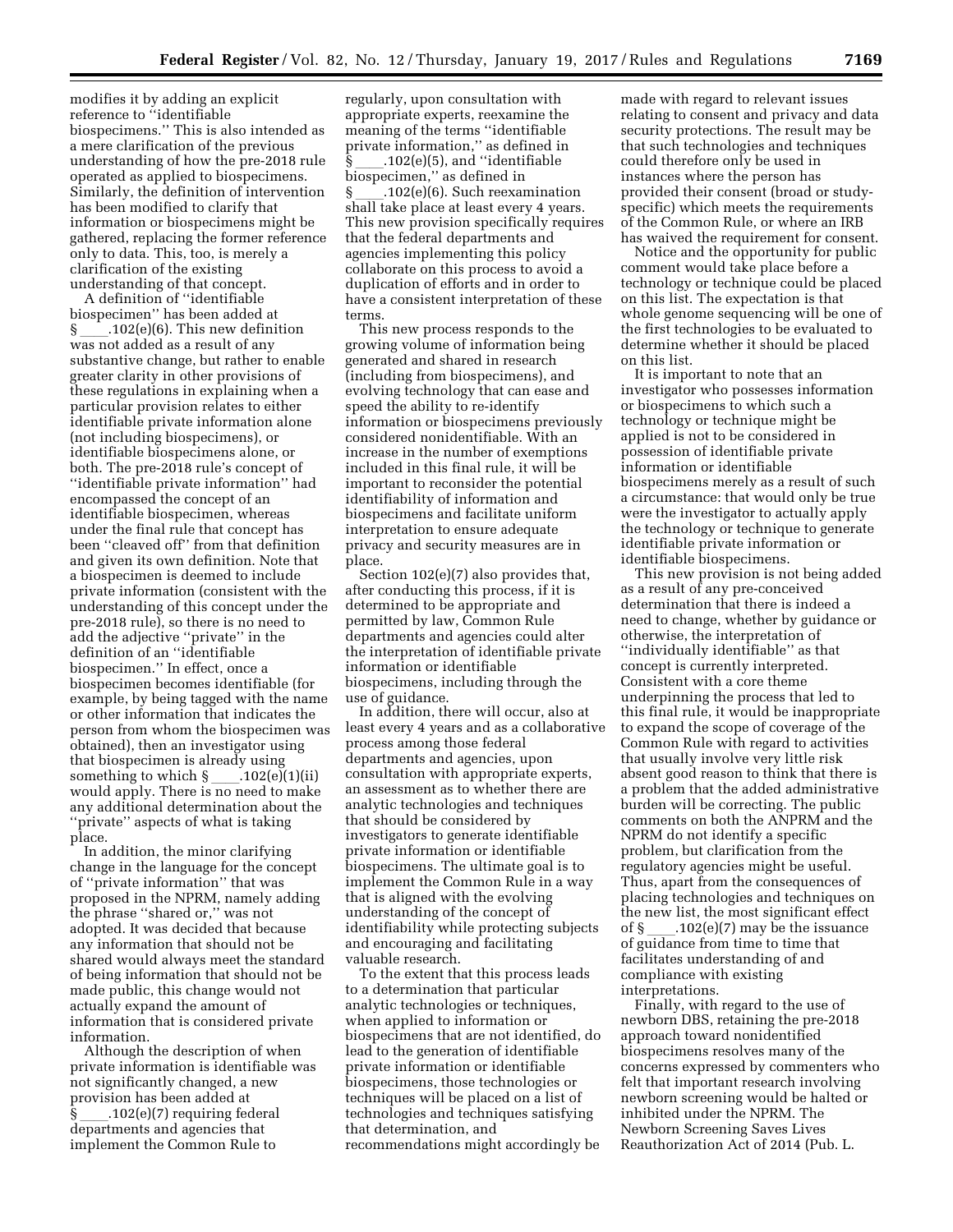113–240) will no longer be effective following the effective date of this final rule, given that its changes applied only until changes to the Common Rule were promulgated. As a result, under the final rule, secondary research with nonidentified newborn DBS would be treated in the same way as secondary research with any other type of nonidentified biospecimen. Such research would not be considered research with human subjects under the final rule, and thus would not be subject to the rule.

*E. Legally Authorized Representative*   $(S \t 102(i))$ 

### 1. Background and Pre-2018 Requirements

The Common Rule contains a definition of legally authorized representative to clarify who can consent on behalf of a prospective subject who is unable to consent to research participation on his or her own behalf. Under the pre-2018 rule, a legally authorized representative was defined as an individual or judicial or other body authorized under applicable law to consent on behalf of a prospective subject to the subject's participation in the procedure(s) involved in the research.

As there is no federal legal standard as to who, or what entity, is authorized to serve as a legally authorized representative to provide consent to a subject's research participation, the issue of who can serve as a legally authorized representative has been determined by the laws of the jurisdiction in which the research will be conducted. Within the United States, this generally means state or local law. ''Applicable law'' could be a state statute or regulation, case law on point, an opinion of a State Attorney General, or a combination of these.

Some states and jurisdictions have statutes, regulations, or common law that specifically address consent by someone other than the subject for participation in research. Most states and jurisdictions have no law specifically addressing the issue of consent in the research context. In these states and jurisdictions, law that addresses who is authorized to give consent on behalf of another person to specific medical procedures or generally to clinical care may be relevant if those types of procedures are the procedures involved in the research. The longstanding interpretation by OHRP has been that such laws relating to surrogate consent in the clinical context can be used for purposes of the Common Rule.

In every state, a legally authorized representative can be authorized through an advance directive or by a court through guardianship proceedings. However some states have no law specifically addressing the issue of consent by a surrogate in the research setting, and some states have no applicable statutes, regulations, or common law specifying when an individual can provide consent for another to medical treatment. In the absence of such law, it is usually the case that community or other standards (such as institutional policies) define hierarchies or identify individuals who are allowed to provide consent, for medical treatment purposes, on behalf of others who cannot consent for themselves.

SACHRP and the Presidential Commission for the Study of Bioethical Issues have raised concerns that the definition of legally authorized representative may be inappropriately hindering the conduct of research with subjects who lack capacity to consent. In the second part of its report on neuroscience and ethics, *Gray Matters: Topics at the Intersection of Neuroscience, Ethics, and Society (Volume 2),* the Commission recommended that federal regulatory agencies establish clear requirements to identify who can serve as legally authorized representatives for individuals with impaired decisionmaking capacity to support their responsible inclusion in research.22

#### 2. NPRM Proposal

Although the NPRM did not propose regulatory text that would change the definition of ''legally authorized representative,'' it requested public comment on whether we should modify the definition in light of the definition's reference to persons or entities 'authorized under applicable law."

The NPRM sought comment on whether expansion of the current definition to permit a legally authorized representative to be defined by an accepted common practice standard within a state or jurisdiction that lacks applicable state law for determining who can legally consent to clinical care would be consistent with the ethical principles underlying the Common Rule. The NPRM proposed to allow use of this alternative standard only in jurisdictions in which there is also no

applicable law affirmatively authorizing a legally authorized representative to provide consent to the subject's research participation.

### 3. Public Comments

Approximately 60 commenters discussed the Common Rule's definition of ''legally authorized representative.'' A clear majority supported the goal of addressing the barrier that the regulatory definition of ''legally authorized representative'' poses in jurisdictions that have no applicable law affirmatively authorizing an individual to provide consent for another. Commenters also favored the suggested approach and responded that including the allowance of an accepted common practice standard would still appropriately protect subjects. About one-third of the commenters responding to this question, including disability rights organizations, advocacy organizations, and academic institutions, did not agree with the direction of the contemplated modification or whether this issue should be addressed through regulatory change.

Those supporting a modified definition generally agreed that broadening the definition to cover anyone considered acceptable to provide consent for another individual in the clinical setting would be appropriate, would represent an alignment with accepted common practice, and would bring consistency to the consent process for the jurisdictions that are silent on both who may provide consent for clinical care and who may provide consent for research. A number of commenters who supported the proposal for modification noted that state law authorizing individuals to provide consent would continue to apply.

Among the commenters who opposed the modification, several said state law provides sufficient guidance regarding the hierarchy of those who can consent for an adult incapable of consenting on his or her own behalf, and reduces the institution's liability in the event that an inappropriate person consents for the subject. A research institution recommended that we reassess this proposal and include more specific requirements and details as to the role and authority of the legally authorized representative. A disability rights organization, while recognizing that the pre-2018 standard is not acceptable, commented that the problem is not solved by incorporating broad discretion among different jurisdictions. The organization also opined that a common practice standard does not provide

<sup>22</sup>Presidential Commission for the Study of Bioethical Issues. Gray Matters: Topics at the Intersection of Neuroscience, Ethics, and Society (Volume 2). Washington, DC: Presidential Commission for the Study of Bioethical Issues, 2015. Retrieved from *[http://bioethics.gov/sites/](http://bioethics.gov/sites/default/files/GrayMatter_V2_508.pdf)  [default/files/GrayMatter](http://bioethics.gov/sites/default/files/GrayMatter_V2_508.pdf)*l*V2*l*508.pdf*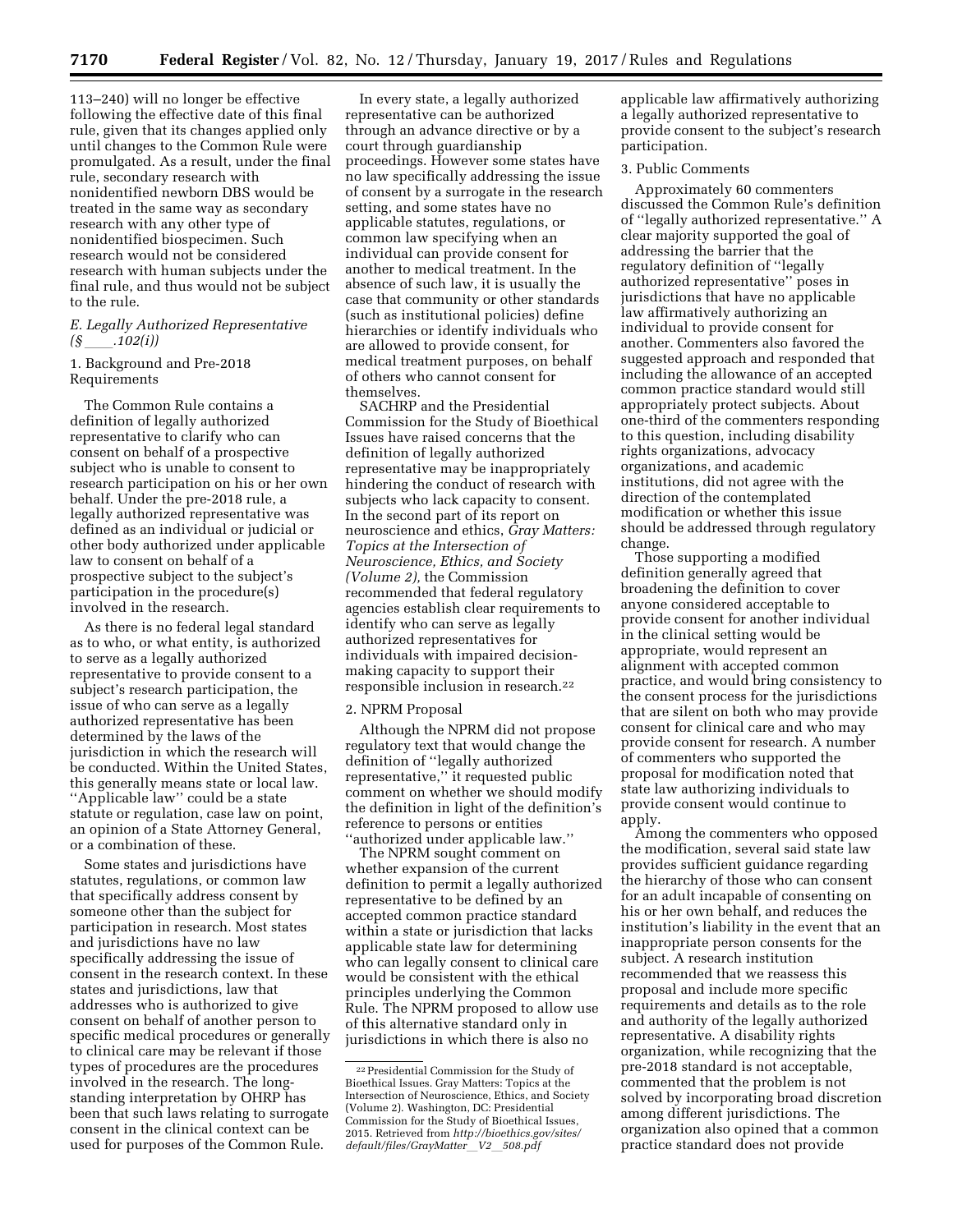sufficient guidance to assess and balance reasonable risk, considering that a legally authorized representative's consent is not equivalent to an autonomous decision by the subject. A research subject advocacy organization expressed concern that such a change would not provide sufficient oversight of investigators, who might use this standard in a way that would violate local law. Another commenter stated that certain individuals may be considered able to give consent for participation in clinical procedures for individuals unable to do so for themselves, but may not have the best interests of the individual in mind.

Commenters responded specifically to the solicitation of comment on the proposed standard of ''accepted common practice'' and indicated that practices for surrogate consent should be those used in clinical settings. Several commenters provided ideas for a more specific approach to interpreting the terms ''accepted'' and ''common.'' A researchers' association commented that interpretation of these terms should include standards that define hierarchies or identify individuals who may provide legally acceptable consent, for clinical purposes, on behalf of others who cannot consent for themselves. One commenter supporting the modification suggested that the terms could be defined to refer to the historically used form of governing and familial decision making within the group of subjects. A research institution commented that an IRB's careful review and documentation of who may serve as a legally authorized representative would be preferable to an accepted common practice standard, as that standard is vague. A research institution commenting in support of broadening the definition to those who are allowed to consent to clinical procedures advised that this would reduce confusion between physicians and researchers as to who can consent for whom in research situations, and suggested that the terms ''accepted'' and ''common'' should refer to the conducting institution's own policies on who can provide consent to clinical procedures.

4. Responses to Comments and Explanation of the Final Rule: Definition of Legally Authorized Representative

The definition of legally authorized representative in the final rule at § ll.102(i) has been modified to address jurisdictions in which no applicable law authorizes a legally authorized representative to provide consent on behalf of a prospective research subject. In these jurisdictions,

an individual recognized by institutional policy as acceptable for providing consent in the nonresearch context to the subject's participation in the procedures involved in the research, will now be considered a legally authorized representative for purposes of this rule.

The change made from the NPRM discussion that ''accepted common practice'' could be used to identify a legally authorized representative is in response to objections to the vagueness of these terms and the potential for confusion in implementation, which was expressed by the majority of commenters opposed to the proposal. We agree with the commenters' suggestion that an institution's own policies as to surrogate consent may be a better touchstone than ''accepted common practice,'' as a standard referencing institutional policy will provide additional clarity as to who may serve as a legally authorized representative at that particular institution.

The final rule also differs from the NPRM discussion in that it allows institutional policies applicable to surrogate consent in either the clinical context, or other nonresearch contexts, to authorize a legally authorized representative. We expect that implementation of this aspect of the final rule definition will in large part rely on institutional policies for determining surrogates for clinical decision making. In those instances, there is relatively little risk that this rule will have inappropriate consequences, as far more significant considerations, not related to the Common Rule, play a role in shaping and constraining an institution's policies relating to surrogate decision making in the clinical context.

However, we recognize that some studies could be taking place that do not relate to the types of decisions that are involved in clinical care, or that do not involve procedures utilized in the clinical context. If the institution has a policy relating to who acts as a surrogate outside of the research context for those types of decisions, then such a policy could be employed in the research context. Similar to our assessment of policies relating to surrogate decision making in the clinical context, we expect that considerations not related to the Common Rule would constrain the institution's design and implementation of policies in other nonresearch contexts, and thus see relatively little risk that this added regulatory flexibility will have inappropriate consequences.

Maintaining the pre-2018 standard would have continued to allow

disparate results in terms of when research can take place in those states that have specific laws governing either surrogate clinical consent or research consent, and those that do not. Accepting that the Common Rule has been interpreted to allow the use of laws governing surrogate consent in the clinical context to be applied to surrogate decision making in the research context, it is difficult to see why there should be different outcomes in terms of what research is allowable based on whether the standards for surrogate consent in the clinical context in a state are based on specific laws or some other accepted regime.

This outcome also appears inconsistent with the *Belmont Report*  principle of justice. Individuals who lack the capacity to consent to research ought not be inappropriately excluded from research participation based solely on these circumstances. Research that an IRB has approved as ethical to conduct with the participation of subjects with impaired decision-making capacity ought not be prohibited in the few states and jurisdictions in which no affirmative law authorizing a legally authorized representative exists, while being allowed to proceed in the vast majority of states and jurisdictions that have laws specifically authorizing consent by a legally authorized representative in the clinical or research context.

Reduced ambiguity in the interpretation of the regulatory requirements will facilitate research that may offer the promise of improved medical treatment for this subject population, thus increasing beneficence. This approach reflects the calls for increased clarity in the regulatory requirements regarding who may serve as a legally authorized representative, which will serve to facilitate the responsible inclusion of subjects who cannot consent on their own behalf to research participation.

#### *F. Minimal Risk (§* .102(*j*))

### 1. Background and Pre-2018 Requirements

The concept of ''minimal risk'' is central to numerous aspects of the Common Rule, as it affects the type of review required, the permissibility of waiver of informed consent, considerations for IRBs in the review process, and the frequency of review. In sum, the review process has been calibrated, for the most part, to the risk of the research. For example, under the pre-2018 rule at §\_\_\_\_.110, a research<br>study could receive expedited review if the research activities to be conducted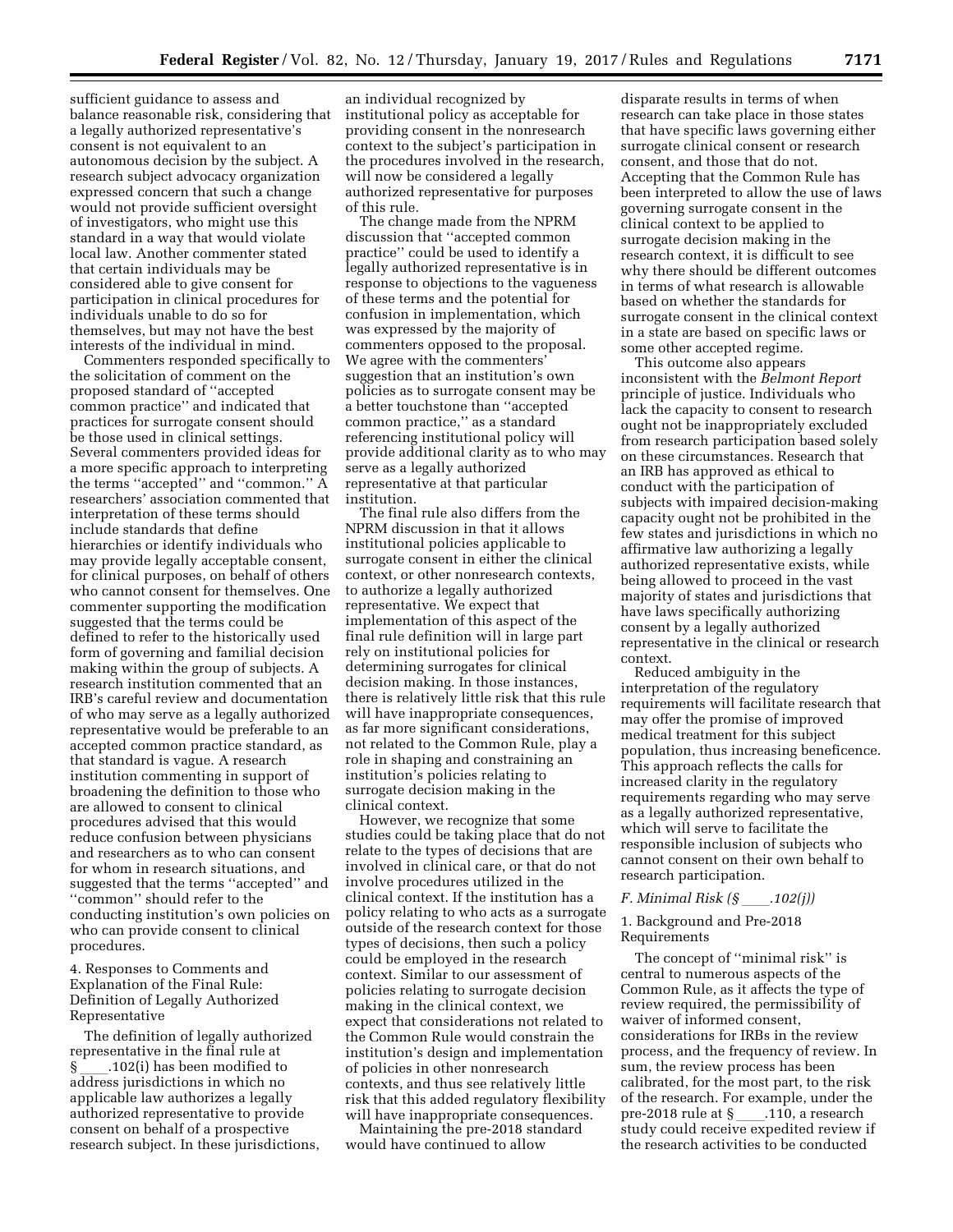appeared on the list of activities published by the Secretary of HHS that are eligible for such review,23 and found by the reviewer(s) to involve no more than minimal risk. Under an expedited review procedure, the review could be carried out by the IRB chairperson or by one or more experienced reviewers designated by the chairperson.

The definition of ''minimal risk'' in the pre-2018 rule at §\_\_\_\_.102(i)<br>encompassed research activities where the probability and magnitude of harm or discomfort anticipated in the research are not greater in and of themselves than those ordinarily encountered in daily life or during the performance of routine physical or psychological examinations or tests. IRBs report challenges in assessing the level of risk presented by some studies in order to make the critical minimal risk determination. This is, in part, due to the difficulties in applying the definition of minimal risk under the pre-2018 rule, particularly because the terms ''ordinarily encountered in daily life'' and ''routine physical or psychological examinations or tests'' are not clarified.

#### 2. NPRM Proposal

The NPRM did not propose to modify the definition of ''minimal risk,'' but rather proposed adding to the definition a requirement that the Secretary of HHS create and publish a list of activities that qualify as ''minimal risk.'' This list would be re-evaluated periodically, but at least every 8 years, based on recommendations from federal departments and agencies and the public. This would not be an exhaustive list of all activities that should be considered minimal risk under the Common Rule, but would allow IRBs to rely on the determination of minimal risk for activities appearing on the list. IRBs would still need to make minimal risk determinations about activities that do not appear on this list. The public was asked to comment on whether 8 years was a reasonable time period for updating the list and whether advice should be solicited from outside parties when updating the list. The public was also asked to comment on whether the Secretary's list would be a useful tool for the research community, and whether it would represent a loss of IRB flexibility in risk determinations.

# 3. Public Comments

Approximately 100 comments were received on this proposal. A strong majority supported the proposal, stating that it would be useful to have such a list, and some even suggested that the list of minimal risk activities should be reviewed more often than once every 8 years. One research university suggested that it is impossible to determine the future direction of human research and therefore a list of minimal risk activities would need to be updated at least yearly.

Several commenters, including those who supported this proposal generally, stated that even though this list of minimal risk activities was a good idea in theory, it should be developed separately from a final rule to allow for more time to work collaboratively with other Common Rule departments and agencies and with members of the regulated community. Some of those who supported the proposal asked that there be widely solicited public input on the list. Others who supported the proposal noted the list does not represent a loss of flexibility because the IRB can still override the presumption of minimal risk as long as the rationale is documented. One large research university felt that the Secretary's list should not replace the IRB's discretion to review a study, particularly if it will only be updated periodically. One commenter was opposed to the NPRM proposal that the list be further codified, suggesting that it should instead be eliminated as a regulatory yardstick to simplify the regulations and remove added administrative burden.

4. Response to Comments and Explanation of the Final Rule: Definition of Minimal Risk

Although this proposal received significant support, several commenters expressed concern that the Secretary's list was another NPRM deliverable that the public did not have a chance to see and comment on during the NPRM public comment period. These commenters suggested that this proposal be removed from a final rule and developed on a separate track. We agree that this list should be developed as a separate process from the final rule promulgation, and thus this proposal has not been included in the final rule.

Thus, no change is made to the definition of "minimal risk" in the final<br>rule at §\_\_\_\_.102(j). We still intend to rule at § \_\_\_\_.102(j). We still intend to<br>publish guidance on this issue and could still pursue publication of such a list in the future.

# *G. Public Health Authority*   $(S \t 102(k))$

The pre-2018 rule did not provide a definition of ''public health authority.'' As proposed in the NPRM, the final rule now defines the term so that references to it in the definition of research are understood. Specifically, because the definition of ''research'' (§ \_\_\_\_.102(l)(2)) removes from that<br>definition public health surveillanc definition public health surveillance activities that are conducted, supported, requested, ordered, required, or authorized by a public health authority, this definition of ''public health authority'' clarifies the scope of the activities removed from the definition of ''research'' for the purposes of this final rule.

In the final rule, as in the NPRM, the term ''public health authority'' 24 means an agency or authority of the United States, a state, a territory, a political subdivision of a state or territory, an Indian tribe, or a foreign government, or a person or entity acting under a grant of authority from or contract with such public agency, including the employees or agents of such public agency or its contractors or persons or entities to whom it has granted authority, that is responsible for public health matters as part of its official mandate. We received no public comments on this definition.

*H. Research (§* 102(l))

# 1. Background and Pre-2018 Requirements

The pre-2018 rule defined ''research'' as a systematic investigation, including research development, testing, and evaluation, designed to develop or contribute to generalizable knowledge. Activities that met this definition constituted research for the purposes of that rule. An activity was only subject to that rule if it met this definition (in addition to meeting various other criteria). The pre-2018 rule also included categories of research involving human subjects that would be considered exempt from the rule.

The pre-2018 rule was criticized for not being clear about how to interpret which activities were covered by the rule and which were not. Some commenters also criticized the pre-2018 rule for extending to activities that should not be covered and for inhibiting the conduct of certain activities. According to some, the definition of ''research'' did not provide a sufficiently clear and precise way to distinguish between similar activities in a way that made it immediately obvious which

<sup>23</sup>HHS. Office for Human Research Protections . Categories of Research That May Be Reviewed by the Institutional Review Board (IRB) through an Expedited Review Procedure. November 9, 1998. Retrieved from *[http://www.hhs.gov/ohrp/policy/](http://www.hhs.gov/ohrp/policy/expedited98.html)  [expedited98.html](http://www.hhs.gov/ohrp/policy/expedited98.html)*.

<sup>24</sup>Consistent with 45 CFR 164.501 in the Privacy Rule.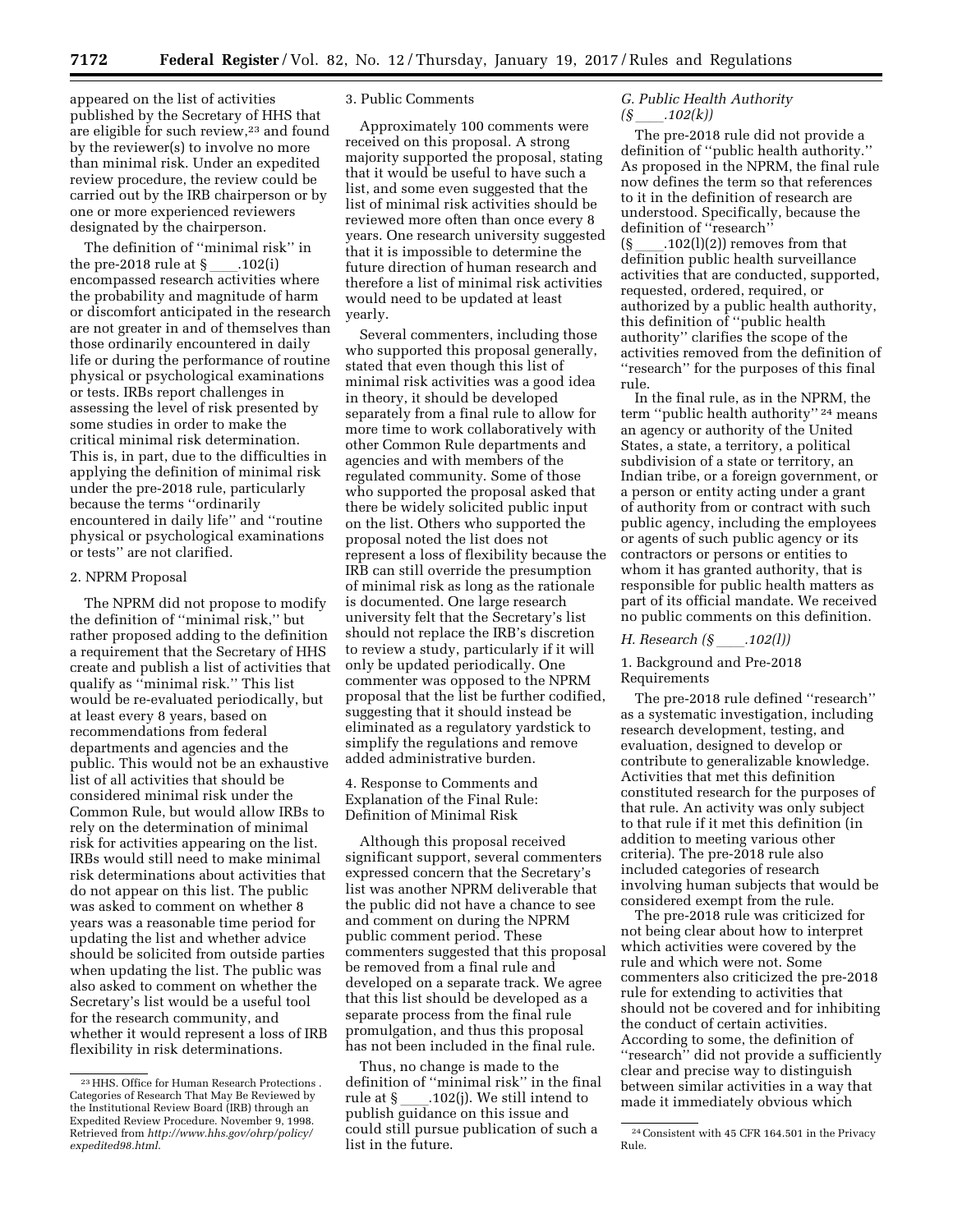activities fell under the definition and which did not.

# *2. NPRM Proposals*

The NPRM proposed creating a new section in the regulations referred to as ''exclusions.'' By proposing exclusion categories, the NPRM intended to make clear that these activities would not have to satisfy the regulatory requirements of the Common Rule. That is, the proposed excluded activities would have been outside the scope of the Common Rule.

Three of the proposed exclusions sought to reduce uncertainty about whether certain internal program improvement activities, historical or journalistic inquiries, or quality assurance or improvement activities satisfied the Common Rule's definition of research.

Another three proposed exclusions pertained to activities that are part of inherently governmental functions with purposes other than research, such as responsibilities to protect public health and welfare (*i.e.,* criminal investigations, public health surveillance, and national security missions). It was proposed that these activities promote recognized specific goods that are crucial to the public welfare.

An additional four categories of proposed exclusions included human subjects research activities that were either considered low risk, or for which there were appropriate safeguards already in place independent of the Common Rule. These four categories pertained to: (1) Research that involves the use of educational tests, survey procedures, interview procedures, or observation of public behavior uninfluenced by the investigators; (2) research involving the collection or study of information that has been or will be acquired solely for non-research activities or were acquired for research studies other than the proposed research study; (3) research conducted by a federal government agency using federal government-generated non-research information when certain criteria are met; and (4) research regulated as ''health care operations,'' ''public health activities,'' or ''research'' under HIPAA. As noted in the NPRM, in these categories the principle of beneficence alone could support the conduct of these activities after considering the level of risk, potential benefits, and nature of human participation in these activities, without the need to add the protections of the Common Rule.

A final proposed exclusion would have applied to research involving the secondary use of nonidentified

biospecimens when the research was limited to generating information about the subject that is already known by the subject (*e.g.,* disease diagnosis). As such, this research would not need any additional protections provided by these regulations. This proposed exclusion was directly related to the proposed changes in the definition of ''human subject'' to include all biospecimens, regardless of whether they are identifiable (as discussed above in Section III, that proposal has not been adopted).

3. Public Comments, Response to Comments, and Description of the Final Rule: Definition of Research

### a. Overview

Approximately 375 public comments discussed at least one aspect of the proposed NPRM exclusions. General concerns about the exclusions included that they added a layer of unnecessary complexity in determining what studies fall under the Common Rule, and that overlapping categories of exclusions and exemptions were proposed. Comments also expressed the concern about the lack of requirements on who would decide whether an activity met the criteria for an exclusion, including investigators, or whether those decisions would be documented in any way.

In response to the public comments, the NPRM's general approach of designating various categories of activities as excluded has not been adopted. Instead, the final rule reverts to the general structure of the pre-2018 rule and integrates some of the categories proposed for exclusion in the NPRM into that structure, with some changes to the categories.

The final rule retains the wording of the pre-2018 definition of research, and explicitly removes four categories of activities from activities that would meet that definition. These revisions are intended to make the rule simpler, more familiar to readers who are aware of the pre-2018 rule and its definition of research, and easier to understand.

The four categories of activities removed from the definition of research are set out in order to make clear that they are not within the jurisdiction of the rule. The four categories pertain to certain scholarly and journalistic activities, public health surveillance activities, criminal justice activities, and authorized operational activities in support of national security missions. These categories were proposed as exclusions in the NPRM; the final rule retains these categories, with some

changes made in the wording for clarity, in response to public comments.

The category of certain scholarly or journalistic activities is removed from the definition in order to resolve longstanding debate and uncertainty about whether these activities are considered research in the sense of the regulatory definition. We believe that these activities should not be considered research in the context of the Common Rule, and that making this explicit in the final rule will help to resolve the uncertainty.

The final rule includes a simpler definition of national security missions not considered to be human subject research, as a response to concern that the earlier draft language in the NPRM could be interpreted too broadly or too narrowly due to the specific activities listed, such as surveys, interviews, surveillance activities and related analyses, and the collection and use of biospecimens. These authorized operational activities, as determined by each agency, do not include research activities as defined by the Common Rule, nor have they ever in the past been considered regulated by the Common Rule. This category of activity is removed from the definition of research to make explicit that the requirements of the final rule do not apply to authorized operational activities in support of national security missions.

The other two categories of activities deemed not to be research under the final rule (pertaining to public health surveillance activities and criminal justice activities) include many activities that under the pre-2018 rule do not fit the definition of research, and some activities that otherwise might. These categories are included in the final rule in order to make it explicit that the requirements of the final rule do not apply to them.

Three categories of activities proposed as exclusions have been eliminated from the final rule. The proposed exclusion for certain quality assurance/quality improvement (QA/QI) activities has been dropped because it could create more confusion than it resolved, and it might have inadvertently created inappropriate obstacles to those QA/QI activities that should not fall under the rule. The proposed exclusion for internal program improvement activities has been dropped due to similar considerations. The category regarding secondary research involving nonidentified biospecimens designed only to generate information about an individual that is already known has been dropped because it is no longer necessary given that the NPRM proposal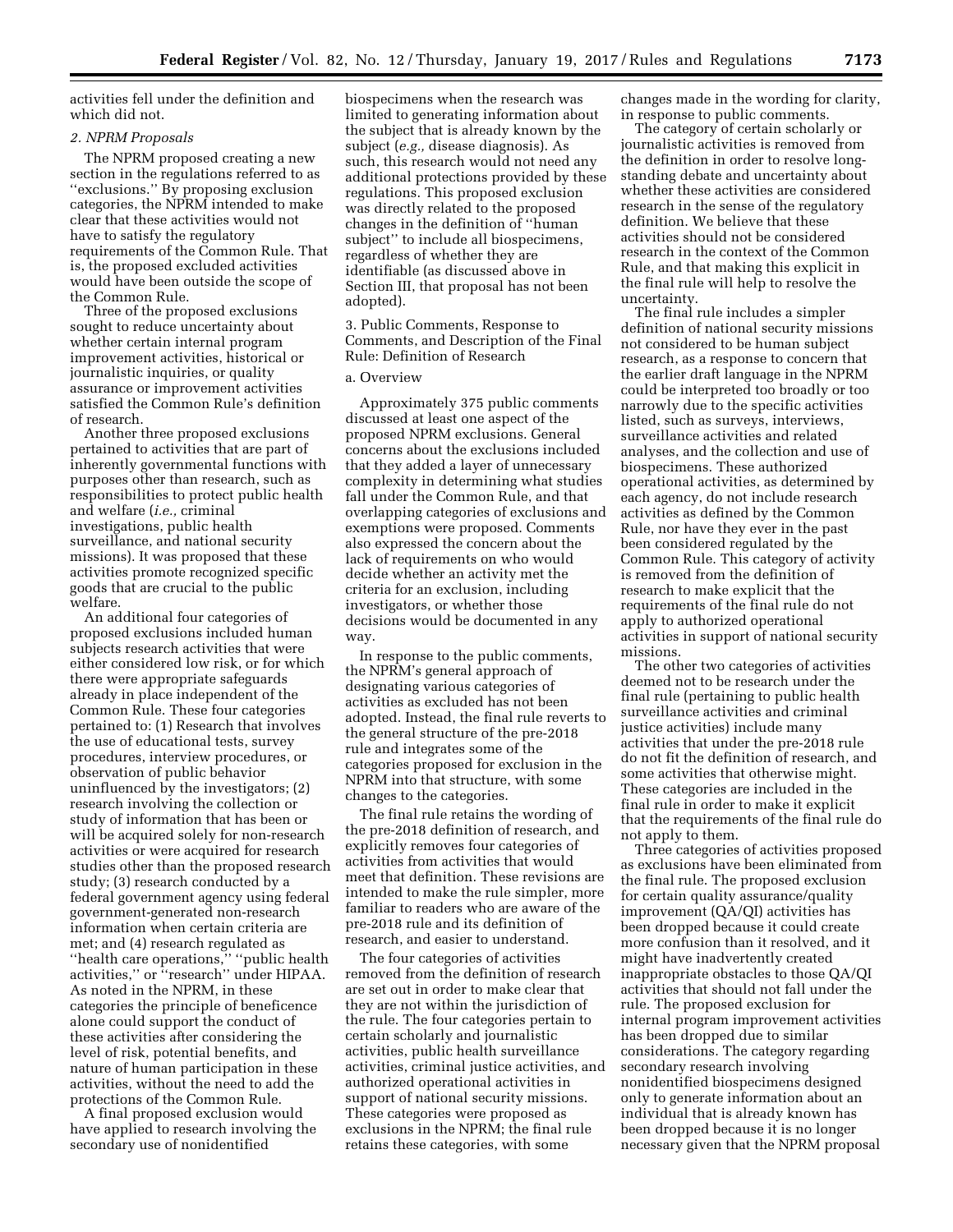to modify the definition of human subject to include all biospecimens regardless of identifiability is not included in the final rule. The discussion of the proposed exclusion for certain research activities with nonidentified biospecimens appears in additional detail in Section III.D.

The four exclusions proposed in the NPRM that are incorporated into the exemptions in the final rule are: (1) The proposed exclusion for certain educational tests, survey or interview procedures or observation of public behavior; (2) the proposed exclusion for secondary research use of information that is publicly available or recorded without identifiers; (3) the proposed exclusion regarding secondary research use of information collected by the Federal Government for other purposes and subject to certain privacy laws; and (4) the proposed exclusion regarding secondary research use of information covered by HIPAA protections.

b. Scholarly and Journalistic Activities (*e.g.,* Oral History, Journalism, Biography, Literary Criticism, Legal Research, and Historical Scholarship)  $(S \t 102(l)(1))$ 

### i. Public Comments

Approximately 50 comments discussed the NPRM proposal to exclude scholarly and journalistic articles from coverage by the rule. The majority of these comments supported the intent of the exclusion, although several comments suggested possible changes. The minority of the comments expressed concerns. Those who opposed this exclusion generally opposed all exclusions, arguing that investigators should be required to get permission from subjects before engaging in these activities.

One commenter expressed concern about an exclusion that would permit oral history activities with tribal nations without oversight. This commenter noted that some oral history with tribal nations is tantamount to cultural appropriation, and the concern of tribal nations might not be adequately protected by the ethical standards of various professions.

Several commenters discussed that the wording of the NPRM regulatory text here might be more restrictive than necessary. Specifically, several commenters noted that in calling out specific disciplines and methodologies, the regulatory text seems counter to the NPRM policy goal of allowing this type of research (as opposed to research in these specific fields) to occur.

A few commenters discussed the need for ethnographic research to be

explicitly called out in this exclusion. One commenter also raised cultural anthropology as another academic discipline that should be referenced in this exclusion.

Several commenters, including academic discipline advocacy groups, noted that the exclusion conflated broad disciplines (journalism) with methodologies (oral history), which could be confusing to those attempting to implement the exclusion.

Several commenters also questioned whether the provision ''that focus directly on the specific individuals about whom the information is collected'' applied only to historical scholarship activities or to all of the activities and disciplines noted in the exclusion. Several other commenters indicated that they supported a full exclusion of all oral history, journalism, biographical, and historical scholarship activities, suggesting that those several individuals do not presume that the provision ''that focus directly on the specific individuals about whom the information is collected'' served as a limitation on what activities were covered under this exclusion.

A minority of commenters—including accreditation bodies, human research protection experts, and research universities—suggested that an exclusion for these activities was not needed, and that this topic could be addressed through guidance. These comments also indicated that addressing this topic in guidance might be clearer to the regulated community as well. Others indicated that the exclusion is not warranted because the excluded activities are those that would not contribute to generalizable knowledge and thus already would not fall under the rule.

The NPRM also asked whether biospecimens should be included in this exclusion. Very few individuals answered this question, and those that did indicated that biospecimens should not be included.

One research university indicated that with respect to oral history, the exclusion should make a distinction between oral history projects that meet the definition of research and those that do not, suggesting that the exclusion should not exempt all projects that might fall under the ''oral history'' banner. One commenter noted that oral history should be defined in order to distinguish that activity from interviews.

ii. Response to Comments and Explanation of the Final Rule: Scholarly and Journalistic Activities

The final rule explicitly removes a category of activities consisting of certain scholarly and journalistic activities from the definition of research and the scope of the regulations. This category of activities concerns certain activities in various fields that focus directly on the specific individuals about whom information are collected. As described above, this category is removed from the definition in order to resolve long-standing debate and uncertainty about whether these activities are considered research in the sense of the regulatory definition. We believe that these activities should not be considered research in the context of the Common Rule, and that making this explicit in the final rule will help to resolve the uncertainty.

In these activities, the ethical requirement is to provide an accurate and evidence-based portrayal of the individuals involved, and not necessarily to protect them from public scrutiny. For example, a biographer might collect and present factual information to support the biographer's opinion about the character of an individual to show that the individual does not deserve the positive reputation he or she enjoys in society. These fields of research have their own codes of ethics, according to which, for example, consent is obtained for oral histories. We note that this consent standard should address the issue of oral histories of tribal members. For these reasons, we have determined that it is appropriate to remove these activities from the definition of research and from the scope of the Common Rule.

In response to public comments,  $\S$  .102(l)(1) refers to more fields and methodological traditions than were proposed in the NPRM. The final rule also explicitly cites those fields and traditions as examples, in order to clarify that the focus is on the specific activities that collect and use information about specific individuals themselves, and not generalizing to other individuals, and that such activities occur in various fields of inquiry and methodological traditions. Literary criticism has been added as an example because while a piece of literary criticism might focus on information about the author(s), it would typically focus on the specific author(s) in view. Legal research has been added as an example because it would often focus on the circumstances of specific plaintiffs or parties involved in a case. It is not the particular field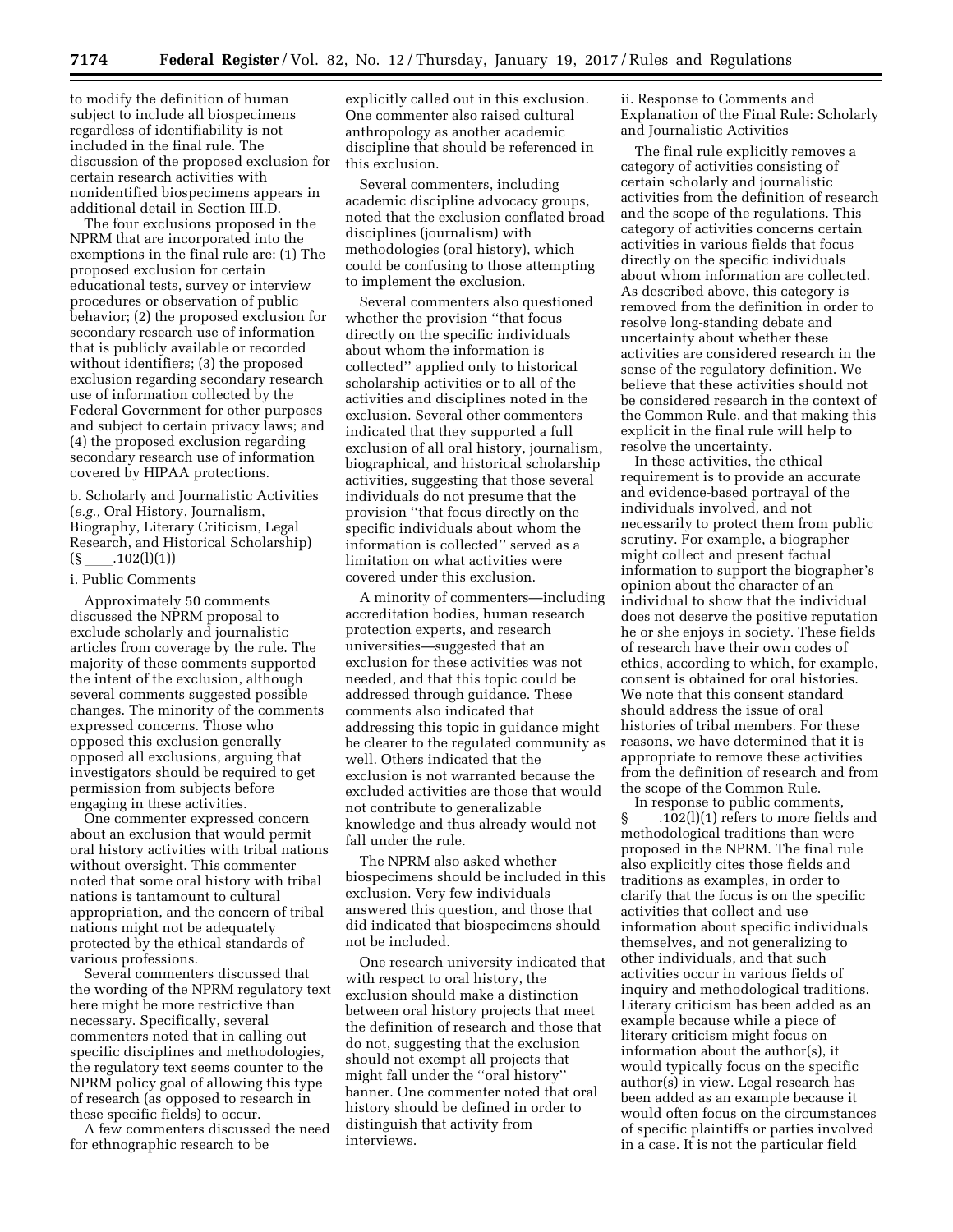that removes the activity from the definition, but rather the particular activity's focus on specific individuals.

Activities described in  $\S$  \_\_\_\_.102(l)(1) may sometimes be performed in the fields of anthropology or sociology, but not all activities characteristic of these fields are outside of the rule. Studies using methods such as participant observation and ethnographic studies, in which investigators gather information from individuals in order to understand their beliefs, customs, and practices, and the findings apply to the studied community or group, and not just the individuals from whom the information was obtained, fall within the scope of the definition of research of the final rule.

# c. Public Health Surveillance  $(S \t 102(l)(2))$

#### i. Public Comments

Approximately 80 comments discussed the proposed exclusion for certain public health surveillance activities. Public comments were generally mixed with many comments suggesting that the regulated community will need to see additional examples of activities that satisfy this exclusion and activities that fall outside its scope. Those who supported this exclusion generally said that this would streamline important public health surveillance activities.

Several comments discussed the importance of this exclusion with respect to residual newborn DBS screening programs. These comments generally expressed the opinion that most state mandated public health reporting of such program activities would fall under this exclusion. Commenters requested additional explanation of what aspects of these state newborn screening programs would be covered under this exclusion, and listed components of the program that should be covered, including validity testing and test development. Others suggested that this exclusion should also exclude minimal risk efforts to evaluate surveillance methods. Others suggested that this exclusion should also exclude minimal risk efforts to evaluate surveillance methods. Another comment suggested that a final rule address, in this exclusion or elsewhere, the issue of research that must be conducted during public health emergencies, citing the example of HHS's emergency use provision with a waiver of informed consent, which describes limited circumstances in which a patient is physically incapacitated or otherwise unable to give consent.

Those who opposed excluding these activities argued that in some cases, research activities for which informed consent should be sought and obtained are sometimes conducted under the auspices of public health surveillance; the importance of the activity itself should not be an argument to avoid seeking and obtaining consent. Others argued that consent should always be sought and obtained for research activities and that all of the exemptions and exclusions discussed in the NPRM should be covered activities. One institution indicated that this exclusion was simply not needed because the activities described did not meet the definition of ''research'' and thus were not subject to the Common Rule.

Another commenter indicated that while the intent of the exclusion seemed reasonable, implementation of the regulatory intent would be difficult, and there are many examples of modern public health surveillance activities where informed consent would have been appropriate.

A few comments that opposed the exclusion indicated concern that it might be abused, and cited the Tuskegee Syphilis study 25 as an example of what they feared might be included under this exclusion category. We do not think that study would fall within this category, because it involved research interventions with the subjects, including the provision of substandard treatment and efforts to prevent subjects from obtaining effective treatment, which under no circumstances could be considered surveillance about a condition of public health importance.

The [federal government panel investigating this study] found that the men had agreed freely to be examined and treated. However, there was no evidence that researchers had informed them of the study or its real purpose. In fact, the men had been misled and had not been given all the facts required to provide informed consent . . . The men were never given adequate treatment for their disease. Even when penicillin became the drug of choice for syphilis in 1947, researchers did not offer it to the subjects. The advisory panel [investigating this study] found nothing to show that subjects were ever given the choice of quitting the study, even when this new, highly effective treatment became widely used.'' Source: ''The Tuskegee Timeline.'' Centers for Disease Control and Prevention, last updated 19 Feb 2016. Retrieved from *[http://](http://www.cdc.gov/tuskegee/timeline.htm) [www.cdc.gov/tuskegee/timeline.htm](http://www.cdc.gov/tuskegee/timeline.htm)*.)

The NPRM asked whether the parameters of this exclusion were sufficiently clear, and if not, how the exclusion could be clarified. In response, one private organization conducting public health research stated that it was unclear if this only applies to governmental entities like the Centers for Disease Control and Prevention (CDC), or if it applies to other organizations as well. Another institution suggested that the community needed additional clarification of what types of activities fall under this exclusion. One research university requested clarification on whether public health surveillance activities falling under this exclusion is subject to subpart B and C, that is, research involving pregnant women or prisoners, respectively. One organization indicated that it would be helpful for the examples used in the NPRM preamble to be published as a separate guidance document.

Another comment noted that the examples included in the preamble only addressed acute infectious disease surveillance and no other types of public health surveillance activities, specifically, chronic disease surveillance and biomonitoring for toxic chemical compounds and metabolites, which should be covered under this exclusion.

Another research organization noted that the regulatory text and examples provided might be too narrow, suggesting the exclusion be broadened to clarify that it applies to public health monitoring aimed at evaluating the degree to which affected individuals seek and obtain treatment, barriers to care, quality of care, treatment outcomes, and health disparities.

Commenters also requested additional explanation of what aspects of state newborn screening programs would be covered under this exclusion, and listed a variety of components of the program, including validity testing and development of new tests, that should be covered by the exclusion. Commenters asked that clarification of the parameters of the public health exclusion be provided so that state newborn screening programs can undertake the activities necessary for new test development. They added that if the parameters are not clarified, given the past controversies associated with the retention and secondary use of newborn DBS, many programs may not undertake activities for which they have not been given express permission to pursue.

<sup>25</sup>The Tuskegee Syphilis study ''initially involved 600 black men—399 with syphilis, 201 who did not have the disease. The study was conducted without the benefit of patients' informed consent. Researchers told the men they were being treated for 'bad blood,' a local term used to describe several ailments, including syphilis, anemia, and fatigue. In truth, they did not receive the proper treatment needed to cure their illness. In exchange for taking part in the study, the men received free medical exams, free meals, and burial insurance. Although originally projected to last 6 months, the study actually went on for 40 years.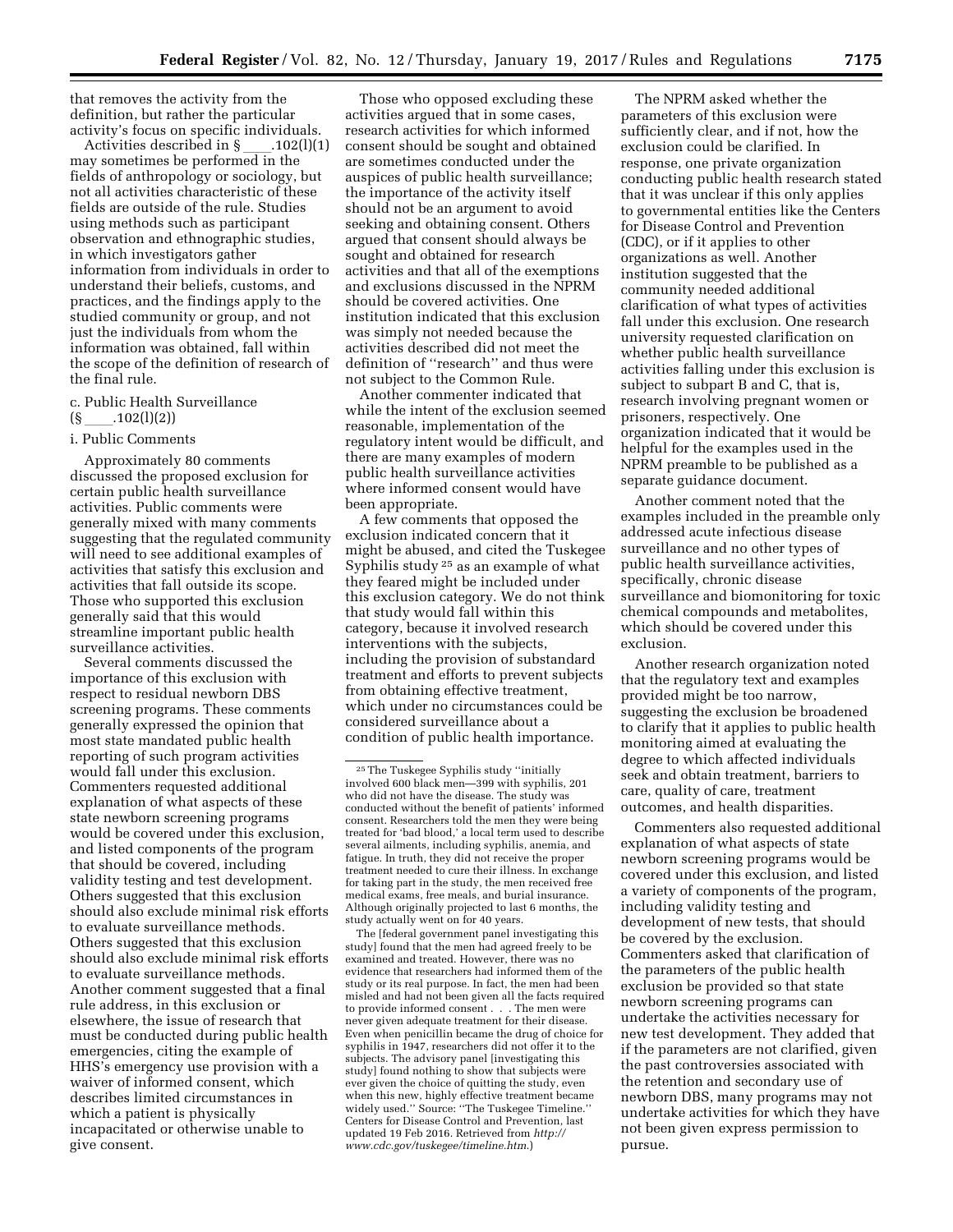ii. Response to Comments and Explanation of the Final Rule: Public Health Surveillance

The final rule adopts the NPRM proposal related to deeming certain public health surveillance activities as explicitly outside of the scope of the Common Rule. Several editorial modifications have been made to this category to improve readability. Additionally, the final rule explicitly specifies that the collection of information is permitted under this category of activities.

The final rule codifies the current interpretation that the definition of research does not include a category of activities that solely involve public health surveillance, including collecting and testing information or biospecimens in activities that are conducted, supported, requested, ordered, required, or authorized by a public health authority and that are limited to those necessary to allow the public health authority to identify, monitor, assess, or investigate potential public health signals, onsets of disease outbreaks, or conditions of public health importance. Such surveillance activities can include collecting information about trends, signals, risk factors, patterns in diseases, or increases in injuries from using consumer products. Such activities include those associated with providing timely situational awareness and priority-setting during the course of an event or crisis that threatens public health, including natural or man-made disasters.

This codification of public health surveillance activities as outside the definition of research is designed to remove uncertainty, but is not intended to change the scope of activities subject to or not subject to the Common Rule. When a public health authority conducts public health surveillance activities to fulfill its legal mandate to protect and maintain the health and welfare of the populations it oversees, the regulatory protections of the Common Rule should not impede that authority's ability to accomplish its mandated mission of promoting this recognized public good, in keeping with the principle of beneficence. Other protections independent of the Common Rule exist that serve to protect the rights and welfare of individuals participating in such activities, including federal and state policies to protect privacy, confidentiality, and security safeguards for the information collected.

Public health surveillance refers to collecting, analyzing, and using data to target public health and disease prevention. It is the foundation of

public health practice. Surveillance uses data from a variety of sources, including mandatory reporting of certain conditions, routine monitoring, vital records, medical billing records, and public health investigations. The line between public health surveillance and epidemiological research can be difficult to draw, as the same epidemiological techniques may be used in both. Generally, the difference between the activities is the purpose or context in which the investigation is being conducted and the role of the public health authority.

The following are examples of public health surveillance activities being codified as outside of the definition of research in this regulation:

• Safety and injury surveillance activities designed to enable a public health authority to identify, monitor, assess, and investigate potential safety signals for a specific product or class of products (for example, the surveillance activities of the FDA's Adverse Event Reporting System,26 the Vaccine Adverse Event Reporting System,27 Manufacturer and User Facility Device Experience database,<sup>28</sup> the Medical Product Safety Network,<sup>29</sup> and the Sentinel Initiative); 30

• Surveillance activities designed to enable a public health authority to identify unexpected changes in the incidence or prevalence of a certain disease in a defined geographic region where specific public health concerns have been raised (*e.g.,* the U.S. influenza surveillance system, which allows CDC to find out when and where influenza activity is occurring, track influenzarelated illness, determine what strains of influenza virus are circulating, detect changes in influenza viruses, and measure the impact influenza is having on hospitalizations and deaths in the United States);

• Surveillance activities designed to enable a public health authority to identify the prevalence of known risk factors associated with a health problem in the context of a domestic or international public health emergency;

• Surveillance activities designed to enable a public health authority to locate the range and source of a disease outbreak or to identify cases of a disease outbreak;

28See *[http://www.fda.gov/MedicalDevices/](http://www.fda.gov/MedicalDevices/DeviceRegulationandGuidance/PostmarketRequirements/ReportingAdverseEvents/ucm127891.htm) [DeviceRegulationandGuidance/](http://www.fda.gov/MedicalDevices/DeviceRegulationandGuidance/PostmarketRequirements/ReportingAdverseEvents/ucm127891.htm)* 

• Surveillance activities designed to enable a public health authority to detect the onset of disease outbreaks or provide timely situational awareness during the course of an event or crisis that threatens the public health, such as a natural or man-made disaster; and,

• Surveillance activities designed to enable a public health authority to identify the prevalence of a condition of public health importance, known risk factors associated with a condition of public health importance, or behaviors or medical practices related to prevalence of a known condition of public health importance (*e.g.,*  surveillance of the prevalence of: tobacco use, exposure to secondhand smoke, lung cancer, or use of smoking cessation treatments).

On the other hand, subsequent research using information collected during a public health surveillance activity, for instance, genetic analysis of biospecimens, would not be removed from the definition.

This clarification of current interpretation would not remove the following activities from the definition of ''research'': exploratory studies designed to better understand risk factors for chronic diseases, including genetic predisposition, for chronic diseases; exploratory studies designed to elucidate the relationships between biomarkers of exposure and biomarkers of disease; and exploratory studies of potential relationships between behavioral factors (*e.g.,* diet) and indicators of environmental exposures. These types of activities would be considered research because they would not be conducted solely for the purposes described in § \_\_\_\_.102(l)(2), and thus<br>would be covered by the Common Rule if they involved human subjects, even if conducted by a federal agency with a public health mandate. Again, they might fall within an exemption, depending on how they are carried out.

We note that this provision does apply to some activities responding to emergencies, and that various department or agency activities, not just those of HHS, will be affected. Research evaluations of public health surveillance activities are not included in this category because the nature of such evaluations is to create generalizable knowledge. We also recognize that in some public health surveillance activities, it may be appropriate to obtain consent from the individuals from whom information or biospecimens are collected.

We recognize the public comments stating that the boundaries of public health surveillance activities being removed from the definition of research

<sup>26</sup>See *[http://www.fda.gov/Drugs/](http://www.fda.gov/Drugs/InformationOnDrugs/ucm135151.htm)* 

*[InformationOnDrugs/ucm135151.htm.](http://www.fda.gov/Drugs/InformationOnDrugs/ucm135151.htm)* 

<sup>27</sup>See *[https://vaers.hhs.gov/index.](https://vaers.hhs.gov/index)* 

*[PostmarketRequirements/ReportingAdverseEvents/](http://www.fda.gov/MedicalDevices/DeviceRegulationandGuidance/PostmarketRequirements/ReportingAdverseEvents/ucm127891.htm) [ucm127891.htm.](http://www.fda.gov/MedicalDevices/DeviceRegulationandGuidance/PostmarketRequirements/ReportingAdverseEvents/ucm127891.htm)* 

<sup>29</sup>See *[http://www.fda.gov/MedicalDevices/Safety/](http://www.fda.gov/MedicalDevices/Safety/MedSunMedicalProductSafetyNetwork/)  [MedSunMedicalProductSafetyNetwork/.](http://www.fda.gov/MedicalDevices/Safety/MedSunMedicalProductSafetyNetwork/)* 

<sup>30</sup>See *[http://www.fda.gov/Safety/FDAsSentinel](http://www.fda.gov/Safety/FDAsSentinelInitiative/ucm2007250.htm) [Initiative/ucm2007250.htm.](http://www.fda.gov/Safety/FDAsSentinelInitiative/ucm2007250.htm)*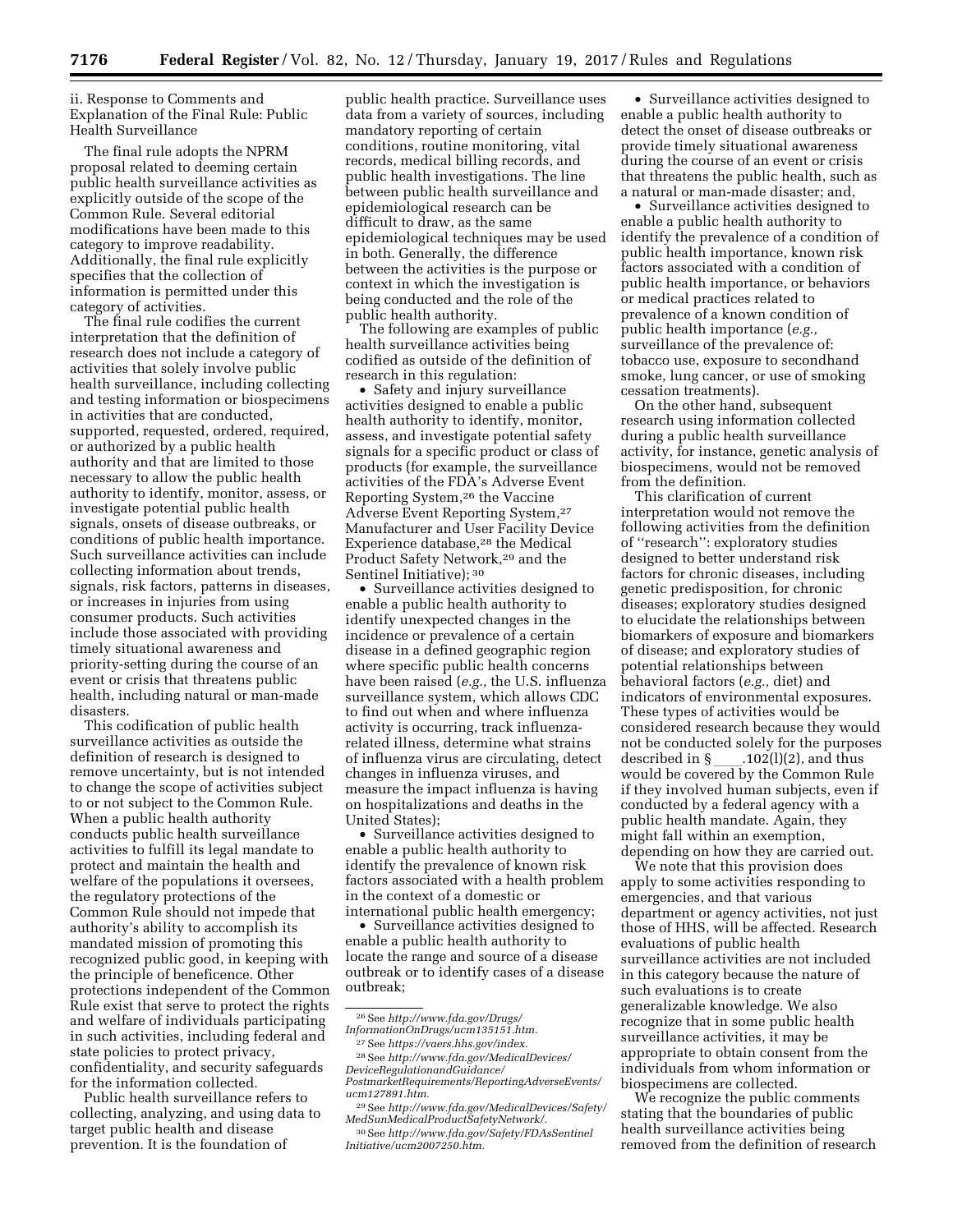are not entirely clear. We recognize that some of the activities in this category are not research, but believe that the inclusion of this provision will help to resolve uncertainty in some circumstances about whether the rule applies. We believe that developing guidance in this area will be useful.

Finally, to clarify what public health surveillance activities are being removed from the definition of research, the final rule contains a new definition of ''public health authority'' at  $\S$  .102(k).

d. Criminal Justice Activities  $(S \t 102(l)(3))$  and Authorized Operational Activities in Support of National Security Missions  $(S \t 102(l)(4))$ 

# i. Public Comments

Approximately 60 comments discussed the exclusion for certain criminal justice activities, the exclusion for intelligence surveillance activities, or both. The majority of commenters opposed these provisions.

Several commenters stated that the two exclusions seemed to contradict President Clinton's Memorandum of 1997, which stated that classified research activities are subject to the Common Rule and directed that the regulations be revised to include certain protections specific to classified research activities.31

The majority of commenters discussing these provisions also expressed concern about what appeared to be an expansion of activities not covered by the Common Rule. These commenters also discussed concerns about how this exclusion would affect human subjects protections in classified research activities.

Those who supported these exclusions generally did not provide the rationale for why they supported them.

One research organization noted that additional clarification on the exclusion for certain criminal justice activities would be needed, and noted that such activities should continue to be subject to the Common Rule because this type of research often includes the collection of sensitive, identifiable information, which, if disclosed could present risks to the subjects.

ii. Response to Comments and Explanation of the Final Rule: Criminal Justice Activities

The final rule clarifies that, consistent with current practice, data collection

and analysis that enables the conduct of certain activities carried out as part of the criminal justice system is not research. The scope of these activities is collection and analysis of information, biospecimens, or records by or for a criminal justice agency for activities authorized by law or court order solely for criminal justice or criminal investigative purposes. The activities are necessary for the operation and implementation of the criminal justice system. The final rule changes the wording of the category from that proposed in the NPRM only by substituting the word ''information'' for ''data,'' for consistency with other parts of the rule.

The provision essentially codifies current federal interpretation that such activities are not considered to be research under the Common Rule. Revising the regulations to explicitly remove such activities from the scope of research subject to the rule is designed to avoid the imposition of disparate requirements by IRBs with overlapping jurisdictions when information collection or analysis encompasses the development of methods required by law or court order for criminal justice or criminal investigative purposes. For example, the Federal Bureau of Investigation (FBI) is charged by law with setting standards governing the collection and processing of DNA biospecimens and information taken (forcibly if necessary) from certain federal and state criminal suspects or offenders incident to their arrest or conviction for prescribed offenses under the National DNA Identification Act of 1994 and other acts. Similarly, the FBI is charged by law with setting standards governing the collection and processing of fingerprints and related biographical information taken from federal and state criminal suspects or offenders and certain sensitive civil employment applicants. Many criminal law enforcement agencies routinely collect human biospecimens at crime scenes from or relating to victims, suspects, and offenders both known and unknown. Incident to these activities, the FBI is also charged with maintaining, and authenticating through identification processes, the criminal record history of criminal offenders for federal government agencies and for the overwhelming majority of state governments that elect to participate and share information through those systems. We have determined that this category of activities does not meet the definition of research in the final rule, so that these activities can be conducted

in accordance with the legitimate goals of the criminal justice system.

We do not believe that this provision contradicts President Clinton's 1997 memorandum, which addressed the regulatory requirements for certain activities that are considered research under the regulations. This category pertains to activities that are outside of the regulatory requirements.

This category is also not intended to include social and behavioral studies of the causes of criminal behavior. Such studies would be considered research under the final rule.

iii. Response to Comments and Explanation of the Final Rule: Authorized Operational Activities in Support of National Security Missions

The final rule clarifies current federal practice that the definition of research does not include authorized operational activities (as determined by each agency) in support of intelligence, homeland security, defense, or other national security missions. This clarification codifies the interpretation of the pre-2018 Common Rule.

As described above, the final rule includes a simpler reference to authorized operational activities in support of national security missions not considered to be human subject research, as a response to concern that the NPRM proposal could be interpreted too broadly or too narrowly due to the specific activities listed, such as surveys, interviews, surveillance activities and related analyses, and the collection and use of biospecimens. These authorized operational activities, as determined by each agency, do not include research activities as defined by the Common Rule, nor have they ever in the past been considered regulated by the Common Rule. This category of activity is removed from the definition of research to make explicit that the requirements of the final rule do not apply to authorized operational activities in support of national security missions. This clarification is not intended to narrow the scope of the Common Rule.

We do not believe that this category contradicts President Clinton's Memorandum of 1997 regarding classified research, because this category is merely clarifying what activities are not considered to meet the definition of research. The Clinton Memorandum calls for a number of requirements to be added to protections for classified research activities, but it does not address activities that are not considered research.

<sup>31</sup>Memorandum of March 27, 1997. Strengthened Protections for Human Subjects of Classified Research. 62 FR 26367 (May 13, 1997). Retrieved from *[http://www.fas.org/sgp/clinton/humexp.html.](http://www.fas.org/sgp/clinton/humexp.html)*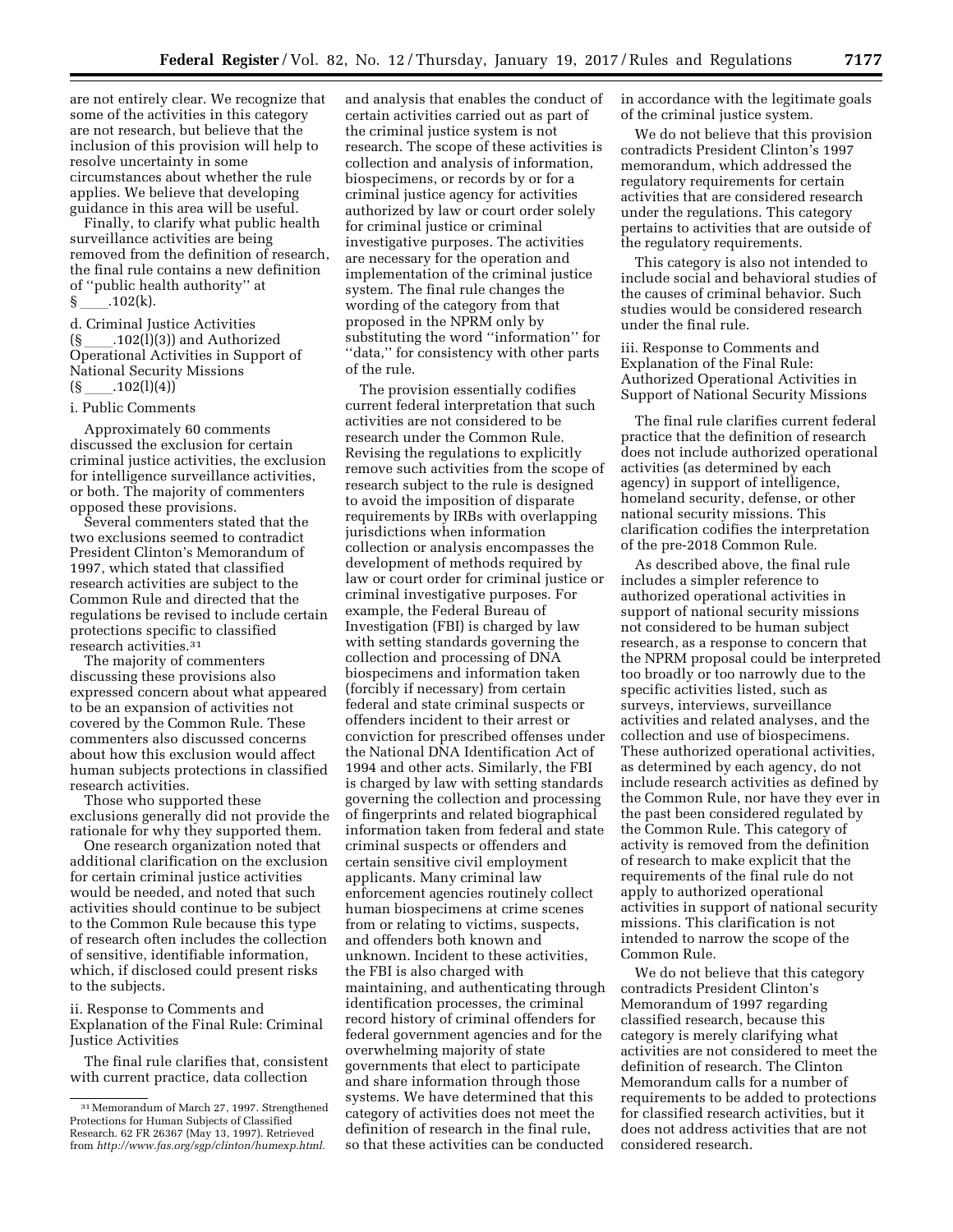4. NPRM Exclusions Not Included in the to the evaluation of alternative Final Rule

a. Certain Quality Assurance and Quality Improvement Activities

# i. Public Comments

Approximately 90 comments discussed the proposed exclusion for certain QA/QI activities in the NPRM involving the implementation of an accepted practice. A majority of comments supported the concept of excluding some QA/QI activities from the Common Rule, although some stated that the QA/QI exclusion proposed in the NPRM was too narrow to cover what has evolved as current practice.

These commenters expressed concerns that: (1) The NPRM proposed to exclude only the QA/QI activities that met the exclusion, and that all other QA/QI activities would fall under the rule; or (2) the exclusion would be interpreted to mean that the activities described in the exclusion were the only QA/QI activities that could be considered not covered by the rule.

The most commonly discussed suggestions for expanding the scope of this exclusion included:

• Expanding the exclusion beyond ''accepted practices''

• Permitting the collection of outcome measures in the category of activities proposed to be excluded by the NPRM

One hospital noted that QA/QI is not limited to implementation of an ''accepted practice'' and that limiting the exclusion in this way might impede innovation, for example, accessing an electronic medical record system for QA/QI to test incorporating clinical information to analyze and test bestpractice pop-up alerts that signal important information for healthcare providers in caring for a patient. This commenter asserted that there is no current ''accepted practice'' for activities like this, yet they should be excluded from the definition of research to avoid confusion and to support ongoing innovation and care improvement activities. This commenter also suggested that any QA/QI exclusion should permit activities that allow medical centers to analyze how they deliver care, improve outcomes, and modify processes to achieve healthcare reform goals.

One commenter also noted that the "accepted practice" limitation would also be problematic in the social sciences. This commenter disagreed that the proposed exclusion for quality improvement or assurance practices should be limited to ''an accepted practice,'' and felt that it should apply

practices. In social sciences research an 'accepted practice'' is generally not as well defined, can evolve rapidly, and vary by considerations such as timing, culture, geography, and nature of service. In social science research, this limitation could severely limit the use of this exclusion for research that is equally low in risk and therefore does not require review.

A few commenters explicitly referenced the importance of QA/QI activities in the context of a learning health care system, and discussed the need for a broader exclusion in order to achieve the goals of a learning health system.

A professional organization focused on advancing the fields of health services research and health policy noted that a basic tenet of the learning health system is the expectation of continuous learning from routine care, which often is accomplished by evaluating health outcomes. The intentional assessment of the outcomes related to a QI activity by itself should not make the activity subject to the Common Rule.

A medical education membership organization felt that routine evaluation of practices and continuous incorporation of knowledge learned into patient care is fundamental to a learning health system and should not be impeded by the regulatory framework. It stated that the current Common Rule provides insufficient guidance to distinguish research and improvement in care delivery in a consistent manner. The organization indicated that the revised Common Rule explicitly recognizes that efforts to improve care by evaluating an accepted practice and the resulting effects are not research that should be regulated under the Common Rule.

Commenters suggested many other QA/QI activities that should be explicitly excluded or exempted from the Common Rule, such as:

• Activities mandated by the Clinical Laboratory Improvement Amendments (CLIA)

• Evaluations of systems-level interventions to improve quality and safety

• Comparative assessment of alternative practices to determine relative effectiveness

• All QA/QI research for the purpose of health care operations, including patient-centered comparative effectiveness research

• Evaluation of competing QA/QI strategies for implementation of accepted medical practices, which should not be subject to IRB review

• Evaluation of competing low-risk interventions that would typically be implemented in a QA/QI framework without further research: these typically are not direct medical treatments but ancillary aspects of care.

• The use of other analytic assessment methods, such as interrupted time series analysis, or randomization of clusters (including stepped wedge designs)

• Dissemination of QA/QI results, or the intention to disseminate results, including by publication, which should not by itself make the activity subject to IRB review (consistent with current OHRP guidance)

• Multi-institution collaborations of otherwise routine QA/QI activities

• Public health-related QA/QI activities

• Comparative benchmarking

Others expressed approval for the proposed exclusion, but suggested that substantial guidance would be necessary for the regulated community to apply this exclusion appropriately. Specifically, several commenters asked about the extent to which OHRP's current guidance on QA/QI activities would still apply. Others asked for clarification about the extent to which the NPRM proposal would apply in situations where a hospital system with several hospitals implemented different accepted practices at different hospitals within the system, and compared outcomes to determine which accepted practice would be best for that hospital system.

Several comments did not support the NPRM's QA/QI proposal. Reasons included: believing that the activities excluded by the NPRM already did not meet the definition of research and thus did not need to be explicitly excluded; believing that these activities should be subject to some type of review because of concerns about investigator selfdetermination; and, believing that even in QA/QI activities, human subjects should be offered the opportunity to know that they are subjects in a research activity and should be offered the option to consent.

One patient advocacy group noted that because much research is done in the guise of administration or QI, this proposed exclusion might encourage researchers to evade human subjects protections while the projects may put primary subjects and third parties at risk. It stated that although some hospital-based projects might incur minimal risk to primary subjects, they might pose greater risk to other parties, for example, patients. Thus, the group argued that this exclusion should be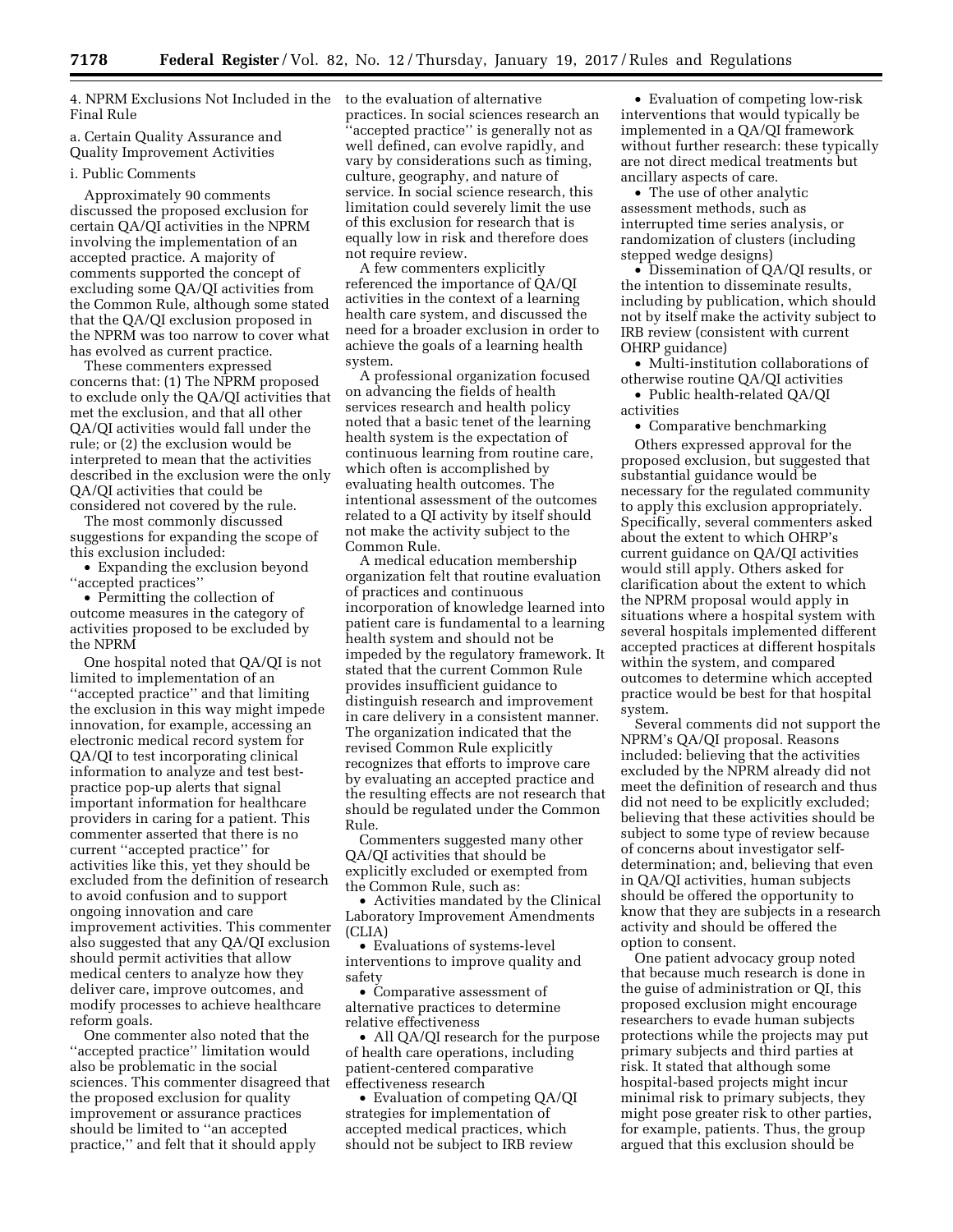stricken and that if personal information and biospecimens are to be collected and analyzed for purposes other than the individual patient's care, then that activity should be subject to the Common Rule.

One research institution felt that the proposed change suggests that patient consent will be necessary for many activities designed to ensure QA/QI in health care settings, and could interfere with the imperative to design and evaluate new approaches to enhance patient safety and clinical outcomes. The commenter added that the implications of this provision should be assessed by clinical practitioners and hospital administrators in addition to researchers and research institutions.

Another commenter noted that the proposed exclusion of QA/QI activities fails to exclude important activities that are considered ''not research'' under the current Common Rule, arguing that the new NPRM exclusion is more in line with evidence-based practice than with QI. Institutions are required under The Joint Commission to perform continuous QI activities, which typically are small, iterative changes to improve clinical care; these activities are seen as part of hospital operations rather than research. The commenter stated that the proposed limitations would make certain QI activities subject to IRB review and possible informed consent requirements, which could result in overregulating an activity that is currently not subject to the Common Rule.

Several of these commenters generally indicated that they interpreted the proposed exclusion as providing a definition of QA/QI, as opposed to excluding a specific type of QA/QI activity. Several of these commenters suggested deleting a QA/QI exclusion from the rule so that IRBs and investigators would not be confused. One hospital suggested eliminating quality activities from the NPRM since by specifying that certain quality activities are not research, the NPRM seems to designate all other quality activities as research by default.

ii. Response to Comments and Explanation of the Final Rule: Certain Quality Assurance and Quality Improvement Activities

The proposed exclusion for QA/QI activities is not included in the final rule. The degree of concern expressed by the public comments on this topic is significant. We recognize that human subject protections would be meaningful and appropriate for some QA/QI research activities, but not for others. However, to avoid increasing

confusion and unnecessary obstacles to innovation, the final rule does not single out certain QA/QI activities as meeting or not meeting the definition of research.

### b. Program Improvement Activities

### i. Public Comments

Approximately 20 comments were received on this proposed exclusion regarding data collection and analysis for internal operational monitoring and program improvement purposes, with a strong majority in support. Commenters indicated that the proposed exclusion would require significant guidance because it was unclear what types of activities it might include and when. Several commenters supported the proposed exclusion, but noted that the exclusion should specifically reference QI activities instead of just program improvement activities. One commenter suggested that activities defined as ''health care operations'' under HIPAA also be included in this exclusion. One commenter opposed this exclusion because of the lack of specific reference to QI. Another opposed this exclusion because they felt it was too narrowly written.

One large private research firm indicated opposition to this proposal because it was too confusing. Further, this group questioned the need for an exclusion that seemed to only reference activities that would not be considered to fall under the rule because these activities would not satisfy the definition of research (specifically, these activities would not be designed to contribute to generalizable knowledge).

Of those who opposed this proposal, a minority suggested that the proposed exclusion could be abused by investigators, especially given that the NPRM did not propose to require any institutional oversight of exclusion determinations. One commenter noted that because many research activities might be conducted under the guise of internal improvement activities, this exclusion seemed to be giving investigators significant opportunities to conduct human research activities outside the confines of the rule.

One commenter who supported this provision suggested that it could be merged with the QA/QI exclusion proposed in the NPRM. This commenter also suggested that a definition of program improvement and operational monitoring be provided.

The NPRM asked whether the use of biospecimens should be permitted in this exclusion. Of those who answered this question, a majority indicated yes. This majority generally referenced a

belief that many activities with residual newborn DBS (see Section III.D) would fall under this exclusion. One commenter who opposed the inclusion of biospecimens in this excluded category indicated that if the goal of the NPRM was to cover all nonidentified biospecimens, then this exclusion should not include the research use of biospecimens.

# ii. Response to Comments and Explanation of the Final Rule: Program Improvement Activities

The proposed exclusion for program improvement activities is not included in the final rule. Based on the public comments it does not seem useful for this category of activities to be singled out as not meeting the definition of research. As with the NPRM proposed exclusion regarding QI/QA activities implementing accepted practices, public commenters raised concerns that this exclusion would have created more misunderstanding and confusion than it would have resolved. As with QI/QA activities, some program improvement activities involve research and deserve the protections of the rule, while others are not research and are not under the rule. We believe that this topic would be better addressed through other means.

### I. Written or in Writing  $(\S$  .102(m))

The final rule includes a definition that was not included in the NPRM nor in the pre-2018 rule. The definition of "written or in writing" is included at  $\S$  .102(m) to clarify that, in § \_\_\_\_.102(m) to clarify that, in<br>accordance with the longstanding interpretation of the pre-2018 rule, these terms include electronic formats, which are increasingly used to fulfill many of the documentation requirements that appear throughout the rule.

Although public comments did not directly address this issue, we are aware that some in the regulated community are uncertain of whether, for example, consent forms may be in electronic formats. This definition is intended to address this concern. Note that the definition of ''written or in writing'' does not preclude the possibility that consent forms could be in media other than paper or electronic formats and still meet the requirements of the Common Rule.

# **IV. Ensuring Compliance With This Policy (§** .103)

# *A. Background and Pre-2018 Requirements*

Requirements in the pre-2018 rule at § 103 delineated procedural requirements for institutions and IRBs to follow to comply with the rule. The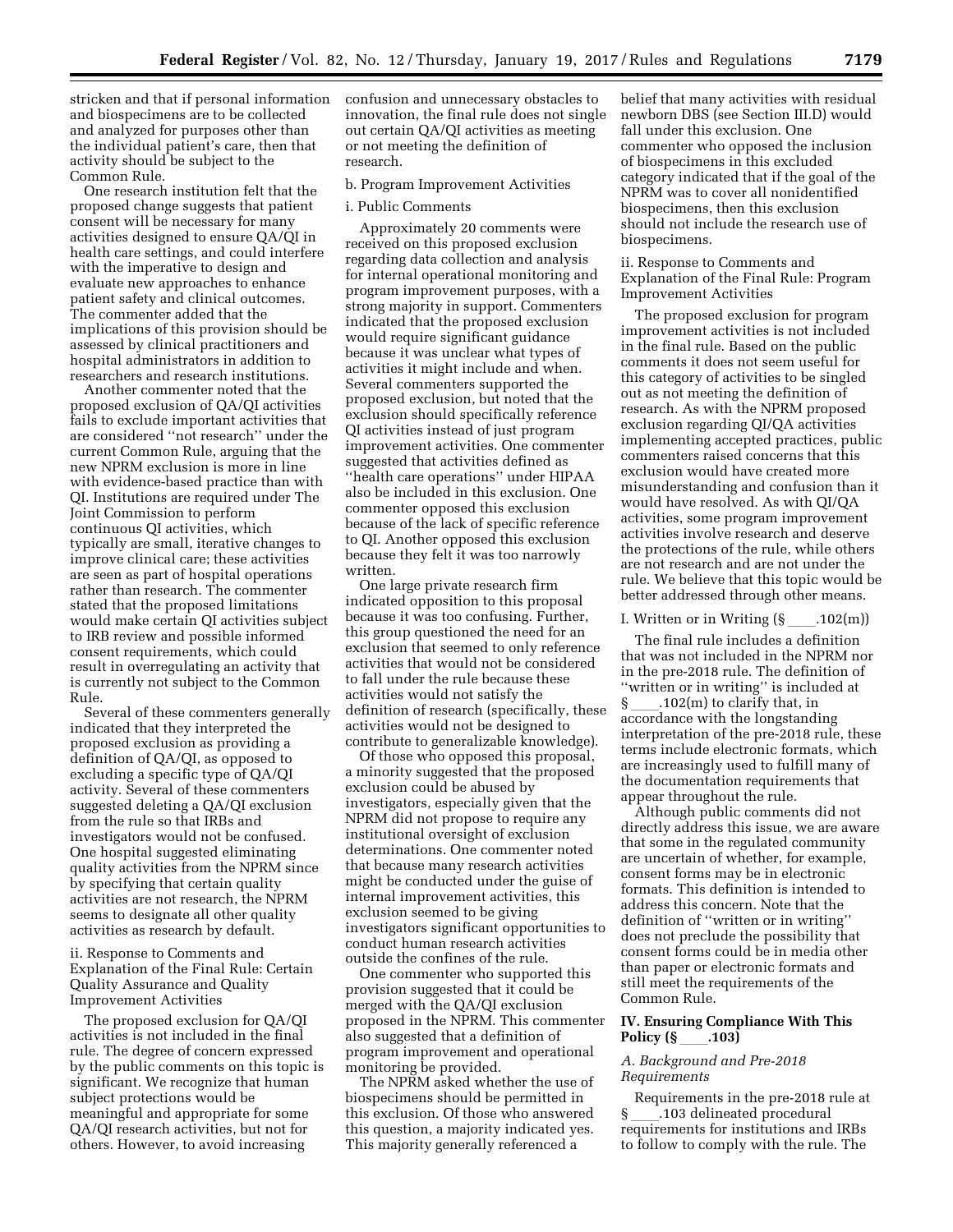requirements pertained to written assurances (through FWAs) that institutions engaged in research are in compliance with the regulations and that the content of such assurances include: a statement of principles governing the institution in the discharge of its responsibilities to protect research subjects; designation of one or more IRBs; a detailed IRB membership roster; and written procedures for IRBs and reporting of unanticipated problems. A U.S. institution also was able to voluntarily pledge to conduct all of its nonexempt human subjects research, regardless of funding source, in compliance with the Common Rule or the Common Rule and subparts B, C, and D of 45 CFR part 46 often referred to as ''checking the box'' on the assurance form.

The pre-2018 rule also stated who will execute and evaluate assurances. Finally, the rule described the process by which institutions certify that nonexempt research has been reviewed and approved by an IRB. There has been concern expressed by some that the assurance process may have been unduly burdensome for institutions and did not provide meaningful protections for human subjects.

#### *B. NPRM Proposals*

The NPRM proposed a number of substantive and procedural<br>modifications to § .103 of the modifications to § \_\_\_\_.103 of the<br>Common Rule. First, the NPRM proposed to move several requirements from §\_\_\_\_.103 to §\_\_\_\_.108, which<br>pertains to IRB functions and operations: (1) The IRB recordkeeping requirements; (2) the requirement in the pre-2018 rule that IRBs have sufficient meeting space and staff to support IRB reviews and record keeping requirements; and (3) the pre-2018 requirement that an up-to-date list of the IRB members and their qualifications be included in an institution's assurance. The NPRM also proposed to modify the IRB membership requirement such that this up-to-date list would no longer be required as part of an institution's assurance. Instead, an IRB or an institution would be required to prepare and maintain a current list of IRB members.

The NPRM proposed to delete several requirements found in the pre-2018 rule: (1) The requirement that an institution provide a statement of ethical principles by which the institution will abide, as part of the assurance process; (2) the pre-2018 rule requirement that an institution designate one or more IRBs on its FWA; (3) the provision found in the pre-2018 rule that a department or agency head's

evaluation of an assurance will take into consideration the adequacy of the proposed IRB(s) designated under the assurance, in light of the anticipated scope of the institution's activities and the types of subject populations likely to be involved, the appropriateness of the proposed initial and continuing review procedures in light of the probable risks, and the size and complexity of the institution; and (4) the requirement that grant applications undergo IRB review and approval for the purposes of certification.

Note that under the NPRM federal departments or agencies would retain the ability to ask for information about which IRBs review research conducted at an institution as part of the assurance process, even if providing this information is not explicitly mandated.

According to the NPRM, an additional, nonregulatory change was proposed for the assurance mechanism. The current option of ''checking the box'' on an FWA (described in section IV.A above) would be eliminated.

To further strengthen the proposed new provision at § \_\_\_\_.101(a), giving<br>Common Rule departments and agencies explicit authority to enforce compliance directly against IRBs that are not operated by an assured institution, language was proposed requiring that for nonexempt research involving human subjects that is covered by this policy and takes place at an institution in which IRB oversight is conducted by an IRB that is not operated by the institution, the institution and the organization operating the IRB shall establish and follow procedures for documenting the institution's reliance on the IRB for oversight of the research and the responsibilities that each entity will undertake to ensure compliance with the requirements of this policy (*e.g.,* a written agreement between the institution and the IRB, or by implementation of an institution-wide policy directive providing the allocation of responsibilities between the institution and an IRB that is not operated by the institution).

The NPRM requested public comment on whether protection for human subjects in research would be enhanced if OHRP conducted routine periodic inspections to ensure that the membership of IRBs designated under FWAs satisfy the requirements of  $\S$  .107.

#### *C. Public Comments*

Very few comments were received on<br>the proposals at  $\S$  \_\_\_\_\_.103. Four the proposals at §\_\_\_\_.103. Four<br>commenters expressed their views on the proposal to delete the requirement

that an institution provide a statement of ethical principles as part of the assurance process, with three supporting the proposal and one opposing it.

Four commenters supported the proposal to eliminate the requirement that an institution designate one or more IRBs on its FWA.

Two comments were received, one in support and one opposed, on the proposed elimination of the requirement that an up-to-date list of the IRB members and their qualifications be included in an institution's assurance. Two comments, one for and one against, were received on the proposal to remove the requirement that a department or agency head's evaluation of an assurance take into consideration the adequacy of the proposed IRBs. Responses to the question about periodic inspections to ensure IRBs were compliant were mixed, with most commenters saying that it is not clear that ensuring IRBs are compliant would enhance human subjects protections. Others questioned the need for this requirement, given other incentives institutions have to ensure they have a duly constituted IRB, and still others asked what was meant by ''periodic.''

Approximately 30 commenters supported the proposal to delete the requirement that the IRB review grant applications, with only one commenter opposed to the proposal.

# *D. Response to Comments and Explanation of the Final Rule: Assuring Compliance With the Policy*

As proposed in the NPRM, the final rule eliminates the pre-2018 rule requirement that an institution provide a statement of ethical principles by which an institution will abide as part of the assurance process. We believe this requirement is unnecessary. Further, for international institutions that may receive federal funding for research activities, it creates the impression that these international institutions must modify their internal procedures to comport with the set of principles designated on the FWA for activities conducted at those institutions that receive no federal funding. OHRP has received many questions about the extent to which international institutions must adhere to the ethical principles designated as part of the assurance process for research activities conducted by the institution that receive no Common Rule department or agency funding. That such measures are not required will be made clear by deletion of this requirement in the final rule.

Additionally, as proposed in the NPRM, the final rule eliminates the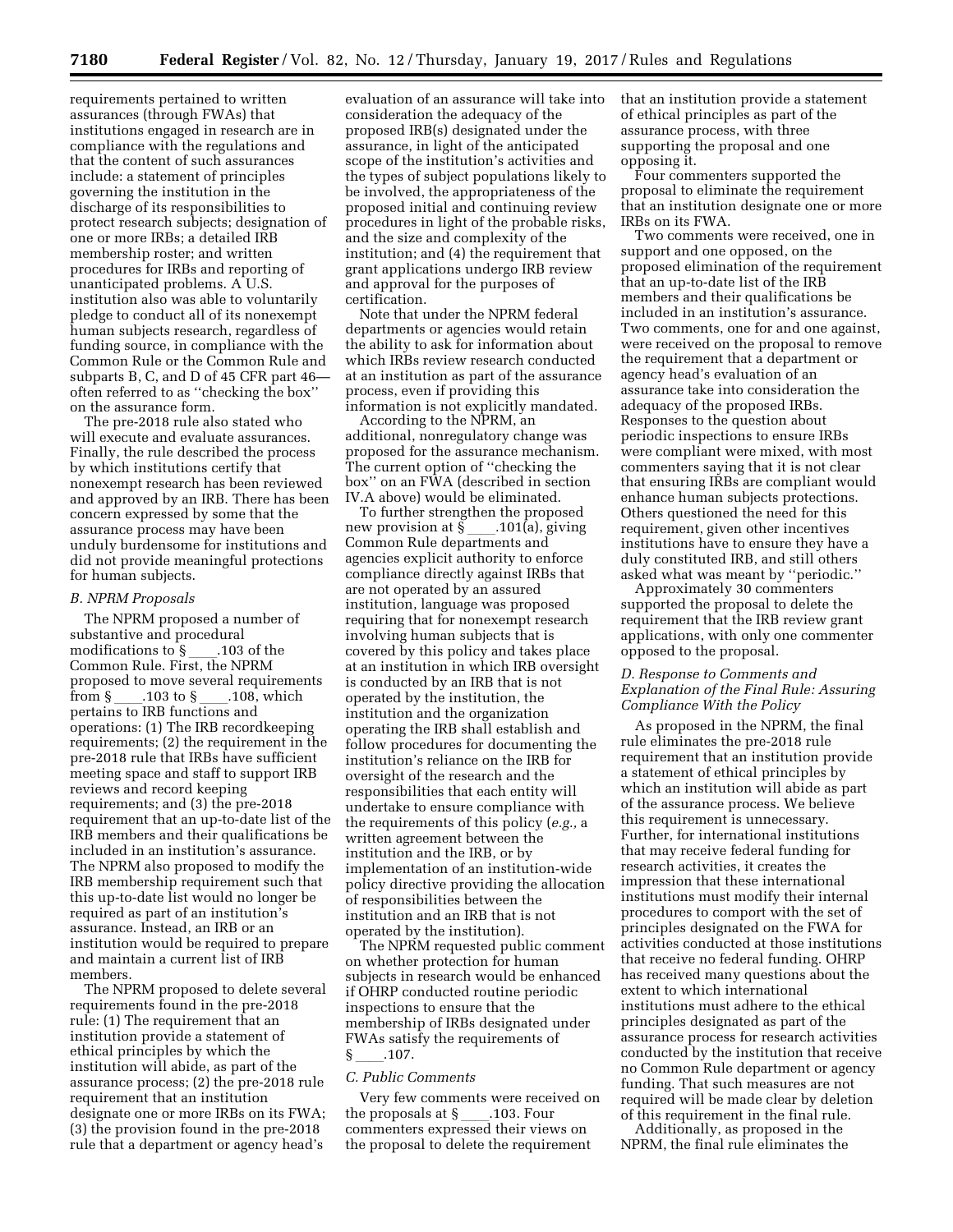requirement that appeared in the pre-2018 rule that an up-to-date list of the IRB members and their qualifications be included in an institution's assurance. Instead, §§w. .108(a)(2) and<br>115(a)(5) in the final rule

 $\frac{115(a)(5)}{b}$  in the final rule require<br>that an IRB or the institution prepare that an IRB or the institution prepare and maintain a current list of IRB members. This eliminates the previous requirement that changes in IRB membership be reported to the department or agency head, or to OHRP when the existence of an assurance approved by HHS for federal-wide use is accepted. Of note, SACHRP recommended in March, 2008 that OHRP pursue harmonizing the Common Rule with FDA's human subjects protection regulations by eliminating the requirement to submit IRB membership lists.

The final rule, as proposed in the NPRM, also eliminates the requirement that appeared in the pre-2018 rule that an institution designate one or more IRBs on its FWA. Federal departments or agencies retain the ability to ask for information about which IRBs review research conducted at an institution as part of the assurance process, even if that requirement is not explicitly mandated in the regulations.

An additional, a nonregulatory change that was described in the NPRM will be made to the assurance mechanism. The prior option that enabled institutions with an active FWA to ''check the box'' (described in section IV.A above) is being eliminated. Importantly, institutions could, if they so desire, continue for purposes of their own internal rules to voluntarily extend the regulations to all research conducted by the institution, but this voluntary extension will no longer be part of the assurance process and such research will not be subject to OHRP oversight. We expect this change to have the beneficial effect of encouraging some institutions to explore a variety of flexible approaches to overseeing lowrisk research that is not funded by a Common Rule department or agency, without reducing protection of human subjects, thus furthering the goal to decrease inappropriate administrative burdens.

In addition, as proposed in the NPRM, the final rule removes the provision found in the pre-2018 rule that a department or agency head's evaluation of an assurance will take into consideration the adequacy of the proposed IRB(s) designated under the assurance in light of the anticipated scope of the institution's activities and the types of subject populations likely to be involved, the appropriateness of the proposed initial and continuing review

procedures in light of the probable risks, and the size and complexity of the institution. We believe this deletion aligns the regulations with changes made in December 2000 to OHRP's implementation of the FWA process. Those changes streamlined and simplified the assurance process and eliminated OHRP's institution-specific evaluation of the adequacy of each IRB designated under the assurance.

Each FWA-holding institution continues to have responsibility for ensuring that the IRBs on which it relies are registered with OHRP and are appropriately constituted to review and approve the institution's human subjects research, as required under §§ .107 and .108 of the final rule.

The final rule contains language at § \_\_\_\_.103(e) requiring that for<br>nonexempt research involving human subjects (or exempt research that requires limited IRB review) that takes place at an institution for which an IRB not operated by that institution exercises oversight, the institution and the organization operating the IRB must document the institution's reliance on the IRB for its research oversight. The final rule also requires that this documentation include the responsibilities of each entity to ensure compliance with the requirements of the rule.

The requirement included in the final rule for documenting an institution's reliance on an IRB that it does not operate is more flexible than what was proposed in the NPRM. The final rule only requires that the reliance agreement between the institution and the organization operating the IRB be documented. It does not include the NPRM proposal that the institution and the organization operating the IRB establish and follow procedures for documenting the institution's reliance on the IRB for oversight of the research and delineating the responsibilities that each entity would assume to ensure compliance with the requirements of the rule.

In considering the public comments, we determined that it was unnecessary to require that such reliance relationships be described in institutional procedures. Under the final rule, compliance with this provision could be achieved in a variety of flexible ways, for example, through a written agreement between the institution and a specific IRB, through language contained in a protocol of a multiinstitutional study, or more broadly, by implementation of an institution-wide policy directive providing the allocation of responsibilities between the

institution and all IRBs that are not operated by the institution. Documenting the responsibilities of the institution and the IRB is already a requirement under the terms of an FWA, but is now a regulatory requirement. An additional requirement has been added at § \_\_\_\_.115(a)(9) that such<br>documentation be part of the IRB records.

We acknowledge that the new requirement could increase administrative burden for some institutions, but believe that the examples cited above reflecting the various options an institution may use to document reliance on an IRB not operated by that institution are generally already standard practice in the regulated community.

Finally, the final rule eliminates the requirement in the pre-2018 rule at § \_\_\_\_\_.103(f) that grant applications undergo IRB review and approval for the purposes of certification. The grant application is often outdated by the time the research study is submitted for IRB review and contains detailed information about the costs of a study, personnel, and administrative issues that go beyond the mission of the IRB to protect human subjects. Therefore, experience suggests that review and approval of the grant application is not a productive use of IRB time.

#### **V. Exempt Research (§**llocom. 104)

*A. Applicability of Exemptions to Subparts B, C, and D* 

# 1. Background and Pre-2018 Requirements

In the pre-2018 rule, the application of the exemptions to research under subparts B, C, and D was specified through footnote 1, which stated that the exemptions do not apply to research involving prisoners, and are also limited in their application to research involving children. Regarding the latter issue, the pre-2018 exemption at § ll.101(b)(2) for research involving educational tests, survey or interview procedures or observations of public behavior did not apply to subpart D (*i.e.,*  such research did not qualify for this exemption), except for research involving educational tests, or observations of public behavior when the investigator does not participate in the activities being observed. The pre-2018 exemptions did apply to subpart B.

#### 2. NPRM Proposals

Although some of the exemptions proposed in the NPRM were based largely on exemptions in the pre-2018 rule, not all would have applied to subparts B, C, and D. Language in the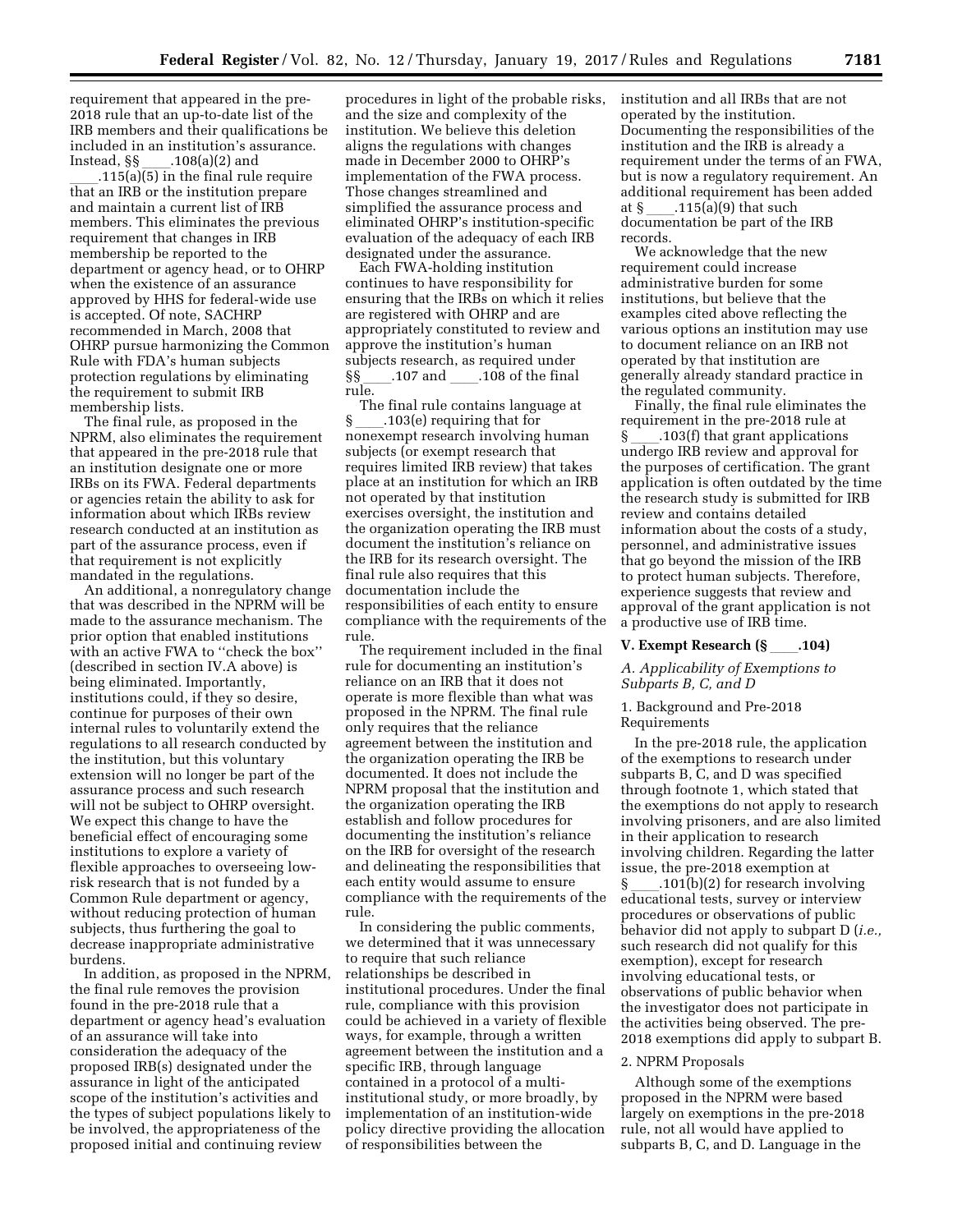NPRM explained how the proposed exemptions may have applied to the subparts. The NPRM proposed that all of the exemptions be applied to research conducted under subpart B, and that none of the exemptions may be applied to research conducted under subpart C, except for research aimed at a broader population that consists mostly of nonprisoners but that incidentally includes some number of prisoners. The NPRM proposed that some of the exemptions may be applied to research conducted under subpart D. Under the NPRM, the exemption at proposed

§ ll.104(e)(1) (Research Involving Educational Tests, Surveys, Interviews, or Observation of Public Behavior if the Information is Recorded with Identifiers and even if the Information is Sensitive) could not be applied to research involving children under subpart D. This was because protections including IRB review and parental permission are appropriate for research involving educational tests, surveys or interview procedures, or observation of public behavior when the information collected may be individually identified and sensitive in nature.

Although the NPRM did not propose changes to the HHS regulations at 45 CFR part 46, subparts B, C and D, consideration was given to whether the proposed exemption categories should apply to research involving prisoners under subpart C, either if the research consists mostly of nonprisoners and only incidentally includes some number of prisoners, or if the research intends to involve prisoners as research subjects. Public comment was requested on whether the revised exemption categories should be permitted to apply to research involving prisoners. The NPRM explained considerations including the following: The history of HHS subpart C research certifications to date; the preponderance of low-risk, sociobehavioral research focused on prisoner welfare, substance abuse treatment, community reintegration, and services utilization; the occurrence of prisoner-subjects in databases or registries; and the broad interpretation of the subpart C ''prisoner'' definition that includes, for example, subjects in court-mandated residential substance abuse treatment.

The NPRM posed a question asking whether language in the final rule should resemble the 2003 waiver of the applicability of certain provisions of the rule for HHS-conducted or -supported epidemiologic research involving prisoners and state that the exemptions apply except for research where prisoners are a particular focus of the

research.32 The language of the 2003 waiver criteria are broader than what was proposed in the NPRM, and already familiar to the research community. They apply to epidemiological research that presents no more than minimal risk and no more than inconvenience to the prisoner/subjects. A question was also asked whether the proposed application of the exemptions to subparts B and D was appropriate.

### 3. Public Comments

Approximately 50 comments were received on the applicability of the proposed exclusions and exemptions to the subparts of the rule. Eight comments addressed the applicability of the exemptions to subparts B and D. However, responses to the question, ''Is the proposed application of the exemptions to subparts B and D appropriate?'' uniformly agreed with the proposal. A strong majority of the comments addressed the applicability of the exemptions to subpart C.

The NPRM sought comment on the proposal to allow the exemptions to apply in research that only incidentally involves prisoners, but that is enrolling a primarily nonprisoner population. This would represent a policy shift in how the exemptions historically have been applied to subpart C. Comments regarding this proposal were mixed. Some responses claimed that the proposal expanded the application of the exemptions to all research under subpart C, rather than a small subset of subpart C research. Other comments opposed the proposal, pointing to the troubled history of research with prisoners, and suggesting that research involving prisoners, regardless of the risk level, should always go through subpart C IRB review. A narrow majority of comments responded that the exemptions should be permitted to apply to subpart C in a limited way. However, responses regarding the proposed language or which exemptions should be applicable to subpart C prisoners varied. Some felt a study should be exempted only if it offered some benefit to the prison population. Others felt it could be exempt so long as there was no identifiable sensitive information or biospecimens involved. Some who supported the proposal indicated that because the NPRM did

not propose to expand the applicability of the exemptions to research targeting prisoners, the proposal seemed to be a reasonable expansion. One comment noted that permitting a broader interpretation might enable more prisoner-subjects to participate in potentially low-risk beneficial research. A few commenters addressed whether the language describing the applicability of the subparts to research involving subpart C should resemble the 2003 epidemiological waiver criteria. Of these, comments were mixed, with some indicating that the 2003 epidemiological waiver criteria would be too ambiguous, others indicating that it would be appropriate language to use, and a final minority reiterating their opinion that the exemptions should never be permitted in research conducted under subpart C.

4. Response to Comments and Explanation of the Final Rule: Applicability of Exemptions to Subparts

The NPRM proposal regarding how the proposed exemptions may be applied to the subparts is largely unchanged in the final rule. The language at § \_\_\_\_.104(b)(2) regarding<br>subpart C has been modified slightly to reduce ambiguity and potential administrative burden, and in response to public comment, to narrow the scope of exemption application. The final rule does not adopt the 2003 epidemiological waiver language due to concerns from public comments that such language would be ambiguous and difficult to interpret.

The final rule section\_\_\_\_.104(b)(1)<br>states that all of the exemptions at § 104 may be applied to research conducted under subpart B if the conditions of the exemption are met.<br>Language at  $\sum 104(b)(2)$  states that Language at  $\frac{\S}{\S}$   $\frac{104(b)(2)}{104}$  states that<br>none of the S  $\frac{104}{104}$  exemptions may none of the §\_\_\_\_.104 exemptions may<br>be annlied to research conducted under be applied to research conducted under subpart C, except for research aimed at involving a broader subject population that only incidentally includes prisoners. This is a modification of the NPRM language, which proposed that the exemptions could apply if research consisted ''mostly of nonprisoners and only incidentally'' included some number of prisoners. The language was changed in order to avoid the implied need (''mostly'') for institutions to project and track the percentage of prisoners participating in nonexempt research. The revision also more clearly describes and limits the circumstances in which exempt research may include prisoners. The language at

§ ll.104(b)(3) relevant to subpart D has been modified to reflect the revised structure of the final rule, and now

<sup>32</sup>HHS. Waiver of the Applicability of Certain Provisions of Department of Health and Human Services Regulations for Protection of Human Research Subjects for Department of Health and Human Services Conducted or Supported Epidemiologic Research Involving Prisoners as Subjects. FR 68(119):36929 (June 20, 2003). Retrieved from *[https://www.gpo.gov/fdsys/pkg/FR-](https://www.gpo.gov/fdsys/pkg/FR-2003-06-20/pdf/03-15580.pdf)[2003-06-20/pdf/03-15580.pdf.](https://www.gpo.gov/fdsys/pkg/FR-2003-06-20/pdf/03-15580.pdf)*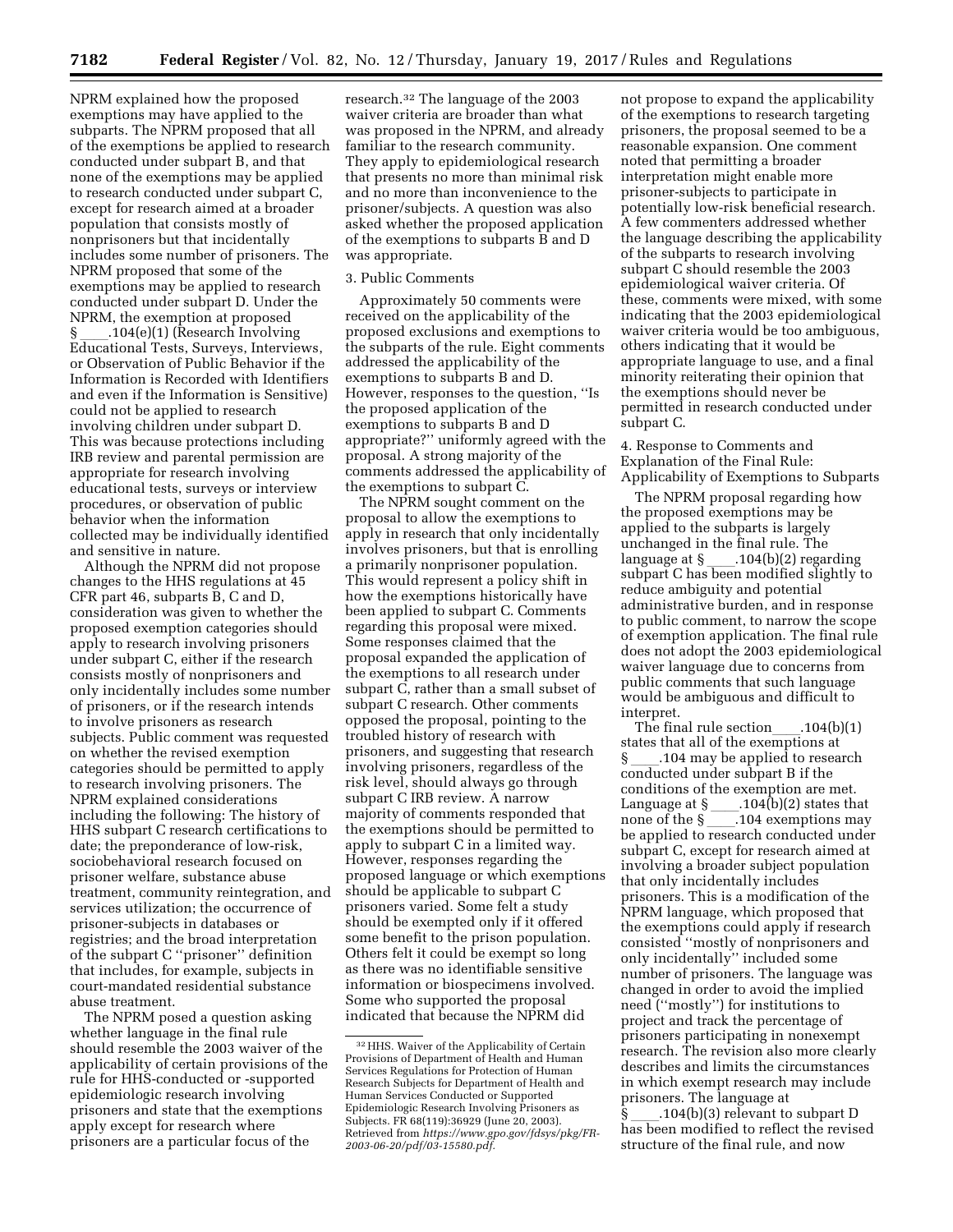states that the exemptions at paragraphs  $(d)(1)$ , and  $(d)(4)$ – $(8)$  of this section may be applied to research that is subject to subpart D if the conditions of the exemption are met. Paragraphs (d)(2)(i) and (ii) of this section may apply only to research activities that are subject to subpart D involving educational tests or the observation of public behavior when the investigator(s) do not participate in the activities being observed. Paragraph (d)(2)(iii) of this section may not be applied to research that is subject to subpart D, because protections, including IRB review and parental permission, are appropriate for research involving children and educational tests, surveys or interview procedures, or observation of public behavior when the information collected may be individually identified and sensitive in nature.

The final rule does not make revisions to the HHS regulations at 45 CFR part 46, subparts B, C, and D. Throughout this rulemaking process, the intent has been to revise subpart A, and to address revisions to subparts B, C, and D at a later time. However, particular consideration has been given to the specific issue of whether the proposed exemption categories should apply in the context of research that is aimed at a broad population and only incidentally includes prisoners. We concur with the comments expressing support for this change.

In such instances, the specific protections required by subpart C are frequently not relevant to the research subjects. The permitted inclusion of this subset of prisoners under the exemptions at § \_\_\_\_.104 is intended to<br>allow an appropriate reduction in IRB administrative burden while preventing IRBs from necessarily prohibiting the participation of this group in exempt research activities, assuming the conditions of the exemptions are fully satisfied.

We believe this subpart C change is narrow in scope, affecting only a small subset of subjects who are prisoners. This change will permit, for example, the exempt secondary research use of information or biospecimens from subjects who are prisoners, if that analysis is not seeking to examine prisoners as a population and only incidentally includes prisoners in the broader study. Such inclusion would previously have required IRB review under subpart C, including review by an IRB prisoner representative, followed by certification to and authorization by OHRP. In addition, if the research did not fit into a § 46.306(a)(2) subpart C category of permissible research, prisoners could not be included as

subjects in the study, thereby causing problems involving identifying and removing these subjects from the analysis of repositories and databases.

Similarly, the narrow expansion would allow a subject to continue participation in exempt research if he or she became a prisoner during the course of an exempt study, assuming the study was aimed at a broad nonprisoner population, without the need for subpart C IRB review and certification to OHRP. For example, an exempt study that recruited subjects from a local community center to participate in a comparison of HIV educational materials would continue to be exempt, and would not trigger the need for review under subpart C, even if some of the subjects became prisoners after enrollment. On the other hand, a study that recruited subjects from a jail or prison to participate in a comparison of HIV educational materials would continue to be nonexempt under the final rule and require both subpart A and subpart C review, including certification to OHRP.

#### *B. Exemption Determination*

## 1. Background and Pre-2018 Requirements

The pre-2018 rule did not specify who at an institution may determine that research is exempt. However, in the past, OHRP has recommended that because of the potential for conflict of interest, investigators not be given the authority to make an independent determination that their human subjects research is exempt. OHRP has recommended that institutions implement exemption policies that most effectively address the local setting and programs of research. OHRP has recognized that this may result in a variety of configurations of exemption authority, any of which were acceptable assuming compliance with the pre-2018 regulations. In addition, OHRP guidance provided that institutional policies and procedures should identify clearly who is responsible for making exemption decisions. We note that under the pre-2018 and final rule a Common Rule department or agency retains final authority as to whether a particular human subjects research study conducted or supported by that department or agency is exempt from the Common Rule.

#### 2. NPRM Proposals

The NPRM proposed to adopt a requirement that exemption determinations be documented, and that such determinations could be made only in two specified ways. To assist

investigators and institutions in making a timely and accurate determination of exemption status the NPRM proposed that federal departments or agencies would develop one or more exemption determination tools (the use of which would constitute one of the ways in which determinations could be made). Federal departments or agencies would create their own tool, or rely on a tool created by another department or agency (including a web-based tool created by HHS). Institutions would have discretion as to whether or not to implement such a tool. As proposed in the NPRM, it would be designed in such a way that if the person using the tool inputs accurate information about the study, the tool would produce a determination of whether the study is exempt. Institutions could rely on the use of the federally developed tool by investigators as a ''safe harbor'' for this determination. Use of the tool would be voluntary, and each institution and agency would decide whether to rely on the decision tool for their determinations, and if so, who would be allowed to use it. Institutions that chose not to use the tool for particular determinations would be required to have such determinations made by an individual who is knowledgeable about the exemption categories and who has access to sufficient information to make an informed and reasonable determination. In general, as envisioned in the NPRM, it was expected that investigators would not be allowed to make exemption determinations for themselves without the use of the decision tool, due to considerations of a conflict of interest.

The NPRM requested public comment on several aspects of the proposal to develop a decision tool: (1) The likelihood of an institution allowing investigators to use the tool; (2) the ease of investigators contriving answers in using the tool; (3) whether use of the tool should be restricted to certain exempt categories of research; (4) whether deployment of such a tool would erode public trust in research; and (5) what additional information should be required to be kept as a record other than the information submitted into the decision tool.

The NPRM also proposed that the institution or IRB be required to maintain records of exemption determinations, which records must include, at a minimum, the name of the research study, the name of the investigator, and the exemption category applied to the research study. As described in the NPRM, maintenance of the output of the completed decision tool would fulfill this recordkeeping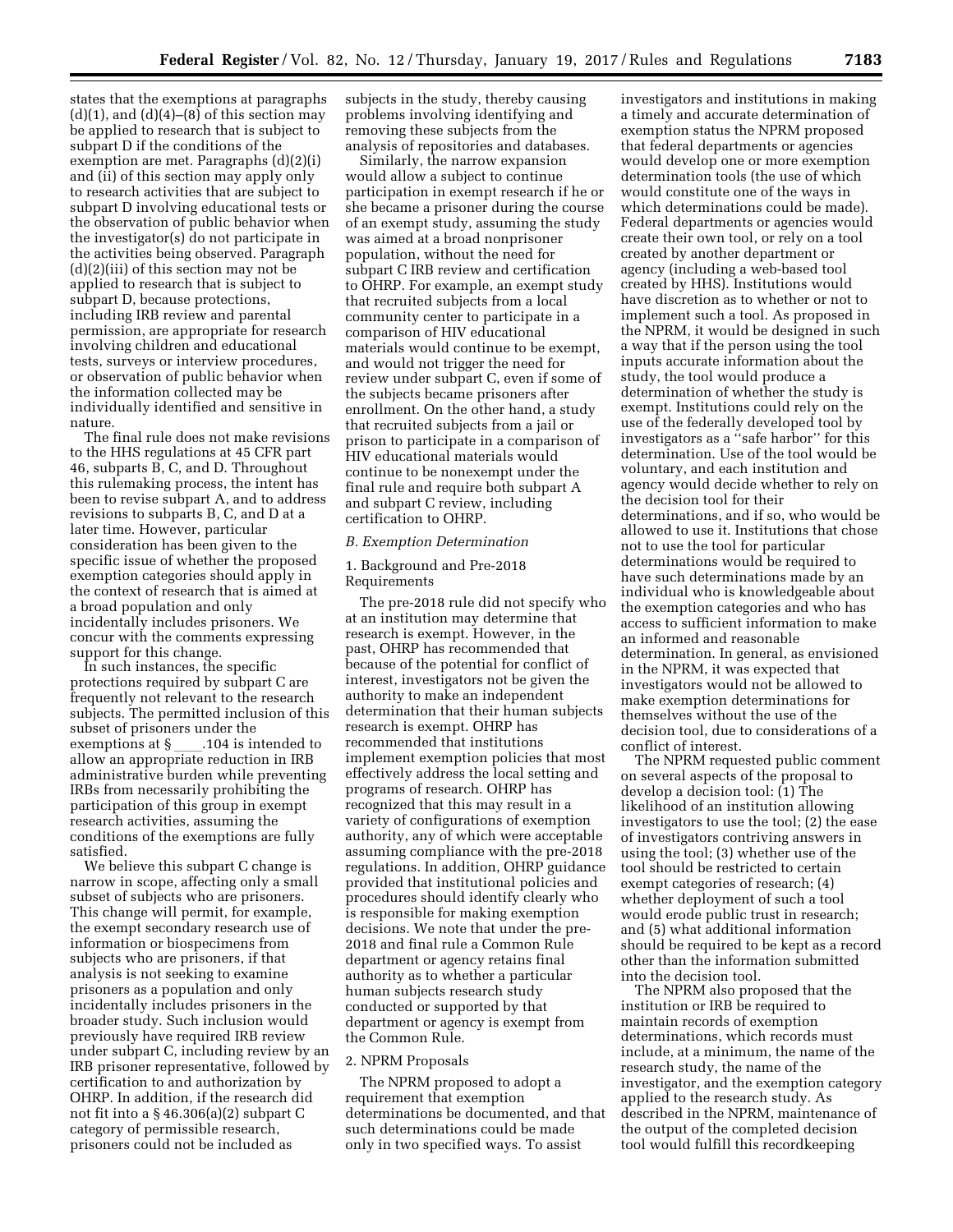requirement. Although the NPRM did not propose an auditing requirement for assessing the accuracy of exemption determinations, it sought public comment about the need for one.

# 3. Public Comments

This was one of the more commentedon provisions of the NPRM, receiving approximately 280 comments. Public comment was generally mixed, with approximately half supporting and half opposing this proposal. A large majority noted that they felt unable to adequately respond to this proposal without seeing the decision tool first. Many of those who indicated general support for this proposal noted substantial qualifications to their support, such as the need to see the tool before deciding. Some requested that this proposal not be included in a final rule, and that a separate NPRM be issued specific to this proposal. Many commenters said that for simplicity and consistency, one tool should be agreed on by all of the sponsoring departments and agencies and that the departments and agencies should involve research administration professionals in developing such a tool so that it would have field-friendly workability and produces trustworthy results. Further, they thought that the tool should be pilot tested and validated by institutions and investigators before being deployed. For those who supported the concept of a decision tool, they felt that its use would speed the review process for exempt research. Some cited long wait times to receive an exemption determination from their institution's IRB.

Some commenters stated that the tool should clearly indicate that although it determines exemption from federal regulations, state restrictions still apply. A large academic center argued that though the tool could be useful, for institutions that provide services, treatment, and care for vulnerable populations it might be prudent to have someone with expertise in human research protections independently review research proposals to determine whether they are exempt or excluded from IRB review, rather than rely on the tool.

One large research university questioned the need for such a tool, asserting that properly designed oversight and review of exempt research should take minimal time and ensure that only exempt research is conducted without IRB approval. This commenter preferred comprehensive guidance on exempt research to support IRBs in making efficient and expeditious exemption determinations. A large academic/research organization

concurred, pointing out confusion among investigators about exempt categories, which requires careful conversation with IRB officers to understand how their project fits into the human protection framework. This organization believed that these conversations promote safe and effective research decision making and argued that use of the tool could fail to properly educate investigators about the complexities of exempt research determinations.

Some commenters noted that the decisions produced by the tool would be only as good as the tool and the materials and guidance that accompany it. Some commenters added that it is unlikely, however, that the use of a federal decision tool would shield the institution or investigator from liability in third-party actions. Still others went so far as to say that they doubted their institution would allow its use, at least for some time after which it was proven. To the extent institutions are not engaged in the exemption determination process through the tool, some argued that institutions should not be held accountable for any unintended outcomes.

Of those who commented on whether investigators should be allowed and trusted to use the exemption determination tool, some noted that it seemed inappropriate and a conflict of interest for investigators to be allowed to use the tool to generate exemption determinations for their own research activities. Others noted that an investigator might be able to use the tool, but that the proposed exemptions categories were so nuanced that experienced IRB staff might have difficulty determining what qualifies for an exemption. To that end, these comments noted that the tool would need to be accompanied with substantial guidance for an investigator to be able to accurately input information into it. Finally, some commenters expressed concern about the possibility that investigators might enter inaccurate or misleading information into the tool to ''game the system,'' while others noted that that possibility, although remote, exists in the current protocol submission process and that a well-developed tool could include a means for validating certain types of inputs to assess accuracy.

# 4. Response to Comments and Explanation of the Final Rule: Exemption Determination

The final rule does not adopt the NPRM proposal at this time. Therefore, the final rule does not require that exemption determinations be

documented, as had been proposed in the NPRM, and continues to permit flexibility in how exemption determinations are made. We recognize it was difficult to provide detailed feedback in the absence of an exemption decision tool to evaluate. However, we continue to believe that a well-designed, tested, and validated exemption decision tool could offer an expedient mechanism for determining whether research studies are exempt. Thus, we will continue to explore development of an exemption decision tool. If and when an exemption decision tool is developed, we would issue a subsequent (separate) **Federal Register**  notice for public comment. The notice would also give the public the opportunity to comment on whether the use of the tool would be appropriate in making exemption determinations under this final rule. Thus, members of the public would be afforded a sufficient opportunity to provide meaningful comments on such a proposed decision tool.

#### *C. Categories of Exempt Research*

The following sections describe the categories of exempt research found in the final rule. Note that several categories of activities proposed in the NPRM as exclusions appear in the final rule as exemptions.

### 1. Background and Pre-2018 Rule

Under the pre-2018 rule, a research activity qualified for exemption from the Common Rule if it fell into one or more of six categories at  $.101(b)(1)–(6)$ . Such studies were fully exempt from the regulations. That is, so long as a study did indeed fall within a category, it did not need to satisfy any other regulatory requirements that it needed to satisfy under the pre-2018 rule.

#### 2. NPRM Proposals

The NPRM proposed that all exemption language would be found at § .104. The NPRM proposed retaining all of the exemption categories in the pre-2018 rule in one form or another except for the exemption pertaining to research involving the use of educational tests, survey or interview procedures or observation of public behavior if the subjects are elected or appointed officials, or if the confidentiality of the information were protected by statute. However, the NPRM proposed re-classifying some of the pre-2018 rule's exemptions as exclusions under the NPRM (and thus they would not have been subject to administrative or IRB review), while retaining some of the pre-2018 rule's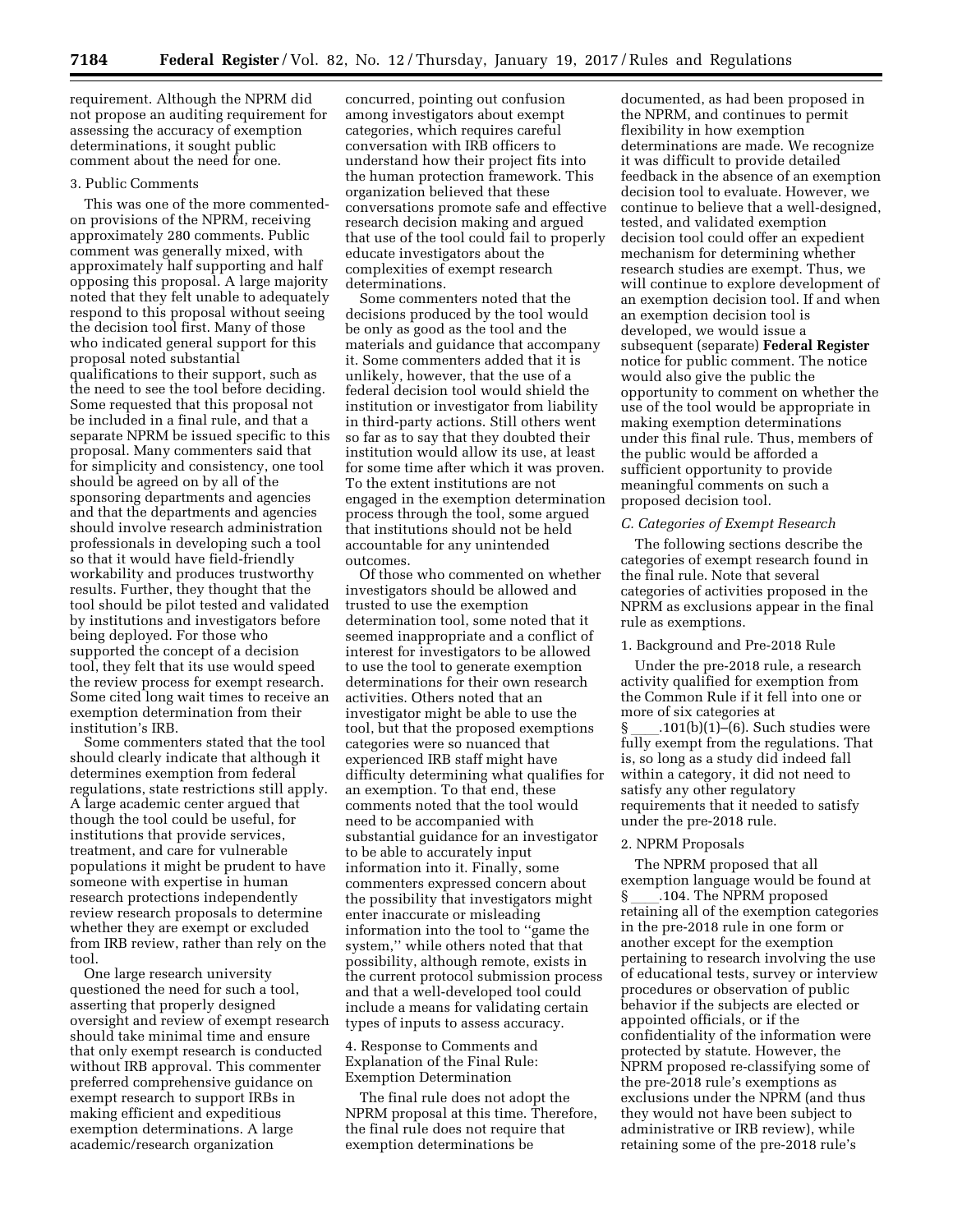exemptions as exemptions (versus exclusions).

The NPRM proposed eight exemptions divided into three categories: (1) Low-risk interventions for which there would have been no other requirement (*e.g.,* informed consent and privacy safeguards) other than the determination and recording requirements; (2) research activities that would have required application of privacy safeguards; and (3) secondary research involving biospecimens and identifiable private information that would have required application of privacy safeguards, broad consent, and limited IRB review. The NPRM proposed to have some exempt studies meet certain other regulatory requirements while not having to meet other requirements, making them not ''fully exempt'' in the sense of the pre-2018 rule.

The NPRM proposed retaining exemption categories § \_\_\_\_.101(b)(1),<br>(5), and (6) from the pre-2018 rule. The NPRM proposed clarifying the exemption for research on public benefit programs or demonstration projects in the pre-2018 rule and explained that OHRP's guidance would be changed to include the applicability of the exemption to cover research on public benefit and service programs that an agency does not itself administer through its own employees or agents. The NPRM proposed requiring federal departments or agencies conducting such studies to publish a list of studies under this exemption.

The NPRM proposed that new exemptions would be created for: • Certain research involving benign interventions;

• Certain research involving educational tests, survey or interview procedures, or observation of public behavior where identifiable private information was recorded, so long as data protection standards are met;

• Secondary research use of identifiable private information originally collected for nonresearch purposes;

• Activities relating to storing and maintaining biospecimens and identifiable private information for secondary research use, if subjects provided broad consent;

• Secondary research studies that would use the biospecimens and identifiable private information stored or maintained under the above exemption.

The NPRM asked for public comment on several aspects of these proposals, as they appeared as either exemptions or exclusions and whether their placement in the NPRM was appropriate with

regard to protecting human subjects in research. Comment was requested on whether guidance would be needed to help make exemption determinations and whether the scopes of the proposed exemptions or proposed exclusions were appropriate. That is, whether particular exclusions or exemptions were either too narrow or too broad. For example, several questions were posed about whether research should be exempt if it involved psychological risks. The NPRM asked about whether notice should be given to subjects for any of the activities. The public was asked to comment on whether and how exempt activities could comply with the NPRM's proposed privacy safeguards.

The NPRM also inquired whether the exemption category related to research conducted in established or commonly accepted educational settings should apply only to research activities in which notice is given to prospective subjects or their legally authorized representatives as a regulatory requirement, when not already required under the Privacy Act of 1974. If so, comment was sought on the type of information to include in the notice and on how such notice should be delivered.

The NPRM asked for feedback on whether the proposed privacy safeguards should apply to research included in the proposed exempt category related to research conducted in established or commonly accepted educational setting, given that such research may involve risk of disclosing identifiable private information. The public was also asked to comment on whether the protections provided by the HIPAA Rules for identifiable health information used for health care operations, public health activities, and research activities are sufficient to protect human subjects involved in such activities, and whether the current process of seeking IRB approval meaningfully adds to the protection of subjects involved in such research studies.

The NPRM asked about the extent to which the HIPAA Rules and the Health Information Technology for Economic and Clinical Health (HITECH) Act 33 adequately address the beneficence, autonomy, and justice considerations related to collecting new information and whether any exemption for such collection should be limited to data collected or generated in the course of clinical practice.

With regard to the proposed exemption related to research and

demonstration projects conducted or supported by a federal department or agency, the public was asked to comment on: (1) Whether notice should be given to prospective subjects and the nature of such notice; (2) whether such activities can involve greater than minimal risk and whether they are appropriate as exemptions; and (3) whether existing privacy safeguards for such activities were sufficient.

A proposed new exemption category was intended to facilitate secondary research using identifiable private information that would have been or would be collected or generated for nonresearch purposes, when prior notice had been given and privacy safeguards and prohibitions on re-use of the information were in place. The public was asked to comment on what types of research should fall under this proposed exemption, whether it should be limited to research in which individuals have been informed of the potential for future research use of their information and given the opportunity to opt out, and whether the exemption would be appropriate for clinical data registries.

Finally, public comment was sought on two related proposed exemptions for research involving the use of biospecimens or identifiable private information that would have been stored or maintained for secondary research use, if consent for the storage and maintenance of the information and biospecimens had been obtained using a broad consent template that the NPRM proposed would be developed by the Secretary of HHS.

3. Public Comments, Response to Comments, and Explanation of the Final Rule: Exemption Categories

All exemption categories, of which there are eight, appear at  $\S$  \_\_\_\_.104 in the final rule. Four of the exemption categories were proposed as exclusions under the NPRM. In addition, the proposed exclusion concerning certain research involving educational tests, survey or interview procedures, or observation of public behavior has been combined with the exemption regarding additional research activities using the same research methods. The rule includes four exemptions for research involving normal educational practices, research involving benign behavioral interventions, research involving public benefit or service programs, and research involving taste and food quality, all of which were also proposed in the NPRM.

Three exemptions pertain to secondary research uses of identifiable private information or identifiable

<sup>33</sup>The legislative language can be found at *[https://www.healthit.gov/sites/default/files/hitech](https://www.healthit.gov/sites/default/files/hitech_act_excerpt_from_arra_with_index.pdf)*\_ *act*\_*excerpt*\_*from*\_*arra*\_*with*\_*[index.pdf.](https://www.healthit.gov/sites/default/files/hitech_act_excerpt_from_arra_with_index.pdf)*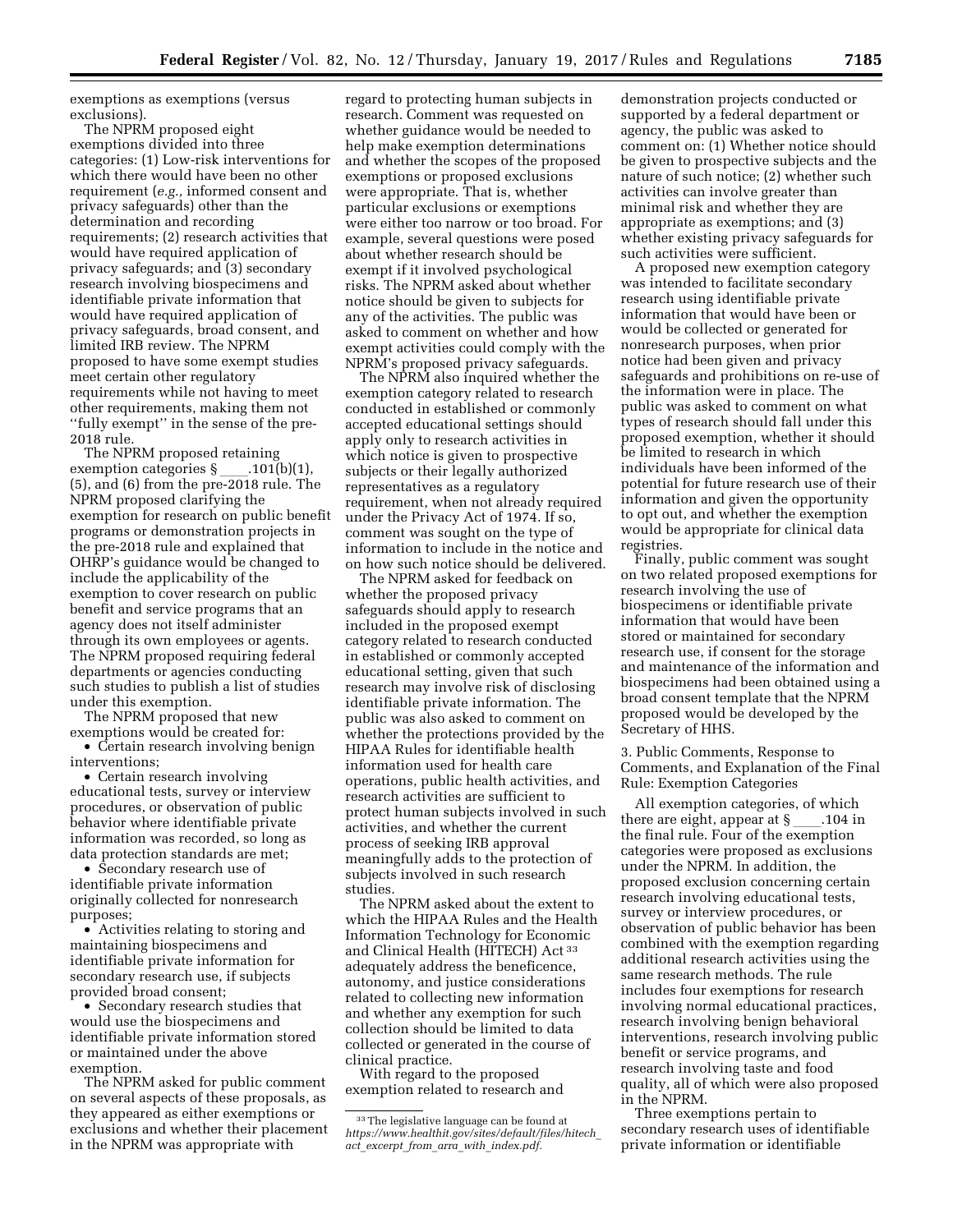biospecimens. One exemption, at § \_\_\_\_.104(d)(4), which concerns<br>secondary research for which consent is not required, which consists of three of the proposals for exclusions in the NPRM. A second exemption, at  $\S$  .104(d)(7), pertains to storage or maintenance of identifiable private information or identifiable biospecimens for which broad consent is required, and a third exemption, at § ll.104(d)(8), concerns secondary use of identifiable private information or identifiable biospecimens for which broad consent is required. As will be discussed in more detail below, some of the conditions associated with the finalized exemptions differ from what was proposed in the NPRM.

In the final rule, similar to what was proposed in the NPRM, ''exempt'' does not always mean exempt from all of the requirements of the Common Rule; the activity must fit the description of the exempt category and not include nonexempt research activities. For example, the exemption categories in the final rule at § \_\_\_\_.104(d)(7) and (8)<br>identify specific regulatory requirements that must be met (*e.g.,*  limited IRB review, the use of broad consent) as a condition of being exempt from other regulatory requirements.

Public comments, responses to comments, and explanations of the final rule for each exemption category follow.

a. Research Conducted in Established or Commonly Accepted Educational Settings When It Specifically Involves Normal Educational Practices  $(S \t 104(d)(1))$ 

#### i. Public Comments

Approximately 50 comments discussed this exemption, which was a slight modification of an exemption that existed in the pre-2018 rule. The NPRM asked two questions about this exemption: (1) whether it should require some type of notice and if so, how notice should be delivered; and (2) whether the proposed privacy safeguards should apply to this exemption.

One commenter (a research dean from a university) suggested that the wording of the exemption be modified from ''research conducted in established or commonly accepted educational settings'' to ''research conducted in established or commonly accepted educational or other settings'' in order to allow more flexibility in how this exemption could be applied.

Other commenters noted a need for guidance on how this exemption should be interpreted. For example, one comment suggested that a wide array of

''normal'' educational practices exists, and the intention of this language was difficult to discern. Another comment noted that clarification was needed about permissible data collection methods under this exemption.

One commenter discussing the addition of the limitation that the study should not be likely to adversely affect students' opportunity to learn noted that it might be difficult to predict ahead of time if the research contemplated under this exemption might have this adverse impact.

Several commenters discussed whether notice should be required. The majority of these comments indicated that some type of notice should be required. A few specifically discussed the importance of notifying subjects of these activities (with one commenter stating that parental consent should be required), stating that lack of notice could erode public trust in research.

Groups representing AI/AN tribal interests argued that notice for this type of research should be required. Specifically, they asserted that transparency around research-related activities and policies, especially in school settings, can build trust among AI/AN populations and ensure that individual and community benefits of participation in research are achieved. They also noted that tribal consultation facilitates decisions about appropriate ways to implement such notices, and observed that the rural nature of many AI/AN communities requires the use of multiple modes of communication and more time spent reaching the intended audience. The commenter also noted that potential subjects should be given the opportunity to opt out of research activities.

One commenter argued that notice is generally an insufficient standard for this type of research and is not a suitable substitute for informed consent.

Approximately 20 comments discussed whether the proposed privacy safeguards that appeared at  $\S$  \_\_\_\_\_.105 in the NPRM should apply to this exclusion. Comments were generally mixed about whether this would be appropriate, with a small majority indicating that the privacy safeguards should not apply. These comments generally argued that if an activity is exempt, no additional requirements should be placed on that research activity.

A privacy advocacy organization that supported both notice and attaching the proposed privacy safeguards to this provision, stated that notice in this context is also important because other federal standards (*e.g.,* Family Educational Rights and Privacy Act

[FERPA; 20 U.S.C. 1232g; 34 CFR part 99], Protection of Pupil Rights Amendment [PPRA; 20 U.S.C. 1232h; 34 CFR part 98]) are not acceptable proxies for privacy protection. This commenter indicated that the notice should be robust with detailed information presented to parents directly. As justification for providing additional protections in this context, this group noted that the consequences for misuse of data are greater for children; that is, lost, misused, or leaked information about children could have lifelong consequences. The commenter argued that if an exemption is proposed for this class of research, then the lack of IRB oversight should require that researchers must comply with appropriate privacy safeguards.

ii. Response to Comments and Explanation of the Final Rule: Exemption for Certain Research Conducted in Certain Educational Settings

The final rule includes an exemption  $\S$  .104(d)(1) for research at §\_\_\_\_.104(d)(1) for research<br>conducted in established or commonly accepted educational settings that specifically involves normal educational practices, so long as the research is not likely to adversely affect students' opportunity to learn required educational content or the assessment of educators who provide instruction. This includes most research on regular and special education instructional strategies, and research on the effectiveness of, or the comparison among, instructional techniques, curricula, or classroom management methods.

This exemption is a revised version of the first exemption in the pre-2018 rule and a modified version of the exemption as proposed in the NPRM. This change is based on concerns about whether the conduct of some research projects of this type might draw enough time and attention away from the delivery of the regular educational curriculum that they could have a detrimental effect on student achievement. The wording of the exemption has been modified to include a condition that the research is not likely to have these adverse impacts. This was the original intent of the NPRM proposal, and it is an important qualification that should apply to any research activity that is exempt under this provision. It also drops the phrase ''in that educational setting,'' because that phrase is redundant.

The exemption is retained to allow for the conduct of education research that may contribute to the important public good of improving education, consistent with the principle of beneficence. The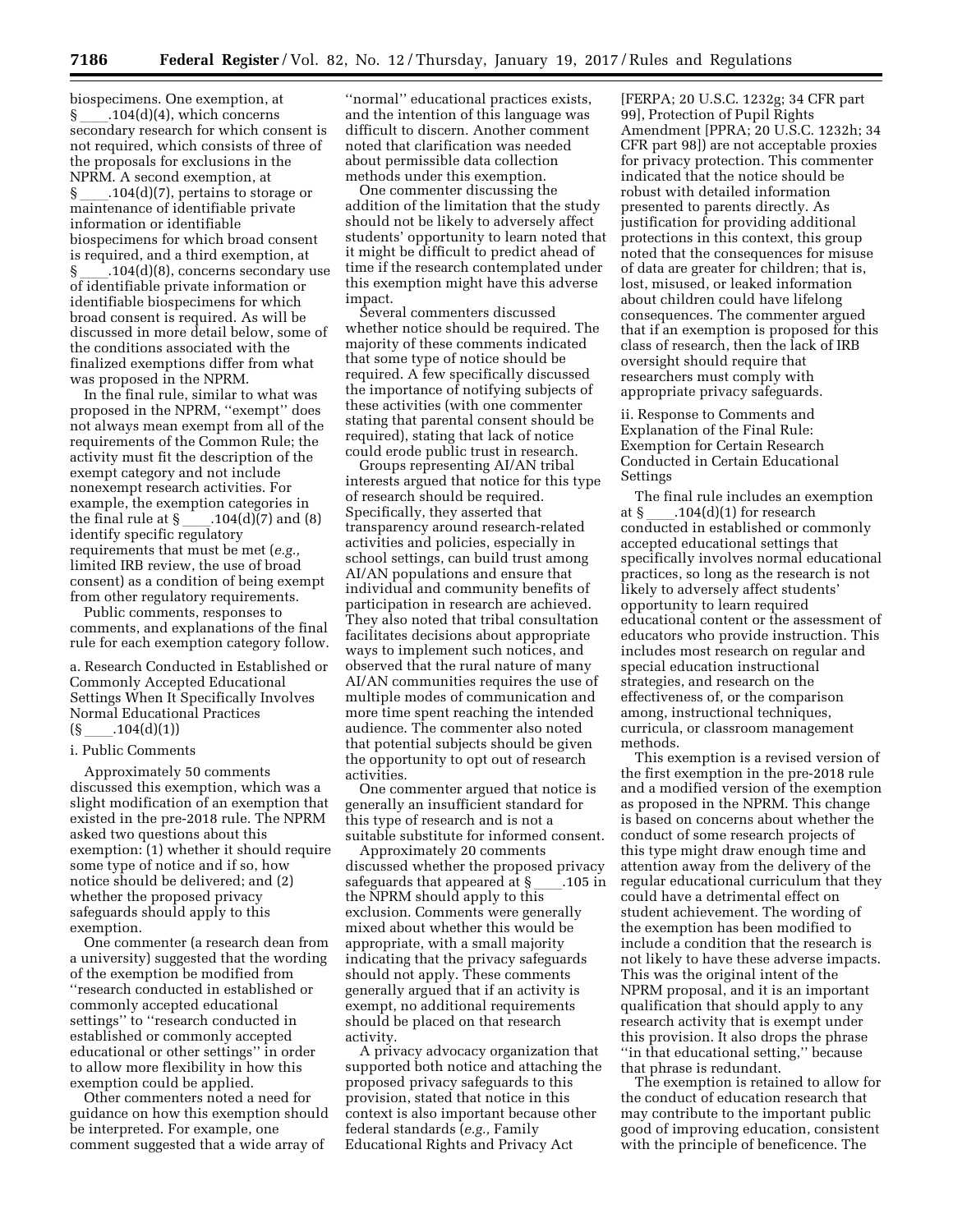exemption retains the condition that the research activity takes place in established or commonly accepted educational settings, because otherwise IRB review would be warranted for such research activities being conducted in unconventional settings.

We recognize that providing notice for this type of research could involve a significant administrative burden and that it is not always appropriate, and therefore have decided not to include it as a regulatory requirement at this time. We note that making these activities exempt does not mean that there ought not to be tribal consultation about the research activities, and that such consultation may lead to a notice requirement. Where appropriate or mandated by tribal law, tribal consultation should take place irrespective of whether the activity has to meet the requirements of this final rule. Such consultation would represent a free-standing legal obligation, as is referred to in  $\S$  .101(f). When appropriate, investigators may provide notice in a manner that is appropriate to the research activity and the cultural context in which it occurs.

This exemption is largely unchanged from the pre-2018 rule, and does not add requirements for safeguarding privacy at this time.

b. Research That Includes Only Interactions Involving Educational Tests (Cognitive, Diagnostic, Aptitude, Achievement), Survey Procedures, Interview Procedures, or Observation of Public Behavior (Including Visual or Auditory Recording), If at Least One of Three Criteria Is Met  $(S \t 104(d)(2))$ 

This exemption in the final rule is a revised version of an exemption in the pre-2018 rule, and is a combination of a provision proposed as an exclusion in the NPRM, and a provision proposed as an exemption in the NPRM. Thus, public comments on both of these proposals follow here.

#### i. Public Comments

Approximately 80 comments discussed this proposed exclusion, which was an exemption in the pre-2018 rule. Public comments were mixed. Some felt that moving these activities from the exemption to exclusion category would streamline this type of low-risk, common research activity and allow IRBs to focus time and attention on more complicated and higher risk activities. Others, including SACHRP and many research universities, argued that based on their experience, investigators have difficulty making the assessments required to determine whether an activity falls

under this exemption. For example, investigators have a difficult time determining whether disclosure outside of the research context might put someone at risk of criminal or civil liability.

Commenters also expressed concern about whether the three statutes cited in the third prong of the proposed exclusion would provide a comparable level of protections to human subjects as does the Common Rule. Many of these commenters noted that they simply were not sure what types of protections would be afforded to subjects under the Privacy Act, the Paperwork Reduction Act, and the E-Government Act of 2002. Others noted that the main protections provided by these statutes involved notice and not ethics review.

The NPRM requested comment on the extent to which covering educational tests, survey procedures, interview procedures, or observation of public behavior under the Common Rule would substantially add to the protections provided to human subjects. Public comment was mixed, but the majority of commenters felt that these activities should be exempt rather than excluded. One commenter indicated that contrary to the primary justification for excluding these categories of research, these activities cannot always be considered to be low risk and could pose significant risks depending on the nature of the research and sensitivity of the data collected.

One commenter expressed strong opposition to excluding these activities from Common Rule protections, indicating that excluding them would compromise the rights and welfare of research subjects. The commenter emphasized that consent cannot be inherent to participation in the activity because researchers cannot know with certainty that participants are familiar with common forms of educational tests, surveys, and interview procedures and the potential risks inherent to information disclosure. In addition, the commenter pointed out, assuming that even vulnerable subjects know the risks associated with participation in surveys and interviews is contrary to the *Belmont Report's* assertion that vulnerable subjects need additional protection.

Some comments were mixed, for example, suggesting that observation of public behavior might be an acceptable exclusion, whereas surveys and interviews ought to remain exempt. One commenter indicated that it might be reasonable for these activities to be excluded if an exclusion determination tool was available to help investigators make the decision. Another commenter

suggested that whether the activities are exempt or excluded, notice should be required, to indicate the purpose of the activity, describe privacy safeguards, state that participation is voluntary, and provide information on opting out.

Other commenters expressed concern that investigators might not be able to effectively make these determinations, and pointed out that IRBs, with a broad range of experience and expertise in data identifiability, provide a check for researchers' judgment and are better placed to make consistent and informed decisions about exemptions.

Even so, some other commenters felt that Common Rule protections do not substantially add to the protection of human subjects in these categories of activities. Thus, categorizing them as an exemption just adds administrative burden.

The NPRM asked whether this exclusion should apply only to research activities in which notice is given to prospective subjects or their legally authorized representatives as a regulatory requirement, and if so, what information should be included in the notice. Some commenters supported a requirement for notice or at a minimum, some sort of tracking system for these activities. One emphasized that the ethical principle of respect for persons demands some sort of notice. Some indicated that requiring notice prevents these activities from being excluded and might necessitate including them on the list of activities for expedited review rather than deeming them exempt activities.

Other commenters expressed concern about the proposed exclusion. For example, one indicated that it might not be correct to assume that people agree to participate, and understand that they can opt out, by virtue of their participation, and another reiterated concern about assuming that these activities are inherently low risk and expressed a desire to keep these activities in the exempt category to maintain a level of IRB oversight.

The NPRM asked whether it is reasonable to rely on investigators to make self-determinations for the types of research activities covered in this particular exclusion category, and if so, whether documentation of any kind should be generated and retained. One commenter expressed a strong opinion that investigators should be allowed make these self-determinations. However, the majority of comments responding to this question felt that investigators should not be solely responsible for making these determinations.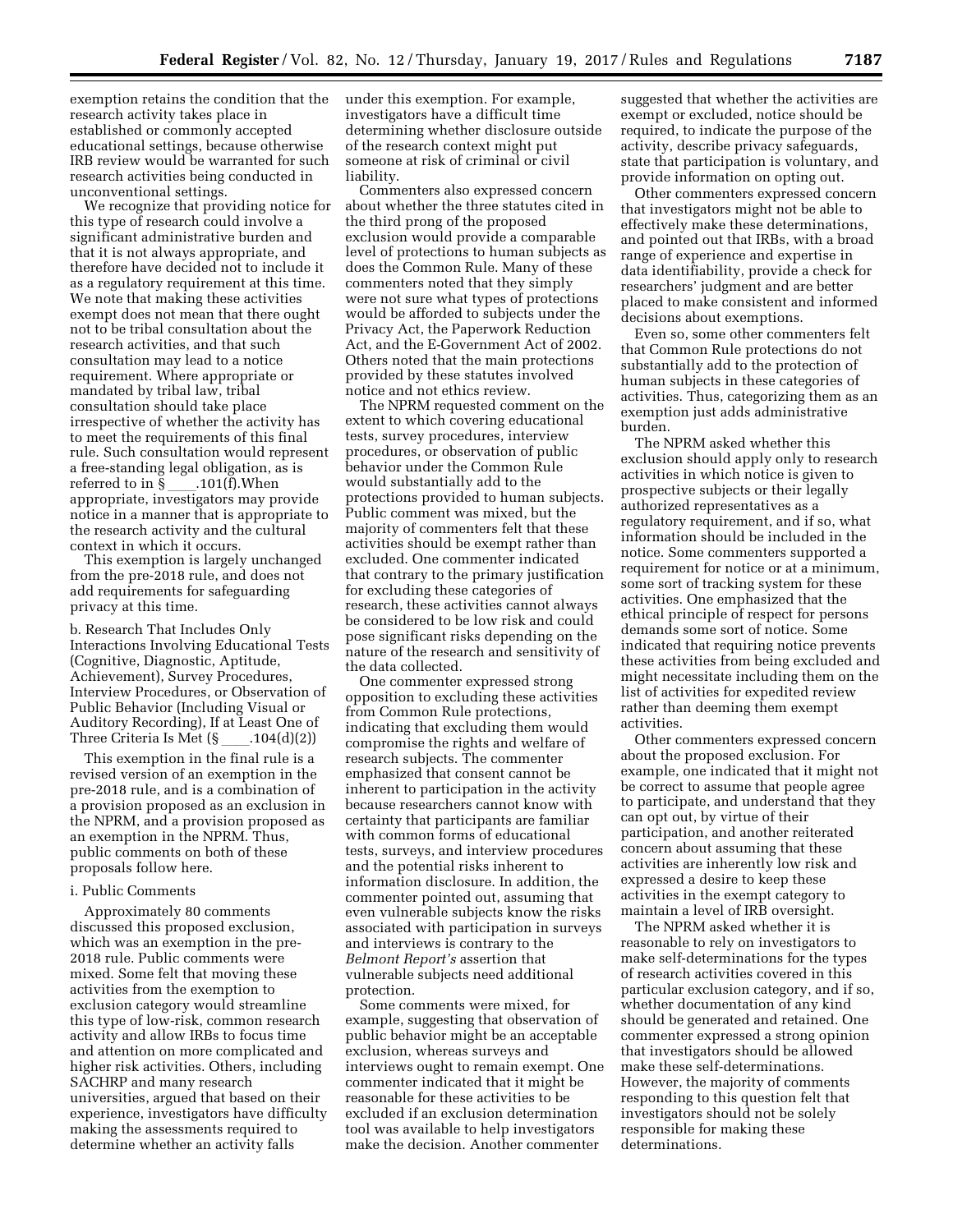Some commenters felt that selfdetermination might work in certain cases or with certain groups but that there would be too much variability to allow it generally. One suggested a screening system that might check whether determinations were being made correctly.

Many commenters pointed out that it is unreasonable to expect investigators to be able to reliably discern levels of risk inherent to disclosure of information, and that what might seem innocuous to researchers could cause real harm to others. Other commenters expressed concern about conflicts of interest, and that investigators might be more likely to make a determination to not delay their research. Another commenter emphasized that oversight is necessary to avoid situations in which investigators inaccurately assume that subjects understand that they are participating in research, or that they are being recorded, for example.

The NPRM requested comment on whether some or all of these activities should be exemptions rather than exclusions. Response to this question was mixed. Some commenters felt that these activities should be excluded. Others felt that surveys and interview should be considered exempt while educational tests and observation of public behavior should be excluded. Still others felt that all should be exemptions except for observations of public behavior, which could be excluded.

The NPRM asked whether these exclusions should be narrowed such that studies with the potential for psychological risk are not included and whether certain topics that involve sensitive information should not be covered by this exclusion. There was general agreement among responses to this question that the exclusions should be narrowed so that studies with the potential for psychological risk were not included in the exclusion. Some commenters, however, indicated that it would be unrealistic to expect investigators to make this determination reliably, that it might be challenging to implement such a policy, and that guidance would be required from regulatory bodies.

Commenters felt that these activities should be exemptions rather than exclusions, to preserve a level of IRB oversight. One commenter pointed out that circumstances that occur in research for which psychological risks are possible are fairly common in this category of activities and that excluding them would leave the risk unaddressed. One professional organization emphasized that the ''potential for

serious psychological harms that may be associated with participation in nonbiological research . . . [is] not merely the result of inappropriate disclosure of information.'' It also indicated that ''the probability and magnitude of this risk may vary by characteristics of individual participants, clinical expertise of the interviewer(s), as well as the riskminimizing protections that are in place.''

The NPRM requested comment on whether for activities captured under the third element of this exclusion, the statutory, regulatory, and other policy requirements cited provide enough oversight and protection that being subject to expedited review under the Common Rule would produce minimal additional subject protections. If so, the NPRM asked whether the exclusion should be broadened to also cover secondary analysis of information collected pursuant to such activities. Of the few responses to this question, one commenter felt that existing protections are sufficient if information is stored in a secure information technology (IT) infrastructure.

Other organizations expressed strong sentiments that neither the Paperwork Reduction Act nor the Privacy Act were protective in the research context and that current privacy protections are inadequate. They stressed the importance of safeguarding IT and cyber infrastructure and provided examples of large data breaches.

The NPRM asked about the extent to which excluding any of these research activities from the Common Rule could result in an actual or perceived reduction or alteration of existing rights or protections provided to human subjects. That is, does excluding these research activities from the Common Rule pose any risks to scientific integrity or public trust? Commenters who responded to this question generally felt that excluding any of these research activities could result in an actual or perceived reduction or alteration of existing rights or protections provided to human subjects. One indicated that reduction in oversight would lead to subjects being exposed to unintended risks that otherwise would be preventable. Other commenters felt that improper assumptions about low levels of risk in these activities and allowing for selfdetermination could lead to a reduction in protections for human subjects.

ii. Public Comments on the Proposed Exemption for Research Involving Educational Tests, Surveys, Interviews, or Observation of Public Behavior If the Information Is Recorded With Identifiers, and Even If the Information Is Sensitive

Approximately 50 comments discussed the proposal to exempt educational tests, surveys, interviews, or observation of public behavior if the information is recorded with identifiers and even if the information is sensitive. Public comment here was mixed, with some agreeing that by mandating privacy safeguards, the proposal effectively addresses the primary risk that occurs in this type of research. Others argued that this type of research still benefits from some type of IRB review and thus should be considered covered rather than exempted research. Yet other comments noted that it was impossible to make a determination about this proposed exemption without seeing the proposed privacy safeguards that were proposed in the NPRM.

Several commenters noted that the parameters of this exclusion might be acceptable if it excluded sensitive topics or if it excluded research studies that posed psychological harm to potential subjects. One comment by a professional organization of psychology professionals noted that IRBs often misunderstand and overstate psychological risks in research. Because of this, this group argued that the rule should not include a limitation based on psychological risks because IRBs are not able to effectively assess psychological risks.

The NPRM also asked whether this exemption should be extended to research involving children. The majority of those who responded to this question were opposed to such an extension.

iii. Response to Comments and Explanation of the Final Rule: Exemption for Certain Research Involving Educational Tests, Surveys, Interviews, or Observation of Public Behavior Under Specific Conditions

The final rule includes an exemption at §\_\_\_\_.104(d)(2) that is a revised<br>version of an exemption in the pre-2018 rule. The exemption applies to research that only includes interactions involving educational tests (cognitive, diagnostic, aptitude, achievement), survey procedures, interview procedures, or observation of public behavior (including visual or auditory recording) uninfluenced by the investigator if at least one of three criteria is met: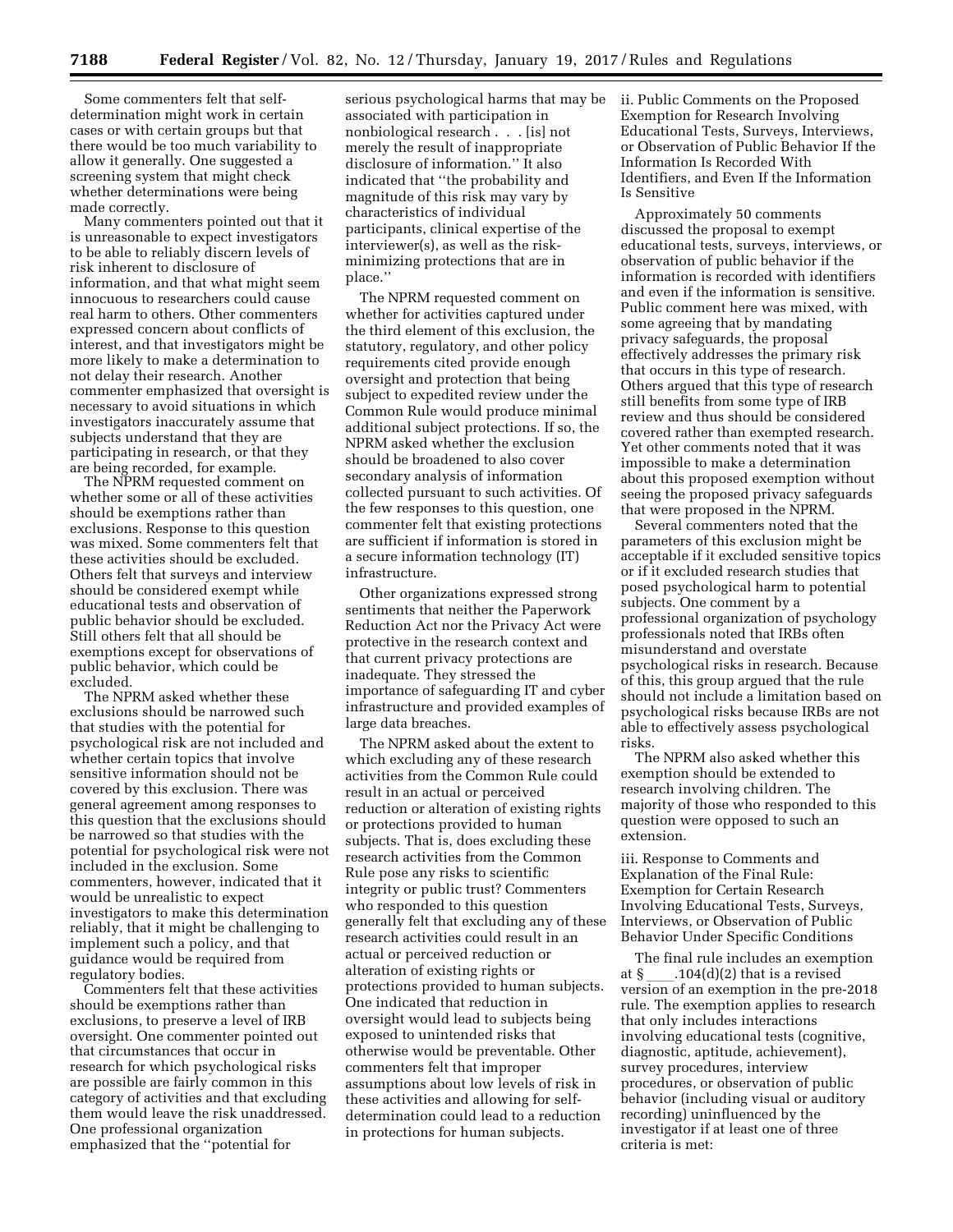• The information obtained is recorded by the investigator in such a manner that the identity of the human subject cannot readily be ascertained, directly or through identifiers linked to the subjects;

• Any disclosure of the human subjects' responses outside the research would not reasonably place the subjects at risk of criminal or civil liability or be damaging to the subjects' financial standing, employability, educational advancement, or reputation; or

• The information obtained is recorded by the investigator in such a manner that the identity of human subjects can readily be ascertained, directly or through identifiers linked to the subjects, and an IRB conducts a limited IRB review to make the determination required by

§ \_\_\_\_.111(a)(7) (which relate to there<br>being adequate provisions for protecting privacy and maintaining confidentiality).

The final rule does not include the language proposed in the NPRM that offered as one prong of the exemption (proposed as an exclusion) that the research be subject to the Privacy Act, the Paperwork Reduction Act, or the E-Government Act of 2002. The final rule simply includes § \_\_\_\_.104(d)(2)(iii),<br>which requires limited IRB review as described at § \_\_\_\_.111(a)(7) if<br>identifiable private information will be obtained and recorded in such a way that the identity of human subjects can readily be ascertained, either directly or through identifiers linked to the subject.

This exemption is based on the assumption that the potential risks raised by this category are largely informational and that subjects are aware of them, and thus the most important role that an IRB might play with respect to reducing potential harms is to ensure the application of privacy safeguards. Under this assumption, the exemption is consistent with the principle of respect for persons and the preservation of autonomy. In the case of observation of public behavior, even if the subject does not know that an investigator is watching his or her actions, the subject's behavior is public and could be observed by others, and thus the research observation is not inappropriately intrusive.

The term ''survey'' as used here refers to information collected about individuals through questionnaires or similar procedures (*e.g.,* the Current Population Survey conducted by the U.S. Census). ''Human subjects'' do not include organizations or businesses. ''Survey,'' as used here, does not include the collection of biospecimens. Thus, an activity that included the

collection of a biospecimen (*e.g.,* a cheek swab), in addition to collecting verbal or written responses to questions, could not qualify for this exemption.

This exemption includes the research activities that appeared at  $\S$  .101(b)(2) in the pre-2018 rule, as well as some additional information collection research activities using the same methods. As in the pre-2018 rule, this exemption includes research studies whose methods consist of the use of educational tests, survey or interview procedures, or observation of public behavior that does not involve an intervention, if the data are recorded anonymously, or the information is recorded with identifiers, but is not sensitive such that its disclosure could result in harm to the subjects. The exemption provides a list of the specific harms that must be considered, as did the pre-2018 rule, with the addition of the specific harm of potential damage to the subjects' educational advancement. This potential harm has been added because of the obvious relevance to the effects of the disclosure of responses in research involving educational tests.

This exemption has been expanded to include research using the same methods involving identifiable private information that might be sensitive or potentially harmful if disclosed, so long as the investigators adhere to the limited IRB requirements outlined in  $\S$  .111(a)(7), and the research is not subject to Subpart D. The limited IRB review requirements are designed to provide privacy safeguards to reduce the chances that the disclosure of identifiable private information will occur and lead to harm.

The wording of the exemption is clarified to indicate (consistent with the interpretation of  $\S$  .101(b)(2) in the pre-2018 rule) that the research cannot include interventions in addition to the educational tests, survey or interview procedures, or observation of public behavior. Research involving interventions that are distinct from those information collection methods allowable under this exemption do not satisfy the conditions of this exemption. For example, if a research study were to randomly assign students to take an educational test in a quiet room or in a room with a moderate level of noise, or to consume a snack (or not) before taking the test, this research would not be exempt under this exemption. It should be noted, however, that educational tests may include exposing test takers to certain materials as part of the test, and that such materials do not constitute interventions distinct from the test. For example, reading comprehension tests may direct test

takers to read a passage, and a geography test may present test takers with a map, and ask them to draw information from that map. Likewise, survey procedures may contain some information that the respondents are asked questions about, which would not be considered distinct interventions. However, research in which the purpose of the research is to see whether respondents answer survey questions differently depending on the gender of the interviewer would not satisfy the conditions of the exemption, because the manipulation of the interviewer would be a distinct intervention. Research involving observation of public behavior does not qualify for this exemption if the investigator intervenes with subjects, for example, by offering them an ostensibly lost wallet to see if they will accept it.

Part of the rationale for exempting the research activities at  $\S$  \_\_\_\_\_.104(d)(2) from the Common Rule, even when the research is not otherwise subject to additional federal controls, is that for education tests, survey or interview procedures, agreement to participate is inherent in participation and that for much of this research the risks most likely to be experienced by subjects are related to disclosure of anonymous, nonsensitive information and are thus categorized as ''low.'' In general, it is reasonable to expect that individuals, including vulnerable populations (other than children), would understand that actively providing responses to educational tests, surveys, or interview procedures constitutes agreement to participate and that the risks associated with such participation would be related to disclosure of the information they provided. The exemption of this type of activity rests in large part on the idea that all individuals, regardless of the setting or context in which the activity will take place, are generally familiar with common forms of educational tests and survey and interview procedures that they experience in their daily lives, and do not need additional measures to protect themselves and their privacy from investigators who seek their involvement in research activities involving these procedures. They can decline to participate, or to answer some questions. In addition, if the information collected is both identifiable and sensitive or potentially harmful, the safeguards offered by the limited IRB review requirements at  $\S$  .111(a)(7) apply. This is accomplished through the added

provision at §\_\_\_\_.104(d)(2)(iii).<br>Concerns have also been raised about psychological risks of participating in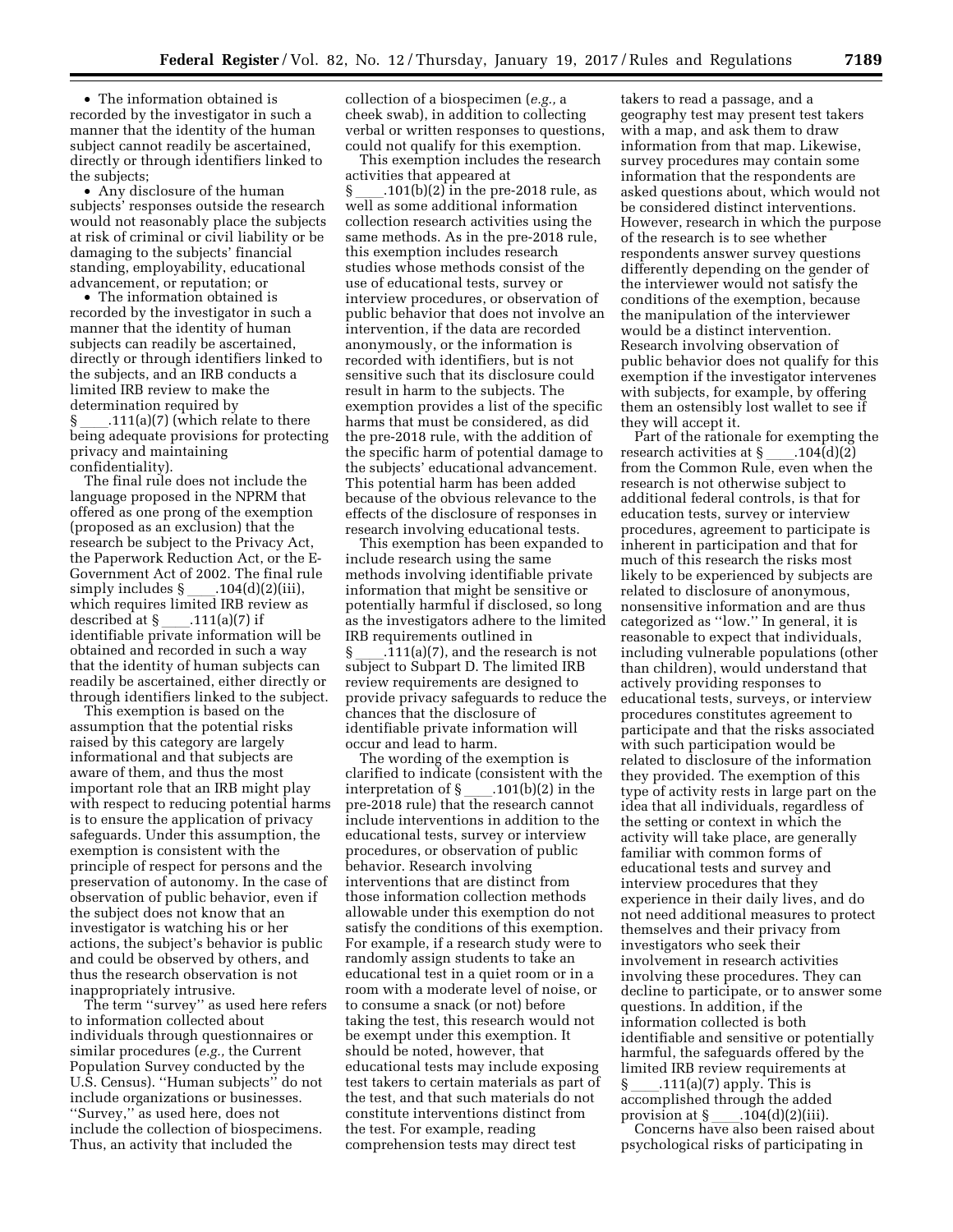surveys or interviews, and of situational risks where the simple awareness that someone was surveyed or interviewed poses a risk. We recognize that this is possible, but believe that this is rare enough that it does not warrant adding additional conditions to the exemption category.

With respect to applying this exemption to research with children, two subcategories of this exemption concerning information recorded so that subjects cannot be identified (§ \_\_\_\_.104(d)(2)(i)), and concerning<br>disclosures of the subjects' responses that would not place them at certain kinds of risk or create certain kinds of damage (§ \_\_\_\_.104(d)(2)(ii))—may<br>apply to research involving children under subpart D if the research involves educational tests or observation of public behavior and the investigator does not participate in the activities being observed. The final subcategory of<br>this exemption  $(S \t 104(d)(2)(iii)),$ this exemption (§ \_\_\_\_.104(d)(2)(iii)),<br>which allows for obtaining and recording identifiable private information, may not be applied to research involving children under subpart D.

c. Research Involving Benign Behavioral Interventions in Conjunction With the Collection of Information From an Adult Subject  $(S \t 104(d)(3))$ 

# i. Public Comments

Approximately 50 comments discussed the NPRM proposed exemption involving benign interventions in conjunction with collecting information from an adult subject. Public comments here were mixed, with a majority favoring this exemption, and with the majority of commenters indicating that guidance will be needed for this exemption to be implemented properly. For example, one large research university stated, ''The proposed category involving benign interventions needs further revision. While we are supportive of this category in general, the words 'benign intervention' without definition leaves too much room for different interpretations and these terms are not easily applicable to social science research, a context in which these types of activities are likely to occur.'' Those that favored this exemption generally agreed with the argument put forth in the NPRM that these activities were low in risk and IRB review did not provide subjects meaningful additional protections in this context.

Several comments requested clarification on the extent to which medical interventions might be covered under this exemption. For example, to

what extent could proven diagnostic methods that introduce energy but are not invasive (*e.g.,* magnetic resonance imaging, ultrasound, computerized tomography scan) be considered a ''benign intervention'' for the purpose of this exemption? Another comment asked whether the provision included the use of medical devices, such as blood pressure monitors or thermometers.

Those who did not support this exemption offered a variety of reasons. One comment from a research university indicated that it did not support this exemption because it could cause studies like the ''Milgram Obedience Experiment'' 34 and the ''Stanford Prison Study'' 35 to occur without IRB review. Another comment reiterated the general stance that all research activities should require IRB review and informed consent.

One comment from a research ethics, public education, and professional organization noted that if the final rule includes an expansion of exemption categories such as the proposed benign intervention exemption in the NPRM, then investigator education on human subjects protection should be mandated.

Another comment noted that it should be clarified in the regulatory text that withholding the investigator's hypothesis from subjects is not deception.

The majority of commenters indicated that no additional requirements, be it notice or the proposed privacy safeguards, should be applied to this exemption category. A minority of comments indicated that some kind of notice should be required with this provision, generally asking for that notice to include the purpose of the study, the privacy and confidentiality protections in place, a statement that participation is voluntary, information on how to opt out of the study, and information about who to contact for more information. Comments that favored notice suggested that the notice should be study-specific.

Although commenters generally felt the examples of activities that would satisfy this exemption included in the regulatory text were sufficient, commenters also indicated that many of the terms used in this exemption

needed additional explanation, for example, "brief in duration," ''painless,'' and ''physically invasive.'' A large research university noted that the proposed language raised questions about what sorts of impact are significant and how long is ''lasting.''

One large professional organization representing research universities and organizations noted that the term ''benign intervention'' did not seem to encapsulate the types of activities that the NPRM contemplated. Specifically, this organization argued that ''benign intervention'' connotes a medical procedure, when the NPRM preamble suggested that this exemption encompasses nonmedical ''benign interventions'' generally. This organization also suggested that the activities contemplated by this exemption are more like interactions than interventions.

In response to a question about whether the decision tool could be relied on for making this exemption determination, a majority of those who responded indicated that it would be impossible to answer this question without first seeing the decision tool. Others indicated that without better definition of terms like ''benign intervention,'' ''prospectively agree,'' ''long lasting,'' and ''significant impact,'' it would be impossible for a tool to provide accurate determinations for this exemption.

# ii. Response to Comments and Explanation of the Final Rule: Exemption for Certain Research Involving Benign Behavioral Interventions in Adults

This exemption at  $\underline{\S}$  \_\_\_.104(d)(3) was not in the pre-2018 rule, but was proposed in the NPRM. In response to public comments that expressed concern over the need to further clarify the term ''benign interventions,'' the word ''behavioral'' has been inserted to modify the type of intervention which may be included. The intent of this change is to exclude the use of medical interventions (including medical tests, procedures and devices). The exemption being finalized is specifically for research involving benign ''behavioral'' interventions in conjunction with the collection of information from an adult subject through verbal or written responses (including data entry) or audiovisual recording if the subject prospectively agrees to the intervention and information collection and at least one of the following is met:

• The information obtained is recorded by the investigator in such a manner that the identity of the human subjects cannot readily be ascertained

<sup>34</sup>Milgram S. Behavioral Study of Obedience. *The Journal of Abnormal and Social Psychology,* 1963; 67(4):371–378. Retrieved from *[http://](http://www.columbia.edu/cu/psychology/terrace/w1001/readings/milgram.pdf) [www.columbia.edu/cu/psychology/terrace/w1001/](http://www.columbia.edu/cu/psychology/terrace/w1001/readings/milgram.pdf) [readings/milgram.pdf.](http://www.columbia.edu/cu/psychology/terrace/w1001/readings/milgram.pdf)* 

<sup>35</sup>Haney C, Banks WC, and Zimbardo PG. A study of prisoners and guards in a simulated prison. *Naval Research Review,* 1973, 30:4–17. Retrieved from *[http://www.simplypsychology.org/zimbardo](http://www.simplypsychology.org/zimbardo-paper.pdf)[paper.pdf](http://www.simplypsychology.org/zimbardo-paper.pdf)*.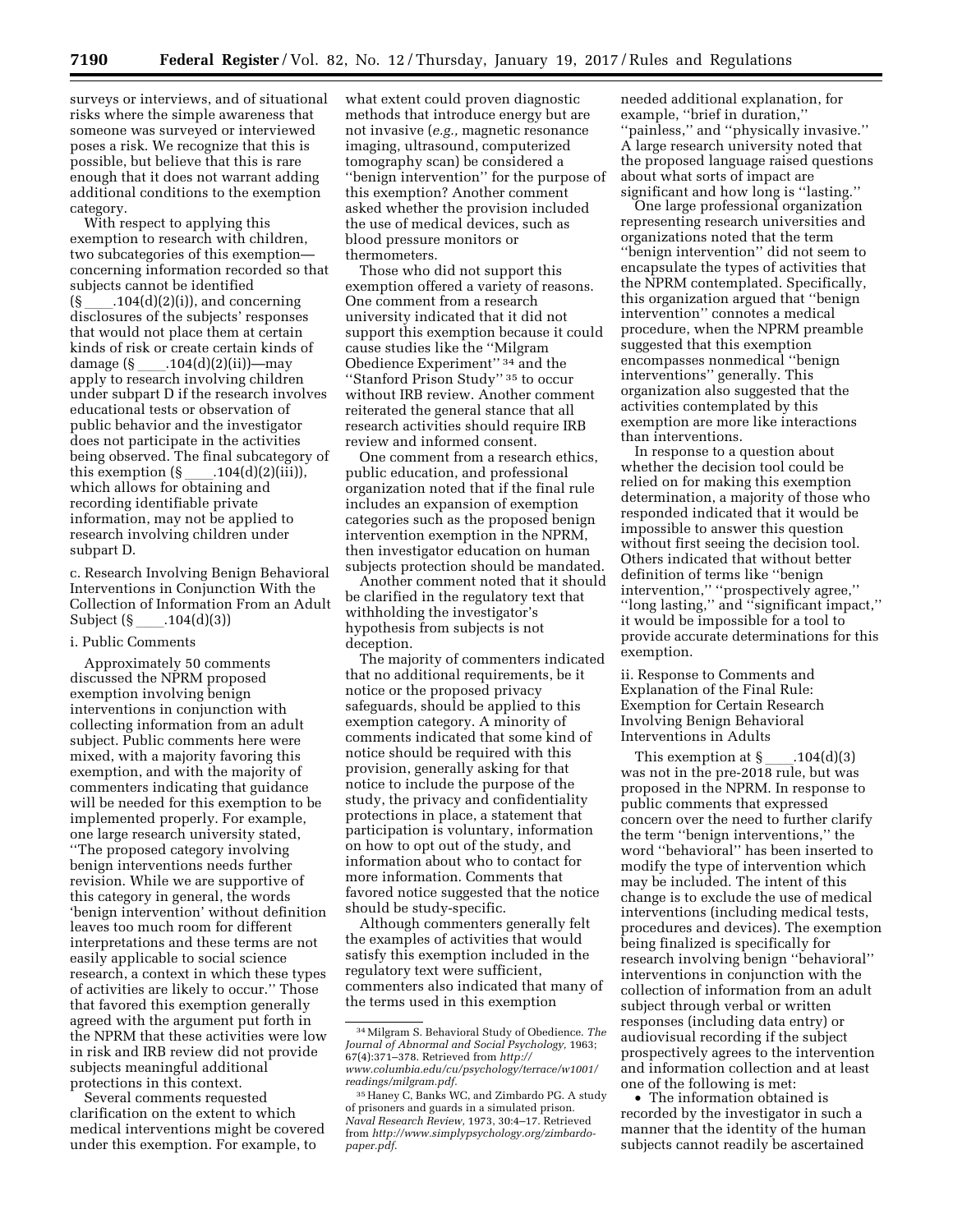directly or through identifiers linked to the subjects;

• Any disclosure of the human subjects' responses outside the research would not reasonably place the subjects at risk of criminal or civil liability or be damaging to the subjects' financial standing, employability, educational advancement, or reputation; or

• The information obtained is recorded by the investigator in such a manner that the identity of the human subjects can readily be ascertained, directly or through identifiers linked to the subject, and an IRB conducts a limited IRB review to make the determination required by  $\S$  .111(a)(7).

For the purpose of this provision, the exemption describes benign behavioral interventions as being brief in duration, harmless, painless, not physically invasive, not likely to have a significant adverse lasting impact on the subjects, and the investigator has no reason to think the subjects will find the interventions offensive or embarrassing. Provided all such criteria are met, examples of such benign behavioral interventions include having the subjects play an online game, solve puzzles under various noise conditions, or decide how to allocate a nominal amount of received cash between themselves and someone else.

Unlike the exemption at § ll.104(d)(2), this exemption allows for the intervention to be distinct from the data collection method; for example, a research study comparing test performance of test takers in quiet or noisy surroundings would qualify for this exemption. Also subjects could be asked to perform cognitive tasks, and audiovisual recording could be used to collect the data, without any educational test, survey or interview procedure occurring, and this research would qualify for this exemption.

If the research involves deceiving the subjects about the nature or purposes of the research, this exemption would not be applicable unless the subject authorizes the deception. For the purpose of this provision, authorized deception would be prospective agreement by the subject to participate in research where the subject is informed that he or she will be unaware of or misled regarding the nature or purposes of the research. The final rule allows this type of research to occur without the requirements of informed consent because the intervention is not likely to result in harm or offense to the subject, and the subject must prospectively agree to the intervention and the data collection.

Subjects must be adults, but the provision does not specify that they must be competent, and therefore tests of competency are not necessary. However, the presumption is that, in keeping with the principle of respect for persons, such subjects will not be exploited.

This new exemption category is added because respect for persons is accomplished through the prospective subject's forthcoming agreement or authorization to participate, the research activities pose little risk to subjects, and the use of this exemption for many social or behavioral studies will enable IRBs to devote more time and attention to research studies involving greater risks or ethical challenges. We note that the requirement for the agreement of the subject effectively serves as a kind of notice, because the subject is asked to agree to participate in the research, and the request will be tailored to the nature of the specific research study.

The final rule includes another condition that was not included in the NPRM, which broadens the type of research that may meet this exemption. The final rule at § \_\_\_\_.104(d)(3)(i)(C)<br>permits investigators to obtain and record information in such a manner that the identity of the human subjects can readily be ascertained, directly or through identifiers linked to the subject, provided the research has undergone limited IRB review in accord with<br>§ .111(a)(7). This alternative § \_\_\_\_.111(a)(7). This alternative<br>condition was added to the final rule for reasons similar to the exemption at

 $\S$  .104(d)(2), as a way of providing additional protections when investigators obtain and record information in such a manner that human subjects can be identified directly or through identifiers linked to the subject. Because the risk associated with enabling investigators to obtain and record identifiable private information can be addressed by requiring adherence to the privacy safeguards provided through limited IRB review, we believe it is appropriate to allow such research to be exempt.

In addition, the final rule permits the collection of data through audiovisual recording, not just video recording, as was proposed in the NPRM. We believe that broadening the exemption in this way provides more flexibility to the permissible data collection methods without creating greater risk of harm to research subjects.

We acknowledge that guidance may be useful for interpreting some of the terms in this exemption, and that some cases will be debatable. However, we also believe that a substantial number of research activities will plainly fit this

exemption, and should be allowed to proceed without IRB review. We agree that investigator education is often desirable, but that the provisions of the exemption are not difficult to understand. We believe that Milgram's obedience experiments and the Stanford Prison Experiment would obviously not qualify for this exemption, because investigators had reason to think some subjects would find the interventions offensive or embarrassing. We acknowledge that in this exemption the word ''deception'' is used to include withholding the purpose of the research, which is consistent with how the term is often used in this context.

d. Secondary Research Use of Identifiable Private Information and Identifiable Biospecimens for Which Consent Is Not Required  $(S \t 104(d)(4))$ 

#### i. Overview

The final rule exemption at  $\S$  \_\_\_\_\_.104(d)(4) is for secondary research use of identifiable private information and identifiable biospecimens for which consent is not required. This particular exemption combines several NPRM exclusion proposals. It exempts secondary research use of identifiable private information and identifiable biospecimens when:

• The identifiable private information or identifiable biospecimens are publicly available;

• The information is recorded by the investigator in such a way that the identity of subjects cannot readily be ascertained, and the investigator does not contact subjects or try to re-identify subjects;

• The secondary research activity is regulated under HIPAA; or

• The secondary research activity is conducted by or on behalf of a federal entity and involves the use of federally generated nonresearch information provided that the original collection was subject to specific federal privacy protections and continues to be protected.

By ''secondary research,'' this exemption is referring to re-using identifiable information and identifiable biospecimens that are collected for some other ''primary'' or ''initial'' activity. The information or biospecimens that are covered by this exemption would generally be found by the investigator in some type of records (in the case of information) or some type of tissue repository (such as a hospital's department for storing clinical pathology specimens).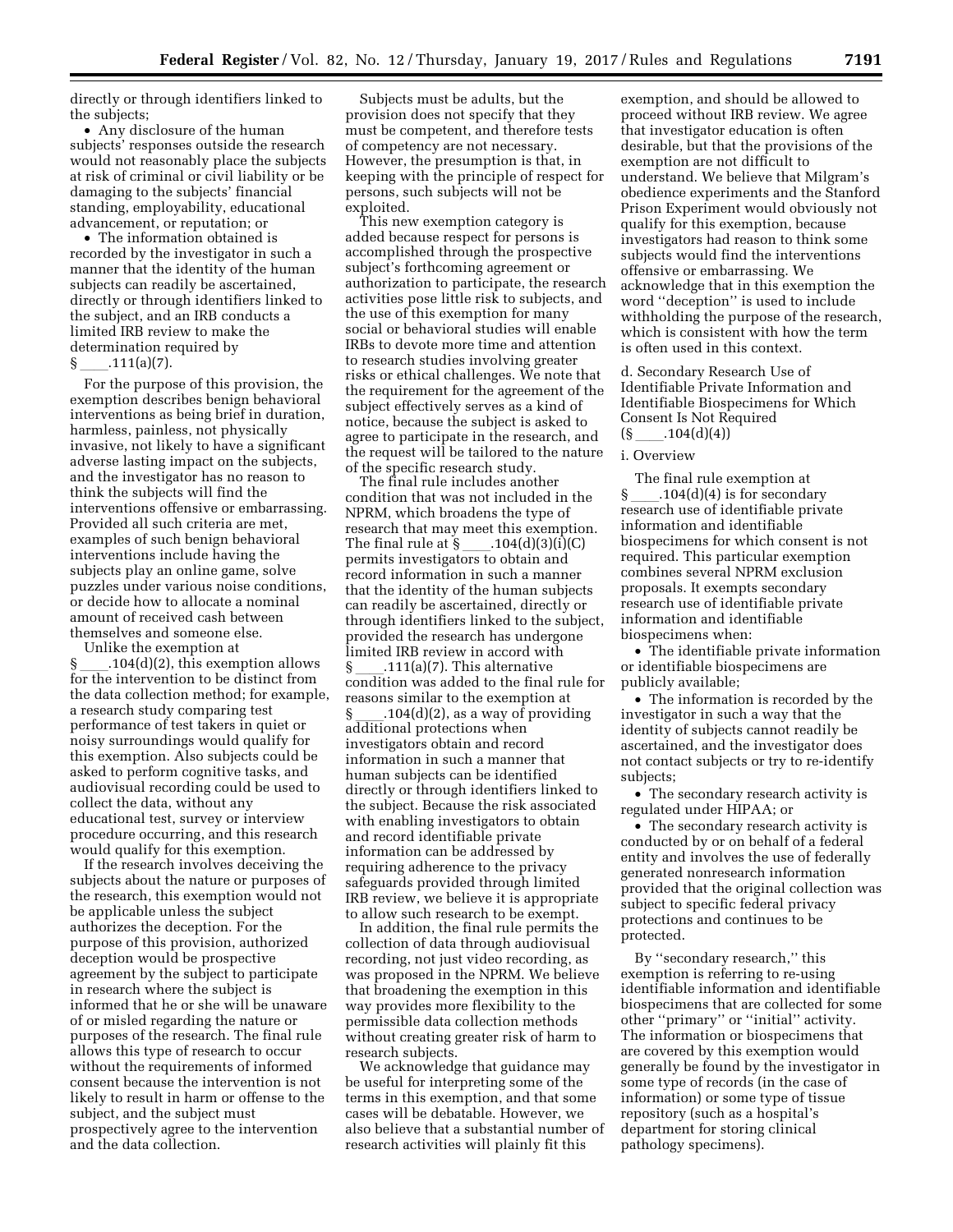It is important to recognize that this exemption does not cover any primary collections of either information or biospecimens. For example, if an investigator wants to collect information directly from research subjects by asking them to complete a questionnaire, that would not be covered by this exemption. If an investigator wants to collect biospecimens by having subjects swab their cheek, that would similarly not be covered by this exemption. On the other hand, an investigator who wants to use information that is in some databank, or use biospecimens that are in a pathology laboratory, or use the ''excess'' portion of blood that was drawn for clinical purposes, could use this exemption assuming all of the relevant conditions are met.

Also, note that unlike the pre-2018 rule's exemption relating to certain secondary uses of information and biospecimens, the final rule has no requirement that the information and biospecimens must be pre-existing at the time that the investigator begins a particular research study. For example, an investigator could start a study that involves using biospecimens from clinical pathology laboratories, and could include specimens that are added to the laboratories during the course of the study (again assuming that the other conditions of the exemption are met).

Public comments on each of the exclusions proposed in the NPRM and combined in this exemption follow.

(1) Public Comments on the Proposed Exclusion for Research Involving the Collection or Study of Identifiable Private Information or Identifiable Biospecimens That Are Publicly Available or Recorded by the Investigator Without Identifiers

Approximately 50 commenters discussed this proposed exclusion about identifiable private information or identifiable biospecimens that are publicly available or recorded by the investigator without identifiers. Public comments were mixed, with many indicating that investigators should not themselves be allowed to determine whether their research fits under this exclusion, and many indicating that this should be an exemption rather than an exclusion. A majority supported the clarifying language that this category of activities could include information that will be collected.

One commenter indicated that the prohibition on re-identification should apply to activities in publicly available data sets. This commenter also indicated that any research involving reidentification should undergo IRB oversight. Another commenter

suggested that there should also be a prohibition in this category against the release or publication of information that would lead to re-identification.

One commenter indicated that the terminology used in this provision needed clarification. Specifically, the commenter wondered how one should interpret the term ''recorded by the investigator'' with respect to electronic data?

In response to a question posed in the NPRM about whether any of the exclusion categories should include biospecimens, a majority of those who responded to the question indicated that biospecimens should be included in this category.

The NPRM also asked whether this exclusion should apply to activities involving prisoners. Of those who responded to this question, responses were mixed with some indicating that this exclusion should apply to research with prisoners and others indicating that it would be inappropriate for research with prisoners to be allowed. One commenter indicated that allowing prisoners in this type of research would be a weakening of protections in activities involving vulnerable populations.

(2) Public Comments on the Proposed Exclusion for Certain Activities Covered by HIPAA

Approximately 50 comments discussed the NPRM proposal to exclude certain activities subject to HIPAA. Public comments were mixed, with many indicating that the protections required under HIPAA for ''health care operations,'' ''research,'' and ''public health activities,'' were sufficient, and that for the types of activities identified by the exclusion, review under the Common Rule did not provide meaningful protections. In contrast, others argued that because the scope of a privacy review board is narrower than for an IRB, these activities should not receive a blanket exclusion from the Common Rule.

Under the HIPAA Privacy Rule, health information is de-identified and thus exempt from that rule only if it neither identifies nor provides a reasonable basis to believe that the information can be used to identify an individual. The HIPAA Privacy Rule provides two ways to de-identify information: (1) A formal determination by a qualified expert that the risk is very small that an individual could be identified; or (2) the removal of all 18 specified identifiers of the individual and of the individual's relatives, household members, and employers, as long as the covered entity has no actual

knowledge that the remaining information could be used to identify the individual (45 CFR 164.514(b)).

Otherwise, the HIPAA Privacy Rule addresses some informational risks by imposing restrictions on how individually identifiable health information collected by health plans, health care clearinghouses, and most health care providers (''covered entities'') may be used and disclosed, including for research. In addition, the HIPAA Security Rule (45 CFR parts 160 and subparts A and C of part 164) requires that these entities implement certain administrative, physical, and technical safeguards to protect this information, when in electronic form, from unauthorized use or disclosure. However, the HIPAA Rules apply only to covered entities (and in certain situations to their business associates). Not all investigators are part of a covered entity and thus some investigators are not required to comply with those rules. Moreover, the HIPAA Rules do not apply specifically to biospecimens in and of themselves.

One commenter proposed that the exclusion be expanded so that investigators from noncovered entities (as defined in the HIPAA Rules) would be eligible for the exclusion as well. Another commenter suggested that the HIPAA exclusion should be expanded to cover business associates and researchers that comply with HIPAA.

The NPRM asked whether the protections provided by the HIPAA Rules for identifiable health information used for health care operations, public health activities, and research activities are sufficient to protect human subjects involved in such activities, and whether the current process of seeking IRB approval meaningfully adds to the protection of human subjects involved in such research studies. Approximately half of the comments that addressed this question suggested that HIPAA protections are sufficient and that no additional safeguards were needed. Others expressed concern, and suggested that in some, if not all, of the categories in the HIPAA exclusion, HIPAA protections would not be sufficient.

One commenter suggested that this exclusion might be appropriate for health care operations or public health activities, but that the HIPAA rules were not sufficiently protective for research activities. Specifically, one commenter expressed concern that excluding from the Common Rule the use of PHI for research activities in HIPAA-covered entities would weaken protections for patients, because HIPAA's privacy safeguards were never intended to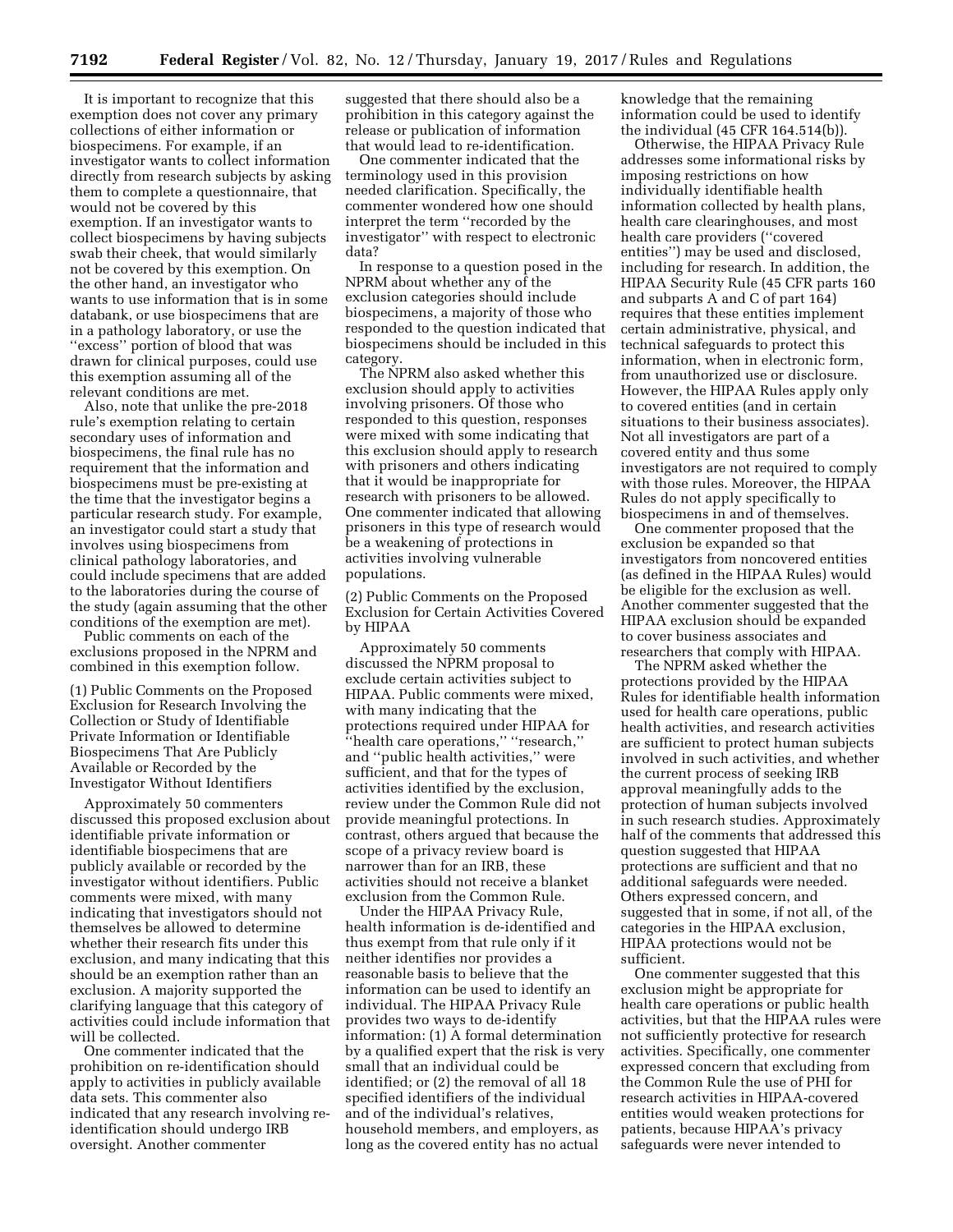replace human subject protections and associated ethical and scientific review.

One commenter also noted that other HHS preambles to rules have discussed the differences between the Common Rule and HIPAA, and these preambles noted that HIPAA was not intended to replace the Common Rule. This commenter suggested that given the language included in previous HHS preambles, additional justification for this exclusion would be needed before being included in a final rule.

One commenter felt that the HIPAA rules and HITECH adequately address the *Belmont Report* principles with respect to these exclusions from the Common Rule, but felt the exclusion should not be limited to covered entities. The commenter suggested that the exclusion be extended to noncovered entities that receive PHI and are required to apply HIPAA safeguards in addition to institutions with equivalent protections. Others suggested that the HIPAA and HITECH standards are too protective for much research.

Other commenters felt that this set of exclusions violates the protective mandate because HIPAA's provisions are narrow and do not reflect research ethics concerns. They noted that HITECH addresses technical data security for covered PHI for health care use but not for research use, especially if the data are sent elsewhere. Commenters felt that data used for research should be subject to HITECH data security standards and should not be excluded from Common Rule coverage.

Few commented on whether additional collections (*i.e.,* collections beyond what would ordinarily be collected through routine medical care) should be covered by this exclusion, and those that did suggested that they should be subject to the Common Rule unless those additional collections are covered by another exemption and exclusion.

The NPRM asked whether additional or fewer activities regulated under the HIPAA Privacy Rule should be included in this exclusion. One commenter expressed concern that the HIPAA Privacy Rule was not appropriate because it both underregulates and overregulates research. Another commenter felt that the exclusion creates confusion because HHS has, in other contexts, discussed the differences between the Common Rule and HIPAA and the differing needs in separate contexts.

(3) Public Comments on Research Conducted by a Government Agency Using Government-Generated or Government-Collected Data Obtained for Nonresearch Activities

Approximately 20 comments discussed this proposed exclusion. Public comment was mixed, with several commenters suggesting that they did not understand the full scope of the information generated or collected by the government that would fall under this exclusion. A minority of comments indicated that this category of activities should be exempt rather than excluded.

The NPRM also asked whether this or a separate exclusion should also include research involving information collected for nonresearch purposes by nonfederal entities where comparable privacy safeguards have been established by state law or regulation. Few responded to this question. Of these, several indicated that this exclusion should not be expanded to cover nonresearch data, and should not be expanded to cover activities conducted by nongovernmental investigators using government-generated or -collected data. Several comments indicated that this category was acceptable as an exclusion, with a few commenters suggesting that the category could be further broadened.

One commenter suggested that this provision should apply to nonfederal entities if state laws are as protective as the federal laws cited. This commenter indicated that for these types of activities, the Common Rule protections did not provide meaningful additional protections to subjects. In contrast, several other commenters expressed concern that the privacy safeguards identified in this exclusion were not as protective of subjects as the Common Rule. One commenter indicated that clarifying what constitutes appropriate nonfederal use of this exclusion would be needed.

One commenter suggested that this exclusion might be reasonable as an exclusion if there were a public posting requirement for activities conducted under this exclusion. If this were the case, this commenter indicated that investigator self-determination of whether an activity fit under this exclusion would be reasonable.

In response generally to the question of whether any of the exclusions should apply to activities involving prisoners, a small number of comments addressed this question in the context of this exclusion. Of these responses, comments were mixed.

ii. Response to Public Comments and Explanation of the Final Rule: Exemption for Secondary Research for Which Consent Is Not Required

This exemption at  $\sum .104(d)(4)$  is for secondary research uses of identifiable private information or identifiable biospecimens when consent is not required, if at least one of the following criteria is met:

• The identifiable private information or identifiable biospecimens are publicly available;

• Information, which may include information about the biospecimens, is recorded by the investigator in such a manner that the identity of human subjects cannot readily be ascertained directly or through identifiers linked to the subjects, the investigator does not contact the subjects, and the investigator will not re-identify subjects;

• The research involves only information collection and analysis involving the investigator's use of identifiable health information when that use is regulated under 45 CFR parts 160 and 164, subparts A and E, for the purposes of ''health care operations'' or ''research'' as those terms are defined at 45 CFR 164.501 or for ''public health activities and purposes'' as described under 45 CFR 164.512(b); or

• The research is conducted by, or on behalf of, a federal department or agency using government-generated or government-collected information obtained for nonresearch activities, if the research generates identifiable private information that is or will be maintained on information technology that is subject to and in compliance with section 208(b) of the E-Government Act of 2002, 44 U.S.C. 3501 note, if all of the identifiable private information collected, used, or generated as part of the activity will be maintained in systems of records subject to the Privacy Act of 1974, 5 U.S.C. 552a, and, if applicable, the information used in the research was collected subject to the Paperwork Reduction Act of 1995, 44 U.S.C. 3501 *et seq.* 

The criteria for this exemption were proposed in the NPRM as three exclusions. The final rule modifies the NPRM proposal to allow this exemption to apply to secondary research involving identifiable biospecimens, provided that the exemption's conditions are met. Note that because the NPRM proposal to alter the definition of a human subject to extend to research involving nonidentified biospecimens was not adopted, an exemption for research with such biospecimens is not needed. Accordingly, this exemption is only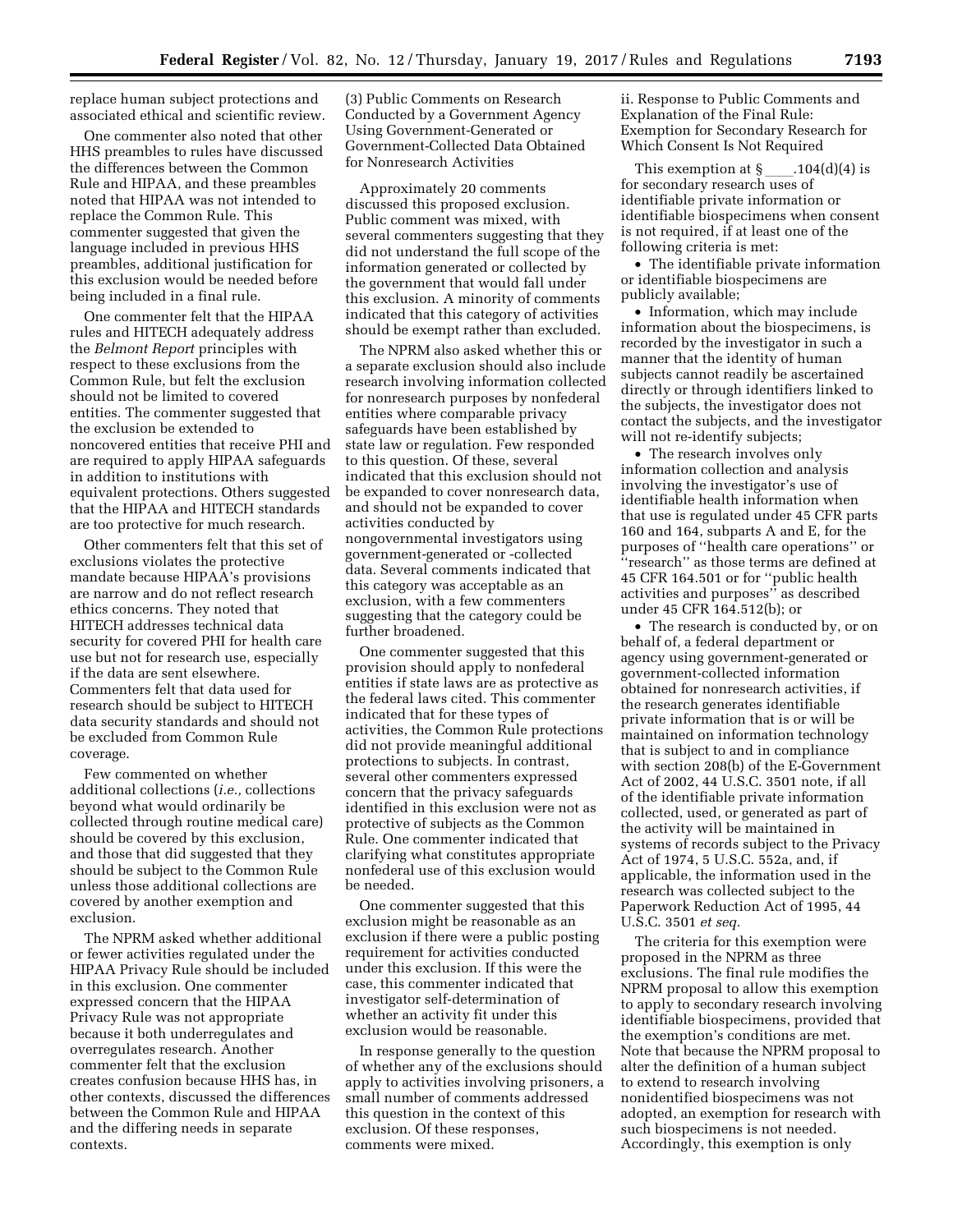relevant to secondary research use of identifiable biospecimens.

The goal of the exemption at  $.104(d)(4)$  is to facilitate secondary research using identifiable private information or identifiable biospecimens that have been or will be collected or generated for nonresearch purposes or from research studies other than the proposed research study. Unlike two other new exemptions that also relate to secondary research (the ones at  $\frac{104(d)}{104(d)}$ .104(d)(7) and<br>Subset to 104(d)(8) discussed b § \_\_\_\_.104(d)(8), discussed below), this<br>exemption does not depend on any exemption does not depend on any consent requirements imposed by the Common Rule being met.

The first two provisions of this<br>
emption  $(\S \qquad .104(d)(4)(i)$  and (ii)) exemption (§ \_\_\_\_.104(d)(4)(i) and (ii))<br>are a modified version of the fourth exemption under the pre-2018 rule. The modified provisions allow the exemption to include research with information and biospecimens that do not yet exist when the research study is proposed for exemption (*i.e.,* that could be collected, for purposes not related to the proposed research study, in the future).

The third and fourth provisions of the exemption have no precursors in the pre-2018 rule. The third provision applies the exemption to secondary research using identifiable private information covered under HIPAA, and the fourth provision applies the exemption to secondary research using identifiable private information collected for nonresearch purposes by the Federal Government, if compliant with the three cited federal statutes. These new rules will allow investigators to see identifiable private information, and also allow them to retain and record that information (including the identifiers) as part of their research records.

We also note that, according to new<br>nguage at  $\S$  .104(b)(2) adopted as language at § \_\_\_\_.104(b)(2) adopted as<br>part of this final rule, this exemption permits the secondary research use of identifiable private information or identifiable biospecimens obtained from subjects who are prisoners, if the research is not designed in a way that seeks to recruit prisoners as a population but rather only incidentally (*i.e.,* not intentionally) includes prisoners.

(1) Response to Public Comments and Explanation of the Final Rule: Research Involving the Collection or Study of Identifiable Private Information or Identifiable Biospecimens That Are Publicly Available

The exemption criterion at  $\S$  .104(d)(4)(i) is for secondary research if the identifiable private

information or identifiable biospecimens are publicly available. This would apply to secondary research use of archives in a public library, for example, or to government or other institutional records where public access is provided on request, or from a commercial entity if the information is provided to members of the public on request or if the only requirement for obtaining the information is paying a user fee, registering or signing in as a visitor to an archive. It would also apply if a commercial entity made identifiable biospecimens publicly available to anyone on request or for a fee. This exemption effectively acknowledges that for secondary research with publicly available information or biospecimens, IRB review would not reduce the risk.

(2) Response to Public Comments and Explanation of the Final Rule: Research Involving the Collection or Study of Information (Which May Include Information About Biospecimens) That Has Been or Will Be Collected and Is Recorded Without Identifiers

The provision at  $\sum .104(d)(4)(ii)$ <br>exempts research involving identifiable private information, which may include information about biospecimens, if information is recorded by the investigator in such a manner that the identity of human subjects cannot readily be ascertained directly or through identifiers linked to the subjects, the investigator does not contact the subjects, and the investigator will not re-identify subjects. As with the provision at § \_\_\_\_.104(d)(4)(i), this<br>provision is related to an exemption that existed in the pre-2018 rule. In this instance, that prior exemption is being extended to now also cover research with information for which identifiers have been removed when the original collection of information or biospecimens occurs in the future.

(3) Response to Public Comments and Explanation of the Final Rule: The HIPAA Exclusion

The provision at  $\underline{\S}$  \_\_\_.104(d)(4)(iii) permits the secondary research use of identifiable private information or identifiable biospecimens when the research involves only information collection and analysis involving the investigator's use of identifiable health information when that use is regulated under 45 CFR parts 160 and 164 (the HIPAA Privacy Rule), subparts A and E, for the purposes of ''health care operations'' or ''research'' as those terms are defined at 45 CFR 164.501, or for ''public health activities'' as described under 45 CFR 164.512(b).

With regard to the criterion at<br>.104(d)(4)(iii), HIPAA also § \_\_\_\_.104(d)(4)(iii), HIPAA also<br>provides protections in the research context for the information that would be subject to this exemption (*e.g.,*  clinical records), such that additional Common Rule requirements for consent should be unnecessary in those contexts. Under HIPAA, these protections include, where appropriate, requirements to obtain the individual's authorization for future, secondary research uses of protected health information, or waiver of that authorization by an IRB or HIPAA Privacy Board. This provision introduces a clearer distinction between when the Common Rule and the HIPAA Privacy Rule apply to research in order to avoid duplication of regulatory burden. We believe that the HIPAA protections are adequate for this type of research, and that it is unduly burdensome and confusing to require applying the protections of both HIPAA and an additional set of protections.

This provision was not part of the pre-2018 rule, and was proposed as an exclusion in the NPRM. It is included as a component of an exemption in the final rule, consistent with public comments supporting the proposal.

(4) Response to Public Comments and Explanation of the Final Rule: Research Conducted by a Government Agency Using Government Generated or Government Collected Data Obtained for Nonresearch Activities

The provision at  $\sum .104(d)(4)(iv)$  did not exist in the pre-2018 rule and was proposed as an exclusion in the NPRM. It appears as a component of an exemption in the final rule. The exemption permits the use of identifiable private information or identifiable biospecimens for secondary research conducted by, or on behalf of, a federal department or agency using government-generated or governmentcollected information obtained for nonresearch activities, if the information originally involved a collection that adheres to the federal standards for safeguarding privacy as described in this part of the exemption.

We believe that the privacy protections are adequate for this type of research, and that it is unduly burdensome and confusing to require these protections and an additional set of protections. This provision has been modified to apply the federal statutory privacy safeguards identified in the exemption provision to both the original collection of the information, and to the secondary research use of the information to which the exemption applies.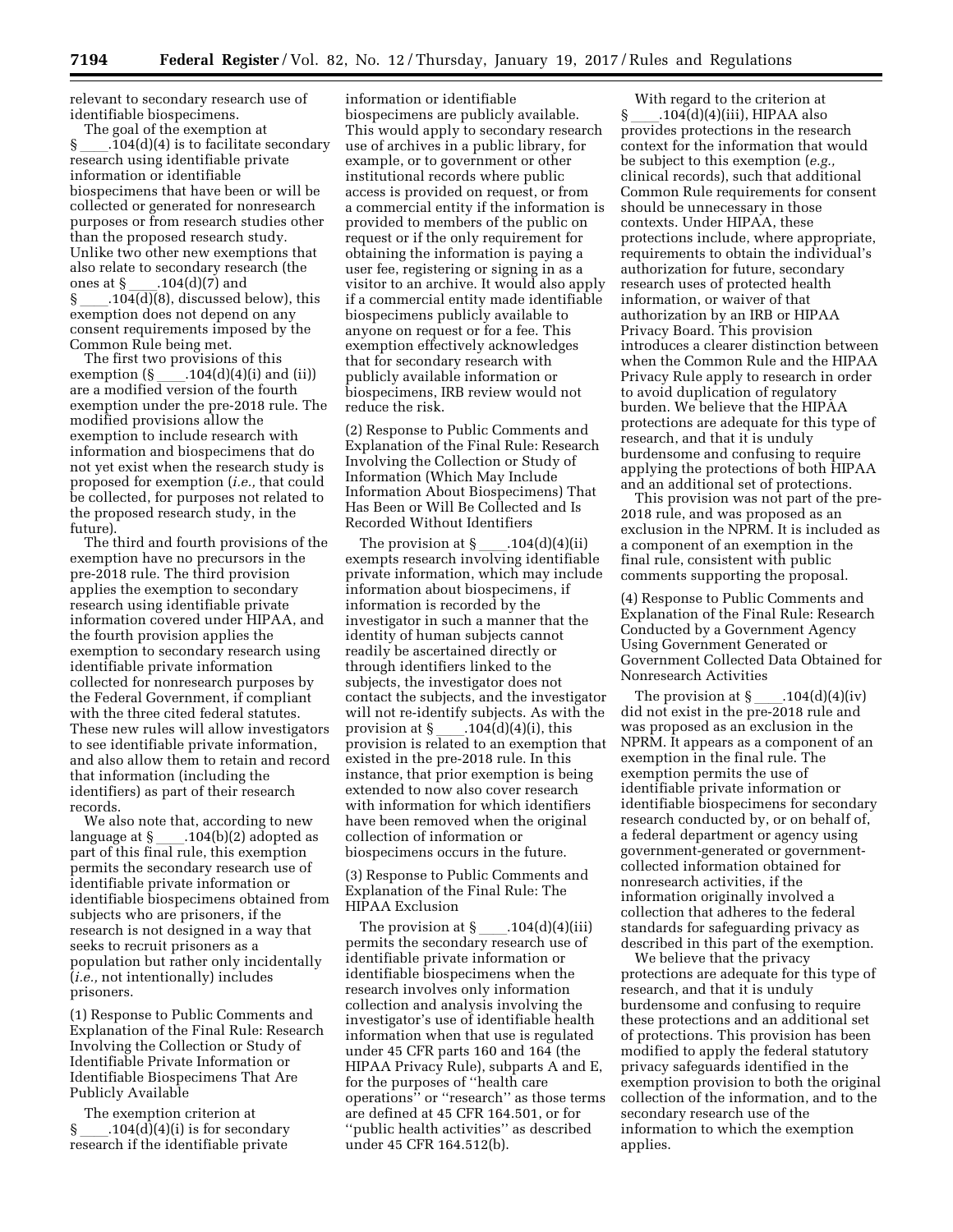e. Research and Demonstration Projects Conducted or Supported by a Federal Department or Agency  $(\S$  \_\_\_\_.104(d)(5))

# i. Public Comments

Approximately 35 comments discussed the changes proposed in the public benefit or service program exemption. Few of the comments discussed the proposed expansion in OHRP's interpretation of this exemption to include the applicability of the exemption to cover research on public benefit and service programs that an agency does not itself administer through its own employees or agents, with a majority supporting the NPRM proposed expansion. One research university indicated that OHRP should not expand its interpretation of this exemption, and that it should be limited to ''federally funded studies evaluating federal programs.'' This institution did not offer justification for its comment.

Few comments were received about the proposed requirement for exemption designation of research or demonstration projects to be posted to a publicly available federal Web site. The comments discussing this proposed requirement supported it.

The majority of comments indicated that no additional requirements or limitations should be imposed on this exemption. These institutions argued that because this exemption represented a mechanism through which the Federal Government evaluated its own programs, additional limitations and restrictions in the Common Rule did not seem appropriate.

Specifically, with respect to whether or not some sort of notice should be required here, several commenters noted that any notice would need to be meaningful. One commenter indicated that because meaningful notice would be difficult, a notice requirement should not be imposed. One comment suggested that notice should only be required if opt-out would be permitted, and if not, no notice requirement should be imposed. Groups representing AI/AN populations supported the notice requirement and indicated that it should be required at a minimum.

ii. Response to Comments and Explanation of the Final Rule: Exemption for Certain Research and Demonstration Projects Conducted or Supported by a Federal Department or Agency

The final rule includes this exemption as a modified version of an exemption proposed in the NPRM. The exemption at § \_\_\_\_.104(d)(5) in the final rule<br>applies to research and demonstration projects involving public benefit or

service programs, and is a slightly revised version of the exemption in the pre-2018 rule. This revision is designed to clarify the scope of the exemption so that more research studies would be eligible, and to make the exemption easier to apply. It is also designed to allow the Federal Government to carry out important evaluations of its public benefit and service programs to ensure that those programs are cost effective and provide the intended benefits or services, consistent with the principle of beneficence. The wording of the exemption has added ''improve'' to the purposes of these activities, to make more explicit the idea that the Federal Government conducts these activities in order to enable them to make the public benefit and service programs better, and not just to gauge their current quality.

This exemption is for research and demonstration projects that are conducted or supported by a federal department or agency, or otherwise subject to the approval of department or agency heads. It applies to activities that are designed to study, evaluate, improve, or otherwise examine public benefit or service programs, including, but not limited to: Procedures for obtaining benefits or services under those programs; possible changes in or alternatives to those programs or procedures; or possible changes in methods or levels of payment for benefits or services under those programs.

In addition, the final rule clarifies the language of the exemption to conform to OHRP's previous interpretation of public benefit and service programs that are being evaluated as part of the research. This interpretation includes public benefit or service programs that a Common Rule department or agency does not itself administer or conduct through its own employees or agents, but rather supports through a grant or contract program. Therefore, the exemption applies to research and demonstration projects supported through, for example, federal grants or cooperative agreements. These changes would bring the regulatory language into conformance with other provisions of the rule that refer to research ''conducted or supported'' by federal departments and agencies. These methods of administration are, of course, always subject to department or agency head approval, either directly or by delegation. In addition, some of these research and demonstration projects are conducted through waivers, interagency agreements, or other methods that also require agency head approval. Accordingly, both the previous and revised language allow for the full

panoply of methods by which research and demonstration projects on public benefit or service programs can be carried out.

The wording of the exemption also is clarified to specifically include projects involving waivers of otherwise mandatory requirements using authorities such as sections 1115 and 1115A of the Social Security Act, in order to make it plain that such research projects on public benefit or service programs qualify for the exemption. The relevant sections of the Social Security Act were also cited when this exemption was published in 1983.

In the interest of transparency, as was proposed in the NPRM, the final rule requires that each federal department or agency conducting or supporting the research and demonstration projects must establish, on a publicly accessible federal Web site or in such other manner as the department or agency head may determine, a list of the research and demonstration projects the federal department or agency conducts or supports under this provision. The research or demonstration project must be published on this list before beginning the research involving human subjects. The department or agency head can determine what sort of information will be included on this list and maintains its oversight. Departments and agencies that already publish research and demonstration projects on a publicly accessible Web site could satisfy this proposed requirement if the existing Web site includes a statement indicating which of the studies were determined to meet this exemption.

The goal of this proposed requirement is to promote transparency of federally conducted or supported activities affecting the public that are not subject to oversight under the Common Rule. It should not cause any delay to the research. HHS will develop a resource that all Common Rule departments and agencies may use to satisfy the requirement at § \_\_\_\_.104(d)(5)(i).<br>Alternatively, an agency can create or modify its own Web site for this purpose.

The exemption is not modified to require notice, to apply only to minimal risk research activities, or to require the privacy safeguards, for reasons reflected in the public comments. We agree with the public comments that argued that in many cases notice would be difficult or impossible to achieve effectively, and that this exemption enables the Federal Government to conduct important evaluations of its own programs that provide significant benefits to the public. In addition, federal departments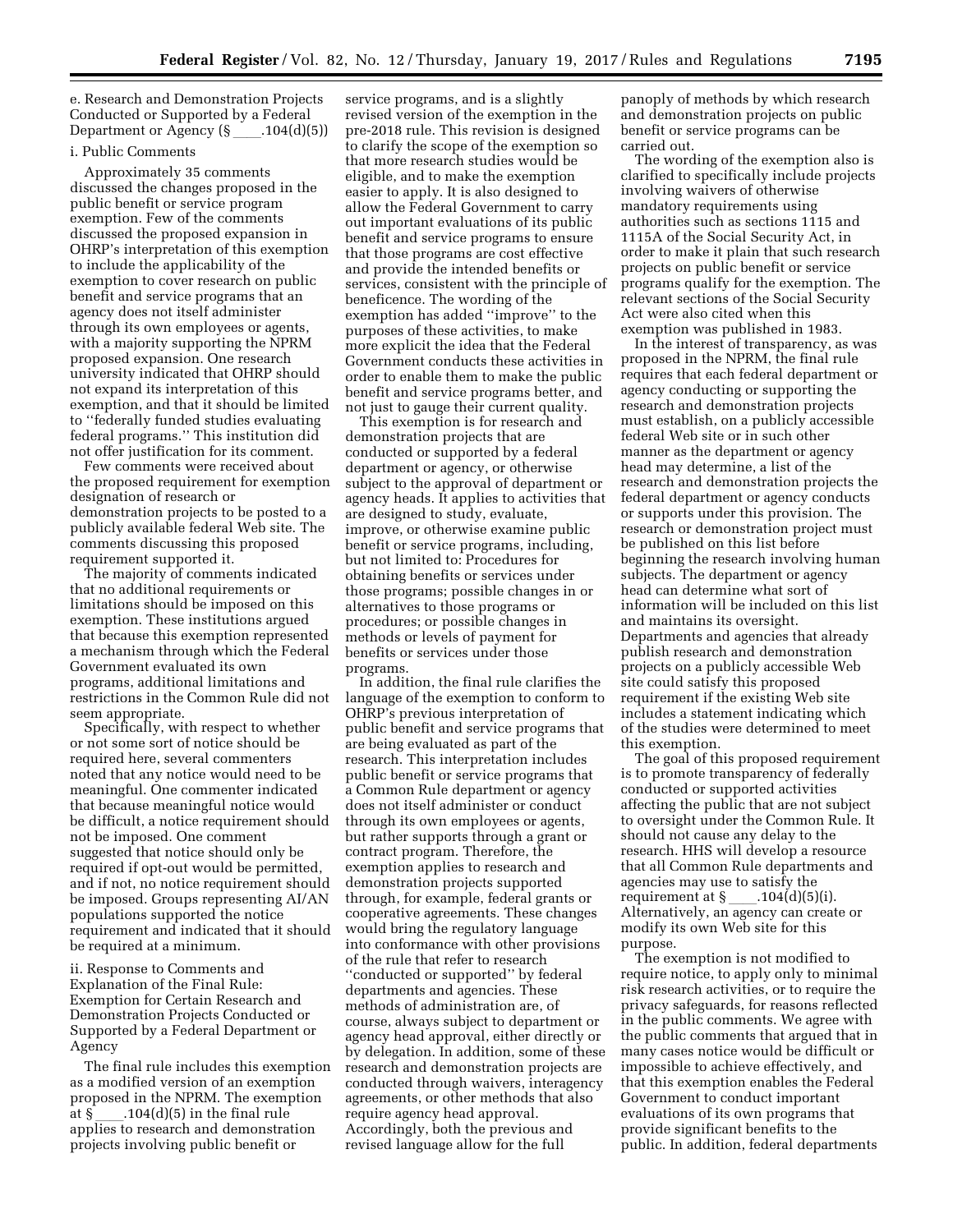and agencies are already subject to other laws and policies that protect the interests of research subjects (*e.g.,* the Privacy Act).

f. Taste and Food Quality Evaluation and Consumer Acceptance Studies  $(S \t 104(d)(6))$ 

# i. Public Comments

Approximately 20 comments discussed this exemption for taste and food quality evaluation and consumer acceptance studies. The NPRM did not propose changes to this exemption from what appeared in the pre-2018 rule. However, it did ask whether this exemption should be narrowed to apply only to activities for which prospective subjects have been given prior notice, and if so, how that notice should be issued. The NPRM further asked whether subjects should be allowed to opt out of exempt research.

A majority of comments received indicated that the final rule should maintain this exemption without any additional requirements. Commenters generally did not include explanation of this position. A small minority of commenters indicated that subjects should explicitly be provided the opportunity to opt out of this type of activity. In addition, a small minority of commenters indicated that subjects should be given notice before participation. One comment suggested that this exemption include ''odor'' evaluations as well.

ii. Response to Comments and Explanation of the Final Rule: Exemption for Taste and Food Quality Evaluation and Consumer Acceptance Studies

The final rule retains the exemption from the pre-2018 rule, which was proposed in the NPRM without any change, for taste and food quality evaluation and consumer acceptance studies. This exemption applies if wholesome foods without additives are consumed, or if a food is consumed that contains a food ingredient at or below the level and for a use found to be safe, or agricultural, chemical or environmental contaminant at or below the level found to be safe by FDA or approved by the Environmental Protection Agency or the Food Safety and Inspection Service of the U.S. Department of Agriculture. This exemption is retained unchanged from the pre-2018 rule.

g. Secondary Research Use of Identifiable Private Information or Identifiable Biospecimens (or Storage or Maintenance for Such Secondary Research Use) for Which Broad Consent Is Required  $(\S \quad .104(d)(7)$  and  $(8))$ 

The final rule includes two exemptions related to the secondary research use (including storage or maintenance for such use) of identifiable private information and identifiable biospecimens that require a subject's broad consent.

The first of these exemptions is in the final rule at § \_\_\_\_.104(d)(7), and applies<br>to storing and maintaining identifiable private information or identifiable biospecimens for secondary research use.

The second of these exemptions is in the final rule at  $\S$  \_\_\_\_.104(d)(8) and applies to the secondary research use of identifiable private information and identifiable biospecimens for specific secondary research studies. Secondary research under this exemption would generally be conducted with the information or biospecimens stored and maintained under the exemption at  $\S$  .104(d)(7).

Both of these exemptions for the secondary use of identifiable private information and identifiable biospecimens require broad consent and are discussed in detail below. As with the secondary use exemptions that do not require the subject's broad consent (discussed above in Section V.3.d. of the preamble), the two exemptions at

 $\S$  .104(d)(7) and (8) are also limited to ''secondary research.'' These exemptions pertain only to research that involves re-using information or biospecimens that were or will be collected for some other ''primary'' or ''initial'' activity distinct from using them in secondary research. These exemptions do not cover any primary collections of either information or biospecimens. In other words, if an investigator wants to collect information directly from research subjects, for example, by asking them to complete a questionnaire, that would not be covered by these exemptions. Or if an investigator wants to collect biospecimens by having subjects swab their cheeks, that collection would similarly not be covered by these exemptions. On the other hand, an investigator who wants to use information that is in some databank, or to use biospecimens that are in a pathology laboratory, could use these exemptions, assuming all of the relevant conditions of the exemptions were met.

i. Public Comments on the Proposed Exemptions for Secondary Research Use of Identifiable Private Information or Identifiable Biospecimens (or Storage or Maintenance for Such Secondary Research Use) for Which Broad Consent Is Required

In combination, approximately 150 comments discussed these proposals. Although commenters generally supported creating a pathway for lowrisk research with biospecimens to occur without IRB review, a majority opposed the overarching proposal that these exemptions would, for the most part, be the only way (besides studyspecific consent) for research with biospecimens to occur. Many of the arguments for and against these exemptions were outlined in section III.D, summarizing public comments received on the proposal to define ''human subject'' as including all biospecimens used in research, regardless of identifiability.

Many commenters opposed the idea that the exemption should allow specific secondary studies involving biospecimens retained with identifiers to occur without IRB review. These commenters noted that IRBs are required to assess more than privacy and confidentiality protections, and whether informed consent was sought and obtained. Other commenters noted that by effectively encouraging the retention of identifiers with biospecimens (which would likely be required to track which specimens could be used in research at an institution), the NPRM proposals effectively introduced new privacy and confidentiality risks to subjects that did not exist under the pre-2018 rule.

Some commenters who supported the expanded definition of human subject to include all biospecimens did not support these exemptions. These comments were mostly from members of the public and they generally argued that study-specific consent should be sought and obtained from subjects for every study involving that person's biospecimens. These comments expressed concern that, with broad consent, investigators could still engage in research activities without the individuals' knowledge.

Several commenters expressed opposition to the NPRM proposal that the exemption could not be used if the investigator intended to return research results to subjects. These commenters saw this as a disincentive to return research results and also noted that it seemed at odds with existing law (*e.g.,*  HIPAA) and policy. Specifically, they argued, because patients are entitled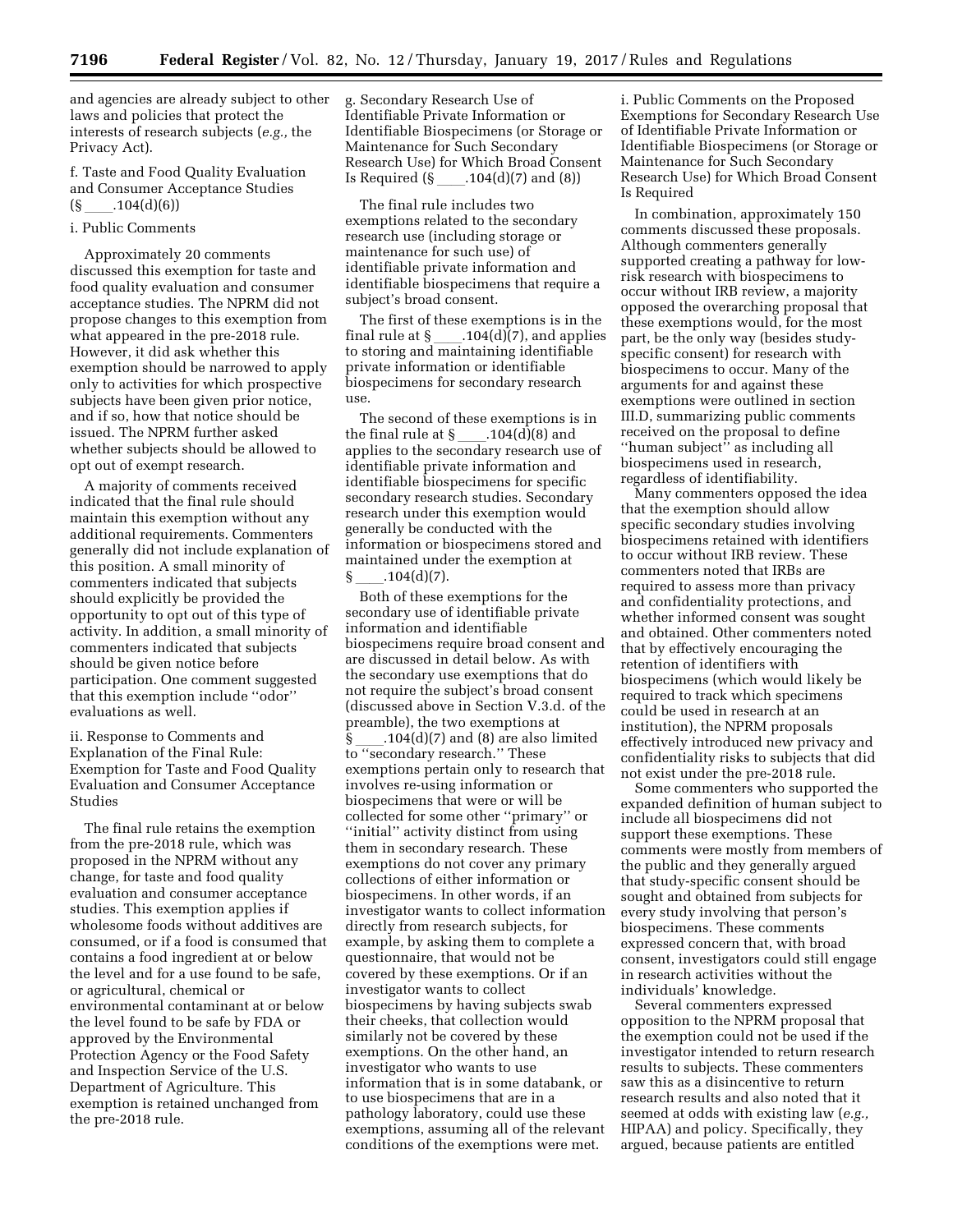under HIPAA to the contents of their medical records, investigators must always be ready to return research results to subjects enrolled in their studies.

The NPRM inquired about whether the proposed exemption was the best option, or whether there is a better way to balance respect for persons with facilitating research. Responses to this question were mixed, with a majority indicating that the proposed exemptions were not the best option. One comment indicated that broad consent would be reasonable if the consent was meaningful.

Other commenters opposed the proposal as written. One felt it provided too little information and another found the language too complex and subject to misinterpretation. One institution asserted that the exemption would pose a burden on the research enterprise, would make a significant subset of studies impracticable, and would increase costs.

Still other commenters indicated that consent should not be required for secondary research with biospecimens, noting that it was contradictory to determine that a type of research was exempt but still require consent, or that this exemption should not apply to state-mandated newborn DBS programs. One commenter suggested, ''A far better option would be to include an exemption for the secondary research use of de-identified or nonidentified biospecimens, without the caveat of requiring a broad consent.''

The NPRM requested public comment on whether and how the provision regarding the return of research results should be revised. Public comment was mixed in response to this question. Several comments indicated that the provision was too complex to follow.

Comments that supported the provision about the return of research results in the proposed exemption stressed the complexity of decisions around returning results and many indicated support for required IRB review of investigators' plans for returning research results. One professional organization also emphasized the need to communicate to potential participants during the informed consent process the policies concerning the return of individual research results. Many commenters also called for detailed OHRP guidance on this provision.

One commenter suggested that the broad consent required when biospecimens are collected for storage for future research use include an indication as to whether potential subjects would like to be re-contacted

with individual research results if applicable.

Other commenters were opposed to the provision as written. One large health system indicated that the provision discourages researchers from returning research results to participants and from providing participants with easy access to their individual research data. The commenter emphasized that ''Respecting research participants as partners obligates us to avoid the assumptions that researchers, an IRB, or even a panel of experts . . . know best.'' The commenter went on to say: ''While the NPRM suggests researchers cannot use the Common Rule as a shield from a request to deliver a designated record set upon request, the policy seems to discourage equitable research practices and allows informational disparities to continue. This does not serve the interest of justice.''

In addition, one professional organization indicated concern that the provision might be interpreted by some to say that IRBs should not allow return of results, which it felt would create a bad situation.

The NPRM sought comment on whether there should be an additional exemption that would permit the collection of biospecimens through minimally invasive procedures (*e.g.,*  cheek swab, saliva). A strong majority of commenters indicated no need for an additional exemption to permit the collection of biospecimens through minimally invasive procedures. One professional organization asserted that specimens should not be treated differently based on how they were collected. Other commenters indicated that obtaining specimens through minimally invasive procedures is similar to data collection and should be treated the same way.

ii. Explanation of the Final Rule: Exemptions for Secondary Research Use of Identifiable Private Information or Identifiable Biospecimens (or Storage or Maintenance for Such Secondary Research Use) for Which Broad Consent Is Required

(1) Exemption for the Storage or Maintenance for Secondary Use of Identifiable Private Information or Identifiable Biospecimens for Which Broad Consent is Required  $(S \t 104(d)(7))$ 

Section ll.104(d)(7) is an exemption for the storage or maintenance for secondary research use of identifiable private information or identifiable biospecimens. It requires that an IRB conduct limited IRB review

to make the following determinations (required by  $\S$  \_\_\_\_\_.111(a)(8)):

• Broad consent for storage, maintenance, and secondary research use of identifiable private information or identifiable biospecimens is obtained in accordance with the requirements of  $(116(a)(1)–(4),$  and  $(a)(6),$  and  $(d);$ 

• Broad consent is appropriately documented or waiver of documentation is appropriate, in

accordance with §\_\_\_\_.117; and<br>● If a change is made for research purposes in the way the identifiable private information or identifiable biospecimens are stored or maintained, adequate provisions must be in place to protect the privacy of subjects and to maintain the confidentiality of data.

This exemption is similar to the exemption proposed in the NPRM at  $\S$  .104(f)(1), but it has been modified in some respects, and the operation of this exemption is also affected by other changes in the final rule that are different from the NPRM. Namely, the exemption has been modified to apply only to storage or maintenance for secondary research use of identifiable private information or identifiable biospecimens, because the final rule does not incorporate the NPRM proposal to alter the definition of a human subject to extend to research involving biospecimens regardless of their identifiability. This exemption was also modified given the decision not to adopt the privacy safeguards proposed<br>in the NPRM at  $\S$  .105.

in the NPRM at §\_\_\_\_.105.<br>In addition, the Secretary's template for broad consent is not being finalized for this exemption. Instead, institutions will have the flexibility to create their own consent forms that satisfy requirements at § \_\_\_\_.116(a)(1)–(4),<br>(a)(6) and (d) (see Section XIV). The consent form may be electronic.

Given these changes from the NPRM proposal, the limited IRB review requirement for this exemption provided at § \_\_\_\_.111(a)(8) has been<br>expanded in the final rule to require that the IRB make the following determinations, some of which are similar to those proposed in the NPRM.

The final rule requires that for the exemption to apply, the IRB must determine that broad consent for storage, maintenance, and secondary research use of identifiable private information or identifiable biospecimens is obtained in accordance with the requirements of

 $.116(a)(1)–(4)$ , (a)(6), and (d); This includes the requirement proposed in the NPRM that there be IRB review of the process through which broad consent will be obtained.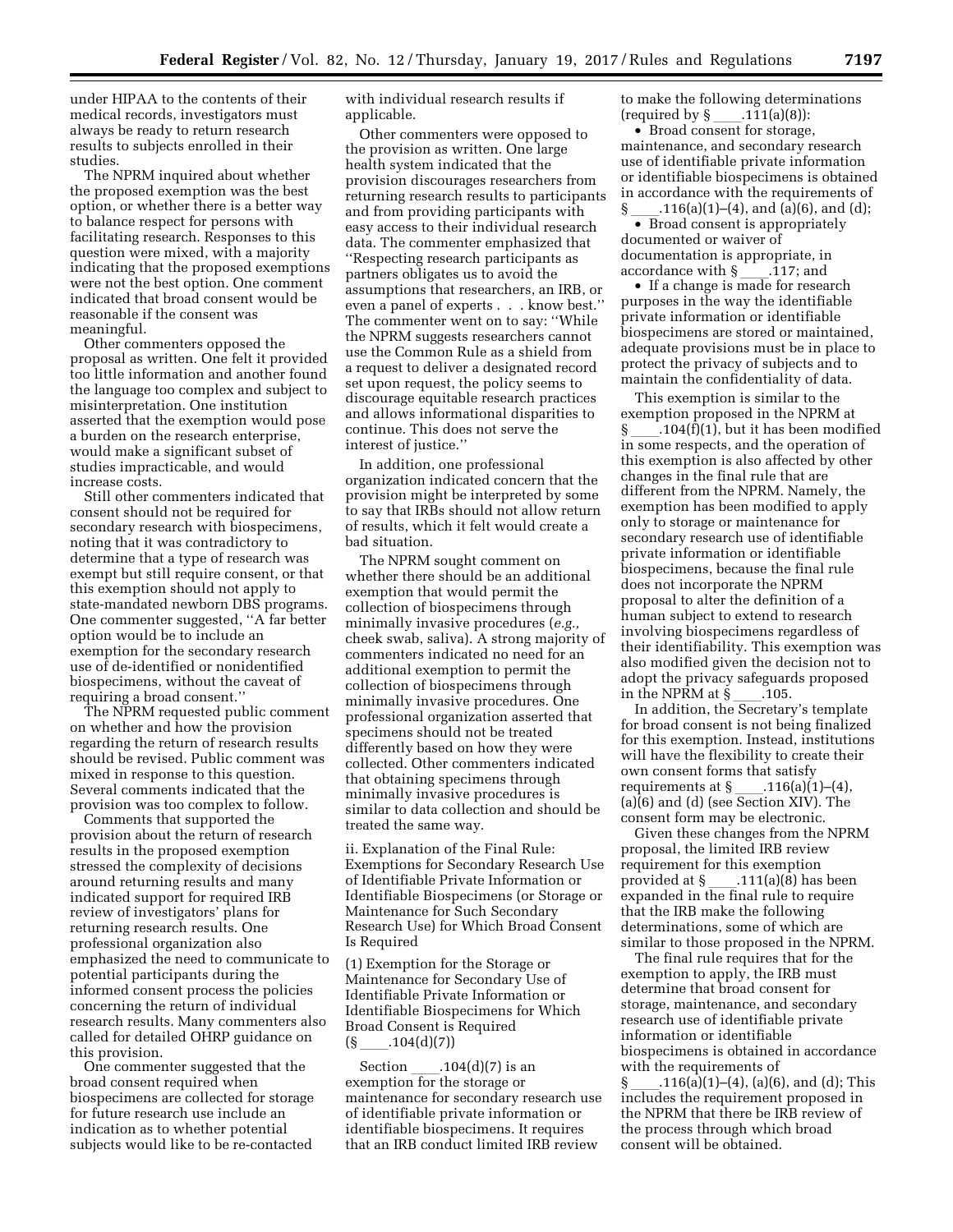Also, given that we are not finalizing the proposed requirement to use the Secretary's template for broad consent, the final rule includes in this requirement that an IRB determine that the broad consent includes the requirements and elements of consent in accordance with  $\S$  .116(a)(1)–4), (a)(6), and (d).

The final rule also requires that the IRB determine that broad consent is appropriately documented or waived in accordance with § \_\_\_\_.117. Although<br>written broad consent generally will be required for this exemption to apply, the final rule also permits the exemption to apply when broad consent is obtained and an IRB has waived the documentation requirement for written<br>informed consent under  $\S$  .117(c)(1). informed consent under § \_\_\_\_.117(c)(1).<br>And because the proposed privacy

safeguards proposed in the NPRM at § 105 are not included in the final rule, if a change will be made for research purposes in the way the identifiable private information or identifiable biospecimens are stored or maintained, the IRB must determine that when appropriate, adequate provisions are in place to protect the privacy of subjects and to maintain the confidentiality of data. This is the same IRB determination related to privacy and confidentiality that is required for nonexempt research. Importantly, this IRB determination is required only when a change is made for research purposes in the way the identifiable private information or identifiable biospecimens are stored or maintained, and only pertains to the aspects of storage and maintenance that are changed for research purposes. In this circumstance, the investigators are assuming responsibility for the manner in which the information and biospecimens are stored and maintained, and the IRB should be required to ensure that appropriate protections for the subjects are place with regard to the aspects of storage or maintenance that were changed for research purposes.

If, on the other hand, no changes are being made for research purposes to the storage or maintenance, then this IRB determination does not apply. The institution storing and maintaining the information or biospecimens of course still has its responsibility to determine what protections distinct from those required by the Common Rule are appropriate, which may include other legal or regulatory safeguards or institutional policies. In light of application of such additional safeguards, it appears unnecessary to require additional protections through a requirement of this final rule simply

because the individuals providing broad consent have agreed that their biospecimens or information could be used for research at some point in the future. And of course this provision regarding changes made for research purposes applies only when a Common Rule department or agency supports or conducts the research activity.

Note that in many instances the only change that results from a person having signed a broad consent form for research relating to storing and maintaining that person's biospecimens or information is that the institution that is already holding the biospecimens or information (for clinical purposes, for example) merely creates a record indicating that this person has signed such a consent form. The biospecimens and information could remain stored in whatever way (and for whatever period of time) that the institution had previously been storing them, based on the legitimate nonresearch or researchrelated reasons that the institution has used for initially collecting and storing those biospecimens and information. Any privacy and security protections (outside of the Common Rule) that already may apply to the institution's information record-keeping or biospecimen preservation activities would continue to apply. The Common Rule's protections would not apply before a change in storage or maintenance occurs for research purposes, but rather the institution would continue to operate in accordance with its pre-existing legitimate reasons for having and storing the biospecimens and information. The fact that the broad consent form has been signed does not by itself mean that there needs to be any alteration of what the institution is already doing with the biospecimens or information.

Examples of changed aspects of storage or maintenance for research purposes that would require the IRB to find, before those changes go into effect, whether there are adequate provisions to protect the privacy of subjects and maintain the confidentiality of data include the following: If information or biospecimens are moved from one electronic or physical storage location to another due to considerations related to research plans; if information or biospecimens will be stored for longer than they otherwise would have been for the original purpose; if information or biospecimens are placed in a research registry or repository created to serve as a resource for investigators; or investigators are given electronic or physical access to the information or biospecimens. The relevant changes do not necessarily involve moving

information or biospecimens from one location to another. Rather, the relevant changes include any change for research purposes that introduces or alters risks to the privacy or security of the stored information or biospecimens, including giving access to or transferring information or biospecimens for research purposes to someone who otherwise would not have access.

The rationale for this exemption is that with the requirement for limited IRB review and the specified required IRB determinations, including subjects' broad consent, this exemption respects subjects' autonomy and provides appropriate privacy safeguards. More specifically, we believe that broad consent provides some measure of autonomy for individuals to decide whether to allow the research use of their identifiable private information or identifiable biospecimens, without imposing the kind of burden on investigators that would result from a requirement for specific informed consent for each secondary research study. We believe that it is appropriate to create a mechanism for broad consent for secondary research use, even if it involves the potential risk of having identifiers associated with the identifiable private information or identifiable biospecimens. We believe the administrative burden is also acceptable in order to allow for broad consent for secondary research use.

(2) Exemption for Research Involving the Use of Identifiable Private Information or Identifable Biospecimens for Which Broad Consent is Required

 $(\S$  104(d)(8))<br>Section 104(d)(8) is an Section \_\_\_\_.104(d)(8) is an<br>exemption that also requires that broad consent has been obtained, and is for research involving the use of identifiable private information or identifiable biospecimens. This exemption will frequently be paired with the exemption at  $\S$  \_\_\_\_\_.104(d)(7), which permits the storage and maintenance of identifiable private information and identifiable biospecimens for secondary research use. The exemption at  $\S$  .104(d)(8) would apply to a specific secondary research study, provided that the following criteria are met:

• Broad consent for the storage, maintenance, and secondary research use of the identifiable private information or identifiable biospecimens was obtained in accordance with  $\S$  \_\_\_\_\_.116(a)(1)–(4), (a)(6), and (d);

• Documentation of informed consent or waiver of documentation of consent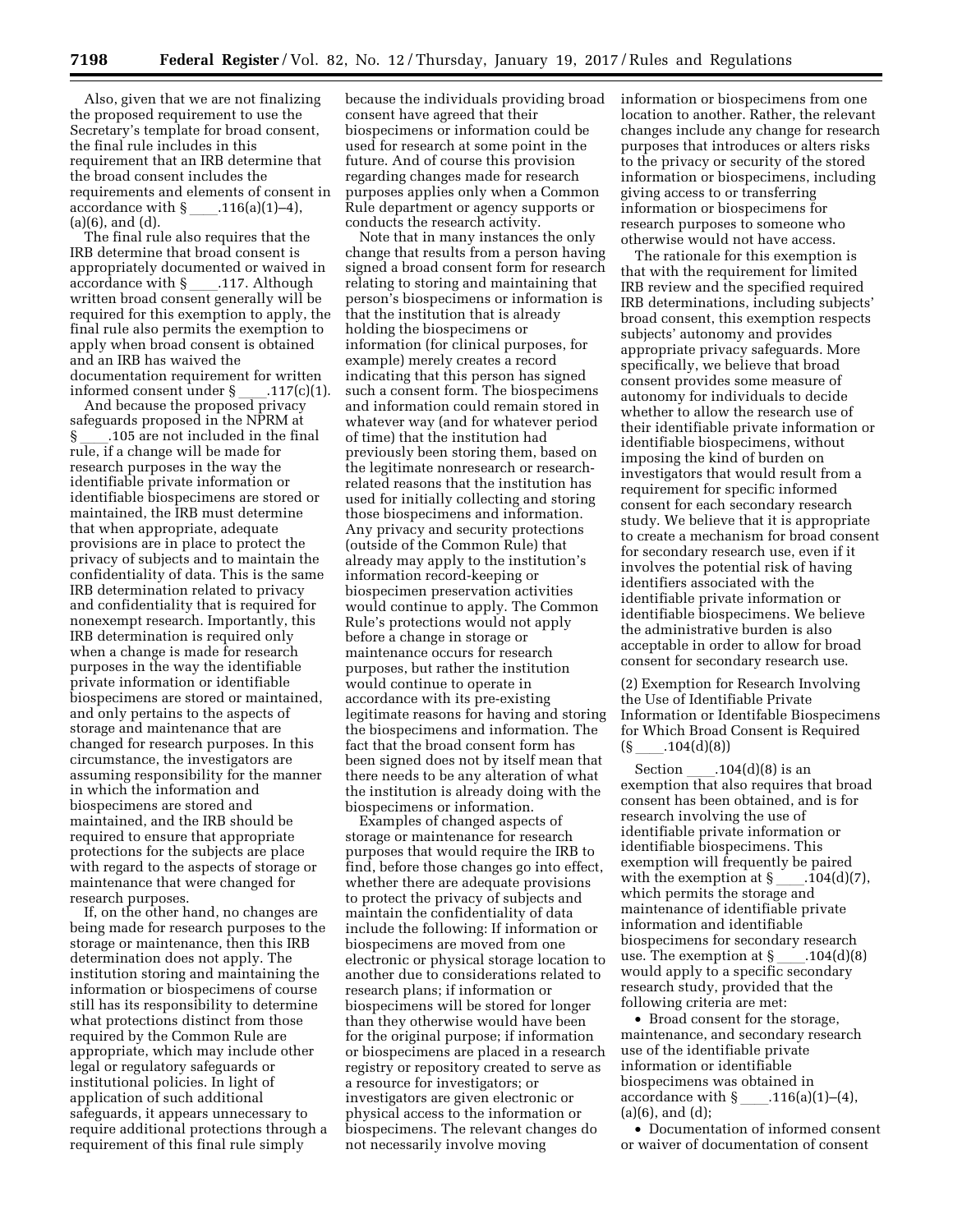was obtained in accordance with

 $\frac{\S}{\bullet}$  An IRB conducts a limited IRB review to make the determination<br>required by § .111(a)(7), and to required by § \_\_\_\_.111(a)(7), and to<br>make the determination that the research to be conducted is within the scope of the broad consent; and

• The investigator does not include returning individual research results to subjects as part of the study plan. However, it is permissible under this exemption to return individual research results when required by law regardless of whether or not such return is described in the study plan.

This exemption could also apply if the investigator obtains appropriate broad consent from the subject in addition to the consent to an original specific study, and then proceeds to use the information or biospecimen in a secondary study.

The exemption at  $\delta$  \_\_\_\_.104(d)(8) is similar to the exemption proposed in the NPRM, but it has been modified in some respects. As with the exemption at  $\S$  .104(d)(7), the operation of the exemption at  $\frac{S}{1.104}$ .104(d)(8) is also affected by other provisions in the final rule that are different from what was proposed in the NPRM. Namely, the exemption has been modified to apply only to storage or maintenance for secondary research use of identifiable private information or identifiable biospecimens because the final rule does not incorporate the NPRM proposal to alter the definition of a human subject to extend to research involving biospecimens regardless of their identifiability.

Due to the decision not to adopt the proposed privacy and security safeguards proposed in the NPRM at § \_\_\_\_.105, this exemption was also<br>modified to require that limited IRB review include an IRB determination that, when appropriate, adequate provisions are in place to protect the privacy of subjects and the confidentiality of data (§ \_\_\_\_.111(a)(7)).<br>This is the same IRB approval criteria related to privacy and confidentiality that is required for nonexempt human subjects research.

In addition, because the final rule does not include a broad consent template when a specific study has been proposed, it is required that the study be reviewed by an IRB to determine whether the proposed secondary analysis fits within the parameters of the broad consent that was obtained for secondary research use.

We believe that the final rule's requirement for limited IRB review of the privacy and confidentiality protections and the adequacy of the

broad consent is responsive to commenters who believe that IRB oversight should be retained for the secondary research use of identifiable private information and identifiable biospecimens.

We recognize commenters' point that this exemption does not provide an incentive to investigators to provide individual research results to subjects, but we believe that the challenges of how and when to return such results warrant consultation with the IRB. We note that with the other revisions to the NPRM proposals, other options for research involving identifiable private information and identifiable biospecimens exist, which would be consistent with having plans for returning individual results. Although broad consent may include a statement that clinically relevant research results might be returned to subjects, we believe that when specific secondary studies include such a plan to return research results, it would almost always be appropriate for the study to be reviewed by an IRB, in part to better ensure that research results are disclosed to subjects in an appropriate manner. The only exceptions would be if the research qualified for another exemption, an IRB waived informed consent under § \_\_\_\_.116(e) or (f), or the<br>research was carried out under a Secretarial waiver at §\_\_\_\_.101(i). We expect that as part of the IRB's review, the IRB would consider what subjects were told in the broad consent regarding the return of research results.

It should be noted that the two exemptions in the final rule at  $\S$  .104(d)(7) and (8) create additional options for investigators to conduct secondary research studies with identifiable private information. The final rule retains, largely unchanged, the options previously available to investigators in the pre-2018 rule. For instance, the final rule retains the pre-2018 criteria for requesting a waiver of consent in order to carry out those studies without obtaining consent. Moreover, secondary research using nonidentified biospecimens would not have to meet these requirements, because the final rule does not finalize the NPRM proposal to alter the definition of a human subject to include research involving nonidentified biospecimens under the rule.

h. NPRM Proposal To Delete the Pre-2018 Rule's Exemption for Surveys and Interviews of Public Officials

The NPRM proposed to delete language found in the pre-2018 rule that exempted surveys and interviews with public officials. Approximately 100

comments discussed this proposed deletion and it was almost universally opposed. Political science professors, students, researchers, and academics from other disciplines generally addressed this deletion.

Comments argued that this deletion would have a chilling effect on political science research and might make political science researchers more vulnerable to law suits. Other comments noted that public officials are generally treated differently in numerous laws, and it is in fact appropriate for the Common Rule to have a different standard for surveys and interviews with public officials. Comments also suggested that this deletion could negatively affect the public's ability to hold public officials accountable for their actions. One commenter suggested that instead of deleting this exemption, a final rule might consider explicitly limiting this exemption to studies that relate to the public officials in their official capacity.

The final rule removes the exemption category in the pre-2018 rule at  $\S$  .101(b)(3)(i), which pertained to research involving the use of educational tests, survey procedures, interview procedures, or observation of public behavior, if the human subjects are elected or appointed public officials or candidates for public office, or if federal statute requires without exception that the confidentiality of the personally identifiable information will be maintained throughout the research and thereafter. We note that many of the public comment concerns are addressed by other provisions in the final rule. Almost all of the research activities in this category would already be exempted under the final rule at  $\S$  .104(d)(2), without needing to single out elected or appointed officials as being treated differently in this way. If the research is designed to provide sensitive generalizable knowledge about officials, then the identifiable private information obtained should be kept confidential as required by this final rule. If the purpose of the activity is in fact designed to hold specific elected or appointed officials up for public scrutiny, and not keep the information confidential, such an activity is not considered research under the provision

at §\_\_\_\_\_.102(l)(2).<br>Thus, the final rule adopts the NPRM proposal.

i. NPRM Proposal To Exempt Secondary Research Use of Identifiable Private Information Where Notice Was Given

One exemption proposed in the NPRM is not included in the final rule. Note that exclusions proposed in the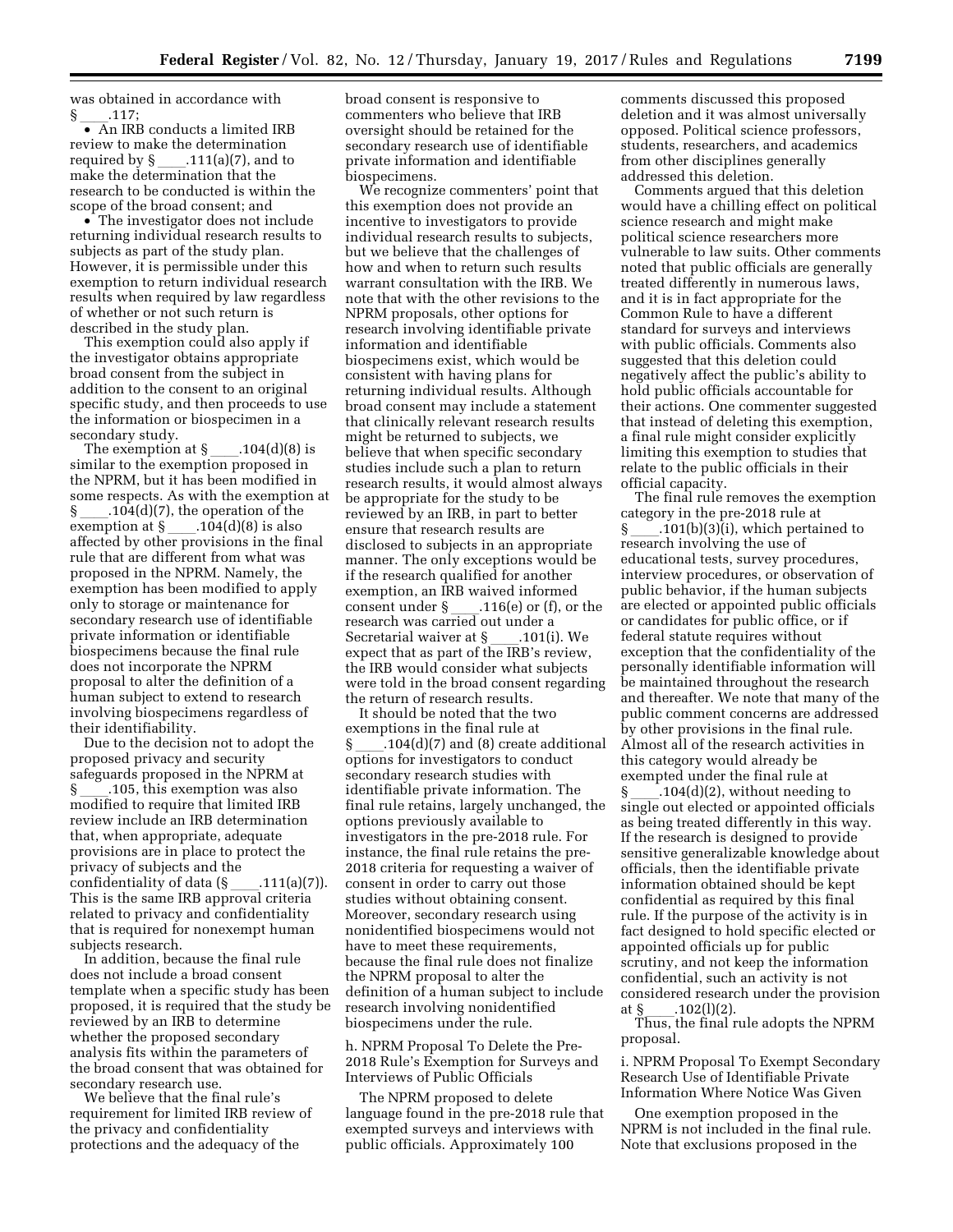NPRM and not included in the final rule also are described in Section III.I.4 of this preamble.

The NPRM proposed to exempt certain secondary research activities involving identifiable private information where notice of such use had been given. The proposed exemption was included, in part, to be responsive to section 511 of the Medicare Access and CHIP Reauthorization Act of 2015 (MACRA), which requires the Secretary to issue a clarification or modification with respect to the application of these regulations to certain activities involving clinical data registries. The preamble for the Common Rule NPRM noted ''. . . this exemption category might allow certain research activities of these clinical data registries not otherwise covered by the proposed HIPAA-related exclusion (*i.e.,* when the clinical data registries are not part of a HIPAA covered entity or acting as a business associate), such as when a clinical data registry may receive information from a health care entity for research purposes.''

Approximately 70 comments discussed this proposal, with the vast majority from institutions. A minority of commenters (14) supported the NPRM proposal as drafted. In addition, 11 commenters who did not indicate whether they supported the inclusion of this proposal in a final rule asked questions about implementation and the meaning of "notice" under this proposal.

A majority of commenters (41) opposed the proposal as drafted in the NPRM, citing a variety of conflicting reasons:

• Sixteen commenters felt that the NPRM proposal was too permissive as drafted, and that it would not provide adequate protections to prospective subjects. Many of these commenters also suggested that the proposal as drafted did not respect subject autonomy interests sufficiently in not providing subjects with an ability to opt out. They indicated that the exemption might be acceptable if additional requirements (such as subject opt out), or additional limitations (such as limiting the nonresearch information to which this exemption applies to data governed by certain privacy-oriented laws) were implemented.

• Fourteen commenters felt that the NPRM proposal was too restrictive, and that as drafted it would not achieve the stated goal of reducing administrative burden on IRBs. These commenters specifically discussed the implementation burdens involved in providing notice to prospective subjects. These commenters also noted that providing an option to opt out would be very burdensome to IRBs and investigators, an outcome that seemed counter to the justifications the NPRM provided for this exemption.

• Five commenters felt that the type of research encompassed by this proposal should not be exempted from the Common Rule, and that IRB review or informed consent should be required instead.

Approximately 25 comments discussed whether the NPRM proposal was necessary to enable activities involving qualified clinical data registries. A majority of these comments indicated that because the activities would be subject to the HIPAA regulations, protection of subjects would not be enhanced by the proposed NPRM exemption. Several commenters pointed out that qualified clinical data registries also might qualify for exclusion under the NPRM proposal at 101(b)(2)(ii). Additional comments suggested that other NPRM exemptions and exclusions would cover activities with qualified clinical data registries without commenting on which exemptions and exclusions applied.

The NPRM included the exemption at  $.104(e)(2)$ , in part, to be responsive to section 511 of MACRA, but commenters expressed little support for this exemption, even for activities carried out by clinical data registries. Section 511 of MACRA has directed the Secretary of HHS to issue a clarification or modification with respect to the application of the Common Rule to activities involving clinical data registries, including quality improvement activities. With this final rule, the Secretary of HHS is providing that clarification here. Because clinical data registries are created for a variety of purposes, and are designed and used in different ways, there is no simple, single answer regarding how the Common Rule applies to clinical data registries. The Secretary of HHS has received advice from SACHRP on this topic, and SACHRP recommended that the pre-2018 rule was adequate to apply to clinical data registries without those registries being given any distinctive status. The Secretary of HHS believes that the same is true for the final rule, and so has not created a specific provision for clinical data registries.

The final rule does not impose any requirements on a large portion of the activities related to clinical data registries. The following points are important: First, the rule does not apply to clinical data registry activities not conducted or supported by a Common Rule department or agency. Second,

many clinical data registry activities, including many quality improvement activities, do not meet the definition of research, and so the Common Rule does not apply. For example, the creation of a clinical data registry designed to provide information about the performance quality of institutional care providers, and whose design is not influenced or altered to facilitate research, is not covered by this rule even if it is known that the registry will be used for research studies. Third, the Common Rule does not apply to a clinical data registry research study that only involves obtaining and analyzing nonidentified information because that activity would not involve a ''human subject'' as defined by the rule. Fourth, some clinical data registry research activities may qualify for exemption under the proposed provision at  $\S$  .104(d). Fifth, if an institution solely releases identifiable private information that was obtained in the course of patient clinical care to a clinical data registry for research, that institution is considered to be not engaged in human subjects research, and no requirements of the rule apply to that institution.

In contrast, if investigators receive funding from a Common Rule department or agency to design a clinical data registry for research purposes and the registry includes identifiable private information, or involves interacting with individuals (*e.g.,* a research survey), then such an activity involves human subjects research, but may be exempt if it meets one or more of the exemption categories<br>under  $\S$  .104(d)(7). Similarly, if under § \_\_\_\_.104(d)(7). Similarly, if<br>investigators use federal support to obtain identifiable private information from a clinical data registry to conduct a research study, then such secondary research use of clinical registry information would involve human subjects research and the requirements of the rule would apply, although the research may qualify for exemption<br>under  $\S$  .104(d)(8). This is under § \_\_\_\_.104(d)(8). This is<br>comparable to how the rule applies to a research study that involves chart review of identifiable private information drawn directly from hospital medical records.

# **VI. Protection of Identifiable Private Information and Identifiable Biospecimens**

## *A. Background and Pre-2018 Requirements*

Increasing research use of genetic information, information obtained from analysis of biospecimens, and the ability to more easily merge multiple sources of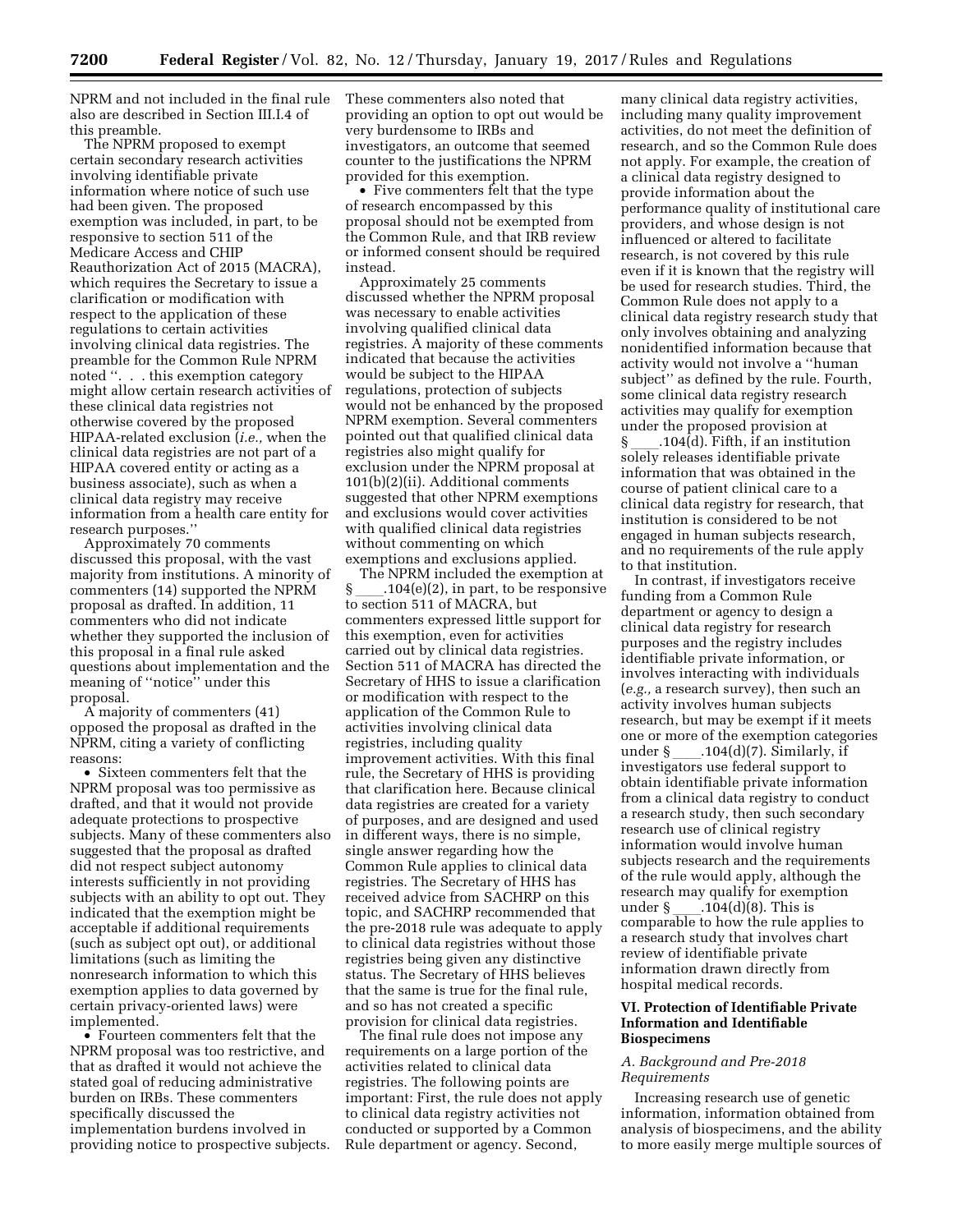administrative and survey datasets (*e.g.,*  medical records, claims data, vital records, and information about lifestyle behaviors from surveys) are some examples of how advances in research have increased the risks of data breaches that reveal identifiable private information. For example, the unauthorized release or use of information about subjects such as the disclosure of Social Security or Medicare numbers may pose financial risks, and disclosure of illegal behavior, substance abuse, or chronic illness might jeopardize subjects' current or future employment, or cause emotional or social harm.

Based on questions from and conversations with members of the regulated community, we are aware that IRBs are not always equipped with the expertise needed to evaluate risks to privacy and confidentiality, specifically regarding sophisticated IT security. However, we note that no data suggest that IRBs are currently approving research without requiring appropriate privacy and confidentiality safeguards. Despite this, we recognized that setting standards could assure appropriate privacy and confidentiality consideration and consequent protections to all research subjects, without the administrative burden of needing a specific committee review of the privacy and confidentiality protections of each study. To that end, the 2011 ANPRM suggested establishing mandatory data security and information protection standards for all studies that involve the collection, generation, storage, or use of identifiable or potentially identifiable information that might exist electronically or in paper form or be contained in a biospecimen. It put forward the idea that these standards might adopt the categories used in the HIPAA Rules and asked a series of questions about how best to protect private information.

# *B. NPRM Proposal*

A goal of the NPRM was to ensure that researchers protect the privacy of their participants and the security of the data, calibrated to the likelihood of identifiability and sensitivity of the information being collected. The NPRM proposed to require that investigators and institutions conducting research subject to the Common Rule implement reasonable safeguards for protecting against risks to the security or integrity of biospecimens or identifiable private information. Given the significant concerns of public commenters about an idea discussed in the 2011 ANPRM of adopting the standards solely modeled on certain standards of the HIPAA

Rules, the NPRM proposed several sets of standards, and allowed a choice about which set to use.

First, the NPRM proposed that the Secretary of HHS could publish a list of specific measures that an institution or investigator could use to meet the security requirements. The list would be evaluated and amended, as appropriate, after consultation with other Common Rule departments and agencies. The proposed list would be published in the **Federal Register**, and public comment on the proposed list would be sought before the list was finalized.

The specific safeguards that would be identified by the Secretary would be designed so that they could be readily implemented by the individual investigator, and could build on existing safeguards already in place to protect research data. These standards would include security safeguards to assure that access to physical biospecimens or data is limited only to those who need access for research purposes. The standards would also assure that access to electronic information is authorized only for appropriate use. Finally, the safeguards, collectively referred to as ''privacy safeguards,'' would assure that information and biospecimens posing informational risks to subjects would be protected according to appropriate standards.

Second, the NPRM proposed that if an institution or investigator is currently required to comply with the HIPAA rules, then the safeguards required by the Common Rule would be satisfied. No additional requirements were proposed to protect information subject to the HIPAA Rules. The NPRM also proposed to clarify that the proposed provisions would not amend or repeal the requirements of 45 CFR parts 160 and 164 for the institutions or investigators to which these regulations apply pursuant to 45 CFR 160.102. Institutions or investigators that are not required to follow HIPAA could voluntarily implement the HIPAA Rules and be considered as satisfying the proposed requirements. The NPRM also proposed that for federal departments and agencies that conduct research activities that are or will be maintained on information technology that is subject to and in compliance with section 208(b) of the E-Government Act of 2002, 44 U.S.C. 3501 note, if all of the information collected, used, or generated as part of the activity will be maintained in systems of records subject to the Privacy Act of 1974, 5 U.S.C. 552a, and the research will involve a collection of information subject to the Paperwork Reduction Act of 1995, 44

U.S.C. 3501 *et seq.,* the requirements would be satisfied.

For purposes of informing the development of the proposed privacy safeguards, the NPRM sought comment on the types of safeguards that would be appropriate for the Secretary's list. The NPRM also noted that additional statutes or acts mandate the protection of privacy and confidentiality of identifiable private information. It might be reasonable to include these as additional standards that would meet the proposed requirement if they were met in research that is subject to those standards or for which an investigator or institution has voluntarily elected to comply. Public comment was sought on whether any of these existing statutes or acts would serve the goals of proposed privacy safeguards.

The NPRM also included conditions for use and disclosure of research information to other entities. It required that protections be in place when a biospecimen or identifiable private information is shared for appropriate research or other purposes. Unless required by law, the NPRM proposed to limit the re-disclosure of identifiable private information or release of biospecimens obtained for research.

The NPRM asked for feedback on whether limiting re-disclosure to four specific circumstances unless such a disclosure was ''required by law'' would be too restrictive, or whether more permissive standards would better facilitate the NPRM goal of fostering the secondary research use of information. The NPRM also whether the proposed limitations on re-disclosure were more or less restrictive than necessary and whether there should be additional purposes for which release of biospecimens or re-disclosure of identifiable private information would be permitted should be allowed.

The NPRM justified this change by arguing that its benefit would be that IRBs would not be required to review the individual plans for safeguarding information and biospecimens for each research study. Although the NPRM presumed that the proposed privacy safeguards would be sufficient, an IRB could determine that a particular activity would require more than what was proposed. Once IRBs became familiar with standard institutional and investigator-adopted protections, the NPRM anticipated that they would become more comfortable with the fact that they need not review every protocol for privacy safeguards. In addition, it was expected that if the proposed privacy safeguards were adopted, overall reduction in regulatory burden would occur because IRBs would not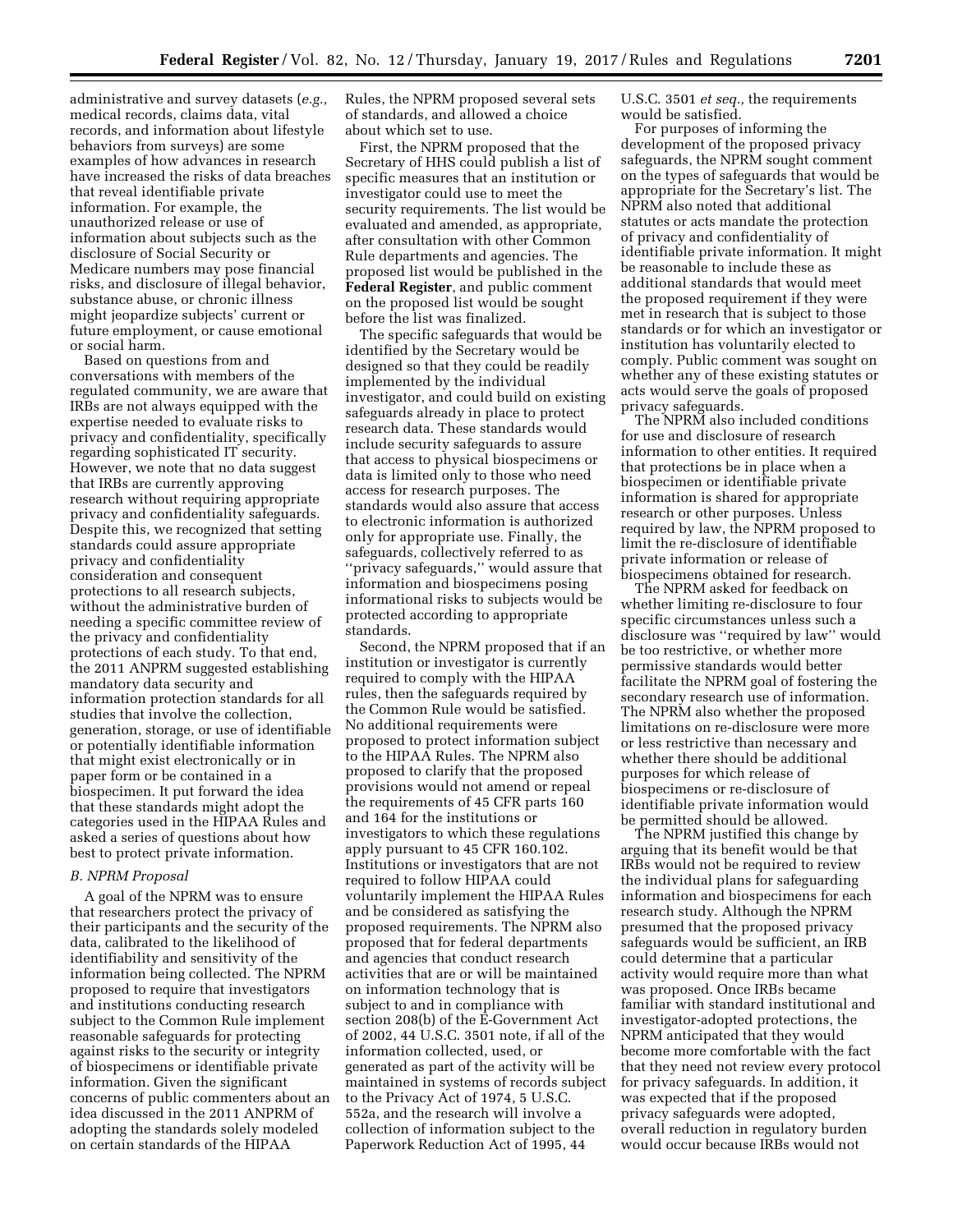have to review security provisions on a case-by-case basis.

Finally, as discussed in Section V, the NPRM contained proposed exemptions that would have permitted a larger number of protocols to proceed without IRB review if specific conditions were met, conditioned on investigators and institutions also meeting the proposed privacy and security requirements. Note that there was no requirement for an IRB to determine whether investigators were adhering to the privacy safeguards for such exempt research.

### *C. Public Comments*

Approximately 130 comments addressed the privacy safeguards, with a majority generally supporting the proposal. Both those who supported the proposal and those who opposed it indicated that it was difficult to comment on the adequacy of privacy standards that had yet to be developed.

Those who supported the proposal stated that having standardized, minimum safeguards would create more consistency across IRBs in how biospecimens and identifiable private information are protected. Those who were opposed to the proposal stated that patient information is already covered by HIPAA security standards and student records are already covered by FERPA, arguing that these plus an array of other standards cover financial and various other types of sensitive information, making inclusion in the Common Rule redundant.

However, several comments asserted that the HIPAA standards, while appropriate for health information, would not be appropriate for other types of research data. Others noted that the wide range and nature of research makes it too challenging to develop a blanket standard. With regard to applying the standards to exempt research, one large association of research universities, medical centers, and independent research institutes argued that research covered by the proposed exempt or excluded categories should be low risk and therefore third party evaluation of privacy safeguards was not needed. Several academic research institutions urged that if the security and privacy requirements were included in the final rule, then the measures should be as simple as possible. For example, they suggested developing a single set of standards for all identifiable data rather than calibrating the safeguards to the sensitivity of the information to be collected.

A few comments addressed the proposed re-disclosure criteria. Of these, a majority indicated concerns with the

NPRM redisclosure provision. Most of the opposition was specifically aimed at imposing the sharing criteria for nonidentified biospecimens. These commenters indicated that for sharing nonidentified biospecimens, imposing HIPAA-like privacy safeguards was unnecessary and would be extremely burdensome. Several comments suggested that the Common Rule adopt the same permissible uses and disclosures of information without authorization that exists under HIPAA.

One scientific professional organization and more than 60 institutions endorsing its comments noted that specific redisclosure considerations should exist for identifiable biospecimens, stating that redisclosure of the identity of the source of a biospecimen is appropriate in rare situations in which a confirmed research finding may have a significant impact on the health of the donor of the specimen. A large, private higher education institution noted that the limitations on use, release, and disclosure as proposed seemed at odds with the permissible uses and disclosures allowed under HIPAA.

Others suggested that the language stating that biospecimens or identifiable private information could be released for any lawful purpose with the consent of the subject was too open-ended and permissive. One data privacy and security advocacy group also noted that the introductory language to the proposed safeguards could be read as requiring an investigator to release research biospecimens or disclose identifiable private information upon receipt of a valid request, as opposed to simply permitting an institution to do so. One academic research organization suggested an alternative approach—that the Federal Government clarify that institutions and networks may designate specialized privacy and security boards to review safeguards.

# *D. Response to Comments and Explanation of the Final Rule: Privacy and Security Protections*

The final rule does not adopt the privacy and security protections proposed in the NPRM, but rather retains and acknowledges the IRB's role in ensuring that privacy safeguards are appropriate for the research studies that require IRB review. To better ensure that appropriate privacy protections are required by IRBs, the final rule includes a new provision in the IRB review and approval criteria at §\_\_\_\_.111(a)(7)(i)<br>that requires the Secretary of HHS in consultation with OMB and the Common Rule departments and agencies to issue guidance o assist IRBs

in assessing what provisions are adequate to protect the privacy of subjects and to maintain the confidentiality of data. This requirement is discussed in more detail in Section XI.

Although we continue to believe that appropriately protecting the privacy of human subjects who provide identifiable private information and identifiable biospecimens as well as preventing security breaches is critically important, we agree with the public's concerns about requiring adherence to privacy and security standards when the safeguards to be issued by the Secretary of HHS have yet to be developed. The federal privacy and security laws would apply only to certain federally conducted research. Rather than promulgate a regulation that lacked sufficient specificity, we determined it would be preferable to maintain the requirement that IRBs review research studies to ensure that appropriate privacy and security safeguards are in place to protect research subjects, but include a commitment that the Secretary of HHS will issue guidance to assist IRBs in appropriately protecting subjects' privacy and confidentiality. This guidance would take into consideration, among other things, the level of identifiability and sensitivity of the information being collected. Although IRBs were not specifically designed to evaluate risk to privacy and confidentiality and the adequacy of safeguards to protect against those risks, IRBs have been responsible for evaluating such risks under the pre-2018 rule. We believe that guidance in this complex and evolving area will assist IRBs to identify appropriate protections, and may be better able than standardized protections, to address the variety of privacy and confidentiality concerns that arise in the broad range of research studies that are being carried out now and those that will be conducted in the years to come.

As discussed in Section V, certain NPRM exemption proposals required the application of the NPRM's proposed safeguards in whole or in part. To accommodate the fact that the final rule does not include the privacy safeguards, exemption categories in the final rule that are predicated on the need for some type of privacy safeguards will instead require that an IRB conduct a limited review to ensure that adequate provisions are in place to protect the privacy of subjects and to maintain the confidentiality of data.

The final rule exemptions subject to this limited IRB review requirement are:

• The exemption for research that includes only interactions involving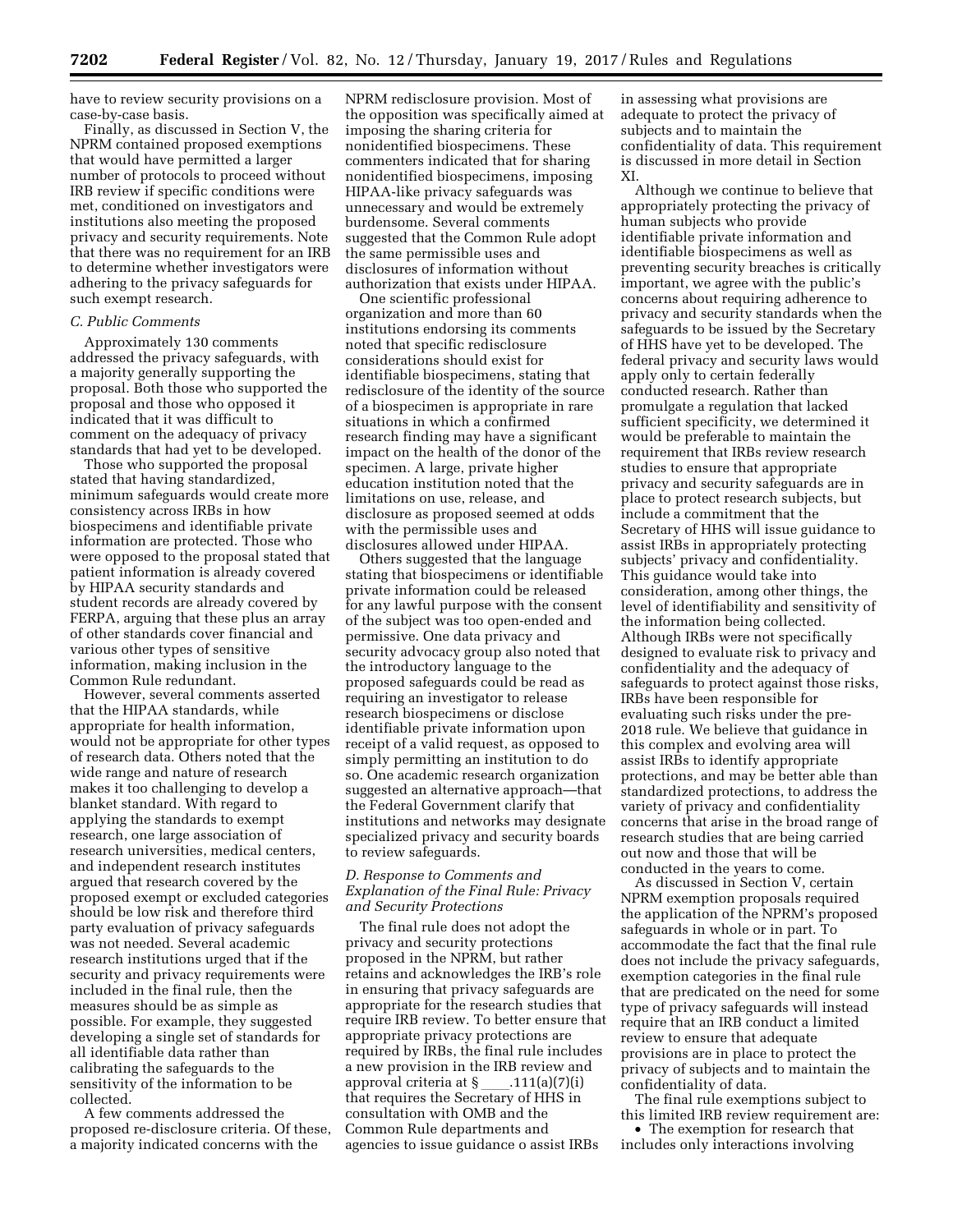educational tests, survey procedures, interview procedures, or observations of public behavior regardless of the identifiability or sensitivity of the information collected/recorded  $(\S$  .104(d)(2)(iii));

• The exemption for research involving benign behavioral interventions in conjunction with the collection of information from an adult subject through verbal or written responses or video recording (regardless of the identifiability or sensitivity of the information collected/recorded  $(S \t104(d)(3)(i)(C));$ 

• The exemption for the storage or maintenance of identifiable private information or identifiable biospecimens for which broad consent is required, when there is a change specific to the research activity in how the identifiable private information or identifiable biospecimens are stored and maintained (§ \_\_\_\_.104(d)(7)); and<br>• The exemption for the secondary

research use of identifiable private information or identified biospecimens for which broad consent is required  $(S \t 104(d)(8))$ 

# **VII. IRB Membership and Modification to References to Vulnerability (§§** ll**.107(a),** ll**.111(a)(3), and**  ll**.111(b))**

### *A. Background and Pre-2018 Requirements*

The pre-2018 rule stipulated a condition of IRB membership at § ll.107(a) stating that IRBs should aim for membership that does not consist entirely of individuals of one gender, race, or cultural background. It referred again to the characteristics of<br>IRB members at § .107(b), stating IRB members at §\_\_\_\_.107(b), stating<br>that efforts should be made to ensure that no IRB consists entirely of members of one gender or one profession.

The pre-2018 rule also referred to the concept of vulnerability and consideration of vulnerable populations in three provisions, one of which pertained to IRB membership  $(\S$  \_\_\_\_.107(a)), one with regard to<br>selection of subjects  $(\S$  \_\_\_\_\_.111(a)(3)), selection of subjects (§ \_\_\_\_.111(a)(3)),<br>and one with regard to additional protections needed for subjects vulnerable to coercion or undue influence (at  $\S$  \_\_\_\_\_. 111(b)). Under the pre-2018 rule, only  $\S$  .111(b) of the pre-2018 rule, only § \_\_\_\_.111(b) of the<br>three provisions specifically referred to *vulnerability to coercion or undue influence* as the type of vulnerability that should be considered. In addition, of these same three provisions in the pre-2018 rule, only § \_\_\_\_.107(a)<br>identified ''handicapped'' individuals as a vulnerable category of subjects.

### *B. NPRM Proposal*

The NPRM proposed eliminating the pre-2018 rule stipulation that IRBs should aim for membership that does not consist entirely of individuals of one gender or profession because the requirement that IRB membership reflect members of varying backgrounds and diversity, including gender, accomplishes the same goal.

Further, the NPRM proposed that the criterion at  $\underline{\S}$  . 111(a)(3) be revised to<br>align with the language of  $\underline{\S}$  . 111(b) align with the language of  $\S$ to reflect that the vulnerability of the populations in these research studies should be considered to be a function of the possibility of coercion or undue influence, and that this vulnerability alone should be the IRB focus of concern with respect to this criterion. The proposed change was intended to provide greater consistency and clarity in IRB consideration of vulnerability of subject populations in research activities and appropriate protections. A comparable change was also proposed at  $\S$  \_\_\_\_\_.107(a), pertaining to IRB membership.

In addition, the NPRM proposed that the term ''handicapped'' be changed to ''physically disabled'' individuals. Therefore, to enhance consistency and clarity among these three provisions, it was proposed that the term ''physically disabled" be inserted at  $\S$ . 111(a)(3) and (b). This would mean that physically disabled persons would be among the individuals that the IRB may consider in determining that the selection of subjects is equitable  $(\S$  .111(a)(3)), and that the IRB may consider to be vulnerable to coercion or<br>undue influence (§ 111(b)). Public undue influence (§ \_\_\_\_.111(b)). Public<br>comment was sought on whether pregnant women and those with physical disabilities should be characterized as vulnerable to coercion or undue influence. Whether or not these subpopulations are considered vulnerable to coercion or undue influence would not affect the applicability of subpart B.

Finally, the NPRM proposed a change in  $\S$  .107(a), involving the insertion of ''economically or educationally disadvantaged persons'' as an example of a vulnerable population, and requiring an IRB to give consideration to membership expertise in this area. This language was already included in the<br>pre-2018 rule at  $\S$  .111(a)(3) and pre-2018 rule at §\_\_\_\_.111(a)(3) and<br>§ 111(b) Adding this category o § \_\_\_\_.111(b). Adding this category of<br>individuals to those who may be individuals to those who may be considered vulnerable to coercion or<br>undue influence at § \_\_\_.107(a) was undue influence at § \_\_\_\_.107(a) was<br>intended to create greater consistency among these three provisions.

### *C. Public Comments*

Between 40 and 50 NPRM comments discussed the language describing vulnerable populations found in §§ \_\_\_\_.107(a), \_\_\_\_.111(a)(3), and (b). A<br>majority of these comments only discussed the inclusion of pregnant women as an example of a population that might be vulnerable. Typically, comments addressed only one of the three questions posed in the NPRM about these provisions. The questions asked whether the §\_\_\_\_.111(a)(3) and<br>(b) focus on issues related to coercion or undue influence in research with vulnerable populations, and no other considerations related to vulnerability, was appropriate; whether pregnant women and those with physical disabilities should be included in the category of subpopulations that may be vulnerable to coercion or undue influence; and, whether populations should be considered vulnerable for reasons other than vulnerability to coercion or undue influence.

A majority of the comments stated that the inclusion of pregnant women as an example of a group that might be vulnerable to coercion or undue influence was inappropriate. These commenters noted that to suggest that noncognitive limitations make individuals inherently vulnerable is insulting to those populations. Of those comments that addressed these proposals, a minority discussed whether individuals with physical disabilities should be included as an example of a group that might be vulnerable to coercion and undue influence. As with pregnant women, these commenters stated that the insinuation that groups with physical disabilities might be inherently vulnerable to coercion and undue influence was insulting. One commenter noted that a physical condition might make one vulnerable to coercion or undue influence in the research context, but typically only when the research activity targets that vulnerability (as opposed to those populations always being vulnerable).

In terms of whether other types of vulnerabilities should be considered by IRBs, public comment was mixed. Some commenters indicated that in the research context, the specific concerns with respect to vulnerable populations are limited to vulnerability to coercion and undue influence, while others noted that the regulations do not preclude an IRB from considering other types of vulnerability and that because of this flexibility, additional regulatory text was not necessarily needed. Groups specifically concerned with issues related to research involving Native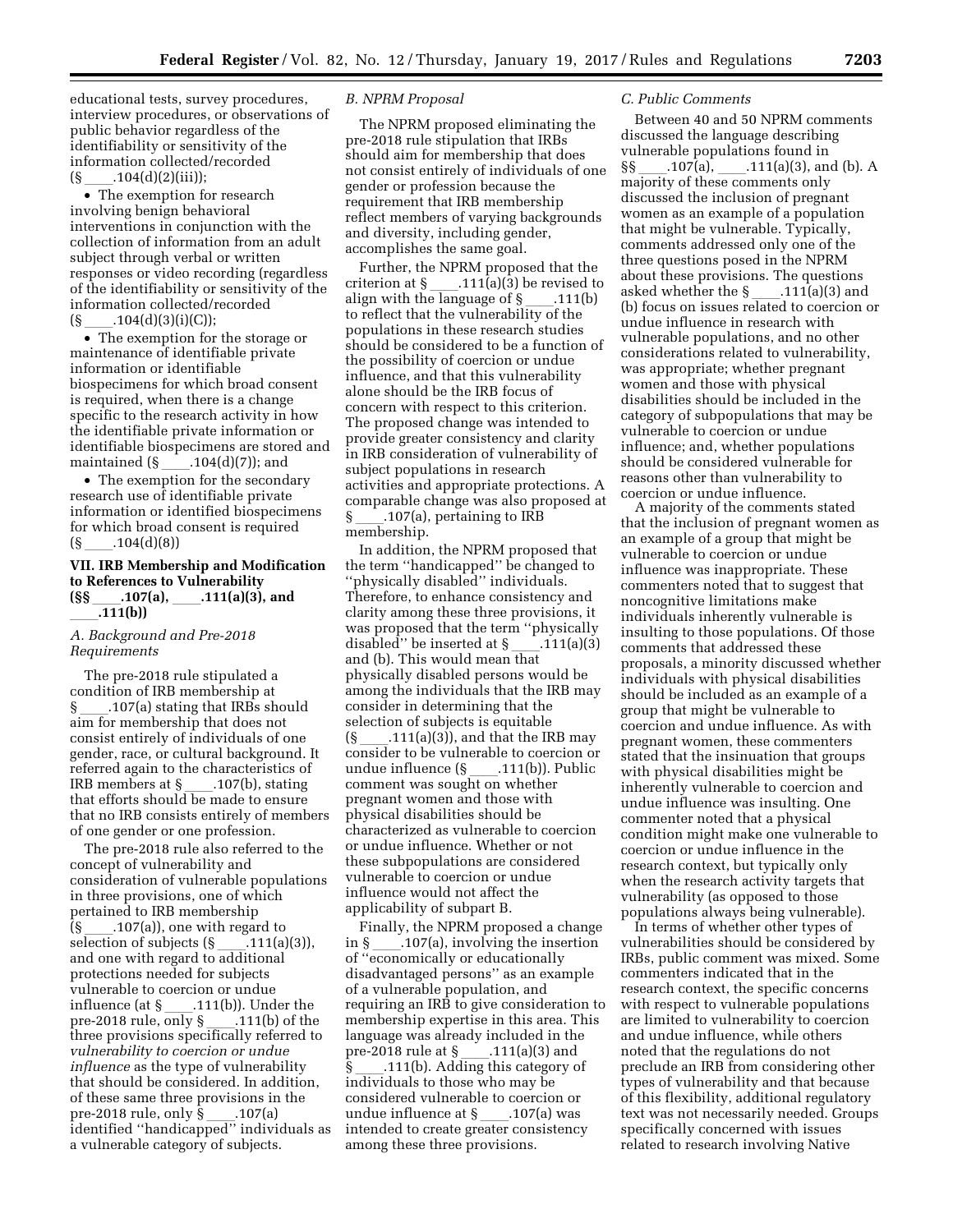American populations noted that there are issues broader than vulnerability to coercion and undue influence that should be considered, such as vulnerability to group harms; one commenter recommended that populations be considered vulnerable as a result of being historically marginalized, such as native/tribal communities; lesbian, gay, bisexual, and transgender (LGBT) individuals; and racial and ethnic groups.

Commenters who disagreed with this change generally felt that a history of societal marginalization, such as that experienced by LGBT groups or AI/AN tribes, should be a basis for determining vulnerability, and that a focus on only coercion or undue influence may be insufficient for IRB consideration.

Several comments discussed the fact that using the term mentally disabled is potentially patronizing. One commenter suggested that instead of listing mentally disabled individuals as a group that might be vulnerable to coercion and undue influence, the regulations should use the term ''populations with impaired decision making ability.'' This suggestion echoes a recommendation made by SACHRP in 2009 as well.36

Another commenter stated that vulnerability status should be based on situational context, not on membership in a population, which potentially promotes stigmatization. Rather, focus should be more on the risk of the research and the situation of each subject when asked to participate in research. Finally, it was suggested that terminally ill patients who have exhausted all standard therapies, and possibly other research interventions, should be considered vulnerable.

# *D. Response to Comments and Explanation of the Final Rule: References to Vulnerability*

A majority of comments agreed that the focus on issues related to coercion or undue influence, and no other considerations related to vulnerability, was appropriate. We agree with this assessment, and have retained this language in the final rule. We believe this change will help guide IRBs when assessing the type of vulnerability that should be the focus of review. We note that the  $\S$  .111(a)(3) approval criterion retains the reference to the purposes of the research and the setting in which it is conducted because these considerations are also relevant to the

assessment of the equitable selection of subjects, and may include factors such as societal marginalization or discrimination.

The language at the three provisions<br>  $107(a), \S$   $111(a)(3),$  and (§ \_\_\_\_\_.107(a), § \_\_\_\_.111(a)(3), and<br>§ \_\_\_\_\_\_111(b)) has been made identi § \_\_\_\_.111(b)) has been made identical<br>in referring to vulnerability as meaning in referring to vulnerability as meaning vulnerability to coercion and undue influence, in recognition that coercion or undue influence refers to the ability to make an informed decision about participating in research.

We agree with comments that said that the list of example vulnerable populations listed in the pre-2018 rule is out of date.

In agreement with the majority of comments, the final rule no longer includes pregnant women or ''handicapped'' or physically disabled individuals as examples of populations that are potentially vulnerable to coercion or undue influence. Adopting a suggestion from public comment and SACHRP, the final rule uses the term ''individuals with impaired decisionmaking ability'' to replace the term ''mentally disabled persons.''

### **VIII. IRB Functions and Operations (§** ll**.108)**

# *A. Background and Pre-2018 Requirements*

The pre-2018 rule outlined IRB functions and operations at  $\S\S$  \_\_\_\_.103 and .108.

#### *B. NPRM Proposals*

The NPRM contained several proposals for changes in IRB functions and operations. Of relevance here, the requirements for recordkeeping by IRBs would no longer appear in  $\S$  103 of<br>the rule but in  $\S$  108. Much of the the rule but in §\_\_\_\_.108. Much of the<br>discussion related to these changes appears in Section IV regarding the assurance process. The issues are summarized here.

The NPRM proposed that the requirement that a written assurance include a list of IRB members for each IRB designated under the assurance process be replaced. In its place, the NPRM proposed that the assurance include a statement for each designated IRB, prepared and maintained by the institution, or when appropriate the IRB, with a current detailed list of the IRB members including information sufficient to describe each member's chief anticipated contributions to IRB deliberation; and any employment or other relationship between each member and the institution. The regulatory requirement at

 $\S$  .103(b)(3) that changes in IRB membership be reported to the

department or agency head, or to OHRP when the existence of an HHS-approved assurance is accepted, would be deleted, eliminating the requirement. Instead, an institution would be required under<br>proposed  $\S$  .108(a)(2) to maintain a proposed § \_\_\_\_.108(a)(2) to maintain a<br>current IRB roster, but such a roster would not need to be submitted to OHRP or other agency managing the assurance of compliance process.

The NPRM also proposed to eliminate the requirement in  $\S$  \_\_\_\_\_.103(b)(2) that an institution designate one or more IRBs on its FWA established in accordance with the Common Rule. The requirement in the pre-2018 Common<br>Rule at § .103(b)(2) that IRBs have Rule at § \_\_\_\_.103(b)(2) that IRBs have<br>sufficient meeting space and staff to support IRB reviews and record keeping requirements was moved in the NPRM to  $\S$  \_\_\_\_\_.108(a)(1). Note that under this proposal federal departments or agencies would retain the ability to ask for information about which IRBs review research conducted at an institution as part of the assurance process.

### *C. Public Comments*

Approximately 10 comments were received on these proposals. Of those, all supported the NPRM proposal that changes in IRB membership no longer needed to be reported to the funding department or agency. All commenters supported the proposal that IRBs would simply need to prepare and maintain a current list of IRB members. Commenters agreed that the proposed changes to the IRB roster requirement would reduce administrative burden without having any significant impact on the protection of human subjects. Those who commented on the proposed deletion of the requirement to designate one or more IRBs on an institution's FWA generally supported the proposal.

No comments were received on the proposed movement of IRB policy and recordkeeping requirements from

# $_{.}103$  to  $\S$   $_{.}108$ .

# *D. Explanation of the Final Rule: IRB Functions and Operations*

The final rule adopts the NPRM proposals to move the IRB recordkeeping requirements from § \_\_\_\_\_.103(b)(3), (4), and (5) to<br>§ \_\_\_\_\_.108(a)(2), (3), and (4), (S § ll.108(a)(2), (3), and (4). (See Section IV regarding changes to § \_\_\_\_.103 as well.) The final rule also adopts the NPRM proposal that IRBs must maintain an accurate list of IRB members but are not required to submit changes to that roster to the funding department or agency. The final rule also adopts the NPRM proposal to delete the requirement in the pre-2018 rule

<sup>36</sup>HHS. SACHRP. Attachment: Recommendations Regarding Research Involving Individuals with Impaired Decision-making (2008, 2009). Retrieved from *[http://www.hhs.gov/ohrp/sachrp-committee/](http://www.hhs.gov/ohrp/sachrp-committee/recommendations/2009-july-15-letter-attachment/#) [recommendations/2009-july-15-letter-attachment/#](http://www.hhs.gov/ohrp/sachrp-committee/recommendations/2009-july-15-letter-attachment/#)*.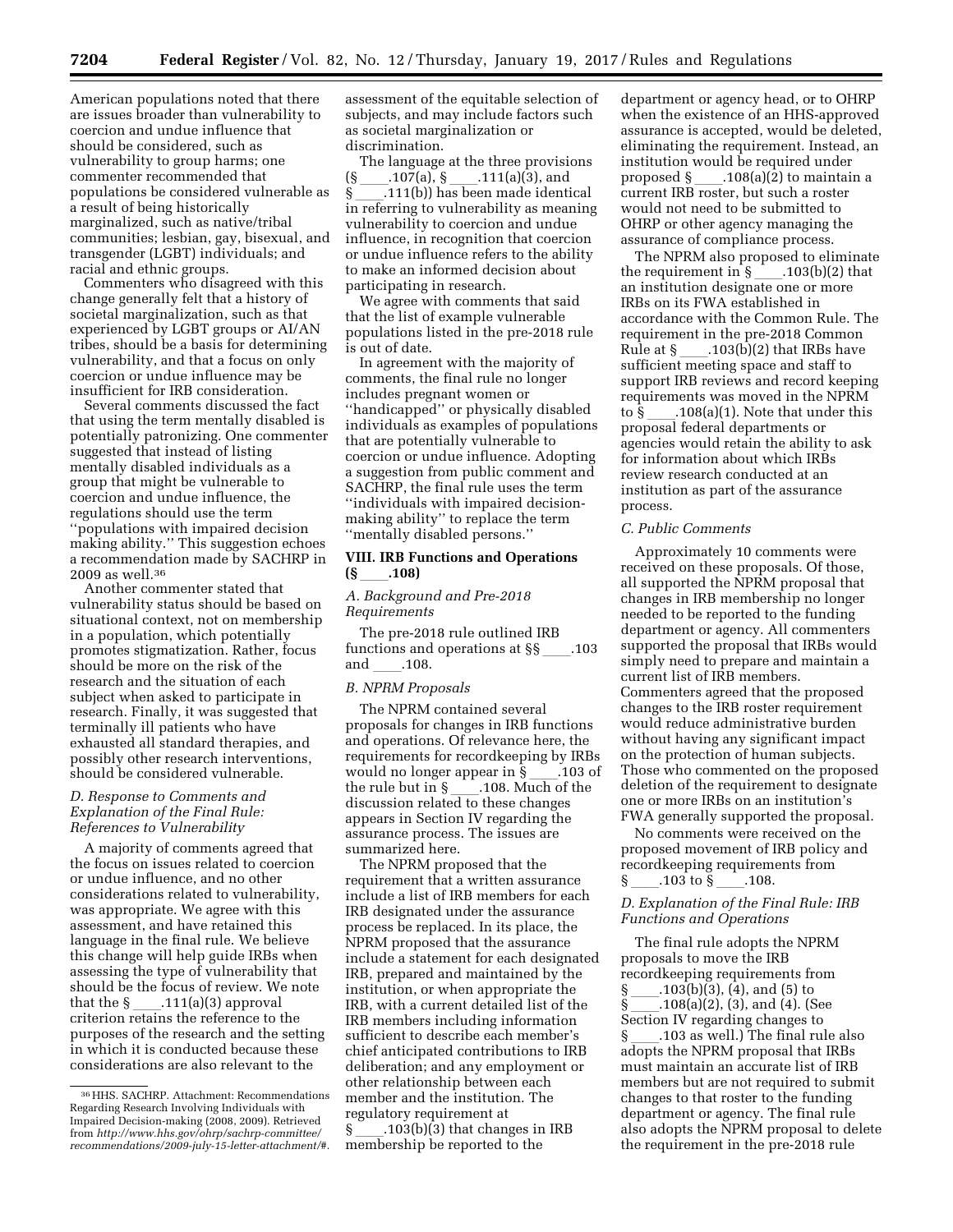that institutions designate one or more IRBs on that institution's FWA.

### **IX. IRB Review of Research (§** 109)

### *A. Background and Pre-2018 Requirements*

The pre-2018 rule listed four areas of responsibility for IRBs in the review process concerning their authority to approve, request modification, or disapprove research activities; ensure informed consent requirements are met (including documentation or waiver, as relevant); notify investigators of their determinations; and conduct continuing review of research. The rule at § 109(a) stated that IRBs have the authority to carry out these responsibilities for all research activities covered by the policy.

In particular, the pre-2018 rule at § ll.109(e) required that IRBs conduct continuing review of research covered by this policy at intervals appropriate to the degree of risk, but not less than once per year. Except when an expedited review procedure was used, continuing review of research was to occur at convened meetings at which a majority of the IRB members are present, including at least one member whose primary concerns are in nonscientific areas.

An IRB could use an expedited review procedure to conduct continuing review of research for some or all of the research appearing on the list of research eligible for expedited review 37 and found by the reviewer(s) to involve no more than minimal risk. The Common Rule departments and agencies could restrict, suspend, terminate, or choose not to authorize an IRB's use of the expedited review procedure  $(\S$  .110(d)).

### *B. NPRM Proposals*

The NPRM proposed clarifying that the Common Rule does not give IRBs the authority to review or approve, require modification in or disapprove research that qualifies for the exemptions proposed in the NPRM.

The NPRM also proposed to eliminate continuing review for many minimal risk studies (namely those that qualify for expedited review), unless the reviewer documents why continuing review should take place, which would be required according to the NPRM. Moreover, for studies initially reviewed by a convened IRB, continuing review

would not be required, unless specifically mandated by the IRB, after the study reaches the stage where it involves only one or both of the following: (1) Analyzing data (even if it is identifiable private information); or (2) accessing follow-up clinical data from procedures that subjects would undergo as part of standard care for their medical condition or disease.

In addition, the NPRM proposed that continuing review would not be required for research involving certain secondary research using information and biospecimens that requires limited IRB review in order to qualify for an exemption proposed in the NPRM.

Further, the NPRM proposed that an IRB must receive annual confirmation that research is ongoing and that no changes have been made that would require the IRB to conduct continuing review (that is, the study still qualifies for expedited review because it still meets the criteria listed above and still involves no greater than minimal risk).

The NPRM also proposed a new requirement for IRBs to maintain records of continuing reviews. Because the NPRM proposed a new provision that eliminates the need for continuing review under specific circumstances, it also proposed that IRBs need to justify the need for continuing review in cases where it was not required. If an IRB chooses to conduct continuing review even when these conditions are met, the NPRM stated that the rationale for doing so must be documented.

### *C. Public Comments*

Approximately four comments addressed the clarification proposed in the NPRM that IRBs were not authorized by this policy to review exempt research. All who commented opposed the proposed modification. Those who commented were concerned that IRBs and institutions would interpret the modifications to mean that IRBs were precluded from ever reviewing such research and pointed to the possibility, although rare, that there might be a need to do so, particularly if the initial exemption determination was flawed.

With regard to continuing review, approximately 120 comments discussed this proposal. A strong majority of comments (approximately 95) supported this proposal and approximately 15 opposed it. Other comments were mixed. Those who supported the proposal said that it would indeed alleviate IRB administrative burden without diminishing the protections afforded to human subjects. Those who did not support this proposal believed the continuing review process served an important role in allowing an institution

to periodically re-evaluate the benefits, risks, methods, and procedures used in research activities, and whether the research had been modified without approval. Some commenters who supported the proposal were opposed to the requirement for annual confirmation to the IRB that such research is ongoing and that no changes have been made that would require the IRB to conduct continuing review. They stated that the burden alleviated by eliminating the need for continuing review was offset by the requirement to submit an annual confirmation.

# *D. Response to Comments and Explanation of the Final Rule: Review of Research*

The final rule at  $\S$  \_\_\_\_.109(a)<br>modifies the language of the pre-2018 rule to state that IRBs review and have the authority to approve, require modifications in, or disapprove all research activities covered by this policy, including exempt research<br>activities under § 104 for which activities under §\_\_\_\_.104 for which<br>limited IRB review is a condition of exemption  $(\S_1, 104(d)(2)(iii),$ <br> $\S_1, 104(d)(3)(i)(c),$   $\S_1, 104(d)(7),$ and  $\sqrt{\frac{8}{5}}$  . 104(d)(8)). Since the final and § \_\_\_\_.104(d)(8)). Since the final<br>rule requires limited IRB review for certain categories of exempt research, the provision at § \_\_\_\_.109(a) has been<br>modified to clarify that IRBs have the authority needed to conduct limited IRB review.

As proposed in the NPRM, and as generally supported in public comments, continuing review is eliminated for all studies that undergo expedited review, unless the reviewer explicitly justifies why continuing review would enhance protection of<br>research subjects  $(\S$  .109(f)(1)(i) a research subjects (§ \_\_\_\_.109(f)(1)(i) and<br>§ 115(a)(3)) For studies initially § \_\_\_\_.115(a)(3)). For studies initially<br>reviewed by a convened IRB\_once reviewed by a convened IRB, once certain specified procedures are all that remain for the study, continuing review would not be required, unless specifically mandated by the IRB. These activities include: (1) Research eligible for expedited review in accordance with  $\S$  \_\_\_\_\_.110; or (2) Research that has progressed to the point that it involves only one or both of the following, which are part of the IRB-approved study: (a) Data analysis, including analysis of identifiable private information or identifiable biospecimens, or (b) Accessing follow-up clinical data from procedures that subjects would undergo as part of clinical care (at  $\S$  .109(f)). In addition, the final rule states at  $\S$  .109(f)(1)(ii) that continuing review is not required for research reviewed in accordance with the limited IRB review procedure described in  $\S$  .104(d)(2)(iii),

<sup>&</sup>lt;sup>37</sup> Office for Human Research Protections. Categories of Research That May Be Reviewed by the Institutional Review Board (IRB) through an Expedited Review Procedure. November 9, 1998. Retrieved from *[http://www.hhs.gov/ohrp/policy/](http://www.hhs.gov/ohrp/policy/expedited98.html)  [expedited98.html.](http://www.hhs.gov/ohrp/policy/expedited98.html)*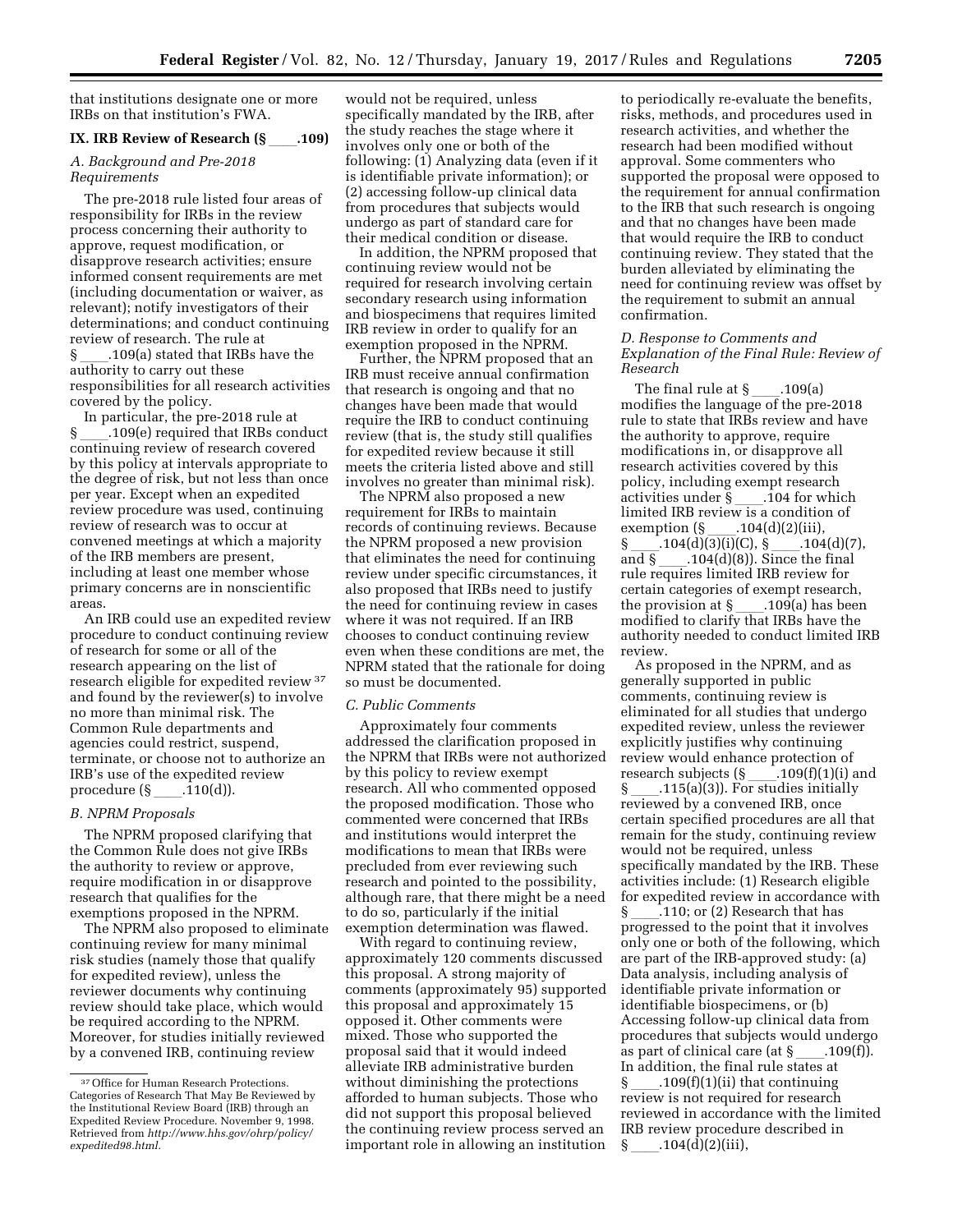$\frac{\S}{\S}$  .104(d)(3)(i)(C),  $\S$  .104(d)(7), or  $\S$  .104(d)(8). or §\_\_\_\_.104(d)(8).<br>The final rule does not require

investigators to provide annual confirmation to the IRB that such research is ongoing and that no changes have been made that would require the IRB to conduct continuing review. Institutions that choose to require some accounting of ongoing research not subject to continuing review have significant flexibility in how they implement their own requirements. Note that under the final rule, investigators would still have the current obligations to report various developments (such as unanticipated problems or proposed changes to the study) to the IRB.

# **X. Expedited Review Procedures**   $(S \t 110)$

### *A. Background and Pre-2018 Requirements*

Under the pre-2018 rule, a research study could receive expedited review if the research activities to be conducted appear on the list of activities published by the Secretary of HHS that are eligible for such review,38 and was found by the reviewer(s) to involve no more than minimal risk. Under an expedited review procedure, the review could be carried out by the IRB chairperson or by one or more experienced reviewers designated by the chairperson from among the members of the IRB. Research that was eligible for expedited review required continuing review at least annually.

# *B. NPRM Proposals*

The NPRM proposed changes regarding expedited review, to allow expedited review to occur for studies on the Secretary's list unless the reviewer(s) determine(s) that the study involves more than minimal risk. This was in contrast to the pre-2018 regulations, which required that an IRB use the expedited review procedure only if the reviewer determines (and documents) that the research involves no more than minimal risk. In addition, OHRP has indicated that the activities on the current list should not be deemed to be of minimal risk simply because they are included on the list. In a related change, the NPRM contained a requirement that IRBs document the rationale for an expedited reviewer's determination that research appearing on the expedited review list is more

than minimal risk (*i.e.,* an override of the presumption that studies on the Secretary's list are minimal risk).

The NPRM proposed that IRBs reviewing the consent process (and, when required, the privacy safeguards) for studies eligible for the proposed exemption at § \_\_\_\_.104(f)(1) could use<br>the expedited review procedure.

As discussed in Section III of this preamble, the NPRM did not propose to modify the definition of minimal risk, but rather proposed adding to the definition a requirement that the Secretary of HHS create and publish a list of activities that qualify as ''minimal risk''. This Secretary's list would be reevaluated periodically, but at least every 8 years, based on recommendations from federal departments and agencies and the public. Note that this would not be an exhaustive list of all activities that would be considered minimal risk under the Common Rule, but would allow IRBs to rely on the determination of minimal risk for activities appearing on the list. IRBs would still need to make minimal risk determinations about activities that do not appear on this list.

In addition, the NPRM proposed to eliminate the parenthetical phrase ''of one year or less'' when referring to the IRB approval period, since annual continuing review of research eligible for expedited review would no longer be required.

The NPRM also proposed that the regulations be revised to require evaluation of the list of expedited review categories every 8 years, followed by publication in the **Federal Register** and solicitation of public comment. A revised list would be prepared for public comment outside the scope of the NPRM.

#### *C. Public Comments*

Approximately 50 comments were received regarding the proposal to update the Secretary's list of expedited review categories every 8 years. A strong majority supported this proposal although some recommended that the mandatory period of review occur more frequently than every 8 years.

Approximately 10 comments discussed the NPRM proposal that an IRB may use the expedited review procedure to satisfy limited IRB review of the consent process as required under the proposed NPRM exemption. A strong majority of these comments supported this proposal.

### *D. Response to Comments and Explanation of the Final Rule: Expedited Review Procedures*

Under the final rule, a study is deemed to be minimal risk and thus

eligible for expedited review if the study only involves activities on the Secretary's list, unless the reviewer determines and documents that the study involves more than minimal risk  $(\S$  \_\_\_\_\_.110(a) and (b)(1)). Thus, we anticipate that more studies that involve no more than minimal risk will undergo expedited review, rather than full review, which will relieve burden on IRBs.

Further, IRBs will be required to document their rationale when they override the presumption that studies on the Secretary's expedited review list involve greater than minimal risk (at  $\S$  .115(a)(8)). Although public comments argued that this documentation represented an unjustified burden on IRBs, we believe that such documentation could provide a basis for the Secretary's future determinations about the appropriateness of the list, and allow for greater consistency across institutions, and thus make the Common Rule more just.

At § \_\_\_\_.110(b)(1)(iii) the final rule<br>adopts the NPRM proposal that an IRB may use the expedited review process when conducting limited IRB review as required by the exemptions at  $\S$  .104(d)(2)(iii),

§ ll.104(d)(2)(iii),

 $\frac{\S}{\text{and } \S}$ .104(d)(3)(i)(C),  $\S$  \_\_\_\_.104(d)(7), and  $\S$ . 104(d)(8).

and § \_\_\_\_.104(d)(8).<br>Finally, as proposed in the NRPM, evaluation of the list of expedited review categories will occur every 8 years, followed by publication in the **Federal Register** and solicitation of public comment.

# **XI. Criteria for IRB Approval of Research (§**ll**.111)**

#### *A. Background and the Pre-2018 Requirements*

The determinations that an IRB must make before it can approve a study were spelled out in the pre-2018 rule at § \_\_\_\_.111. These relate, among other<br>things, to minimizing risks to subjects, determining that an appropriate relationship exists between risks and benefits, and ensuring the equitable selection of subjects. The regulations generally required all of these determinations to be made for any study that must undergo IRB review.

#### *B. NPRM Proposals*

The NPRM proposed a number of changes regarding the criteria for IRB approval of research, including (1) creating a new form of IRB review for activities relating to storing or maintaining data and biospecimens for later secondary use; (2) revising two of the existing criteria for approval of

<sup>38</sup>HHS. OHRP. Categories of Research That May Be Reviewed by the Institutional Review Board (IRB) through an Expedited Review Procedure. November 9, 1998. Retrieved from *[http://](http://www.hhs.gov/ohrp/policy/expedited98.html) [www.hhs.gov/ohrp/policy/expedited98.html](http://www.hhs.gov/ohrp/policy/expedited98.html)*.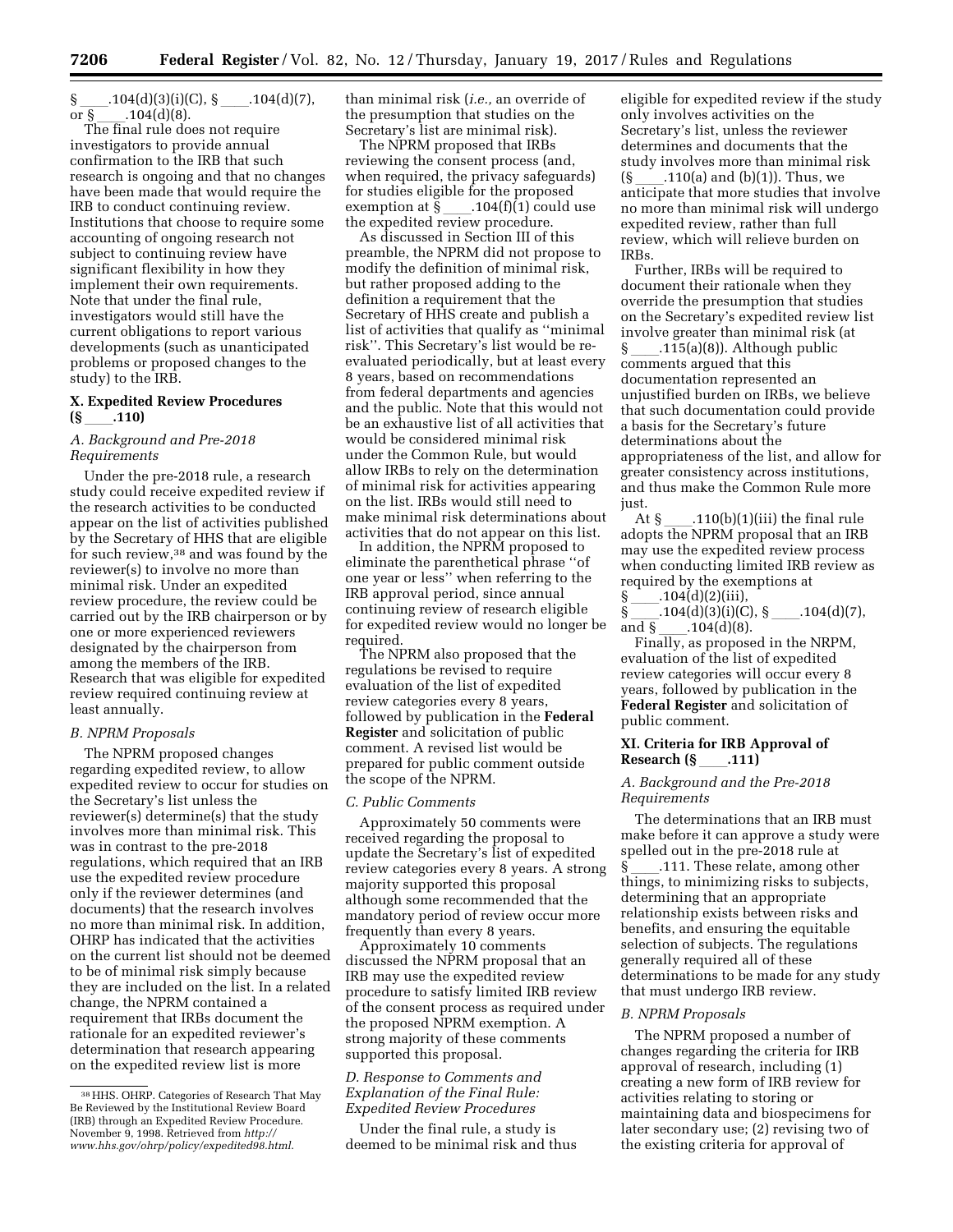research that have special considerations related to the involvement of vulnerable populations and for privacy and confidentiality of data provisions; and (3) adding a provision about plans to review the return of individual results to participants.

The first set of changes concerned updating the IRB review criteria for research activities relating to storing or maintaining information and biospecimens, and to the secondary use of such information and biospecimens. Paragraph (a)(9)(i) of proposed  $\frac{\S}{\text{proposed}}$  exemption at  $\S$  . 104(f)(1) proposed exemption at §\_\_\_\_.104(f)(1)<br>for storing or maintaining biospecimens or identifiable private information for use in secondary research. This provision would have eliminated the need for an IRB to make the usual determinations about such an activity. Instead, the IRB would have been required to determine that the procedures for obtaining broad consent to storing or maintaining the biospecimens or information were appropriate, and met the standards included in the introductory paragraph<br>of § 116. In addition, if these of §\_\_\_\_.116. In addition, if these<br>storage and maintenance activities involved a change for research purposes from the way the biospecimens or information had been stored or maintained, then the IRB would have needed to determine that the proposed biospecimen and privacy safeguards at § ll.105 were satisfied for the creation of any related storage database or repository.

The second proposed change was related to the NPRM privacy safeguard proposal and clarified that it would not be an IRB responsibility to review the security plans for biospecimens and identifiable private information for every protocol (*i.e.,* on a case-by-case basis). Also, as discussed in Section VII, the NPRM proposed changing how vulnerable populations are referred to in the regulatory language at

 $\frac{\S}{\S}$  \_\_\_.111(a)(3).<br>The third proposed change was the addition of section (a)(8) to §\_\_\_\_.111<br>clarifying that if an investigator submits as part of the protocol a plan for returning clinically relevant research results to subjects, the IRB would have to evaluate the appropriateness of the plan. This criterion was proposed in response to public discussions, including SACHRP, recommending that IRBs consider returning individual results to subjects.39

# *C. Public Comments*

Approximately 20 comments discussed the proposed modifications in<br>§ .111 related to the criteria for IRB § ll.111 related to the criteria for IRB approval of research. Of these comments, a majority discussed the proposal that an IRB be required to review the adequacy of plans to return research results, should a proposed study include such a plan. Comments on this proposal were mixed, with both those opposing and supporting the proposal indicating that HHS and other Common Rule departments and agencies would need to issue detailed guidance addressing what is considered an adequate plan in this context. Several commenters suggested deleting this provision due to the lack of clarity surrounding the IRB's role in such a review.

# *D. Response to Comments and Explanation of the Final Rule: Criteria for IRB Approval of Research*

The final rule does not adopt all of the NPRM proposals. It does not include the NPRM proposal regarding IRB review of plans to review the return of clinically relevant results to subjects. This proposal was deleted due to concern over the criteria that would be required for an IRB to appropriately consider this area, the need for particular IRB expertise to appropriately assess the return of results, and ambiguity over the meaning of ''clinically relevant.''

The final rule does, however, revise two of the existing criteria for approval of research: (1) Special considerations related to the involvement of vulnerable populations, and (2) privacy and confidentiality of data provisions.

As discussed in more detail in Section VII, the language regarding vulnerable populations at §\_\_\_\_.111(a)(3) and (b)<br>has been revised to reflect the current understanding of which populations should receive special consideration due to potential vulnerabilities specific to the purposes and context of human subjects studies and to parallel other references to vulnerable populations

found at  $\frac{\gamma}{\gamma}$  .107(a).<br>Section .111(a)(7) in the final rule Section ll.111(a)(7) in the final rule retains the pre-2018 language, but also adds an additional requirement, thereby serving a dual function as both the primary regulatory provision requiring IRB review of the adequacy of protections for the privacy of subjects and confidentiality of identifiable private information (including that obtained from the analysis of biospecimens), and as the primary limited IRB review requirement needed to satisfy certain exemption determinations in  $\S$  .104(d).

In  $\S$  . 111(a)(7)(i) the Secretary of HHS commits to issuing guidance to assist IRBs in assessing what provisions are adequate to protect the privacy of subjects and to maintain the confidentiality of information, after consultation with OMB's privacy office and other federal departments and agencies that have adopted this policy. This modification is intended to serve a similar function as the privacy safeguards proposed in the NPRM (but not adopted in the final rule). The guidance might address the following considerations such as:

• The extent to which identifiable private information is or has been deidentified and the risk that such deidentified information can be reidentified;

• The use of the information;

• The extent to which the information will be shared or transferred to a third party or otherwise disclosed or released;

• The likely retention period or life of the information;

• The security controls that are in place to protect the confidentiality and integrity of the information; and

• The potential risk of harm to individuals should the information be lost, stolen, compromised, or otherwise used in a way contrary to the contours of the research under the exemption.

The final rule at  $\S$  \_\_\_\_\_.111(a)(8) modifies the NPRM proposal on the limited IRB review required by § \_\_\_\_.104(d)(7). Section \_\_\_\_.111(a)(8)<br>specifies that for the purposes of conducting the limited IRB review required by § \_\_\_\_.104(d)(7), the IRB<br>must determine that broad consent for storage, maintenance, and secondary research use of identifiable biospecimens or identifiable private information is obtained in accordance with the requirements of

 $\S$  .116(a)(1)–(4), (a)(6), and (d). As part of its review of these requirements for broad consent, the IRB would review the appropriateness of the process proposed for obtaining broad consent, and ensure that the required elements of broad consent were appropriately included in the broad consent form (or process, if broad consent is to be obtained orally). Additionally, the IRB must determine that consent is appropriately documented, or that a waiver of documentation is appropriate,<br>in accordance with  $\S$  \_\_\_\_\_.117. Finally, in accordance with §\_\_\_\_.117. Finally,<br>if a change is made for research purposes in the way identifiable private information or identifiable biospecimens are stored or maintained, the IRB must determine that adequate provisions are in place to protect the privacy of subjects and to maintain the

<sup>39</sup>*[http://www.hhs.gov/ohrp/sachrp-committee/](http://www.hhs.gov/ohrp/sachrp-committee/recommendations/attachment-b-return-individual-research-results/index.html)  [recommendations/attachment-b-return-individual](http://www.hhs.gov/ohrp/sachrp-committee/recommendations/attachment-b-return-individual-research-results/index.html)[research-results/index.html.](http://www.hhs.gov/ohrp/sachrp-committee/recommendations/attachment-b-return-individual-research-results/index.html)*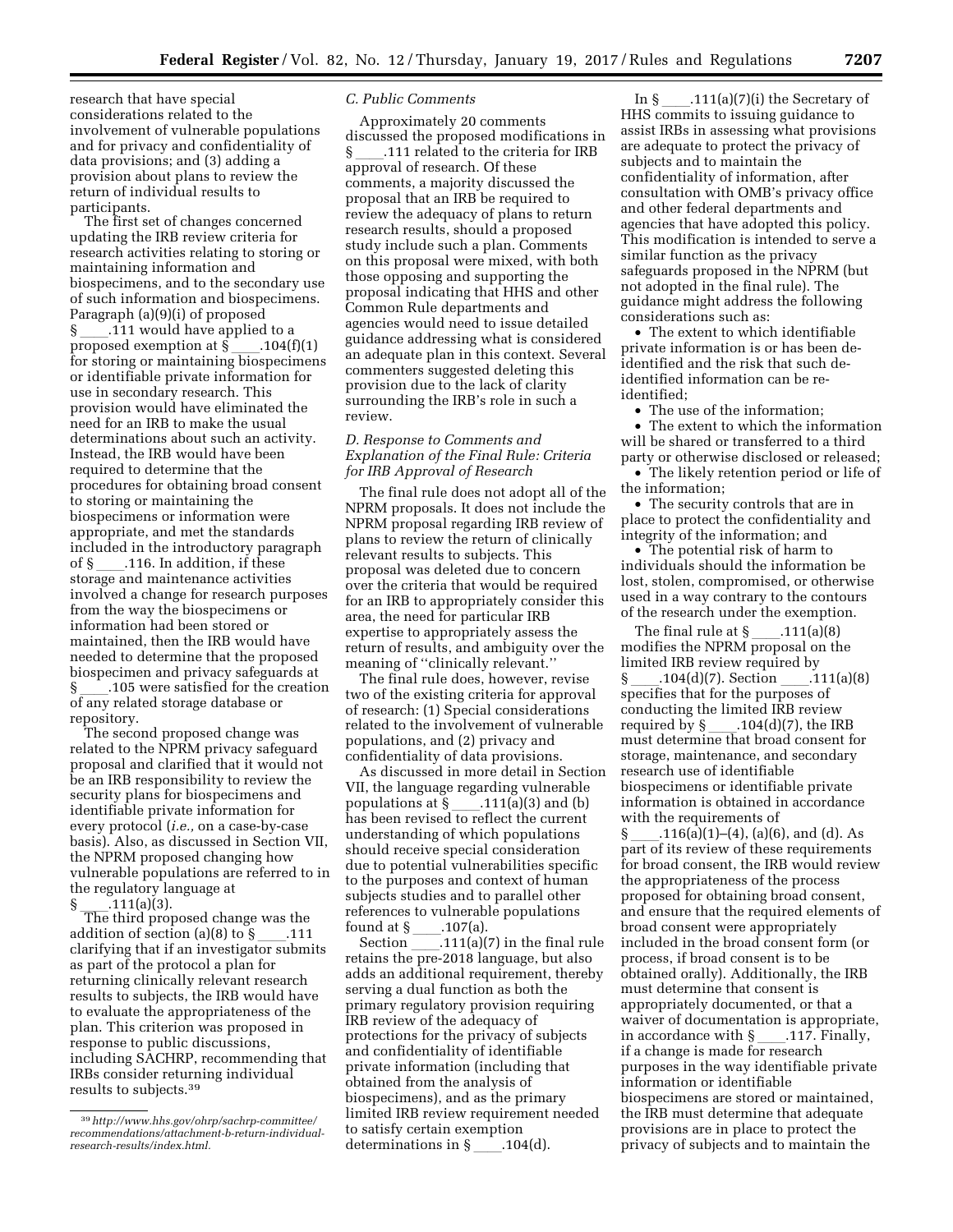confidentiality of data. It is expected that the guidance to be developed by the Secretary of HHS about protecting the privacy of subjects and maintaining the confidentiality of data will also be applicable to the privacy and confidentiality considerations included in this limited IRB review requirement.

### **XII. Cooperative Research (§ \_\_\_\_.114)**

# *A. Background and Pre-2018 Requirements*

The pre-2018 rule required that each institution engaged in a cooperative research study obtain IRB approval of the study, although it did not require that a separate local IRB at each institution conduct such review. In many cases, however, a local IRB for each institution would independently review the research protocol, and informed consent forms and other materials, often resulting in multiple reviews for one study. When any one of these IRBs would require changes to the research protocol that are adopted for the entire study, investigators would have to re-submit the revised protocol to all of the reviewing IRBs. This process could take many months and significantly delay the initiation of research projects and recruitment of subjects into studies. More importantly, little evidence has suggested that the time and effort put into these activities by investigators (in providing materials to IRBs) and IRBs have significantly increased the well-being of research subjects.

### *B. NPRM Proposals*

Taking into consideration the history of public debate on this topic and various sources of public comments, the NPRM proposed a requirement mandating that all institutions located in the United States engaged in cooperative research rely on a single IRB as their reviewing IRB for that study. Under this proposal, this requirement would not apply to: (1) Cooperative research for which more than single IRB review is required by law; or (2) research for which the federal department or agency supporting or conducting the research determines and documents that the use of a single IRB is not appropriate for the particular study. Public comment was sought on whether it would be useful for this requirement to include criteria that federal departments or agencies would need to apply in determining whether to make exceptions to the use of a single IRB requirement and what those criteria might be. Further the public was asked whether the exceptions proposed were appropriate and sufficient, or whether

this mandate should have additional exceptions for single IRB review than those proposed in the NPRM.

The change proposed by the NPRM would apply only to U.S.-conducted portions of studies because the flexibility to make use of local IRB reviews at international sites should be maintained. It might be difficult for an IRB in the United States to adequately evaluate local conditions in a foreign country that could play an important role in the ethical evaluation of the study.

This policy would apply regardless of whether the study underwent convened review or expedited review. Under the NPRM, the IRB of record would be expected to be selected either by the funding agency or, if there is no funding agency, by the lead institution conducting the study. An agency may, but is not required, to solicit input regarding which IRB would be most appropriate to designate as the IRB of record. Public comment was sought on how this would work in practice.

This policy would not relieve any site of its other obligations under the regulations to protect human subjects. Nor would it prohibit institutions from choosing, for their own purposes, to conduct additional IRB or other administrative reviews, though such reviews would no longer have any regulatory status in terms of compliance with the Common Rule.

Some concerns about a mandated single IRB review for cooperative research point to implementation logistics, and the time necessary to establish new policies, procedures, and agreements. Recognizing this concern, the proposed compliance date was 3 years from the publication of the final rule. Public comment was sought on whether this was a realistic timeframe.

The public was asked to comment on whether mandated single IRB review for all cooperative research was a realistic option, and what the likely costs and benefits to institutions might be. Further, the public was asked to comment on whether additional resources would be necessary to meet this requirement in the short term and whether savings might be anticipated in the long run. Finally, public comment was sought regarding in what areas guidance would be needed for institutions to comply with this requirement and whether the Common Rule departments and agencies could take actions to address concerns about institutional liability, such as developing model written agreements.

### *C. Public Comments*

This proposal was one of the most commented on in the NPRM, receiving more than 300 comments. Public comment was divided on whether a final rule should implement the proposal to mandate one IRB of record in domestic cooperative research studies. Of those who commented on this proposal, approximately 130 supported the proposal, and approximately 140 opposed it. Others had mixed views.

Research institutions tended to oppose this proposal, while individuals (*i.e.,* those who were not providing comment in an official institutional capacity) and scientific organizations tended to support the proposal. A strong majority of those who opposed the proposal indicated that the final rule should encourage, rather than mandate, a single IRB of record in cooperative research studies. Arguments against the proposal cited the need for local review and potential loss of accountability, as well as operational issues such as the increased administrative capacity and technological systems required for a site to function effectively as a single IRB. One comment stated that mandated single IRB review would not eliminate the challenges associated with multiinstitutional trials. The commenter argued that it would shift the burden from sponsors to investigators and at the institutional level, centralized systems would have to be developed and sustained in order to manage single IRB reviews.

Some who supported the proposal stated that it would decrease administrative burdens and inefficiencies for investigators and institutions. Conversely, some commenters stated that the proposal should not be implemented because it would ultimately increase burdens and inefficiencies for investigators and institutions.

In addition to the broad themes for and against this proposal, some commenters such as SACHRP noted that the proposed requirement seems premature at this time and suggested that more data are needed before such a provision could be implemented. Others said the scope of the proposal seemed overly broad. Many cited the alternative, narrower approach discussed in SACHRP's public comment as a reasonable option.40 Further commenters stated that the lead institution likely would experience

<sup>40</sup>SACHRP's public comment to the NPRM is available here: *[https://www.hhs.gov/ohrp/sachrp](https://www.hhs.gov/ohrp/sachrp-committee/recommendations/2016-january-5-recommendation-nprm-attachment-a/index.html)[committee/recommendations/2016-january-5](https://www.hhs.gov/ohrp/sachrp-committee/recommendations/2016-january-5-recommendation-nprm-attachment-a/index.html) [recommendation-nprm-attachment-a/index.html](https://www.hhs.gov/ohrp/sachrp-committee/recommendations/2016-january-5-recommendation-nprm-attachment-a/index.html)*.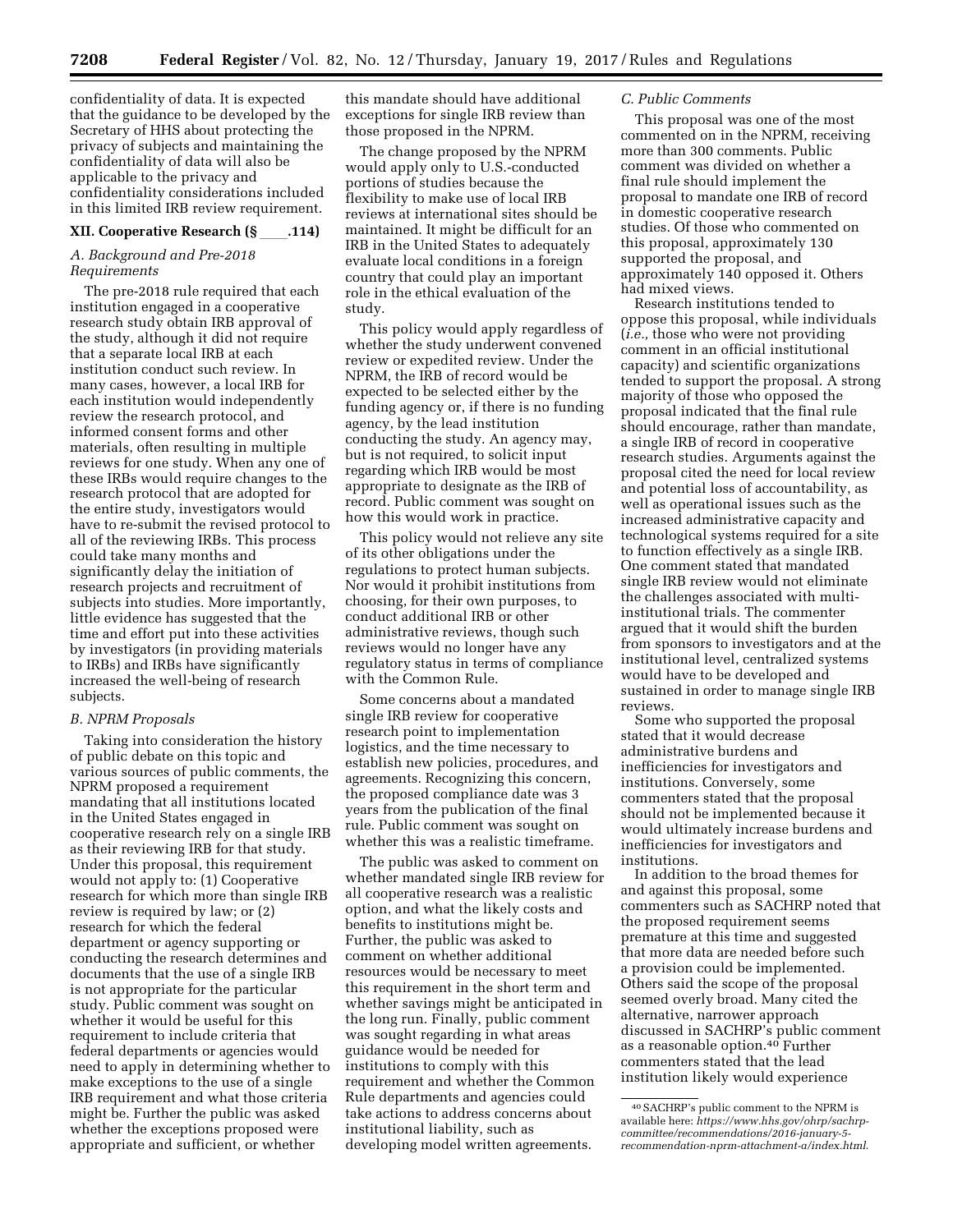increased costs if this proposal were implemented because of the obligations it would have to assume. In addition, some commenters said that the proposal does not address risk of liability to institutions and IRBs that are not considered the lead.

Commenters also noted that long review times for prospective research studies are not solely related to the IRB review and approval itself. Rather, commenters noted that long review times are caused by the sum total of the many different types of reviews either mandated by other regulations or by institutional policy (*e.g.,* radiation safety board review, privacy board review, departmental scientific review) that must be completed. These other reviews would likely not be affected by the NPRM proposal.

Several commenters expressed concern that according to the NPRM proposal, the supporting federal department or agency would select the IRB of record as required by the provision. These commenters were concerned that the provisions did not seem to allow for grantee or awardee input on what IRB should be the IRB of record nor did they seem to suggest that funding departments or agencies should consult with the institutions receiving funding about the IRB of record. Several public comments also expressed concern about the burden this provision would place on nonfederally supported studies subject to the rule solely based on the clinical trials expansion proposed in the NPRM.

Representatives of AI/AN tribes also provided comments emphasizing the sovereign status of their governments, and stating that nonlocal review would be inappropriate for their communities.

### *D. Response to Public Comments and Explanation of the Final Rule: Cooperative Research*

The final rule adopts the NPRM proposal with modifications that are responsive to public comment. We agree with commenters who speculated that mandated single IRB review would ultimately decrease administrative burdens and inefficiencies for investigators and institutions, while acknowledging that the transition to this model would require significant time and an adjustment to institutional structures and policies. We concur that, rather than offering additional protections, in many cases multiple IRB approvals increase burden and frequently delay the implementation of studies, increasing the costs of clinical trials and potentially stalling access to new therapies. We note comments that expressed frustration with the frequent

occurrence of central IRB participating sites insisting on separate institutional reviews. One comment noted that these additional IRB reviews generally reach the same conclusions, or conclusions with minor changes, that are then imposed solely on that site. When working optimally, we expect the central IRB model will work more efficiently and require less personnel time and fewer resources for tracking and implementing IRB changes and approvals, thereby eliminating the potential for unnecessarily duplicative reviews.

Although a large number of comments believed that single IRB review should be encouraged rather than mandated, we feel that this incentivized approach would ultimately fail to yield substantive positive change in the system. Rather, systematic efficiencies have the best chance of occurring if single IRB review is required for all review in domestic research involving more than one institution. We acknowledge that further guidance for this requirement will need to be developed and that initial cost projections may have been low. However, we feel this change supports the best interests of the research infrastructure through increasing efficiency. Note that the final rule permits appropriate flexibilities that will assist in implementation. Institutions may still choose to conduct additional internal IRB reviews for their own purposes, though such reviews would no longer have any regulatory status in terms of compliance with the Common Rule.

We agree with comments recommending that a greater role should be provided for grantee input on choosing the IRB of record, and have modified the language accordingly. The language at  $\S$  \_\_\_\_\_.114(b)(1) now states language at § \_\_\_\_.114(b)(1) now states<br>that the reviewing IRB (*i.e.,* the IRB of record) will be identified by the federal department or agency supporting or conducting the research, yet allows lead institutions to propose the reviewing IRB, subject to the acceptance of the federal department or agency supporting the research. This provision is consistent with the NIH single IRB policy, which was published on June 21, 2016.

This final rule adopts (in § ll.114(b)(2)(i)) the NPRM's proposal that cooperative research for which more than single IRB review is required by law is not subject to the requirements of § \_\_\_\_.114. The rule also adds<br>clarifying language providing that this provision extends to tribal laws passed by the official governing body of an AI/ AN tribe. Thus, if the official governing

body of an AI/AN tribe passes a tribal law that requires more than single IRB review for certain cooperative research, the requirement for single IRB review does not apply to such cooperative research. In addition, we highlight that § \_\_\_\_.114(b)(2)(ii) allows a federal<br>department or agency the flexibility to determine that the use of a single IRB is not appropriate for certain contexts, thereby permitting additional IRB review and consideration of local and regional variations in some circumstances.

Finally, the final rule adopts the NPRM proposal for this provision to have a delayed compliance date of 3 years from the date the final rule is published in the **Federal Register.** This transition period is intended to allow the regulated community appropriate time and flexibility in adjusting to this new model.

### **XIII. IRB Records** (§ 115)

# *A. Background and Pre-2018 Requirements*

The pre-2018 rule at  $\S$  \_\_\_\_.115 outlined requirements for IRBs in preparing and documenting its activities and for maintaining records.

### *B. NPRM Proposals*

As discussed in Section IV, the NPRM proposed to revise the pre-2018 requirement that an up-to-date list of the IRB members and their qualifications be included in an institution's assurance. Instead, the NPRM proposed the requirement that an IRB or the institution prepare and maintain a current list of IRB members.

As discussed in Section IX, the NPRM proposed a new requirement for IRBs to maintain, as part of their records of continuing reviews, the rationale for conducting continuing review of research that was deemed eligible for elimination of continuing review per proposed changes at § \_\_\_\_.109(f)(1)(ii).<br>Specifically, this would apply to research that had progressed to the point that it involves only one or both of the following, which are part of the IRB-approved study: (1) Conducting data analysis, including analysis of identifiable private information, or (2) accessing follow-up clinical data from procedures that subjects would undergo as part of standard care for their medical condition.

Also, as discussed in Section IX, the NPRM proposed eliminating continuing review for many minimal risk studies (namely those that qualify for expedited review), unless the reviewer finds and documents why continuing review should take place for the study. Finally,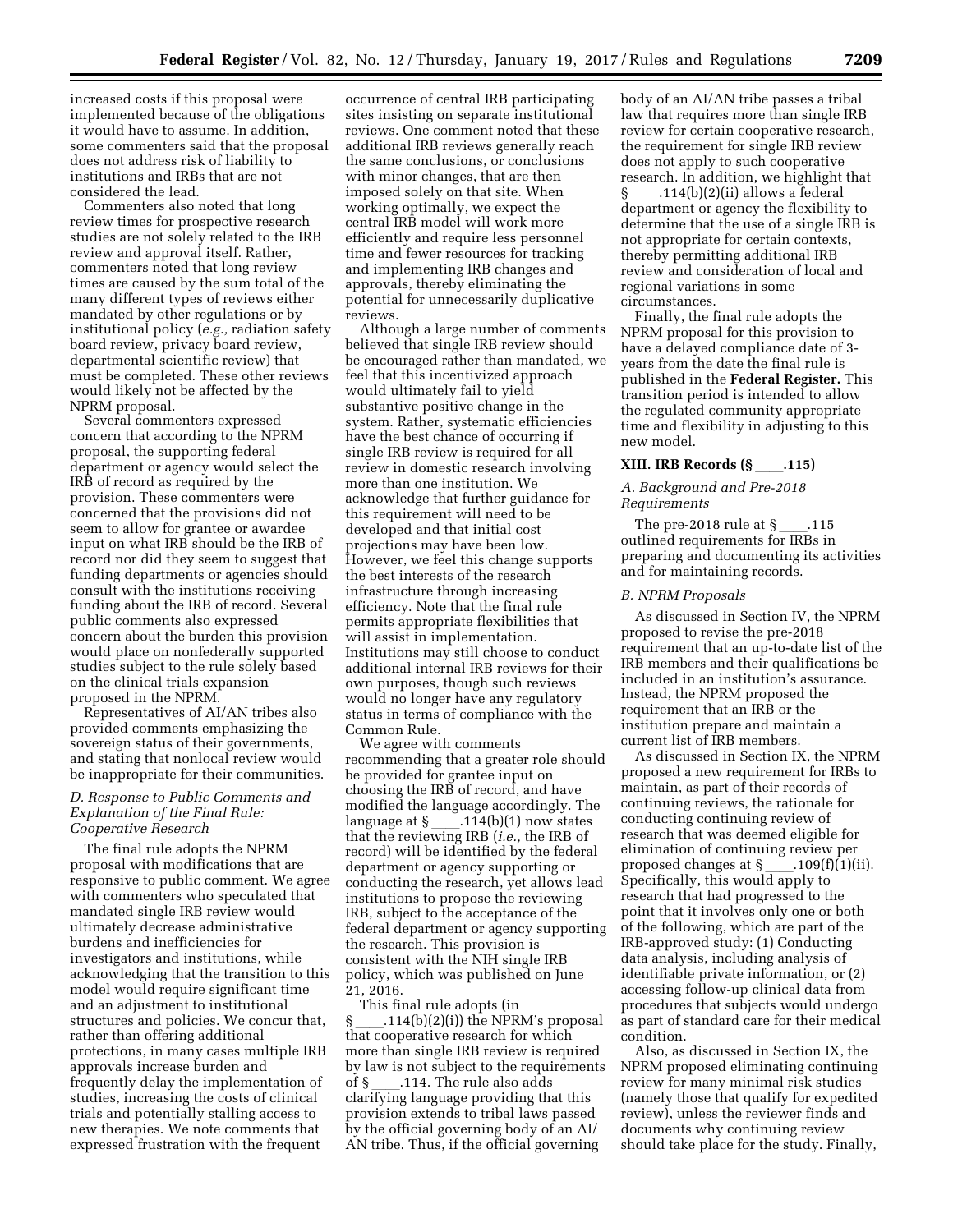the NPRM contained a requirement that IRBs document the rationale for an expedited reviewer's determination that research appearing on the expedited review list is more than minimal risk (*i.e.,* overturning the presumption that studies on the Secretary's list are minimal risk).

New in the NPRM was a proposal to require that an IRB maintain records of exemption determinations. Additionally, the NPRM proposed that the use of the proposed exemption determination tool would satisfy the proposed documentation requirement.

In addition, a new provision was proposed to require that the institution or IRB that retains IRB records should safeguard, if relevant, individually identifiable private information contained in those records in compliance with the proposed privacy safeguards.

Finally, the NPRM proposed a modification of the pre-2018 rule clarifying that IRB records may be maintained in print or electronic form.

### *C. Public Comment*

The proposed modifications to § ll.115 received approximately 25 comments. A majority focused on three proposed revisions. The NPRM proposed to require that reviewers document why an IRB required continuing review when continuing review was not required as proposed in the NPRM. The majority of commenters opposed this requirement stating that it merely shifted administrative burden from one activity to another with no increase in protections.

The NPRM also proposed to require that a reviewer document why a research activity appearing on the expedited review list is more than minimal risk, and thus should be subject to full IRB review. This was opposed by the majority of commenters who indicated that this proposal was an unjustified administrative burden.

One commenter stated that the proposed documentation requirements would be punitive to IRBs. Several others suggested that this requirement served as a disincentive to institutions who wanted to implement additional protections than those required by the Common Rule. These commenters noted that this seemed in contrast to the longstanding policy articulation that the Common Rule served as a ''floor'' for protections and that institutions could require additional protections for research conducted at their institutions.

# *D. Response to Comments and Explanation of the Final Rule: IRB Records*

A majority of the changes proposed in the NPRM in §\_\_\_\_.115 have been<br>retained in the final rule without alteration. However, the final rule differs from the NPRM in a few ways. First, the NPRM included two provisions requiring documentation of continuing review activities; these have been merged into one provision in the final rule at § \_\_\_\_.115(a)(3). Second, the<br>NPRM required that the IRB keep records of the IRB reliance agreements between an institution and the IRBs not operated by that institution that review said institution's nonexempt research activities. Instead, the final rule includes language at §\_\_\_\_.115(a)(9)<br>that requires each institution to maintain adequate documentation of the responsibilities that each entity will undertake to ensure compliance with this policy. This provision differs from the NPRM proposal to correspond to the more flexible provision included at § ll.103(e), which does not require the creation of a written agreement between an institution and a reviewing IRB that said institution does not operate.

Because the final rule does not include an exemption determination requirement, the exemption documentation requirement proposed in the NPRM is not included in the final rule. Additionally, because the final rule does not include specified privacy safeguards, the NPRM proposal for an IRB to safeguard records as required by the proposed privacy safeguards is not included.

The final rule includes the NPRM proposal that IRBs document decisions to require continuing review or full board review even in circumstances when such review is not required because we believe it is important to document why an IRB is making a determination that differs from the regulatory baseline. This also helps to promote the principle of justice (as applied to IRB operations). Note that nothing in these regulations prevents an institution from authorizing an IRB to apply standards that exceed those in the regulations, if indeed the institution has chosen to do so.

In addition, while the NPRM proposed to require that IRB records that contain identifiable private information be safeguarded through compliance with the proposed privacy safeguards, the final rule does not require such safeguards. Although no public comments were received on this provision, in deciding not to include the NPRM's proposed privacy safeguard requirements in the final rule, we determined that it was unnecessary for the Common Rule to impose additional privacy requirements on IRB records as we are unaware of instances in which IRB records were breached. In addition, IRB records are not the regulatory equivalent of research records, which should be adequately secured or safeguarded against inappropriate uses or disclosures of identifiable private information. IRB records will generally be secured for a variety of reasons. These include not only protecting identifiable private information, but also, for example, protecting discrete information and intellectual property that might be included in a protocol. There are other means for ensuring institutions and IRBs protect their records beyond what is required by the Common Rule.

### **XIV. General Requirements for Informed Consent (§** 116)

The final rule contains several major revisions to the requirements for informed consent, specifically with respect to: (1) New requirements relating to the content, organization, and presentation of information included in the consent form and process to facilitate a prospective subject's decision about whether to participate in research; (2) the basic and additional elements of consent; (3) the elements of broad consent for the storage, maintenance, or secondary research use of identifiable private information and identifiable biospecimens; (4) attendant changes in the waiver or alteration criteria for consent; (5) a new provision that allows IRBs to approve a research proposal for which investigators obtain information or biospecimens without individuals' informed consent for the purpose of screening, recruiting, or determining the eligibility of prospective human subjects of research, provided certain conditions are met; and, (6) a new requirement to post to a federal Web site a copy of an IRBapproved version of the consent form that was used for enrollment purposes for each clinical trial conducted or supported by a federal department or agency. Each of the final rule provisions are discussed separately below.

# *A. General Requirements for Informed Consent (§* .116(a))

### 1. Background and Pre-2018 Requirements

Under the pre-2018 rule, many fundamental requirements applicable to all informed consents were set forth in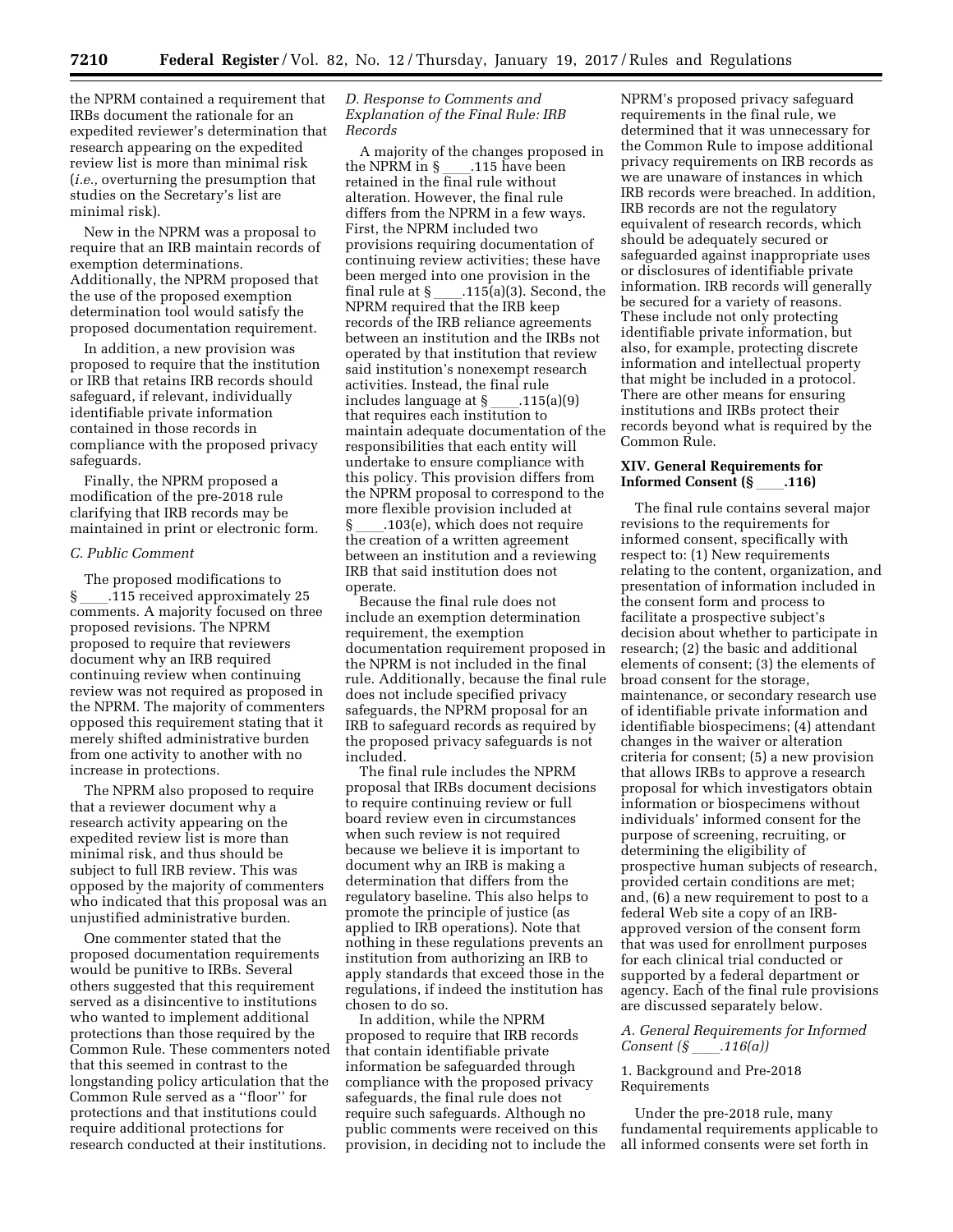an introductory (and unnumbered) paragraph at the beginning of  $\S$ . 116.

In considering changes to the general requirements set forth in § \_\_\_\_.116(a),<br>we considered arguments put forth by some that consent forms have evolved to protect institutions rather than to provide potential research subjects with the most important pieces of information that a person would need in order to make an informed decision about whether to enroll in a research study.41 Instead of presenting the information in a way that is most helpful to prospective subjects—such as explaining why someone might want to choose not to enroll—these individuals argued the forms may function more as sales documents or as a means to protect against institutional liability.<sup>42</sup> We also considered a growing body of literature that suggests informed consent forms have grown too lengthy and complex, adversely affecting their ability to effectively convey the information needed for prospective participants to make an informed decision about participating in research.<sup>43</sup>

# 2. NPRM Proposals

The NPRM proposed adding new language to the introductory text of § ll.116 to emphasize the need to first provide essential information that a reasonable person would want to know in order to make an informed decision about whether to participate in research, and to provide an opportunity to discuss that information. Furthermore, in recognition of complaints that consent forms are too often complicated documents primarily used to protect sponsors from legal liability, the NPRM proposed requiring that the information in these forms be organized and presented in a way that does not merely provide lists of isolated facts, but rather facilitated the prospective subject's or representative's understanding of the reasons why one might or might not want to participate in the research.

The NPRM also proposed that an investigator seeking to obtain informed consent be required to present first the information required by § \_\_\_\_.116,<br>which has been recognized by the Common Rule departments and agencies as the most fundamental and required content of informed consent,

before providing other information, if any, to the subject. As proposed under the NPRM, the main portion of a consent document could include only the elements of informed consent that were required by the Common Rule, with any other information included in an appendix. This change was intended to lead to substantially shorter ''core'' sections of consent forms, with prospective subjects receiving the most important information in the body of these relatively short forms, instead of that key information being buried in long and overly complex documents. As proposed, additional information could be set forth in appendices to consent forms.

Given the consensus that informed consent forms should be written in appropriate language, this proposal reinforced the need to include information using language understandable to the subject. This goal was consistent with Federal Plain Language guidelines and the Federal Plain Writing Act of 2010. The NPRM proposed that the Secretary publish guidance at a later time to explain how consent forms could be written to comply with this regulatory requirement. Public comments were sought on what topics should be addressed in future guidance on improving the understandability of informed consents. As explained in the NPRM, it was not envisioned that the revised Common Rule would require a formal assessment to evaluate an individual's competency, but we acknowledged that such a practice might be appropriate for certain populations or studies.

In addition, the NPRM proposed to clarify in the introductory language at § ll.116 that if a HIPAA authorization is combined with a consent form, the authorization elements required by 45 CFR 164.508 (part of the HIPAA Privacy regulations) must be included in the consent document and not the appendices. In other words, when informed consent for research under the Common Rule is combined with a HIPAA authorization, the NPRM proposed that the authorization elements would be considered to constitute one of the required elements of informed consent.

### 3. Public Comments

Approximately 200 comments discussed the proposal to include information required by the Common Rule in the consent form and place other information in appendices. A majority of those (approximately 140) supported the proposal and approximately 35 commenters opposed

this proposal. Those who expressed support for this proposal generally noted agreement with the NPRM's rationale for the proposed revisions. Even those who supported the proposal stated that guidance would be needed for the proposal to be implemented and for the proposal to have the desired effect. Among those who opposed this proposal, all indicated support for the intention behind it. Reasons for opposing this proposal included:

• Concern that having a ''dual document'' system (with a primary consent form and appendices) would not actually improve subjects' understanding specifically and the informed consent process generally.

• Concerns that in some circumstances, the information that one might require to make an informed decision about research participation may not always be information required under the Common Rule when seeking and obtaining informed consent.

• Concern that the proposed language for the § \_\_\_\_.116 introductory<br>paragraph should not be promulgated as regulatory text (and would be more appropriate as guidance).

• Concern that because the proposed language does not include specific standards and specific criteria, the provision would ultimately be impossible to implement and enforce.

• Concern that the language as proposed would not reduce the complexity and length of consent forms because much of the information generally contained in an informed consent document is required by various regulatory agencies. To this end, several commenters noted that the NPRM proposed an additional four required elements of consent, which would add to the quantity of information that is required to be discussed in an informed consent document.

Some comments noted that although they liked the general idea of the proposal for the introductory paragraph of  $\S$  .116, they felt that the proposal should not focus on the length of a consent form, but rather on clarity and understandability. One comment expressed a need for guidance on how to implement the proposed language in the introductory paragraph of  $\S$  \_\_\_\_.116<br>and the requirement at  $\S$  .109(b) of and the requirement at §\_\_\_\_.109(b) of<br>the pre-2018 rule.<sup>44</sup> The NPRM did not

<sup>41</sup>Levine RJ. Informed consent: Some challenges to the universal validity of the western model. *J Law Med Ethics* 1991;19(3–4):207–213.

<sup>42</sup>Menikoff J., Richards E. *What the Doctor Didn't Say: The Hidden Truth about Medical Research.*  New York, NY: Oxford University Press; 2006:113– 123.

<sup>43</sup>Beardsley E. et al. Longer Consent Forms for Clinical Trials Compromise Patient Understanding: So Why Are They Lengthening? *Journal of Clinical Oncology.* 2007 Mar 20;25(9):e13–4.

<sup>&</sup>lt;sup>44</sup> Section \_\_\_\_\_.109(b) of the pre-2018 rule states that an IRB shall require that information given to subjects as part of informed consent is in<br>accordance with §\_\_\_\_\_.116. The IRB may require accordance with §\_\_\_\_.116. The IRB may require<br>that information, in addition to that specifically mentioned in §\_\_\_\_.116, be given to the subjects when in the IRB's judgment the information would Continued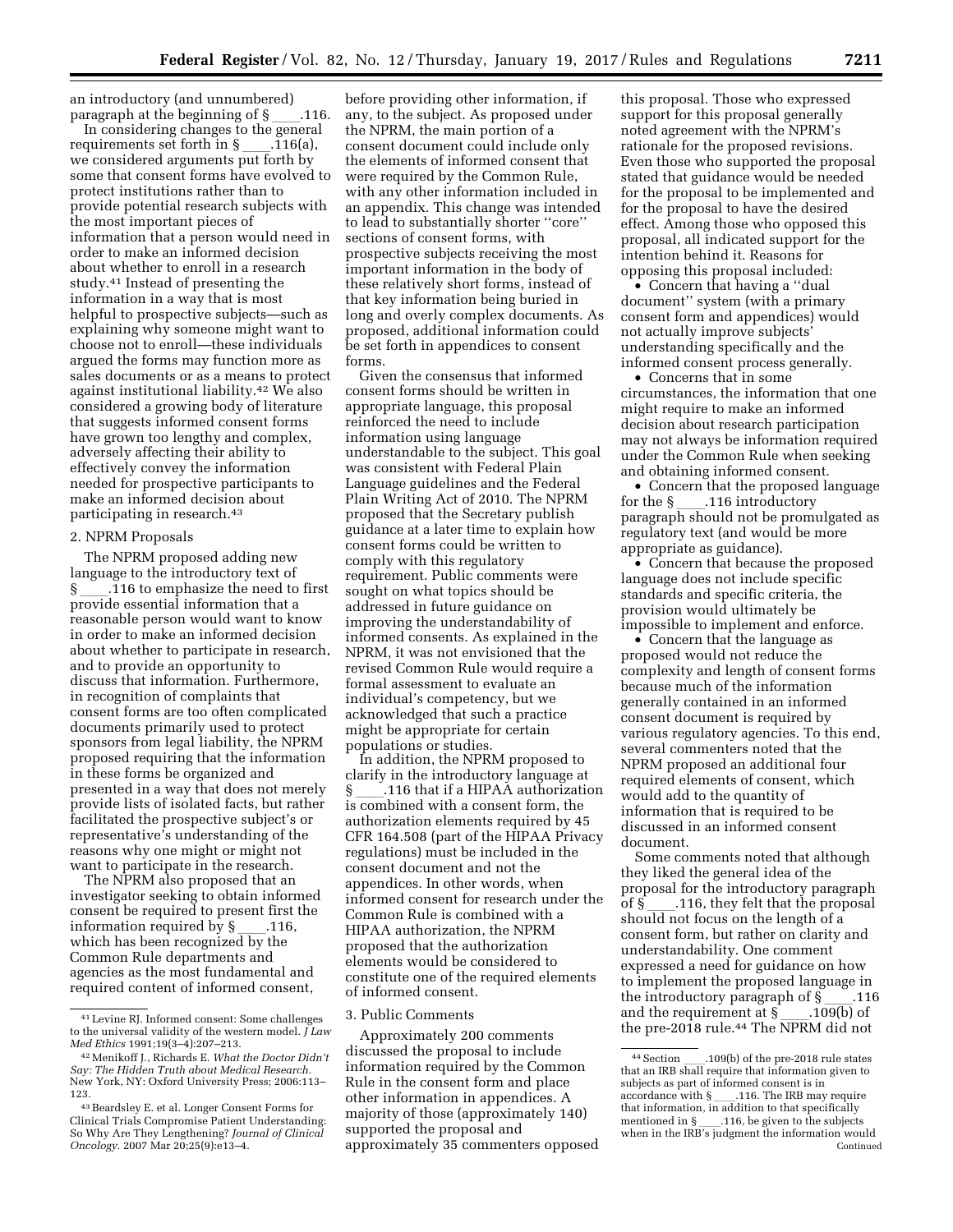propose changing the latter item, which mandated that IRBs require that information given to subjects as part of informed consent conform with the requirement. However, the NPRM also permitted IRBs to require additional information if it would meaningfully add to the protection of the rights and welfare of subjects. This comment was made in light of the NPRM's proposal that information not required as an element of consent at §\_\_\_\_.116 must be<br>provided after providing the required elements of consent.

The NPRM asked about what topics should be addressed in future guidance on improving the understandability of informed consent. Approximately 35 commenters answered this question, a majority of which were universities and research institutions. Several commenters questioned whether the proposals in the introductory paragraph of § 116 would be enforceable, and how Common Rule departments and agencies would assess and enforce compliance.

Several commenters indicated that mandating the order in which the content of consent forms should be presented may not always facilitate increased understanding by potential subjects because the best way to facilitate understanding is likely to be study specific. In other words, the order of importance of issues could be dependent on unique aspects of a given study. Others noted that most information in consent forms is there because the regulations require it to be included. Thus, the proposal to include the information required by the regulations up front, with all other information included as an appendix, is not a requirement that will inherently improve consent forms. Some commenters suggested that more research was needed on the informed consent process before prescribing specific approaches.

Many commenters asked that future guidance be developed to assist in drafting consent forms that addresses language level, literacy, risk communication, and best practices in use of alternative media in the informed consent process (*e.g.,* interactive presentation on a tablet, comic strips for pediatric populations). In this regard, some comments objected to the singular focus on a ''form'' in the proposed language, stating that this sends the message that alternative and innovative approaches to improving the informed consent process would be discouraged. Others noted that future guidance

should include topics of interest to tribal groups, such as acknowledgement of community-level implications of research and clarification about the handling of biospecimens in a study.

Several commenters noted that guidance should focus on how to foster understanding rather than focusing on mandatory length limitations on consent forms. However, a few comments endorsed a recommended page length maximum, citing it as perhaps the only way to force investigators and institutions to be brief and concise in the presentation of relevant information.

4. Response to Comments and Explanation of the Final Rule: General Requirements for Informed Consent

Before addressing how the general requirements for informed consent proposed in the NPRM have been adopted and altered in the final rule, it is important to note that the structure for this regulatory text has been altered. In the pre-2018 rule, the general requirements were included in an unnumbered introductory paragraph. The NPRM proposed the same approach. To emphasize the fact that this paragraph includes multiple independent and important regulatory requirements, and to enable stakeholders and Common Rule departments and agencies to more easily reference particular requirements, these general requirements have been<br>redesignated into a new § 116(a). In redesignated into a new § \_\_\_\_.116(a). In<br>addition, the general requirement for consent in the final rule at

§ 116(a)(6) removes the reference to oral or written consent that was in the pre-2018 rule. This is the provision that addresses the prohibition on including exculpatory language through which the subject or the legally authorized representative is made to waive or appear to waive any of the subject's legal rights, or releases or appears to release the investigator, the sponsor, the institution, or its agents from liability for negligence. The reference to oral or written consent was removed from this provision in the final rule. In its place, a similar reference was included in to  $\S$  116(a) to clarify that all the requirements set forth in  $\S$  116(a) requirements set forth in  $\S$ apply to written and oral consent.

Another change made in the final rule, as compared with the pre-2018 rule and the language proposed in the<br>NPRM, is that §\_\_\_\_.116(a) contains NPRM, is that §\_\_\_\_.116(a) contains<br>introductory language summarizing each paragraph of §\_\_\_\_.116 and the<br>relationship between those paragraphs. Given that the framework for informed consent has been altered and reorganized through this regulation, this introductory language is intended to

explain the overall approach set forth in revised §<sub>11116</sub>, as well as the significance of each paragraph. This introductory language is also intended to explain the role of broad consent under revised  $\S$  .116. The introductory paragraph explains that the general requirements for informed consent are now set forth in § \_\_\_\_.116(a) and that these general<br>requirements apply with respect to informed consent obtained pursuant to  $\S$  .116(b), (c), and (d) (except, as<br>described later,  $\S$  .116(a)(5) does not described later, § \_\_\_\_.116(a)(5) does not<br>apply to broad consent obtained under § \_\_\_\_.116(d)). This introductory<br>language also explains that the basic elements of informed consent (which were described in §\_\_\_\_.116(a) of the<br>pre-2018 rule) are included in § ll.116(b) of this final rule and that additional elements of informed consent that pertain only to certain studies (which were described in §\_\_\_\_.116(b)<br>of the pre-2018 rule) are included in  $\S$  \_\_\_\_\_.116(c) of this final rule.

In addition, this introductory language explains that the requirements for broad consent (a concept not specifically addressed in the pre-2018 rule) are described in §\_\_\_\_.116(d) of<br>this final rule. As discussed below, broad consent under this final rule differs from the broad consent approach proposed for § \_\_\_\_.116(c) in the NPRM.<br>The introductory language of § ll.116(a) explains that broad consent may be obtained in lieu of informed consent obtained under<br>§ .116(b) and § .116(c) (which § \_\_\_\_.116(b) and § \_\_\_\_.116(c) (which<br>describe basic elements of informed consent as a general matter and additional elements of informed consent that apply only to certain studies, respectively) for certain purposes. Specifically, in lieu of obtaining studyspecific informed consent in accordance with §\_\_\_\_.116(b) and (c), broad<br>consent may be obtained under § ll.116(d) for the use of identifiable private information or identifiable biospecimens collected for either research studies other than the proposed research or nonresearch purposes for: (1) storage and maintenance for secondary research use; and (2) secondary research. For those purposes (and no others), broad consent under § 116(d) may be obtained instead of specific consent under  $\S$  .116(b) and (c).

New introductory language at § ll.116(a) also summarizes the provisions describing circumstances in which waiver or alteration of the requirements of informed consent are permitted. These circumstances pertain to research involving public benefit and service programs conducted by or

meaningfully add to the protection of the rights and welfare of subjects.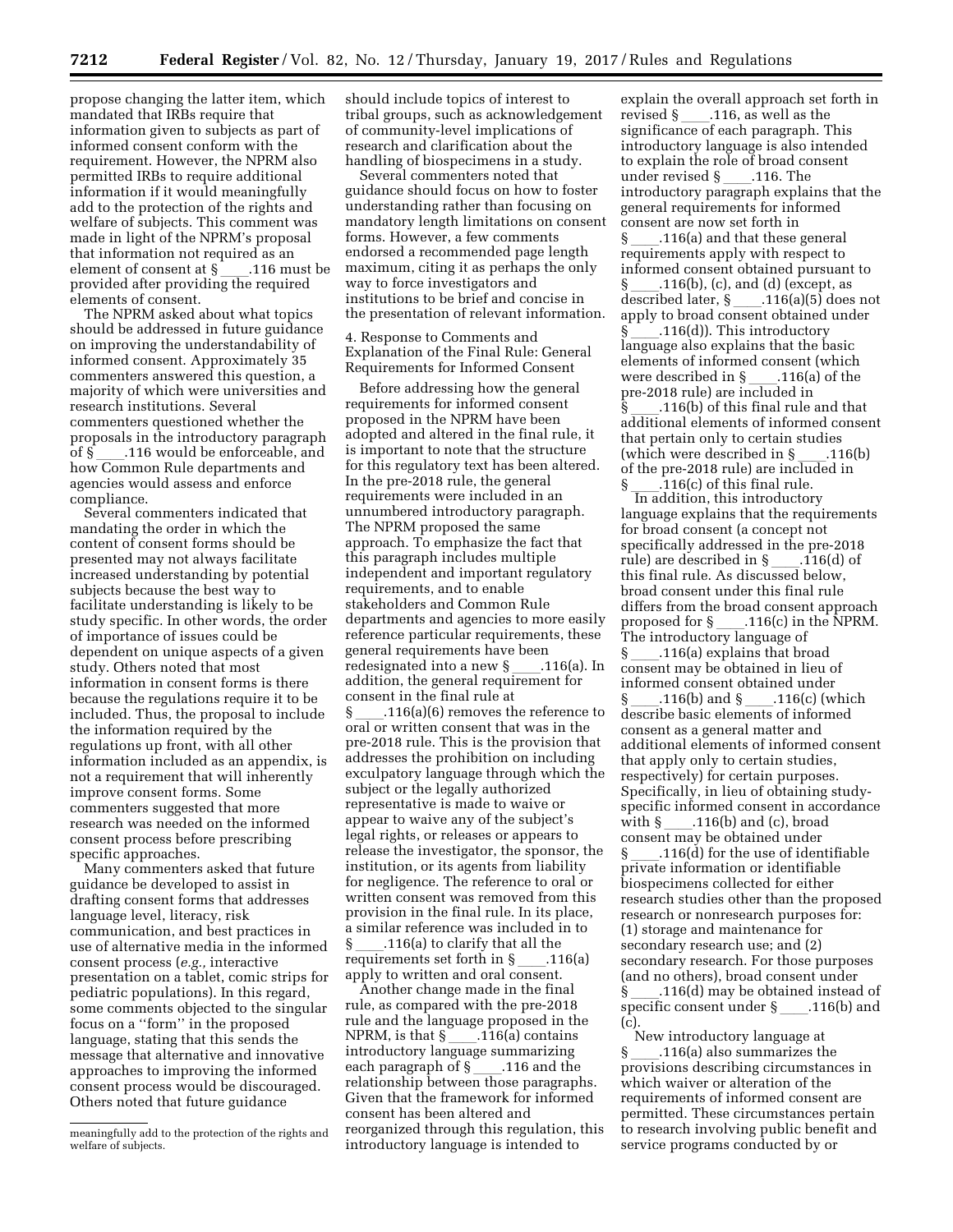subject to the approval of state or local officials at §\_\_\_\_.116(e), and to research<br>more generally at \$\_\_\_\_\_\_116(f) (see more generally at §\_\_\_\_.116(f) (see<br>below) below).

Another change reflected in the final rule is that specific requirements for informed consent have been included in subparagraphs for clarity and emphasis. For example, the requirement that information that is given to the subject or the legally authorized representative shall be in language understandable to such subject or representative is no longer included as part of a general introductory paragraph and is instead<br>included as §\_\_\_\_.116(a)(3). Except as included as § \_\_\_\_.116(a)(3). Except as<br>noted here, these requirements remain the same as they were under the pre-2018 rule.

The final rule adopts, almost verbatim, all of the proposals made in the NPRM to improve and clarify the general requirements for informed consent. For example, the final rule adopts the proposed requirement specifying that the information provided in an informed consent form must be presented in sufficient detail relating to the research, and must be organized and presented in a way that does not merely provide lists of isolated facts, but rather facilitates the prospective subject's or legally authorized representative's understanding of the reasons why one might or might not want to participate. The final rule also adopts new language clarifying that this requirement applies to the informed consent as a whole. In addition, the final rule adopts the NPRM's proposal that prospective subjects or legally authorized representative must be provided with key information that is most likely to assist a prospective subject or legally authorized representative in making a decision about participating in research, and to provide an opportunity to discuss that information. Moreover, the final rule adopts an approach, consistent with many public comments, emphasizing efforts to foster understanding overall rather than imposing specific length limitations on the entire consent forms.

The final rule also includes language slightly different from that proposed in the NPRM for clarity or for conformance with other language in the final rule. For example, the final rule replaces references to a subject's representative with references to a subject's legally authorized representative (a term defined in §\_\_\_\_.102) for clarity.<br>As discussed above, a significant

proposal in the NPRM was that in obtaining informed consent, investigators would first have to present the information required by §\_\_\_\_.116,<br>before presenting any other information,

if any. In addition, the NPRM proposed mandating that consent forms must include only the required information under § \_\_\_\_.116 and that any other<br>information be included in appendices. The final rule does not adopt a requirement that certain information be included only in appendices. This approach is responsive to public comments expressing concerns that such a mandate might sometimes undermine the informed consent process. The final rule adopts a slight variation of that approach in response to public comments about perceived lack of flexibility in the proposed language. Whereas the NPRM referred to the ''body'' of the consent form as opposed to appendices to the consent form, the final rule replaces those concepts with references to material that must be at the beginning of the consent form, versus material that can appear after that beginning section. The final rule does not limit the information that can be provided in the beginning of a consent form to *only* the § \_\_\_\_.116<br>requirements, but instead offers a more flexible and meaningful approach in response to public concerns that the NPRM proposal was too prescriptive. Moreover, the approach recognizes public comments that expressed concerns about creating a ''dual document'' system. As such, the final rule does not address appendices to the informed consent. However, the NPRM's references to the appendices of the consent form have in general been conceptually replaced by references to the material in a consent form that follows the ''beginning'' section.

In particular, the final rule imposes a new requirement (set forth in  $\S$  .116(a)(5)(i)) that the informed consent begin with a concise and focused presentation of the key information that is most likely to assist a prospective subject or legally authorized representative in understanding the reasons why one might or might not want to participate in the research. This provision further requires that this beginning portion of the informed consent must be organized and presented in a way that facilitates comprehension. This requirement applies to all informed consents, except for broad consents obtained pursuant to § ll.116(d), which may warrant a different presentation.

This new requirement included at  $\S$  .116(a)(5)(i) is somewhat similar to the proposal advanced in the NPRM insofar as both emphasize the importance of presenting the information that would be most important to a subject (or a legally authorized representative) before

presenting other information. However, the requirement included in

 $.116(a)(5)(i)$  is more specific, detailed, and flexible. First, this provision requires that key information be included in the beginning of the informed consent in a concise and focused presentation. We recognize that how this requirement applies will depend on the nature of the specific research study and the information presented in the informed consent and believe that this requirement strikes an appropriate balance between facilitating the comprehension of subjects of key issues and allowing study-specific flexibilities. In general, our expectation is that this initial presentation of the key pieces of information will be relatively short. This section of the consent could, in appropriate circumstances, include a summary of relevant pieces of information that are explained in greater detail later in the consent form.

The requirement that key information be presented in a concise and focused way will require an assessment that is specific to a study and its informed consent. For example, for most complicated clinical trials involving cancer patients with long (*e.g.,* 20- to 25 page) consent documents, our expectation would be that the concise and focused presentation referred to in  $.116(a)(5)(i)$  would be no more than a few pages, and would provide the key pieces of information about the trial

in such a manner that facilitates a person's comprehension of why they might or might not want to participate in the research.

In such cases, for example, we would not consider a 10-page description of elements such as potential risks, accompanied by lengthy and complex charts and graphs, to satisfy the ''concise and focused'' requirement of  $\S$  .116(a)(5)(i). With regard to risks in the type of cancer trial mentioned above, for example, instead of needing to mention every reasonably foreseeable risk, which would be required by  $\S$  .116(b)(2), this beginning section of the consent form should identify the most important risks, similar to the information that a doctor might deliver in the clinical context in telling a patient how sick the chemotherapy drugs will make them, but with a particular emphasis on how those risks are changed by participating in the study.

We recognize the advantages of allowing institutions to design informed consents, consistent with  $\S$  .116(a)(5)(i), that are tailored to particular research studies to assist prospective subjects in understanding the most fundamental aspects of the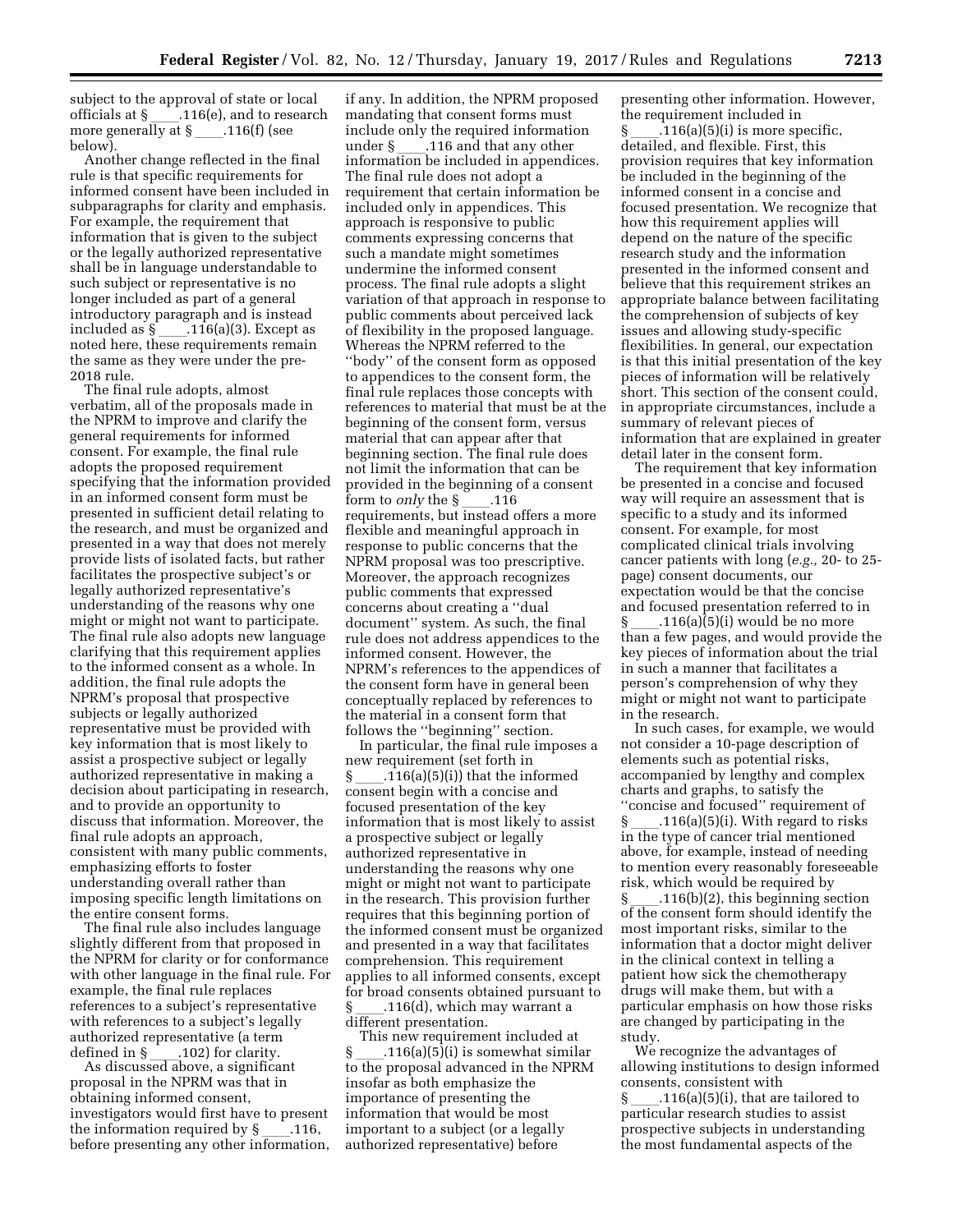informed consent. For this reason, the final rule does not strictly specify the types of information that should or should not be included to satisfy

 $.116(a)(5)(i)$ , or the length of such concise and focused presentations. This flexibility is responsive to public comments recommending against a rigid approach to enable institutions and individuals to tailor informed consents to the circumstances of particular studies. A discussion of the key information to be included in the beginning section of the consent form, and how it will operate in practice, may be further clarified in future guidance.

We also recognize that for some relatively simple research studies with limited risks or benefits, the entire informed consent document may be relatively brief and still satisfy § ll.116. In such circumstances, an institution may determine that virtually

all of the information required by § ll.116 would also satisfy  $.116(a)(5)(i)$ . In such cases, the informed consent document could include the concise and focused presentation of § \_\_\_\_.116(a)(5)(i) at the<br>beginning of the informed consent document, followed by limited additional information required to

satisfy § \_\_\_\_.116.<br>In all circumstances (those involving lengthy and complex informed consents as well as short and relatively simple informed consents), if information included at the beginning of the informed consent satisfies both  $\frac{\S}{\text{informed consent under } \S}$  .116(a)(5)(i) and the elements of informed consent under  $\S$  \_\_\_.116(b)<br>and  $\S$  .116(c) more generally, the and § \_\_\_\_.116(c) more generally, the<br>information included at the beginning need not be repeated later in the body of the informed consent. Thus, with respect to the example provided above concerning a clinical trial with cancer patients, the most important reasonably foreseeable risks to subjects would be summarized at the beginning of the informed consent as part of

 $\S$  .116(a)(5)(i)'s concise and focused presentation, but that a more comprehensive and detailed description of reasonably foreseeable risks to subjects would be included later in the body of the informed consent. In contrast, with respect to a relatively simple research study with limited risks, we would expect that all of the information provided to potential subjects concerning such risks might satisfy both § \_\_\_\_.116(a)(5)(i) (as part of<br>a concise and focused presentation of key information) and  $\S$ . 116(b)(2) (a description of any reasonably foreseeable risks or discomforts to the subject). In such circumstances, the information provided at the beginning

of the informed consent would not need to be repeated or further detailed in the informed consent and the entire informed consent could be relatively short.

In general, we would expect that to satisfy § \_\_\_\_.116(a)(5)(i), the beginning<br>of an informed consent would include a concise explanation of the following: (1) the fact that consent is being sought for research and that participation is voluntary; (2) the purposes of the research, the expected duration of the prospective subject's participation, and the procedures to be followed in the research; (3) the reasonably foreseeable risks or discomforts to the prospective subject; (4) the benefits to the prospective subject or to others that may reasonably be expected from the research; and (5) appropriate alternative procedures or courses of treatment, if any, that might be advantageous to the prospective subject. As a general matter, a brief description of these five factors would encompass the key information most likely to assist a reasonable person (or legally authorized representative) in understanding the reasons why one might or might not want to participate in research, as required by

§ \_\_\_\_.116(a)(5)(i) and § \_\_\_\_.116(a)(4).<br>However, we recognize that this determination is necessarily factspecific and that IRBs and institutions may require that somewhat different (or additional) information be presented at the beginning of an informed consent to satisfy  $\S$  .116(a)(5)(i).

The NPRM also proposed adding a new requirement to the general introductory paragraph of  $\S$  .116, which would provide that if an authorization required by 45 CFR parts 160 and 164 (parts of the HIPAA Privacy Rule) is combined with a consent form, the authorization elements required by 45 CFR 164.508 must be included in the consent form (and not the appendices). Because this final rule does not incorporate the distinction proposed in the NPRM between the informed consent and appendices, the final rule does not incorporate this language.

We are satisfied that the approach adopted in this final rule will enable regulated entities and individuals to pursue different and innovative approaches to obtaining informed consent, as recommended in some public comments, while ensuring that the important aspects of informed consent are clearly communicated to prospective subjects and subjects.

*B. Basic Elements of Informed Consent (§* \_\_\_\_*.116(b))* 

1. Background and Pre-2018 Requirements

Under the pre-2018 rule, investigators were generally required to obtain the subjects' informed consent to participate in research.45 The regulations required that the consent form include at least eight specific items of information, including: (1) an explanation of the purposes of the research, its duration, and procedures involved, and identification of any procedures which are experimental; (2) a description of the reasonably foreseeable risks; (3) a description of any potential benefits; (4) a disclosure of appropriate alternative procedures or courses of treatment, as relevant; (5) information about confidentiality of records, compensation, and treatments if injury occurs; (6) for research involving more than minimal risk, an explanation as to whether any compensation or medical treatments are available if injury occurs; (7) contact information; and (8) a statement that participation is voluntary, and that refusal to participate or decision to withdraw will involve no penalty or loss of benefits to which the subject is otherwise entitled.

### 2. NPRM Proposals

In the NPRM it was proposed that research with nonidentified data continue to be considered not to involve ''human subjects.'' However, to better ensure that subjects are informed of the possibility that identifiers collected as part of a research study could be removed from the data and then be used for secondary research studies without the protections provided by this policy, it was proposed that a new element of informed consent be required. The new basic element of consent proposed in the NPRM at §\_\_\_\_.116(a)(9) would<br>apply to all research collecting identifiable private information. Based on the investigator's plans, the informed consent form and process would need to inform subjects either that: (1)

<sup>45</sup>For general requirements for informed consent see §\_\_\_\_\_.116 in the pre-2018 Rule, and 21 CFR 50.20, .25 in FDA's comparable requirements. There are provisions under the Common Rule, that allow for the waiver of some or all of the elements of informed consent (see § \_\_\_\_.116(e) and (f)). The<br>Federal Food, Drug, and Cosmetic Act limits the circumstances under which informed consent can be waived. See, *e.g.,* section 520(g) (21 U.S.C. 360j(g)). Currently, FDA regulations contain only two exceptions from informed consent in certain life-threatening and emergency situations under 21 CFR 50.23–24. However, the 21st Century Cures Act recently amended the Federal Food, Drug and Cosmetic Act to allow waiver of informed consent for certain FDA-regulated minimal risk investigations.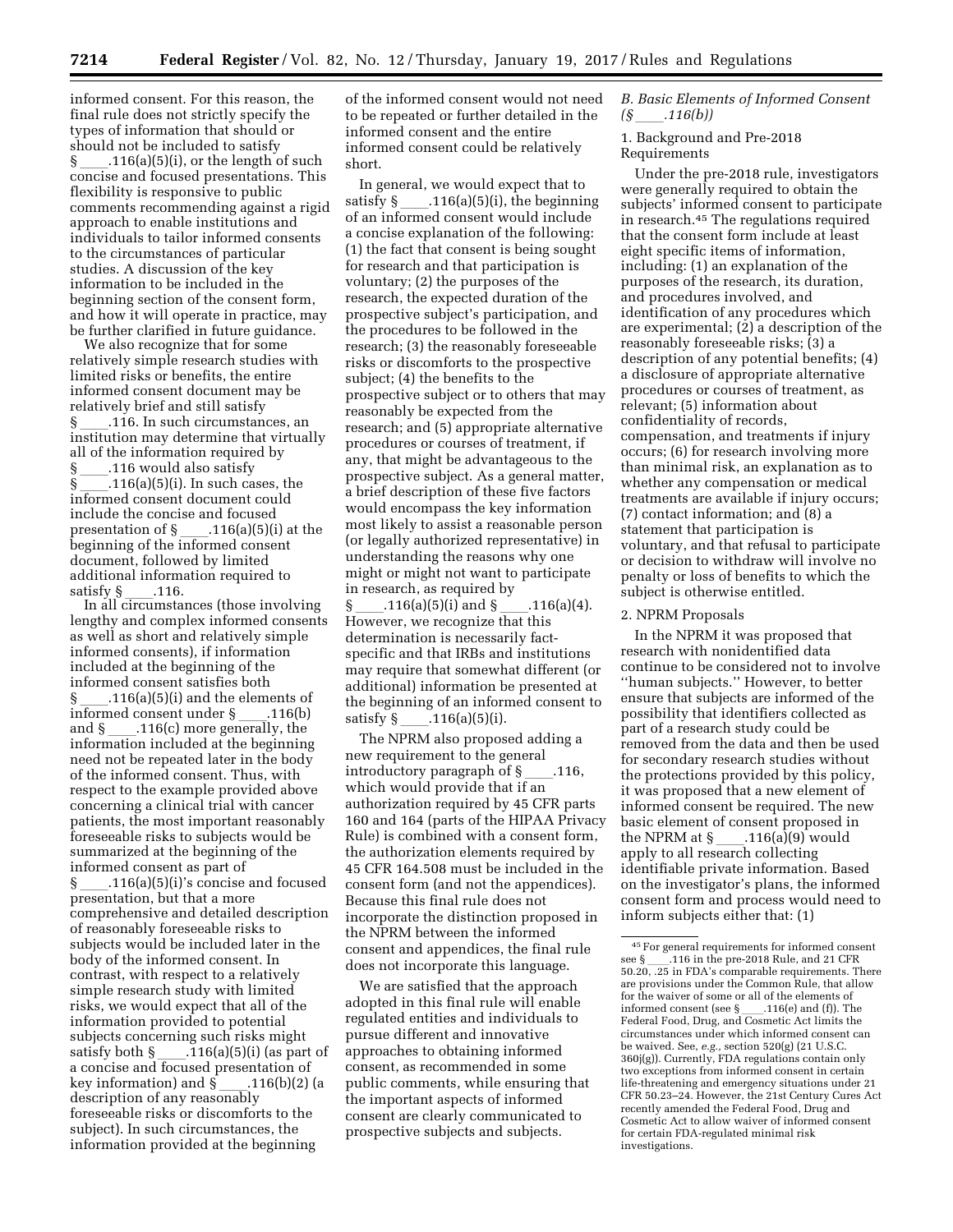identifiers might be removed from the data and that the nonidentified data could be used for future research studies or distributed to another investigator for future research studies without additional informed consent from the subject or the representative, if this might be a possibility; or (2) the subject's data collected as part of the research, from which identifiers are removed, would not be used or distributed for future research studies.

#### 3. Public Comments

Approximately 40 public comments were received on the proposed new required element of informed consent found in the NPRM at proposed § ll.116(a)(9). A large majority favored this proposal. Those who supported this proposal indicated that it provided useful information to prospective subjects about how private information obtained from a study might be used in the future. They also commented that it enhanced transparency in research, providing potential subjects with the information they need to decide whether to participate. Those who opposed this proposal suggested that it would increase the length of consent forms without appreciably improving potential subjects' understanding of a specific research activity.

# 4. Response to Comments and Explanation of the Final Rule: Basic Elements of Informed Consent

The final rule, at  $\S$  \_\_\_\_.116(b)(9), adopts the NPRM proposal to inform potential subjects about the possible use of their identifiable private information with two clarifying changes. First, because the final rule at §\_\_\_\_.102(e)(1)<br>now states that the definition of human subject, in part, includes research in which an investigator obtains, uses, studies, analyzes, or generates *identifiable* biospecimens or identifiable private information, this new element of informed consent has been clarified to specifically apply to any research that involves the collection of identifiable biospecimens, rather than all biospecimens, in addition to research that involves the collection of identifiable private information. In addition, a change to what was proposed in the NPRM has been made to the new element of consent in the final rule at  $\S$  .116(b)(9)(ii), to clarify that it is intended to inform subjects that their information or biospecimens collected as part of the research will not be used or distributed for future research, even if identifiers are removed.

We agree with the public comments that indicated this new element of consent will provide useful information to prospective subjects about whether their identifiable private information or identifiable biospecimens might be stripped of identifiers and used for future research studies or distributed to another investigator for future research studies without additional informed consent from the subject or the legally authorized representative.

We expect that this information can usually be provided in a brief statement, and disagree with the commenters that suggested that this new basic element of consent would increase the length of consent forms without appreciably improving potential subjects' understanding of a specific research activity. This new requirement is intended to give the potential subject a right to know that identifiers might be removed from information or biospecimens and be used for future research without additional consent, when such a possibility exists, so he or she can make a fully informed decision about whether to participate in the research. If subjects' identifiable private information or identifiable biospecimens will not be used for future research studies, even if identifiers are removed, this new element of consent requires that subjects be informed of this as well. Finally, if a specific technology or technique determined to be capable of generating identifiable private information or identifiable biospecimens through the consultative process described at §\_\_\_\_.102(e)(7)<br>will be used, that information should be included in the description of the research at  $\frac{16}{3}$  .116(b)(1). research at §

# *C. Additional Elements of Informed Consent* (§<sub>*\_\_\_\_\_</sub>.116(c))*</sub>

# 1. Background and Pre-2018 Requirements

The pre-2018 rule contained six additional elements of consent required when appropriate: (1) A statement that the particular treatment or procedure may involve risks to the subject (or to the embryo or fetus, if the subject is or may become pregnant) which are currently unforeseeable; (2) anticipated circumstances under which the subject's participation may be terminated by the investigator without regard to the subject's consent; (3) any additional costs to the subject that may result from participation in the research; (4) the consequences of a subject's decision to withdraw from the research and procedures for orderly termination of participation by the subject; (5) a statement that significant new findings

developed during the course of the research which may relate to the subject's willingness to continue participation will be provided to the subject; and (6) the approximate number of subjects involved in the study.

#### 2. NPRM Proposals

The NPRM proposed adding three additional elements of consent that, when appropriate, would be required to be included in the informed consent form and process. These proposed additional elements of consent pertain to issues that have become more relevant in recent years as science has advanced and the nature of research has changed. One proposed new element would require that prospective subjects be informed that their biospecimens may be used for commercial profit and whether the subject will or will not share in this commercial profit. A second proposed element would require that prospective subjects be informed of whether clinically relevant research results, including individual research results, will be disclosed to subjects, and if so, under what conditions. A third proposed new element would provide subjects or their legally authorized representatives with an option to consent, or refuse to consent, to investigators re-contacting the research subject to obtain additional information or biospecimens, or for future research.

#### 3. Public Comments

Each of the proposed additional elements of informed consent found in the NPRM at § \_\_\_\_.116(b)(7)–(9)<br>received approximately 50 comments. All three proposals were generally favored by the public. With respect to the proposed element of consent at  $.116(b)(7)$ , requiring that prospective subjects be informed that their biospecimens may be used for commercial profit and whether the subject will or will not share in this commercial profit, comments, especially from individual members of the public not identified with any institution or organization, indicated that the extent to which an investigator might profit from information or biospecimens collected or used during a study was an important decision point as to whether a prospective subject would want to participate in a study. In response to<br>proposed element  $\S$  \_\_\_\_\_.116(b)(8) proposed element § \_\_\_\_.116(b)(8)—<br>requiring that prospective subjects be informed of whether clinically relevant research results, including individual research results, will be disclosed to subjects, and if so, under what conditions—several public comments stated that knowing whether or not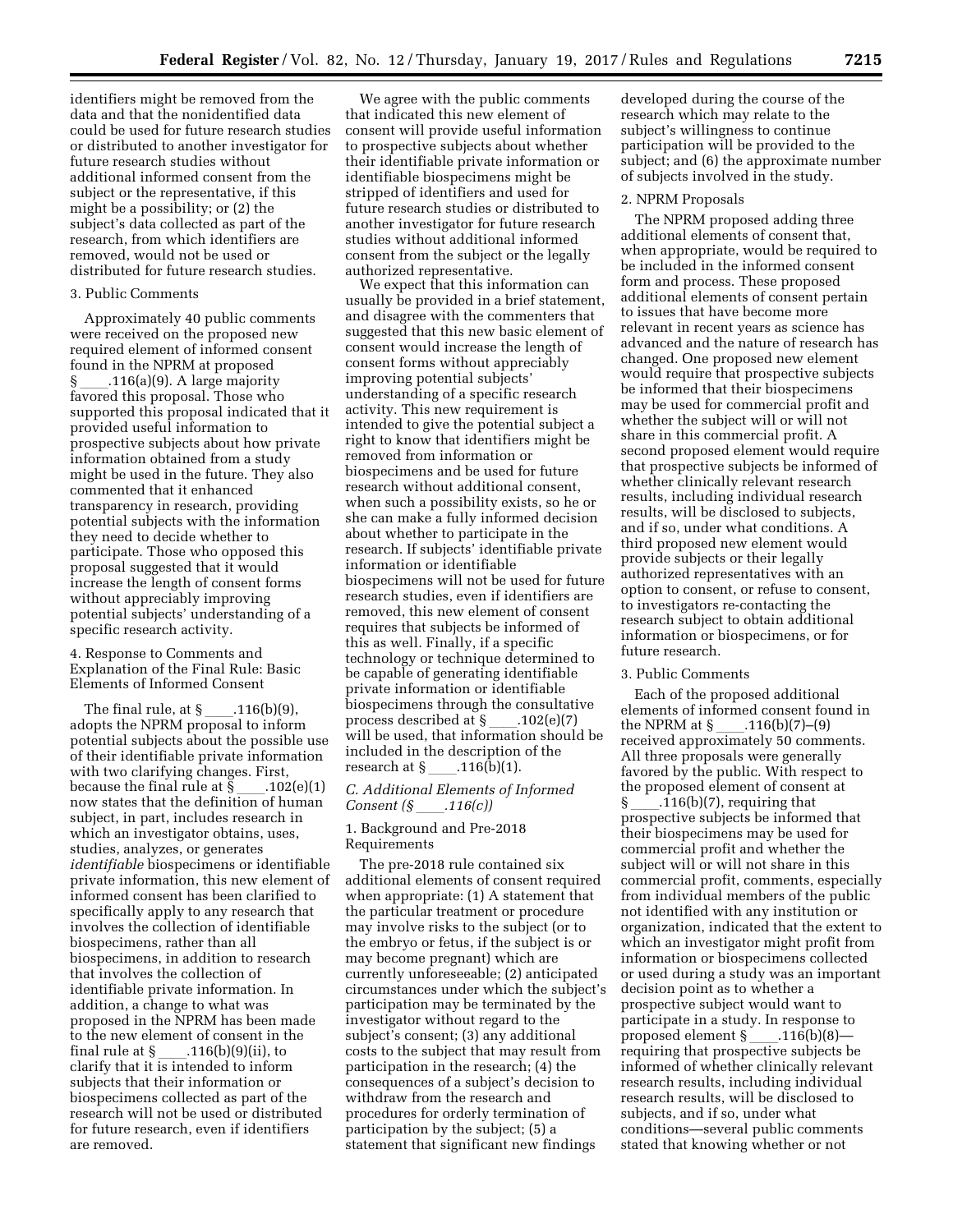research results would be returned to them was an important piece of information for them to know and understand in deciding whether to participate in a study.

Finally, comments discussing § \_\_\_\_.116(b)(9) regarding the potential<br>to be contacted for future studies noted that allowing an individual to indicate whether or not he or she might be contacted for future research studies respected subject autonomy. Those who opposed the provision noted that while the intent of the provision was laudable, the ensuing tracking system that would need to be developed by institutions to track who had said ''yes'' or ''no'' to being re-contacted, and in what circumstances, would be difficult to develop and maintain, and would also represent significant costs to institutions without a corresponding tangible increase in the protections afforded to human subjects.

4. Response to Comments and Explanation of the Final Rule: Additional Elements of Consent

The final rule contains two of the three proposed additional elements of consent. The final rule does not include the additional element proposed in the NPRM relating to providing subjects or their legally authorized representatives the option to consent or refuse to consent to being re-contacted to obtain additional information or biospecimens, or for future research.

New additional elements included in the final rule are: (1) A statement that the subject's biospecimens (even if identifiers are removed) may be used for commercial profit and whether the subject will or will not share in this<br>commercial profit  $(\S$  \_\_\_\_\_.116(c)(7)); and commercial profit (§ \_\_\_\_.116(c)(7)); and<br>(2) a statement regarding whether clinically relevant research results, including individual research results, will be disclosed to subjects, and if so, under what conditions  $(S \t 116(c)(8))$ . Because many public comments addressed a desire to share in the profits of successful products developed using their biospecimens, we believe that investigators, when appropriate, should inform prospective subjects about whether they might or might not benefit commercially from future products resulting from the research, should that possibility be important in their decision making process. Also, several comments received from individuals who reported participation in research studies described disappointment that research results were not returned to them. We believe that potential subjects should be aware of the possibility that they might not receive research results, as well as

the possibility that they might, so that they can factor that information into their decision about whether to consent to research. This provision is intended to pertain to all clinically relevant research results, including general or aggregate research findings and individual research results.

We are also including in the final rule an additional element that when appropriate for research involving biospecimens, subjects be informed of whether the research will (if known) or might include whole genome sequencing (WGS) (§ \_\_\_\_.116(c)(9)).<br>This provision of the final rule describes WGS as the sequencing of a human germline or somatic specimen with the intent to generate the genome or exome sequence of that specimen. WGS generates an extremely large amount of information about people, including factors that will contribute to their future medical conditions. As was recognized in the NPRM's Alternative Proposal A to expand the definition of ''human subject'' to include WGS (discussed in Section III), data obtained through WGS can provide important insights into the health of individuals as well as their biological family. It is also possible that WGS data gathered for one purpose may reveal important information, perhaps unanticipated and unplanned for, years later. Given the unique implications of the information that can be developed through WGS, if it is either known that a specific research study will include this technique, or might include it, we believe that this aspect of the research must be disclosed to prospective subjects as part of the informed consent process. It is recognized that under the pre-2018 rule, if a research study were to involve WGS, this research procedure would have almost always been included in the description of the research. However, to remove any ambiguity about whether such information would need to be included in the informed consent, the final rule makes this requirement explicit through this new element of consent.

The information that would have to be disclosed under these additional elements of consent is often relevant to an individual's decision of whether to participate in a research study. Such information may have been included in informed consent forms under the pre-2018 rule. However, the final rule now requires inclusion of these additional elements, when appropriate.

The additional element of consent proposed in the NPRM that was not included in the final rule would have required providing subjects or their legally authorized representatives with an option to consent, or refuse to consent, to investigators re-contacting the subject to seek additional information or biospecimens or to discuss participation in another research study. Although for some research studies, it will be desirable to inform prospective subjects about investigators' plan to re-contact subjects for certain purposes, and give them the option to agree or disagree to such recontact, we agree with the public comments that questioned the importance of requiring that such information be included in the consent form. Although the final rule does not include this additional element of consent, this information can be included in the consent form.

*D. Elements of Broad Consent for the Storage, Maintenance, and Secondary Research Use of Identifiable Private Information or Identifiable Biospecimens (§* .116(d))

# 1. Background and Pre-2018 Requirements

Under the pre-2018 rule, if identifiers are removed from information and biospecimens such that the identity of the subject could not be readily ascertained by an investigator or associated with the information or biospecimens, then such information and biospecimens that have been collected for purposes other than the proposed research could be used without any requirement for informed consent. Similarly, under the HIPAA Privacy Rule, if data are de-identified or HIPAA identifiers do not accompany biospecimens, then the Privacy Rule does not apply. When identifiers have not been removed, under the pre-2018 rule investigators were allowed in certain situations to obtain a consent that is broader than for a specific research study, such as for creating a research repository that involves obtaining biospecimens from living individuals for use in future research studies. In these cases, an IRB could determine that the original consent for the creation of the research repository satisfied the requirements of the Common Rule for the conduct of the future research, provided that the elements of consent continue to be satisfied for the future research. Despite this flexibility in the Common Rule, stakeholders and the Common Rule departments and agencies believe that the elements of consent required under § ll.116 of the pre-2018 rule often were not satisfied in the case of broad consent for future unspecified research use of identifiable private information or identifiable biospecimens.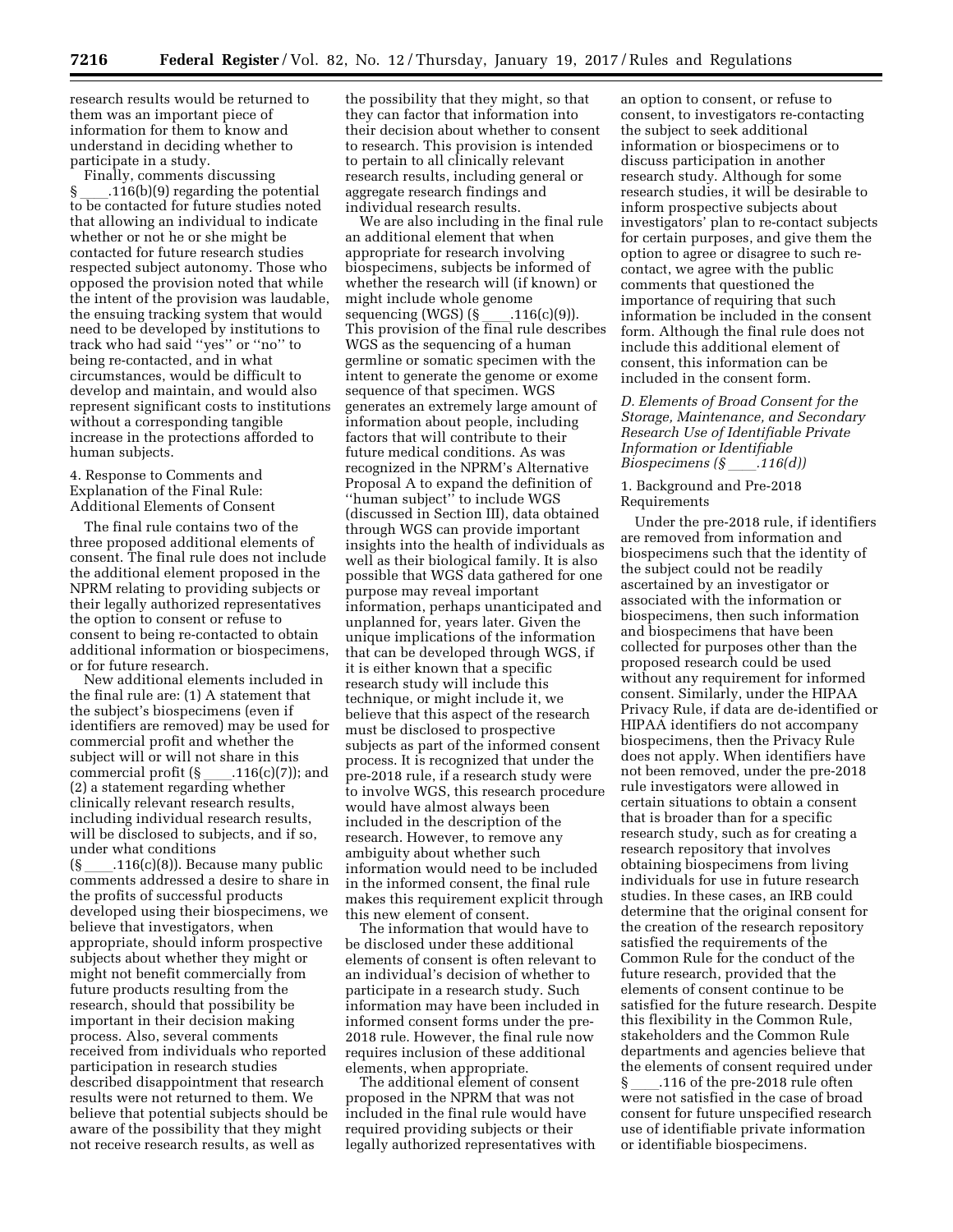With respect to HIPAA, HHS's pre-2013 interpretation of the HIPAA Privacy Rule was that authorizations for research needed to be study-specific, and thus, that such authorizations could not authorize certain future unspecified research. However, in January 2013, the Office for Civil Rights modified its prior interpretation.46 Under the new interpretation, an authorization now may be obtained from an individual for uses and disclosures of protected health information for future research purposes, so long as the authorization adequately describes the future research such that it would be reasonable for the individual to expect that his or her protected health information could be used or disclosed for the future research purposes.

Because biospecimens and information that have been collected for clinical use or purposes other than for the proposed research are often an important source of information and material for investigators, and the re-use of existing information and materials can be an efficient mechanism for conducting research without presenting additional physical or psychological risks to the individual, it seemed prudent to consider changes to current regulations relating to those issues.

#### 2. NPRM Proposals

The NPRM proposed to allow broad consent to cover the storage or maintenance for secondary research use of all biospecimens (regardless of identifiability) and identifiable private information. Broad consent would be permissible for the storage or maintenance for secondary research of such information and biospecimens that were originally collected for either research studies other than the proposed research or nonresearch purposes. The broad consent document would also meet the consent requirement for the use of such stored biospecimens and information for individual research studies. The NPRM made a separate case for nonidentified private information than it did for biospecimens, stating that consent would not be required for the secondary research use of nonidentified private information, such as the research use of medical records that have had all identifiers removed. Because the NPRM proposed that the definition of human

subject be expanded to include all biospecimens, it also proposed to facilitate research using biospecimens by permitting broad consent to be obtained for their storage or maintenance for secondary research.

It was envisioned that the proposed broad consent provision would be used by institutions and investigators to give individuals the choice to either allow or disallow the use of their biospecimens and identifiable private information for secondary research. In some cases, institutions would be expected to seek broad consent as part of a research protocol to create a research repository of biospecimens or information. However, in other cases it was expected that institutions, particularly those that do not typically conduct human subjects research, might not develop a research protocol to create a research repository, but still choose to seek broad consent from individuals for the research use of their biospecimens or identifiable private information. In such cases, these institutions might simply ''tag'' biospecimens and information as either available or not available for secondary research.

Because broad consent is a different form of consent than the consent that is obtained for a specific research study, the NPRM proposed required elements for broad consent that would include several of the basic and additional elements of informed consent, but not all, and would include several additional required elements. The NPRM proposed to require that the information included in broad consent describe the biospecimens and identifiable private information that would be covered by the consent, recognizing that the biospecimens and information to be used in future research studies might be collected after the consent was obtained. Further, the NPRM proposed that broad consent for the research use of biospecimens or identifiable private information obtained for nonresearch purposes would be limited to covering either or both of the following: (1) Biospecimens or identifiable private information that exist at the time at which broad consent is sought; and (2) biospecimens or identifiable private information that will be collected up to 10 years after broad consent is obtained for adult subjects, and, for research involving children as subjects, biospecimens or identifiable private information that will be collected up to 10 years after broad consent is obtained or until the child reaches the legal age of consent to the treatments or procedures involved in the research, whichever comes first.

The NPRM proposed to include the standard concerning who is a child based upon the definition of ''children'' as defined at 45 CFR 46.402(a). At the time the child becomes an adult, the broad consent or permission would no longer be valid and either broad consent would need to be sought from the childturned-adult, or the investigator would need to seek a waiver of informed consent in order to use the individual's biospecimens or identifiable private information for research, unless one of the exclusions or exemptions were applicable.

A proposed element of broad consent in the NPRM included a requirement that subjects be informed that they may withdraw consent, if feasible, for research use or distribution of the subject's information or biospecimens at any time without penalty or loss of benefits to which the subject is otherwise entitled. However, information that has been stripped of identifiers might not be traceable. Thus, it might not be feasible to withdraw consent for future use or distribution in this case. If, however, an investigator committed to permitting a subject to discontinue the use of such information, it was expected that the investigator would honor this commitment by not stripping identifiers and using the information or biospecimens in research. The proposed regulations would not require investigators to make such a commitment.

Another proposed element of broad consent in the NPRM related to the public posting of nonidentified data about a subject. This proposed element of broad consent would include an option, when relevant, for an adult subject or the subject's legally authorized representative to consent or refuse to consent to the inclusion of the subject's data with removal of the identifiers listed in the HIPAA Privacy Rule at 45 CFR 164.514(b)(2)(i)(A) through (Q), in a database that is publicly available and openly accessible to anyone. This provision was proposed in the context of increasing interest in inviting study participants to allow their study data, in some cases including genomic data, to be made publicly available in order to maximize the potential for research that spurs increased understanding of disease processes. Under this provision, the consent document would be required to prominently note the option for the participant to allow the investigator to publically post (*e.g.,* on a Web site) the participant's genomic or other potentially identifiable sensitive information, and to include a

<sup>46</sup>HHS. Modifications to the HIPAA Privacy, Security, Enforcement, and Breach Notification Rules Under the Health Information Technology for Economic and Clinical Health Act and the Genetic Information Nondiscrimination Act; Other Modifications to the HIPAA Rules. 78 FR 5611 (Jan. 25, 2013). Retrieved from *[https://www.gpo.gov//](https://www.gpo.gov//fdsys/pkg/FR-2013-01-25/pdf/2013-01073.pdf)  [fdsys/pkg/FR-2013-01-25/pdf/2013-01073.pdf.](https://www.gpo.gov//fdsys/pkg/FR-2013-01-25/pdf/2013-01073.pdf)*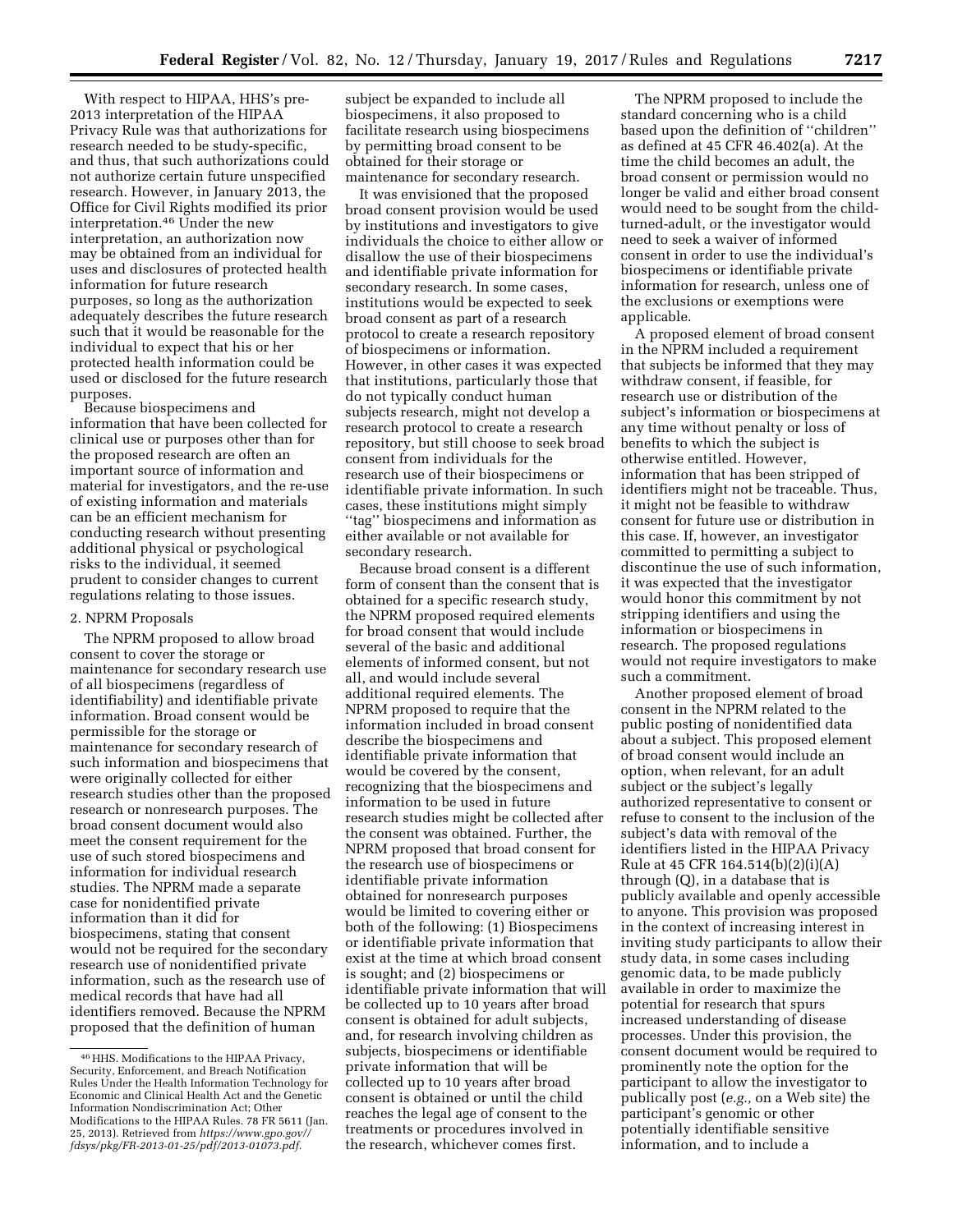description of the risks associated with public access to the data.

To facilitate the use of broad consent, the NPRM proposed that the Secretary of HHS would publish in the **Federal Register** templates for broad consent that would contain all of the required elements of consent in these situations. It was envisioned that at least two broad consent templates would be developed: one for information and biospecimens originally collected in the research context, and another for information and biospecimens originally collected in the nonresearch context.

Public comment was sought on whether broad consent to secondary research use of information and biospecimens collected for nonresearch purposes should be permissible without a boundary, or whether a time limitation or some other type of limitation should be imposed on information and biospecimens collected in the future that could be included in the broad consent as proposed in the NPRM. If a time limit should be required, public comment was sought on whether the NPRM proposal of up to 10 years was a reasonable limitation and whether a limitation related to an identified clinical encounter would better inform individuals of the clinical information and biospecimens that would be covered by a broad consent. Public comment was also sought on whether all of the elements of broad consent proposed in the NPRM should be required for the secondary use of biospecimens or identifiable private information originally collected as part of a research study that was conducted without consent because (1) either the original research study met an exclusion or exempt category of research, or (2) a waiver of consent was approved by an IRB.

Public comment was sought on how likely investigators are to seek broad consent for the use of identifiable private information (as contrasted with biospecimens), given that provisions within the NPRM would make it easier to do such research without consent. In this regard, the NPRM proposal to prohibit waiver of consent by an IRB if a person has been asked for broad consent and refused to provide it could create a disincentive on the part of investigators from choosing to seek broad consent for research involving secondary use of identifiable private information. Given the costs and time and effort involved in implementing the system for obtaining broad consent for the use of identifiable private information and tracking when people provide consent or refuse to do so, the public was asked to comment on

whether the benefits to the system were likely to outweigh the costs, and if so, whether the broad consent provisions should be limited to obtaining broad consent for research use of biospecimens.

#### 3. Public Comments

Approximately 475 comments addressed broad consent, a majority of which expressed opposition to broad consent as proposed and discussed in the NPRM. The basis of this opposition was largely related to the NPRM proposal that some type of consent (broad or specific) would be required for research with nonidentified biospecimens. A smaller number of comments (approximately 150) addressed the adequacy or inadequacy of broad consent as a concept, or the proposed broad consent templates to be created by HHS.

Public comment on the proposed, but not yet developed, broad consent templates was mixed, with a majority of comments stating that it was impossible to comment on a template that had not yet been created. Even among those who supported the use of broad consent, some had questions about whether broad consent provided at one institution would be sufficient for research ultimately conducted at another institution. Many comments further noted that the entire regulatory schema around broad consent (*e.g.,*  exemptions dependent on broad consent, prohibition on an IRB waiving broad consent if broad consent had been sought and someone declined) required additional study and discussion and recommended that the department issue another NPRM on these issues following some form of systematic analysis and broader public consultation. A professional investigative pathology association and many of its members endorsed the concept of broad consent and the development of templates by the Federal Government, writing that they would be less burdensome but still a functional way of promoting ethically conducted biomedical research with biospecimens.

Several commenters suggested that institutions needed to retain the ability to create and amend broad consent forms tailored to a variety of situations rather than rely on a federal template. These comments also generally stressed the importance of retaining an IRB's active role in reviewing the broad consent process and specific secondary research studies to ensure that interests other than autonomy and concerns other than those related to privacy were considered in a proposed study. A minority of commenters additionally

expressed concern with the Federal Government's ability to develop broad consent templates that the regulated community might feel were sufficiently informative.

Public comments were also mixed on whether or not broad consent as proposed in the NPRM would constitute meaningful consent. Many comments noted that a consent form sufficiently broad to cover all potential future secondary research uses of biospecimens or identifiable private information might be so broad and vague as to be not meaningful or informative to prospective research subjects. Others doubted the meaningfulness of broad consent obtained in the clinical setting. One academic research institution questioned whether it was really consent at all, but rather an agreement or permission, and another commenter questioned whether broad consent would increase subjects' autonomy.

Many of the commenters who opposed broad consent also argued against any requirement to obtain consent for the use of nonidentified biospecimens. One academic research institution raised serious concerns about obtaining meaningful broad consent, which undermines existing privacy and other protections for subjects in research. Others noted that requiring broad consent for all secondary use of all biospecimens would require that there always be a link or code between the biospecimen and the subject's identity, which ultimately would result in an overall increase in privacy risks. Many commenters favored an opt-out system for broad consent (especially with respect to broad consent for use of nonidentified biospecimens). An AI/AN organization expressed overall concern about the concept of broad consent, noting that many AI/AN people believe that specimens and blood are considered sacred and recommending that all secondary uses of collected specimens and data should require an additional consent process, including tribal consent when specimens and data are obtained from AI/AN populations.

Few comments were received on the actual proposed elements of broad consent. Of these, a majority expressed confusion with the proposals related to the duration of the consent and the scope of the biospecimens and identifiable information that could be collected.

The NPRM also asked whether broad consent to secondary research use of information and biospecimens collected for nonresearch purposes should be permissible without a boundary, or whether a time limitation or some other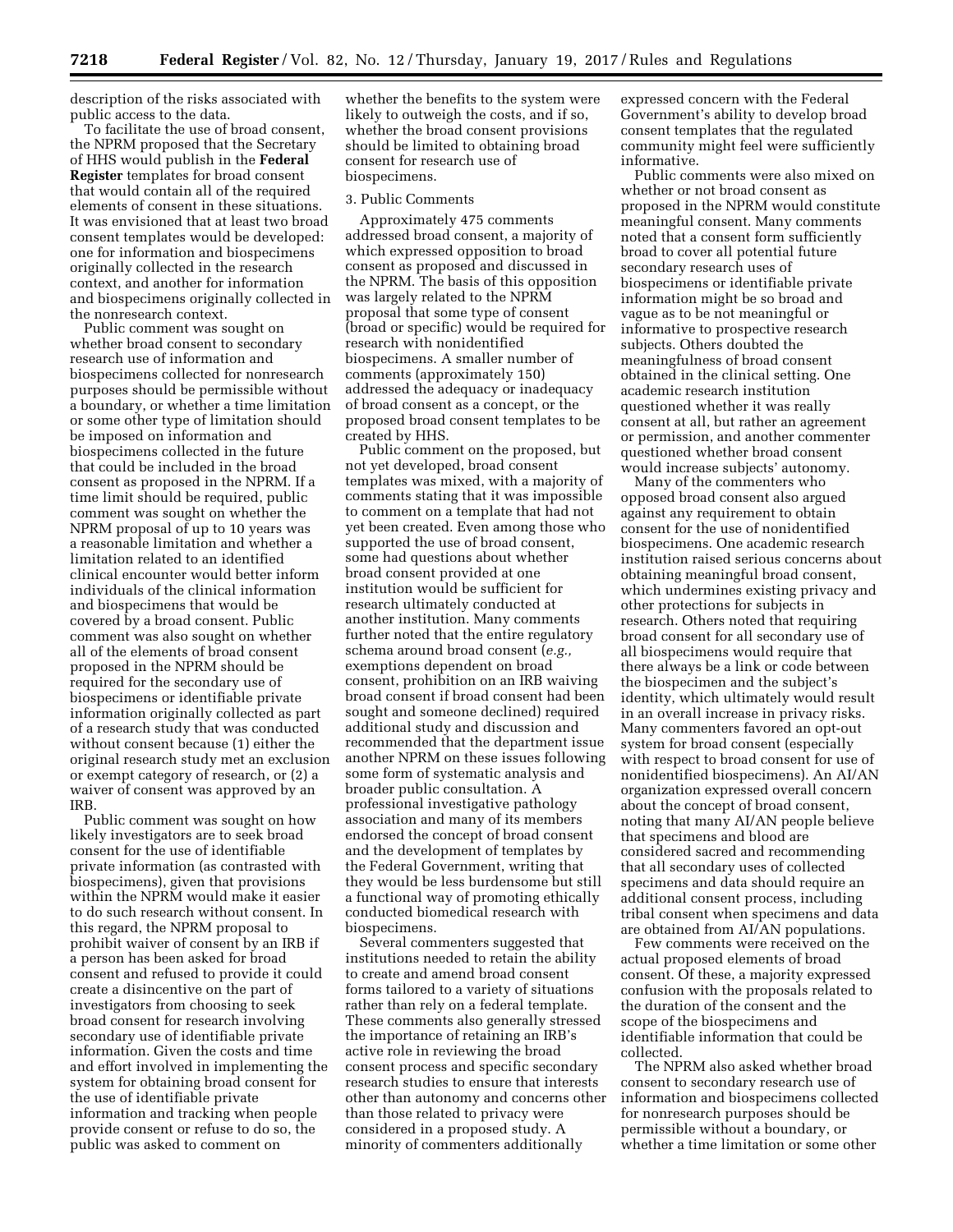type of limitation should be imposed on information and biospecimens collected in the future that could be included in the broad consent. If a time limit should be required, the NPRM asked whether up to 10 years was a reasonable limitation. It also asked whether a limitation related to an identified clinical encounter would better inform individuals of the clinical information and biospecimens that would be covered by a broad consent document. Approximately 65 commenters specifically answered this question.

Most who commented were opposed to the 10-year limitation on the period of time that an institution could collect biospecimens and information from an individual once broad consent had been sought and obtained. They stated that the limitation was arbitrary, not supportable by anything discussed in the NPRM, and presented an administrative burden for institutions and investigators to time stamp and track the 10-year limit for each subject. A few commenters stated that a 10-year limit is a reasonable boundary, but were concerned about the need to re-consent people once they reach the legal age of consent. In large data sets, identifying such people could be very challenging as people often move locations during such lengths of time, which would create an administrative barrier. A few commenters suggested that 10-year boundary was too long and one research institution commented that in its experience individuals seem to prefer shorter time limits tied to specific periods (*e.g.,* a series of clinical encounters, participation in an ongoing study).

A few comments stated that any time limit could have a negative effect on rare disease research as the numbers of affected people are so small and, as discoveries are made, there is often a need to go back to years' worth of information or stored biospecimens to search for markers, mutations, or clinical information that is related to the new discovery. Such commenters expressed concern that this could be deleterious to individuals with rare disease seeking a diagnosis.

Some commenters were confused about how the 10-year boundary proposed in the NPRM was supposed to function. Some comments assumed that one could only use the biospecimens or data for a 10-year period and after that period one would be required to get consent again for the use of those items. Others assumed that investigators would have to re-consent people every 10 years, but the information and biospecimens could be used indefinitely. For these reasons, many

comments on the 10-year boundary said it was unreasonable and unworkable operationally. Some suggested that instead of 10-year boundary, patients could be routinely reminded that they gave consent and can be reminded that they can opt out at any time. Several large research institutions commented that the time limit would necessitate a lot of tracking for institutions and could lead to smaller health care institutions ceasing their collection of biospecimens for research, which would ultimately have a negative impact on research.

The NPRM also asked whether all of the elements of consent proposed at  $\S$  .116(c) should be required for the secondary use of biospecimens or identifiable private information originally collected as part of a research study that was conducted without consent because either the original research study met an exclusion or exempt category of research, or a waiver of consent was approved by an IRB. Approximately 30 comments answered this question. Responses ranged from those saying the elements are not as relevant as the burden of having to seek consent every 10 years. Many stated that the elements of consent appeared to be growing in the proposed rule at the same time that the rule was requiring simpler and shorter consent forms. As such, efforts should not be made to include all of the elements required in specific consent to broad consent; otherwise the intent of broad consent would be lost.

The NPRM also asked whether oral consent should be permissible in limited circumstances as proposed under the exemption for the storage and maintenance of biospecimens and identifiable private information. More than 60 pathologists, pathology departments, and pathology organizations suggested that oral consent should not be allowed in this context because it raises too many administrative challenges and may undermine public trust. A few commenters felt oral consent should be permitted but generally did not provide a rationale.

Finally, some comments indicated that broad consent as a concept should not be included in a final rule, and that the standards that exist under the pre-2018 rule for secondary research (*i.e.,*  either that an investigator obtains study specific consent or a waiver of informed consent from an IRB) should be maintained in a final rule.

4. Response to Comments and Explanation of the Final Rule: Elements of Broad Consent

The final rule includes an option to obtain broad consent for the storage, maintenance, and secondary research use of identifiable private information or identifiable biospecimens, as defined at  $\S$  .102(e)(5) and (6), but several significant changes were made in response to public comments. Although in some ways the final rule's broad consent provision resembles the provision that was proposed in the NPRM, it is important to recognize a very fundamental difference between the role that this provision will play under the final rule, as compared to the role it was intended to play under the NPRM. This key difference relates to the fact that the provisions in the NPRM that would have generally required consent for secondary research use of nonidentified biospecimens, including imposing narrow stringent criteria for IRB waiver of consent with respect to such research, are not being implemented because the NPRM's proposal that all biospecimens, regardless of their identifiability, be covered under the Common Rule has not been adopted. Importantly, under the final rule, broad consent is permissible only for secondary research and no other types of research.

Thus, had all of those NPRM provisions been implemented, investigators who wanted to conduct secondary research with biospecimens would in most instances have found themselves essentially forced to use the new broad consent provisions as their only practical option for conducting such research. This is because generally, under the NPRM proposals, they would no longer have had the option to deidentify information or biospecimens, or to use them in coded form, to avoid application of the Common Rule's requirements. Under the NPRM's proposals, had investigators not obtained broad consent, they would often not practicably be able to meet the informed consent requirements relating to such research (which would have been covered under the Common Rule). Therefore, it would generally have been the case that they would have had little choice but to obtain broad consent, assuming they did not want to undertake the alternative of obtaining study-specific consent from subjects each and every time they conducted a study involving secondary use of biospecimens.

Given that we did not adopt the NPRM's proposal to cover all biospecimens regardless of their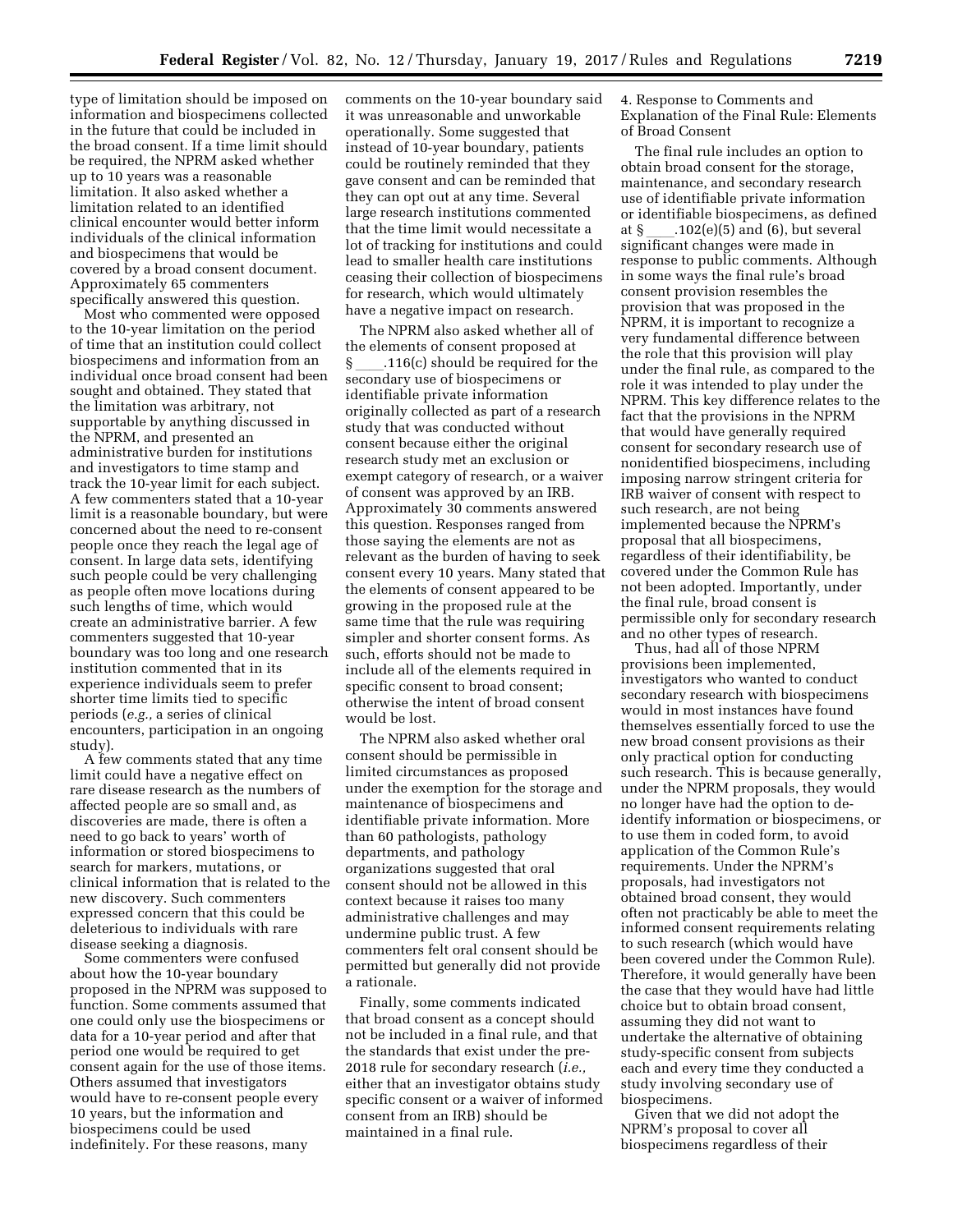identifiability under the Common Rule, the final rule also does not adopt proposed consent requirements for secondary research with nonidentified biospecimens. For this reason, the final rule's provisions relating to broad consent now play a very different role from those proposed in the NPRM. In most instances, these provisions will be providing new options—that is, new flexibility—to an investigator, in addition to those options that an investigator would have had under the pre-2018 rule. An investigator wishing to do secondary research with biospecimens will continue to have the option of doing secondary research with nonidentifiable biospecimens, as was the case in the pre-2018 rule. An investigator also could continue to use biospecimens that are coded, thus allowing the collection of additional information about the subjects over time.47 In both of those instances, no additional consent would be required because the research would not involve human subjects as defined by the final rule. Furthermore, even if the investigator wanted to use the biospecimens with identifiers attached, he or she would still have the option of asking an IRB to waive the requirement to obtain informed consent: the waiver criteria are in most respects unchanged under the final rule.

For these reasons, the broad consent provisions at §\_\_\_\_.116(d) afford<br>investigators wishing to conduct secondary research on identifiable private information or identifiable biospecimens an additional alternative to obtaining an IRB waiver of consent or to obtaining study-specific consent. Given that these new broad consent provisions are essentially a new alternative to other options that are very similar to those that existed under the pre-2018 rule, these provisions are not increasing any regulatory burden or making it more difficult to do research. Indeed, just the opposite is the case. The changes made in the final rule are responsive to the significant criticisms expressed by many of the commenters about what the NPRM proposed, under which obtaining broad consent would have imposed substantial new burdens on a vast amount of secondary research with biospecimens. In contrast, when investigators choose to use the broad consent provisions under the final rule, they will presumably be doing so because this new option is less

burdensome to them than their other (largely unchanged) options for conducting such research.

Although we recognize public commenters' concern that broad consent might not be as meaningful or informative as study-specific consent, it is also important to note that when an investigator chooses to use this new option, doing so will generally provide increased protection to the autonomy of research subjects. It will give them a choice to say no to such research, in contrast to most of the other routes by which an investigator might generally choose to conduct this type of research, such as with a waiver of informed consent, which allows research to take place regardless of the wishes of the person whose information or biospecimens are being studied, and without their knowledge. In addition, in response to the public's concerns that broad consent would not be meaningful, some of the elements of broad consent have changed from what was proposed in the NPRM to require more specific information about the research that may be conducted. As discussed in the NPRM, one of the main purposes of the final rule is to facilitate the conduct of minimal risk research, while enhancing subjects' autonomy. We believe that the option to obtain broad consent furthers this goal.

It is important to recognize that broad consent is a permissible option only for secondary research. Secondary research is limited to research using identifiable private information or identifiable biospecimens that are collected for either research studies other than the proposed research or nonresearch purposes. It is not permissible to obtain broad consent for any other type of research (*e.g.,* research involving the collection of information or biospecimens through a research interaction or intervention with a subject). The informed consent<br>requirements in § .116(b) as requirements in § \_\_\_\_.116(b) and (c)<br>will be applicable to all human subjects research for which broad consent is not an option. However, it is envisioned that research requiring study-specific consent, such as research involving the collection of information or biospecimens through a research interaction or intervention with a subject, will sometimes also involve seeking subjects' broad consent for the secondary research use of identifiable private information or identifiable biospecimens obtained as part of the original research study.

When broad consent is obtained, the general requirements for informed consent in § \_\_\_\_.116(a) apply, except<br>that the requirements at \$ \_\_\_\_\_\_116(a)(! that the requirements at  $\S$  \_\_\_\_\_.116(a)(5)

(imposing certain requirements concerning the presentation of information for informed consent and prescribing the order in which consent information is presented) do not apply to broad consent.

We expect that, given the different requirements set forth for study-specific consent and broad consent, some institutions and investigators may elect to pursue study-specific consents for the storage, maintenance, and secondary research uses of identifiable private information and identifiable biospecimens (or for some subset of such research) whereas other institutions and investigators may elect to pursue broad consent for the same types of research (or for some subset of such research). For instance, with regard to the public comments raising concern about broad consent being sought from AI/AN peoples, it is expected that institutions, investigators, and IRBs will consider these concerns when determining when it might be appropriate to seek study-specific consent for the secondary research use of identifiable biospecimens, as well as the need for tribal consent, when appropriate.

Perhaps even more commonly, however, given that the NPRM proposal regarding generally requiring consent for research use of nonidentifiable biospecimens has not been adopted, many investigators may choose to use the routes that previously existed under the pre-2018 rule, and will continue to exist, for conducting such research without informed consent under the Common Rule. Those options include using nonidentifiable biospecimens, including perhaps having a code maintained that will allow the investigator to obtain additional information about the subjects, or obtaining a waiver from an IRB of the need to obtain informed consent.

The broad consent provision in the final rule is different in three main ways from what was proposed in the NPRM. First, consistent with the decision not to revise the definition of human subject to include biospecimens regardless of identifiability, the broad consent provision in  $\S$  .116(d) only applies to secondary research using identifiable private information and identifiable biospecimens.

Second, the elements of broad consent have been strengthened and simplified in response to public comments. The final rule strengthens the element of broad consent proposed in the NPRM regarding the need to provide a general description of the types of research that may be conducted with identifiable private information and identifiable

<sup>47</sup>HHS. Office for Human Research Protections. Coded Private Information or Specimens Use in Research, Guidance. October 16, 2008. Retrieved from *[https://www.hhs.gov/ohrp/regulations-and](https://www.hhs.gov/ohrp/regulations-and-policy/guidance/research-involving-coded-private-information/index.html)[policy/guidance/research-involving-coded-private](https://www.hhs.gov/ohrp/regulations-and-policy/guidance/research-involving-coded-private-information/index.html)[information/index.html.](https://www.hhs.gov/ohrp/regulations-and-policy/guidance/research-involving-coded-private-information/index.html)*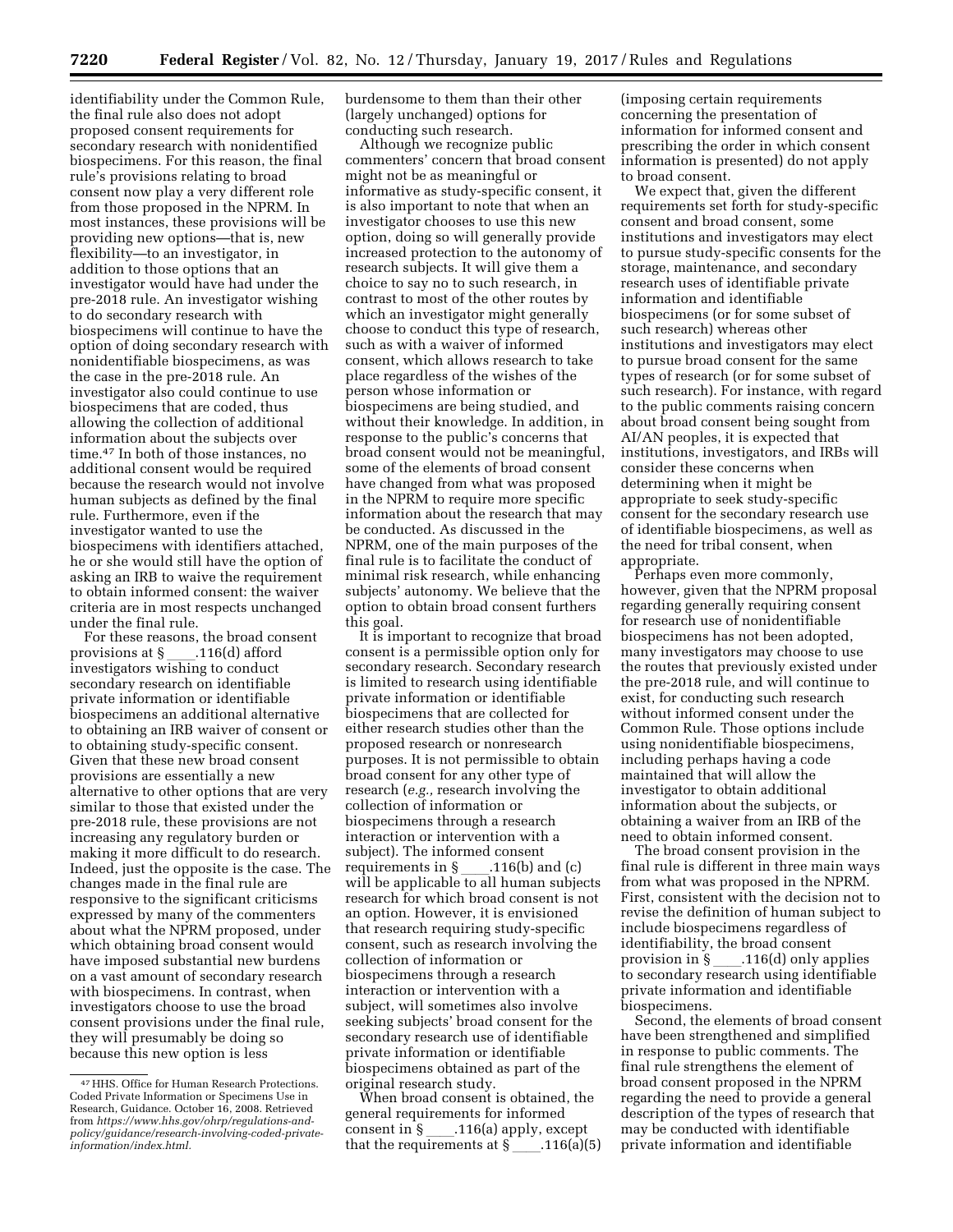biospecimens. It does this by requiring that this description must include sufficient information to allow a reasonable person to expect that the broad consent would permit the types of research conducted. This ''reasonable person'' standard is consistent with the interpretation that the Office for Civil Rights provided for authorization obtained from an individual for the use or disclosure of protected health information for future research purposes. In addition, the final rule has been strengthened to require that when subjects will not be informed about the details for any specific research studies that might be conducted using their identifiable private information or identifiable biospecimens, the broad consent must disclose this fact and inform subjects that they might have chosen not to consent to some of those specific research studies. It is envisioned that for certain types of research, such as research for which there is reason to believe some subjects will find the research controversial or objectionable, a more robust description of the research will be required in order to meet this ''reasonable person'' standard. This requirement has been included in the final rule in recognition of the concerns raised by some public commenters that broad consent would not be meaningful because it will not provide detailed information about specific research studies that might be conducted with the individual's identifiable private information or identifiable biospecimens.

As proposed in the NPRM, the final rule permits broad consent to be sought for either a narrow type of research to be conducted in the future (*e.g.,* cancer research), or a broader scope of research. Given this flexibility, while the final rule includes an exemption for secondary research for which broad consent is required, the exemption is contingent on several criteria being satisfied, including that an IRB determines that the research to be conducted is within the scope of the broad consent (§ \_\_\_\_.104(d)(8)). This<br>exemption is further discussed in Section V. For research that is not exempt, the IRB is expected to assess whether the description of the research included in the broad consent form is adequate to permit a reasonable person to expect that they were providing consent for the currently proposed secondary research study.

While strengthening the broad consent requirements, the final rule also adopts simplified and more flexible elements of broad consent than what was proposed in the NPRM. For example, the final rule requires that the

broad consent include a description of the identifiable private information or identifiable biospecimens that might be used in research, whether sharing of such information or biospecimens might occur, and the types of institutions or investigators that might conduct research with such information or biospecimens. However, the final rule does not adopt the NPRM's proposed limitations on the research use of biospecimens or identifiable private information obtained for nonresearch purposes, that would have only permitted a broad consent to cover either or both of the following: (1) Biospecimens or identifiable private information that exist at the time at which broad consent is sought; and (2) biospecimens or identifiable private information that will be collected up to 10 years after broad consent is obtained or until the child reaches the legal age of consent to the treatments or procedures involved in the research, whichever comes first. We were persuaded by the public comments that raised concerns about the complexity and tracking burden that such limitations would impose, without clearly offering individuals a more meaningful way to control the use of their information or biospecimens.

In addition, the broad consent requirements have been simplified to avoid creating redundant requirements with the basic elements of informed consent under §\_\_\_\_.116(b) that must<br>also be included in broad consent obtained under § \_\_\_\_.116(d). For<br>example, in the final rule, it is required that broad consent include a statement that participation is voluntary, refusal to participate will involve no penalty or loss of benefits to which the subject is otherwise entitled, and the subject may discontinue participation at any time without loss of benefits to which the subject is otherwise entitled  $((\S$  .116(d)(1), incorporating  $.116(b)(8)$  for broad consent).

Therefore, the comparable element of broad consent that was proposed in the NPRM is not included in the final rule.

As discussed in the NPRM, we expect that, when appropriate, this element of broad consent will inform subjects that information that has been stripped of identifiers might not be traceable, and thus it might not be feasible to withdraw consent for future use or distribution in this case. However, if an investigator commits to permitting a subject to discontinue use of the subject's identifiable private information or identifiable biospecimens, it is expected that the investigator will honor this commitment by not removing identifiers.

Similarly, the final rule also does not include the element of broad consent proposed in the NPRM that, when relevant, would have required the broad consent to include an option for an adult subject or the representative to consent, or refuse to consent, to the inclusion of the subject's data, with removal of the identifiers listed in 45 CFR 164.514(b)(2)(i)(A) through (Q), in a database that is publicly and openly accessible to anyone, and that this option be prominently noted and include a description of the risks of public access to the data. We believe this proposed requirement is unnecessary because it overlaps with the broad consent elements included in the final rule requiring a statement describing the extent, if any, to which confidentiality of records identifying the subject will be maintained

 $(\S$  . 116(d)(1), incorporating<br>S . 116(b)(5) for broad conse § ll.116(b)(5) for broad consent), and a description of any reasonably foreseeable risks or discomforts to the subject (§ll.116(d)(1), incorporating  $.116(b)(2)$  for broad consent).

The final rule includes a slightly different provision relating to the return of research results than that proposed in the NPRM. As set forth in

 $\S$  .116(d)(6) of the final rule, unless it is known that clinically relevant research results, including individual research results, will be disclosed to the subject in all circumstances, a statement that such results may not be disclosed to the subject must be included in the broad consent. This element of broad consent differs from the related<br>requirement in  $\S$  \_\_\_\_\_.116(c)(8) that requirement in §\_\_\_\_.116(c)(8) that<br>pertains when an investigator is seeking consent for a specific study, since unlike the circumstances under which broad consent is likely to be sought, investigators seeking consent for a specific study will know if the study includes a plan to return research results to subjects. The NPRM proposed that a general element of informed consent be included as part of a broad consent, namely that the consent include a statement regarding whether clinically relevant research results, including individual research results, would be disclosed to subjects, and if so, under what conditions. The language adopted in the final rule is intended to provide transparency, but is tailored to the broad consent context as those seeking broad consent may not know whether clinically relevant research results, including individual research results, will always be disclosed to subjects, and if so, under what conditions. Nonetheless, unless investigators know that such results will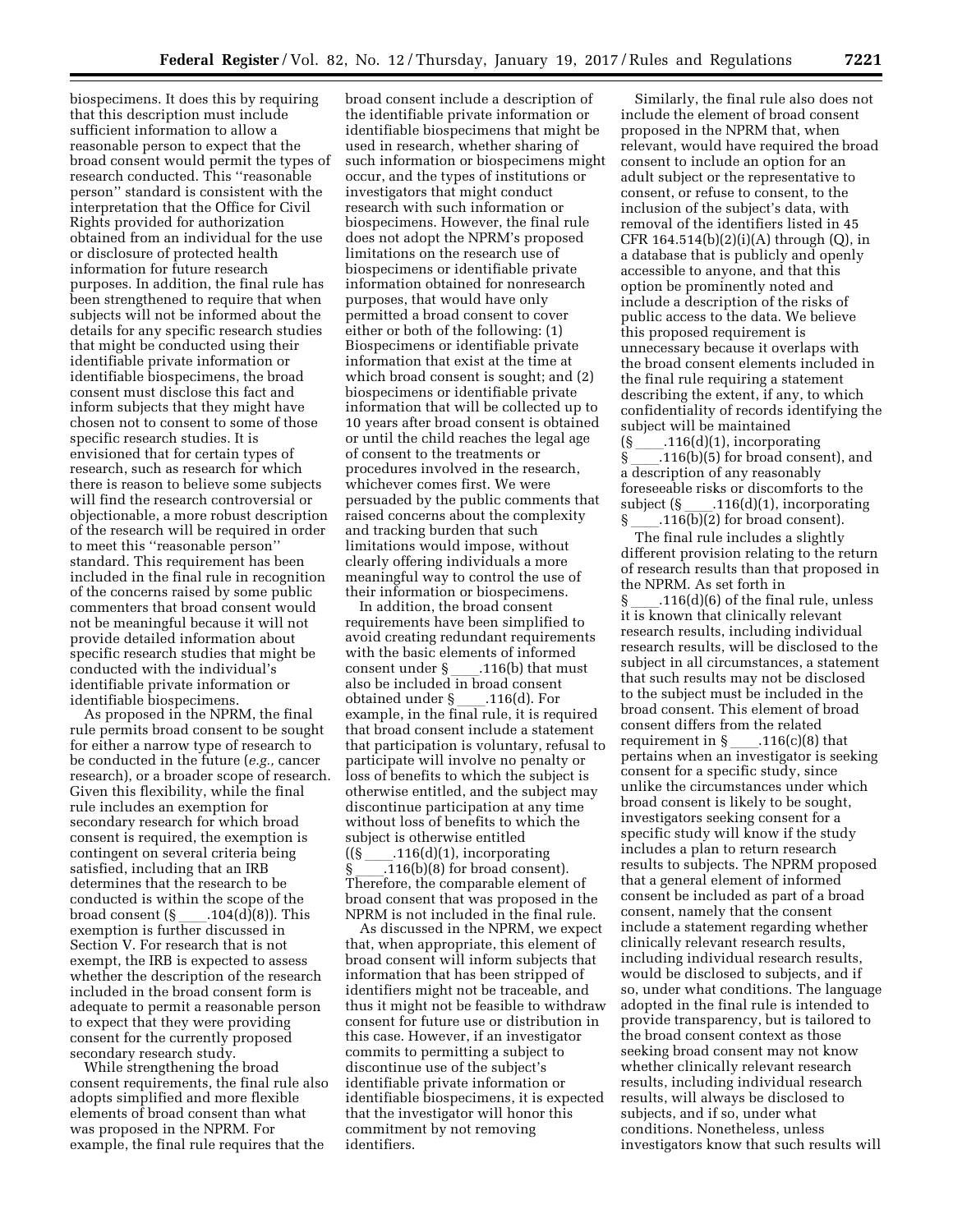be disclosed to subjects in all circumstances, subjects will be informed through a broad consent of the possibility that such results will not be disclosed to them. This provision is intended to pertain to all clinically relevant research results, including general or aggregate research findings and individual research results. This element of broad consent will affect the applicability of the exemption set forth at  $\S$  .104(d)(8), for secondary research for which broad consent is required. This exemption applies only if the investigator does not include returning individual research results to subjects as part of the study plan (noting, however, that this provision does not prevent an investigator from abiding by any legal requirements to return individual research results). Although it is envisioned that broad consent will often be sought with the expectation that specific secondary research studies using identifiable private information or identifiable biospecimens will be exempt under

 $\S$  .104(d)(8), this will not always be the case. Broad consent can also be obtained for secondary research that will not qualify for this exemption, such as secondary research that will involve returning clinically relevant research results to subjects. In these cases, the specific secondary research study will need to undergo IRB review and approval under § \_\_\_\_.111, and we<br>expect that the IRB would consider what subjects were told in the broad consent regarding the return of research results. The only exception to the requirement for IRB review of such research, if covered by this policy, is if the research qualifies for another exemption or the research is carried out under a Secretarial waiver at  $\S$  \_\_\_\_\_. 101(i).

Finally, the third main difference between the NPRM and final rule provision on broad consent is that the final rule does not include broad consent templates to be established by the Secretary of HHS. We agree with the public comments that favored allowing institutions to create their own broad consent forms that could be tailored to a variety of circumstances. Therefore, under the final rule, investigators and institutions may develop broad consent forms, which, provided specified conditions are satisfied, would meet the exemption for the storage and maintenance for secondary research use of identifiable biospecimens or identifiable private information<br>(§ .104(d)(7)). This exemption is

(§ \_\_\_\_.104(d)(7)). This exemption is<br>further discussed in Section V. At a later time, the Secretary of HHS expects to

develop guidance on broad consent, which could include broad consent templates.

In addition, we are also including in the final rule an element that for research involving biospecimens, when appropriate, the broad consent must state whether the research will (if known) or might include whole genome sequencing (WGS)  $(\S$  \_\_\_.116(d)(1),<br>incorporating  $\S$  \_\_\_\_.116(c)(9)). The incorporating § \_\_\_\_.116(c)(9)). The<br>reasons for requiring this element in the broad consent are similar to those discussed above regarding the addition of this requirement in the additional elements of consent at § \_\_\_\_.116(c)(9).<br>WGS generates an extremely large amount of data, which when analyzed can yield information about an individual, including factors that could contribute to their future medical conditions. Therefore, given the implications of WGS information for an individual and his or her biological family, if it is known that the broad consent will or might permit the use of individuals' biospecimens for WGS, we believe that this aspect of the research must be disclosed to prospective subjects as part of the broad consent process. The broad consent must include a general description of the types of research that may be conducted with the identifiable private information or identifiable biospecimens, with sufficient information to allow a reasonable person to expect that the broad consent would permit the types of<br>research conducted  $(S \t 116(d)(2))$ . research conducted (§ \_\_\_\_.116(d)(2)).<br>Including an additional element of broad consent that specifically addresses WGS makes it clear that such information must be disclosed to prospective subjects.

Under the final rule, if the subject or the subject's legally authorized representative is asked to provide broad consent, the broad consent must satisfy the general informed consent<br>requirements at § .116(a)( requirements at § \_\_\_\_.116(a)(1)-(4), and<br>(a)(6), and must include all of the following 12 elements that are applicable:

• A description of any reasonably foreseeable risks or discomforts to the subjects (§ \_\_\_\_.116(d)(1), incorporating<br>basic elements of informed consent in  $.116(b)(2);$ 

• A description of any benefits to the subject or to others that may reasonably be expected from the research  $((\S \t116(d)(1), \text{incorporating basic})$ elements of informed consent in

 $\frac{\S}{\bullet}$  .116(b)(3);<br> $\bullet$  A statement describing the extent, if any, to which confidentiality of records identifying the subject will be maintained  $((\S \t 116(d)(1),$ 

incorporating basic elements of informed consent in  $\S$  \_\_\_.116(b)(5));

• A statement that participation is voluntary, refusal to participate will involve no penalty or loss of benefits to which the subject is otherwise entitled, and the subject may discontinue participation at any time without penalty or loss of benefits to which the subject is otherwise entitled  $((\S \t116(d)(1), \text{incorporating basic})$ elements of informed consent in

 $\frac{\S}{\bullet}$  .116(b)(8));<br> $\bullet$  If applicable, a statement that the subject's biospecimens (even if identifiers are removed) may be used for commercial profit and whether the subject will or will not share in this commercial profit ((§ \_\_\_\_.116(d)(1),<br>incorporating additional elements of

consent in  $\sum_{n=1}$  (c)(7));<br>• When appropriate, for research involving biospecimens, whether the research will (if known) or might include WGS (*i.e.,* sequencing of a human germline or somatic specimen with the intent to generate the genome or exome sequence of that specimen.)  $((\S \t116(d)(1), \text{incorporating the})$ additional element of consent in

 $\frac{\S}{\bullet}$   $\frac{116(c)(9)}{4}$ ; A general description of the types of research that may be conducted with identifiable private information or identifiable biospecimens. This description must include sufficient information to permit a reasonable person to expect that the broad consent would permit the types of research

conducted  $(\S$  \_\_\_\_.116(d)(2));<br>• A description of the identifiable private information or identifiable biospecimens that might be used in research, whether sharing of such information or biospecimens might occur, and the types of institutions or investigators that might conduct research with such information or

biospecimens  $(\S$  \_\_\_\_.116(d)(3));<br>• A description of the period of time allowed that the identifiable private information or identifiable biospecimens may be stored and maintained (which period of time could be indefinite), and a description of the period of time that such information or biospecimens may be used for research purposes (which period of time could be

indefinite  $(\S_1, \ldots, 116(d)(4));$ <br>• Unless the subject or legally authorized representative will be provided details about specific research studies, a statement that they will not be informed of the details of any specific research studies that might be conducted using the subject's identifiable private information or identifiable biospecimens, including the purposes of the research and that they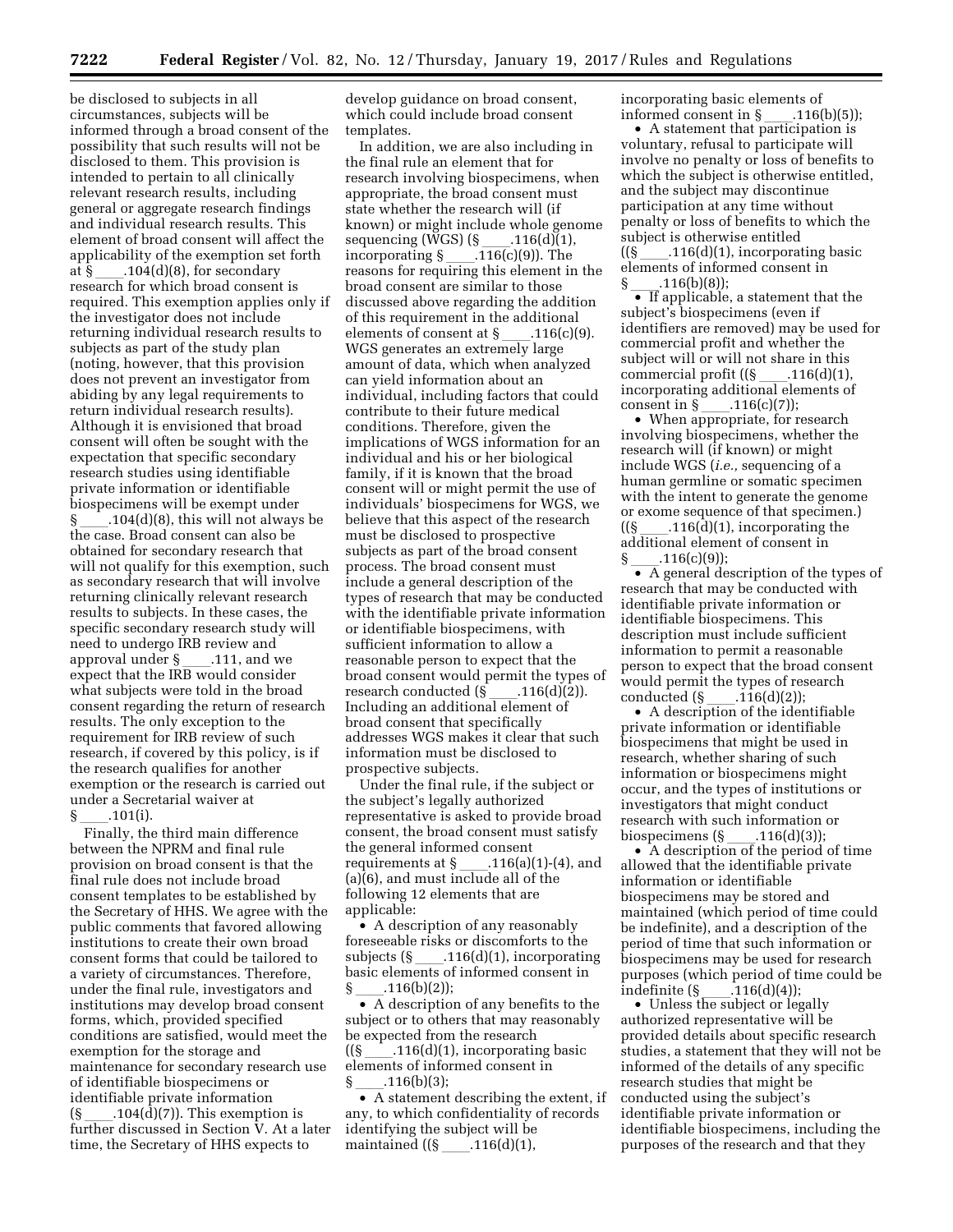might have chosen not to consent to some of those specific research studies (§ \_\_\_\_.116(d)(5));<br>• Unless it is known that clinically

relevant research results, including individual research results, will be disclosed to the subject in all circumstances, a statement that such results may not be disclosed to the subject;  $(\S_$  \_\_\_\_.116(d)(6)); and

subject; (§ \_\_\_\_.116(d)(6)); and<br>• An explanation of whom to contact for answers to questions about the subject's rights about storage and use of the subject's identifiable private information or identifiable biospecimens, and whom to contact in the event of a research-related harm  $(\S_{\text{me}}.116(d)(7)).$  The elements of broad consent

described in the first six bullet points above are not unique to broad consent, while the elements described in the last six bullet points are specific to the requirements of broad consent.

# *E. Waiver or Alteration of Informed Consent Involving Public Benefit and Service Programs* (§ 116(e))

## 1. Background and Pre-2018 Requirements

The pre-2018 rule permitted an IRB to waive the requirements for obtaining informed consent, or to alter such requirements, under two sets of circumstances described at § \_\_\_\_.116(c)<br>or (d) of the pre-2018 rule. The first set of circumstances, described at § \_\_\_\_.116(c) of the pre-2018 rule was<br>more narrow and was limited to certain research or demonstration projects conducted by or subject to the approval of state or local government officials. These projects are similar in some ways to the projects identified in the exemption at  $\S$  .104(d)(5) of this final rule. The broader provisions concerning waivers or alterations of the requirements of informed consent that apply beyond the circumstances<br>described in §  $116(c)$  of the described in §\_\_\_\_.116(c) of the pre-<br>2018 rule are discussed below in the section concerning  $\S$  \_\_\_\_\_.116(f).

#### 2. NPRM Proposal

The NPRM proposed retaining the waiver and alteration of informed consent provisions included in the pre-2018 rule with respect to research involving public benefit and service programs conducted by or subject to the approval of state or local officials, with two exceptions. First, the NPRM proposed (for proposed  $\S$  \_\_\_\_.116(e)(2)), additional criteria for waiver or alteration of consent for biospecimens. This was tied to the NPRM's proposal that all biospecimens, regardless of their identifiability, be covered under the

Common Rule. Under these proposed criteria, IRBs would be able to approve waivers or alterations of the required informed consent elements only if an IRB found and documented both that there were compelling scientific reasons to conduct the research and that the research could not be conducted with other biospecimens for which informed consent was obtained or could be obtained. Second, the NPRM proposed new language (for proposed

 $(116(e)(3))$ , providing that if an individual was asked to consent to the storage or maintenance for secondary research use of biospecimens or identifiable private information in accordance with the proposed broad consent provisions and that individual refused to consent, the IRB would be prohibited from waiving consent for the storage, maintenance, or the secondary research use of the biospecimens or information.

3. Response to Comments and Explanation of the Final Rule: Waiver or Alteration of Informed Consent Involving Public Benefit and Service Programs

Public comments on this proposal are described in section F below because the comments submitted generally addressed the waiver and alteration criteria under both proposed

§ ll.116(e) and § ll.116(f). The final rule adopts one of the two proposals made in the NPRM for proposed  $\S$  \_\_\_\_.116(e). The final rule<br>adopts (in  $\S$  .116(e)(1)) the language adopts (in § \_\_\_\_.116(e)(1)) the language<br>proposed in the NPRM providing that if an individual was asked to consent to the storage or maintenance for secondary research use of identifiable private information or identifiable biospecimens in accordance with the proposed broad consent provisions and such individual refused to consent, the IRB would be prohibited from waiving consent for the storage, maintenance, or the secondary research use of such biospecimens or information. The references in this provision to biospecimens are changed to refer specifically to identifiable biospecimens as the final rule does not apply to the research use of nonidentifiable biospecimens. This change is intended to honor the autonomy of individuals and to further the *Belmont Report*  principle of respect for persons, in that this provision will prevent an individual's refusal to consent to additional research use of information or biospecimens from being overridden.

The final rule does not incorporate the NPRM's proposed additional waiver criterion to apply to research involving the use of biospecimens. This change is

not necessary given that the proposal in the NPRM that the Common Rule extend to *all* biospecimens has not been adopted in the final rule. We determined that the waiver and alteration criteria included in the final rule are appropriately protective of identifiable biospecimens, as defined at  $\S$  .102(e)(6) and that an additional waiver criterion for such biospecimens is not warranted. For example,  $\S$  .116(e)(3)(ii) mandates that an IRB may not waive or alter the requirements of informed consent with respect to research under this category unless the research could not practicably be carried out without the waiver or alteration.

The format and organization of<br>.116(e) in the final rule is different § \_\_\_\_.116(e) in the final rule is different<br>from that included in the pre-2018 rule or proposed in the NPRM. These changes were implemented to be clearer about the effect of each requirement. Most significantly,  $\S$  .116(e) in the final rule provides separate paragraphs concerning the applicable criteria for waiver and the applicable criteria for alteration of the requirements for informed consent. This differs from the approach proposed in the NPRM, and the approach included in the pre-2018 rule, that did not separate those discussions. We concluded that separating the discussion of waiver and the discussion of alteration would help clarify the applicable criteria, particularly given that the final rule

addresses broad consent.<br>Section 116(e)(1) describes the Section ll.116(e)(1) describes the general framework for an IRB to waive the requirements for informed consent. This paragraph explains that an IRB may waive the requirement to obtain informed consent under § \_\_\_\_.116(a)<br>(general requirements for informed consent),  $\S$  . 116(b) (basic elements<br>of informed consent), or  $\S$  . 116(c) of informed consent), or §\_\_\_\_.116(c)<br>(additional elements of informed consent that apply to certain research) if the IRB satisfies the criteria set forth at  $\S$  .116(e)(3) (discussed below). As explained above, the ability to satisfy the requirement to obtain informed consent of a subject or a subject's legally authorized representative through use of a broad consent in particular circumstances is a flexibility offered to institutions, but institutions are never required to obtain informed consent through a broad consent process. For this reason, § \_\_\_\_.116(e)(1) does not<br>provide that an IRB may waive the requirement to obtain informed consent under § \_\_\_\_.116(d) (broad consent)<br>because use of broad consent is not a requirement. As noted above, and to honor the autonomy of individuals,  $\S$  .116(e)(1) prohibits an IRB from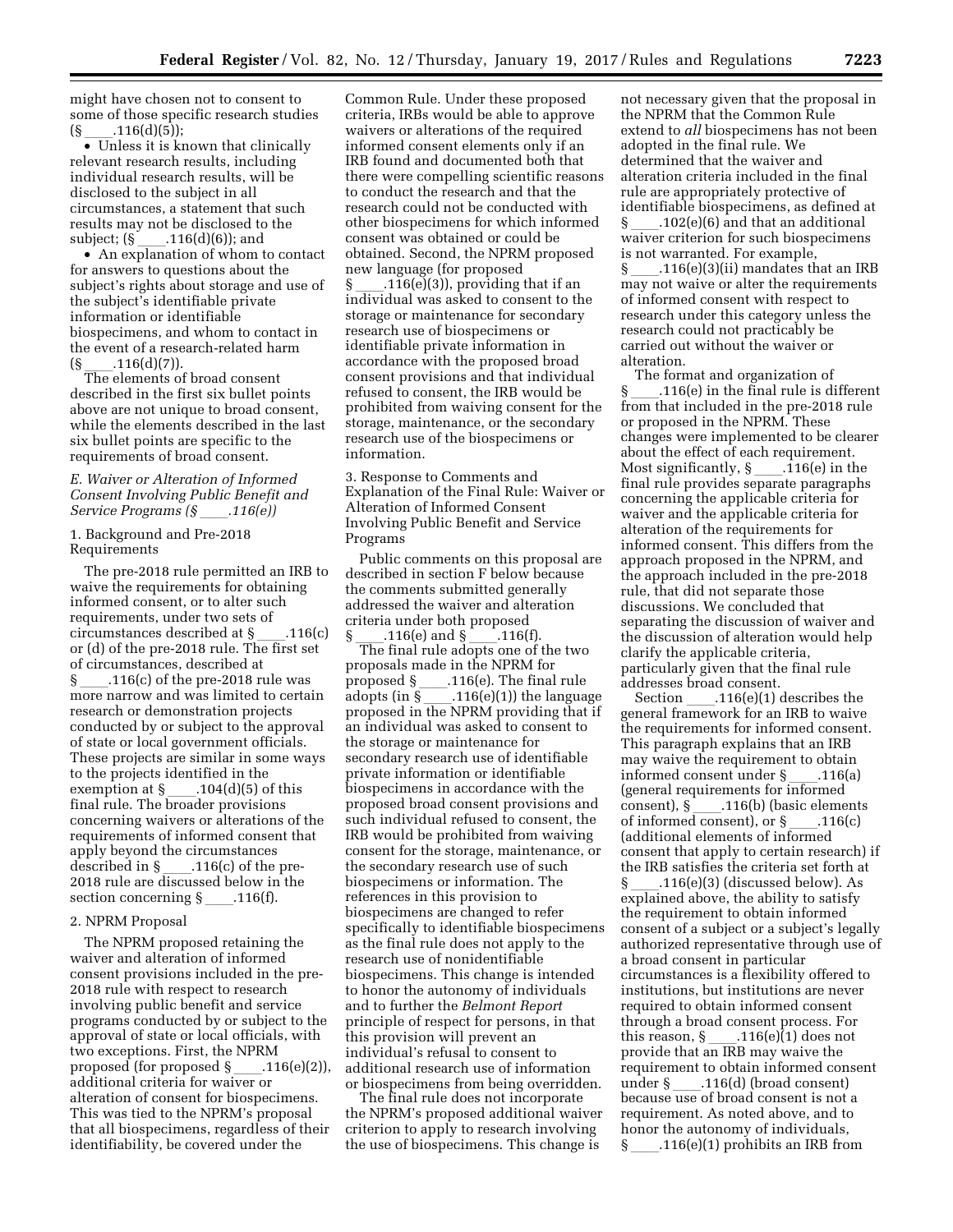waiving consent for the storage, maintenance, or secondary research uses of identifiable private biospecimens or identifiable private information if an individual was asked to provide broad consent for such purposes and refused to provide such consent.

Section ll.116(e)(2) describes the general framework for an IRB to alter the requirements for informed consent. An IRB may omit or alter some or all of the elements of informed consent under  $\S$  .116(b) (basic elements of<br>informed consent) or  $\S$  .116(c) informed consent) or §\_\_\_\_.116(c)<br>(additional elements of informed consent that apply to certain research) if the IRB satisfies the criteria set forth at § \_\_\_\_.116(e)(3) (discussed below). This<br>is consistent with the proposal made in the NPRM. This paragraph further explains that an IRB may not omit or alter any of the requirements described in §\_\_\_\_\_.116(a) (general requirements for informed consent). This is also consistent with the proposal made in the NPRM (which proposed permitting an IRB to omit or alter elements of informed consent, but did not propose permitting omissions or alterations of the general requirements of informed consent that were included in the unnumbered introductory paragraph in the pre-2018 rule at §\_\_\_\_.116). This<br>paragraph also specifies that if a broad consent is used, an IRB may not omit or alter any of the elements required under § .116(d). We determined that it would not be appropriate to permit the omission or alteration of any of the broad consent elements given the fact that the required elements of broad consent are limited and given our view that each of these elements (described at  $(116(d))$  is critical for the purpose of soliciting broad consent that is both informed and ethically appropriate. This approach is different from what was proposed in the NPRM because of the NPRM's different approach to broad consent than that adopted in the final

rule.<br>Section Section \_\_\_\_.116(e)(3) sets forth the specific criteria that an IRB must find and document to waive or alter the requirements for informed consent, consistent with the limitations set forth in § \_\_\_\_.116(e)(1) and § \_\_\_\_.116(e)(2).<br>These criteria are the same as those proposed in the NPRM. First, the IRB must find and document that the research or demonstration project is to be conducted by or subject to the approval of state or local government officials and is designed to study, evaluate, or otherwise examine public benefit or service programs; procedures for obtaining benefits or services under those programs; possible changes in or

alternatives to those programs or procedures; or possible changes in methods or levels of payment for benefits or services under those programs. Second, the IRB must find and document that the research could not practicably be carried out without the waiver or alteration.

# *F. General Waiver or Alteration of Informed Consent (§* \_\_\_\_.116(f))

1. Background and Pre-2018 Requirements

Beyond the circumstances addressed in §\_\_\_\_.116(c) of the pre-2018 rule<br>(which is limited to certain research conducted by or subject to the approval of state or local government officials), the pre-2018 rule includes a more general provision that is not limited to any particular type of research and that permits an IRB to either waive the requirements for obtaining informed consent, or to alter such requirements. Waiver or alteration of the requirements of informed consent under this general provision requires that the following four criteria be satisfied: (1) the research involves no more than minimal risk to the subjects; (2) the waiver or alteration will not adversely affect the rights and welfare of the subjects; (3) the research could not practicably be carried out without the waiver or alteration; and (4) whenever appropriate, the subjects will be provided with additional pertinent information after participation.

Concerns have been expressed that requirements for obtaining waivers of informed consent or waivers of documentation of informed consent were confusing and inflexible, resulting in inconsistent application and a lack of uniformity in interpretation, which led to the proposals in the NPRM.

#### 2. NPRM Proposals

The NPRM offered three substantive proposals related to the general waiver or alteration of informed consent provisions. First, the NPRM proposed to add a new waiver criterion that would require that for research involving access to or use of identifiable biospecimens or identifiable private information, the requirements of informed consent could only be waived or altered if the research could not practicably be carried out without accessing or using identifiers. This criterion was modeled on the comparable criterion in the HIPAA Privacy Rule, which requires as a condition of waiver of the requirement to obtain an individual's authorization that the research could not practicably be conducted without access to and use of protected health information. The

principle embodied in this additional proposed criterion was that nonidentified information should be used whenever possible in order to respect subjects' interests in protecting the confidentiality of their data and biospecimens.

Second, the NPRM proposed two additional waiver criteria for research involving the use of biospecimens. For such research, the NPRM proposed that the requirements of informed consent could only be waived or altered if an IRB found and documented that: (1) there were compelling scientific reasons for the research use of the biospecimens; and (2) the research could not be conducted with other biospecimens for which informed consent was or could be obtained.

Third, the NPRM proposed that the Common Rule prohibit IRBs from waiving informed consent if individuals were asked and refused to provide broad consent to the storage and maintenance for secondary research use of biospecimens and identifiable private information. If a subject refused to provide broad consent, it was proposed that this refusal would need to be recorded by the investigator to better ensure that the subject's wishes would be honored.

#### 3. Public Comments

Approximately 975 public comments discussed the NPRM proposals found at § 116(f) either directly, or as related to linked provisions related to the definition of human subject, the broad consent proposal, or proposed exemptions. A majority of these discussed the NPRM proposals related to the more stringent waiver criteria for research involving biospecimens. A majority of these comments were from patients (including family members of patients) and other individuals who commented anonymously. Patients tended to oppose these proposals because they believed they would severely restrict access to biospecimens, which would slow research. Some commenters were opposed to waiver of consent under any conditions, whether specific or broad consent.

Approximately 40 comments were received on the NPRM's proposal to prohibit an IRB from waiving consent for the storage, maintenance, or secondary research uses of identifiable biospecimens or identifiable private information if an individual was asked to provide broad consent for such purposes and refused to provide such consent. Public comment was mixed. Those who supported it indicated that this requirement made sense in order to respect subject autonomy. Those who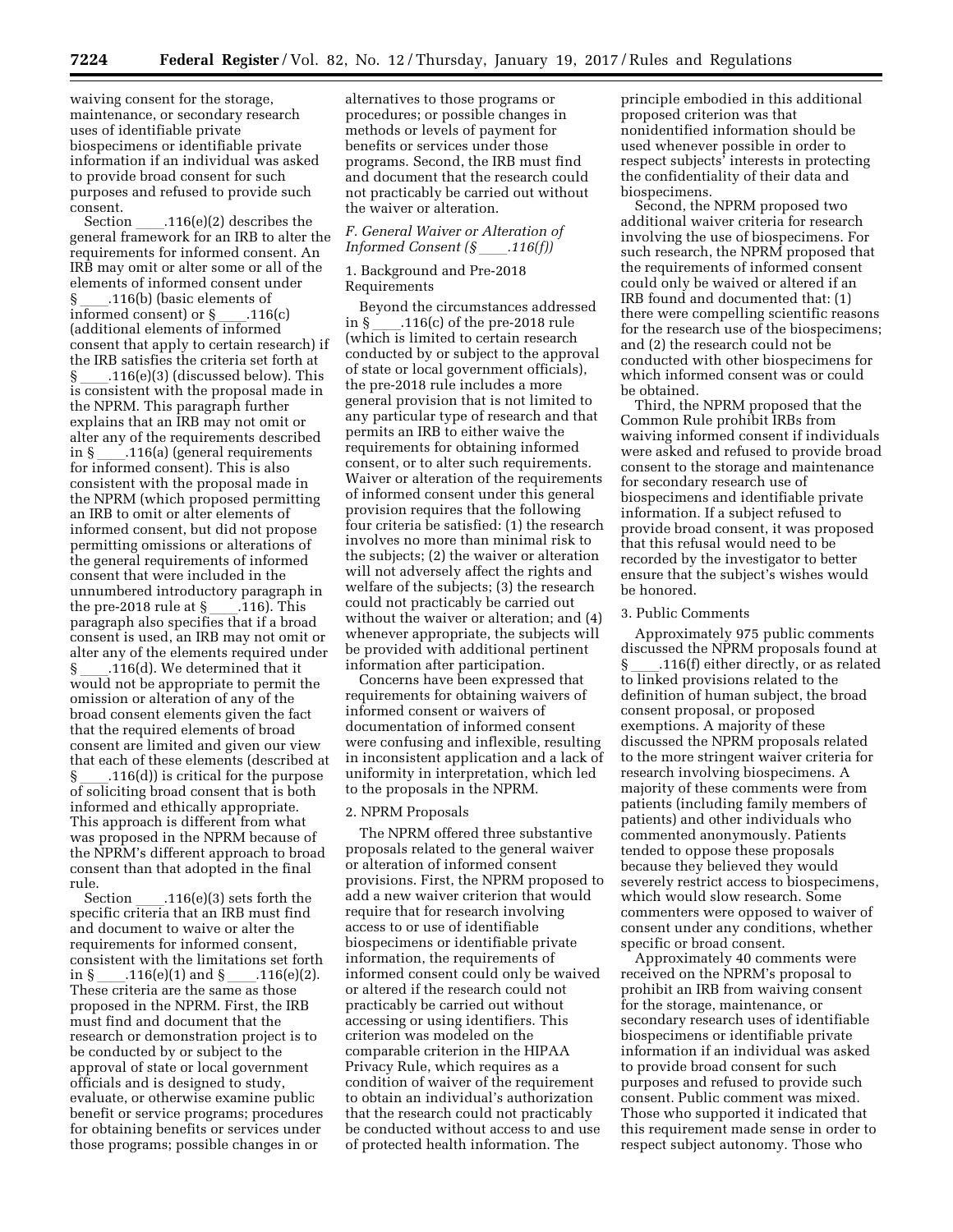opposed the proposal indicated that it would be impossible for an IRB to know the reasons why an individual refused to sign a broad consent form. Thus, these individuals argued, the prohibition on waiver of consent did not seem appropriate given the difficulty in understanding why someone refused to sign a broad consent form. Several commenters noted that it would be reasonable to prohibit an IRB from waiving a subject's refusal to provide consent to a specific study, but that such a prohibition in the context of broad consent seemed unduly burdensome.

The NPRM sought comments concerning language in the pre-2018 rule (that the NPRM proposed retaining) that waiver or alteration of informed consent only occur if the IRB finds that the research could not practicably be carried out without the requested waiver or alteration. Several commenters recommended further defining or clarifying the meaning of ''practicably.'' Some members of the public felt that this criterion was too open-ended and that greater emphasis should be placed on respect for persons over other ethical concerns and scientific validity. Several commenters favored SACHRP's recommendations on this topic, including that this requirement be interpreted to mean that it would be impracticable to perform the research, not impracticable to obtain consent due to financial or administrative burdens, without the waiver or alteration. Another commenter argued that because of a lack of clarity as to the meaning of terms including ''minimal risk,'' ''practicably,'' and ''the rights and welfare of subjects,'' as well as the potential that IRBs may not apply the criteria uniformly, IRBs should not be able to waive or alter consent. The following suggestions were offered as replacement language: ''reasonably done without excessive time or financial constraints to the researcher that would delay the project so significantly as to make it impossible to conduct the research," "capable of being done or accomplished with available means or resources,'' ''reasonably feasible,'' ''capable of being effective,'' and ''could practicably be obtained.'' Several commenters favored retaining the term ''practicably'' and were satisfied that it was clear.

Other comments raised different issues about waiver or alteration. Many commenters who opposed all classified research conducted without consent recommended that waivers be prohibited with respect to classified research involving humans. One

commenter recommended a reorganization of the waiver and alteration provisions to clarify the different standards that apply to waivers and alterations. Another commenter expressed concern that the NPRM's proposed waiver provision would unreasonably limit the flexibility of IRBs. One commenter believed that the § 116(f) alteration criteria were too rigid and that the final rule should incorporate a notion of risk adjustment. Another commenter (a professional medical organization) supported SACHRP's proposed revisions to the<br>waiver criteria at § .116(f) to allow waiver criteria at §\_\_\_\_.116(f) to allow<br>an IRB to approve the storage, maintenance, and secondary research use of identified data.

The NPRM sought public comment on the proposed differences between the criteria for waiving informed consent for the research use of biospecimens versus identifiable information. Approximately 60 comments stated that no justification exists for treating biospecimens and information differently. Some also noted that the proposed criteria for waiver of consent for use of biospecimens is so high as to be virtually impossible to meet and asked why biospecimens should have a higher standard than information (which theoretically could be more easily identifiable). One commenter noted that the proposed waiver criteria promotes ''biospecimen exceptionalism'' and that data and biospecimens should be treated the same.

A request in the NPRM for public comment on whether the proposal to permit an IRB to waive consent for research involving the use of biospecimens should be included in the regulations received few comments. One commenter noted that it seemed incongruous to include biospecimens in the definition of ''human subject,'' but then allow waiver based on different criteria. Others stated that IRBs should continue to have the ability to waive consent.

The NPRM sought public comment regarding how likely investigators are to seek broad consent for the use of identifiable private information (as contrasted with biospecimens), given that the NPRM contains provisions that would make it easier to do such research without consent (such as the new exemption proposed for  $\S$  .104(e)(2)). Approximately 30 commenters responded to this question. A majority said they would not use the broad consent mechanism for secondary use of information if other options were available. Some said that they suspected that investigators would continue to seek consent waivers for secondary use

of identifiable private information instead of seeking broad consent.

The NPRM also sought public comment on several aspects of the proposed prohibition on waiving consent when an individual has been asked to provide broad consent and refused, including the following questions: In particular, how would this prohibition on waiving consent affect the secondary research use of identifiable private information? If an individual was asked to provide such consent, should the absence of a signed secondary use consent be considered a refusal? Does this prohibition on waiving consent for the secondary use of identifiable private information create a disincentive for institutions to seek broad consent for secondary use and instead seek a waiver of consent from an IRB? Under what circumstances, if any, would it be justified to permit an IRB to waive consent even if an individual declined or refused to consent?

Approximately 35 comments were received on this set of questions. Approximately half of these stated that ''no means no.'' If someone was asked to give broad consent and the person specifically said no, researchers should not be allowed to obtain a waiver of consent. Those who opposed the idea of a prohibition on waiver argued that it would be very difficult for institutions to understand why someone said no to providing broad consent. In other words, a blanket prohibition does not accurately address all the issues that can occur in this situation.

A majority of the responses did not address the questions of how a broad consent form with no indication either way should be treated. The responses we received to this question suggested that absence of a signed form should not be treated as if the individual explicitly said no to broad consent (*i.e.,* that in those situations, waiver should be permitted).

A majority of the responses that we received on the question of whether the prohibition on waiver in the broad consent context created a disincentive for the use of broad consent with identifiable private information answered in the affirmative.

4. Response to Comments and Explanation of the Final Rule: General Waiver of Alteration of Consent

Overall, two of the three proposals made in the NPRM for proposed § ll.116(f) have been retained. The final rule adopts (in  $\S$ . 116(f)(3)(iii)) a new waiver criterion very similar to that proposed in the NPRM, which now mandates that for research involving access to or use of identifiable private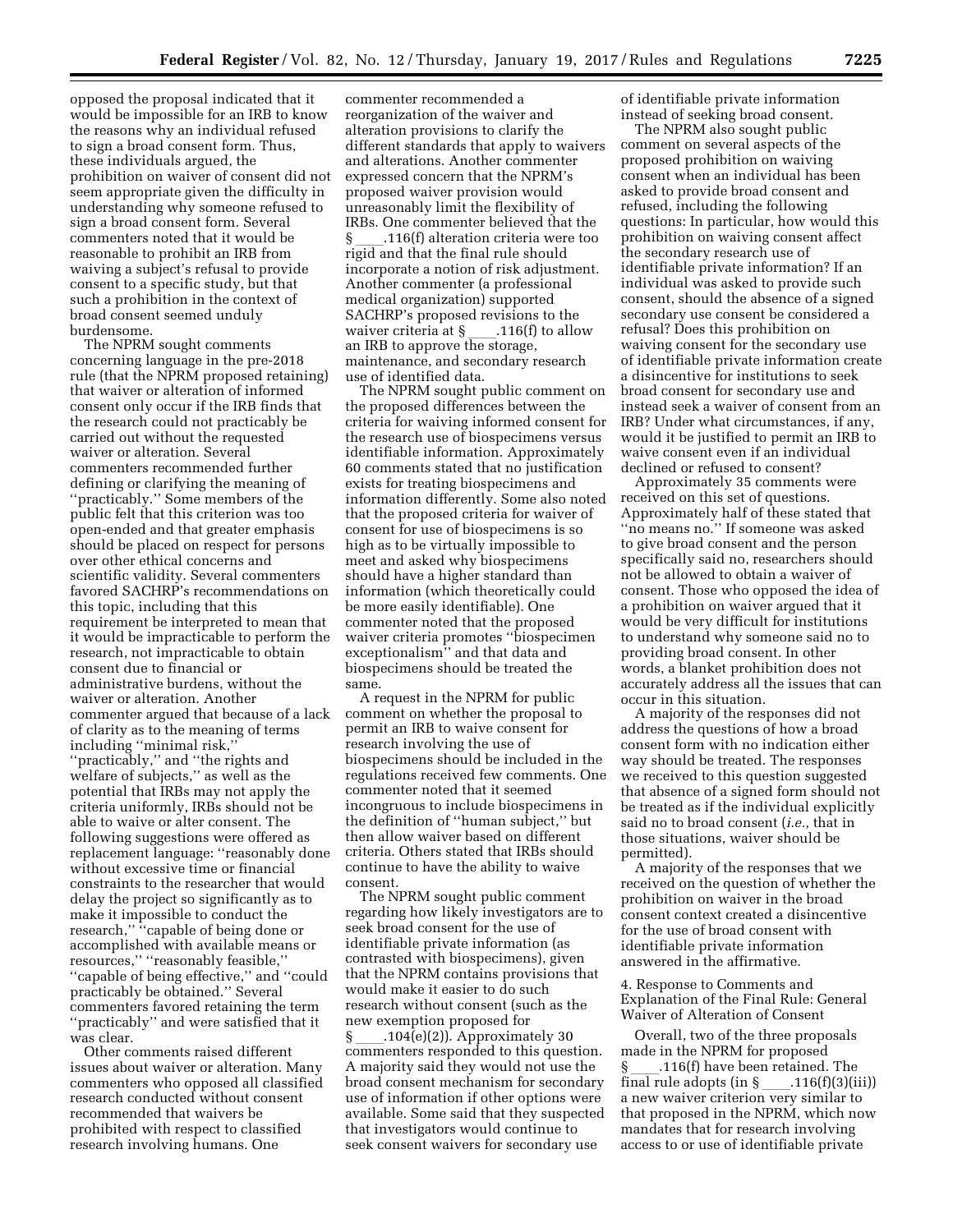information or identifiable biospecimens, the requirements of informed consent can be waived or altered only if the research could not practicably be carried out without using such information or biospecimens in an identifiable format. The minor wording change made in the language of this provision, as compared with that proposed in the NPRM, is intended for clarity. This change is intended to protect the privacy of individuals, while not unduly inhibiting research. After considering the diversity of opinions expressed in the public comments on this issue, including many comments seeking further guidance concerning the proper interpretation of the 'practicably" language, the final rule does not define this language (which was also included in the pre-2018 rule). We have concluded that the requirements for waiver and alteration in § \_\_\_\_.116(e) and (f) appropriately<br>honor respect for persons and balances this with other ethical principles.

The final rule also adopts (in § ll.116(f)(1)) the language proposed in the NPRM (for §\_\_\_\_.116(f)(3))<br>prohibiting IRBs from waiving informed consent if individuals were asked and declined to provide broad consent to the storage and maintenance for secondary research use of identifiable private information or identifiable biospecimens (except that the final rule's formulation is limited to identifiable biospecimens, consistent with changes made in the final rule). We considered public comments that opposed this prohibition and understand that IRBs may not always understand the reason that individuals refused to sign a consent form and that the effects of this broad prohibition could be significant in the context of broad consent (given the broad scope of research that such a broad consent could potentially extend to). Nonetheless, we determined that it is important to prevent an individual's refusal to consent to additional research use of such information or biospecimens from being overridden. This change to the Common Rule is intended to honor the autonomy of individuals and to further the *Belmont Report* principle of respect for persons.

The final rule does not incorporate the NPRM's proposed additional waiver criteria (proposed for § \_\_\_\_.116(f)(2)) to<br>apply to research involving the use of biospecimens. This change is not necessary given that the proposal in the NPRM that the Common Rule extend to *all* biospecimens regardless of their identifiability has not been adopted in the final rule. We determined that the waiver and alteration criteria included

in the final rule are appropriately protective of identifiable biospecimens and that an additional waiver criterion for such biospecimens is not warranted. For example, § \_\_\_\_.116(f)(3)(iii) in the<br>final rule is a research criterion specific to research that involves using identifiable private information or identifiable biospecimens. Under this criterion, an IRB may not waive or alter requirements of informed consent with respect to such research unless the IRB finds and documents that the research could not practicably be carried out without using such information or biospecimens in an identifiable format. The format and organization of

 $\S$  .116(f) in the final rule are different from the proposed  $\S$ different from the proposed §\_\_\_\_.116(f)<br>described in the NPRM. We made these changes in an effort to be clear about the effect of each requirement. Most significantly, § \_\_\_\_.116(f) in the final<br>rule provides separate paragraphs concerning the applicable criteria for waiver and the applicable criteria for alteration of the requirements for informed consent. This differs from the approach proposed in the NPRM, and the approach included in the pre-2018 rule that did not separate those discussions. We conclude that separating the discussion of waiver and alteration will help clarify the applicable criteria, particularly given that the final rule addresses the application of the waiver and alteration provisions in the context of broad consent.

Section ll.116(f)(1) describes the general framework for an IRB to waive the requirements for informed consent. This paragraph explains that an IRB may waive the requirement to obtain informed consent under § \_\_\_\_.116(a)<br>(general requirements for informed consent),  $\S$  .116(b) (basic elements<br>of informed consent), or  $\S$  .116(c) of informed consent), or §\_\_\_\_.116(c)<br>(additional elements of informed consent that apply to certain research) if the research satisfies the criteria set forth at § \_\_\_\_.116(f)(3) (discussed<br>below). As explained above, the ability to satisfy the requirement to obtain informed consent of a subject or a subject's legally authorized representative through use of a broad consent in particular circumstances is a flexibility offered to institutions, but institutions are never required to obtain informed consent through a broad consent process. For this reason,  $.116(f)(1)$  does not provide that an IRB may waive the requirement to obtain informed consent under § ll.116(d) (broad consent) because use of broad consent is a regulatory flexibility, and not a requirement. Consistent with the proposal made in

the NPRM (proposed  $\S$  \_\_\_\_. 116(f)(3)),<br> $\S$  .116(f)(1) provides that if an  $.116(f)(1)$  provides that if an individual was asked to provide broad consent for the storage, maintenance, and secondary research use of identifiable private information or identifiable biospecimens and refused to consent, an IRB cannot waive consent for either the storage, maintenance, or secondary research use of such biospecimens or information.

Sectionll.116(f)(2) describes the general framework for an IRB to alter the requirements for informed consent. This paragraph explains that an IRB may omit or alter some or all of the elements of informed consent under §\_\_\_\_.116(b)<br>(basic elements of informed consent) or § \_\_\_\_.116(c) (additional elements of<br>informed consent that apply to certain research) if the IRB satisfies the criteria set forth at §\_\_\_\_.116(f)(3) (discussed<br>below). This is consistent with the proposal made in the NPRM. This paragraph further explains that an IRB may not omit or alter any of the requirements described in §\_\_\_\_.116(a)<br>(general requirements for informed consent). This is also consistent with the proposal made in the NPRM (which proposed permitting an IRB to omit or alter elements of informed consent, but did not propose permitting omissions or alterations of the general requirements of informed consent that were included in the unnumbered introductory paragraph in the pre-2018 rule at § ll.116). This paragraph also specifies that when reviewing a broad consent, an IRB may not omit or alter any of the elements required under  $\S$  \_\_\_\_.116(d). As with  $\S$  \_\_\_\_.116(e)(2), we determined that it would not be appropriate to permit the omission or alteration of any of the broad consent elements in  $\S$  .116(f). The elements of broad consent reflected in this NPRM are limited. We have concluded that each of these elements (which are<br>included at § .116(d)) is critical to included at § \_\_\_\_.116(d)) is critical to<br>the solicitation of an informed and ethically appropriate broad consent. For that reason, none of the elements of broad consent may be omitted or altered if broad consent is solicited. This prohibition is different than the NPRM's proposal given the different formulation of broad consent represented in this final rule.

Section 116(f)(3) sets forth the specific criteria that an IRB must find and document in order to waive or alter the requirements for informed consent. These criteria are the same as those proposed in the NPRM, except that the third criterion includes minor wording changes that were made for clarity: (1) the research involves no more than minimal risk to the subjects; (2) the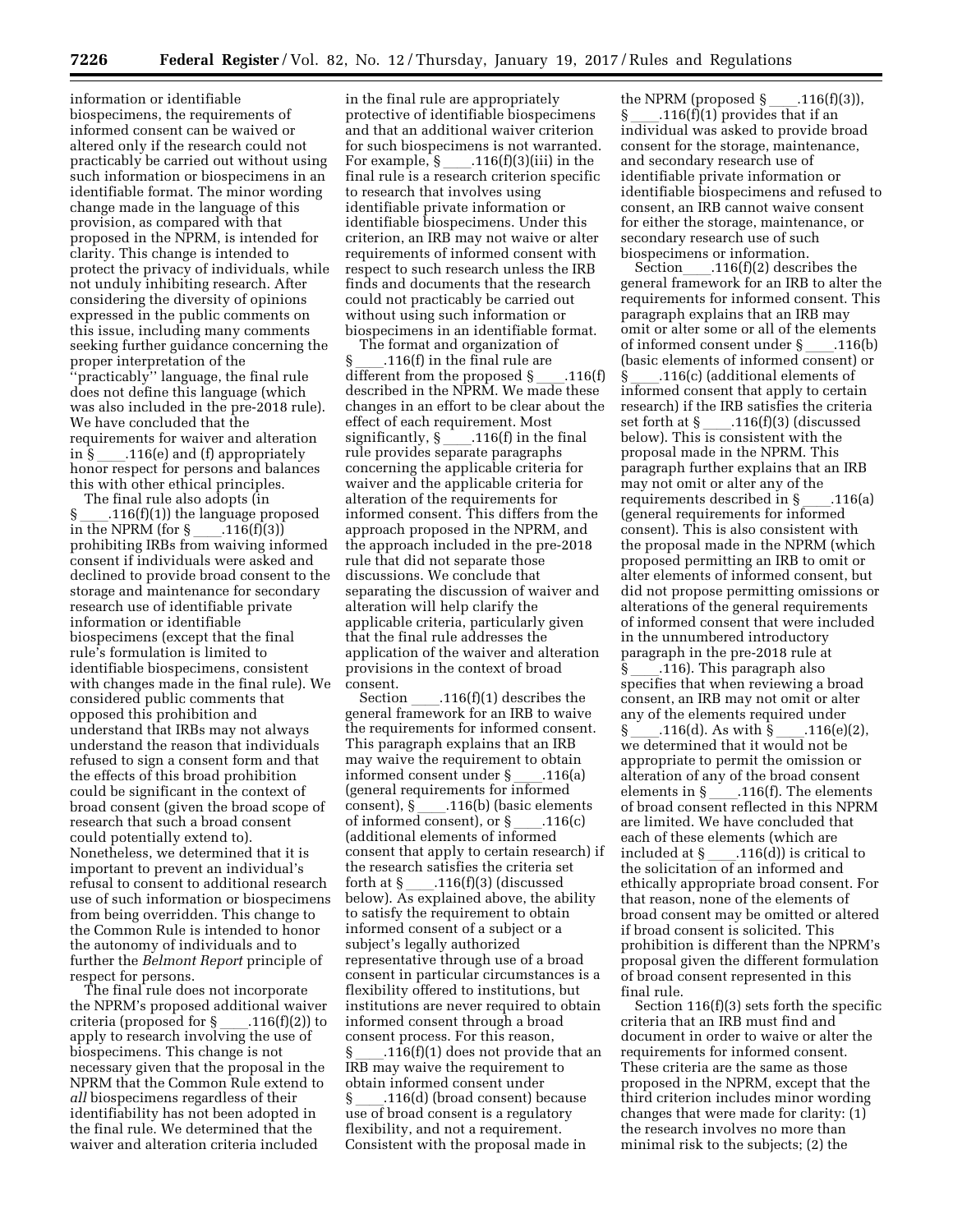research could not practicably be carried out without the requested waiver or alteration; (3) if the research involves using identifiable private information or identifiable biospecimens, the research could not practicably be carried out without using such information or biospecimens in an identifiable format; (4) the waiver or alteration will not adversely affect the rights and welfare of the subjects; and (5) whenever appropriate, the subjects will be provided with additional pertinent information after participation.

*G. IRB Approval of Research Involving Screening, Recruiting, or Determining Eligibility of Prospective Subjects (§* ll*.116(g))* 

1. Background and Pre-2018 Requirements

The pre-2018 rule required an IRB to determine that informed consent can be waived under § \_\_\_\_.116(d) before<br>investigators could record identifiable private information for the purpose of identifying and contacting prospective subjects for a research study. This requirement to waive informed consent has been viewed as burdensome and unnecessary for protecting subjects, and is not consistent with FDA's regulations, which do not require informed consent or a waiver of informed consent for such activities.

# 2. NPRM Proposal

The NPRM proposed a new provision at  $\S$  .116(g) that would authorize an IRB to approve a research proposal in which investigators obtain identifiable private information without individuals' informed consent for the purpose of screening, recruiting, or determining the eligibility of prospective human subjects of research. The IRB would be permitted to approve a research proposal only in such circumstances if the proposal included an assurance that the investigator would implement standards for protecting the information obtained, in accordance with and to the extent required by proposed § \_\_\_\_.105. This<br>proposal was intended to address concerns that the pre-2018 rule required an IRB to determine that informed consent can be waived before investigators could record identifiable private information for the purpose of identifying and contacting prospective subjects for a research study.

## 3. Public Comments

Few comments were received regarding this proposal. All were generally supportive. One academic institution noted that ''This review is

unnecessary considering the low potential risk to subjects and will expedite research endeavors and ensure harmonization between FDA's expectations and the Common Rule.'' However, one commenter thought that prospective subjects should be notified that this might be a possibility. Another commenter said that it should be clear that this is not an IRB waiver of consent, but rather it is an exception to the consent requirement.

4. Response to Comments and Explanation of the Final Rule: Approval of Research Involving Screening, Recruiting, or Determining Eligibility of Prospective Subjects

The final rule adopts the NPRM proposal at § \_\_\_\_.116(g), with minor<br>changes made for clarity, and without a requirement that investigators adhere to the proposed privacy safeguards at § 105, since this provision is not included in the final rule. The provision at §\_\_\_\_.116(g) addresses concerns that<br>the pre-2018 regulations required an IRB to determine that informed consent can be waived before investigators may record identifiable private information for the purpose of identifying and contacting prospective subjects for a research study. This change is intended to address these concerns by eliminating the requirement for the IRB to waive informed consent for these activities. In response to public comments, we are clarifying that this is not a waiver of the consent requirement but rather an exception to the requirement. This change is also responsive to SACHRP's recommendation regarding how the Common Rule should apply to activities that are conducted before subjects provide consent to participate in research, such as identifying potential subjects, contacting subjects, and recruiting subjects.48

The final rule includes some minor changes from the NPRM proposal, to clarify the circumstances in which the IRB may approve the investigator's proposal to obtain information directly from a prospective subject, or to obtain already collected identifiable private information or identifiable biospecimens by accessing records or stored biospecimens, for purposes of screening, recruiting, or eligibility assessment, without the informed

consent of the prospective subject or the subject's legally authorized representative. The final rule also adds a reference to the subject's legally authorized representative at

 $.116(g)(1)$  to clarify that this exception to informed consent will also apply in circumstances in which the prospective subject has a legally authorized representative who will provide information about the prospective subject through oral or written communication with the investigator.

We note that in approving this exception to informed consent for the purpose of screening, recruiting, or determining the eligibility of prospective subjects, the IRB will be reviewing and approving the entire research proposal. Therefore, all of the IRB approval criteria at  $\S$ .111 will need to be satisfied, including that when appropriate, there are adequate provisions to protect the privacy of subjects and to maintain the confidentiality of data (§ \_\_\_\_.111(a)(7)).<br>Thus, as part of its review and approval of the research, the IRB must determine that there are adequate privacy and confidentiality safeguards for information obtained by investigators for these preparatory-to-research activities.

We believe that these preparatory-toresearch activities are critical means by which to identify subjects that do not involve additional risks, given their limited nature. If prospective subjects are identified through these ''screening'' activities, then all other relevant requirements of this rule must be met if they are subsequently recruited to participate in the research.

#### *H. Posting of Consent Forms (§* ll*.116(h))*

# 1. Background and Pre-2018 Requirements

The pre-2018 rule did not have a requirement to post consent forms from clinical trials.

#### 2. NPRM Proposal

The NPRM proposed a new provision that would require that a copy of the final version of the consent form (absent any signatures) for each clinical trial conducted or supported by a Common Rule department or agency be posted on a publicly available federal Web site that will be established as a repository for such consent forms. The name of the protocol and contact information would be required to be included with the submission of the consent form. Under the NPRM proposal, the consent form would have to be published on the Web

<sup>48</sup>See Secretary's Advisory Committee on Human Research Protections (SACHRP). Attachment C: Approved by SACHRP July 20, 2011. SACHRP Recommendation regarding application of 45 CFR 46 and 21 CFR 56 to early processes in research, such as identifying potential subjects, contacting subjects and recruiting subjects. (July 20, 2011). Retrieved from *[http://www.hhs.gov/ohrp/sachrp](http://www.hhs.gov/ohrp/sachrp-committee/recommendations/2011-october-13-letter-attachment-c/index.html)[committee/recommendations/2011-october-13](http://www.hhs.gov/ohrp/sachrp-committee/recommendations/2011-october-13-letter-attachment-c/index.html) [letter-attachment-c/index.html.](http://www.hhs.gov/ohrp/sachrp-committee/recommendations/2011-october-13-letter-attachment-c/index.html)*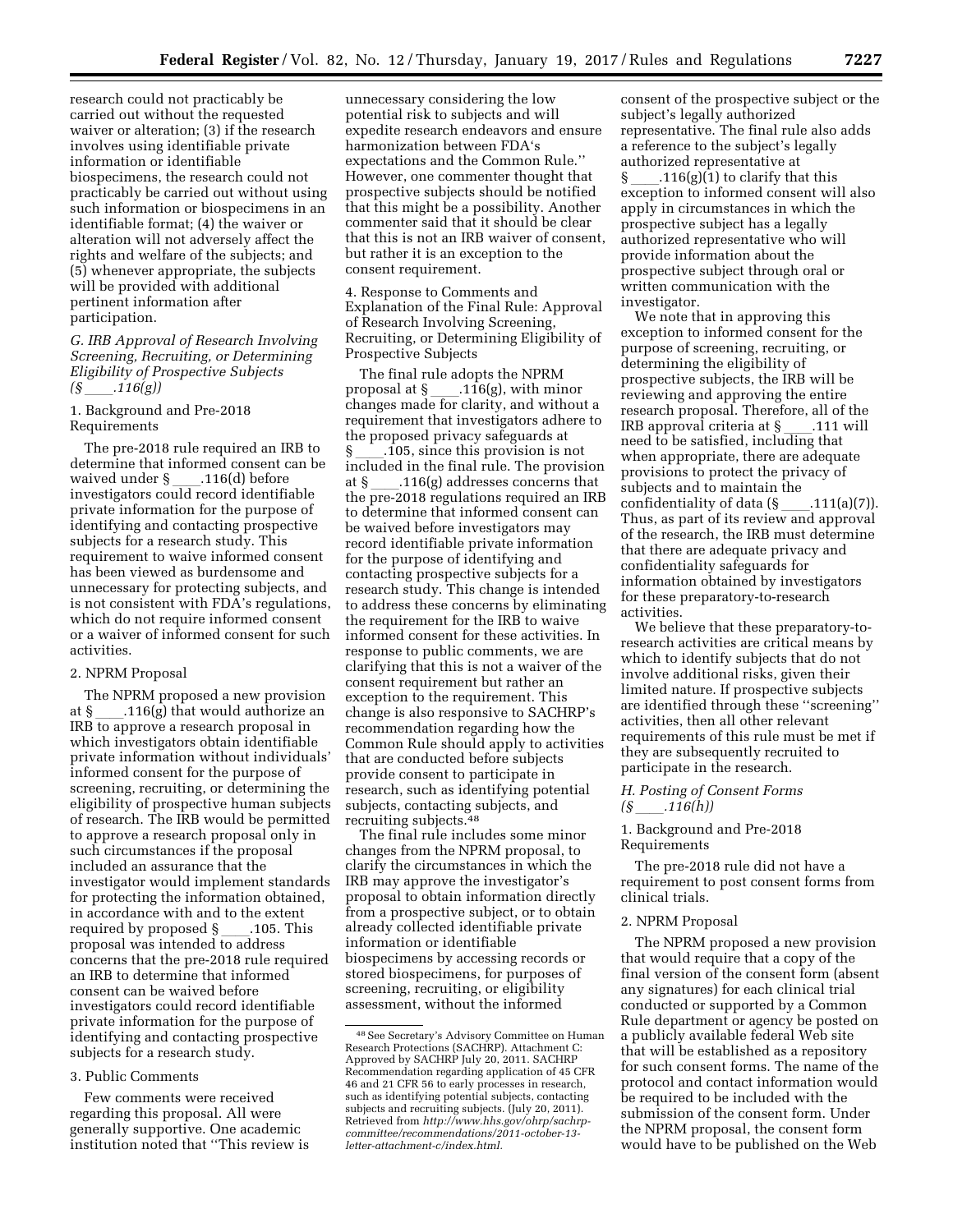site within 60 days after the trial is closed for recruitment.

# 3. Public Comments

The NPRM proposal received approximately 130 comments, most of which opposed the proposal in whole or in part. Many commenters expressed concern that the proposal represented administrative burden without a corresponding increase in protections to human subjects or benefit to the research community. Some commenters felt that the proposal represented a waste of resources that would not increase compliance with the regulations, and might result in longer consent forms if researchers felt the need to include an abundance of additional information to protect against perceived regulatory noncompliance or legal challenge. These commenters expressed concern that the repository of posted consent forms might be used to seek out instances of noncompliance. For example, one large medical school indicated that the posting requirement creates a rich environment for litigation and represents an effort to publicly shame investigators to improve quality of documents that will not work.

Other commenters, including some private research firms, were concerned that the proposal as drafted would not allow for the redaction of proprietary or institutionally sensitive information from consent forms before they would be posted to the Web site, and allow competing research entities access to detailed information about investigational drug or research programs beyond what is publicly available already. Additional concern was expressed about the proposed timeframe in which consent forms needed to be posted. Some felt that more time was needed. Other commenters felt it would be more beneficial to research participants if consent forms were posted before or during recruitment. In addition, some commenters felt that researchers should be allowed or encouraged to update posted consent forms if they are updated for the study. Others felt that requiring that consent forms be posted once (even if the forms were updated after being posted) would lead to potential confusion among research participants. For example, several commenters noted that should a subject participating in a trial see a consent form for a particular study that differed from the form that he or she originally signed, that discrepancy could cause unnecessary concern and confusion.

Still other commenters expressed concern that the high volume of consent forms that would be posted as a result

of this requirement would make the collection cumbersome and difficult to use, negating any potential benefit gained by increased transparency. Others expressed a concern that requiring all studies to post consent forms might lead to the perpetuation of poorly written forms, as researchers might use poor examples from the database to write their own informed consent documents in addition to excellent ones. A few major research universities suggested that guidance, best practices, or exemplary informed consent forms should be selected and shared publicly, rather than all informed consent forms. Some commenters suggested limiting the posting requirement to a subset of research studies, for example, to only high risk or large multi-institution studies.

Those who supported the proposal agreed that it would help increase accountability and promote transparency in informed consent forms. To that end, a minority of commenters said that this proposal should be extended to all research that is subject to the Common Rule, not just to studies meeting the definition of a clinical trial. Some commenters supported the idea of publicly sharing informed consent documents but felt it would be best accomplished through guidance or optional posting. One federal level advisory committee supported the proposal and recommended the creation of robust guidance with the goal of minimizing confusion and misuse of the posted documents, and facilitating the use of the posted forms to educate investigators, institutions, and regulators to improve future informed consent documents and the informed consent process generally. Others felt it would be helpful to post additional information and documents along with consent forms. For example, one investigator suggested that copies of IRB proposals and decisions be made public along with approved informed consent documents to provide additional transparency and accountability. Another commenter suggested that investigators be given the option to post assessment tools for evaluating prospective subjects' understanding of important study information.

Both those who supported and opposed the proposal indicated that in terms of implementing this proposal, consent forms should be posted to *ClinicalTrials.gov* as opposed to creating a new federal Web site in order to limit the additional administrative burden that this proposal would impose.

4. Response to Comments and Explanation of the Final Rule: Posting of Consent Forms

The final rule adopts the NPRM proposal with some modifications and clarifications. The primary purpose of this provision is to improve the quality of consent forms in federally funded research by assuring that—contrary to current practices, under which it is often very difficult to ever obtain a copy of these documents—they eventually would become subject to public scrutiny and that they will provide useful models for others. The consent form plays a key role in making sure that someone asked to enter a clinical trial receives the information they need to be making an informed decision about whether to enroll in that trial. Accordingly, it also plays a key role in supporting and justifying the public's trust in the integrity of our clinical trial enterprise.

We are not persuaded by the arguments of those commenters who suggest that potential negative consequences of this proposal outweigh its benefits. Fundamentally, this proposal is about increasing the transparency of one of the most important aspects of our human subjects protection system. Increased transparency is in general a good thing, and in this instance, as in many others, it offers multiple benefits—including increased trust—at very low cost. This provision is not a form of shaming, but rather an effort to ask people to work together to create a system that will improve the quality of informed consent. Moreover, the new standards for determining the acceptable content of a consent form—including

 $\S$  .116(a)(5), which will require a concise presentation of key information at the beginning of the consent form should counter any consequences of attempts to pad consent forms with additional information as a response to the posting requirement.

We agree with the conclusions of SACHRP that implementing this proposal will indeed result in better consent forms. Having a repository of such forms freely available for analysis and public discussion will create multiple opportunities for improving these forms. In an era in which we have previously unheard of capabilities for analyzing textual material and processing large amounts of data, the fact that there will be a high volume of consent forms posted should be a minor impediment, if any, to the ability to learn from the content of this database.

With regard to those who suggested that it would indeed be desirable to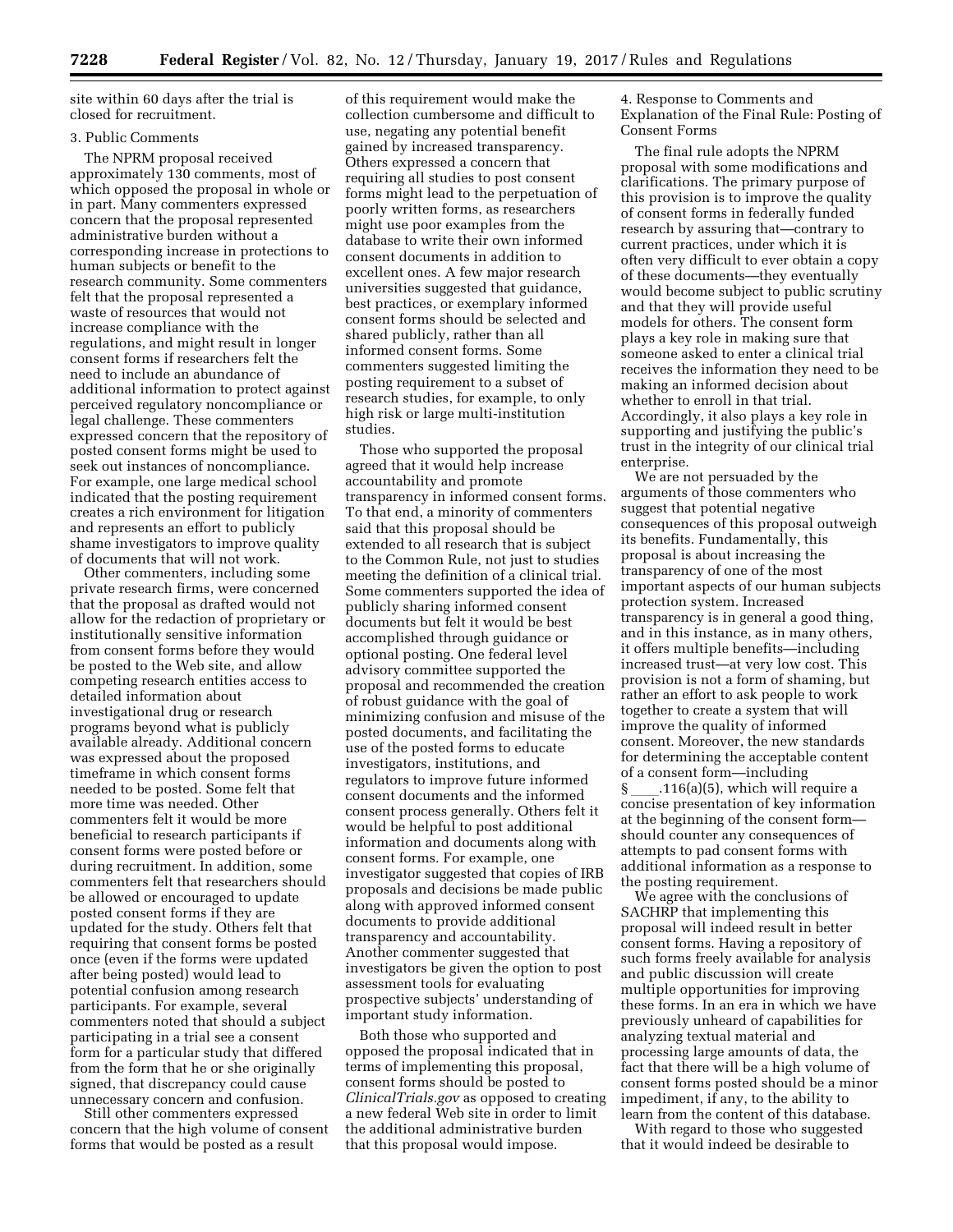make consent forms more public, but that posting should be optional, we note that nothing in the pre-2018 rule prevents the people in charge of research from making their consent forms public, yet that is rarely done. In order to significantly increase the transparency of this portion of our system for protecting subjects, we are finalizing this proposal.

With regard to the commenters who were concerned that posting consent forms would create a rich environment for litigation, it is noteworthy that the existing evidence fails to suggest that there has been much of a problem with regard to inappropriate litigation over clinical trials. Whatever disincentives currently exist for such litigation, it seems unlikely that the mere fact that consent forms would now be more available will dramatically alter such disincentives. With regard to the commenters who were concerned about the added regulatory burden, we note that this change, compared to the traditional costs of clinical trials, will add a relatively small amount of additional burden, one that is well justified in comparison to the likely increase in transparency. This new provision has specifically been designed to minimize that burden. And the final rule has been modified in a number of respects from the NPRM proposal in response to public comments. As discussed below in detail, the time by which a consent form must be posted has been greatly extended. That change would also address the concerns of some commenters that the posted consent forms might create confusion among research subjects. Furthermore, provisions have been added that allow for redaction, as necessary, of portions of consent forms.

As a means of increasing transparency and facilitating the development of more informative consent forms, the final rule accordingly requires at<br>§ .116(h)(1) that for clinical trials § \_\_\_\_.116(h)(1) that for clinical trials<br>conducted or supported by a Common Rule department or agency, a copy of an IRB-approved version of a consent form that was used to enroll subjects would need to be posted by the awardee or the federal department or agency conducting the trial on a publicly available federal Web site that will be established as a repository for such forms. Unlike the NPRM, which required that the ''final version'' of the consent form be posted, the final rule adds flexibility in merely requiring that it be an IRB-approved consent form that was used for enrollment purposes. There is accordingly no further restriction as to which version of a consent form (which might have been

subject to many modifications over the course of time) must be posted. The final rule also gives greater flexibility than the NPRM proposal in terms of when that posting needs to be done. It can take place any time after the trial is closed to recruitment, so long as the posting is no later than 60 days after the last study visit by any subject (as required by the protocol). If the federal department or agency supporting or conducting the clinical trial determines that certain information should not be made publicly available on a federal Web site (*e.g.,* confidential commercial information), the department or agency may permit appropriate redactions to the information posted. In rare instances, it could be the case that the federal department or agency would determine that the very existence of a particular clinical trial should not be publicly disclosed, in which case no posting relating to such a trial would be required.

The final rule differs from the NPRM proposal in that it no longer specifies that certain information needs to be posted in addition to the consent form. This change eliminates the need for mandatory posting of information that might not be justified by the purposes of this provision.

Only one posting would be required for each multi-institution study. There is accordingly no expectation that a version would need to be posted for each class of subjects in the study (for example, a posting both for adults and for minors), nor for each study site.

We also note that this provision applies only to those clinical trials that are conducted or supported by a federal department or agency.

A Web site will be developed by HHS, which could be used by other federal departments or agencies, or the other federal departments or agencies could create their own Web sites for the posting of these consent forms. Public posting of consent forms is intended to increase transparency, enhance confidence in the research enterprise, increase accountability, and inform the development of future consent forms. It is anticipated that the Web site will be searchable. With regard to the comments suggesting that *ClinicalTrials.gov* might be an appropriate choice as the Web site, we agree that such a choice has the possibility of minimizing administrative burdens. Using *ClinicalTrials.gov* has another advantage, in addition to what some of the commenters said. Many clinical trials funded by HHS have records in *ClincialTrials.gov* due to requirements that certain clinical trials register and submit results information

to that database (section 402(j) of the Public Health Service Act and 42 CFR part 11, and other policies that incentivize trial registration and results submission, such as the NIH Policy on Dissemination of NIH-Funded Clinical Trial Information). The fact that these trials already have a record in the database will mean that the burden of submission of the informed consent document will be substantially lower. Accordingly, we will take these points into consideration as we determine what federal Web site will be used to implement this provision.

## **XV. Documentation of Informed Consent (§**ll**.117)**

# *A. Background and Pre-2018 Requirements*

The pre-2018 rule at  $\S$  \_\_\_\_\_.117 described the requirements for documenting informed consent and when the waiver for obtaining a written and signed consent form was allowable.

#### *B. NPRM Proposals*

The NPRM proposed to alter the language at § \_\_\_\_.117(b)(1) to specify<br>that the consent document should include only the language required by § ll.116, with appendices included to cover any additional information.

In addition, the NPRM would make it explicit in the regulatory language at proposed § \_\_\_\_.117(c)(1)(iii) that if the<br>subjects are members of a distinct cultural group or community for whom signing documents is not the norm, so long as the research presents no more than minimal risk of harm to subjects and provided there is an appropriate alternative mechanism for documenting that informed consent was obtained, the requirement to obtain a signed consent form may be waived. Documentation must include a description as to why signing forms is not the norm for the distinct cultural group or community.

Additionally, to facilitate the tracking of broad consent to storage or maintenance for secondary research use of biospecimens or identifiable private information, and to provide information to IRBs should IRB review be required, the NPRM proposed that waiver of documentation of consent for the research use of such biospecimens would not be allowed based upon a new

provision at § \_\_\_\_.117(c)(3).<br>The NPRM also introduced the term "oral consent" in the context of the various provisions related to the broad consent for the storage, maintenance, and secondary use of biospecimens and identifiable private information. As a general matter, under the pre-2018 rule, individuals wanting to obtain oral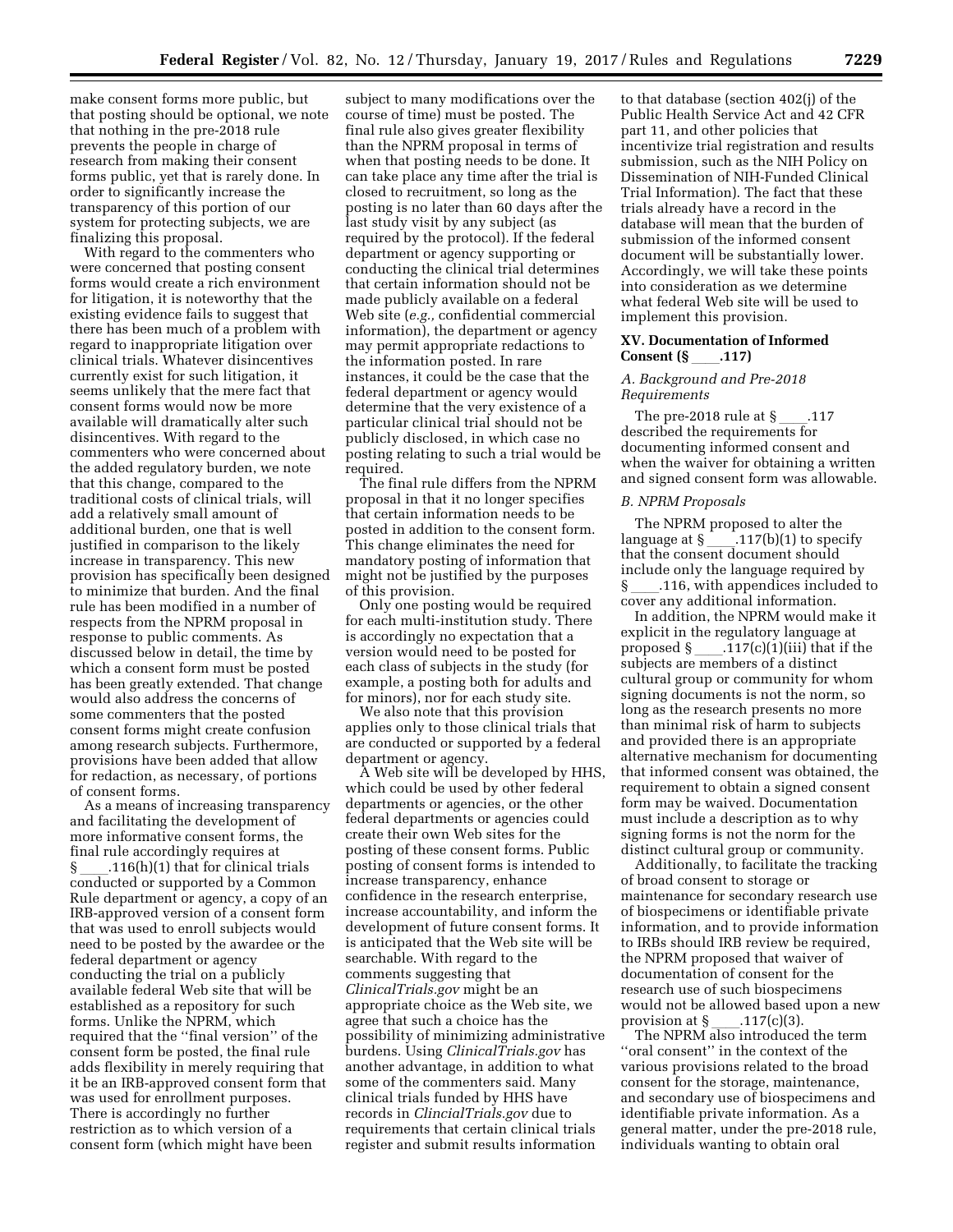consent from subjects in a nonexempt research activity needed to seek a waiver of documentation of informed consent under § \_\_\_\_.117(c). Therefore,<br>the NPRM proposed to permit investigators to obtain oral broad consent for the storage, maintenance, and secondary research use in limited circumstances. Specifically, the NPRM proposals would allow an investigator to obtain oral broad consent if:

• An investigator used the proposed broad consent template;

• Investigators only sought oral broad consent only for the storage, maintenance, and secondary research use context for the use of identifiable private information, not for biospecimens;

• If broad consent for the storage, maintenance, and secondary research use was obtained only as part of a separate, primary research study; and

• The oral broad consent was sought as part of the consent process in a study eligible for one specific exclusion or three specific exemptions related to the collection of identifiable information.

Finally, the regulatory language proposed at § \_\_\_\_.117(c)(4) was<br>intended to clarify that waivers of documentation may not be permitted for research subject to regulation by FDA.

#### *C. Public Comments*

Approximately 15 comments were received on the proposals found in the<br>NPRM at § .117. Several NPRM at § \_\_\_\_.117. Several<br>commenters discussing the proposed requirement at §\_\_\_\_.117(b)(1)<br>indicated that even if consent forms are split into a primary document and appendices, there should be an expectation that the content included in the appendices are discussed with prospective subjects as part of the informed consent process. Although very few comments discussed the requirements of proposed § ll.117(b)(1) specifically, many of the comments discussing the NPRM proposal found in the introductory paragraph of §\_\_\_\_.116 discussed the<br>concept of including only the required information in the main body of a consent form, and all additional information in appendices.

Few comments were received on the proposal found in §\_\_\_\_.117(c)(1)(iii)<br>that documentation of informed consent may be waived if consent is being sought amongst subjects who are members of a distinct cultural group or community in which signing forms is not the norm. Comments received on this proposal were generally favorable.

Those who commented on the proposals related to oral broad consent indicated that the provisions were

confusing and difficult to understand. We note that these proposals were found in the NPRM through a series of interrelated cross references in  $\frac{\$}{\$}\frac{116(d)}{104(f)(1-(2))}$ .117(c), and

 $\frac{104(f)(1)-(2)}{3}$ . Several commenters discussed the statement found in §\_\_\_\_.117(c)(4) that<br>waiver of documentation of consent is generally not permitted for research subject to regulation by the FDA. These commenters noted that this would be true regardless of whether this was included in the Common Rule. Additionally, commenters noted that if the FDA regulations ever permitted waiver of documentation of consent, the existence of this provision in the Common Rule might result in confusion and contradictory requirements for dually regulated research.

#### *D. Response to Comments and Explanation of the Final Rule: Documentation of Informed Consent*

The language at  $\S$  \_\_\_\_.117(b)(1) and (2) are altered in the final rule to conform to the requirements included at  $\S$  .116, which are discussed above.<br>The goal in  $\S$  .116 and .117 of The goal in §§ \_\_\_\_.116 and \_\_\_\_\_.117 of<br>the final rule is to facilitate a prospective subject's or legally authorized representative's understanding of the reasons why one might or might not want to participate in the research, in part by requiring that only the key information essential to decision making receive priority by appearing at the beginning of the consent document. In the final rule, these requirements also apply when a short form written informed consent process is used, or the requirement for written informed consent is waived.

We agree with the majority of public comments that favored adding a new provision allowing a waiver of the requirement for a signed consent form if the subjects are members of a distinct cultural group or community for whom signing documents is not the norm, provided that the research presents no more than minimal risk of harm to subjects and there is an appropriate alternative method for documenting that informed consent was obtained. Therefore, this new provision is added at § \_\_\_\_.117(c)(1)(iii). The final rule<br>includes a reference to the subject's legally authorized representative to clarify that this provision applies when a subject has a legally authorized representative who is a member of a distinct cultural group or community in which signing forms is not the norm.

The final rule does not include the NPRM's proposal at § \_\_\_\_.117(c)(3) to<br>prohibit a waiver of documentation of broad consent for the storage,

maintenance, or secondary research use of biospecimens.

Some of those who commented on the NPRM proposals related to oral broad consent found it to be unnecessarily confusing. In response to these comments, the final rule permits waiver of documentation of informed consent under § \_\_\_\_.117(c) when a broad<br>consent procedure is used. No additional criteria or special restrictions apply. Additionally, the final rule removes all NPRM references to ''oral consent'' to reduce confusion.

However, we expect that it will rarely be permissible to waive documentation of broad consent for the secondary research use of medical records or stored biospecimens because there will likely be a need to track which individuals have provided broad consent and which have not, so the informed consent would not be the only record linking the subject and the research as required for a waiver under  $.117(c)(1)(i)$ . Additionally, when identifiable information and identifiable biospecimens are shared for a nonresearch purposes, the person's consent is usually required, so we expect that documentation of consent often could not be waived under  $\S$  \_\_\_\_\_.117(c)(1)(ii), which requires that

the research involves only procedures for which written consent is not normally required outside of the research context.

One instance when we believe it may be appropriate for the IRB to waive the requirement for a signed broad consent form is when the initial activity involved obtaining information from a person through oral communication, such as a phone survey, because there might not be an opportunity to obtain written broad consent from such individuals for the secondary research use of their information. In this scenario, documentation of broad consent could be waived under  $\S$  \_\_\_\_\_.117(c)(1)(ii) if the research presents no more than minimal risk of harm to subjects and involves no procedures for which written consent is normally required outside of the research context. In addition, it might be appropriate for an IRB to waive the requirement for a signed broad consent document under the provision included in the final rule related to when the subjects or their legally authorized representatives are members of a distinct cultural group or community for whom signing documents is not the norm, provided that the research presents no more than minimal risk of harm to subjects and an appropriate alternative method is available for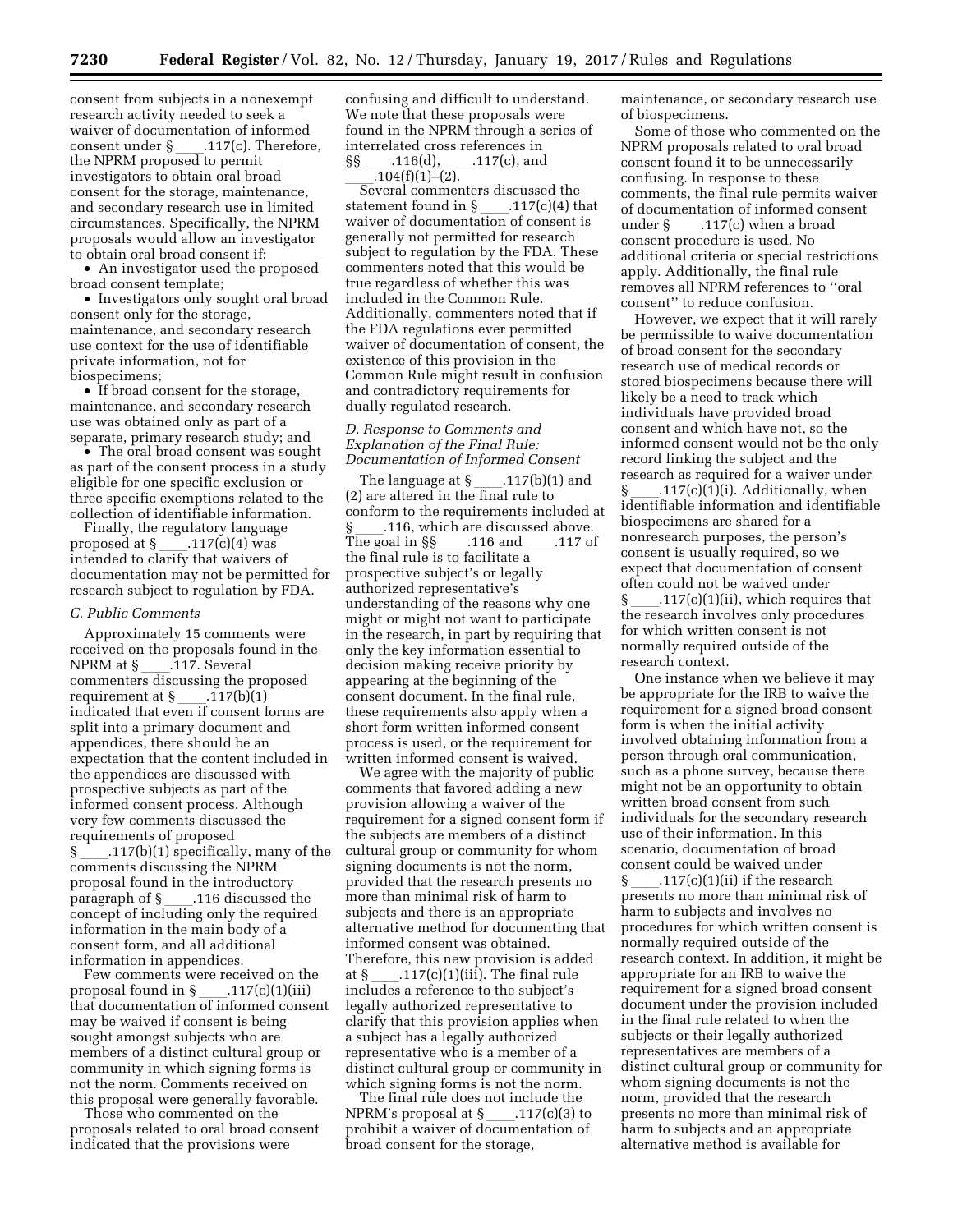documenting that informed consent was obtained  $(\S$  \_\_\_\_\_.117(c)(1)(iii)).

The final rule also does not include the NPRM's proposed clarification that waivers of documentation may not be permitted for research subject to regulation by FDA. Because this is not the only difference between what is permitted under the Common Rule and the FDA regulations, we determined that clarifying only this specific difference in the final rule is likely to create more confusion rather than provide clarification.

# **XVI. Applications and Proposals Lacking Definite Plans for Involvement of Human Subjects (§**ll**.118)**

#### *A. Background and Pre-2018 Requirements*

This provision of the pre-2018 rule stated that while an award or grant may be made for a project with indefinite plans to involve human subjects, that project must be reviewed by an IRB before human subjects may be involved.

## *B. NPRM Proposals*

The NPRM language clarified that IRB review and approval was required before human subjects could be involved in a study unless the study<br>was excluded under § 101(b), was excluded under §ll.101(b), waived under § ll.101(i), or exempted  $.104(d)$ , (e) or (f)(2).

#### *C. Public Comments*

No comments were received.

## *D. Explanation of the Final Rule*

The final rule adopts the language of the NPRM, with updated citations. This provision makes explicit that it applies only to nonexempt human subjects research.

# **XVII. Research Undertaken Without the Intention of Involving Human Subjects (§** ll**.119)**

## *A. Background and Pre-2018 Requirements*

This provision of the regulations outlines the process that an institution must undergo when a federally funded research project that was designed without the intention of involving human subjects later involves human subjects as defined by this policy.

# *B. NPRM Proposals*

The NPRM proposed to add language to make clear that this provision applies only to nonexempt human subjects research. It also clarifies its reference to department or agency to mean a federal department or agency component supporting the research.

# *C. Public Comments*

# No comments were received.

## *D. Explanation of the Final Rule*

The final rule adopts the language of the NPRM, with updated citations. This provision makes explicit that it applies only to nonexempt human subjects research, and clarifies the reference to department or agency to be a federal department or agency component supporting the research.

## **XVIII.** Conditions (§ \_\_\_\_.124)

*A. Background and Pre-2018 Requirements* 

This provision of the regulations allows departments and agencies to impose additional requirements on human subjects research when such requirements are deemed necessary for the protection of human subjects.

#### *B. NPRM Proposals*

The NPRM provided more specific language at  $\S$  \_\_\_\_\_. 124, stating that with respect to any research project or any class of research projects the department or agency head of either the conducting or the supporting federal department or agency may impose additional conditions prior to or at the time of approval when in the judgment of the department or agency additional conditions are necessary for the protection of human subjects.

## *C. Public Comments*

One commenter discussed this NPRM proposal, arguing that this would increase variance in implementation of the Common Rule, rather than promote harmonization as the NPRM suggested.

## *D. Explanation of the Final Rule*

The final rule adopts the NPRM language, which clarifies the pre-2018 rule by stating that the head of either the conducting or the supporting federal department or agency may impose additional conditions on research, when necessary for the protection of human subjects.

#### **XIX. Regulatory Impact Analyses**

#### *A. Introduction*

HHS has examined the impacts of this final rule under Executive Order 12866 on Regulatory Planning and Review (September 30, 1993); Executive Order 13563 on Improving Regulation and Regulatory Review (January 18, 2011); the Regulatory Flexibility Act of 1980, Pub. L. 96–354 (September 19, 1980); the Unfunded Mandates Reform Act of 1995, Pub. L. 104–4 (March 22, 1995); and Executive Order 13132 on Federalism (August 4, 1999).

Executive Order 12866 directs agencies to assess all costs and benefits of available regulatory alternatives and, if regulation is necessary, to select regulatory approaches that maximize net benefits (including potential economic, environmental, public health and safety effects; distributive impacts; and equity). Executive Order 13563 is supplemental to and reaffirms the principles, structures, and definitions governing regulatory review as established in Executive Order 12866. HHS expects that this rule will have an annual effect on the economy of \$100 million or more in any one year and therefore is a significant regulatory action as defined by Executive Order 12866.

The Regulatory Flexibility Act (RFA) requires agencies that issue a regulation to analyze options for regulatory relief for small businesses if a rule has a significant impact on a substantial number of small entities.49 The RFA generally defines a ''small entity'' as (1) a proprietary firm meeting the size standards of the Small Business Administration (SBA); (2) a nonprofit organization that is not dominant in its field; or (3) a small government jurisdiction with a population of less than 50,000 (states and individuals are not included in the definition of ''small entity'').50 HHS considers a rule to have a significant economic impact on a substantial number of small entities if at least 5 percent of small entities experience an impact of more than 3 percent of revenue. HHS anticipates that the rule will not have a significant economic impact on a substantial number of small entities. Supporting analysis is provided in Section XIX.F below.

Section 202(a) of the Unfunded Mandates Reform Act of 1995 51 requires that agencies prepare a written statement, including an assessment of anticipated costs and benefits, before proposing ''any rule that includes any Federal mandate that may result in the expenditure by State, local, and tribal governments, in the aggregate, or by the private sector, of \$100,000,000 or more (adjusted annually for inflation) in any one year.'' The current threshold after adjustment for inflation is \$146 million, using the most current (2015) implicit price deflator for the gross domestic product. HHS expects this rule to result in expenditures that will exceed this amount.

Executive Order 13132 establishes certain requirements that an agency

<sup>49</sup> 5 U.S.C. 603.

<sup>50</sup> 5 U.S.C. 601.

<sup>51</sup> 2 U.S.C. 1532.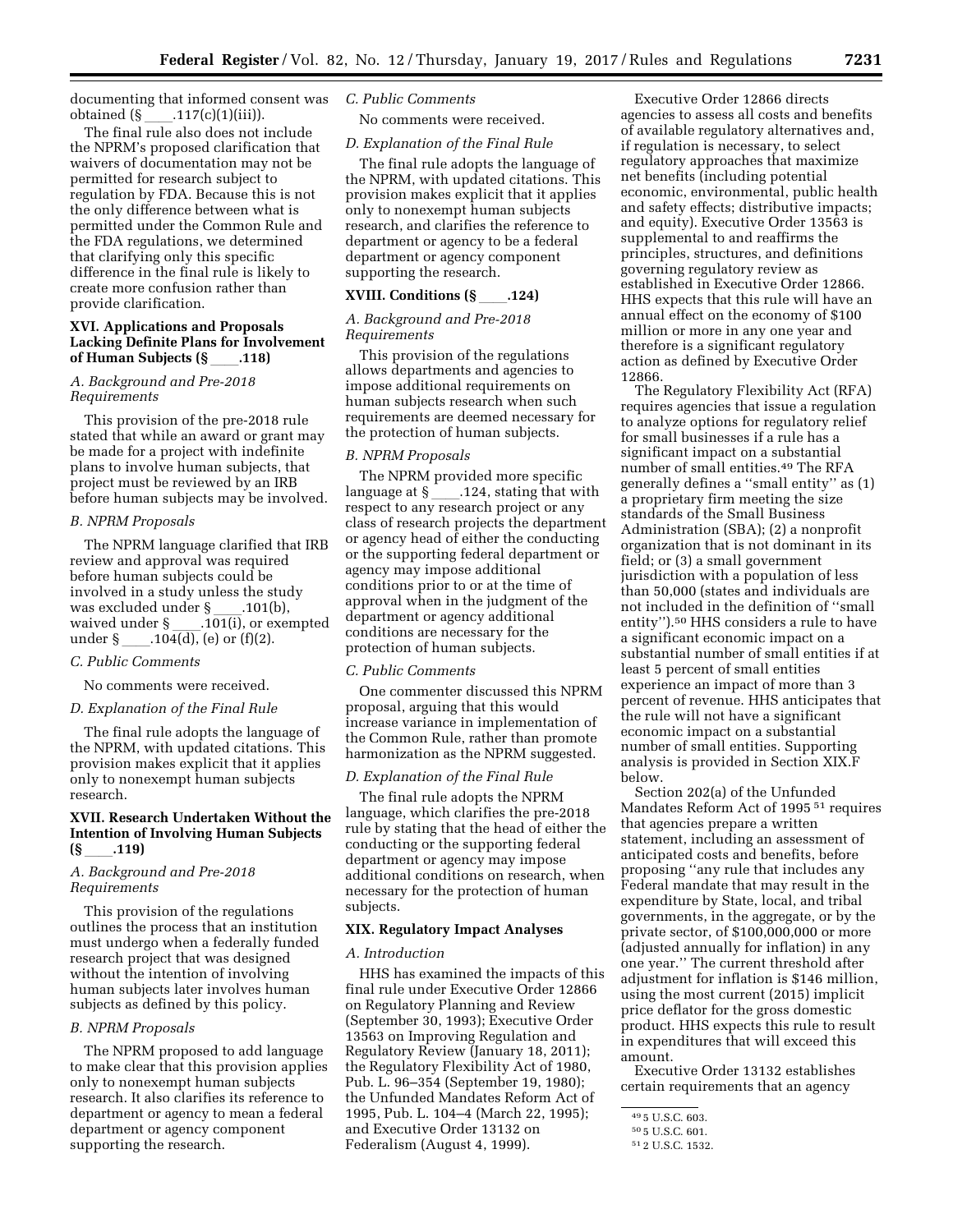must meet when it promulgates a rule that imposes substantial direct requirement costs on state and local governments or has federalism implications. HHS has determined that the rule will not contain policies that would have substantial direct effects on the States, on the relationship between the Federal Government and the States, or on the distribution of power and responsibilities among the various levels of government. The changes in the rule represent the Federal Government regulating its own program. Accordingly, HHS concludes that the rule does not contain policies that have federalism implications as defined in Executive Order 13132 and, consequently, a federalism summary impact statement is not required.

#### *B. Need for the Final Rule and Summary*

This final rule is being issued to modernize, strengthen, and make more effective the regulations for protecting human subjects in research. Although professional organizations have codes of conduct and guidelines for members conducting research, only the Federal Government has the authority to regulate the activities of institutions using public funds for human subjects research. Since the Common Rule was developed, the volume of research has increased, evolved, and diversified.

Thus, the final rule includes a number of measures to address the issues described above. Provisions that strengthen the requirements for informed consent and promote transparency in the informed consent process include: (1) Requiring that the informed consent form be designed and presented in such a way that facilitates a prospective subject's understanding of why one would want to participate in a

research study or not; (2) revising and adding to the required elements of consent; (3) requiring for certain clinical trials the posting of a copy of at least one version of a consent form on a publicly available federal Web site; and (4) clarifying the conditions and requirements for waiver or alteration of consent to remove ambiguity, including a new provision that, under specific conditions, an IRB may approve a research proposal in which investigators obtain information without individuals' informed consent for the purpose of screening, recruiting, or determining eligibility of prospective human subjects of research.

Provisions that strengthen the extent to which regulations promotes the principle of respect for persons include: (1) Requiring that informed consent forms present the key information to potential subjects at the beginning of a consent process; (2) allowing investigators the option of obtaining broad consent from a potential subject for future, unspecified research use of identifiable private information and identifiable biospecimens; and (3) adding a provision that would prohibit a waiver of consent if someone has been asked to provide their broad consent for the storage, maintenance, and secondary research use of identifiable biospecimens or identifiable private information and refused to do so.

New provisions that would allow IRBs greater flexibility to focus resources on higher-risk research include: (1) Distinguishing categories of activities that are deemed not to be research; and (2) expanding and clarifying categories of exempt research.

Provisions that streamline or reduce burden for IRBs or institutions include: (1) Requiring consultation among the

Common Rule agencies for the purpose of harmonizing guidance (to the extent appropriate); (2) eliminating an administrative requirement for reporting IRB membership; (3) removing the requirement that IRBs must review and approve grant applications; (4) eliminating, under certain circumstances, continuing review; (5) mandating the use of a single IRB for multi-institutional studies; and (6) holding IRBs not operated by an FWAholding institution directly responsible for compliance when appropriate.

#### 1. Accounting Table

Table 1 summarizes the quantified and nonquantified benefits and costs of all changes to the Common Rule. Over the 2017–2026 period, present value benefits of \$1,904 million and annualized benefits of \$223 million are estimated using a 3 percent discount rate; present value benefits of \$1,494 million and annualized benefits of \$213 million are estimated using a 7 percent discount rate. Present value costs of \$528 million and annualized costs of \$62.0 million are estimated using a 3 percent discount rate; present value costs of \$474 million and annualized costs of \$67.0 million are estimated using a 7 percent discount rate. Nonquantified benefits include improved human subjects protections in research; enhanced oversight of research reviewed by IRBs not operated by an FWA-holding institution; and increased uniformity in regulatory requirements among Common Rule departments and agencies. Nonquantified costs include the time needed for consultation among Common Rule agencies before federal guidance is issued.

| TABLE 1—ACCOUNTING TABLE OF BENEFITS AND COSTS OF ALL CHANGES |  |  |
|---------------------------------------------------------------|--|--|
|---------------------------------------------------------------|--|--|

|                                         | Present value of 10 years<br>by discount rate<br>(millions of 2015 dollars) |           | Annualized value over 10<br>years by discount rate<br>(millions of 2015 dollars) |           |
|-----------------------------------------|-----------------------------------------------------------------------------|-----------|----------------------------------------------------------------------------------|-----------|
|                                         | 3 percent                                                                   | ' percent | 3 percent                                                                        | ' percent |
| Benefits:<br><b>Quantified Benefits</b> | 1.904                                                                       | 1.494     | 223                                                                              | 213       |

Nonquantified Benefits:

Improved human subjects protections in research; enhanced oversight in research reviewed by IRBs not operated by an FWA-holding institution; and increased uniformity in regulatory requirements among Common Rule departments and agencies.

| Costs:<br> | EOC | 02.U |  |
|------------|-----|------|--|
|            |     |      |  |

#### Nonquantified Costs:

Time for consultation among Common Rule agencies before federal guidance is issued.

Table 2 summarizes the quantified present value benefits and costs of each change to the Common Rule using a 3 percent discount rate.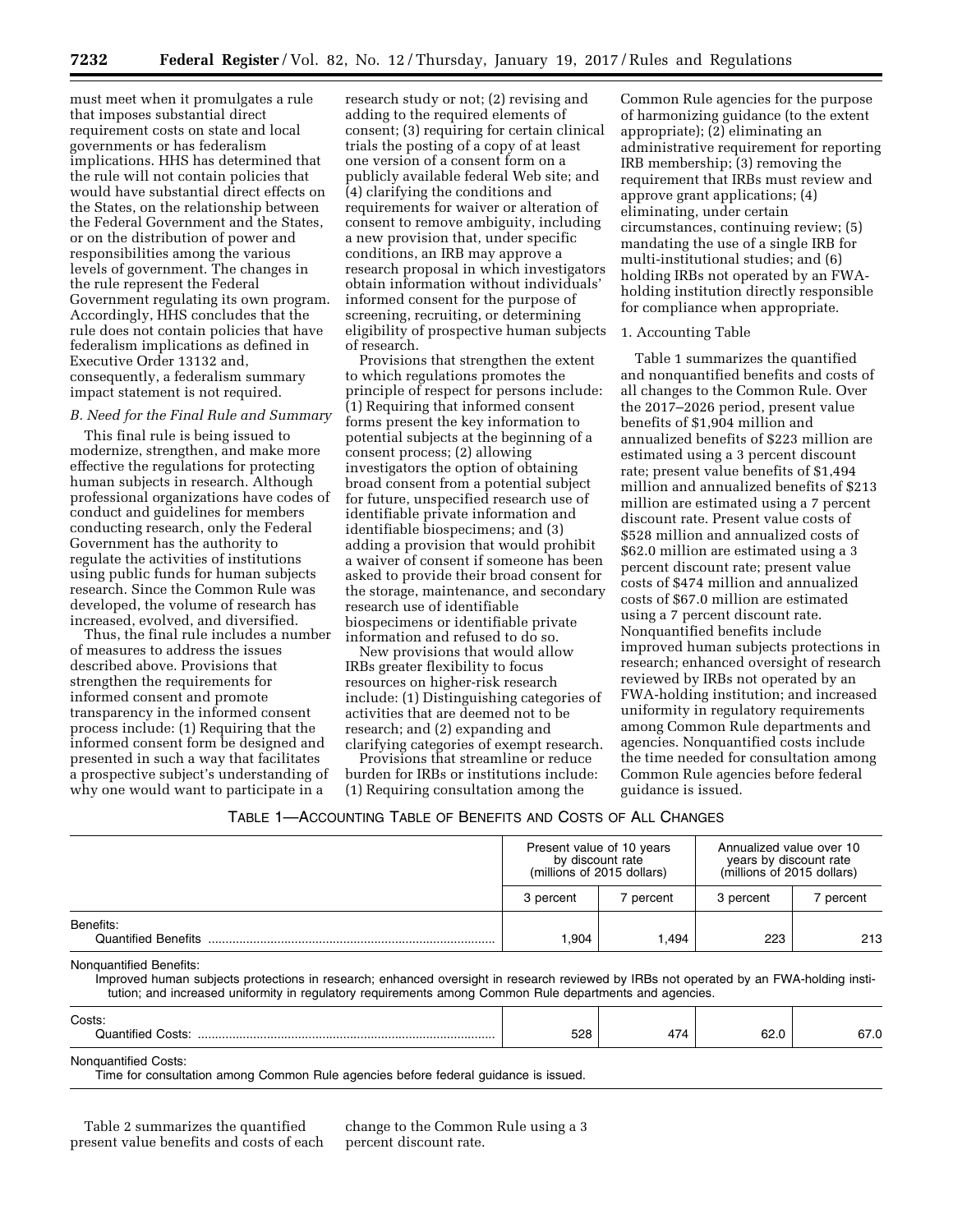| TABLE 2-ACCOUNTING TABLE OF QUANTIFIED BENEFITS AND COSTS OF EACH CHANGE |
|--------------------------------------------------------------------------|
|--------------------------------------------------------------------------|

| Change                                                                                                                                                                                                        |                 | Present value of 10 years<br>at a 3 percent discount rate<br>(millions of 2015 dollars) |  |
|---------------------------------------------------------------------------------------------------------------------------------------------------------------------------------------------------------------|-----------------|-----------------------------------------------------------------------------------------|--|
|                                                                                                                                                                                                               | <b>Benefits</b> | Costs                                                                                   |  |
| Costs to Learn New Requirements and Develop Training Materials; OHRP Costs to Develop Training and                                                                                                            |                 | 213                                                                                     |  |
| Extending Oversight to IRBs Unaffiliated with an Institution Holding an FWA (impact to IRBs not operated by                                                                                                   |                 | 85.6                                                                                    |  |
| Excluding Activities from the Requirements of the Common Rule because They are not Research                                                                                                                   | 36.2            |                                                                                         |  |
| Requirement for Written Procedures and Agreements for Reliance on IRBs Not Operated by the Engaged In-                                                                                                        | 5.93            |                                                                                         |  |
|                                                                                                                                                                                                               |                 | 11.4                                                                                    |  |
|                                                                                                                                                                                                               | 326<br>798      | 0.37                                                                                    |  |
|                                                                                                                                                                                                               | 148<br>51.0     | 41.0                                                                                    |  |
|                                                                                                                                                                                                               | 538             | 157                                                                                     |  |
| Obtaining Consent to Secondary Use of Identifiable biospecimens and Identifiable private information                                                                                                          |                 | 4.62                                                                                    |  |
| Elimination of Pre-2018 Rule Requirement to Waive Consent in Certain Subject Recruitment Activities<br>Requirement for Posting of Consent Forms for Clinical Trials Conducted or supported by Common Rule De- | 1.25            |                                                                                         |  |
|                                                                                                                                                                                                               |                 | 15.4                                                                                    |  |

## *C. Public Comments and Response to Public Comments*

## 1. General Comments

Approximately 50 comments discussed the specific cost estimates provided in the NPRM's Regulatory Impact Analyses (RIA). Several commenters strongly suggested that the final rule eliminate the proposals related to biospecimens, cooperative research, and expanding coverage to nonfederally funded clinical research because the NPRM failed to appreciate the cost and burden that would result from implementing these proposals. Although a majority of the comments received on the RIA suggested that several of the cost estimates were significantly underestimated, few commenters described specific changes to the cost and benefit estimates included in the NPRM RIA.

One commenter noted that the NPRM cost estimates are derived from a 1998 NIH-sponsored evaluation of the implementation of Section 491 of the Public Health Service Act and ''because of the lack of available data about IRB effectiveness and how IRBs function operationally, many of the estimations in this analysis are based on anecdotal evidence.'' This commenter stated that reliance on outdated and anecdotal ''evidence'' means that the NPRM assumptions seriously underestimate predictable costs, such as those derived from current salary data for health care workers who would have at least some background sufficient to explain consent, and the time needed to obtain

consent. They also claimed that the NPRM analysis also seriously overestimates cost savings because excluding an activity from the Common Rule does not necessarily remove it from the purview of the IRB pursuant to other laws, such as the HIPAA regulations, and may simply shift the economic burden of responsible oversight to personnel elsewhere within the organization. This commenter also noted that the initial transition costs estimated in the NPRM are staggering, mostly due to costs related to biospecimen provisions.

One commenter stated that a review of the tables indicates that the costs used for hourly wages of individuals affected by the proposed changes may be underestimated by as much as 12 to 139 percent. Similarly, the hours associated with the proposed changes are substantially underestimated.

One commenter stated that an institutional official must be administratively high enough to insist on any necessary institutional changes, most likely a Vice President or higher, and felt that such an official would make at least \$250 per hour. This commenter stated that the \$48.20 estimate in the proposed rules may apply to liberal arts colleges, but the proportion of medical research conducted at such institutions is small and strongly recommends that salary data from medical institutions (published for public institutions) be used to generate a revised cost estimate. One commenter stated that the estimates of the salary rates presented in the

NPRM for institutional officials, IRB members and staff, and investigators are far below the national average for these roles. Likewise, they state that the anticipated benefits of the new proposed rule appear to be grossly overstated.

One commenter stated that the rule as proposed was officially estimated to add \$1.4 billion a year to the cost of the current system, but the true cost increase will be at least triple that due to egregious underestimates of wage costs, substantial underestimates of time spent on red tape by investigators, and many underestimated or omitted costs, as well as some estimates that misrepresent the effects of the rule. They claim that the rule is likely to impose about \$5 billion a year in needless costs, while reducing rather than improving protection of human subjects. One commenter stated that, at their institution, analysts average far greater pay levels than \$15 per hour, and many of the tasks will have to be borne by faculty whose salaries exceed what is identified in the current cost analyses.

One commenter proposed to mandate instead that institutions sufficiently resource their IRBs so as to protect 10 percent of their IRBs' and IRB administrators' time (about 1 meeting/ year for an IRB that meets monthly; about 200 hours/year for a full-time equivalent IRB administrator with 2 weeks' vacation and 40-hour work weeks) to devote to finding efficiencies and innovations in the IRB review process.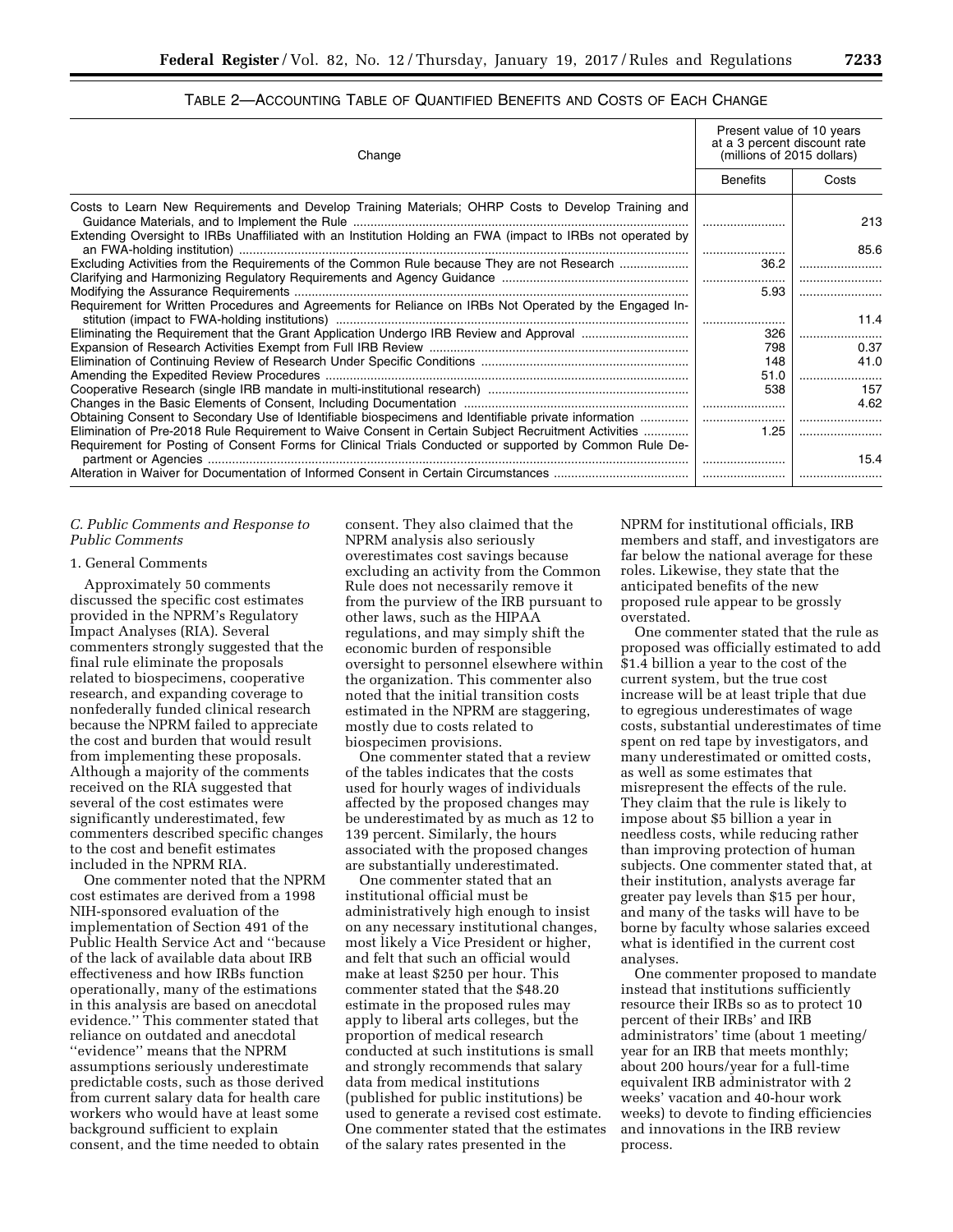#### a. Response to General Comments

We note that the NPRM discussed the fact that data about IRB effectiveness and how IRBs function operationally 52 is generally unavailable. The NPRM further noted that many of the NPRM RIA assumptions were based on anecdotal evidence; the NPRM requested comment on the accuracy of the assumptions presented and on whether better data sources might be available to support the analyses. RIA comments did not provide the evidence necessary to improve our estimates, and thus, limited changes have been made.

We note that the NPRM RIA used a national average for the salary estimates. We received no compelling evidence to change cost estimates because we must account for the fact that personnel and salaries in affected categories vary widely.

2. Extension of the Common Rule to Certain Nonfederally Funded Clinical Trials

One commenter stated that coverage of this subset of projects will extend requirements, such as the single IRB requirement, without any consideration or mechanism for how to implement or fund this requirement and they do not believe that they should be required to accept added cost and burdens without any meaningful or measureable benefit to the welfare of human subjects.

One commenter stated that the inclusion of nonregulated, unfunded trials under the regulations for the subset of organizations that receive federal grants would lead to a significant increase in burden, delay, ambiguity, and cost, and a loss of valuable research without increasing protections for human subjects.

One commenter stated that an unintended burden would be the increased administrative costs of requiring reporting of all clinical trial Unanticipated Problems Involving Risks to Subjects or Others (unanticipated problems) to OHRP. They estimated requiring all unanticipated problems to be reported would increase their institution's necessary reporting by 25 percent.

a. Response to Comments on Extension of the Common Rule to Certain Nonfederally Funded Clinical Trials

The final rule does not adopt this proposal.

#### 3. Biospecimens

With respect to expanding the definition of human subject to include nonidentifiable biospecimens and creating an exemption for secondary research on these specimens and identifiable information, many commenters claimed the NPRM significantly underestimated the cost of including nonidentified biospecimens under human subjects regulations and the consequent requirement for informed consent. Comments of a professional association, which were endorsed by numerous other commenters, stated that the NPRM has underestimated the financial impact of the Common Rule changes by a factor of at least 10, failing to account for the significant volume of specimens gathered outside of the federally funded environment, vastly underestimating the required time commitment and the requirements of administering a database to track consents, failing to include the expense incurred should an individual withdraw his or her consent for future research, and not including the potential expenditures required to develop a robust database that may be queried by researchers to identify biospecimens for use in future research projects. This association, and the numerous commenters who endorsed their comments, also felt that the increased administrative and cost burden to obtain informed consent for nonidentified biospecimens will disproportionately affect departments of pathology and laboratory medicine and will further increase indirect costs, which will eventually be built into the cost recovery rate from NIH, thereby reducing funds available for research when the NIH budget is fixed. One commenter stated that a major operations issue, and the one most necessary to ensure compliance with such a change, is the appropriate cataloging of biospecimens. Inherent in this new process are costs that will vary greatly based on the size of the stock of biospecimens held. Another commenter stated that the estimate for these costs was not plausible given the costs of developing or re-designing electronic systems.

a. Response to Comments on Biospecimens Proposals

As noted above in the preamble, the provisions relating to making nonidentified biospecimens subject to the Common Rule have been entirely eliminated. The final rule RIA does include impact estimates related to this proposal in Section XIX.E of this

preamble, discussing the impact of regulatory alternatives considered.

# 4. Broad Consent

One commenter wrote that the NPRM stated that institutions would need to obtain broad consent from only a third of the 30 million individuals who are estimated to provide research and clinical biospecimens each year.

Several commenters stated that this assertion fails to recognize that broad consent would need to be obtained from most individuals, not just those identified as research subjects, and underestimates the amount of time needed to revise consent processes and obtain such consent. For one institution, assuming staff time to obtain broad consent averages 20 minutes and the minimal staff salary is \$25 per hour, this cost alone would be \$2.54 million per year. Several commenters noted that the NPRM estimates that, per subject, the investigator or dedicated health care professional will spend 5 to 10 minutes obtaining broad consent, but this institution believes that a more appropriate standard for obtaining broad consents, particularly in the initial years, would be 20 to 30 minutes. One commenter stated that literally hundreds of employees would need extensive training and periodic retraining in research ethics to obtain broad consent, and they calculate that every procedure that involves any tissue collection should take a minimum of 10 to 15 minutes of additional staff time to be able to even attempt to make the process meaningful.

Many other commenters stated that tracking broad consent would impose significant costs, and require significant resources and infrastructure restructuring, given the complicated framework proposed by the NPRM.

One of these commenters also stated that a significant cost absent from the NPRM analysis is the potential need for rebuilding existing biorepositories and databanks that may be invalidated under the NPRM because: (1) The samples were collected without initial broad consent; (2) the samples are coded and thus not eligible for the transition provisions; (3) consenting all human sources would not be feasible; and (4) the revised and limited waiver mechanism would not be available. One commenter estimated that it will require millions of dollars to build and support the necessary IT and infrastructure required to keep track of the consents. One commenter stated that, if the NPRM's concern for ''respect for persons'' is really sincere, then the cost estimates involved should be increased by a factor of 4 to 10 times what is

<sup>52</sup>See, *e.g.,* Abbott L, Grady C. A Systematic Review of the Empirical Literature Evaluating IRBs: What We Know and What We Still Need to Learn. Retrieved from *[http://www.ncbi.nlm.nih.gov/pmc/](http://www.ncbi.nlm.nih.gov/pmc/articles/PMC3235475/)  [articles/PMC3235475/](http://www.ncbi.nlm.nih.gov/pmc/articles/PMC3235475/)*.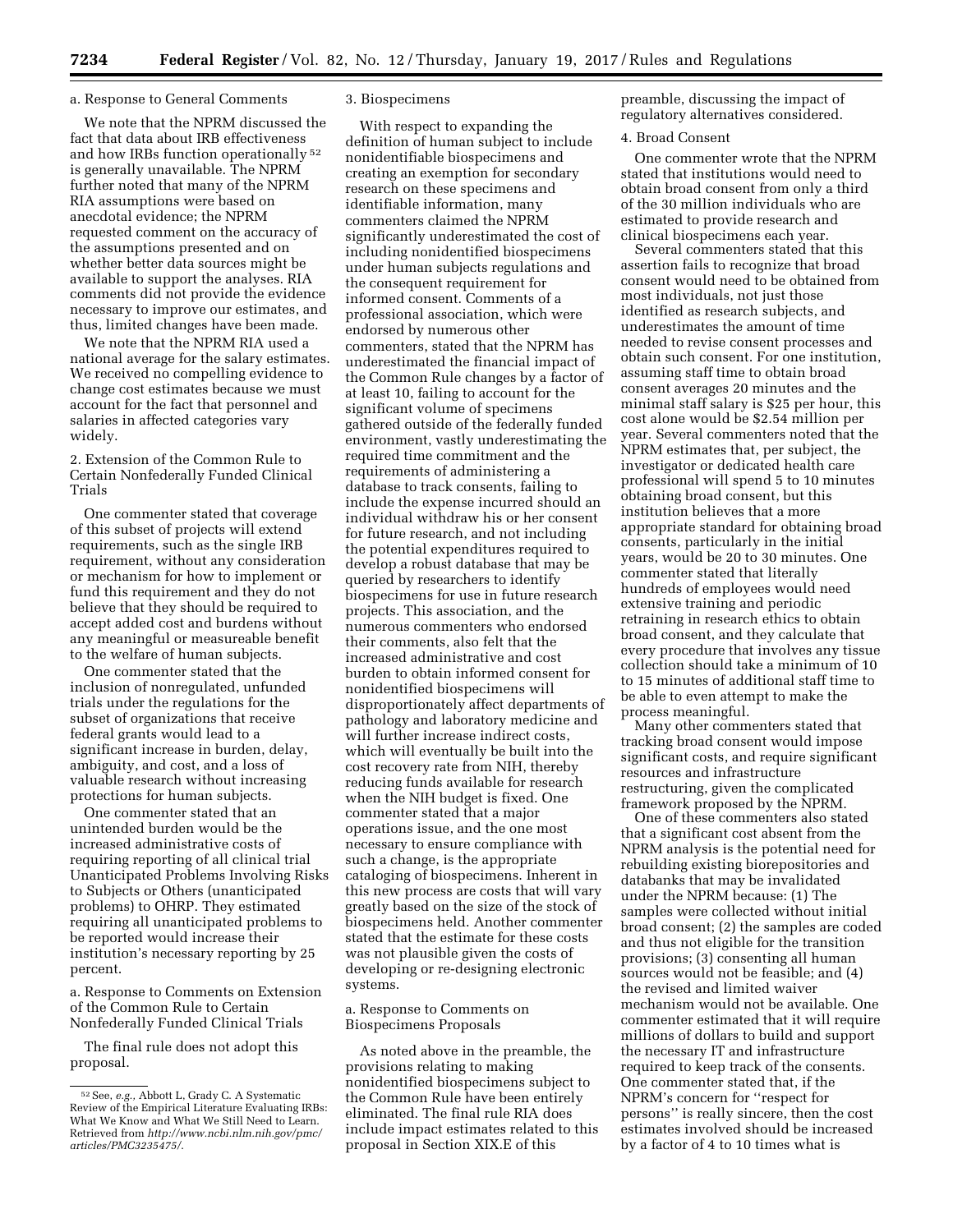estimated in the NPRM. One commenter stated estimates that the biospecimen changes alone will cost their institution close to half a million U.S. dollars just in system changes to allow for the added administrative consent processes followed by the tracking mechanisms that will have to be put into place to accommodate the regulatory changes.

a. Response to Comments on Broad Consent

As noted above in the preamble, the provisions relating to making nonidentified biospecimens subject to the Common Rule have been entirely eliminated. Eliminating that proposal largely addresses the concerns regarding costs of the Broad Consent proposal. Note that in response to public comments, we have modified our estimates of the time it would take to seek, obtain, and document broad consent under the regulatory alternatives section of the RIA.

#### 5. Exemptions

One commenter stated that even if a decision tool is used, IRBs will likely still need to review protocols to confirm the exempt classification, which will therefore not result in any cost savings.

### a. Response to Comments on Exemptions

The final rule does not include the exemption determination and documentation requirement proposed in the NPRM.

#### 6. Privacy Safeguards

One commenter stated that mandatory use of HIPAA or alternative, but yet-tobe determined, data security provisions would lead to a significant increase in burden, delay, ambiguity, and cost; this commenter also asserted that these safeguards might result in a loss of valuable research without increasing protections for human subjects.

One commenter noted that a large component of the data security safeguards is only necessary because of the 10-fold increase in the number of identified biospecimens due to tracking informed consent and that this adds significantly to the cost of this requirement, well beyond what was represented in the NPRM RIA.

a. Response to Comments on Privacy Safeguards

The final rule does not adopt the NPRM's proposal to implement standardized privacy safeguards.

# 7. Continuing Review

One commenter applauded the NPRM for recognizing the cost-benefit value of

eliminating continuing review for many studies. This will have a positive impact on the workload of investigators and IRBs.

#### 8. Single IRB Review

Several commenters stated that mandated single IRB review would not decrease the burden for investigators but would, in fact, increase the burden in both the long and short term. They stated that investigators who currently work only with a single IRB (their institution's IRB) will now have to work with multiple IRBs, adding to burden. Further, the resources needed to use a commercial IRB would be beyond the capacity of small trials, which often have limited resources. One of these commenters estimated that, an investigator who has 50 protocols and currently two IRBs of record, would have a minimum of 10 different IRBs of record under the regulations proposed in the NPRM. As a result, the investigator would need to work with at least an additional 8 IRBs (10 in total), each with unique and complex requirements.

One commenter stated that the NPRM grossly underestimates in its assumption that a central IRB administrator would cost \$15 per hour.

One commenter stated that developing the infrastructure to support this effort will involve significant financial costs. Although using single IRBs for multi-institutional studies has the potential for long-term cost savings and reduction of burden when implemented well, reaching that point requires a substantial initial investment. Many other commenters agreed that the NPRM underestimated these initial costs. They stated that these ''start-up costs'' include but are not limited to: The creation of electronic management systems that are interoperable among institutions; the adaptation of automated processes to multiple institutions; the communications tools necessary to link investigators and IRBs; the staff time necessary to develop agreements, consensus documents, or standard operating procedures; and the interaction necessary to build and maintain trusting relationships among institutional officials. One university received an estimate from the vendor of such a system that costs to accommodate this change would be in excess of \$220,000 for the initial changes, with increased maintenance costs thereafter. In addition, the university would need to hire at least one full-time-equivalent (FTE) to handle the interface with all of the potential central IRBs and this position has a salary mid-point of \$54,000, to which

would be applied fringe benefits costs of \$19,500. Several commenters noted that, even for institutions not serving as the IRB of record, there are real financial implications of participating in the centralized process in terms of adapting existing software systems and protocols.

One commenter noted that the RIA section of the NPRM assigned nearly one-third of the total financial benefit of the revised Common Rule to savings achieved by the use of single IRBs for cooperative research. The RIA arrived at its estimate by assuming that when a single IRB of record reviews a protocol, all institutional costs are eliminated. The commenting institution uses numerous single IRBs, and they say they know from experience that the assumptions in the RIA are erroneous and no net savings accrue for IRB staff when using single IRBs of record. This same commenter noted that the NPRM states that its authors believe that, over time, standardization of agreements will occur so that all issues that currently take weeks or months to negotiate will be resolved. This commenter stated that no data to support this assumption and that, with each new single IRB required by NIH, they find a new set of requirements that requires the negotiation of hundreds of agreements with other institutions. They believe that study initiation will often be delayed because of this requirement and will result in additional software system needs and costs that are not even contemplated in the NPRM. They also stated that the vast majority of researchintensive universities are already over the federal mandated 26 percent facilities and administrative cap. Therefore, the commenter noted, the universities have no mechanism for funding the additional costs of serving as a central IRB because IRB costs are included in the portion of the facilities and administrative costs.

One commenter estimated the costs of ensuring an appropriate data flow between an institution and each new IRB of record, with respect to research studies conducted, to require an extra 200 hours of IRB administrator time, in addition to software customization, configuration, and development costs. This commenter estimated the true costs far exceed those included in the NPRM by a factor of 1433 percent (2150 hours required in total for 10 IRBs of record, versus 150 hours). Even splitting the difference to only a factor of 767 percent (1150 hours required in total for 10 IRBs of record versus 150 hours), the true costs of this approach virtually eclipse any possible quantified benefits estimated in the NPRM.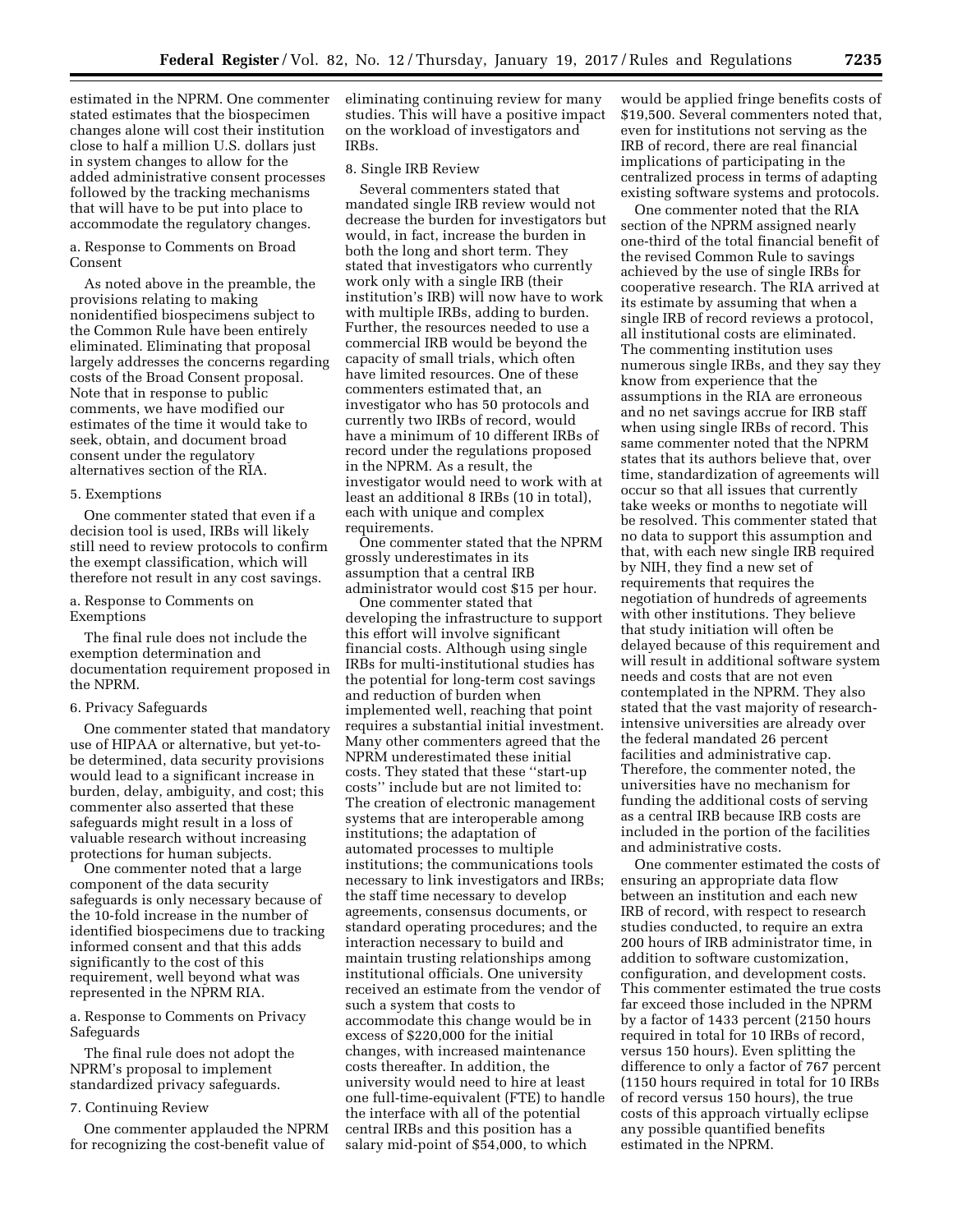Two commenters cautioned that the costs to implement single IRB review in multi-institutional studies should not be factored into the overall cost breakdown of a contract or grant. In other words, federal departments and agencies supporting research should make additional funds available to cover the costs associated with implementing  $\S$  .114.

a. Response to Comments on Single IRB Review

We agree with commenters who felt that mandated single IRB review will ultimately decrease administrative burdens and inefficiencies for investigators and institutions, while acknowledging that the transition to this model will require time and an adjustment to institutional structures and policies. To incorporate this into our estimates, we assume that investigators for which multiinstitutional reviews are eliminated will face a reduction in burden associated with the elimination of the site-specific protocol review, but will face increased burden in the form of coordination with investigators at other sites, for example to ensure that the results of the IRB review are effectively communicated. Specifically, we assume that the elimination of multi-institutional reviews will result in investigators spending half as much time engaging with the review process as they would have if IRB review had taken place at all sites. As a result, the estimated quantified benefits associated with the elimination of multi-institutional review have been revised downward by 27 percent.

## 9. Posting of Clinical Trial Informed Consent Forms

Several commenters stated that they do not see the utility of the proposed provision to publish consent forms to a public Web site as it creates a new administrative burden without providing any clear additional protection for research subjects or benefit to the public at large. One commenter stated that the cost estimates that the NPRM attaches to this proposed requirement are unrealistically low. One commenter stated that if the site is either *ClinicalTrials.gov* or some future site that is of equal difficulty to use, the cost estimates for investigators and institutions to upload to the site are greatly underestimated. This institution has found that their investigators have found *ClinicalTrials.gov* sufficiently difficult that they have had to add and train staff devoted solely to meet this requirement.

a. Response to Comments on Posting of Consent Forms

We note that this change, compared to the huge costs of clinical trials, will add a relatively small amount of additional burden. The time by which a consent form must be posted has been greatly extended. Furthermore, provisions have been added that allow for redaction of certain portions of consent forms, including the entire form in appropriate instances. We estimate that the revised rule will not affect the quantified and nonquantified costs summarized in the NPRM.

#### D. Analysis of Benefits and Costs

In this section, we present the analysis of the quantified and nonquantified benefits and costs of the changes to the Common Rule. First, we discuss the common assumptions of the analysis. Then we present the estimated quantified and nonquantified benefits and costs of the specific changes. As discussed above and in the NPRM, because of the lack of available data about IRB effectiveness and how IRBs function operationally, many of the estimations in this analysis are based on anecdotal evidence.

#### 1. Analytic Assumptions

The analysis relies on common data elements and assumptions, detailed below, concerning the domestic entities, individuals, and IRB reviews affected by the changes to the Common Rule. Many of the estimates are derived from a 1998 NIH-sponsored evaluation of the implementation of Section 491 of the Public Health Service Act, which involved nationally representative surveys of IRBs, institutions, and investigators. Based on a review of the literature, this study contains the best available data on the time spent on protocol reviews as well as the characteristics of the reviews themselves. Additionally, OHRP processes the majority of FWAs and IRB registrations for all Common Rule departments or agencies. Thus, using information from the OHRP database of assured institutions and registered institutions or organizations and their IRBs is a reasonable way to estimate the number of institutions and IRBs regulated by all Common Rule departments or agencies that will be affected by these changes. OHRP's IRB registration process requires institutions and organizations to provide information about the approximate number of active protocols reviewed by IRBs during the preceding 12 months. Thus, OHRP's IRB database is the best source for determining the total number

of protocols reviewed by IRBs at this time.

According to the OHRP database of assured institutions and registered institutions or organizations and their IRBs, approximately 8,035 institutions in the United States have an FWA, of which 2,871 have an IRB. Some institutions have multiple IRBs and some IRBs are not affiliated with an institution with an FWA. In total, 3,499 registered IRBs are in the United States.

The OHRP database of assured institutions and registered institutions or organizations and their IRBs shows that 675,390 annual reviews of nonexempt protocols involving human subjects are conducted. It is estimated that of this total, 324,187 are initial protocol reviews (48 percent) and 351,203 are continuing protocol reviews (52 percent) based on estimates reported in Bell et al.53 In each category, it is estimated that 69 percent of these reviews are convened and 31 percent are expedited based on estimates reported in Bell et al.

It is estimated that 472,773 reviews of single-site protocols (70 percent) and 202,617 reviews of multi-institutional protocols (30 percent) take place, based on estimates reported in Bell et al. This analysis also assumes that, on average, 5 IRB reviews take place per multiplesite protocol. This implies 472,773 single-site protocols and 40,523 multiinstitutional protocols, for a total of 513,296 protocols. The above also implies approximately 246,382 new protocols each year.

Based on queries of *ClinicalTrials.gov,*  we estimated that HHS supports 909 new clinical trials annually, of which 575 are regulated by FDA. In addition, based on queries of *ClinicalTrials.gov,*  non-HHS Common Rule departments and agencies support approximately 5,270 studies.

Many individuals in various occupations would be affected by the changes to the Common Rule. We estimated that an average of one institution official at each institution with an FWA would be affected by these changes, for a total of 2,871 institution officials. The OHRP database of registered IRBs shows that IRBs have 10,197 full-time equivalents (FTEs) staff persons working as administrators or administrative staff, and that 89.8 percent of IRBs have an administrator. It is assumed that these individuals work full-time, implying a total of 3,193 IRB administrators and 7,004 IRB

<sup>53</sup>Bell J., Whiton J., and Connelly S., Final Report: Evaluation of NIH Implementation of Section 491 of the Public Health Service Act, Mandating a Program of Protection for Research Subjects, 1998.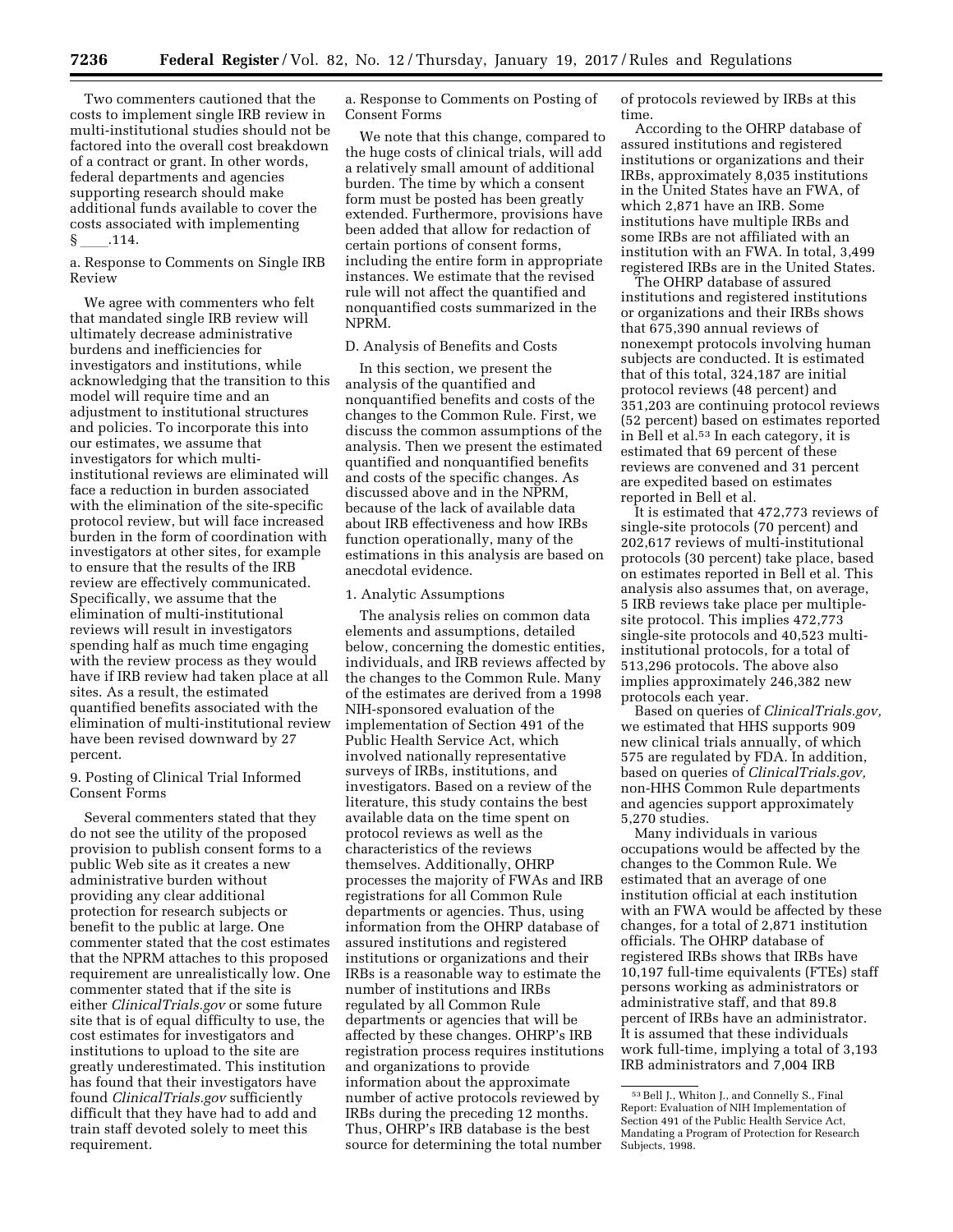administrative staff. The OHRP database of IRB membership rosters contains 3,359 individuals who serve as IRB chairs and an additional 32,518 voting members. The number of IRB chairs is less than the number of IRBs because some individuals chair multiple IRBs. It is assumed that 439,968 investigators conduct human subjects research in the United States.54

We estimated the hourly wages of individuals affected by the changes to the Common Rule using information on annual salaries provided by the U.S. Bureau of Labor Statistics and the U.S. Office of Personal Management. The salary of postsecondary education administrators is used as a proxy for the salary of institution officials; the salary of lawyers is used as a proxy for the salary of institution legal staff and IRB administrators; the salary of office and administrative support workers is used as a proxy for the salary of IRB administrative staff; the salary of postsecondary health teachers is used as a proxy for the salary of IRB chairs and IRB voting members; the salary of postsecondary teachers is used as a proxy for the salary of investigators; the salary of database and systems administrators and network architects is used as a proxy for the salary of database administrators; and the salary of all occupations, as a proxy for the salary of prospective human subjects. The federal employees affected by the changes to the Common Rule are assumed to be Step 5 within their GSlevel and earn locality pay for the District of Columbia, Baltimore, and Northern Virginia. Annual salaries are divided by 2,087 hours to derive hourly wages. To project wages over 2017– 2026, wages are adjusted for growth over time using the average annual per capita growth in real wage income over 1929–2012 reported by the U.S. Bureau of Economic Analysis, which is 2.1 percent. The total dollar value of labor, which includes wages, benefits, and

overhead, is assumed to be equal to 200 percent of the wage rate.

We calculated person-hours by occupation per initial protocol review and per continuing protocol review based on each occupation's share of total person-hours reported in Bell et al. In particular, Bell et al. reports that institution officials account for 4 percent, IRB administrators account for 28 percent, IRB administrative staff account for 30 percent, IRB chairs account for 7 percent, and IRB voting members account for 31 percent of total person-hours. We assumed that the average number of person-hours spent per review equals the weighted average of the person-hours spent per convened review and the person-hours spent per expedited review. We further assumed that convened review requires twice as many person-hours as expedited review.

Table 3 shows the number of entities affected by the changes to the Common Rule and other common assumptions of the analysis (described above).

#### TABLE 3—NUMBER OF AFFECTED ENTITIES AND OTHER COMMON ASSUMPTIONS

| Description                                                            | Estimate |
|------------------------------------------------------------------------|----------|
| U.S. Institutions and IRBs:                                            |          |
|                                                                        | 8.035    |
|                                                                        | 2,871    |
|                                                                        | 5,164    |
|                                                                        | 3.499    |
| Occupations:                                                           |          |
|                                                                        | 2.871    |
|                                                                        | 3,193    |
|                                                                        | 7,004    |
|                                                                        | 3,359    |
|                                                                        | 32,518   |
|                                                                        | 439,968  |
| Hourly Wages:                                                          |          |
|                                                                        | \$49.17  |
|                                                                        | \$65.29  |
|                                                                        | \$65.29  |
|                                                                        | \$17.41  |
|                                                                        | \$50.06  |
|                                                                        | \$50.06  |
|                                                                        | \$37.13  |
|                                                                        | \$40.37  |
|                                                                        | \$23.15  |
|                                                                        |          |
|                                                                        | \$34.60  |
|                                                                        | \$49.32  |
|                                                                        | \$58.28  |
|                                                                        | \$68.56  |
|                                                                        | 2.1%     |
| IRB Reviews of Human Subjects Research Protocols at U.S. Institutions: |          |
|                                                                        | 675,390  |
|                                                                        | 324,187  |
|                                                                        | 223,689  |
|                                                                        | 100,498  |
|                                                                        | 351,203  |
|                                                                        | 242,30   |
|                                                                        | 108,873  |
|                                                                        | 472,773  |

54To derive this estimate, the number of new protocols, estimated above, is divided by the average number of new protocol submissions reported per investigator. This is estimated to be 2.8

based on Bell et al. This number is then multiplied by the average number of investigators working on each protocol (which is assumed to be 5). This allows for an accounting of investigators working

on multiple protocols as well as protocols with multiple investigators.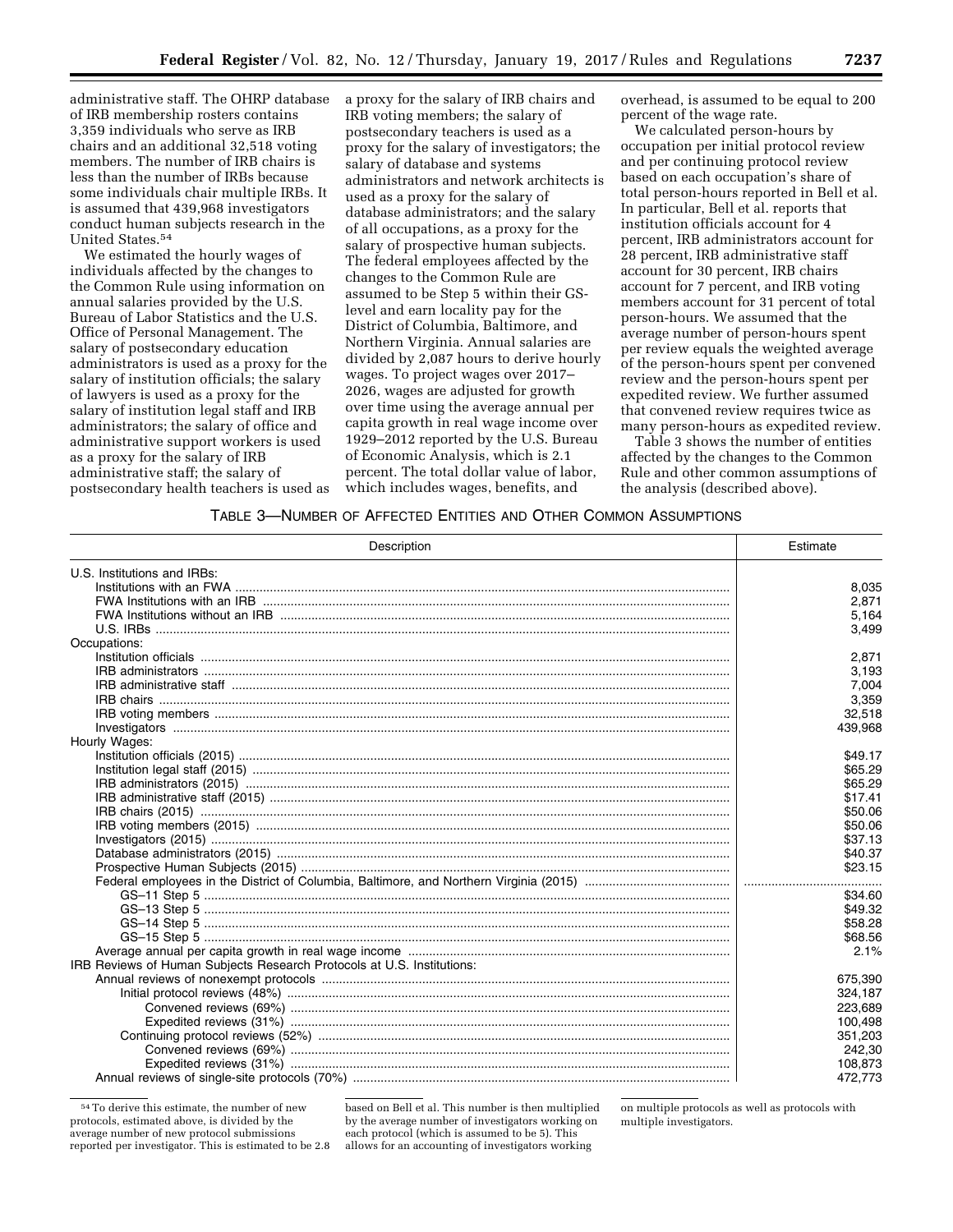# TABLE 3—NUMBER OF AFFECTED ENTITIES AND OTHER COMMON ASSUMPTIONS—Continued

| Description                                                          | Estimate |
|----------------------------------------------------------------------|----------|
|                                                                      | 202,617  |
| Human Subjects Research Protocols at U.S. Institutions:              |          |
|                                                                      | 513,296  |
|                                                                      | 472,773  |
|                                                                      | 40.523   |
|                                                                      | 246,382  |
| Clinical Trials:                                                     | 5        |
|                                                                      | 909      |
|                                                                      | 575      |
|                                                                      | 5,270    |
| Person-Hours per Protocol Reviewed by Occupation and Type of Review: |          |
| Institution officials:                                               |          |
|                                                                      |          |
| Initial protocol reviews:                                            |          |
|                                                                      | 0.52     |
|                                                                      | 0.26     |
| Continuing protocol reviews:                                         |          |
|                                                                      | 0.10     |
|                                                                      | 0.05     |
| IRB administrators:                                                  |          |
| Initial protocol reviews:                                            |          |
|                                                                      | 3.64     |
|                                                                      | 1.82     |
| Continuing protocol reviews:                                         |          |
|                                                                      | 0.68     |
|                                                                      | 0.34     |
| IRB administrative staff:                                            |          |
| Initial protocol reviews:                                            |          |
|                                                                      | 3.91     |
|                                                                      | 1.95     |
| Continuing protocol reviews:                                         |          |
|                                                                      | 0.73     |
|                                                                      | 0.36     |
| IRB chairs:                                                          |          |
| Initial protocol reviews:                                            |          |
|                                                                      | 0.91     |
|                                                                      | 0.46     |
| Continuing protocol reviews:                                         |          |
|                                                                      | 0.17     |
|                                                                      | 0.08     |
| IRB voting members:                                                  |          |
| Initial protocol reviews:                                            |          |
|                                                                      | 2.70     |
|                                                                      | 1.35     |
|                                                                      | 0.50     |
| Continuing protocol reviews:                                         |          |
|                                                                      | 0.75     |
|                                                                      | 0.38     |
| Investigators:                                                       |          |
| Initial protocol reviews:                                            |          |
|                                                                      | 13.65    |
|                                                                      | 7.15     |
|                                                                      | 0.50     |
| Continuing protocol reviews:                                         |          |
|                                                                      | 6.83     |
|                                                                      | 3.58     |
|                                                                      |          |

## 2. Analysis of Changes

We present below an analysis of the quantified and nonquantified benefits and costs of the changes to the Common Rule. For each change, we describe the change, provide a qualitative summary of the anticipated benefits and costs, describe the methods we use to quantify benefits and costs, and then present estimates.

a. Costs for the Regulated Community To Learn New Requirements and Develop Training Materials; Costs for OHRP To Develop Materials and Guidance

Domestic institutions, IRBs, and investigators would need to spend time learning the changes to the Common Rule once training materials become available to them. In addition, IRBs and OHRP would need to update training

materials for investigators. OHRP also would need to develop guidance, templates, and a number of electronic resources.

We estimate that institution officials, IRB administrators, IRB administrative staff, IRB chairs, IRB voting members, and investigators would each spend 5 hours to learn the changes to the Common Rule. We also estimate that institution officials would spend 2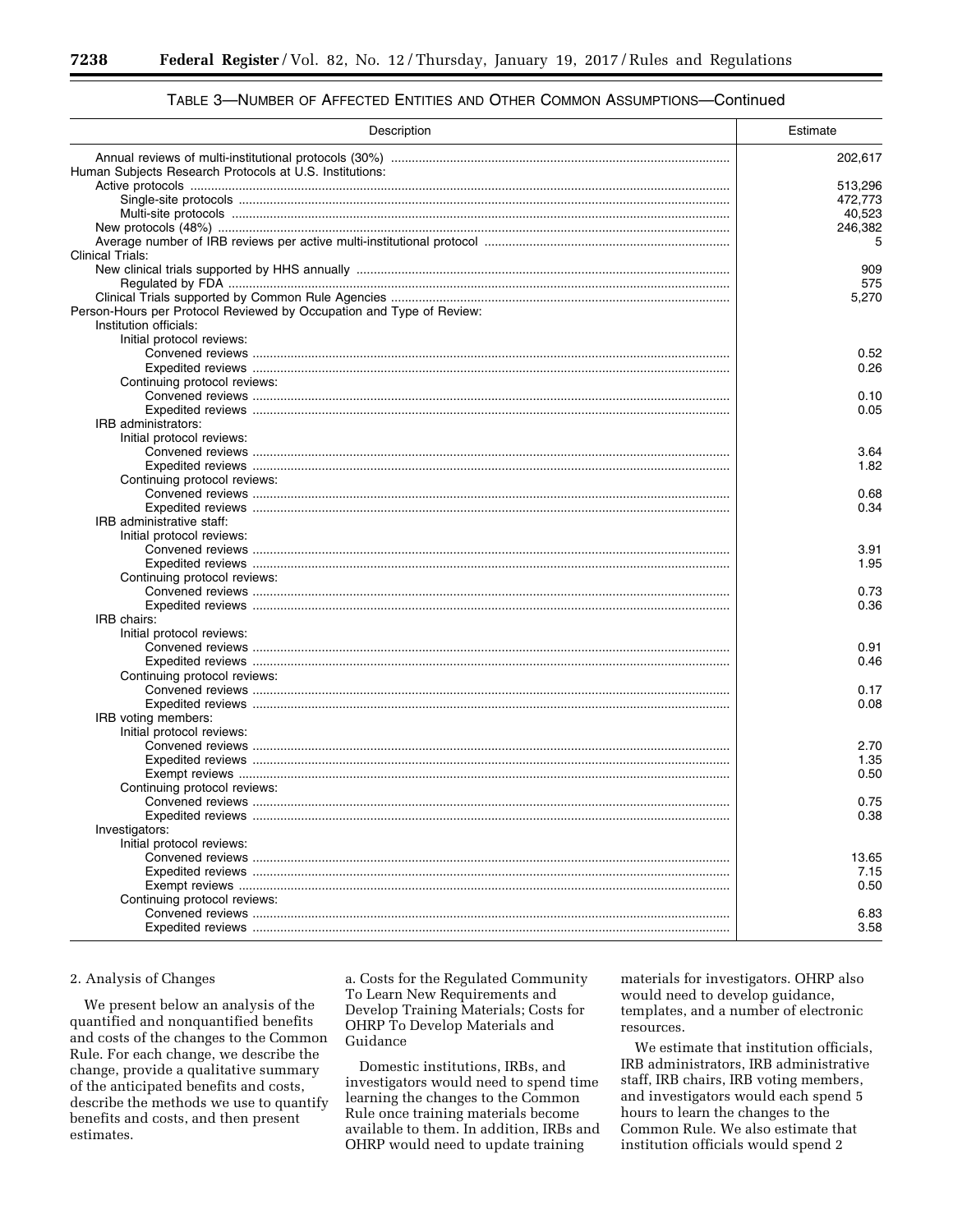hours to learn new procedures, IRB administrators would spend 20 hours, and administrative staff would spend 80 hours. Based on the estimates presented in Table 3, the dollar value of their time is calculated by multiplying hours by their estimated 2016 wages and adjusting for overhead and benefits. For example, to calculate the dollar value of time spent by institution officials to learn the changes to the Common Rule in 2017, we multiply the number of institution officials (2,871) by the number of hours spent per institutional official (5), by the projected hourly wage of institution officials (\$49.17), and by the adjustment factor for benefits and overhead (2).

In order to develop the resources required by the final rule, we anticipate that OHRP would need:

• Three staff people at the GS–14 level and three staff people at the GS– 13 level to: (1) Promote harmonization efforts to issue guidance across Common Rule agencies and departments; (2) develop guidance for the regulated community; (3) develop template

agreements for use by the regulated community; (4) manage the administrative transition to the new processes in the final rule; and, (5) develop web-based posting portals.

• One staff person at the GS-13 level to manage process changes in the final rule, and assist with implementation for the web-based portals.

• One staff person at the GS–11 level to provide technical support for the web-based portals in the final rule.

In addition, the first year after the final rule is published staffing resources beyond what is described above would be necessary:

• Three staff people at the GS-14 level to draft new guidance and revise old guidance.

• One staff person at the GS–14 level to conduct educational seminars.

OHRP also anticipates the following in nonpersonnel costs:

• Technical development of two Webbased portals for investigators to post final consent forms for HHS-funded clinical trials, and for investigators who conduct certain types of demonstration

projects to post information about said projects (\$350,000)

• Developing five educational seminars (including travel) to educate the public about the requirements of the new rule (\$150,000)

• Upgrading equipment for education activities (\$50,000)

We also note that additional staff time throughout the Common Rule departments and agencies will be needed to fulfill the consultation requirement found in §\_\_\_\_.102(e)(7).<br>As we assume that this consultation will not involve the hiring of additional personnel to fulfill, we consider this a nonquantified cost.

Present value costs of \$214 million and annualized costs of \$25.0 million are estimated using a 3 percent discount rate; present value costs of \$204 million and annualized costs of \$29.1 million are estimated using a 7 percent discount rate. Table 4 summarizes the quantified and nonquantified benefits and costs to learn new requirements and develop training materials.

TABLE 4—SUMMARY OF ESTIMATED BENEFITS AND COSTS TO LEARN NEW REQUIREMENTS AND DEVELOP TRAINING **MATERIALS** 

|                                                  | Present value of 10<br>years by discount rate<br>(millions of 2015 dollars) |           | Annualized value over 10<br>years by discount rate<br>(millions of 2015 dollars) |           |
|--------------------------------------------------|-----------------------------------------------------------------------------|-----------|----------------------------------------------------------------------------------|-----------|
|                                                  | 3 percent                                                                   | 7 percent | 3 percent                                                                        | 7 percent |
| BENEFITS:<br><b>Quantified Benefits:</b><br>None |                                                                             |           |                                                                                  |           |
| Nonquantified Benefits:<br>None.                 |                                                                             |           |                                                                                  |           |
| $\sim$ $\sim$ $\sim$                             |                                                                             |           |                                                                                  |           |

| Nonguantified Costs:                                                                             |     |     |      |      |
|--------------------------------------------------------------------------------------------------|-----|-----|------|------|
| <b>Quantified Costs:</b><br>Time and money to learn new requirements, update training materials, | 214 | 204 | 25.0 | 29.1 |
| COSTS:                                                                                           |     |     |      |      |

Implementation of consultation requirements.

# b. Extending Oversight to IRBs Unaffiliated With an Institution Holding an FWA  $(\S$  .101(a))

As outlined in the NPRM, and as generally supported by public commenters, the final rule includes a new provision at  $\S$ . 101(a) that gives Common Rule departments and agencies the authority to enforce compliance directly against IRBs that are not operated by an assured institution. We anticipate that this change will encourage institutions to rely on IRBs not operated by an FWAholding institution more often and also will assist in the implementation of the

requirements at § \_\_\_\_.114. Here, we<br>estimate the impact that this proposal will have on IRBs that are not operated by an FWA- holding institution. The estimated impact of this and other related proposals on FWA- holding institutions is addressed in Section XIX.D.2.f of this RIA.

The OHRP database of assured institutions and registered IRBs shows that approximately 449 IRBs not affiliated with an institution holding an FWA will now be subject to oversight. These IRBs will develop an estimated average of 10 written agreements with other institutions each year as a result

of this rule. It is further estimated that each agreement will require an average of 10 hours of institution legal staff time and 5 hours of IRB administrator time to complete.

The estimated costs to institution officials, IRB administrators, IRB administrative staff, IRB chairs, IRB voting members, and investigators of conducting these reviews are based on the estimates presented in Table 3. The dollar value of their time is calculated by multiplying hours by their estimated 2017–2026 wages and adjusting for overhead and benefits.

Present value costs of \$85.6 million and annualized costs of \$10.0 million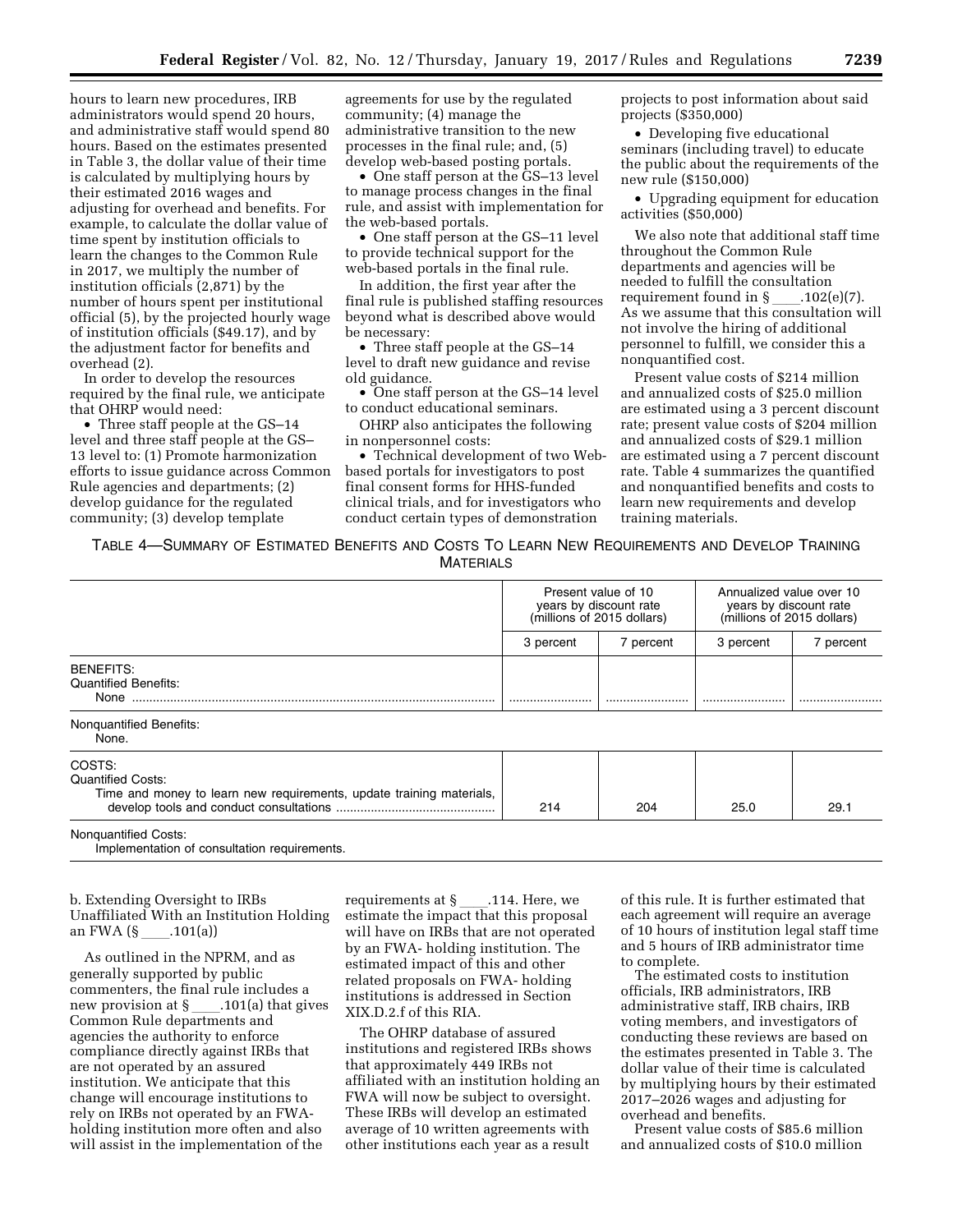are estimated using a 3 percent discount rate; present value costs of \$70.0 million and annualized costs of \$10.0 million

are estimated using a 7 percent discount rate. Table 5 summarizes the quantified and nonquantified benefits and costs of

extending oversight to IRBs unaffiliated with an institution holding an FWA.

# TABLE 5—SUMMARY OF ESTIMATED BENEFITS AND COSTS OF EXTENDING OVERSIGHT TO IRBS UNAFFILIATED WITH AN INSTITUTION HOLDING AN FWA  $(\S$  101(a))

|                                                                                                                                       | Present value of 10<br>years by discount rate<br>(millions of 2015 dollars) |           | Annualized value over 10<br>years by discount rate<br>(millions of 2015 dollars) |           |  |
|---------------------------------------------------------------------------------------------------------------------------------------|-----------------------------------------------------------------------------|-----------|----------------------------------------------------------------------------------|-----------|--|
|                                                                                                                                       | 3 percent                                                                   | 7 percent | 3 percent                                                                        | 7 percent |  |
| <b>BENEFITS:</b><br><b>Quantified Benefits:</b><br>None                                                                               |                                                                             |           |                                                                                  |           |  |
| Nonguantified Benefits:<br>Encouraging institutions to rely on single IRBs of record in multi-institutional studies when appropriate. |                                                                             |           |                                                                                  |           |  |
| COSTS:<br><b>Quantified Costs:</b><br>Developing IRB authorization agreements or other procedures                                     | 85.6                                                                        | 70.0      | 10.0                                                                             | 10.0      |  |
| <b>Nonquantified Costs:</b><br>None.                                                                                                  |                                                                             |           |                                                                                  |           |  |

c. Explicit Carve-Outs of Activities From the Definition of Research  $(S \t 102(1))$ 

The final rule includes four categories that are explicitly deemed to be not<br>research (final rule at § .102(l)(1 research (final rule at § \_\_\_\_.102(l)(1)–<br>(4)). These categories include: (1) Scholarly and journalistic activities (*e.g.,* oral history, journalism, biography, literary criticism, legal research and historical scholarship), including the collection and use of information that focuses directly on the specific individuals about whom the information is collected; (2) certain public health surveillance activities; (3) certain collection and analysis activities conducted by a criminal justice agency; and (4) certain activities conducted by a defense, national security, or homeland security authority.

Institutions, investigators, and IRBs involved in supporting, conducting, or reviewing these activities will no longer incur the costs of IRB review and approval and continuing review. Activities that were not intended to be subject to the regulations will clearly be removed from the definition of research, allowing such activities to proceed without delays caused by the need for IRB submission, review, and approval.

We estimate that 3,376 annual reviews of protocols (0.5 percent) will no longer be conducted as a result of the activities deemed not to be research in  $\S$  .102(l)(1)–(4). Of these reviews, § \_\_\_\_.102(l)(1)–(4). Of these reviews,<br>1,118 will have undergone convened initial review, 502 will have undergone expedited initial review, 1,212 will have undergone convened continuing review, and 544 will have undergone expedited continuing review based on the distribution of reviews presented in Table 3.

The estimated costs to institution officials, IRB administrators, IRB administrative staff, IRB chairs, IRB voting members, and investigators of conducting these reviews are based on the estimates presented in Table 3. The dollar value of their time is calculated by multiplying hours by their estimated 2017–2026 wages and adjusting for overhead and benefits.

Present value benefits of \$36.2 million and annualized benefits of \$4.24 million are estimated using a 3 percent discount rate, and present value benefits of \$29.6 million and annualized benefits of \$4.22 million are estimated using a 7 percent discount rate. Table 6 summarizes the quantified and nonquantified benefits and costs of excluding these activities from the requirements of the Common Rule.

| TABLE 6—SUMMARY OF ESTIMATED BENEFITS AND COSTS OF $\S$ |  | .102(l) |
|---------------------------------------------------------|--|---------|
|                                                         |  |         |

|                                                                                                                                                                       | Present value of 10<br>years by discount rate<br>(millions of 2015 dollars) |           | Annualized value over 10<br>years by discount rate<br>(millions of 2015 dollars) |           |
|-----------------------------------------------------------------------------------------------------------------------------------------------------------------------|-----------------------------------------------------------------------------|-----------|----------------------------------------------------------------------------------|-----------|
|                                                                                                                                                                       | 3 percent                                                                   | 7 percent | 3 percent                                                                        | 7 percent |
| <b>BENEFITS:</b>                                                                                                                                                      |                                                                             |           |                                                                                  |           |
| <b>Quantified Benefits:</b>                                                                                                                                           |                                                                             |           |                                                                                  |           |
|                                                                                                                                                                       | 36.2                                                                        | 29.6      | 4.24                                                                             | 4.22      |
| Nonquantified Benefits:<br>Increased clarity in what must be reviewed; ability for IRBs to focus efforts on reviews of higher-risk, more complex research activities. |                                                                             |           |                                                                                  |           |
| COSTS:                                                                                                                                                                |                                                                             |           |                                                                                  |           |
| Quantified Costs:                                                                                                                                                     |                                                                             |           |                                                                                  |           |
| None                                                                                                                                                                  |                                                                             |           |                                                                                  |           |
| <b>Nonquantified Costs:</b>                                                                                                                                           |                                                                             |           |                                                                                  |           |
| None.                                                                                                                                                                 |                                                                             |           |                                                                                  |           |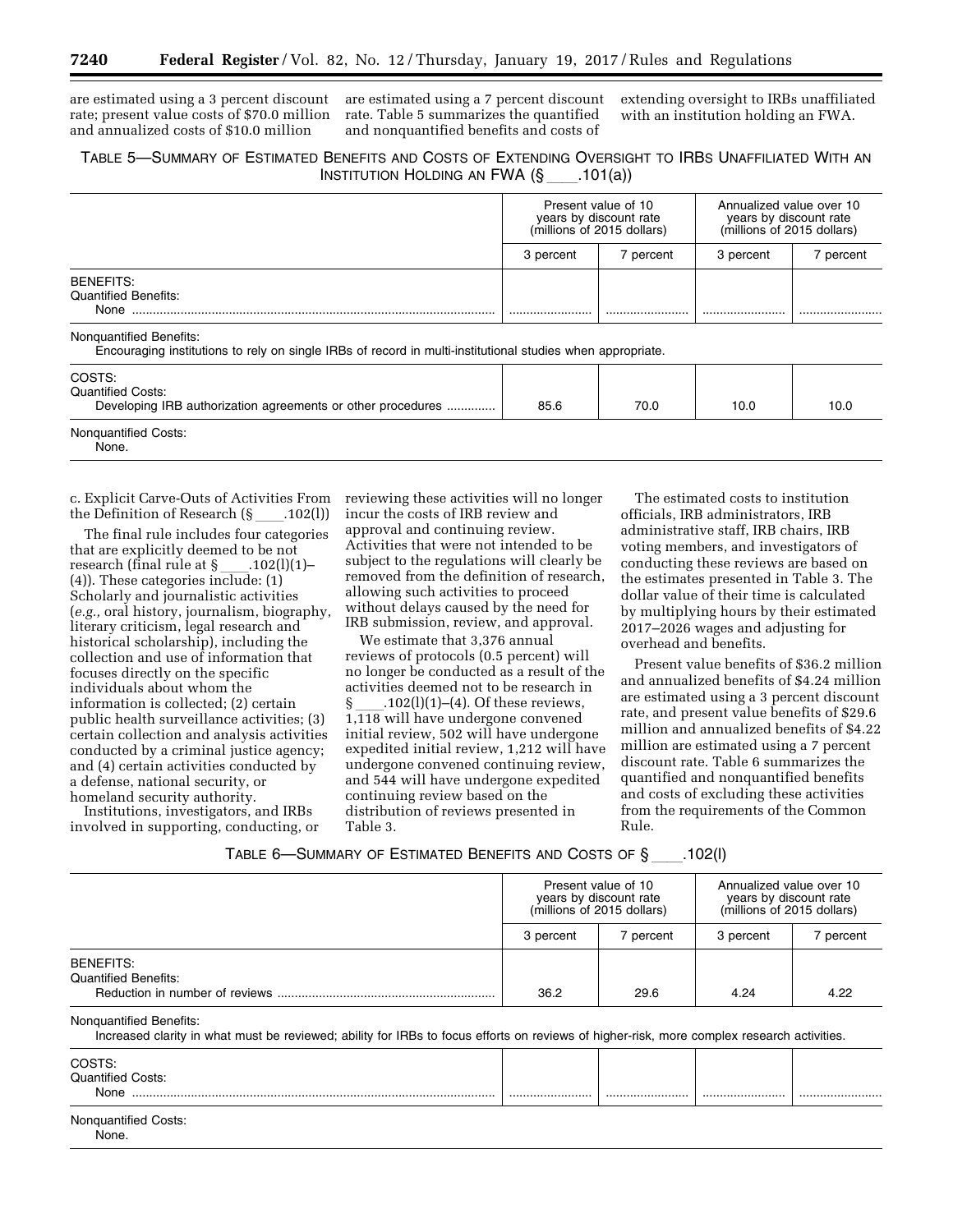d. Clarifying and Harmonizing Regulatory Requirements and Agency

Guidance  $(\S_\_1.101(j))$ <br>The final rule at  $\S_\_1.01(j)$  requires The final rule at  $\S$  \_\_\_\_.101(j) requires consultation among the Common Rule departments and agencies for the purpose of harmonization of guidance (to the extent appropriate) before federal guidance on the Common Rule is

issued, unless such consultation is not feasible.

As this change likely will not affect staffing requirements in the Federal Government, no costs are quantified here. It is possible however, that the harmonization requirement could result in it taking longer for Common Rule department or agency guidance to be

approved and issued to the public. Similarly, as the extent to which this change will reduce the time IRBs spend on reviewing protocols is unclear, benefits are also not quantified. Table 7 summarizes the nonquantified benefits and costs of clarifying and harmonizing regulatory requirements and agency guidance.

TABLE 7—SUMMARY OF ESTIMATED BENEFITS AND COSTS OF CLARIFYING AND HARMONIZING REGULATORY REQUIREMENTS AND AGENCY GUIDANCE  $(\S$  . 101(j))

|                                                         |           | Present value of 10<br>years by discount rate<br>(millions of 2015 dollars) | Annualized value over 10<br>years by discount rate<br>(millions of 2015 dollars) |         |
|---------------------------------------------------------|-----------|-----------------------------------------------------------------------------|----------------------------------------------------------------------------------|---------|
|                                                         | 3 percent | 7 percent                                                                   | 3 percent                                                                        | percent |
| BENEFITS:<br><b>Quantified Benefits:</b><br><b>None</b> |           |                                                                             |                                                                                  |         |

Nonquantified Benefits:

Increased uniformity in regulatory requirements among Common Rule agencies; increased clarity to the regulated community about how regulations should be interpreted.

| COSTS                |      |  |
|----------------------|------|--|
| Quantified<br>Costs: |      |  |
| None                 | <br> |  |
|                      |      |  |

## Nonquantified Costs:

Time for consultation among Common Rule agencies before federal guidance is issued.

#### e. Modifying the Assurance Requirements  $(S \t 103)$

The final rule modifies the requirements of the assurance process in the following ways. First, the final rule does not include the pre-2018 requirement of identifying a statement of principles governing all research at an institution. The requirement for institutions to designate a set of ethical principles by which that institution will abide in all research activities was generally not enforced. Further, for international institutions that received U.S. Government funding for research activities, it created the impression that these international institutions must modify their internal procedures to comport with the set of principles designated on the FWA for activities conducted at those institutions that received no U.S. Government funding. This provision was deleted from the final rule to provide clarity to these international institutions that such measures are not required for activities that receive no Common Rule department or agency support.

The requirement in the pre-2018 rule that a written assurance include a list of IRB members for each IRB designated under the assurance has been moved to

 $\S$  .108(a)(2) and modified. The final rule requires that an institution, or when appropriate the IRB, prepare and maintain a current detailed list of the IRB members with information sufficient to describe each member's chief anticipated contributions to IRB deliberation, and any employment or other relationship between each member and the institution. The final rule also deletes the pre-2018 requirement that changes in IRB membership be reported to the department or agency head, or to OHRP when the existence of an HHS-approved assurance is accepted.

The changes to the IRB roster requirement are expected to reduce administrative burden without having any significant impact on the protection of human subjects:

Finally, the requirement in the pre-2018 rule that a department or agency head's evaluation of an assurance take certain factors into consideration has been deleted. These factors include the adequacy of the proposed IRB in light of the anticipated scope of the institution's activities and the types of subject populations likely to be involved, the appropriateness of the proposed initial and continuing review procedures in

light of the probable risks, and the size and complexity of the institution. Deletion of that provision eliminates an administrative process that was no longer meaningful given the purpose and design of the FWA and OHRP's processes for reviewing IRB registrations and reviewing and approving FWAs. This change also harmonizes the Common Rule with FDA's human subjects protection regulations by eliminating the requirement to submit IRB membership lists.

We estimate that administrative staff at each IRB would spend 5 fewer hours complying with the assurance requirements. Based on the estimates presented in Table 3, the dollar value of their time is calculated by multiplying hours by their estimated 2017–2026 wages and adjusting for overhead and benefits.

Present value benefits of \$5.93 million and annualized benefits of \$0.69 million are estimated using a 3 percent discount rate; present value benefits of \$4.18 million and annualized benefits of \$0.60 million are estimated using a 7 percent discount rate. Table 8 summarizes the quantified and nonquantified benefits and costs of the proposed change to the IRB roster requirement.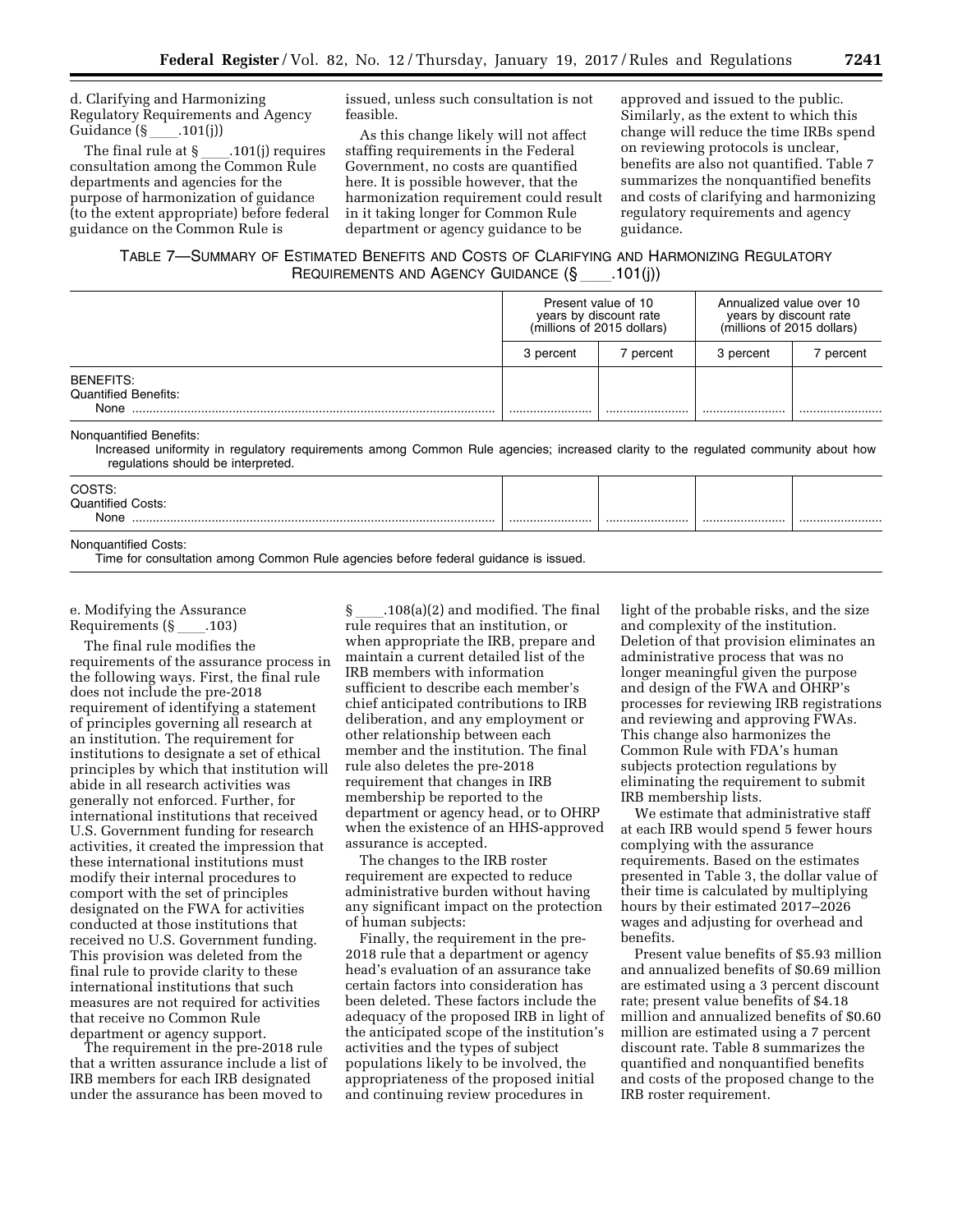TABLE 8—SUMMARY OF ESTIMATED BENEFITS AND COSTS OF CHANGES TO MODIFYING THE ASSURANCE REQUIREMENTS (PRE-2018 RULE AT  $\S$  .103(b)(1), (b)(3), (d))

|                                                                                                                          | Present value of 10<br>years by discount rate<br>(millions of 2015 dollars) |           | Annualized value over 10<br>years by discount rate<br>(millions of 2015 dollars) |           |
|--------------------------------------------------------------------------------------------------------------------------|-----------------------------------------------------------------------------|-----------|----------------------------------------------------------------------------------|-----------|
|                                                                                                                          | 3 percent                                                                   | 7 percent | 3 percent                                                                        | 7 percent |
| <b>BENEFITS:</b><br><b>Quantified Benefits:</b><br>Reduction in time for IRB administrative staff and OHRP staff to sub- | 5.93                                                                        | 4.18      | 0.69                                                                             | 0.60      |
| Nonquantified Benefits:<br>Reduction in volume of records created by an institution.                                     |                                                                             |           |                                                                                  |           |
| COSTS:<br><b>Quantified Costs:</b><br>None                                                                               |                                                                             |           |                                                                                  |           |
| <b>Nonquantified Costs:</b><br>None.                                                                                     |                                                                             |           |                                                                                  |           |

f. Requirement for Documenting Reliance on IRBs Not Operated by the FWA-Holding Institution  $(S\ S_\_$ .103(e) and  $.115(a)(9)$ 

The final rule contains a requirement at § \_\_\_\_.103(e) that, to ensure<br>compliance with the requirements of the Common Rule, nonexempt human subjects research subject to this policy that takes place at an institution in which IRB oversight is conducted by an IRB that is not operated by the institution, the institution and the organization operating the IRB shall document the institution's reliance on the IRB for oversight of the research and the responsibilities that each entity will undertake. This requirement could be satisfied, for example, by: (1) Developing a written agreement between the institution and the IRB; (2) implementing an institution-wide policy directive providing the allocation of responsibilities between the institution and an IRB that is not affiliated with the institution; or (3)

describing the allocation of responsibilities in a research protocol. In addition, a requirement is added at  $\S$  .115(a)(9) of the final rule that § \_\_\_\_.115(a)(9) of the final rule that<br>institutions or IRBs retain this written agreement or other procedures undertaken to ensure compliance with the requirements of this policy, as

described in §\_\_\_\_.103(e).<br>Initially, costs would be involved in drafting, revising, and conducting managerial review of agreements to ensure they satisfy these new requirements. Anticipated benefits include greater reliance on IRBs not operated by the institutions as the IRB of record for cooperative research.

Table 3 shows that 5,164 FWAholding institutions do not have an IRB and 2,871 FWA-holding institutions have an IRB. We assume that the 5,164 FWA-holding institutions without an IRB have an average of 1 IRB authorization agreement that will need to be modified as a result of the new requirements for agreements between institutions and IRBs not operated by

the institutions in 2017. In addition, we assume that the 2,871 FWA-holding institutions with an IRB have an average of 0.20 IRB authorization agreements that would need to be modified in 2017. We estimate that each agreement will require an average of 10 hours of institution legal staff time and 5 hours of IRB administrator time to complete. The dollar value of their time is calculated by multiplying hours by their estimated 2017 wages and adjusting for overhead and benefits.

Present value costs of \$11.4 million and annualized costs of \$1.33 million are estimated using a 3 percent discount rate; present value costs of \$10.9 million and annualized costs of \$1.56 million are estimated using a 7 percent discount rate. Table 9 summarizes the quantified and nonquantified benefits and costs of the requirement for written procedures and agreements for reliance on IRBs not operated by the FWA-holding institution (§§ \_\_\_\_.103(e) and<br>115(a)(9) in the final rule)  $\frac{1}{115(a)(9)}$  in the final rule).

TABLE 9—SUMMARY OF REQUIREMENT FOR WRITTEN PROCEDURES AND AGREEMENTS FOR RELIANCE ON IRBS NOT OPERATED BY THE FWA-HOLDING INSTITUTION  $(\S_{\S}$  .103(e) AND .115(a)(10))

|                                                                                                       |           | Present value of 10<br>years by discount rate<br>(millions of 2015 dollars) | Annualized value over 10<br>years by discount rate<br>(millions of 2015 dollars) |           |
|-------------------------------------------------------------------------------------------------------|-----------|-----------------------------------------------------------------------------|----------------------------------------------------------------------------------|-----------|
|                                                                                                       | 3 percent | 7 percent                                                                   | 3 percent                                                                        | 7 percent |
| <b>BENEFITS:</b><br><b>Quantified Benefits:</b><br>None                                               |           |                                                                             |                                                                                  |           |
| Nonguantified Benefits:<br>None.                                                                      |           |                                                                             |                                                                                  |           |
| COSTS:<br><b>Quantified Costs:</b><br>Time to modify written agreements between IRBs and institutions | 11.4      | 10.9                                                                        | 1.33                                                                             | 1.56      |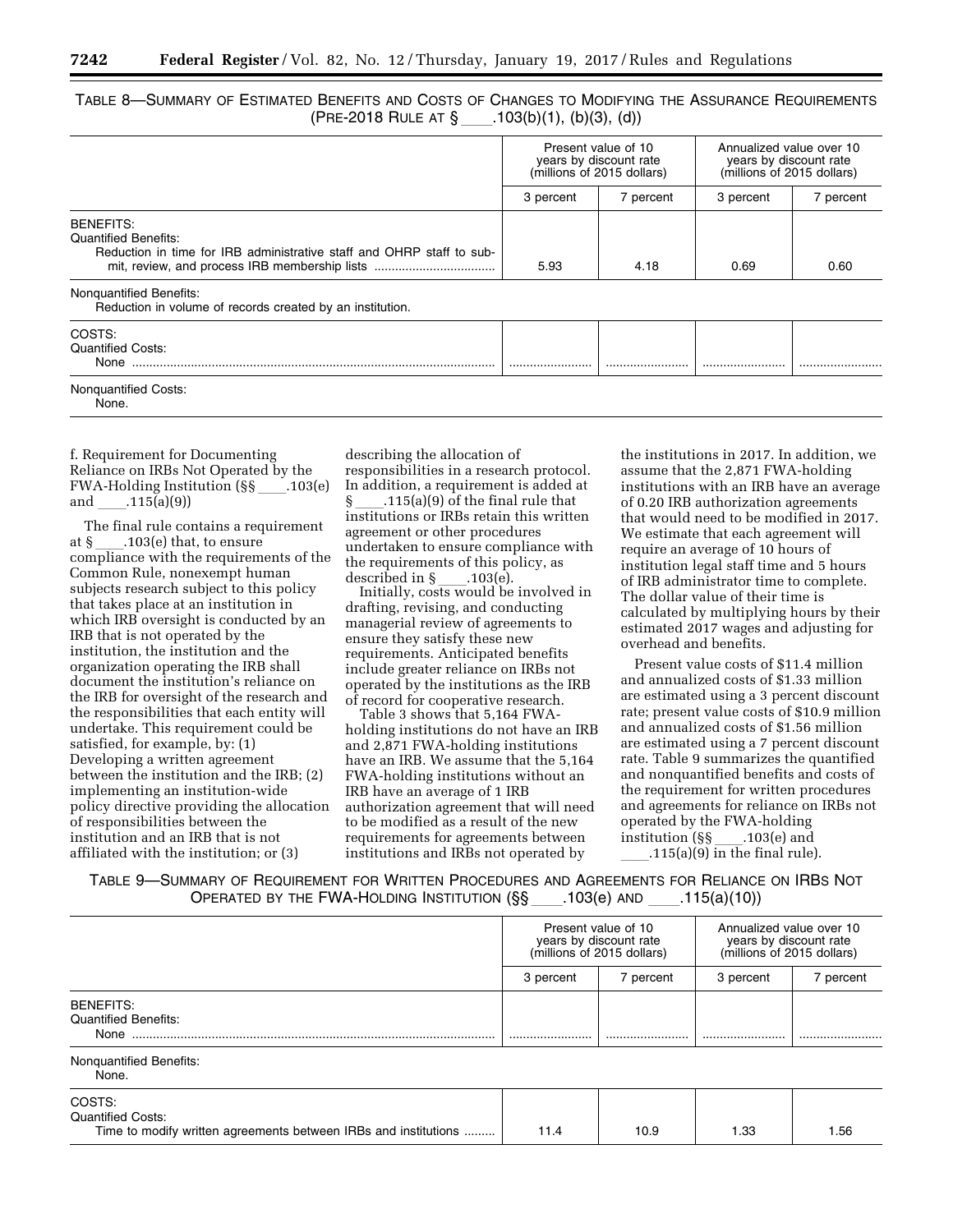TABLE 9—SUMMARY OF REQUIREMENT FOR WRITTEN PROCEDURES AND AGREEMENTS FOR RELIANCE ON IRBS NOT OPERATED BY THE FWA-HOLDING INSTITUTION  $(\S_{\S}$  .103(e) AND .115(a)(10))—Continued

|                               |           | Present value of 10<br>years by discount rate<br>(millions of 2015 dollars) | Annualized value over 10<br>years by discount rate<br>(millions of 2015 dollars) |         |
|-------------------------------|-----------|-----------------------------------------------------------------------------|----------------------------------------------------------------------------------|---------|
|                               | 3 percent | <sup>7</sup> percent                                                        | 3 percent                                                                        | percent |
| Nonguantified Costs:<br>None. |           |                                                                             |                                                                                  |         |

g. Eliminating the Requirement That the Grant Application Undergo IRB Review and Approval (Pre-2018 Rule at  $\S$  \_\_\_\_\_\_. 103(f))

The final rule eliminates the requirement in the pre-2018 rule that grant applications undergo IRB review and approval for the purposes of certification. The grant application is often outdated by the time the research study is submitted for IRB review and contains detailed information about the costs of a study, personnel, and administrative issues that go beyond the mission of the IRB to protect human subjects. Therefore, experience suggests that review and approval of the grant application is not a productive use of IRB time, and the change likely will not

reduce protections for human subjects or impose other costs.

We estimate that 324,187 initial reviews of protocols occur annually, of which 223,689 involve convened review and 100,498 involve expedited review based on the distribution of reviews presented in Table 3. For the purpose of this analysis, we assume that each protocol reviewed by an IRB is associated with one grant application or other funding proposal. We estimate that investigators spend an average of 15 minutes compiling their grant applications when they submit a protocol for initial review. Further, we estimate that IRBs typically use two primary reviewers for convened review and one primary reviewer for expedited review, and that primary reviewers

spend an average of 30 minutes reviewing the grant application. Based on the estimates in Table 3, the dollar value of their time is calculated by multiplying hours by their estimated 2017–2026 wages and adjusting for overhead and benefits.

Present value benefits of \$326 million and annualized benefits of \$38.2 million are estimated using a 3 percent discount rate and present value benefits of \$230 million and annualized benefits of \$32.7 million are estimated using a 7 percent discount rate. Table 10 below summarizes the quantified and nonquantified benefits and costs of eliminating the requirement that the grant application undergo IRB review and approval.

TABLE 10—SUMMARY OF ESTIMATED BENEFITS AND COSTS OF ELIMINATING THE REQUIREMENT THAT THE GRANT APPLICATION UNDERGO IRB REVIEW AND APPROVAL (PRE-2018 RULE AT § 103(f))

|                                                 | Present value of 10<br>years by discount rate<br>(millions of 2015 dollars) |           | Annualized value over 10<br>years by discount rate<br>(millions of 2015 dollars) |           |
|-------------------------------------------------|-----------------------------------------------------------------------------|-----------|----------------------------------------------------------------------------------|-----------|
|                                                 | 3 percent                                                                   | 7 percent | 3 percent                                                                        | 7 percent |
| <b>BENEFITS:</b><br><b>Quantified Benefits:</b> | 326                                                                         | 230       | 38.2                                                                             | 32.7      |
| Nonquantified Benefits:<br>None.                |                                                                             |           |                                                                                  |           |
| COSTS:<br><b>Quantified Costs:</b><br>None      |                                                                             |           |                                                                                  |           |
| <b>Nonquantified Costs:</b><br>None.            |                                                                             |           |                                                                                  |           |

h. Expansion of Exemption Categories  $(S_1 104(d))$ 

The final rule includes eight exemption categories. Some of these categories include subcategories of exemptions.

We note that one pre-2018 exemption does not appear in the final rule (exemption for educational tests, survey procedures, interview procedures, or observation of public behavior where a statute requires confidentiality of the information collected, or where the

human subjects involved in the activity are public figures). We also note that several of the final rule exemptions were proposed in the NPRM as exclusions. Finally, we note that only one pre-2018 exemption has been unmodified in the final rule (the exemption for taste and food quality evaluations).

The exemptions included in the final rule are:

• Certain research involving normal educational practices

• Certain research that involves the use of educational tests, survey procedures, interview procedures, or observation of public behavior

• Research involving benign behavioral interventions in conjunction with the collection of information from an adult subject through verbal or written responses or video recording

• Research involving the secondary use of identifiable private information or identifiable biospecimens provided that: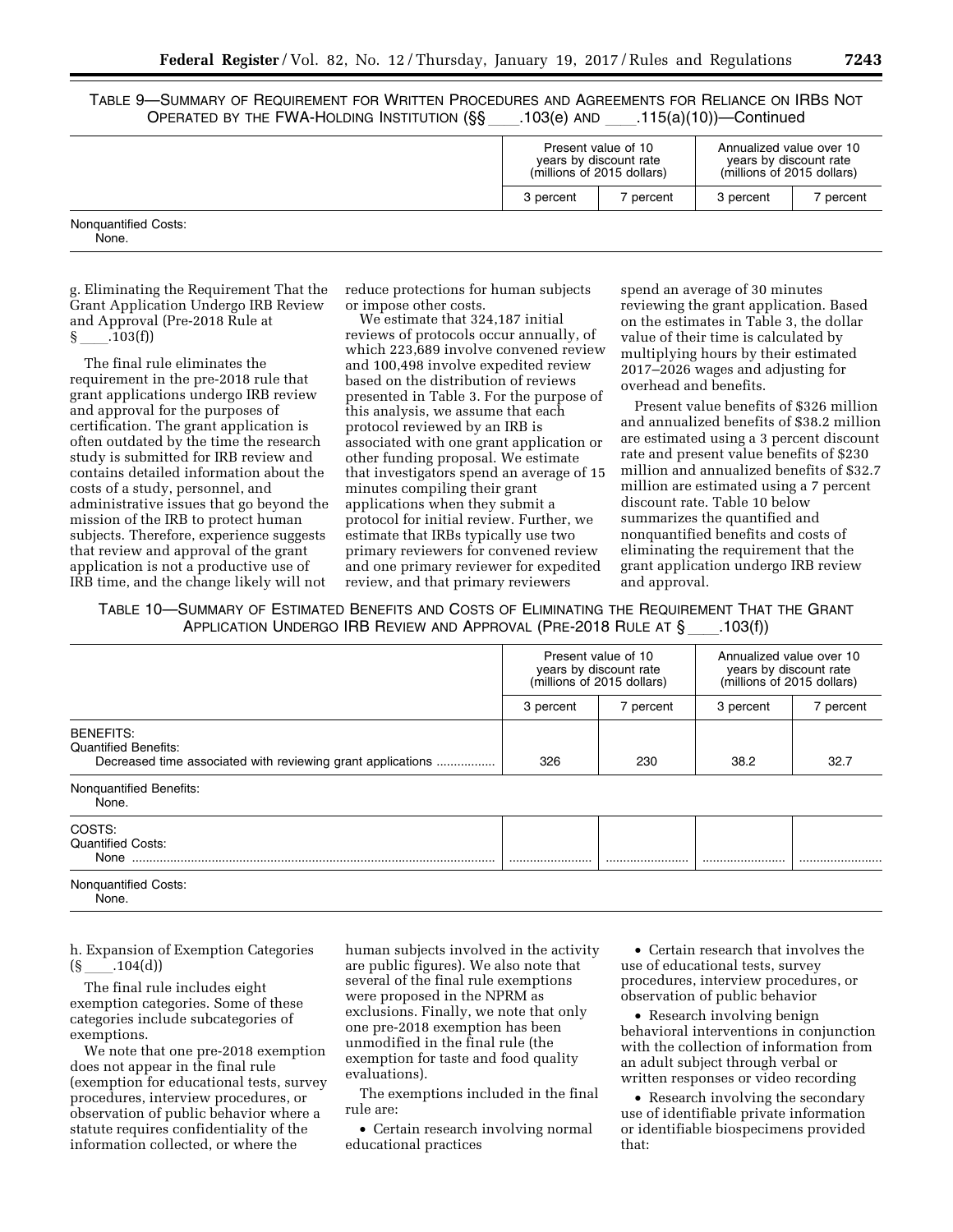$\circ$  The sources are publicly available  $\bigcirc$  The information is recorded in such a manner that the identity of subjects is not readily ascertainable by the investigator

 $\circ$  The research is regulated as "health care operations,'' ''public health

activities,'' or ''research'' under HIPAA Æ The research is conducted by or on behalf of a federal department or agency using government-generated or government-collected nonresearch information, provided that certain conditions are met

• Research and demonstration projects conducted or supported by a federal department or agency

 $\circ$  In addition to OHRP's interpretation of this exemption expanding under the final rule, and language being modified in this exemption to reflect that expanded interpretation, the final rule also includes a requirement that federal departments or agencies conducting or supporting demonstration projects post information about these studies on a publicly accessible federal Web site

• Taste and food quality evaluation and consumer acceptance studies

• The storage and maintenance of identifiable biospecimens or identifiable private information for unspecified secondary research studies

• The secondary research use of identifiable biospecimens or identifiable private information where broad consent has been sought and obtained

The goal of the posting requirement in the exemption for research and demonstration projects (final rule at § \_\_\_\_.104(d)(5)) is to promote<br>transparency in federally conducted or supported activities affecting the public that are not subject to oversight under the Common Rule. It should not create any delay in research. HHS will develop

a resource that all Common Rule departments and agencies may use to satisfy the posting requirement (accounted for in Section XIX.D.2.a of this RIA). Alternatively, an agency can create or modify its own Web site for this purpose. Thus, increased transparency in federally funded or supported demonstration projects is a non-quantified benefit of the final rule modifications.

Other nonquantified benefits of the expansion to the modifications of exempt research include clearer instructions to the regulated community about the extent to which creating a system for storing and maintaining identifiable biospecimens and identifiable private information for future, unspecified secondary research activities is governed by this rule. Additionally, by reducing the IRB burden associated with approving this type of activity, the new exemption for storing and maintaining identifiable biospecimens and identifiable private information also incentivizes the creation of institution-wide, comprehensive systems for storing and maintaining such biospecimens and information. We anticipate that this will, in turn, foster research while also giving human subjects increased control over how their identifiable biospecimens and identifiable private information will be used (promoting the principle of respect for persons).

Consistent with the NPRM, we estimate that 70,916 annual reviews of protocols (10.5 percent) would no longer be conducted as a result of the changes at § \_\_\_\_.104(d). Of these<br>reviews, 23,487 will have undergone convened initial review, 10,552 will have undergone expedited initial review, 25,445 will have undergone

convened continuing review, and 11,432 will have undergone expedited continuing review based on the distribution of reviews presented in Table 3.

Further, we estimate that that 1,000 exempt research and demonstration studies are currently conducted each year.55 We further estimate that due to the change in OHRP's interpretation of the research and demonstration project exemption at §\_\_\_\_.104(d)(5), an<br>additional 3,376 annual reviews of protocols (0.5 percent) will no longer be conducted. Of these 3,376 reviews, 1,118 would have undergone convened initial review, 502 would have undergone expedited initial review, 1,212 would have undergone convened continuing review, and 544 would have undergone expedited continuing review based on the distribution of reviews presented in Table 3. The 4,376 estimated annual studies conducted under this exemption will need to be posted on a federal Web site as required by  $\S$  .104(d)(5)(i). We anticipate that it will take individuals at the IRB administrative staff level 15 minutes per study to post the study on the Web site.

Present value benefits of \$798 million and annualized benefits of \$93.6 million are estimated using a 3 percent discount rate, and present value benefits of \$653 million and annualized benefits of \$93.0 million are estimated using a 7 percent discount rate. Present value costs of \$0.37 million and annualized costs of \$0.04 million are estimated using a 3 percent discount rate; present value costs of \$0.30 million and annualized costs of \$0.04 million are estimated using a 7 percent discount rate. Table 11 summarizes the quantified and nonquantified benefits and costs of amending an exempt category.

TABLE 11—SUMMARY OF ESTIMATED BENEFITS AND COSTS OF EXPANDING THE EXEMPTION CATEGORIES (§ ll.104(d))

|                                          |           | Present value of 10<br>years by discount rate<br>(millions of 2015 dollars) | Annualized value over 10<br>years by discount rate<br>(millions of 2015 dollars) |           |
|------------------------------------------|-----------|-----------------------------------------------------------------------------|----------------------------------------------------------------------------------|-----------|
|                                          | 3 percent | ' percent                                                                   | 3 percent                                                                        | 7 percent |
| BENEFITS:<br><b>Quantified Benefits:</b> | 798       | 653                                                                         | 93.6                                                                             | 93.0      |

Nonquantified Benefits:

Clarity in what research activities must be reviewed; ability for IRBs to focus efforts on reviews of higher-risk, more complex, research activities; fostering research with biospecimens and identifiable private information.

| coc.                  |        |               |      |      |
|-----------------------|--------|---------------|------|------|
| Quantified<br>Costs:  | $\sim$ | $\sim$        |      |      |
| None<br>$\sim$ $\sim$ | ,ט.ט   | טט.ע<br>$  -$ | 0.04 | 0.04 |

<sup>55</sup>Estimates based on queries of *ClinicalTrials.gov*  and a search of the CMS Web site. See *e.g., [http://](http://www.medicaid.gov/medicaid-chip-program-information/by-topics/waivers/waivers_faceted.html)  [www.medicaid.gov/medicaid-chip-program-](http://www.medicaid.gov/medicaid-chip-program-information/by-topics/waivers/waivers_faceted.html)*

*waivers*\_*[faceted.html](http://www.medicaid.gov/medicaid-chip-program-information/by-topics/waivers/waivers_faceted.html)*, and *[https://www.cms.gov/](https://www.cms.gov/Research-Statistics-Data-and-Systems/Statistics-Trends-and-Reports/ActiveProjectReports/APR_2011_Edition.html) [Research-Statistics-Data-and-Systems/Statistics-](https://www.cms.gov/Research-Statistics-Data-and-Systems/Statistics-Trends-and-Reports/ActiveProjectReports/APR_2011_Edition.html)* *[Trends-and-Reports/ActiveProjectReports/](https://www.cms.gov/Research-Statistics-Data-and-Systems/Statistics-Trends-and-Reports/ActiveProjectReports/APR_2011_Edition.html)  APR*\_*2011*\_*[Edition.html](https://www.cms.gov/Research-Statistics-Data-and-Systems/Statistics-Trends-and-Reports/ActiveProjectReports/APR_2011_Edition.html)*.

*[information/by-topics/waivers/](http://www.medicaid.gov/medicaid-chip-program-information/by-topics/waivers/waivers_faceted.html)*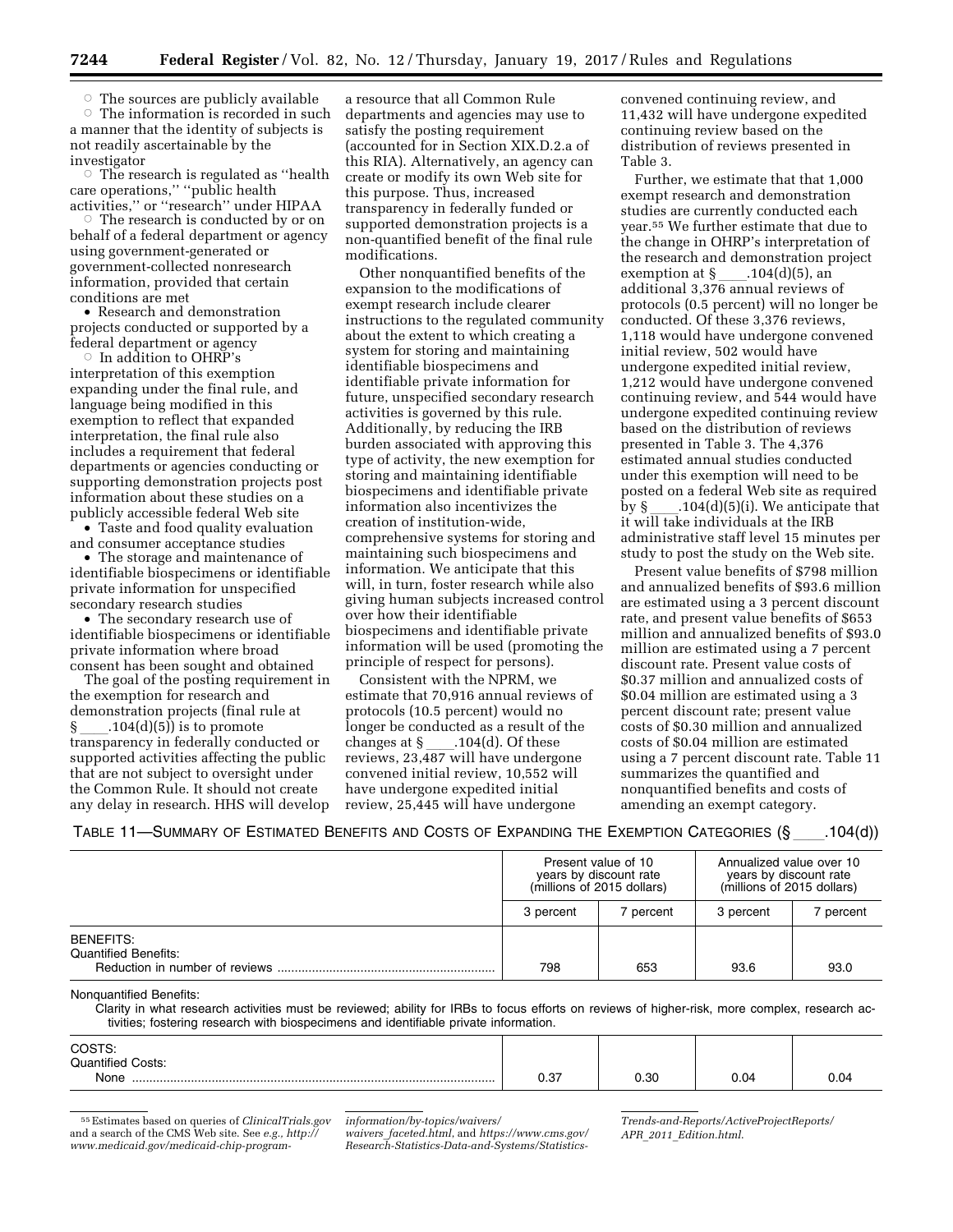TABLE 11—SUMMARY OF ESTIMATED BENEFITS AND COSTS OF EXPANDING THE EXEMPTION CATEGORIES (§ .104(d))—Continued

|                               |           | Present value of 10<br>years by discount rate<br>(millions of 2015 dollars) | Annualized value over 10<br>years by discount rate<br>(millions of 2015 dollars) |           |
|-------------------------------|-----------|-----------------------------------------------------------------------------|----------------------------------------------------------------------------------|-----------|
|                               | 3 percent | ' percent                                                                   | 3 percent                                                                        | ' percent |
| Nonquantified Costs:<br>None. |           |                                                                             |                                                                                  |           |

i. Elimination of Continuing Review of Research Under Specific Conditions  $(S\$ \_1.109(f) and  $_1.115(a)(3)$ 

The final rule eliminates continuing review for many minimal risk studies,<br>as detailed at  $\S$ \_\_\_\_.109(f). Unless an as detailed at § \_\_\_\_.109(f). Unless an<br>IRB determines otherwise, continuing review of research is not required if: (1) The research is eligible for expedited review in accordance with  $\S$ . 110; (2) the research is reviewed by the IRB in accordance with the limited IRB review procedure described in several of the exemption categories (specifically,  $\S$  \_\_\_\_, 104(d)(2)(iii), § ll.104(d)(2)(iii),  $\S$  \_\_\_\_, 104(d)(3)(i)(C),  $\S$  \_\_\_\_, 104(d)(7),<br>or  $\S$  \_\_\_\_\_104(d)(8)); or (3) the research or  $\S_{\text{max}}$ .104(d)(8)); or (3) the research<br>has progressed to the point that it only has progressed to the point that it only involves data analysis (including

analysis of identifiable information or identifiable biospecimens) or access to follow-up clinical data from procedures that subjects would undergo as part of clinical care. If an IRB chooses to conduct continuing review even when these conditions are met, the rationale for doing so must be documented

according to a new provision at  $\S$  \_\_\_\_\_\_.115(a)(3).

We estimate that 108,873 expedited continuing reviews of protocols occur annually, based on the distribution of reviews presented in Table 3. Of these reviews, we further estimate that 81,546 reviews (75 percent) will not be eliminated by other changes to the Common Rule (such as the modifications at § \_\_\_\_.104(d)). It is<br>estimated that 40,773 of these 81,546 reviews (50 percent) will be<br>discontinued under §\_\_\_\_\_.1 discontinued under § \_\_\_\_.109(f), and<br>the remaining 40,773 reviews (50 percent) will still require documentation of the rationale for doing so (as required under §\_\_\_\_.115(a)(3)).<br>We also estimate that IRB voting members will spend 1 hour per review providing the necessary documentation. In addition, administrative staff at each IRB will spend an estimated 10 hours in 2017 updating their communication systems to no longer send continuing review reminders to affected investigators.

The estimated costs to institution officials, IRB administrators, IRB administrative staff, IRB chairs, IRB voting members, and investigators of conducting these reviews are based on the estimates presented in Table 3. The dollar value of their time is calculated by multiplying hours by their estimated 2017–2026 wages and adjusting for overhead and benefits.

Present value benefits of \$148 million and annualized benefits of \$17.4 million are estimated using a 3 percent discount rate, and present value benefits of \$121 million and annualized benefits of \$17.3 million are estimated using a 7 percent discount rate. Present value costs of \$41.0 million and annualized costs of \$4.80 million are estimated using a 3 percent discount rate; present value costs of \$33.7 million and annualized costs of \$4.80 million are estimated using a 7 percent discount rate. Table 12 summarizes the quantified and nonquantified benefits and costs of the elimination of continuing review of research under specific conditions.

TABLE 12—SUMMARY OF ESTIMATED BENEFITS AND COSTS OF THE ELIMINATION OF CONTINUING REVIEW OF RESEARCH UNDER SPECIFIC CONDITIONS (§§ ll.109(f) AND ll.115(a)(3))

|                                   |           | Present value of 10 years by<br>discount rate<br>(millions of 2015 dollars) |           | Annualized value over 10<br>years by discount rate<br>(millions of 2015 dollars) |  |
|-----------------------------------|-----------|-----------------------------------------------------------------------------|-----------|----------------------------------------------------------------------------------|--|
|                                   | 3 percent | 7 percent                                                                   | 3 percent | ' percent                                                                        |  |
| BENEFITS:<br>Quantified Benefits: | 148       | 121                                                                         | 17.4      | 17.3                                                                             |  |
| Nonquantified Benefits:<br>None.  |           |                                                                             |           |                                                                                  |  |

|                                                                                                           | 3 Percent | 7 Percent | 3 Percent | 7 Percent |
|-----------------------------------------------------------------------------------------------------------|-----------|-----------|-----------|-----------|
| COSTS:<br><b>Quantified Costs:</b><br>Time to document rationale for conducting continuing review and up- | 41.0      | 33.7      | 4.80      | 4.80      |
| Nonguantified Costs:<br>None.                                                                             |           |           |           |           |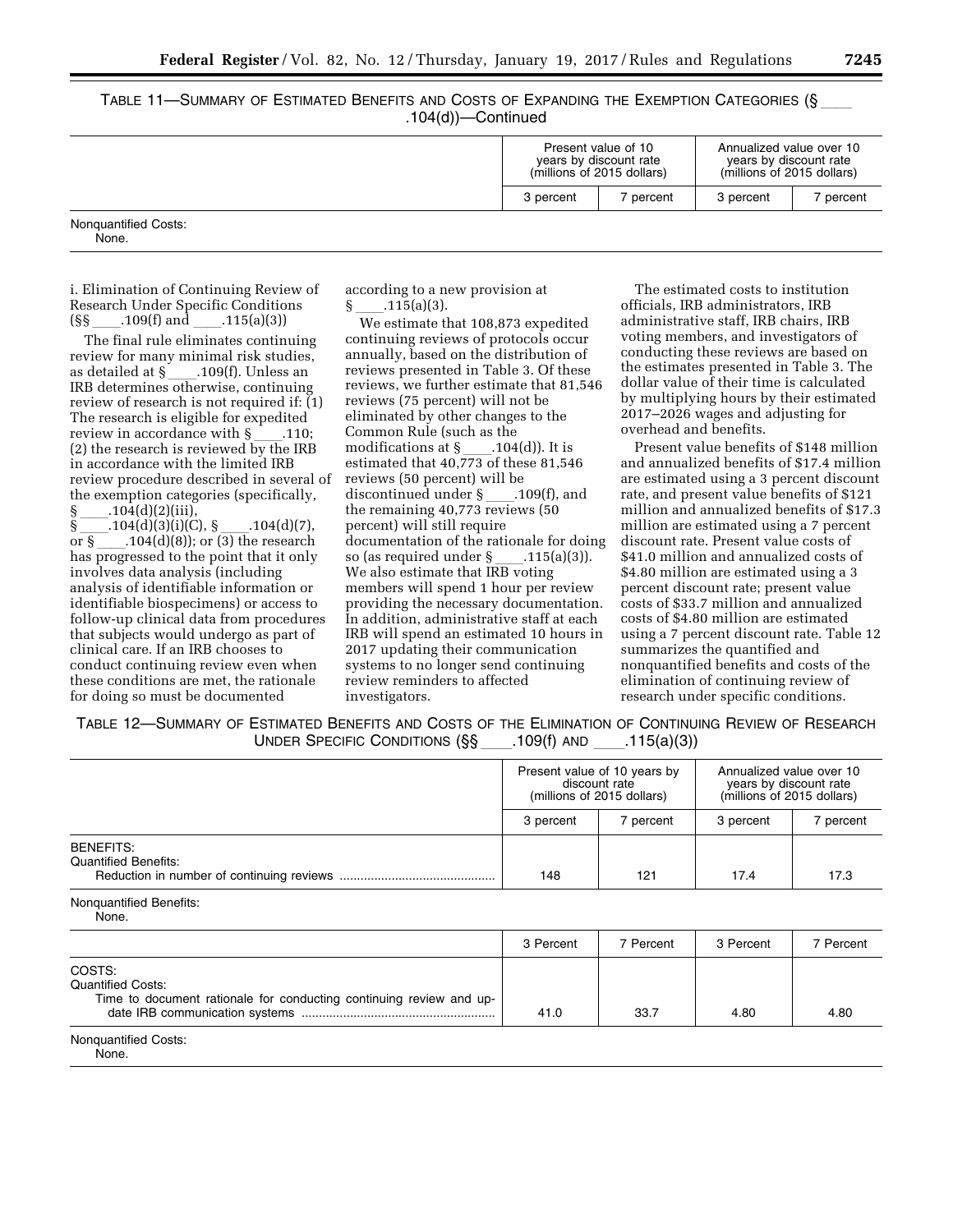j. Expedited Review Procedures<br>(§§\_\_\_\_\_.110 and \_\_\_\_\_.115(a)(8))  $110$  and  $115(a)(8)$ 

The final rule changes the default position such that any research activity appearing on the expedited review list is presumed to be minimal risk. Additionally, the final rule requires that, in consultation with other Common Rule departments or agencies, the expedited review categories be reviewed every 8 years and amended as appropriate, followed by publication in the **Federal Register** and solicitation of public comment. Finally, the final rule contains a new requirement at § .115(a)(8) concerning IRB records, requiring that IRBs document the rationale for an expedited reviewer's determination that research activities appearing on the expedited review list are more than minimal risk (*i.e.,* an override of the presumption that studies

on the Secretary's list of expedited review activities are minimal risk). We note that because the final rule does not include a proposal to develop guidance with a list of activities presumed to be minimal risk, cost estimates in the final rule have been modified accordingly.

Changes to the expedited review procedures are expected to reduce IRB workload by decreasing the amount of time IRB voting members spend making minimal risk determinations and documenting such determinations. Nonquantified benefits include a reduction in the number of studies that require full, convened IRB review should more categories of activities be added to the expedited review list.

According to the estimates presented in Table 3, 209,371 protocols undergo expedited review each year. For these protocols, we estimate that, as a result

of these changes, IRB voting members will spend an average of 15 fewer minutes per protocol developing and documenting a rationale for why certain activities that are permitted to be reviewed under the expedited review procedure are minimal risk.

The dollar value of IRB voting member time is calculated by multiplying hours by their estimated 2017–2026 wages and adjusting for overhead and benefits.

Present value benefits of \$51.0 million and annualized benefits of \$5.98 million are estimated using a 3 percent discount rate, and present value benefits of \$41.7 million and annualized benefits of \$5.94 million are estimated using a 7 percent discount rate. Table 13 summarizes the quantified and nonquantified benefits and costs of amending expedited review procedures.

# TABLE 13—SUMMARY OF ESTIMATED BENEFITS AND COSTS OF AMENDING THE EXPEDITED REVIEW PROCEDURES  $(S\$  .110 AND .115(a)(8))

|                                                                                                                                                                 | Present value of 10 years by<br>discount rate<br>(millions of 2015 dollars) |           | Annualized value over 10<br>years by discount rate<br>(millions of 2015 dollars) |           |
|-----------------------------------------------------------------------------------------------------------------------------------------------------------------|-----------------------------------------------------------------------------|-----------|----------------------------------------------------------------------------------|-----------|
|                                                                                                                                                                 | 3 percent                                                                   | 7 percent | 3 percent                                                                        | 7 percent |
| BENEFITS:<br><b>Quantified Benefits:</b><br>Reduction in time spent making and documenting minimal risk deter-<br>minations and documenting such determinations | 51.0                                                                        | 41.7      | 5.98                                                                             | 5.94      |
| Nonquantified Benefits:<br>None.                                                                                                                                |                                                                             |           |                                                                                  |           |
| COSTS:<br><b>Quantified Costs:</b><br>None                                                                                                                      | 3 Percent                                                                   | 7 Percent | 3 Percent                                                                        | 7 Percent |
| <b>Nonguantified Costs:</b>                                                                                                                                     |                                                                             |           |                                                                                  |           |

None.

k. Cooperative Research (§ 114))

The final rule requires under § ll.114 that any institution located in the United States that is engaged in cooperative research shall rely on approval by a single IRB for that portion of the research that is conducted in the United States. This policy has two<br>exceptions (detailed in §\_\_\_\_.114( exceptions (detailed in §\_\_\_\_.114(b)(2)):<br>(1) Cooperative research for which more than single IRB review is required by law (including tribal law passed by the official governing body of a American Indian or Alaska Native tribe); and (2) research for which any federal department or agency supporting or conducting the research determines and documents that the use of a single IRB is not appropriate for the particular study. Nonquantified benefits of this change include standardization of

human subjects protections in multiinstitutional studies.

Ultimately, these revisions are expected to lower costs associated with multiple reviews for investigators, institutions, and IRBs. Some cost shifting may occur as certain IRBs assume the role of reviewing IRB. However, these will be offset by savings at other IRBs that are no longer required to conduct additional reviews of the same research study. Initially, IRBs and institutions will have to draft and revise their policies regarding their reliance on single IRBs. It is expected that, over time, reliance agreements and other methods of documenting external reliance will become standardized, which will result in reduced costs associated with multiple reviews and

time savings for investigators who no longer must wait for multiple reviews.

The OHRP database of registered institutions and IRBs shows that 8,035 institutions have an FWA. We estimate that these institutions will develop an average of 10 written joint review agreements with other institutions in 2019 before the first year of compliance. We further estimate that each agreement will require an average of 10 hours of institution legal staff time and 5 hours of IRB administrator time to complete. The dollar value of their time is calculated by multiplying hours by their estimated wages and adjusting for overhead and benefits.

We estimate that 202,617 annual reviews of multi-institutional protocols take place, and an average of 5 reviews per multi-institutional protocol,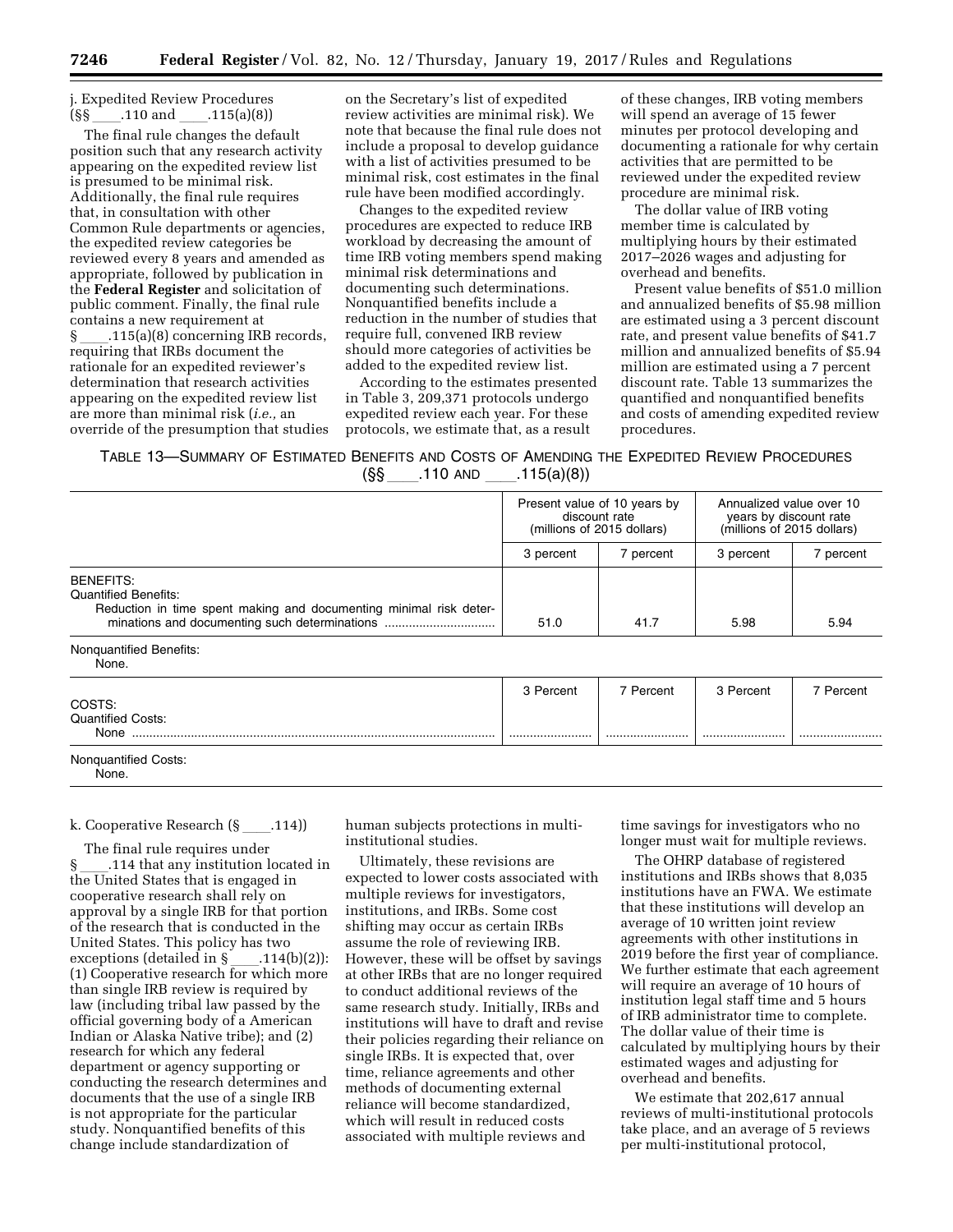implying that 40,523 multi-institutional protocols are reviewed each year. We further estimate that 16,209 (40 percent) of these multi-institutional studies are funded by NIH 56 and thus will already be subject to NIH's single IRB review policy. Accordingly, we estimate that approximately 97,256 annual reviews of protocols will no longer be conducted as a result of these proposed changes. Of these reviews, 32,211 would have undergone convened initial review, 14,472 would have undergone expedited initial review, 34,896 would have undergone convened continuing review, and 15,678 would have undergone expedited continuing review based on the distribution of reviews presented in Table 3.

In response to comments on the NPRM RIA, we have modified our assumptions of how much time would ultimately be saved by the implementation of this proposal (see

Section XIX.C of this RIA). We assume that investigators for whom multiinstitutional reviews are eliminated will face a reduction in burden associated with the elimination of the site-specific protocol review, but will face increased burden in the form of coordination with investigators at other sites, for example, to ensure that the results of the IRB review are effectively communicated. Specifically, we assume that the elimination of multi-institutional reviews will result in investigators spending half as much time engaging with the review process as they would have if IRB review had taken place at all sites.

The estimated costs to institution officials, IRB administrators, IRB administrative staff, IRB chairs, IRB voting members, and investigators of conducting these reviews are based on the estimates presented in Table 3, adjusted accordingly to account for our

assumption that the time savings for these eliminated reviews is reduced by half for investigators. The dollar value of their time is calculated by multiplying hours by their estimated 2020–2026 wages and adjusting for overhead and benefits.

Present value benefits of \$538 million and annualized benefits of \$63.1 million are estimated using a 3 percent discount rate, and present value benefits of \$414 million and annualized benefits of \$59.0 million are estimated using a 7 percent discount rate. Present value costs of \$157 million and annualized costs of \$18.3 million are estimated using a 3 percent discount rate; present value costs of \$140 million and annualized costs of \$19.9 million are estimated using a 7 percent discount rate. Table 14 summarizes the quantified and nonquantified benefits and costs of cooperative research.

TABLE 14—SUMMARY OF ESTIMATED BENEFITS AND COSTS OF COOPERATIVE RESEARCH (§ 114)

|                                                                                                                 | Present value of 10 years by<br>discount rate<br>(millions of 2015 dollars)<br>3 percent<br>7 percent |           | Annualized value over 10<br>years by discount rate<br>(millions of 2015 dollars) |           |
|-----------------------------------------------------------------------------------------------------------------|-------------------------------------------------------------------------------------------------------|-----------|----------------------------------------------------------------------------------|-----------|
|                                                                                                                 |                                                                                                       |           | 3 percent                                                                        | 7 percent |
| BENEFITS:<br><b>Quantified Benefits:</b>                                                                        | 538                                                                                                   | 414       | 63.1                                                                             | 59.0      |
| <b>Nonguantified Benefits:</b><br>Standardization of human subjects protections in multi-institutional studies. |                                                                                                       |           |                                                                                  |           |
| COSTS:<br><b>Quantified Costs:</b><br>Time required to develop model reliance agreement and written joint       | 3 Percent                                                                                             | 7 Percent | 3 Percent                                                                        | 7 Percent |
|                                                                                                                 | 157                                                                                                   | 140       | 18.3                                                                             | 19.9      |
|                                                                                                                 |                                                                                                       |           |                                                                                  |           |

Nonquantified Costs:

None.

l. Changes in the Elements of Consent, Including Documentation

 $(\S\$  .116(a)(5), (b)(9), (c)(7)–(9), and ll.117(b))

The final rule imposes a new requirement at § \_\_\_\_.116(a)(5)(i) that<br>informed consent must begin with a concise and focused presentation of the key information that is most likely to assist a prospective subject or legally authorized representative in understanding the reasons why one might or might not want to participate in the research. This provision further mandates that this part of the informed consent must be organized and presented in a way that facilitates comprehension. This requirement

applies to all informed consent processes, except for broad consent obtained pursuant to §\_\_\_.116(d),<br>which may warrant a different presentation.

The final rule includes a new element of consent at § \_\_\_\_.116(b)(9) that<br>requires one of the following statements be included for any research that involves the collection of identifiable private information or identifiable biospecimens:

• A statement that identifiers might be removed from the identifiable private information or identifiable biospecimens and that, after such removal, the information or biospecimens could be used for future

research studies or distributed to another investigator for future research studies without additional informed consent from the subject or the legally authorized representative, if this might be a possibility; or

• A statement that the subject's information or biospecimens collected as part of the research, even if identifiers are removed, will not be used or distributed for future research studies.

This new requirement is intended to give the potential subject the knowledge that identifiers might be removed from information or biospecimens for their use in future research without additional consent, when such a

*[bioethics.gov/sites/default/files/](http://bioethics.gov/sites/default/files/Moral%20Science%20June%202012.pdf) [Moral%20Science%20June%202012.pdf](http://bioethics.gov/sites/default/files/Moral%20Science%20June%202012.pdf)*, p. 34.

<sup>56</sup> *Moral Science: Protecting Participants in Human Subjects Research.* Washington, DC:

Presidential Advisory Commission for the Study of Bioethical Issues. Retrieved from *[http://](http://bioethics.gov/sites/default/files/Moral%20Science%20June%202012.pdf)*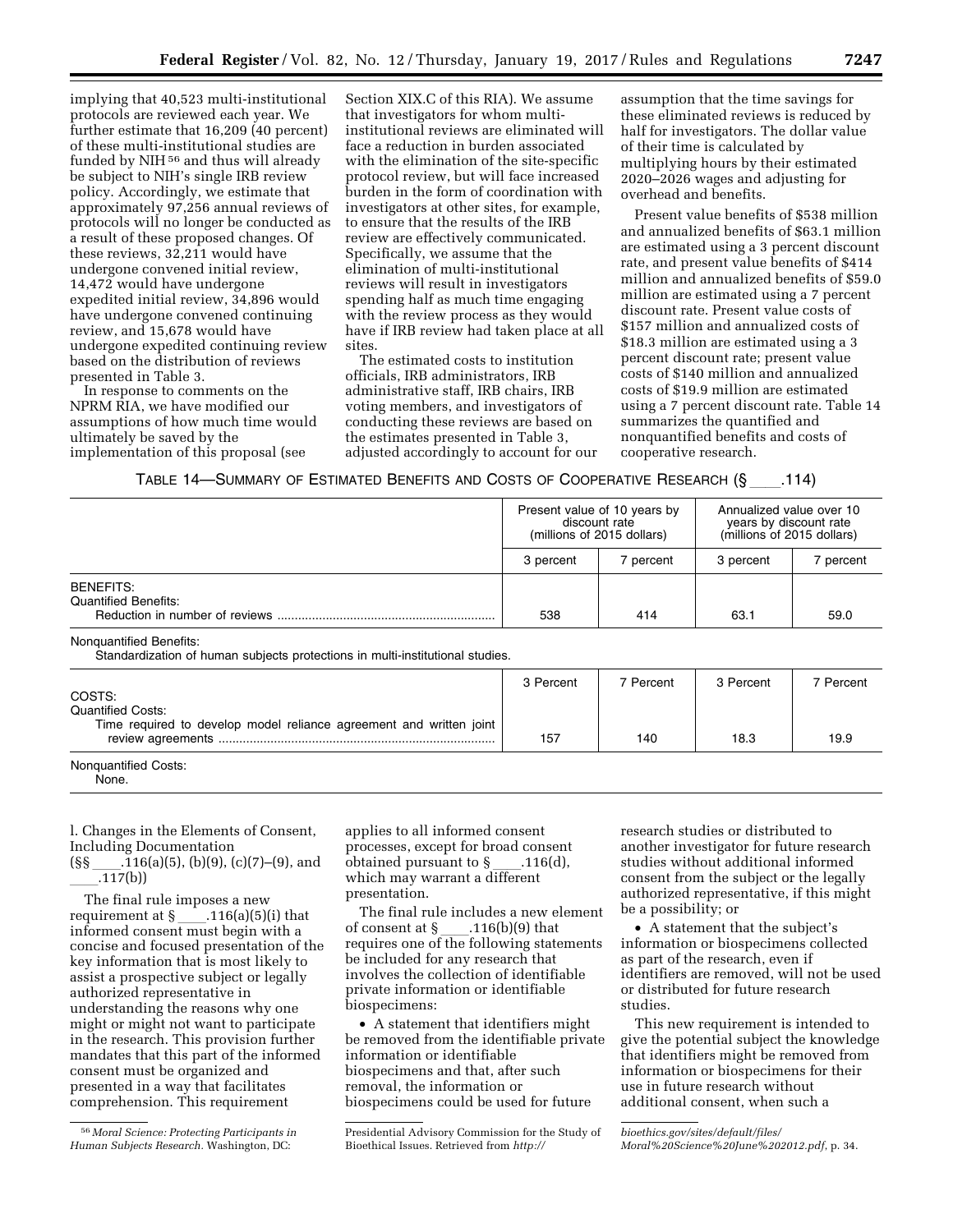possibility exists, so he or she can make a fully informed decision about whether to participate in the research. If subjects' identifiable private information or identifiable biospecimens will not be used for future research studies, even if identifiers are removed, this new element of consent requires that subjects be informed of this as well.

The final rule's three additional elements of consent are in  $\S$  \_\_\_\_\_\_. 116(c)(7), (8), and (9). These require that a subject be informed of the following, when appropriate:

• That the subject's biospecimens (even if identifiers are removed) may be used for commercial profit and whether the subject will or will not share in this commercial profit;

• Whether clinically relevant research results, including individual research results, will be disclosed to subjects, and if so, under what conditions.

• For research involving biospecimens, whether the research will (if known) or might include whole genome sequencing (*i.e.,* sequencing of a human germline or somatic specimen

with the intent to generate the genome or exome sequence of that specimen.

These three additional elements of consent will promote respect for persons and greater transparency in the research enterprise. Additionally, including the information referenced in these provisions in a consent form will help ensure that prospective subjects are given information necessary for understanding why one might want to participate (or not) in a research study.<br>The language at § .117(b)(1) in the

The language at  $\S$  \_\_\_\_.117(b)(1) in the final rule was modified to reference § \_\_\_\_.116(a)(5)(i) and state that if a<br>short form consent process is used, the key information required by  $.116(a)(5)(i)$  must be presented first to the prospective subject, before

other information, if any, is provided. We estimate that 246,382 new

protocols annually use identifiable information. For each protocol, we estimate that investigators will spend an average of 15 minutes in 2017 updating consent forms to comply with the new requirements found in the final rule at  $\S$  .116(a)(5), (b)(9), (c)(7), (c)(8), or

(c)(9). Based on the estimates presented in Table 3, the dollar value of investigators' time is calculated by multiplying hours by their estimated 2017 wages and adjusting for overhead and benefits.

We assume that few additional investigators will elect to offer the second option at  $\S$  .116(b)(9), and that the investigators who currently offer equivalent options already track the permissible and impermissible uses of information in line with the requirements discussed above. As a result, we estimate that no additional costs are associated with tracking.

Present value costs of \$4.62 million and annualized costs of \$0.54 million are estimated using a 3 percent discount rate; present value costs of \$4.32 million and annualized costs of \$0.62 million are estimated using a 7 percent discount rate. Table 15 summarizes the quantified and nonquantified benefits and costs of changes in the basic elements of consent, including documentation.

TABLE 15—SUMMARY OF ESTIMATED BENEFITS AND COSTS OF CHANGES IN THE ELEMENTS OF CONSENT, INCLUDING DOCUMENTATION  $(\S\S$  .116(a)(5), (b)(9), (c)(7), (c)(8) AND .117(b))

|                                                                                                                            |           | Present value of 10<br>years by discount rate<br>(millions of 2015 dollars) | Annualized value over 10<br>years by discount rate<br>(millions of 2015 dollars) |           |
|----------------------------------------------------------------------------------------------------------------------------|-----------|-----------------------------------------------------------------------------|----------------------------------------------------------------------------------|-----------|
|                                                                                                                            | 3 percent | 7 percent                                                                   | 3 percent                                                                        | ' percent |
| BENEFITS:<br><b>Quantified Benefits:</b><br>None                                                                           |           |                                                                             |                                                                                  |           |
| Nonguantified Benefits:<br>Improved informed consent forms and processes; greater transparency in the research enterprise. |           |                                                                             |                                                                                  |           |

| COSTS:<br><b>Quantified Costs:</b> | 4.62 | 4.32 | 0.54 | 0.62 |
|------------------------------------|------|------|------|------|
|                                    |      |      |      |      |
| Nonguantified Costs:<br>None.      |      |      |      |      |

m. Obtaining Consent to Secondary Use of Identifiable Biospecimens and Identifiable Private Information  $(S \t116(d))$ 

Because the final rule does not adopt the NPRM proposal to consider all biospecimens as human subjects regardless of identifiability, the costs associated with seeking, obtaining, and tracking broad consent are reduced significantly. As noted above, comments on the NPRM suggest that the costs associated with building systems to track broad consent are very burdensome. Therefore, we expect that broad consent and institution-wide

tracking systems will be pursued only in situations where it generates net benefits. As a result, in the short term, we are unsure of the extent to which institutions will adopt institution-wide mechanisms to seek, obtain, and track broad consent. We anticipate in the short term that broad consent (and the attendant tracking and maintenance obligations) will be a system used and managed by investigators or teams of investigators in their research portfolios. However, we believe that it will be adopted more over time at an institutional level as IT systems evolve at research institutions through normal practice. We lack data to estimate the

number of research studies for which this option will be adopted. Each of these studies will have some variable costs (*e.g.,* consent, tracking) and fixed costs (IT infrastructure). Because this is optional, we believe that it will be pursued only if private benefits exceed private costs. Therefore, we anticipate benefits, in terms of improvements in the quality and efficiency of human subjects research, proportional to the adoption of broad consent. We note that the voluntary nature of adoption implies that broad consent may not be sought in some situations where its social benefit exceeds its social cost.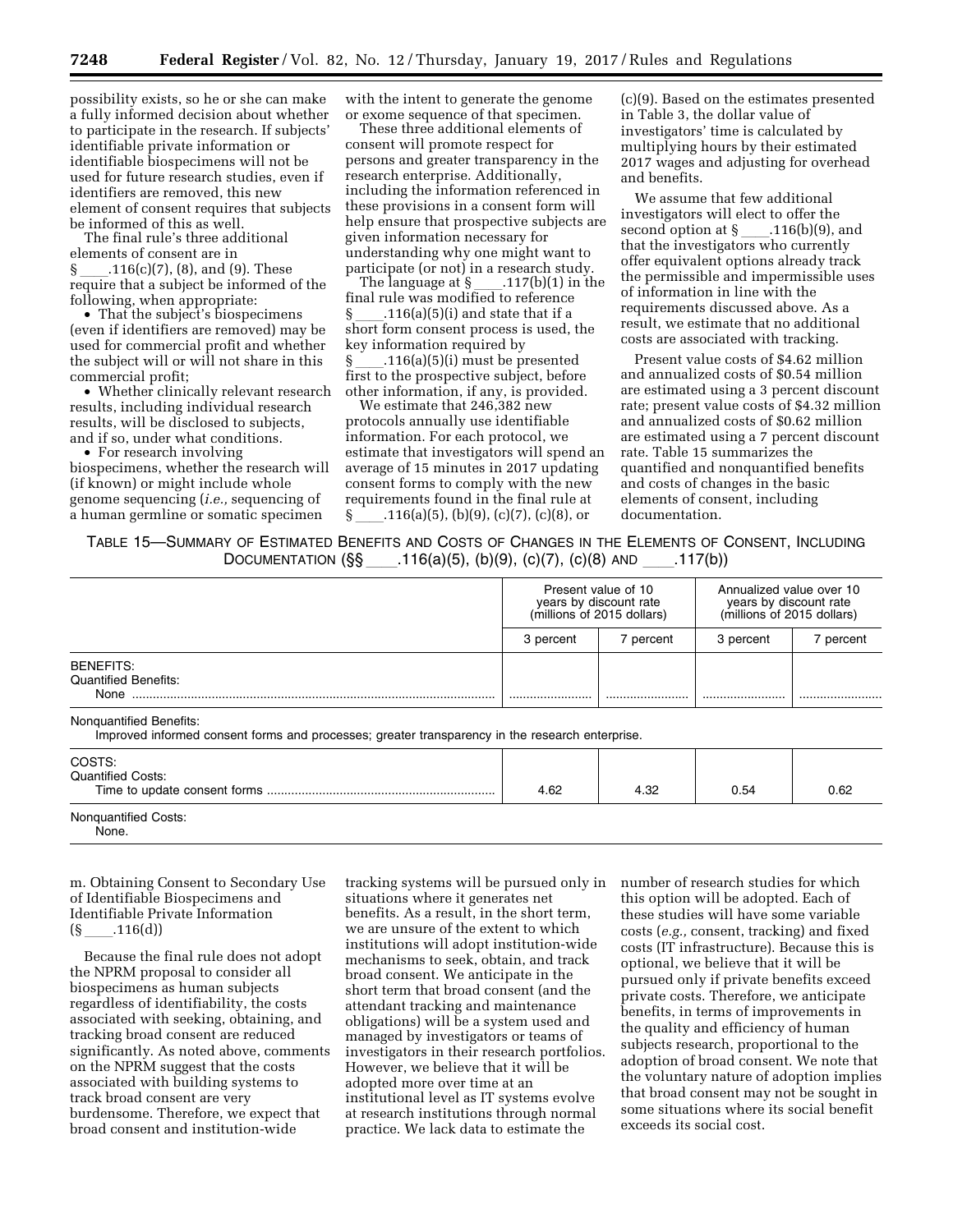TABLE 16—SUMMARY OF ESTIMATED BENEFITS AND COSTS OF OBTAINING CONSENT TO SECONDARY USE OF IDENTIFIABLE BIOSPECIMENS AND IDENTIFIABLE PRIVATE INFORMATION (§ 116(d))

|                                                                                                   |  | Present value of 10<br>years by discount rate<br>(millions of 2015 dollars) | Annualized value over 10<br>years by discount rate<br>(millions of 2015 dollars) |  |
|---------------------------------------------------------------------------------------------------|--|-----------------------------------------------------------------------------|----------------------------------------------------------------------------------|--|
| 3 percent<br>7 percent                                                                            |  | 3 percent                                                                   | 7 percent                                                                        |  |
| <b>BENEFITS:</b><br><b>Quantified Benefits:</b><br>None                                           |  |                                                                             |                                                                                  |  |
| Nonguantified Benefits:<br>Improvements in the quality and efficiency of human subjects research. |  |                                                                             |                                                                                  |  |
| COSTS:<br><b>Quantified Costs:</b><br>None                                                        |  |                                                                             |                                                                                  |  |
| Nonguantified Contar                                                                              |  |                                                                             |                                                                                  |  |

Nonquantified Costs:

Time and infrastructure required to obtain and track broad consent.

n. Allowing IRBs To Approve a Research Proposal for Subject Recruitment Activities Without Granting a Waiver of Consent  $(\S$  .116(g))

The final rule will allow an IRB to approve a research proposal in which investigators obtain information or biospecimens without individuals' informed consent for the purpose of screening, recruiting, or determining the eligibility of prospective human subjects of research in certain circumstances.

This addresses concerns that the pre-2018 regulations required an IRB to determine that informed consent could be waived before investigators could record identifiable private information for the purpose of screening, recruiting, or determining the eligibility of prospective subjects for a research study. The pre-2018 rule requirement was viewed as burdensome without

providing meaningful protections to subjects.

The policy adopted in the final rule should result in time and cost savings for investigators and IRBs, but they likely will be small. The savings will come from IRBs no longer needing to consider whether informed consent can be waived for such preparatory-toresearch activities. Savings will accrue for investigators who can proceed with such activities in less time.

We estimate that 1,620 annual initial reviews of protocols (0.5 percent) involve a waiver of consent for recruitment activities that will not be required as a result of these changes. Of these reviews, 1,118 will have undergone convened initial review and 502 will have undergone expedited initial review based on the distribution of reviews presented in Table 3. We estimate that investigators spend an average of 15 minutes requesting a waiver of consent for recruitment

activities when they submit a protocol for initial review. We further estimate that IRBs typically use two primary reviewers for convened review and one primary reviewer for expedited review, and that primary reviewers spend an average of 15 minutes determining whether informed consent can be waived. Based on the estimates in Table 3, the dollar value of their time is calculated by multiplying hours by their estimated 2017–2026 wages and adjusting for overhead and benefits.

Present value benefits of \$1.25 million and annualized benefits of \$0.15 million are estimated using a 3 percent discount rate, and present value benefits of \$0.88 million and annualized benefits of \$0.13 million are estimated using a 7 percent discount rate. Table 17 summarizes the quantified and nonquantified benefits and costs of eliminating the requirement to waive consent in certain subject recruitment activities.

TABLE 17—SUMMARY OF ESTIMATED BENEFITS AND COSTS OF ELIMINATION OF REQUIREMENT TO WAIVE CONSENT IN CERTAIN SUBJECT RECRUITMENT ACTIVITIES (§ \_\_\_\_ .116(g))

|                                      |           | Present value of 10 years<br>by discount rate<br>(millions of 2015 dollars) | Annualized value over 10<br>years<br>by discount rate<br>(millions of 2015 dollars) |           |
|--------------------------------------|-----------|-----------------------------------------------------------------------------|-------------------------------------------------------------------------------------|-----------|
|                                      | 3 percent | 7 percent                                                                   | 3 percent                                                                           | 7 percent |
| <b>Quantified Benefits:</b>          | 1.25      | 0.88                                                                        | 0.15                                                                                | 0.13      |
| BENEFITS:<br>Nonguantified Benefits: |           |                                                                             |                                                                                     |           |

None.

|                                             | 3 Percent | 7 Percent | 3 Percent | 7 Percent |
|---------------------------------------------|-----------|-----------|-----------|-----------|
| COSTS:<br><b>Quantified Costs:</b><br>None. |           |           |           |           |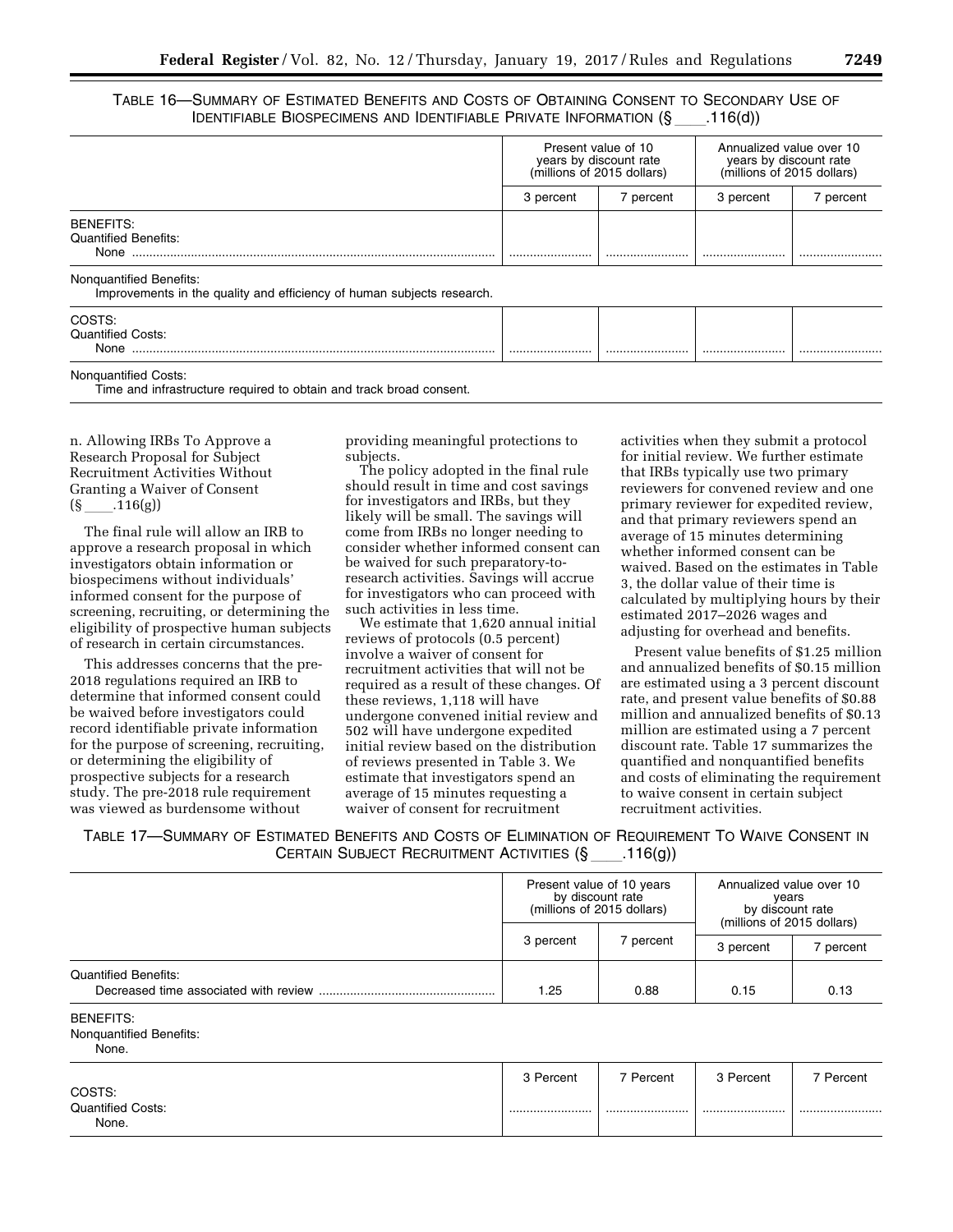TABLE 17—SUMMARY OF ESTIMATED BENEFITS AND COSTS OF ELIMINATION OF REQUIREMENT TO WAIVE CONSENT IN CERTAIN SUBJECT RECRUITMENT ACTIVITIES (§ 116(g))-Continued

|                               |           | Present value of 10 years<br>by discount rate<br>(millions of 2015 dollars) |           | Annualized value over 10<br>vears<br>by discount rate<br>(millions of 2015 dollars) |  |
|-------------------------------|-----------|-----------------------------------------------------------------------------|-----------|-------------------------------------------------------------------------------------|--|
|                               | 3 percent | 7 percent                                                                   | 3 percent | ' percent                                                                           |  |
| Nonguantified Costs:<br>None. |           |                                                                             |           |                                                                                     |  |

o. Requirement for Posting of Consent Forms for Common Rule Department or Agency-Supported Clinical Trials  $(\S$  .116(h))

The final rule requires that for each clinical trial conducted or supported by a Federal department or agency, one IRB-approved form used to recruit subjects must be posted by the awardee or the federal department or agency component conducting the trial on a publicly available federal Web site that will be established as a repository for such informed consent forms. The consent form must be posted after the clinical trial is closed to recruitment and no later than 60 days after the last study visit by any subject, as required by the protocol. This provision permits federal departments or agencies to require or permit redactions to these consent forms. As described in Section XIV.H, federal departments or agencies have great latitude in what they may permit or require be redacted.

We believe that public posting of consent forms will increase transparency, enhance confidence in the research enterprise, increase accountability, and inform the

development of future consent forms, possibly resulting in future savings in time for investigators developing consent forms. Costs to the Federal Government in creating and maintaining such a repository are described in Section XIX.D.2.a of this RIA.

According to queries of ClinicalTrials.gov, estimated 5,270 clinical trials are conducted or supported by Common Rule agencies, of which an estimated 575 are regulated by provisions in the Federal Food, Drug, and Cosmetic (FD&C) Act and Trade Secrets Act based on the information presented in Table 3. For the purpose of this analysis, it is assumed that each clinical trial is associated with one consent form that must be submitted to the federal system by an investigator.

It is unknown at this time in what other circumstances federal departments or agencies might permit or require redaction, thus the RIA calculates redaction time only in those studies for which the FD&C Act and Trade Secrets Act applies. For the 575 clinical trials regulated by provisions in the FD&C Act and Trade Secrets Act, it is estimated that investigators will spend an average of 30 minutes redacting information

before submission. We estimate that investigators will spend an average of 15 minutes submitting each consent form.

Based on the estimates presented in Table 3, the dollar value of investigator time is calculated by multiplying hours by their estimated 2017–2026 wages and adjusting for overhead and benefits.

In addition, submitted consent forms must be reviewed and made accessible to persons with disabilities in compliance with Section 508 Amendment to the Rehabilitation Act of 1973. We estimate that each consent form contains an average of 10 pages and that making each page 508 compliant costs an average of \$30 per page.

Present value costs of \$15.4 million and annualized costs of \$1.80 million are estimated using a 3 percent discount rate; present value costs of \$11.0 million and annualized costs of \$1.56 million are estimated using a 7 percent discount rate. Table 18 summarizes the quantified and nonquantified benefits and the requirement for posting of consent forms for Common Rule department or agency-supported clinical trials.

| Table 18—Summary of Estimated Benefits and Costs of Requirement for Posting of Consent Forms for |  |          |  |
|--------------------------------------------------------------------------------------------------|--|----------|--|
| COMMON RULE DEPARTMENT OR AGENCY-SUPPORTED CLINICAL TRIALS (§                                    |  | .116(h)) |  |
|                                                                                                  |  |          |  |

|                                     | Present value of 10 years<br>by discount rate<br>(millions of 2015 dollars) |           | Annualized value over 10<br>years<br>by discount rate<br>(millions of 2015 dollars) |         |
|-------------------------------------|-----------------------------------------------------------------------------|-----------|-------------------------------------------------------------------------------------|---------|
|                                     | 3 percent                                                                   | 7 percent | 3 percent                                                                           | percent |
| <b>Quantified Benefits:</b><br>None |                                                                             |           |                                                                                     |         |

BENEFITS:

Nonquantified Benefits:

Increase transparency of Common Rule department or agency-supported clinical trials; improvement of clinical trial informed consent forms.

|                                                                        | 3 Percent | 7 Percent | 3 Percent | 7 Percent |
|------------------------------------------------------------------------|-----------|-----------|-----------|-----------|
| COSTS:                                                                 |           |           |           |           |
| <b>Quantified Costs:</b>                                               |           |           |           |           |
| Preparation and submission of consent forms for posting, and redaction |           |           |           |           |
| of information                                                         | 15.4      | 11.0      | 1.80      | 1.56      |
| Nonguantified Costs:                                                   |           |           |           |           |

None.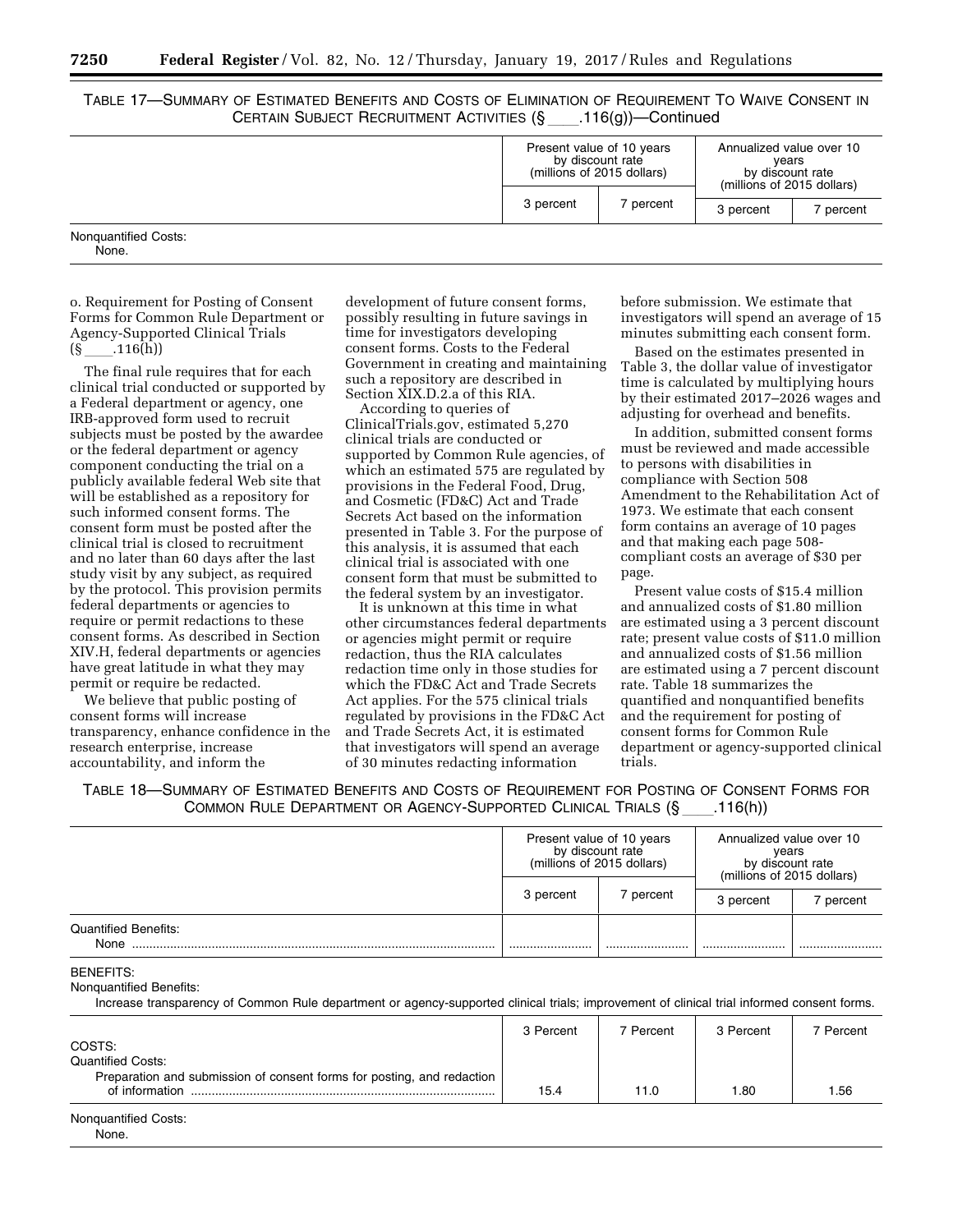p. Alteration in Waiver for Documentation of Informed Consent in Certain Circumstances  $(S_1 117(c)(1)(iii))$ 

The final rule adds a provision allowing a waiver of the requirement to obtain a signed informed consent form if the subjects are members of a distinct cultural group or community in which signing documents is not the norm. This will be allowed only if the research presents no more than minimal risk of harm to subjects and provided an appropriate alternative method is

available to document that informed consent was obtained.

Under the pre-2018 rule, IRBs could waive the requirement for the investigator to obtain a signed consent form for some or all subjects. The pre-2018 criteria for such a waiver may not have been flexible enough for dealing with a variety of circumstances, such as when federally sponsored research is conducted in an international setting where, for example, cultural or historical reasons suggest that signing documents may be viewed as offensive and problematic.

This should not involve cost as its intent is to improve the informed consent process by providing more flexibility regarding the documentation of consent (an ethical gain) while reducing administrative requirements for investigators and research subjects in specific circumstances. Thus, benefits and costs of this new provision are not quantified. Table 19 summarizes the nonquantified benefits and costs of alteration in waiver for documentation of informed consent in certain circumstances.

# TABLE 19—SUMMARY OF ESTIMATED BENEFITS AND COSTS OF ALTERATION IN WAIVER FOR DOCUMENTATION OF INFORMED CONSENT IN CERTAIN CIRCUMSTANCES  $(\S_$ <sub>1</sub> .117(c)(1)(iii))

|                                                                                                            |           | Present value of 10<br>years by discount rate<br>(millions of 2015 dollars) | Annualized value over 10<br>years by discount rate<br>(millions of 2015 dollars) |         |
|------------------------------------------------------------------------------------------------------------|-----------|-----------------------------------------------------------------------------|----------------------------------------------------------------------------------|---------|
|                                                                                                            | 3 percent | 7 percent                                                                   | 3 percent                                                                        | percent |
| BENEFITS:<br><b>Quantified Benefits:</b><br>None                                                           |           |                                                                             |                                                                                  |         |
| Nonguantified Benefits:<br>Improved informed consent process for distinct cultural groups and communities. |           |                                                                             |                                                                                  |         |
|                                                                                                            |           |                                                                             |                                                                                  |         |

| COSTS:<br><b>Quantified Costs:</b><br>None | <br> |  |
|--------------------------------------------|------|--|
| Nonquantified Costs:                       |      |  |

# *E. Alternative Approaches to the Definition of Human Subject (NPRM at §* ll*.102(e)) and Related Provisions*

#### 1. Overview

None.

We carefully considered the option of not pursuing regulatory action. However, because of shifts in science, technology, public engagement, and public expectations in the past 2 decades, a wide range of stakeholders have raised concerns about the limitations of the existing ethical framework in research, arguing for a reevaluation of how the fundamental principles that underlie the Common Rule—respect for persons, beneficence, and justice—are applied in practice to the myriad new contexts in which U.S. research is conducted in the 21st century.

The final rule addresses these concerns through three aims. The first aim is to increase human subjects' ability and opportunity to make informed decisions. The second aim is to reduce potential for harm and promote justice by increasing the uniformity of human subject protections. The third aim is to facilitate current and evolving types of research

that offer promising approaches to treating and preventing medical and societal problems by reducing ambiguity in interpretation of the regulations, increasing efficiencies in the review system, and reducing requirements on investigators when said requirements do not appear to provide meaningful protections to human subjects. We hope that these changes will also build public trust in the research system. We estimate that the benefits of this regulatory action exceed its costs, and as a result we have chosen to pursue this regulatory action.

The NPRM proposed to expand the definition of human subjects to include research in which an investigator obtains, uses, studies or analyzes a biospecimen. This would have applied regardless of the identifiability of the biospecimen. Generally, investigators would not have been allowed to remove identifiers from biospecimens without obtaining informed consent or a waiver of consent. The NPRM also proposed to modify the criteria for waiver of consent in research involving biospecimens such that a waiver would be very rare. Written consent would generally have been required for such activities. Thus,

this change would have significantly expanded the amount of research subject to the Common Rule. This requirement would not have applied to biospecimens and information already collected at the time the final rule is published. The NPRM proposed to exclude from its scope research activities involving nonidentified biospecimens where no new information about an individual is generated. Although activities such as developing new testing assays could have been excluded under this provision, it is anticipated that under the NPRM proposals, most research with biospecimens would have come under the rule.

In addition to promoting respect for persons in the research enterprise, the alternative regulatory structure for research with biospecimens (whereby consent is sought for almost all research activities involving biospecimens) would have encouraged investigators to retain identifiers, which can enhance research by preserving the ability to link biospecimens to important additional information about the subject. Additionally, members of the regulated community have reported situations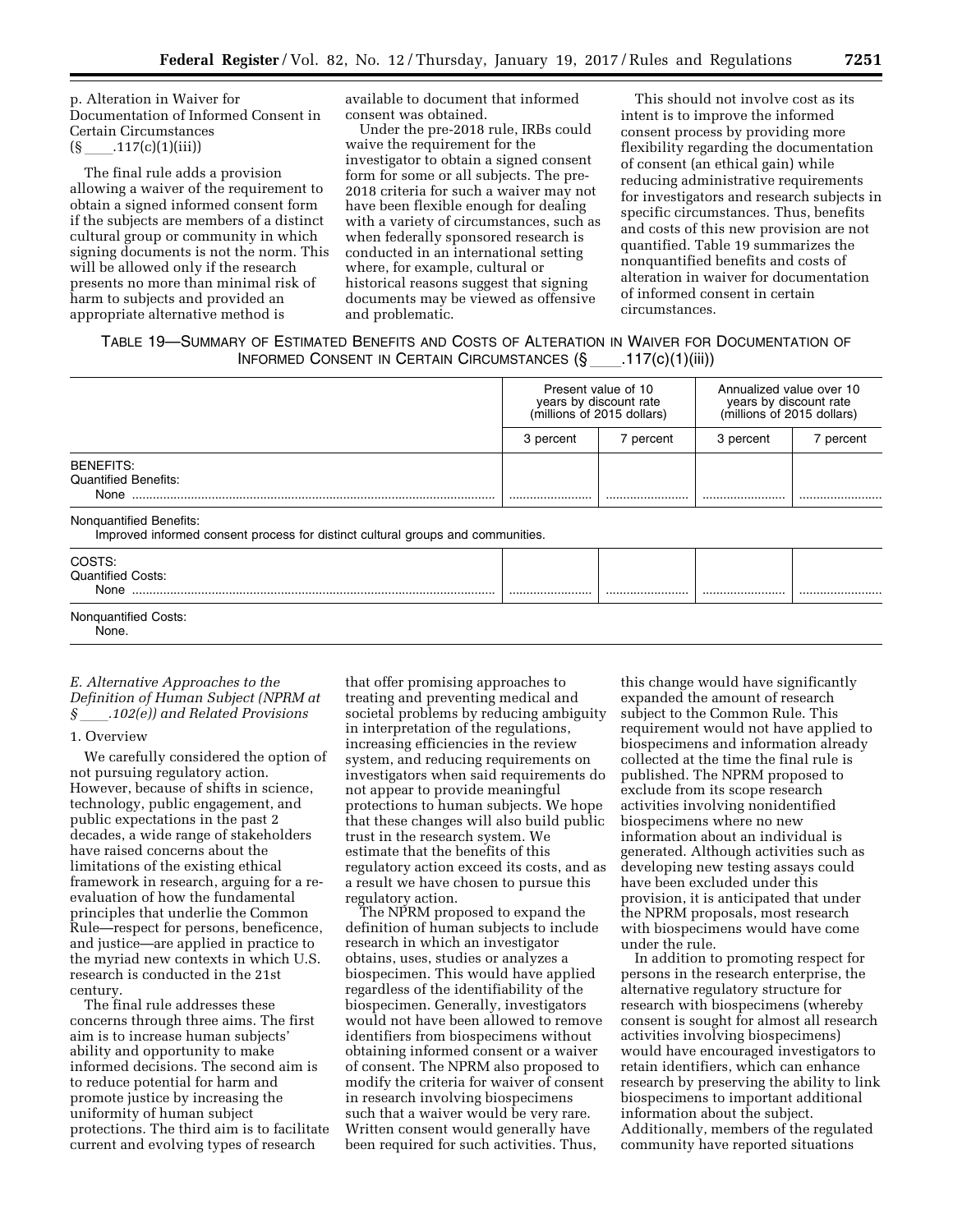where, even though not currently required by regulation, investigators were told by an IRB that they needed to obtain study-specific consent for research activities involving nonidentified biospecimens. Under the NPRM proposals, such a situation would not occur because consent—be it broad or study-specific—would always be obtained for research involving biospecimens.

Though this proposal would promote the ethical principle of respect for persons, it also would have significantly increased the volume of studies for which investigators must seek and document informed consent (unless more stringent waiver criteria were met). Additionally, the NPRM acknowledged, and the regulated community reiterated, during the public comment period, that the majority of the studies that the NPRM proposal would have newly regulated were studies involving no more than minimal risk to human subjects.

As an example of the tradeoffs between the NPRM proposal and the ultimate position taken in the final rule, some commenters noted that the proposal to cover all biospecimens under the Common Rule regardless of identifiability might privilege the *Belmont Report's* principle of autonomy over the principle of justice. Because the NPRM would have required investigators to obtain informed consent in all but rare circumstances for research involving biospecimens, concern was expressed that this could result in lower representation rates in research of minority groups, marginalized members of society, and citizens receiving care in community health clinics (which would be less able to cover the costs of tracking consent status over time). We note that although the available literature suggests that minority consent rates are generally high, minority consent rates in some cases may be lower than for nonminorities.57 58 59 This discrepancy in turn could create issues in the applicability of research discoveries on the population as a whole. Respecting persons is a worthy goal, but the need to achieve representative samples (and thus helping to ensure the applicability

of research findings across a population) also must be taken into consideration. In addition, the principle of beneficence requires that all reasonable efforts be made to improve the public good. To balance these sometimes competing interests, the final rule incentivizes asking potential subjects for permission in minimal risk activities (even if a waiver of informed consent could be sought from an IRB), while still allowing other avenues for this research to occur should compelling reasons exist or not obtaining informed consent.

2. Estimated Impact of Alternative Approaches to the Final Rule

The benefit and cost estimations presented below are based upon the proposals and structure presented in the NPRM, not the provisions included in the final rule.

a. Estimating How Many Studies Involving Nonidentified Biospecimens Occur Each Year

We estimate that each year 250,000 studies are not currently subject to oversight by either the Common Rule or FDA regulations because they use biospecimens that have been stripped of identifiers. Extrapolations from 1999 data 60 suggest that biospecimens are collected from as many as 30 million individuals each year and are stored for both clinical and research purposes. Based on conversations with experts in this area, this 1999 report represents the most recent, comprehensive analysis of the volume of nonidentified biospecimens used in research activities.

Approximately 9 million individuals' biospecimens (30 percent of those collected) are collected for research purposes. Approximately 6.3 million individuals' biospecimens (30 percent) could potentially be used in future research studies. Thus, it is possible that investigators would have had to seek consent to secondary use of biospecimens or a waiver of consent for an additional 15 million individuals annually for secondary use of biospecimens.

In the absence of comprehensive data, to calculate the number of protocols that would have been covered, we proposed two approaches. Under method one, we estimated that approximately 50 biospecimens would have been used on average per research protocol involving biospecimens. This gave a potential 300,000 new research protocols using nonidentified biospecimens. This

estimate of 300,000 new research protocols was rounded down to 250,000 new studies based on ANPRM comments and industry data, because it seemed reasonable to assume that the number of new biospecimen studies covered by the alternative proposal would equal the total number of new protocols conducted each year (*i.e.,* the number of new biospecimen studies was likely close to the estimate of 246,382 new annual studies each year).

Under method two, biospecimen repository representatives reported that roughly 90 percent of their collections were used in nonidentified form in research activities that did not fall under the pre-2018 rule. Thus, only 10 percent of biospecimen studies were covered under the pre-2018 rule, representing a 9:1 ratio of studies involving nonidentified biospecimens to studies involving identifiable biospecimens. Of the 246,382 new protocols each year that were nonexempt (Table 3), we assumed that 10 to15 percent used identifiable biospecimens. This equated to between 24,638 and 36,957 new studies each year using identifiable biospecimens. We estimated that the number of biospecimen studies that occurred on nonidentified biospecimens each year was approximately 9 times the number of studies using identifiable biospecimens, or between 221,742 and 332,613 studies each year. Thus, under method two, an estimate of 250,000 new studies on nonidentified biospecimens each year was also reasonable.

To facilitate research with biospecimens, the NPRM proposed to create separate elements of broad consent such that investigators and institutions could seek, and individuals could grant, consent for future unspecified research activities. The NPRM also proposed an exemption that relied on obtaining broad consent for future, unspecified research studies. To be eligible for the proposed exemption for specific secondary studies, broad consent must have been sought and obtained using the proposed Secretary's template for broad consent, and the investigator must not have anticipated returning individual research results to subjects.

b. Facilitating Research With Nonidentified Biospecimens Under the NPRM: Exemption for Specific, Secondary Studies When Broad Consent Had Been Sought and Obtained

The NPRM proposed to allow broad consent to secondary research use of biospecimens or identifiable private information for unspecified research purposes. Such broad consent would

<sup>57</sup>Pentz RD, et al. Research on Stored Biological Samples: Views of African American and White American Cancer Patients. *American Journal of Medical Genetics,* Part A. 2006 Apr; 140(7):733– 739.

<sup>58</sup>Chen, DT et al. Research With Stored Biological Samples; What Do Research Participants Want? *Archives of Internal Medicine* 2005 Mar; 165(6):652–655.

<sup>59</sup>Scott EA, et al. Biospecimen Repositories: Are Blood Donors Willing to Participate? *Transfusion.*  2010 September; 50(9):1943–1950.

<sup>60</sup>Eiseman E., Haga S. *Handbook of Human Tissue Sources: A National Resource of Human Tissue Samples.* Washington, DC: RAND Corporation; 1999.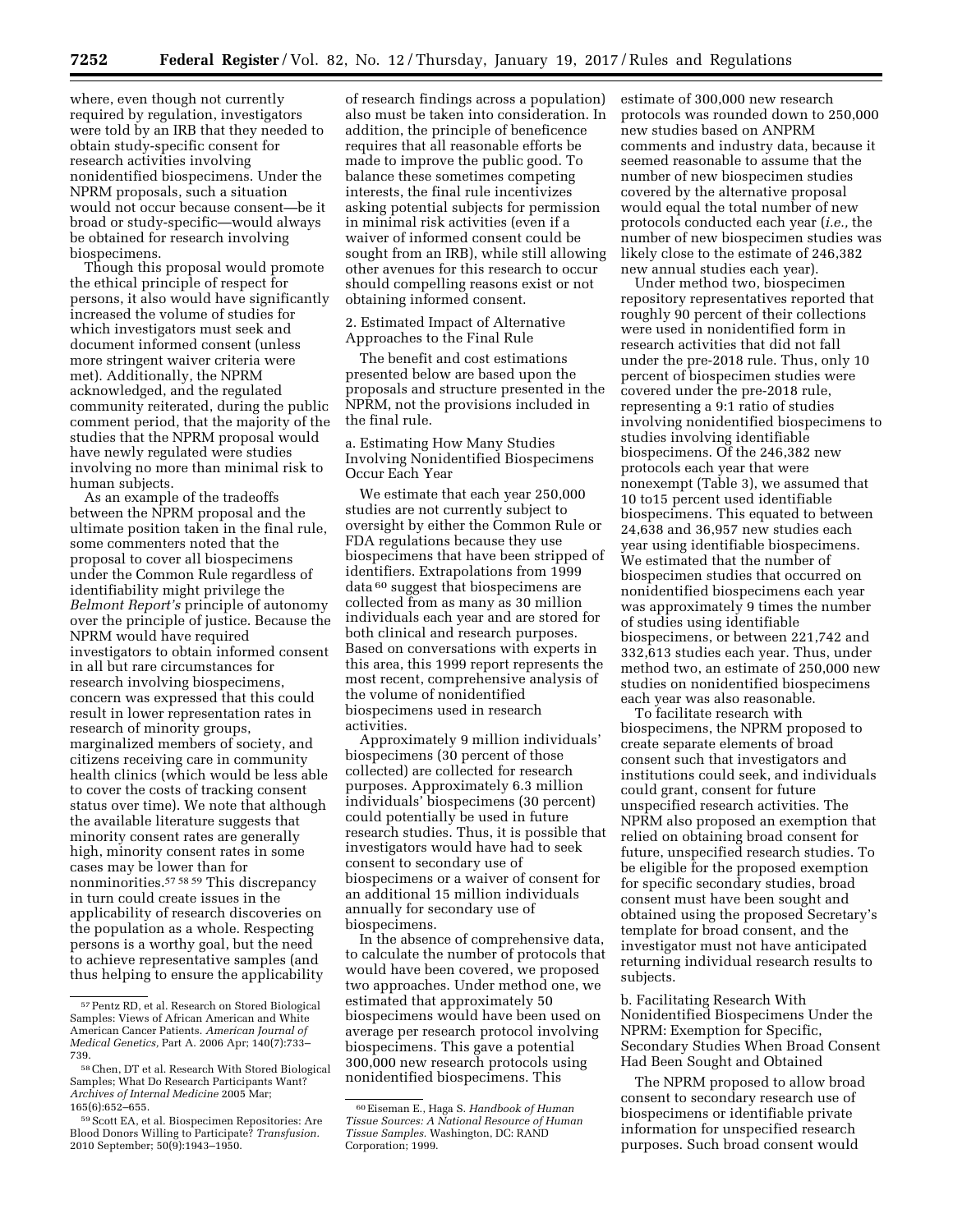have specified elements and limitations, and could have been obtained in both the research and nonresearch setting.

The proposed exemption was specifically for secondary research studies involving biospecimens and identifiable private information that had been or would have been acquired for purposes other than the currently proposed research study. If a secondary research study did not meet the requirements of this exemption, the investigator would have needed to seek IRB review of the study, and would have needed to obtain either studyspecific consent or a waiver of informed consent. Note that for biospecimens, an IRB would have applied the more stringent waiver criteria under which waiver of informed consent in research involving biospecimens would have been rare. For identifiable private information, an IRB would have applied the waiver criteria almost identical to the criteria in the pre-2018 rule.

We anticipated that a majority of studies that would have used this exemption would have been biospecimen studies. The extent to which individuals conducting secondary research studies involving identifiable private information would have used this exemption is unknown, given the proposed rule provided additional pathways to facilitate such studies. To that end, the benefits and costs associated take into consideration only secondary research involving biospecimens. We further anticipated that the NPRM proposals would have resulted in higher value research with biospecimens being conducted with subjects' consent and without the need for full IRB review, or the need to go back to subjects to obtain consent for every secondary research study, as long as certain conditions were met.

Because the estimated 250,000 biospecimen studies each year that would have been newly covered under the rule as a result of the proposed modification to the definition of human subject would likely have been minimal risk, we assume that all of these would have been eligible for the exemption for secondary use as long as broad consent had been sought and obtained.

Benefits and costs associated with obtaining and tracking broad consent under this alternative proposal are discussed below.

Because the compliance date for the expansion to the definition of human subject would have been 3 years after the date of publication of a final rule, the benefits and costs described below assume a start date of 2020. In the absence of the proposed exemption for secondary research studies, but taking

into consideration the expansion to the definition of human subject, we estimate that each year, all 250,000 of these studies would undergo convened initial review. In subsequent years, we estimate that 120,000 protocols would undergo convened initial review, 89,700 would undergo convened continuing review, and 40,300 would undergo expedited continuing review based on the distribution of reviews presented in Table 3. The estimated costs to institution officials, IRB administrators, IRB administrative staff, IRB chairs, IRB voting members, and investigators conducting these reviews are based on the estimates presented in Table 3. The dollar value of their time is calculated by multiplying hours by their estimated 2017–2026 wages and adjusting for overhead and benefits.

c. Facilitating Research With Nonidentified Biospecimens Under the NPRM: Seeking and Obtaining Broad Consent

To facilitate secondary research using biospecimens and identifiable private information, the NPRM also proposed an exemption for storing and maintaining biospecimens and identifiable private information for future, unspecified, secondary research activities. Given the creation of this exemption, the NPRM envisioned that institutions would need to develop tracking systems to monitor which biospecimens or information could be used in secondary research by investigators. Because both the exemption for secondary research use described above, and the exemption required using the proposed Secretary's broad consent, the NPRM assumed that a majority of investigators and institutions would employ the Secretary's consent template. Thus, the NPRM anticipated that minimal time would have been spent updating consent forms or drafting new broad consent forms.

We estimate that 6,428 FWA-holding institutions (80 percent) would have stored and maintained clinical and nonclinical biospecimens and identifiable private information for unspecified future research studies in the manner prescribed under the NPRM. As also discussed previously, extrapolations from 1999 data suggest that biospecimens are collected from as many as 30 million individuals each year and stored for both clinical and research purposes. Approximately 9 million individuals' biospecimens (30 percent) are collected for research purposes, and thus consent would be sought in the research context for the secondary use of these biospecimens.

For these 9 million individuals per year, an investigator would spend an estimated 20 minutes per person conducting the consent process specific to seeking broad consent, and the subjects would spend an estimated 20 minutes engaging in the process of having their broad consent for future research uses of their biospecimens or information sought. This estimate of the investigator's time also includes the time for the investigator to log the information into the appropriate database. We note that the NPRM RIA estimated that it would take 5 minutes for an investigator to seek broad consent in the research setting, and that prospective subjects would spend 5 minutes having their broad consent sought. Based on public comments, we have revised this estimate to better reflect experience in the regulated community about how long it takes to seek and obtain consent. We further estimate that investigators would spend 10 minutes of time per protocol updating their study specific consent form to include the language from the Secretary's consent template.

In the clinical setting, approximately 21 million individuals' biospecimens (70 percent of the estimated 30 million individuals' biospecimens collected each year) are collected for clinical purposes. In the first year that the proposed changes would have been implemented, as many as 21 million broad, secondary use consent forms could have been collected from individuals. We anticipate 30 minutes of a subject's time to engage in the consent process. We further anticipate 30 minutes of an institutional employee's time at the IRB Administrative Staff level to seek consent and put the information in the appropriate tracking system. As with the estimate for seeking and obtaining broad consent in the clinical setting, we have increased the estimate of how long it would take institutional employees to seek broad consent and how long prospective subjects would spend participating in the broad consent process based on public comments.

The NPRM proposed that once an individual gave broad consent to use his or her biospecimens in future, unspecified research studies, that consent could cover any biospecimen collected from that individual over the course of a 10-year period. Note that an institution could retain and use the biospecimens collected indefinitely. This provision merely stated that every 10 years an institution must ask people whether or not they may use newly collected biospecimens in research. Given that an institution needed to seek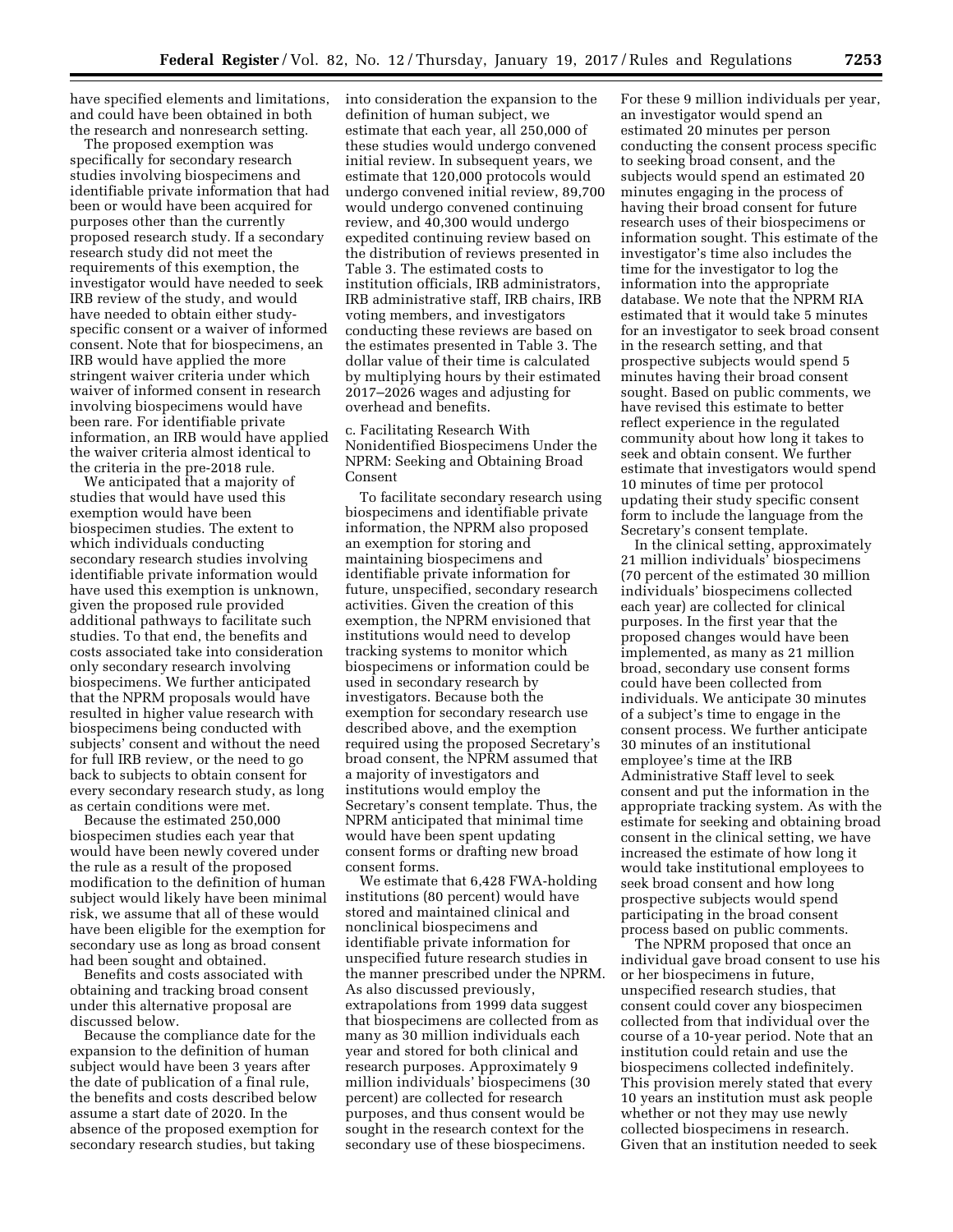broad consent from an individual only once over the course of a 10-year period, we assumed that after the first year the NPRM was implemented, the number of individuals from whom an institution would seek broad consent would decrease.

To account for this, the RIA alternative approach assumes that after the first year, a fraction of the clinical subjects from whom broad consent was sought in year one would be sought in subsequent years. We anticipate that in year two, secondary use consent would be sought in the clinical context from 10.5 million subjects (50 percent of the number of individuals involved in the year one estimates). We anticipate that in year three and after, secondary use consent would be sought in the clinical context from approximately 6.3 million subjects each year (30 percent of the number of individuals involved in the year one estimates). As in year one, we assume that a prospective subject would spend 30 minutes of time undergoing the consent process and that an institutional employee at the IRB Administrative Staff level would spend 30 minutes of time conducting the consent process with an individual and

updating the appropriate tracking system.

d. Estimating the Cost of the Broad Consent Tracking System

To appropriately track biospecimens or identifiable private information for which broad consent had been sought and obtained on an institutional level, an institution would need to develop an institution-wide repository-like schema. The costs include the design, implementation, and operation of the informatics system that would be required to document and keep current thousands of consent documents per year. In addition, the institution would have to come up with a system to mark or otherwise flag which biospecimens and pieces of identifiable private information could be used in future unspecified secondary research studies.

Under the NPRM proposal, we estimate that 80 percent of the 8,035 institutions with FWAs would develop these informatics systems (or modify existing systems) to facilitate research with nonidentified biospecimens. We estimate that under this proposal, institutions on average would require 1.0 database administrator FTE to develop and maintain these systems. We note that as this estimate is a

nationwide average, and we expect some institutions would require more database administrators, and others would require fewer.

For all of the estimates described above, the estimated costs to institution officials, IRB administrators, IRB administrative staff, IRB chairs, IRB voting members, database administrators, and investigators of are based on the estimates presented in Table 3. The dollar value of their time is calculated by multiplying hours by their estimated 2017–2026 wages and adjusting for overhead and benefits.

For the alternative proposal (*i.e.,* the NPRM proposal to treat all biospecimens regardless of identifiability as covered under the Common Rule), present value costs of \$19.7 billion and annualized costs of \$2.31 billion are estimated using a 3 percent discount rate; and present value costs of \$14.2 billion and annualized costs of \$2.02 billion are estimated using a 7 percent discount rate. Table 20 summarizes the quantified and nonquantified benefits and costs of amending the definition of human subject and obtaining consent to secondary use of biospecimens and identifiable private information.

TABLE 20—ALTERNATIVE PROPOSAL TO TREAT ALL BIOSPECIMENS AS COVERED UNDER THE COMMON RULE

|                                                                      | Present value of 10<br>years by discount rate<br>(millions of 2015 dollars) |           | Annualized value over 10<br>years by discount rate<br>(millions of 2015 dollars) |         |
|----------------------------------------------------------------------|-----------------------------------------------------------------------------|-----------|----------------------------------------------------------------------------------|---------|
|                                                                      | 3 percent                                                                   | 7 percent | 3 percent                                                                        | percent |
| <b>BENEFITS:</b><br><b>Quantified Benefits:</b><br>None              |                                                                             |           |                                                                                  |         |
| Nonguantified Benefits:<br>Increased protections for human subjects. |                                                                             |           |                                                                                  |         |

| 'nete |  |
|-------|--|

| COSTS:<br><b>Quantified Costs:</b>                                                                                                                                                                              |        |        |       |       |
|-----------------------------------------------------------------------------------------------------------------------------------------------------------------------------------------------------------------|--------|--------|-------|-------|
| Increase in number of reviews; time to update consent forms; docu-<br>ment and track permissible and impermissible secondary uses of in-<br>formation and biospecimens; and cost to develop and maintain track- |        |        |       |       |
|                                                                                                                                                                                                                 | 19.670 | 14.214 | 2.306 | 2.024 |
| Nonguantified Costs:                                                                                                                                                                                            |        |        |       |       |

None.

# *F. Regulatory Flexibility Analysis*

As discussed above, the RFA requires agencies that issue a regulation to analyze options for regulatory relief of small entities if a rule has a significant impact on a substantial number of small entities. HHS considers a rule to have a significant economic impact on a substantial number of small entities if at least 5 percent of small entities

experience an impact of more than 3 percent of revenue.

We calculate the costs of the proposed changes to the Common Rule over 2017–2026 to institutions with an FWA. The estimated annualized cost to institutions with an FWA, on average, is \$2,516 using a 3 percent discount rate. The U.S. Small Business Administration establishes size standards that define a small entity. According to these

standards, colleges, universities, and professional schools with revenues below \$27.5 million and hospitals with revenues below \$38.5 million are considered small entities. It is not anticipated that a majority of institutions with an FWA are in any of these categories.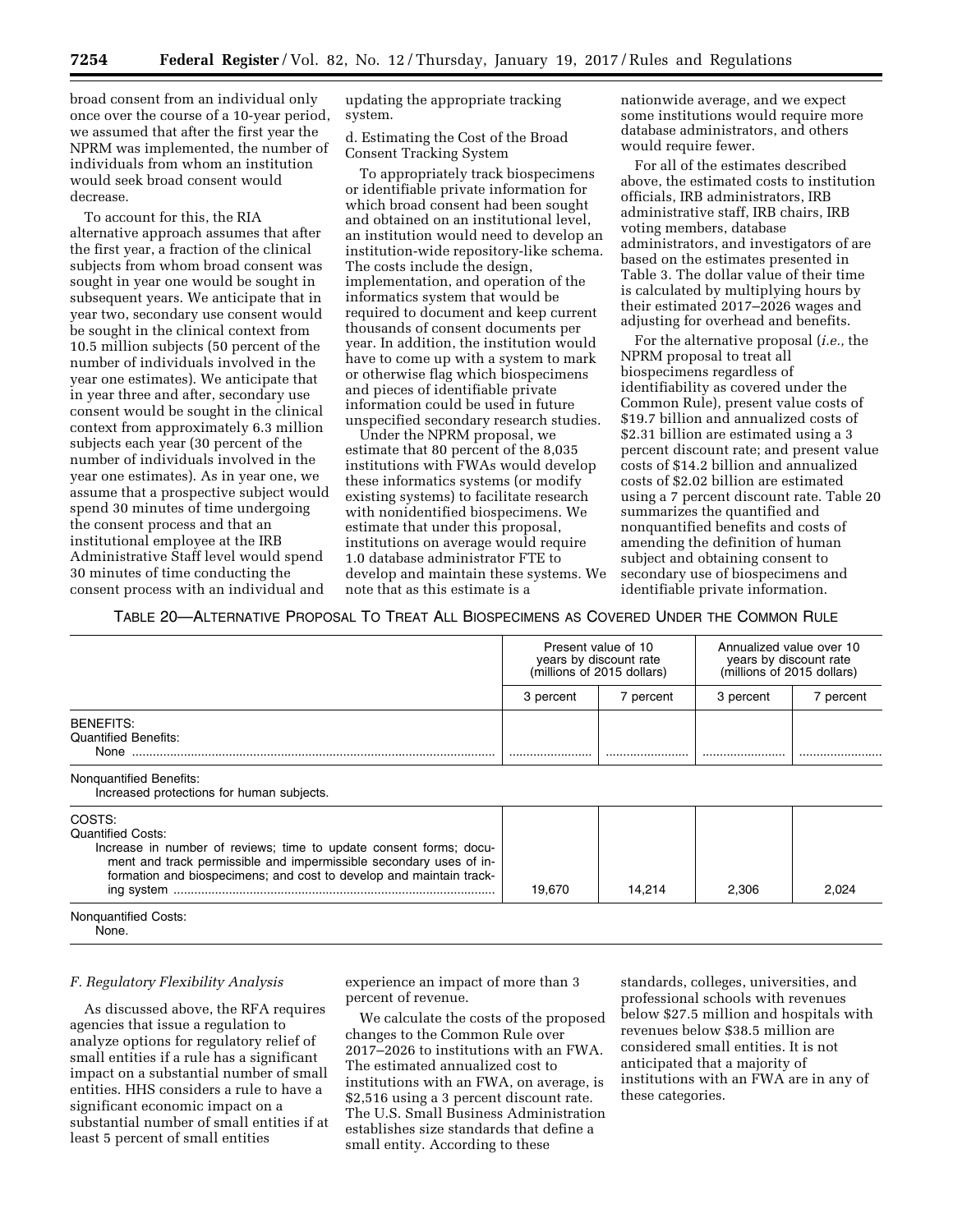#### **XX. Environmental Impact**

We have determined under 21 CFR 25.30(k) that this action is of a type that does not individually or cumulatively have a significant effect on the human environment. Therefore, neither an environmental assessment nor an environmental impact statement is required.

#### **XXI. Paperwork Reduction Analysis**

This final rule contains collections of information that are subject to review and approval by the Office of Management and Budget (OMB) under the Paperwork Reduction Act (PRA), as amended (44 U.S.C. 3501–3520). A description of these provisions is given in this document with an estimate of the annual reporting and recordkeeping burden.

*Title:* Federal Policy for the Protection of Human Subjects.

*Description:* In this document is a discussion of the regulatory provisions we believe are subject to the PRA and the probable information collection burden associated with these provisions. In general, the following actions trigger the PRA: (i) Reporting; (ii) Recordkeeping.

*Description of Respondents:* The reporting and recordkeeping requirements in this document are imposed on institutions, institutional review boards, and investigators involved in human subjects research conducted or supported or otherwise subject to regulation by any federal department or agency that takes administrative action that makes the policy applicable to such research.

# *§* ll*.101(a)(1) Extending Oversight to IRBs-Not Operated by an Institution Holding an FWA (OMB Control No 0990–0260)*

Section 101 is amended, as<br>described in  $\S$  101(a), to give described in § \_\_\_\_.101(a), to give<br>Common Rule departments and agencies the authority to enforce compliance directly against IRBs that, are not operated by an assured institution. It is anticipated that institutions using an IRB that it does not operate will be reassured because compliance actions can be taken directly against the IRB responsible for the regulatory noncompliance, rather than the institutions that relied on that review. As a result of this change, we anticipate that FWA-holding institutions will increase their reliance on IRBs not operated by an FWAholding institution when appropriate.

The OHRP database of assured institutions and registered IRBs shows that approximately 449 IRBs not

operated by an institution holding an FWA will now be subject to oversight. These IRBs will develop an estimated average of 10 written agreements with other institutions each year as a result of this rule. We further estimate that each agreement will require an average of 10 hours of institution legal staff time and 5 hours of IRB administrator time to complete. We note that elsewhere in<br>the final rule (specifically §§ .103(e) the final rule (specifically  $\S\$ <sup>103</sup> and 115(a)(9)) requires that IRBs and \_\_\_\_.115(a)(9)) requires that IRBs<br>document the specific responsibilities that an institution and an organization operating an IRB each will undertake, when an institution relies on an IRB that it does not operate. The impact of these provisions on FWA-holding institutions is described below.

# *§* ll*.103(e) Documentation of IRB Oversight Reliance Requirement for Institution and Organization Operating the IRB (OMB Control No 0990–0260)*

To further strengthen the compliance enforcement authority provision in<br>§ 101(a) and provide a record for § \_\_\_\_.101(a) and provide a record for<br>oversight and compliance purposes, the final rule contains a requirement at § ll.103(e), that for nonexempt research involving human subjects covered by this policy (or exempt research for which limited IRB takes place pursuant to §\_\_\_\_.104(d)(2)(iii),<br>§\_\_\_\_\_104(d)(3)(i)(C)\_§\_\_\_\_\_104(d)(7)  $\S$  \_\_\_\_,104(d)(3)(i)(C),  $\S$  \_\_\_\_,104(d)(7),<br>or  $\S$  \_\_\_\_\_104(d)(8)) that take place at ay or § \_\_\_\_.104(d)(8)) that take place at an<br>institution in which IRB oversight is institution in which IRB oversight is conducted by an IRB that is not operated by the institution, the institution and the organization operating the IRB shall document the institution's reliance on the IRB for oversight of the research and the responsibilities that each entity will undertake to ensure compliance with the requirements of this policy. This might be accomplished through a written agreement between the institution and the IRB, or by implementing an institution-wide policy directive providing the allocation of responsibilities between the institution and an IRB that is not affiliated with the institution, or as set forth in a research protocol). In addition, a requirement is included at  $\S$  .115(a)(9) that an institution include documentation of such

arrangements in the IRB records. Table 3 of the RIA section of the

preamble shows that 5,164 FWAholding institutions do not have an IRB and 2,871 FWA-holding institutions have an IRB. We assume that the 5,164 FWA-holding institutions without an IRB have an average of 1 IRB authorization agreement that will need to be modified as a result of the new requirements for agreements between

institutions and IRBs not operated by the institutions in 2017. In addition, we assume that the 2,871 FWA-holding institutions with an IRB have an average of 0.20 IRB authorization agreements that will need to be modified in 2017. We estimate that each agreement will require an average of 10 hours of institution legal staff time and 5 hours of IRB administrator time to complete. The dollar value of their time is calculated by multiplying hours by their estimated 2017 wages and adjusting for overhead and benefits.

# *§* ll*.104(d)(5)(i) Posting of Information About Federally Funded or Supported Demonstration Projects*

Section 104(d)(5)(i) requires each federal department or agency conducting or supporting the research or demonstration projects covered under this exemption to establish, on a publicly accessible federal Web site or in such other manner as the department or agency head may determine, a list of the research and demonstration projects that the federal department or agency conducts or supports under this provision. We estimate that under the pre-2018 rule, approximately 1,000 demonstration projects occurred each year. Under the modifications to this exemption in the final rule, we estimate that an additional 3,376 studies will fall under this exemption. Thus, approximately 4,376 studies will be subject to this posting requirement each year. We anticipate that investigators will spend approximately 15 minutes per study submitting information about these studies to the federal Web site.

## *§* ll*.114 Cooperative Research (OMB Control No 0990–0260)*

The final rule requires any institution located in the United States that is engaged in cooperative research to rely upon approval by a single IRB for that portion of the research that is conducted in the United States, as detailed in § ll.114 (b)(1). The following research is not subject to the requirements of this provision, as described in  $\frac{114}{114}$ provision, as described in § (b)(2): (1) Cooperative research for which more than single IRB review is required by law (including tribal law passed by the official governing body of a Native American or Alaska Native tribe); or (2) research for which any federal department or agency supporting or conducting the research determines and documents that the use of a single IRB is not appropriate for the particular study.

The OHRP database of assurances shows that 8,035 institutions in the United States have an FWA. We estimate that these institutions will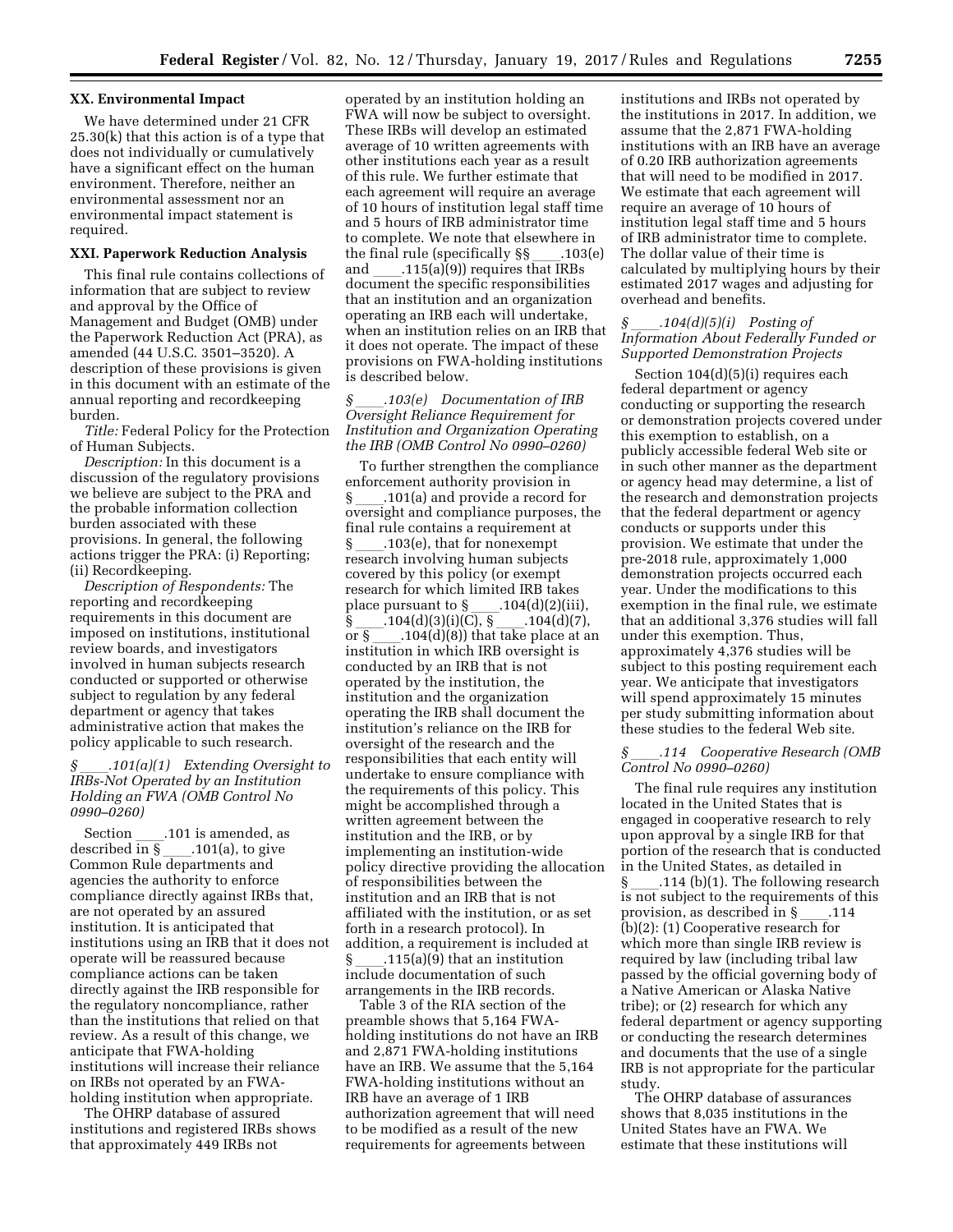develop an average of 10 written joint IRB review agreements with other institutions or organizations in 2019 before the first year of compliance. We further estimate that each agreement will require an average of 10 hours of institution legal staff time and 5 hours of IRB administrator time to complete.

We estimate that 202,617 annual reviews of multi-institutional protocols take place, and an average of 5 reviews per multi-institutional protocol, implying that 40,523 multi-institutional protocols are reviewed each year. We further estimate that 16,209 (40 percent) of these multi-institutional studies are funded by NIH and thus will already be subject to NIH's single IRB review policy. Accordingly, we estimate that approximately 97,256 annual reviews of protocols will no longer be conducted as a result of these proposed changes. Of these reviews, 32,211 would have undergone convened initial review, 14,472 would have undergone expedited initial review, 34,896 would have undergone convened continuing review, and 15,678 would have undergone expedited continuing review based on the distribution of reviews presented in Table 3 in the RIA section of the preamble.

# *§* ll*.115(a)(3) Documenting the Rationale for Conducting Continuing Review of Research That Otherwise Would Not Require Continuing Review(OMB Control No 0990–0260)*

The final rule eliminates continuing review for many minimal risk studies,<br>as detailed at §\_\_\_\_.109(f). Unless an as detailed at § \_\_\_\_.109(f). Unless an<br>IRB determines otherwise, continuing review of research is not required if: (1) The research is eligible for expedited review in accordance with §\_\_\_.110;<br>(2) the research is reviewed by the IRB in accordance with the limited IRB review procedure described in several of the exemption categories (specifically,

§ ll.104(d)(2)(iii),  $\frac{\S}{\S}$  . 104(d)(3)(i)(C),  $\frac{\S}{\S}$  . 104(d)(7), or  $\frac{\S}{\S}$  . 104(d)(8)); or (3) the research or § \_\_\_\_.104(d)(8)); or (3) the research<br>has progressed to the point that it has progressed to the point that it involves data analysis (including analysis of identifiable information or identifiable biospecimens) or access to follow-up clinical data from procedures that subjects would undergo as part of clinical care. If an IRB chooses to conduct continuing review even when these conditions are met, the rationale for doing so must be documented according to a new provision at

 $\frac{\gamma_{\text{max}}}{\gamma_{\text{max}}}$ . 115(a)(3).  $\frac{\gamma_{\text{max}}}{\gamma_{\text{max}}}$  reviews will require documentation of the rationale for doing so (as required under

§ \_\_\_\_.115(a)(3)). We also estimate that<br>IRB voting members will spend 1 hour

per review providing the necessary documentation.

*§§* ll*.116(a)(5), (b)(9), (c)(7)–(9) and*  ll*.117(b) Changes in the Elements of Consent, Including Documentation (OMB Control No 0990–0260)* 

The final rule imposes a new requirement at  $\S$  \_\_\_\_\_.116(a)(5)(i) informed consent must begin with a concise and focused presentation of the key information that is most likely to assist a prospective subject or legally authorized representative in understanding the reasons why one might or might not want to participate in the research. This part of informed consent must be organized and presented in a way that facilitates comprehension. This requirement applies to all informed consent process, except for broad consent obtained pursuant to § \_\_\_\_.116(d), which may<br>warrant a different presentation.

The final rule includes a new element of consent at § \_\_\_\_.116(b)(9) that<br>requires one of the following statements be included for any research that involves the collection of identifiable private information or identifiable biospecimens: (1) A statement that identifiers might be removed from the identifiable private information or identifiable biospecimens and that after such removal, the information or biospecimens could be used for future research studies or distributed to another investigator for future research studies without additional informed consent from the subject or the legally authorized representative, if this might be a possibility; or (2) a statement that the subject's information or biospecimens collected as part of the research, even if identifiers are removed, will not be used or distributed for future research studies.

The final rule's three additional elements of consent are in  $\S$  .116(c)(7), (8), and (9). These require that a subject be informed of the following, when appropriate:

• That the subject's biospecimens (even if identifiers are removed) may be used for commercial profit and whether the subject will or will not share in this commercial profit;

• Whether clinically relevant research results, including individual research results, will be disclosed to subjects, and if so, under what conditions;

• For research involving biospecimens, whether the research will (if known) or might include whole genome sequencing (*i.e.,* sequencing of a human germline or somatic specimen with the intent to generate the genome or exome sequence of that specimen.

These additional elements of consent will promote respect for persons and greater transparency in the research enterprise. Additionally, including the information referenced in these provisions in a consent form will help ensure that prospective subjects are given information necessary for understanding why one might choose whether to participate in a research study.

The language at  $\sum_{n=1}$  117(b)(1) in the final rule was modified to reference  $\S$  .116(a)(5)(i) and state that if a short form consent process is used, the key information required by

 $.116(a)(5)(i)$  must be presented first to the prospective subject, before other information, if any, is provided.

We estimate that 246,382 new protocols annually will use identifiable private information. For each protocol, we estimate that investigators will spend an average of 15 minutes in 2017 updating consent forms to comply with the new requirements found in the final<br>rule at  $\underline{\S}$  \_\_\_\_\_.116(a)(5), (b)(9), (c)(7), rule at § \_\_\_\_.116(a)(5), (b)(9), (c)(7),<br>(c)(8), or (c)(9) (in Table 3 in the RIA section).

We assume that few additional investigators will elect to offer the second option at § \_\_\_\_.116(b)(9), and<br>that the investigators who currently offer equivalent options already track the permissible and impermissible uses of information in line with the requirements discussed above. As a result, we estimate that tracking will have no additional associated impacts.

*§* ll*.116(h) Requirement for Posting of Consent Forms for Common Rule Department or Agency-Supported or Conducted Clinical Trials (OMB Control No 0990–0260)* 

A new provision in the final rule, § ll.116(h), requires that, for each clinical trial conducted or supported by a federal department or agency, one IRBapproved informed consent form used to enroll subjects must be posted by the awardee or federal department or agency component conducting the trial on a publicly available federal Web site that is established as a repository for such informed consent forms. The informed consent form must be published on the federal Web site after the trial is closed to recruitment, and no later than 60 days after the last study visit by any subject, as required by the protocol.

If the federal department or agency supporting or conducting the clinical trial determines that certain information should not be made publicly available on a federal Web site (*e.g.,* confidential commercial information), such Federal department or agency may permit or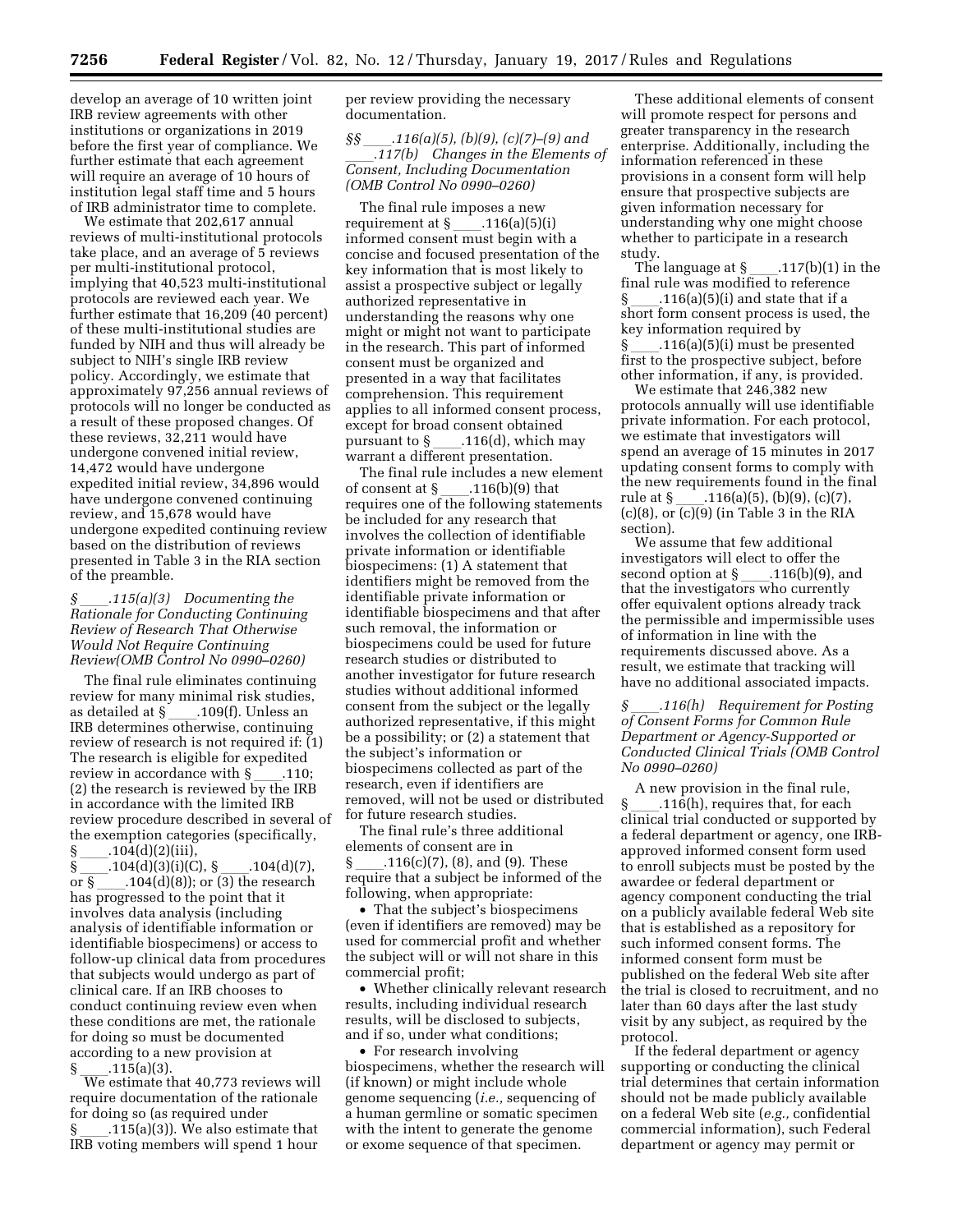require redactions to the information posted.

We believe that public posting of consent forms will increase transparency, enhance confidence in the research enterprise, increase accountability, and inform the development of future consent forms, possibly resulting in future savings in time for investigators developing consent forms.

According to queries of *ClinicalTrials.gov*, an estimated 5,270 clinical trials are conducted or supported by Common Rule agencies, of which an estimated 575 are regulated by provisions in the FD&C Act and Trade Secrets Act based on the information presented in Table 3 in the RIA section of the preamble. We assume that each clinical trial is associated with one consent form that must be submitted to

the HHS system by an investigator. We estimate that investigators will spend an average of 15 minutes submitting each consent form. In addition, for the 575 clinical trials regulated by provisions in the FD&C Act and Trade Secrets Act, we estimate that investigators will spend an average of 30 minutes redacting information before submission.

| <b>TABLE 21-ESTIMATED ANNUAL REPORTING BURDEN</b> |  |  |  |
|---------------------------------------------------|--|--|--|
|---------------------------------------------------|--|--|--|

| Sec. description                                                                                                             | Description of burden                                                                                       | Number of<br>respondents | Number of<br>responses per<br>respondent | <b>Total annual</b><br>responses | Average hours<br>per response | <b>Total hours</b> |
|------------------------------------------------------------------------------------------------------------------------------|-------------------------------------------------------------------------------------------------------------|--------------------------|------------------------------------------|----------------------------------|-------------------------------|--------------------|
| 101(a)-Extending Over-<br>sight Authority to IRBs<br>not operated by an FWA-<br>holding institution.                         | Develop agreements                                                                                          | 449                      | 10                                       | 4,490                            | 15                            | 67,350             |
| 103(e)-IRB Reliance Doc-<br>umentation (institutions<br>without an internal IRB).                                            | Modify agreements                                                                                           | 5,164                    | 1                                        | 5,164                            | 15                            | 77,460             |
| 103(e)-IRB Reliance Doc-<br>umentation (institutions<br>with an internal IRB).                                               | Develop agreements                                                                                          | 2,871                    | 0.20                                     | 574.20                           | 15                            | 8,613              |
| $104(d)(5)(i)$ -Posting infor-<br>mation about demonstra-<br>tion projects.                                                  | Posting information                                                                                         | 4,376                    | 1                                        | 4,376                            | 0.25                          | 1,094              |
| 114-Cooperative Review                                                                                                       | Time to create agreements<br>for all institutions involved<br>in a study will rely on one<br>IRB of record. | 8,035                    | 10                                       | 80,350                           | 15                            | 1,205,250          |
| $115(a)(3)$ -Continuing Re-<br>view Rationale Docu-<br>mentation.                                                            | Provide rationale                                                                                           | 40,773                   | 1                                        | 40,773                           | 1                             | 40,773             |
| $116(a)(5)$ , (b)(9), (c)(7)-(8)<br>& 117(b)-Changes in<br>elements of informed con-<br>sent, including docu-<br>mentation.  | Updating IC forms with new<br>elements.                                                                     | 246,382                  | 1                                        | 246,382                          | 0.25                          | 61,596             |
| 116(h)-Requirement for<br>posting consent forms for<br>Common Rule depart-<br>ment or agency-sup-<br>ported clinical trials. | Posting consent forms for<br>new clinical trials.                                                           | 5,270                    | 1                                        | 5,270                            | 0.25                          | 1,318              |
| 116(h)-Requirement for<br>posting consent forms for<br>Common Rule depart-<br>ment or agency-sup-<br>ported clinical trials. | Redact information from<br>consent forms.                                                                   | 575                      | 1                                        | 575                              | 0.50                          | 288                |
| Total                                                                                                                        |                                                                                                             |                          |                                          |                                  |                               | 1,422,968          |

The total estimated burden imposed by these information collection requirements is 1,422,968 burden hours.

It should be noted that the burden estimates for the Common Rule include approved information requirements in OMB No. 0990–0260, Protection of Human Subjects: Compliance with Federal Policy/IRB Recordkeeping/ Informed Consent/Consent Documentation, approved through May 31, 2018. As such, it will be amended and submitted to OMB as revisions to currently approved collections once the rule is finalized and the collections are due for renewal.

In compliance with the Paperwork Reduction Act of 1995 (44 U.S.C. 3507(d)), the information collection provisions of this rule will be submitted to OMB for review. These requirements will not be effective until OMB approves them.

#### **XXII. Tribal Consultation Statement**

We are committed to consulting with AI/AN tribes and tribal leadership to the extent practicable and permitted by law before promulgating any regulation that has tribal implications. As we

developed this rule, we engaged with tribes through tribal consultation and the public comment process. The requirements in this final rule were informed by consultations with and comments from tribal representatives.

On January 5, 2016, HHS conducted a tribal consultation through conference call in accordance with the HHS Tribal Consultation Policy 61 with tribal representatives to obtain comments on

<sup>61</sup>U.S. Department of Health and Human Services Tribal Consultation Policy. Retrieved from *[https://](https://www.hhs.gov/sites/default/files/iea/tribal/tribalconsultation/hhs-consultation-policy.pdf) [www.hhs.gov/sites/default/files/iea/tribal/](https://www.hhs.gov/sites/default/files/iea/tribal/tribalconsultation/hhs-consultation-policy.pdf) [tribalconsultation/hhs-consultation-policy.pdf.](https://www.hhs.gov/sites/default/files/iea/tribal/tribalconsultation/hhs-consultation-policy.pdf)*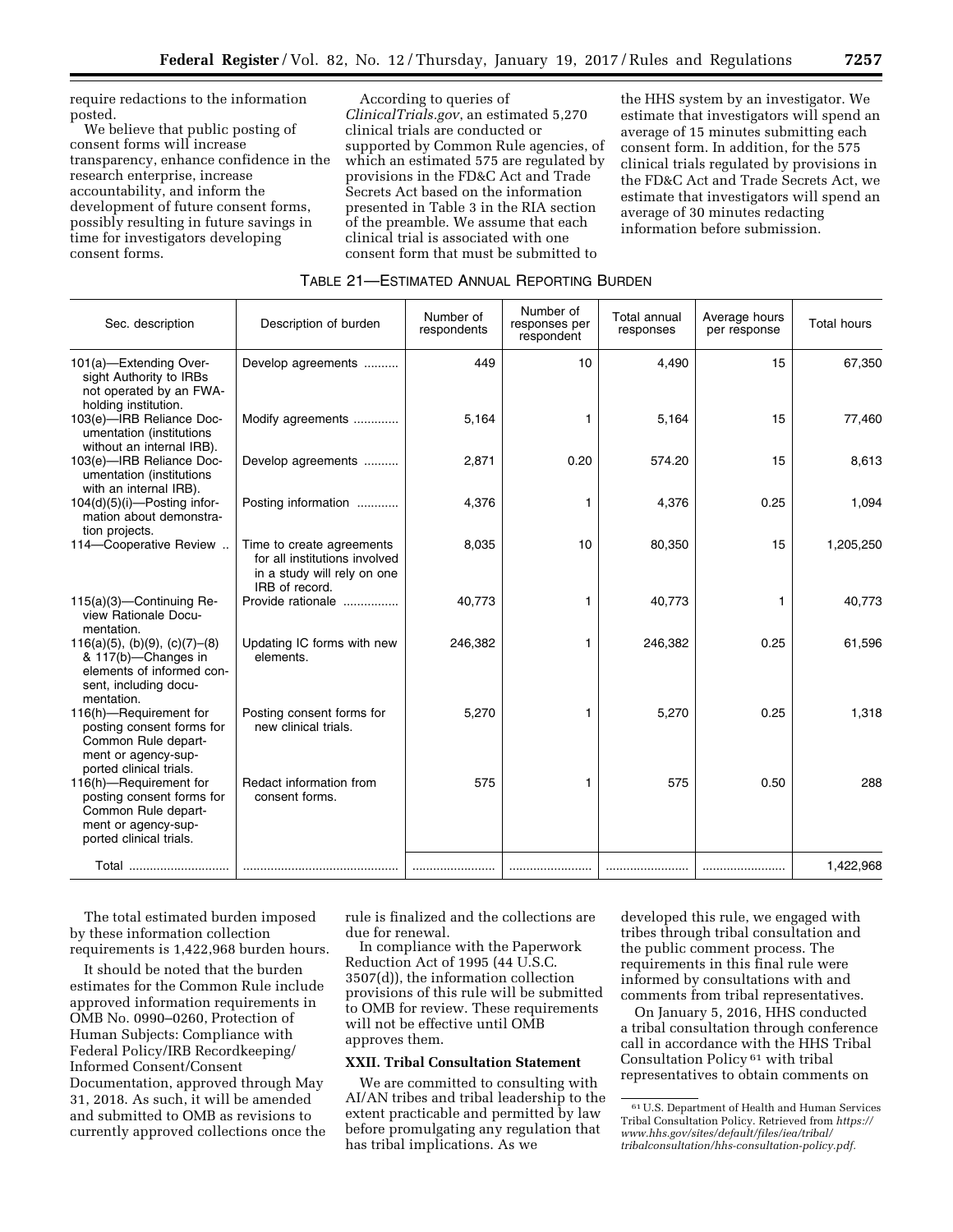the proposed changes to the Common Rule. This conference call was moderated by Elizabeth Carr, a Tribal Affairs Specialist within HHS and a federal representative of HHS's American Indian and Alaska Native Health Research Advisory Council. Tribal leaders and other interested parties were informed of this consultation through written communication. The written invitation included a solicitation for formal comments and information on how to submit a formal comment to the public docket. Public comments were also solicited during the consultation conference call. A transcript of this call was posted to the *Regulations.gov*  public docket for the Common Rule on January 13, 2016.

During the tribal consultation conference call, participants discussed:

• Concern about the NPRM not acknowledging the role of tribal governments in research oversight of research occurring on tribal land or with tribal citizens;

• Concern about the pre-2018 rule and the NPRM not explicitly acknowledging tribal sovereignty. HHS representatives acknowledged an outstanding legal question about whether rules created by tribal governments were encompassed by the provision in the pre-2018 rule and the NPRM's statement that the policy does not affect any state or local laws or regulations that may otherwise be applicable and that provide additional protections for human subjects;

• Concern about the NPRM not acknowledging the unique and significant impact that the proposed changes would have on American Indian and Alaska Native populations;

• Concern that the NPRM does not address risks of research to communities and only addresses individual risks;

• Concern that the NPRM proposals seem to reduce institutional responsibility but increase investigator responsibility. This presents a unique challenge when institutions have entered into agreements with tribal governments or tribal representatives, as opposed to individual investigators entering into these arrangements. The exemption decision tool was cited as an example of the proposals placing more responsibility on the investigators while perhaps reducing responsibility on the institutions; and

• Concern about the single IRB review mandate for multi-institutional studies affecting the ability of tribal communities to conduct local reviews of research involving tribal citizens or research that takes place on tribal land. One commenter noted that a one size

fits all approach to addressing American Indian and Alaska Native concerns in human subjects protections might not be appropriate as needs and concerns might vary from tribe to tribe.

HHS reiterated its commitment to engaging in an ongoing dialogue with tribal communities and tribal representatives, and welcomed ongoing discussion and comment on how the Common Rule affects these groups.

In addition to the January 2016 tribal consultation, we reviewed public comments from tribal representatives, and individuals and groups representing tribal interests to the ANPRM and NPRM. We received one comment on the ANPRM from a group representing tribal interests. This group noted ''the long and challenging history'' of research involving AI/AN populations, and how this history informs current research activities involving these groups. This comment argued that, for research involving AI/AN populations:

• Continuing review should be required;

• IRBs, not investigators or other parties, should determine whether a prospective study is exempt or excluded from the Common Rule;

• IRBs should be required to consider potential harms to populations or groups, not just individuals, when reviewing research activities;

• Incorporating tribal IRBs into the process for multi-institutional studies is a crucial aspect of respecting these populations and ensuring human subjects protections;

• Study-specific informed consent forms should be required, and general, multi-purpose consent forms should be avoided;

• Mandated information and biospecimen privacy safeguards would be a welcome improvement to the current research landscape and would help prevent harm to human subjects; and

• Consultation with tribal representatives would be crucial should a proposed rule or final rule mandate single IRB review for multi-institutional studies.

We received approximately 15 comments on the NPRM from groups representing tribal interests. As described in Section II.E of this preamble, overarching concerns raised by these groups in comments to the NPRM included:

• Lack of group consent requirements proposed in the NPRM;

• Concern about the allowance for broad consent for future unspecified research uses;

• Lack of consideration for research activities involving research with

biospecimens or information from individuals who are no longer alive;

• Mandating the use of single IRB review in multi-institutional research activities undermining the ability of tribal groups to conduct local review of studies; and

• Concern about the breadth and depth of exclusions and exemptions proposed in the NPRM exempting or excluding activities that tribal populations might find sensitive and requiring IRB review.

Commenters also raised concerns about the timing of the tribal consultation call and noted that the tribal consultation call occurred one day before the closing of the extended comment period for the NPRM. When HHS received notice that tribal representatives desired to consult on this proposed rule, a consultation was immediately scheduled in accordance with HHS policy.

The final rule includes a modification to the provision requiring single IRB review, and several clarifications specifying that regulatory references to state and local law are intended to include tribal law, in response to concerns raised during the tribal consultation and in the NPRM public comments. As described in this preamble, the final rule clarifies in § ll.101(f) that tribal governments can develop laws related to the protection of human subjects that are more protective than the Common Rule, and that these laws must be followed by federally funded researches in activities involving<br>these populations. Section .114 now these populations. Section \_ provides that if a tribal government requires review by more than one IRB by law in multi-institutional research, the single IRB review requirement in § \_\_\_\_\_.114 does not apply. Additional clarification has also been made to § ll.116(i) that tribal governments can develop their own informed consent standards that provide additional protections to subjects and that investigators conducting research involving populations under the jurisdiction of the tribal governments would have to follow these rules. Finally, additional language has been added to  $\frac{1}{8}$ . 116(j) noting that<br>nothing in  $\frac{1}{8}$ . 116 is intended to nothing in § \_\_\_\_.116 is intended to<br>limit the authority of a treating physician to the extent the authority is granted by tribal law.

Additional details of public comments from individuals representing tribal interests are included above in the relevant public comment summaries for the various final rule provisions discussed in Sections II through XVIII of this preamble.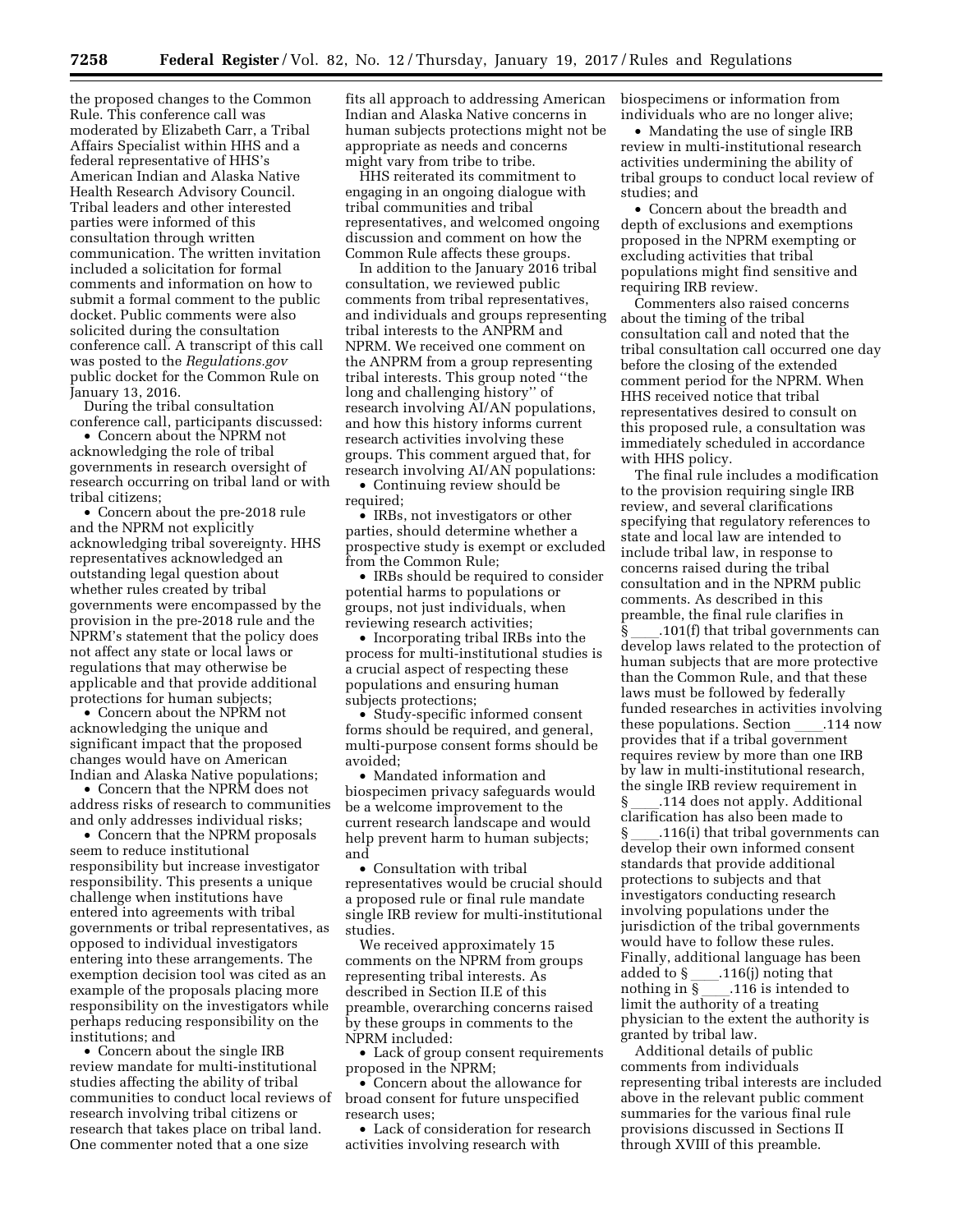For the reasons set forth in this preamble, the Federal Policy for the Protection of Human Subjects is amended.

#### **Text of the Final Common Rule**

The text of the final common rule appears below:<br>1. Part/subpart

1. Part/subpart llis amended/ revised/added to read as follows:

### **PART —PROTECTION OF HUMAN SUBJECTS**

- $\frac{101}{102}$  To what does this policy apply? ll.102 Definitions for purposes of this policy.
- .103 Assuring compliance with this policy—research conducted or supported by any Federal department or agency.<br>.104 Exempt research.
- .104 Exempt research.<br>105 [Reserved]
- 
- ll.105 [Reserved]
- ll.106 [Reserved]
- ll.107 IRB membership. .108 IRB functions and operations.<br>.109 IRB review of research.
- 
- 109 IRB review of research.<br>110 Expedited review proce ll.110 Expedited review procedures for certain kinds of research involving no more than minimal risk, and for minor changes in approved research.
- .111 Criteria for IRB approval of research.
- .112 Review by institution.<br>113 Suspension or termina
- Suspension or termination of IRB approval of research.
- .114 Cooperative research.<br>115 IRB records
- 
- 115 IRB records.<br>116 General requ ll.116 General requirements for informed consent.
- .117 Documentation of informed consent.
- .118 Applications and proposals lacking definite plans for involvement of human subjects.
- .119 Research undertaken without the intention of involving human subjects. .120 Evaluation and disposition of
- applications and proposals for research to be conducted or supported by a Federal department or agency.<br>.121 [Reserved]
- .121 [Reserved]<br>.122 Use of Federal funds.
- .123 Early termination of research ll.123 Early termination of research support: Evaluation of applications and proposals.
	- .124 Conditions.

## § 101 To what does this policy **apply?**

(a) Except as detailed in  $\S$  104, this policy applies to all research involving human subjects conducted, supported, or otherwise subject to regulation by any Federal department or agency that takes appropriate administrative action to make the policy applicable to such research. This includes research conducted by Federal civilian employees or military personnel, except that each department or agency head may adopt such procedural modifications as may be appropriate from an administrative standpoint. It also includes research

conducted, supported, or otherwise subject to regulation by the Federal Government outside the United States. Institutions that are engaged in research described in this paragraph and institutional review boards (IRBs) reviewing research that is subject to this policy must comply with this policy.

(b) [Reserved]

(c) Department or agency heads retain final judgment as to whether a particular activity is covered by this policy and this judgment shall be exercised consistent with the ethical principles of the Belmont Report.62

(d) Department or agency heads may require that specific research activities or classes of research activities conducted, supported, or otherwise subject to regulation by the Federal department or agency but not otherwise covered by this policy comply with some or all of the requirements of this policy.

(e) Compliance with this policy requires compliance with pertinent federal laws or regulations that provide additional protections for human subjects.

(f) This policy does not affect any state or local laws or regulations (including tribal law passed by the official governing body of an American Indian or Alaska Native tribe) that may otherwise be applicable and that provide additional protections for human subjects.

(g) This policy does not affect any foreign laws or regulations that may otherwise be applicable and that provide additional protections to human subjects of research.

(h) When research covered by this policy takes place in foreign countries, procedures normally followed in the foreign countries to protect human subjects may differ from those set forth in this policy. In these circumstances, if a department or agency head determines that the procedures prescribed by the institution afford protections that are at least equivalent to those provided in this policy, the department or agency head may approve the substitution of the foreign procedures in lieu of the procedural requirements provided in this policy. Except when otherwise required by statute, Executive Order, or the department or agency head, notices of these actions as they occur will be published in the **Federal Register** or will be otherwise published as provided in department or agency procedures.

(i) Unless otherwise required by law, department or agency heads may waive

the applicability of some or all of the provisions of this policy to specific research activities or classes of research activities otherwise covered by this policy, provided the alternative procedures to be followed are consistent with the principles of the Belmont Report.63 Except when otherwise required by statute or Executive Order, the department or agency head shall forward advance notices of these actions to the Office for Human Research Protections, Department of Health and Human Services (HHS), or any successor office, or to the equivalent office within the appropriate Federal department or agency, and shall also publish them in the **Federal Register** or in such other manner as provided in department or agency procedures. The waiver notice must include a statement that identifies the conditions under which the waiver will be applied and a justification as to why the waiver is appropriate for the research, including how the decision is consistent with the principles of the Belmont Report.

(j) Federal guidance on the requirements of this policy shall be issued only after consultation, for the purpose of harmonization (to the extent appropriate), with other Federal departments and agencies that have adopted this policy, unless such consultation is not feasible.

(k) [Reserved]

(l) Compliance dates and transition provisions:

(1) For purposes of this section, the *pre-2018 Requirements* means this subpart as published in the 2016 edition of the Code of Federal Regulations.

(2) For purposes of this section, the *2018 Requirements* means the Federal Policy for the Protection of Human Subjects requirements contained in this subpart. The compliance date for § ll.114(b) (cooperative research) of the 2018 Requirements is January 20, 2020.

(3) Research initially approved by an IRB, for which such review was waived<br>pursuant to  $\S$  \_\_\_\_\_.101(i), or for which a pursuant to § \_\_\_\_.101(i), or for which a<br>determination was made that the research was exempt before January 19, 2018, shall comply with the pre-2018 Requirements, except that an institution engaged in such research on or after January 19, 2018, may instead comply with the 2018 Requirements if the institution determines that such ongoing research will comply with the 2018 Requirements and an IRB documents such determination.

(4) Research initially approved by an IRB, for which such review was waived pursuant to  $\S$  .101(i), or for which a

<sup>62</sup>The National Commission for the Protection of Human Subjects of Biomedical and Behavioral Research.– Belmont Report. Washington, DC: U.S. Department of Health and Human Services. 1979. 63 *Id.*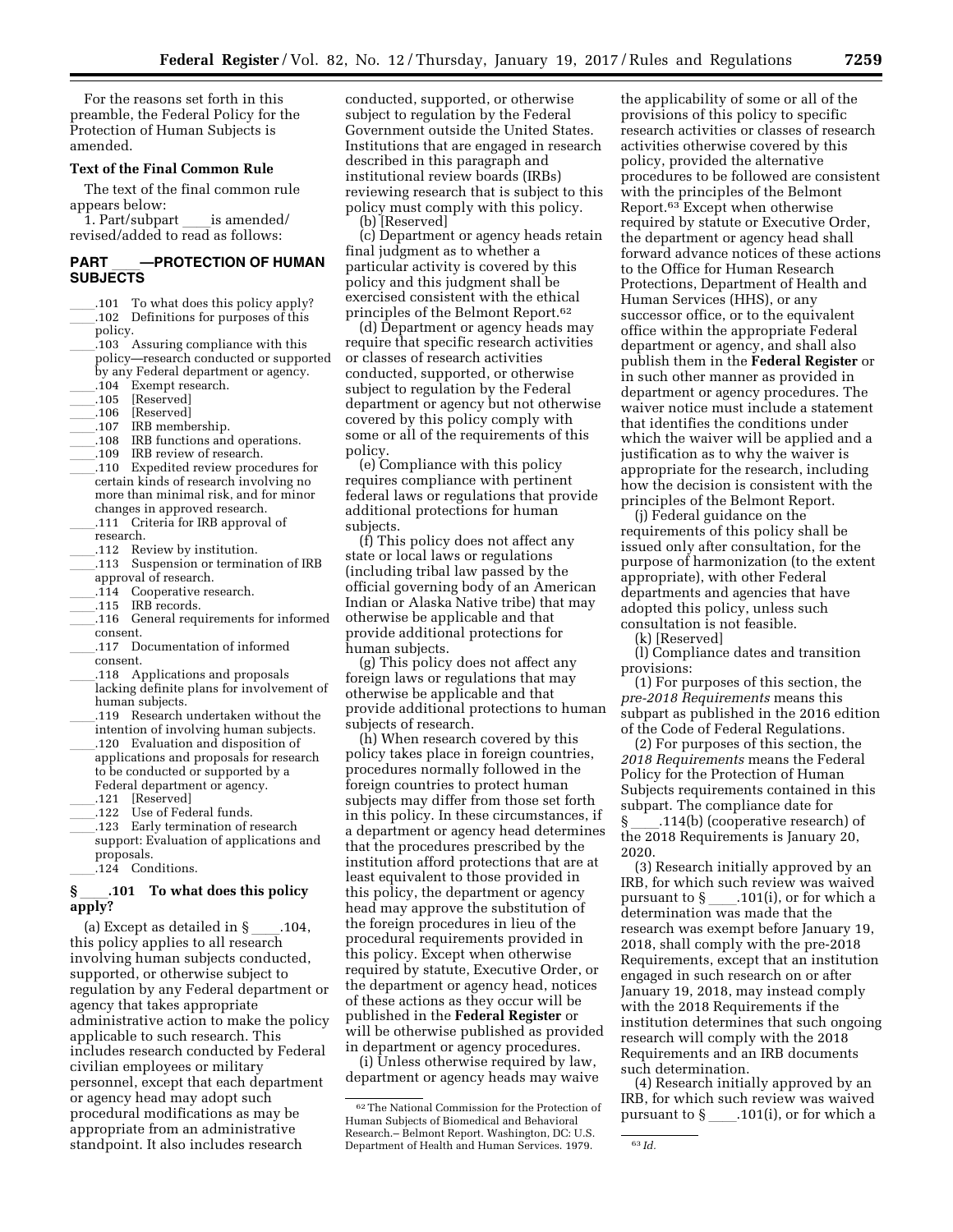determination was made that the research was exempt on or after January 19, 2018, shall comply with the 2018 Requirements.

(m) Severability: Any provision of this part held to be invalid or unenforceable by its terms, or as applied to any person or circumstance, shall be construed so as to continue to give maximum effect to the provision permitted by law, unless such holding shall be one of utter invalidity or unenforceability, in which event the provision shall be severable from this part and shall not affect the remainder thereof or the application of the provision to other persons not similarly situated or to other dissimilar circumstances.

## **§** ll**.102 Definitions for purposes of this policy.**

(a) *Certification* means the official notification by the institution to the supporting Federal department or agency component, in accordance with the requirements of this policy, that a research project or activity involving human subjects has been reviewed and approved by an IRB in accordance with an approved assurance.

(b) *Clinical trial* means a research study in which one or more human subjects are prospectively assigned to one or more interventions (which may include placebo or other control) to evaluate the effects of the interventions on biomedical or behavioral healthrelated outcomes.

(c) *Department or agency head* means the head of any Federal department or agency, for example, the Secretary of HHS, and any other officer or employee of any Federal department or agency to whom the authority provided by these regulations to the department or agency head has been delegated.

(d) *Federal department or agency*  refers to a federal department or agency (the department or agency itself rather than its bureaus, offices or divisions) that takes appropriate administrative action to make this policy applicable to the research involving human subjects it conducts, supports, or otherwise regulates (*e.g.,* the U.S. Department of Health and Human Services, the U.S. Department of Defense, or the Central Intelligence Agency).

(e)(1) *Human subject* means a living individual about whom an investigator (whether professional or student) conducting research:

(i) Obtains information or biospecimens through intervention or interaction with the individual, and uses, studies, or analyzes the information or biospecimens; or (ii) Obtains, uses, studies, analyzes, or generates identifiable private

information or identifiable biospecimens.

(2) *Intervention* includes both physical procedures by which information or biospecimens are gathered (*e.g.,* venipuncture) and manipulations of the subject or the subject's environment that are performed for research purposes.

(3) *Interaction* includes communication or interpersonal contact between investigator and subject.

(4) *Private information* includes information about behavior that occurs in a context in which an individual can reasonably expect that no observation or recording is taking place, and information that has been provided for specific purposes by an individual and that the individual can reasonably expect will not be made public (*e.g.,* a medical record).

(5) *Identifiable private information* is private information for which the identity of the subject is or may readily be ascertained by the investigator or associated with the information.

(6) *An identifiable biospecimen* is a biospecimen for which the identity of the subject is or may readily be ascertained by the investigator or associated with the biospecimen.

(7) Federal departments or agencies implementing this policy shall:

(i) Upon consultation with appropriate experts (including experts in data matching and re-identification), reexamine the meaning of ''identifiable private information,'' as defined in paragraph (e)(5) of this section, and ''identifiable biospecimen,'' as defined in paragraph (e)(6) of this section. This reexamination shall take place within 1 year and regularly thereafter (at least every 4 years). This process will be conducted by collaboration among the Federal departments and agencies implementing this policy. If appropriate and permitted by law, such Federal departments and agencies may alter the interpretation of these terms, including through the use of guidance.

(ii) Upon consultation with appropriate experts, assess whether there are analytic technologies or techniques that should be considered by investigators to generate ''identifiable private information,'' as defined in paragraph (e)(5) of this section, or an ''identifiable biospecimen,'' as defined in paragraph (e)(6) of this section. This assessment shall take place within 1 year and regularly thereafter (at least every 4 years). This process will be conducted by collaboration among the Federal departments and agencies implementing this policy. Any such technologies or techniques will be included on a list of technologies or

techniques that produce identifiable private information or identifiable biospecimens. This list will be published in the **Federal Register** after notice and an opportunity for public comment. The Secretary, HHS, shall maintain the list on a publicly accessible Web site.

(f) *Institution* means any public or private entity, or department or agency (including federal, state, and other agencies).

(g) *IRB* means an institutional review board established in accord with and for the purposes expressed in this policy.

(h) *IRB approval* means the determination of the IRB that the research has been reviewed and may be conducted at an institution within the constraints set forth by the IRB and by other institutional and federal requirements.

(i) *Legally authorized representative*  means an individual or judicial or other body authorized under applicable law to consent on behalf of a prospective subject to the subject's participation in the procedure(s) involved in the research. If there is no applicable law addressing this issue, *legally authorized representative* means an individual recognized by institutional policy as acceptable for providing consent in the nonresearch context on behalf of the prospective subject to the subject's participation in the procedure(s) involved in the research.

(j) *Minimal risk* means that the probability and magnitude of harm or discomfort anticipated in the research are not greater in and of themselves than those ordinarily encountered in daily life or during the performance of routine physical or psychological examinations or tests.

(k) *Public health authority* means an agency or authority of the United States, a state, a territory, a political subdivision of a state or territory, an Indian tribe, or a foreign government, or a person or entity acting under a grant of authority from or contract with such public agency, including the employees or agents of such public agency or its contractors or persons or entities to whom it has granted authority, that is responsible for public health matters as part of its official mandate.

(l) *Research* means a systematic investigation, including research development, testing, and evaluation, designed to develop or contribute to generalizable knowledge. Activities that meet this definition constitute research for purposes of this policy, whether or not they are conducted or supported under a program that is considered research for other purposes. For example, some demonstration and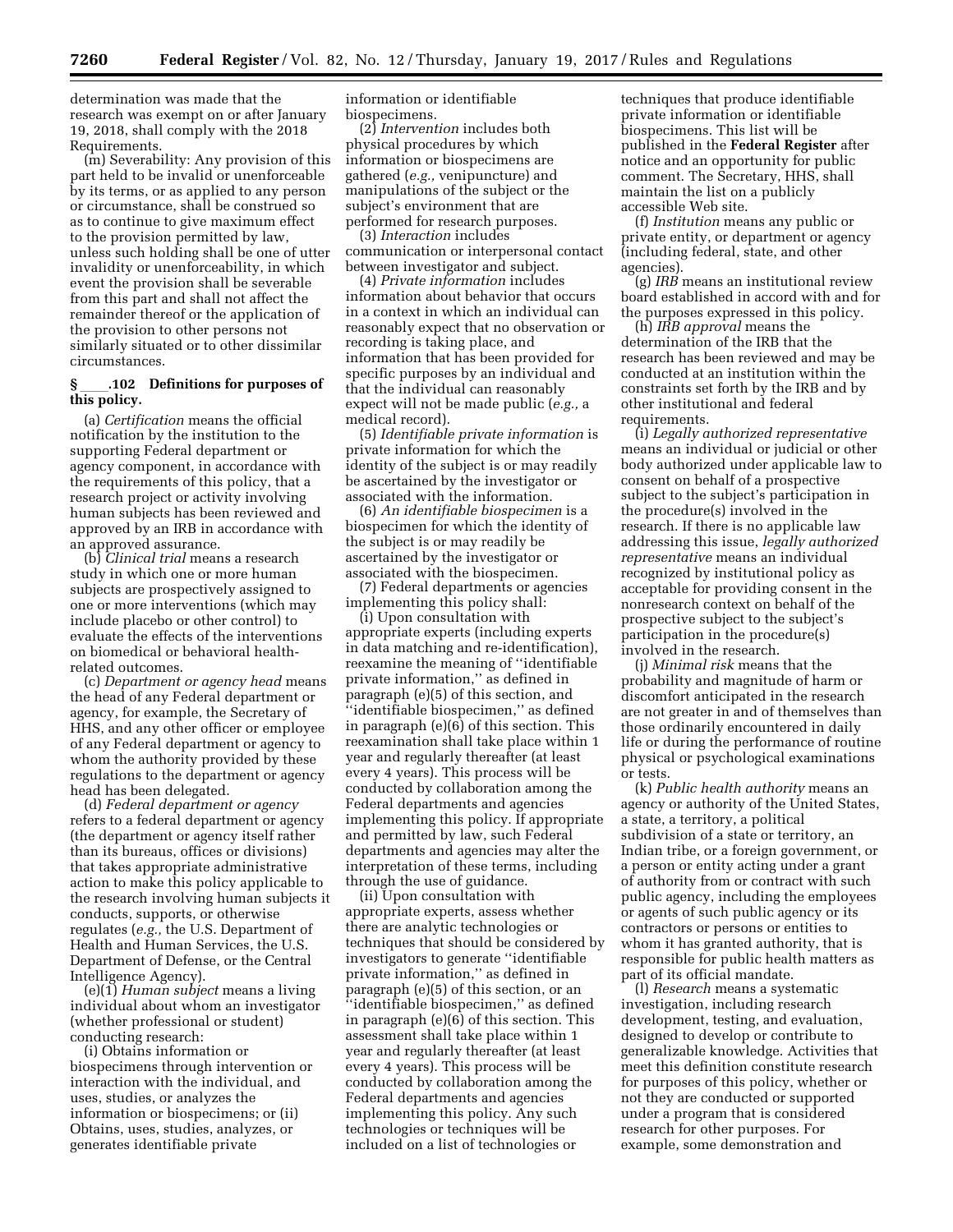service programs may include research activities. For purposes of this part, the following activities are deemed not to be research:

(1) Scholarly and journalistic activities (*e.g.,* oral history, journalism, biography, literary criticism, legal research, and historical scholarship), including the collection and use of information, that focus directly on the specific individuals about whom the information is collected.

(2) Public health surveillance activities, including the collection and testing of information or biospecimens, conducted, supported, requested, ordered, required, or authorized by a public health authority. Such activities are limited to those necessary to allow a public health authority to identify, monitor, assess, or investigate potential public health signals, onsets of disease outbreaks, or conditions of public health importance (including trends, signals, risk factors, patterns in diseases, or increases in injuries from using consumer products). Such activities include those associated with providing timely situational awareness and priority setting during the course of an event or crisis that threatens public health (including natural or man-made disasters).

(3) Collection and analysis of information, biospecimens, or records by or for a criminal justice agency for activities authorized by law or court order solely for criminal justice or criminal investigative purposes.

(4) Authorized operational activities (as determined by each agency) in support of intelligence, homeland security, defense, or other national security missions.

(m) *Written,* or *in writing,* for purposes of this part, refers to writing on a tangible medium (*e.g.,* paper) or in an electronic format.

## **§** ll**.103 Assuring compliance with this policy—research conducted or supported by any Federal department or agency.**

(a) Each institution engaged in research that is covered by this policy, with the exception of research eligible for exemption under § \_\_\_\_.104, and<br>that is conducted or supported by a Federal department or agency, shall provide written assurance satisfactory to the department or agency head that it will comply with the requirements of this policy. In lieu of requiring submission of an assurance, individual department or agency heads shall accept the existence of a current assurance, appropriate for the research in question, on file with the Office for Human Research Protections, HHS, or any

successor office, and approved for Federal-wide use by that office. When the existence of an HHS-approved assurance is accepted in lieu of requiring submission of an assurance, reports (except certification) required by this policy to be made to department and agency heads shall also be made to the Office for Human Research Protections, HHS, or any successor office. Federal departments and agencies will conduct or support research covered by this policy only if the institution has provided an assurance that it will comply with the requirements of this policy, as provided in this section, and only if the institution has certified to the department or agency head that the research has been reviewed and approved by an IRB (if such certification

is required by §\_\_\_\_.103(d)).<br>(b) The assurance shall be executed by an individual authorized to act for the institution and to assume on behalf of the institution the obligations imposed by this policy and shall be filed in such form and manner as the department or agency head prescribes.

(c) The department or agency head may limit the period during which any assurance shall remain effective or otherwise condition or restrict the assurance.

(d) Certification is required when the research is supported by a Federal department or agency and not otherwise waived under § ll.101(i) or exempted under § \_\_\_\_.104. For such research,<br>institutions shall certify that each proposed research study covered by the assurance and this section has been reviewed and approved by the IRB. Such certification must be submitted as prescribed by the Federal department or agency component supporting the research. Under no condition shall research covered by this section be initiated prior to receipt of the certification that the research has been reviewed and approved by the IRB.

(e) For nonexempt research involving human subjects covered by this policy (or exempt research for which limited IRB review takes place pursuant to §  $.104(d)(2)(iii)$ ,  $(d)(3)(i)(C)$ , or  $(d)(7)$ or (8)) that takes place at an institution in which IRB oversight is conducted by an IRB that is not operated by the institution, the institution and the organization operating the IRB shall document the institution's reliance on the IRB for oversight of the research and the responsibilities that each entity will undertake to ensure compliance with the requirements of this policy (*e.g.,* in a written agreement between the institution and the IRB, by implementation of an institution-wide

policy directive providing the allocation of responsibilities between the institution and an IRB that is not affiliated with the institution, or as set forth in a research protocol).

(Approved by the Office of Management and Budget under Control Number 0990–0260)

#### **§** ll**.104 Exempt research.**

(a) Unless otherwise required by law or by department or agency heads, research activities in which the only involvement of human subjects will be in one or more of the categories in paragraph (d) of this section are exempt from the requirements of this policy, except that such activities must comply with the requirements of this section and as specified in each category.

(b) Use of the exemption categories for research subject to the requirements of subparts B, C, and D: Application of the exemption categories to research subject to the requirements of 45 CFR part 46, subparts B, C, and D, is as follows:

(1) *Subpart B.* Each of the exemptions at this section may be applied to research subject to subpart B if the conditions of the exemption are met.

(2) *Subpart C.* The exemptions at this section do not apply to research subject to subpart C, except for research aimed at involving a broader subject population that only incidentally includes prisoners.

(3) *Subpart D.* The exemptions at paragraphs (d)(1), (4), (5), (6), (7), and (8) of this section may be applied to research subject to subpart D if the conditions of the exemption are met. Paragraphs (d)(2)(i) and (ii) of this section only may apply to research subject to subpart D involving educational tests or the observation of public behavior when the investigator(s) do not participate in the activities being observed. Paragraph (d)(2)(iii) of this section may not be applied to research subject to subpart D.

(c) [Reserved.]

(d) Except as described in paragraph (a) of this section, the following categories of human subjects research are exempt from this policy:

(1) Research, conducted in established or commonly accepted educational settings, that specifically involves normal educational practices that are not likely to adversely impact students' opportunity to learn required educational content or the assessment of educators who provide instruction. This includes most research on regular and special education instructional strategies, and research on the effectiveness of or the comparison among instructional techniques,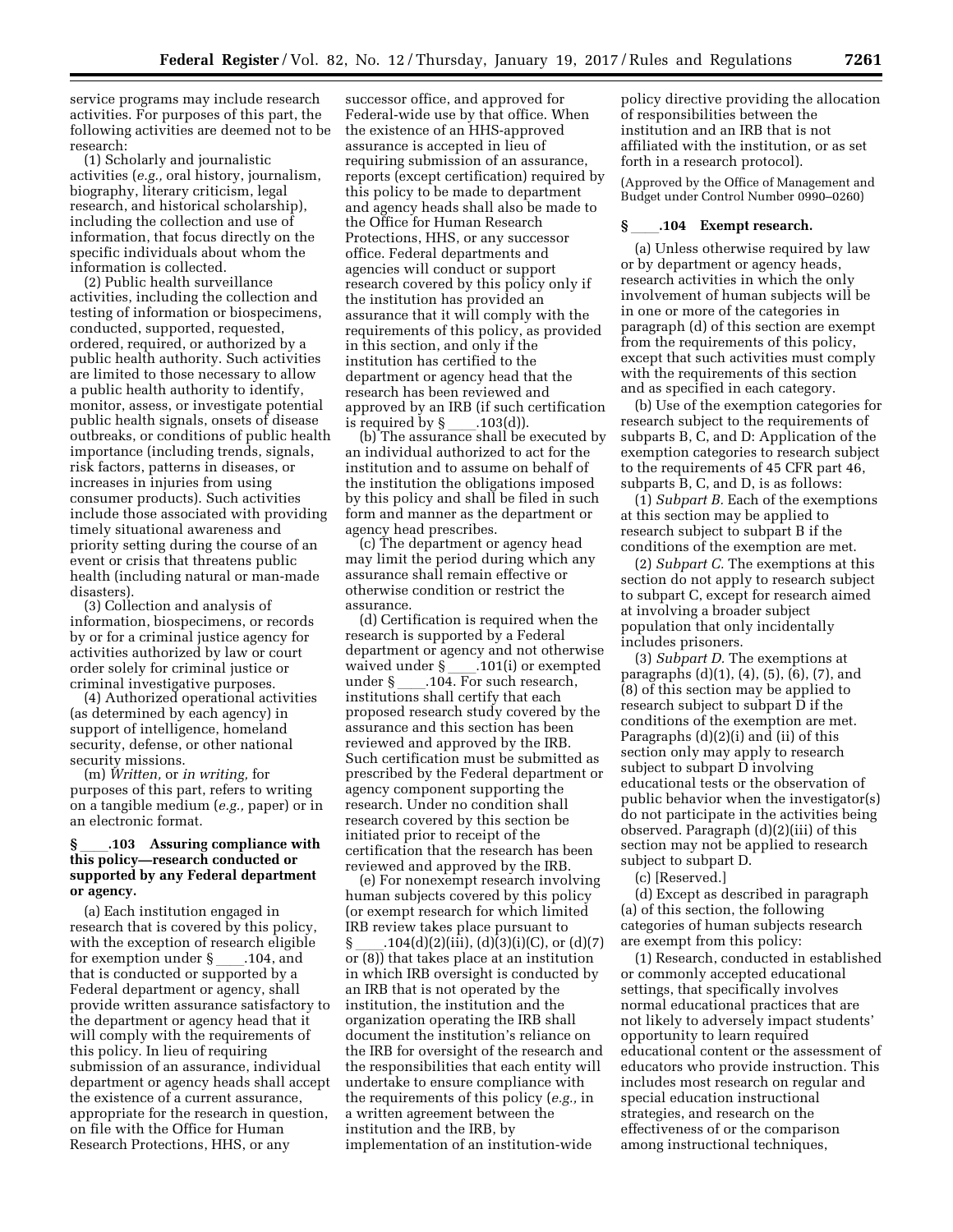curricula, or classroom management methods.

(2) Research that only includes interactions involving educational tests (cognitive, diagnostic, aptitude, achievement), survey procedures, interview procedures, or observation of public behavior (including visual or auditory recording) if at least one of the following criteria is met:

(i) The information obtained is recorded by the investigator in such a manner that the identity of the human subjects cannot readily be ascertained, directly or through identifiers linked to the subjects;

(ii) Any disclosure of the human subjects' responses outside the research would not reasonably place the subjects at risk of criminal or civil liability or be damaging to the subjects' financial standing, employability, educational advancement, or reputation; or

(iii) The information obtained is recorded by the investigator in such a manner that the identity of the human subjects can readily be ascertained, directly or through identifiers linked to the subjects, and an IRB conducts a limited IRB review to make the determination required by

§ \_\_\_\_.111(a)(7).<br>(3)(i) Research involving benign behavioral interventions in conjunction with the collection of information from an adult subject through verbal or written responses (including data entry) or audiovisual recording if the subject prospectively agrees to the intervention and information collection and at least one of the following criteria is met:

(A) The information obtained is recorded by the investigator in such a manner that the identity of the human subjects cannot readily be ascertained, directly or through identifiers linked to the subjects;

(B) Any disclosure of the human subjects' responses outside the research would not reasonably place the subjects at risk of criminal or civil liability or be damaging to the subjects' financial standing, employability, educational advancement, or reputation; or

(C) The information obtained is recorded by the investigator in such a manner that the identity of the human subjects can readily be ascertained, directly or through identifiers linked to the subjects, and an IRB conducts a limited IRB review to make the determination required by

 $\frac{\sin(7)}{\sin(6)}$  Tor the purpose of this provision, benign behavioral interventions are brief in duration, harmless, painless, not physically invasive, not likely to have a significant adverse lasting impact on the subjects, and the investigator has no

reason to think the subjects will find the interventions offensive or embarrassing. Provided all such criteria are met, examples of such benign behavioral interventions would include having the subjects play an online game, having them solve puzzles under various noise conditions, or having them decide how to allocate a nominal amount of received cash between themselves and someone else.

(iii) If the research involves deceiving the subjects regarding the nature or purposes of the research, this exemption is not applicable unless the subject authorizes the deception through a prospective agreement to participate in research in circumstances in which the subject is informed that he or she will be unaware of or misled regarding the nature or purposes of the research.

(4) Secondary research for which consent is not required: Secondary research uses of identifiable private information or identifiable biospecimens, if at least one of the following criteria is met:

(i) The identifiable private information or identifiable biospecimens are publicly available;

(ii) Information, which may include information about biospecimens, is recorded by the investigator in such a manner that the identity of the human subjects cannot readily be ascertained directly or through identifiers linked to the subjects, the investigator does not contact the subjects, and the investigator will not re-identify subjects;

(iii) The research involves only information collection and analysis involving the investigator's use of identifiable health information when that use is regulated under 45 CFR parts 160 and 164, subparts A and E, for the purposes of ''health care operations'' or ''research'' as those terms are defined at 45 CFR 164.501 or for ''public health activities and purposes'' as described under 45 CFR 164.512(b); or

(iv) The research is conducted by, or on behalf of, a Federal department or agency using government-generated or government-collected information obtained for nonresearch activities, if the research generates identifiable private information that is or will be maintained on information technology that is subject to and in compliance with section 208(b) of the E-Government Act of 2002, 44 U.S.C. 3501 note, if all of the identifiable private information collected, used, or generated as part of the activity will be maintained in systems of records subject to the Privacy Act of 1974, 5 U.S.C. 552a, and, if applicable, the information used in the research was collected subject to the

Paperwork Reduction Act of 1995, 44 U.S.C. 3501 *et seq.* 

(5) Research and demonstration projects that are conducted or supported by a Federal department or agency, or otherwise subject to the approval of department or agency heads (or the approval of the heads of bureaus or other subordinate agencies that have been delegated authority to conduct the research and demonstration projects), and that are designed to study, evaluate, improve, or otherwise examine public benefit or service programs, including procedures for obtaining benefits or services under those programs, possible changes in or alternatives to those programs or procedures, or possible changes in methods or levels of payment for benefits or services under those programs. Such projects include, but are not limited to, internal studies by Federal employees, and studies under contracts or consulting arrangements, cooperative agreements, or grants. Exempt projects also include waivers of otherwise mandatory requirements using authorities such as sections 1115 and 1115A of the Social Security Act, as amended.

(i) Each Federal department or agency conducting or supporting the research and demonstration projects must establish, on a publicly accessible Federal Web site or in such other manner as the department or agency head may determine, a list of the research and demonstration projects that the Federal department or agency conducts or supports under this provision. The research or demonstration project must be published on this list prior to commencing the research involving human subjects.

(ii) [Reserved]

(6) Taste and food quality evaluation and consumer acceptance studies:

(i) If wholesome foods without additives are consumed, or

(ii) If a food is consumed that contains a food ingredient at or below the level and for a use found to be safe, or agricultural chemical or environmental contaminant at or below the level found to be safe, by the Food and Drug Administration or approved by the Environmental Protection Agency or the Food Safety and Inspection Service of the U.S. Department of Agriculture.

(7) Storage or maintenance for secondary research for which broad consent is required: Storage or maintenance of identifiable private information or identifiable biospecimens for potential secondary research use if an IRB conducts a limited IRB review and makes the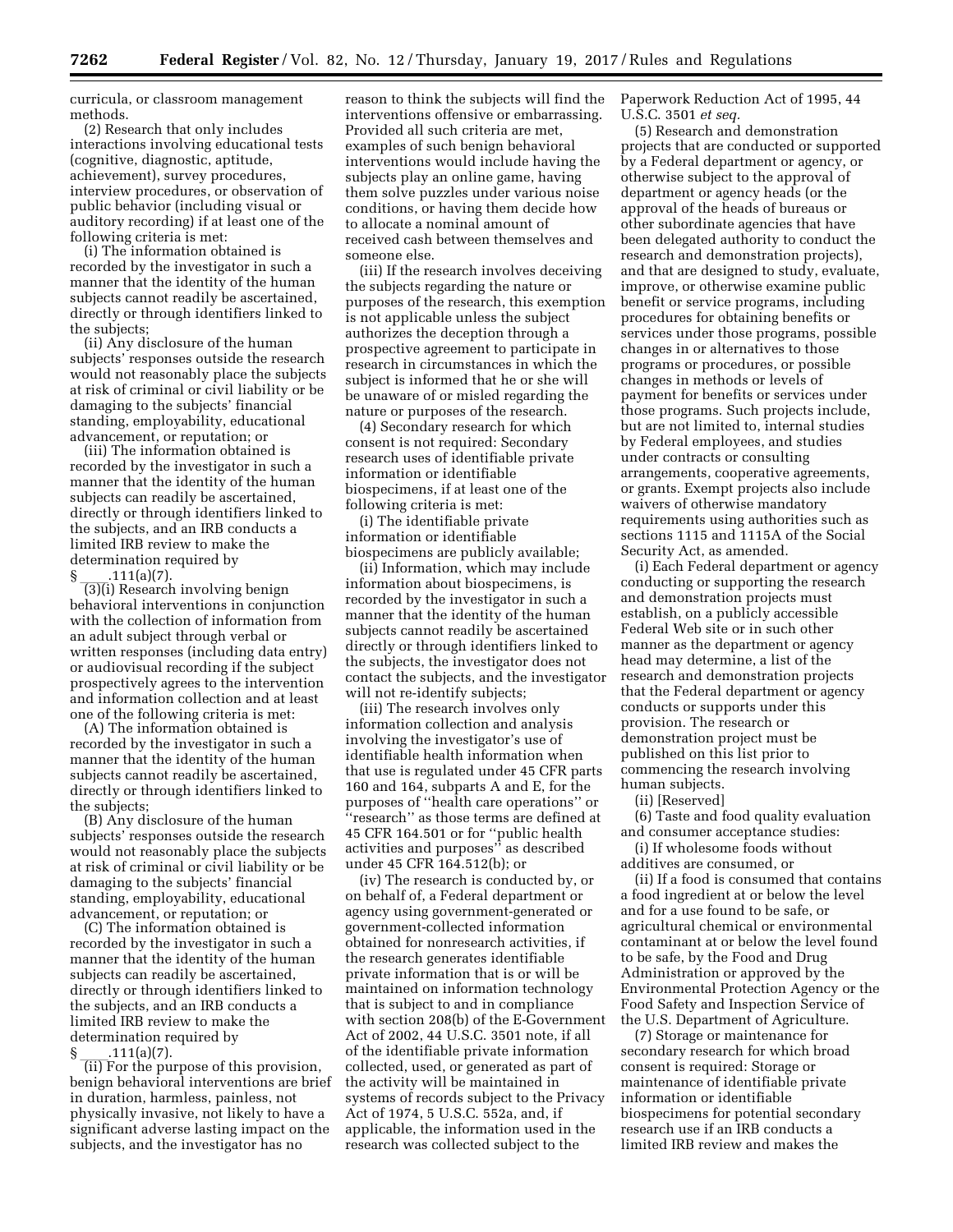determinations required by

 $\frac{\S}{\S(8)}$ . 111(a)(8).<br>(8) Secondary research for which broad consent is required: Research involving the use of identifiable private information or identifiable biospecimens for secondary research use, if the following criteria are met:

(i) Broad consent for the storage, maintenance, and secondary research use of the identifiable private information or identifiable biospecimens was obtained in accordance with § \_\_\_\_.116(a)(1)<br>through (4), (a)(6), and (d);

(ii) Documentation of informed consent or waiver of documentation of consent was obtained in accordance with §\_\_\_\_.117;<br>(iii) An IRB conducts a limited IRB

review and makes the determination required by § \_\_\_\_.111(a)(7) and makes<br>the determination that the research to be conducted is within the scope of the broad consent referenced in paragraph (d)(8)(i) of this section; and (iv) The investigator does not include returning individual research results to subjects as part of the study plan. This provision does not prevent an investigator from abiding by any legal requirements to return individual research results.

(Approved by the Office of Management and Budget under Control Number 0990–0260)

## **§** ll**.105 [Reserved.] §** \_\_\_\_.106 [Reserved]<br>**§** \_\_\_\_.107 IRB membe

## **§** ll**.107 IRB membership.**

(a) Each IRB shall have at least five members, with varying backgrounds to promote complete and adequate review of research activities commonly conducted by the institution. The IRB shall be sufficiently qualified through the experience and expertise of its members (professional competence), and the diversity of its members, including race, gender, and cultural backgrounds and sensitivity to such issues as community attitudes, to promote respect for its advice and counsel in safeguarding the rights and welfare of human subjects. The IRB shall be able to ascertain the acceptability of proposed research in terms of institutional commitments (including policies and resources) and regulations, applicable law, and standards of professional conduct and practice. The IRB shall therefore include persons knowledgeable in these areas. If an IRB regularly reviews research that involves a category of subjects that is vulnerable to coercion or undue influence, such as children, prisoners, individuals with impaired decisionmaking capacity, or economically or

educationally disadvantaged persons, consideration shall be given to the inclusion of one or more individuals who are knowledgeable about and experienced in working with these categories of subjects.

(b) Each IRB shall include at least one member whose primary concerns are in scientific areas and at least one member whose primary concerns are in nonscientific areas.

(c) Each IRB shall include at least one member who is not otherwise affiliated with the institution and who is not part of the immediate family of a person who is affiliated with the institution.

(d) No IRB may have a member participate in the IRB's initial or continuing review of any project in which the member has a conflicting interest, except to provide information requested by the IRB.

(e) An IRB may, in its discretion, invite individuals with competence in special areas to assist in the review of issues that require expertise beyond or in addition to that available on the IRB. These individuals may not vote with the IRB.

#### **§** ll**.108 IRB functions and operations.**

(a) In order to fulfill the requirements of this policy each IRB shall:

(1) Have access to meeting space and sufficient staff to support the IRB's review and recordkeeping duties;

(2) Prepare and maintain a current list of the IRB members identified by name; earned degrees; representative capacity; indications of experience such as board certifications or licenses sufficient to describe each member's chief anticipated contributions to IRB deliberations; and any employment or other relationship between each member and the institution, for example, full-time employee, part-time employee, member of governing panel or board, stockholder, paid or unpaid consultant;

(3) Establish and follow written procedures for:

(i) Conducting its initial and continuing review of research and for reporting its findings and actions to the investigator and the institution;

(ii) Determining which projects require review more often than annually and which projects need verification from sources other than the investigators that no material changes have occurred since previous IRB review; and

(iii) Ensuring prompt reporting to the IRB of proposed changes in a research activity, and for ensuring that investigators will conduct the research activity in accordance with the terms of

the IRB approval until any proposed changes have been reviewed and approved by the IRB, except when necessary to eliminate apparent immediate hazards to the subject.

(4) Establish and follow written procedures for ensuring prompt reporting to the IRB; appropriate institutional officials; the department or agency head; and the Office for Human Research Protections, HHS, or any successor office, or the equivalent office within the appropriate Federal department or agency of

(i) Any unanticipated problems involving risks to subjects or others or any serious or continuing noncompliance with this policy or the requirements or determinations of the IRB; and

(ii) Any suspension or termination of IRB approval.

(b) Except when an expedited review procedure is used (as described in § \_\_\_\_.110), an IRB must review<br>proposed research at convened meetings at which a majority of the members of the IRB are present, including at least one member whose primary concerns are in nonscientific areas. In order for the research to be approved, it shall receive the approval of a majority of those members present at the meeting.

(Approved by the Office of Management and Budget under Control Number 0990–0260)

#### **§** ll**.109 IRB review of research.**

(a) An IRB shall review and have authority to approve, require modifications in (to secure approval), or disapprove all research activities covered by this policy, including exempt research activities under § 104 for which limited IRB review is a condition of exemption (under  $\S$  .104(d)(2)(iii), (d)(3)(i)(C), and (d)(7), and (8)).

(b) An IRB shall require that information given to subjects (or legally authorized representatives, when appropriate) as part of informed consent is in accordance with §\_\_\_\_.116. The<br>IRB may require that information, in addition to that specifically mentioned in  $\S$  .116, be given to the subjects when in the IRB's judgment the information would meaningfully add to the protection of the rights and welfare of subjects.

(c) An IRB shall require documentation of informed consent or may waive documentation in

accordance with § \_\_\_\_.117.<br>(d) An IRB shall notify investigators and the institution in writing of its decision to approve or disapprove the proposed research activity, or of modifications required to secure IRB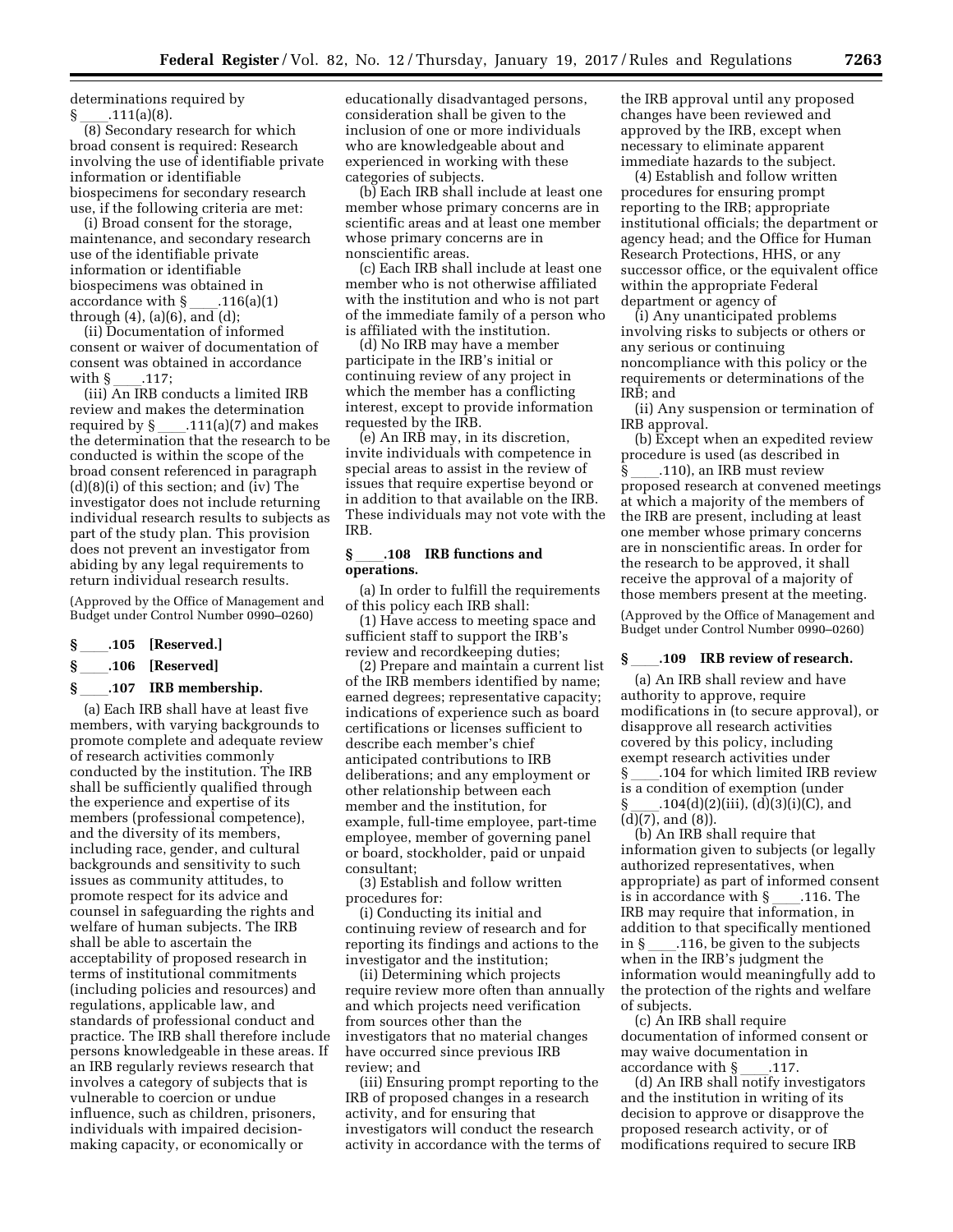approval of the research activity. If the IRB decides to disapprove a research activity, it shall include in its written notification a statement of the reasons for its decision and give the investigator an opportunity to respond in person or in writing.

(e) An IRB shall conduct continuing review of research requiring review by the convened IRB at intervals appropriate to the degree of risk, not less than once per year, except as

described in §\_\_\_\_.109(f).<br>(f)(1) Unless an IRB determines otherwise, continuing review of research is not required in the following circumstances:

(i) Research eligible for expedited

review in accordance with §\_\_\_\_.110;<br>ii) Research reviewed by the IRB in) accordance with the limited IRB review described in § \_\_\_.104(d)(2)(iii),<br>(d)(3)(i)(C), or (d)(7) or (8);

(iii) Research that has progressed to the point that it involves only one or both of the following, which are part of the IRB-approved study:

(A) Data analysis, including analysis of identifiable private information or identifiable biospecimens, or

(B) Accessing follow-up clinical data from procedures that subjects would undergo as part of clinical care.

(2) [Reserved.]

(g) An IRB shall have authority to observe or have a third party observe the consent process and the research.

(Approved by the Office of Management and Budget under Control Number 0990–0260)

## **§** ll**.110 Expedited review procedures for certain kinds of research involving no more than minimal risk, and for minor changes in approved research.**

(a) The Secretary of HHS has established, and published as a Notice in the **Federal Register**, a list of categories of research that may be reviewed by the IRB through an expedited review procedure. The Secretary will evaluate the list at least every 8 years and amend it, as appropriate, after consultation with other federal departments and agencies and after publication in the **Federal Register** for public comment. A copy of the list is available from the Office for Human Research Protections, HHS, or any successor office.

(b)(1) An IRB may use the expedited review procedure to review the following:

(i) Some or all of the research appearing on the list described in paragraph (a) of this section, unless the reviewer determines that the study involves more than minimal risk;

(ii) Minor changes in previously approved research during the period for which approval is authorized; or

(iii) Research for which limited IRB review is a condition of exemption under  $\S$  \_\_\_\_\_\_. 104(d)(2)(iii), (d)(3)(i)(C), and (d)(7) and (8).

(2) Under an expedited review procedure, the review may be carried out by the IRB chairperson or by one or more experienced reviewers designated by the chairperson from among members of the IRB. In reviewing the research, the reviewers may exercise all of the authorities of the IRB except that the reviewers may not disapprove the research. A research activity may be disapproved only after review in accordance with the nonexpedited<br>procedure set forth in §\_\_\_\_.108(b).

procedure set forth in §\_\_\_\_.108(b).<br>〔c) Each IRB that uses an expedited review procedure shall adopt a method for keeping all members advised of research proposals that have been approved under the procedure.

(d) The department or agency head may restrict, suspend, terminate, or choose not to authorize an institution's or IRB's use of the expedited review procedure.

#### **§** ll**.111 Criteria for IRB approval of research.**

(a) In order to approve research covered by this policy the IRB shall determine that all of the following requirements are satisfied:

(1) Risks to subjects are minimized:

(i) By using procedures that are consistent with sound research design and that do not unnecessarily expose subjects to risk, and

(ii) Whenever appropriate, by using procedures already being performed on the subjects for diagnostic or treatment purposes.

(2) Risks to subjects are reasonable in relation to anticipated benefits, if any, to subjects, and the importance of the knowledge that may reasonably be expected to result. In evaluating risks and benefits, the IRB should consider only those risks and benefits that may result from the research (as distinguished from risks and benefits of therapies subjects would receive even if not participating in the research). The IRB should not consider possible longrange effects of applying knowledge gained in the research (*e.g.,* the possible effects of the research on public policy) as among those research risks that fall within the purview of its responsibility.

(3) Selection of subjects is equitable. In making this assessment the IRB should take into account the purposes of the research and the setting in which the research will be conducted. The IRB should be particularly cognizant of the

special problems of research that involves a category of subjects who are vulnerable to coercion or undue influence, such as children, prisoners, individuals with impaired decisionmaking capacity, or economically or educationally disadvantaged persons.

(4) Informed consent will be sought from each prospective subject or the subject's legally authorized representative, in accordance with, and to the extent required by,  $\S$  .116.

(5) Informed consent will be appropriately documented or appropriately waived in accordance

with § \_\_\_\_.117.<br>(6) When appropriate, the research plan makes adequate provision for monitoring the data collected to ensure the safety of subjects.

(7) When appropriate, there are adequate provisions to protect the privacy of subjects and to maintain the confidentiality of data.

(i) The Secretary of HHS will, after consultation with the Office of Management and Budget's privacy office and other Federal departments and agencies that have adopted this policy, issue guidance to assist IRBs in assessing what provisions are adequate to protect the privacy of subjects and to maintain the confidentiality of data.

(ii) [Reserved.]

(8) For purposes of conducting the limited IRB review required by  $(104(d)(7))$ , the IRB need not make the determinations at paragraphs (a)(1) through (7) of this section, and shall make the following determinations:

(i) Broad consent for storage, maintenance, and secondary research use of identifiable private information or identifiable biospecimens is obtained in accordance with the requirements of

§ ll.116(a)(1)–(4), (a)(6), and (d); (ii) Broad consent is appropriately documented or waiver of documentation is appropriate, in

accordance with §\_\_\_\_.117; and<br>(iii) If there is a change made for research purposes in the way the identifiable private information or identifiable biospecimens are stored or maintained, there are adequate provisions to protect the privacy of subjects and to maintain the confidentiality of data.

(b) When some or all of the subjects are likely to be vulnerable to coercion or undue influence, such as children, prisoners, individuals with impaired decision-making capacity, or economically or educationally disadvantaged persons, additional safeguards have been included in the study to protect the rights and welfare of these subjects.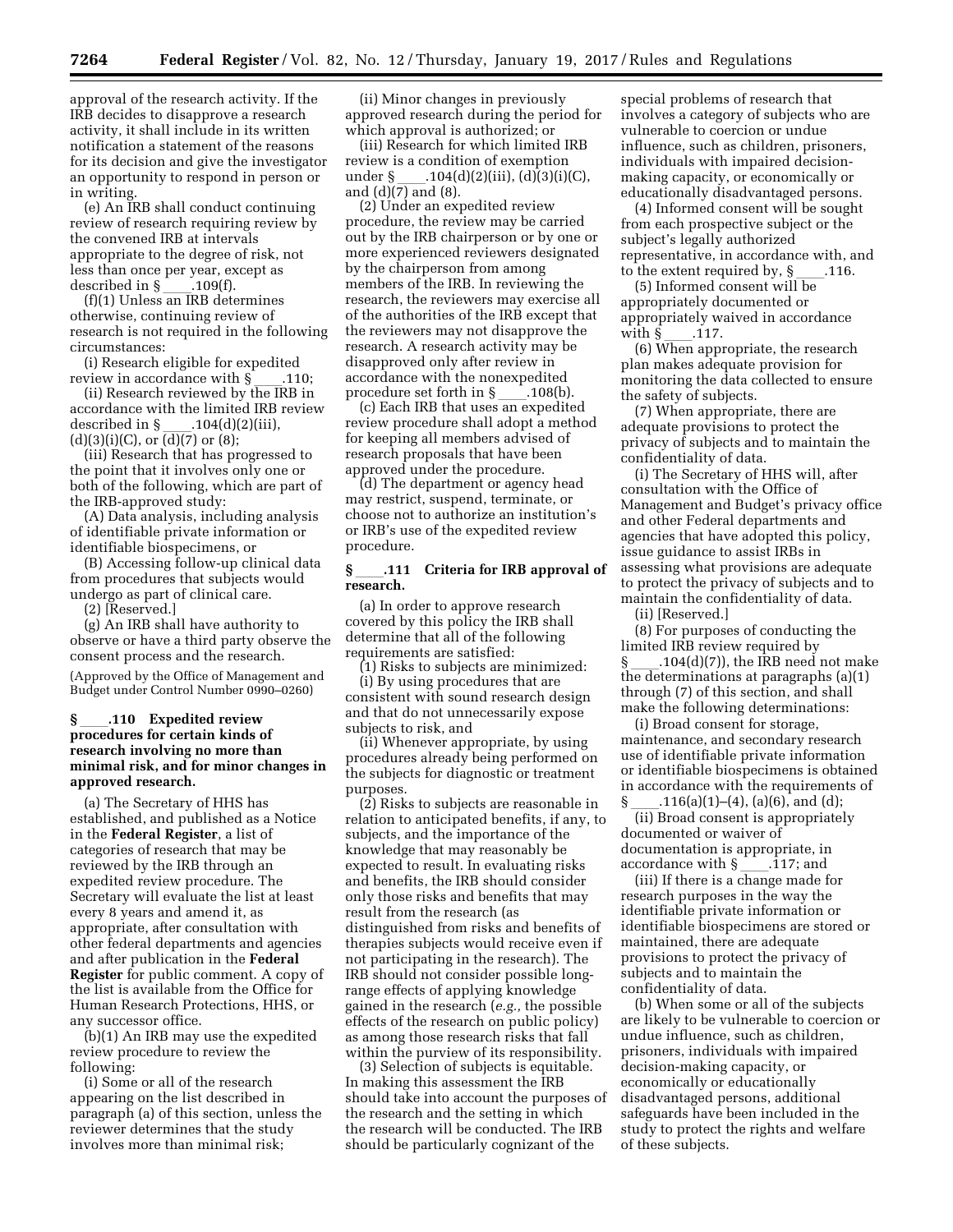#### **§** ll**.112 Review by Institution**

Research covered by this policy that has been approved by an IRB may be subject to further appropriate review and approval or disapproval by officials of the institution. However, those officials may not approve the research if it has not been approved by an IRB.

## **§** ll**.113 Suspension or Termination of IRB Approval of Research**

An IRB shall have authority to suspend or terminate approval of research that is not being conducted in accordance with the IRB's requirements or that has been associated with unexpected serious harm to subjects. Any suspension or termination of approval shall include a statement of the reasons for the IRB's action and shall be reported promptly to the investigator, appropriate institutional officials, and the department or agency head.

(Approved by the Office of Management and Budget under Control Number 0990–0260)

#### **§** ll**.114 Cooperative Research**

(a) Cooperative research projects are those projects covered by this policy that involve more than one institution. In the conduct of cooperative research projects, each institution is responsible for safeguarding the rights and welfare of human subjects and for complying with this policy.

(b)(1) Any institution located in the United States that is engaged in cooperative research must rely upon approval by a single IRB for that portion of the research that is conducted in the United States. The reviewing IRB will be identified by the Federal department or agency supporting or conducting the research or proposed by the lead institution subject to the acceptance of the Federal department or agency supporting the research.

(2) The following research is not subject to this provision:

(i) Cooperative research for which more than single IRB review is required by law (including tribal law passed by the official governing body of an American Indian or Alaska Native tribe); or

(ii) Research for which any Federal department or agency supporting or conducting the research determines and documents that the use of a single IRB is not appropriate for the particular context.

(c) For research not subject to paragraph (b) of this section, an institution participating in a cooperative project may enter into a joint review arrangement, rely on the review of another IRB, or make similar

arrangements for avoiding duplication of effort.

#### **§** ll**.115 IRB Records**

(a) An institution, or when appropriate an IRB, shall prepare and maintain adequate documentation of IRB activities, including the following:

(1) Copies of all research proposals reviewed, scientific evaluations, if any, that accompany the proposals, approved sample consent forms, progress reports submitted by investigators, and reports of injuries to subjects.

(2) Minutes of IRB meetings, which shall be in sufficient detail to show attendance at the meetings; actions taken by the IRB; the vote on these actions including the number of members voting for, against, and abstaining; the basis for requiring changes in or disapproving research; and a written summary of the discussion of controverted issues and their resolution.

(3) Records of continuing review activities, including the rationale for conducting continuing review of research that otherwise would not require continuing review as described

in § \_\_\_\_.109(f)(1).<br>(4) Copies of all correspondence between the IRB and the investigators.

(5) A list of IRB members in the same

detail as described in §\_\_\_\_.108(a)(2).<br>(6) Written procedures for the IRB in the same detail as described in

 $\S$  \_\_\_\_.108(a)(3) and (4).<br>(7) Statements of significant new findings provided to subjects, as

required by § \_\_\_\_.116(c)(5).<br>(8) The rationale for an expedited reviewer's determination under<br>§ .110(b)(1)(i) that research § \_\_\_\_.110(b)(1)(i) that research<br>appearing on the expedited review list described in  $\S$  .110(a) is more than minimal risk.

(9) Documentation specifying the responsibilities that an institution and an organization operating an IRB each will undertake to ensure compliance with the requirements of this policy, as described in §\_\_\_\_.103(e).<br>(b) The records required by this policy

shall be retained for at least 3 years, and records relating to research that is conducted shall be retained for at least 3 years after completion of the research. The institution or IRB may maintain the records in printed form, or electronically. All records shall be accessible for inspection and copying by authorized representatives of the Federal department or agency at reasonable times and in a reasonable manner.

(Approved by the Office of Management and Budget under Control Number 0990–0260)

#### **§** ll**.116 General Requirements for Informed Consent**

(a) *General.* General requirements for informed consent, whether written or oral, are set forth in this paragraph and apply to consent obtained in accordance with the requirements set forth in paragraphs (b) through (d) of this section. Broad consent may be obtained in lieu of informed consent obtained in accordance with paragraphs (b) and (c) of this section only with respect to the storage, maintenance, and secondary research uses of identifiable private information and identifiable biospecimens. Waiver or alteration of consent in research involving public benefit and service programs conducted by or subject to the approval of state or local officials is described in paragraph (e) of this section. General waiver or alteration of informed consent is described in paragraph (f) of this section. Except as provided elsewhere in this policy:

(1) Before involving a human subject in research covered by this policy, an investigator shall obtain the legally effective informed consent of the subject or the subject's legally authorized representative.

(2) An investigator shall seek informed consent only under circumstances that provide the prospective subject or the legally authorized representative sufficient opportunity to discuss and consider whether or not to participate and that minimize the possibility of coercion or undue influence.

(3) The information that is given to the subject or the legally authorized representative shall be in language understandable to the subject or the legally authorized representative.

(4) The prospective subject or the legally authorized representative must be provided with the information that a reasonable person would want to have in order to make an informed decision about whether to participate, and an opportunity to discuss that information.

(5) Except for broad consent obtained in accordance with paragraph (d) of this section:

(i) Informed consent must begin with a concise and focused presentation of the key information that is most likely to assist a prospective subject or legally authorized representative in understanding the reasons why one might or might not want to participate in the research. This part of the informed consent must be organized and presented in a way that facilitates comprehension.

(ii) Informed consent as a whole must present information in sufficient detail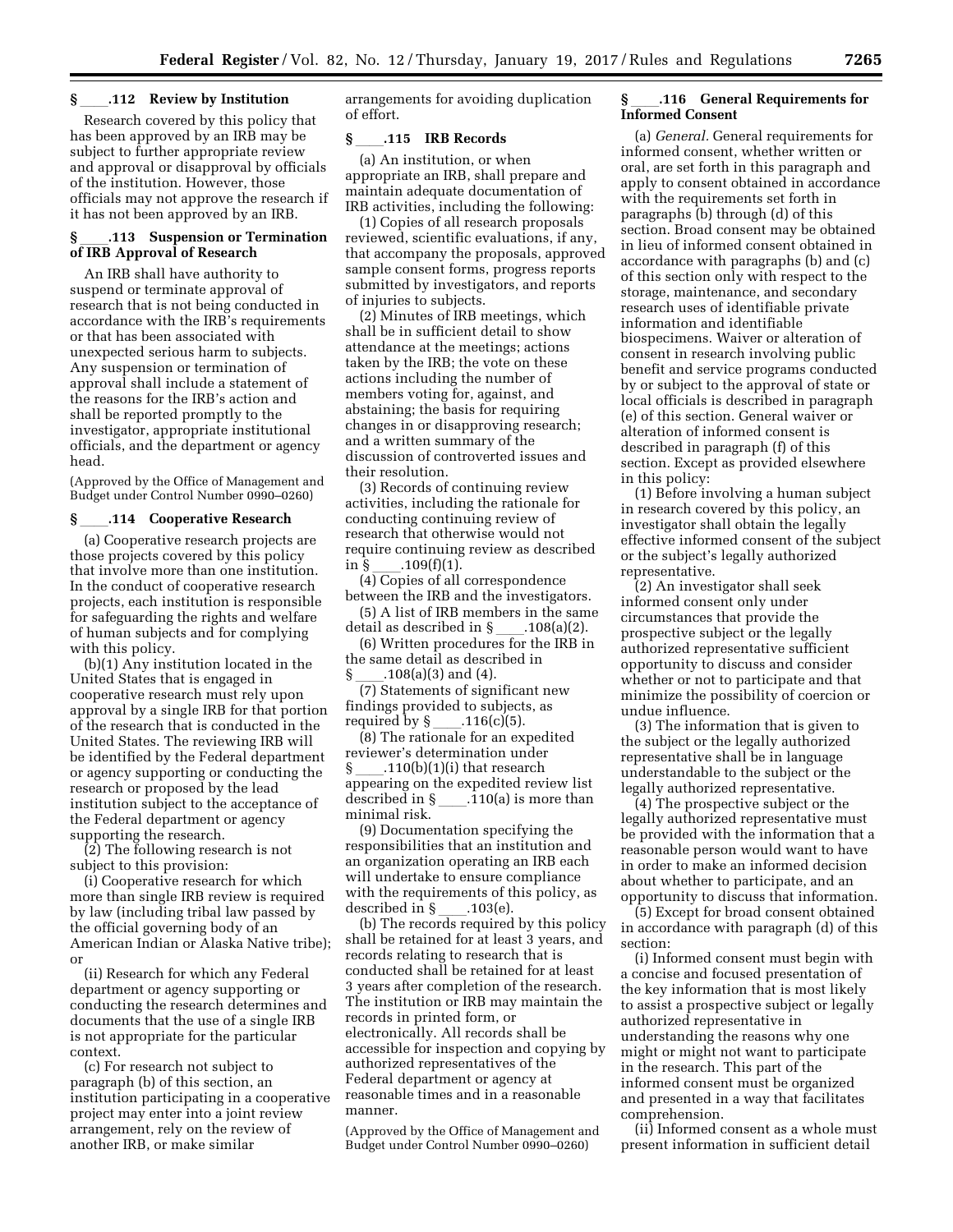relating to the research, and must be organized and presented in a way that does not merely provide lists of isolated facts, but rather facilitates the prospective subject's or legally authorized representative's understanding of the reasons why one might or might not want to participate.

(6) No informed consent may include any exculpatory language through which the subject or the legally authorized representative is made to waive or appear to waive any of the subject's legal rights, or releases or appears to release the investigator, the sponsor, the institution, or its agents from liability for negligence.

(b) *Basic elements of informed consent.* Except as provided in paragraph (d), (e), or (f) of this section, in seeking informed consent the following information shall be provided to each subject or the legally authorized representative:

(1) A statement that the study involves research, an explanation of the purposes of the research and the expected duration of the subject's participation, a description of the procedures to be followed, and identification of any procedures that are experimental;

(2) A description of any reasonably foreseeable risks or discomforts to the subject;

(3) A description of any benefits to the subject or to others that may reasonably be expected from the research;

(4) A disclosure of appropriate alternative procedures or courses of treatment, if any, that might be advantageous to the subject;

(5) A statement describing the extent, if any, to which confidentiality of records identifying the subject will be maintained;

(6) For research involving more than minimal risk, an explanation as to whether any compensation and an explanation as to whether any medical treatments are available if injury occurs and, if so, what they consist of, or where further information may be obtained;

(7) An explanation of whom to contact for answers to pertinent questions about the research and research subjects' rights, and whom to contact in the event of a research-related injury to the subject;

(8) A statement that participation is voluntary, refusal to participate will involve no penalty or loss of benefits to which the subject is otherwise entitled, and the subject may discontinue participation at any time without penalty or loss of benefits to which the subject is otherwise entitled; and

(9) One of the following statements about any research that involves the

collection of identifiable private information or identifiable biospecimens:

(i) A statement that identifiers might be removed from the identifiable private information or identifiable biospecimens and that, after such removal, the information or biospecimens could be used for future research studies or distributed to another investigator for future research studies without additional informed consent from the subject or the legally authorized representative, if this might be a possibility; or

(ii) A statement that the subject's information or biospecimens collected as part of the research, even if identifiers are removed, will not be used or distributed for future research studies.

(c) *Additional elements of informed consent.* Except as provided in paragraph (d), (e), or (f) of this section, one or more of the following elements of information, when appropriate, shall also be provided to each subject or the legally authorized representative:

(1) A statement that the particular treatment or procedure may involve risks to the subject (or to the embryo or fetus, if the subject is or may become pregnant) that are currently unforeseeable;

(2) Anticipated circumstances under which the subject's participation may be terminated by the investigator without regard to the subject's or the legally authorized representative's consent;

(3) Any additional costs to the subject that may result from participation in the research;

(4) The consequences of a subject's decision to withdraw from the research and procedures for orderly termination of participation by the subject;

(5) A statement that significant new findings developed during the course of the research that may relate to the subject's willingness to continue participation will be provided to the subject;

(6) The approximate number of subjects involved in the study;

(7) A statement that the subject's biospecimens (even if identifiers are removed) may be used for commercial profit and whether the subject will or will not share in this commercial profit;

(8) A statement regarding whether clinically relevant research results, including individual research results, will be disclosed to subjects, and if so, under what conditions; and

(9) For research involving biospecimens, whether the research will (if known) or might include whole genome sequencing (*i.e.,* sequencing of a human germline or somatic specimen

with the intent to generate the genome or exome sequence of that specimen).

(d) *Elements of broad consent for the storage, maintenance, and secondary research use of identifiable private information or identifiable biospecimens.* Broad consent for the storage, maintenance, and secondary research use of identifiable private information or identifiable biospecimens (collected for either research studies other than the proposed research or nonresearch purposes) is permitted as an alternative to the informed consent requirements in paragraphs (b) and (c) of this section. If the subject or the legally authorized representative is asked to provide broad consent, the following shall be provided to each subject or the subject's legally authorized representative:

(1) The information required in paragraphs (b)(2), (b)(3), (b)(5), and (b)(8) and, when appropriate, (c)(7) and (9) of this section;

(2) A general description of the types of research that may be conducted with the identifiable private information or identifiable biospecimens. This description must include sufficient information such that a reasonable person would expect that the broad consent would permit the types of research conducted;

(3) A description of the identifiable private information or identifiable biospecimens that might be used in research, whether sharing of identifiable private information or identifiable biospecimens might occur, and the types of institutions or researchers that might conduct research with the identifiable private information or identifiable biospecimens;

(4) A description of the period of time that the identifiable private information or identifiable biospecimens may be stored and maintained (which period of time could be indefinite), and a description of the period of time that the identifiable private information or identifiable biospecimens may be used for research purposes (which period of time could be indefinite);

(5) Unless the subject or legally authorized representative will be provided details about specific research studies, a statement that they will not be informed of the details of any specific research studies that might be conducted using the subject's identifiable private information or identifiable biospecimens, including the purposes of the research, and that they might have chosen not to consent to some of those specific research studies;

(6) Unless it is known that clinically relevant research results, including individual research results, will be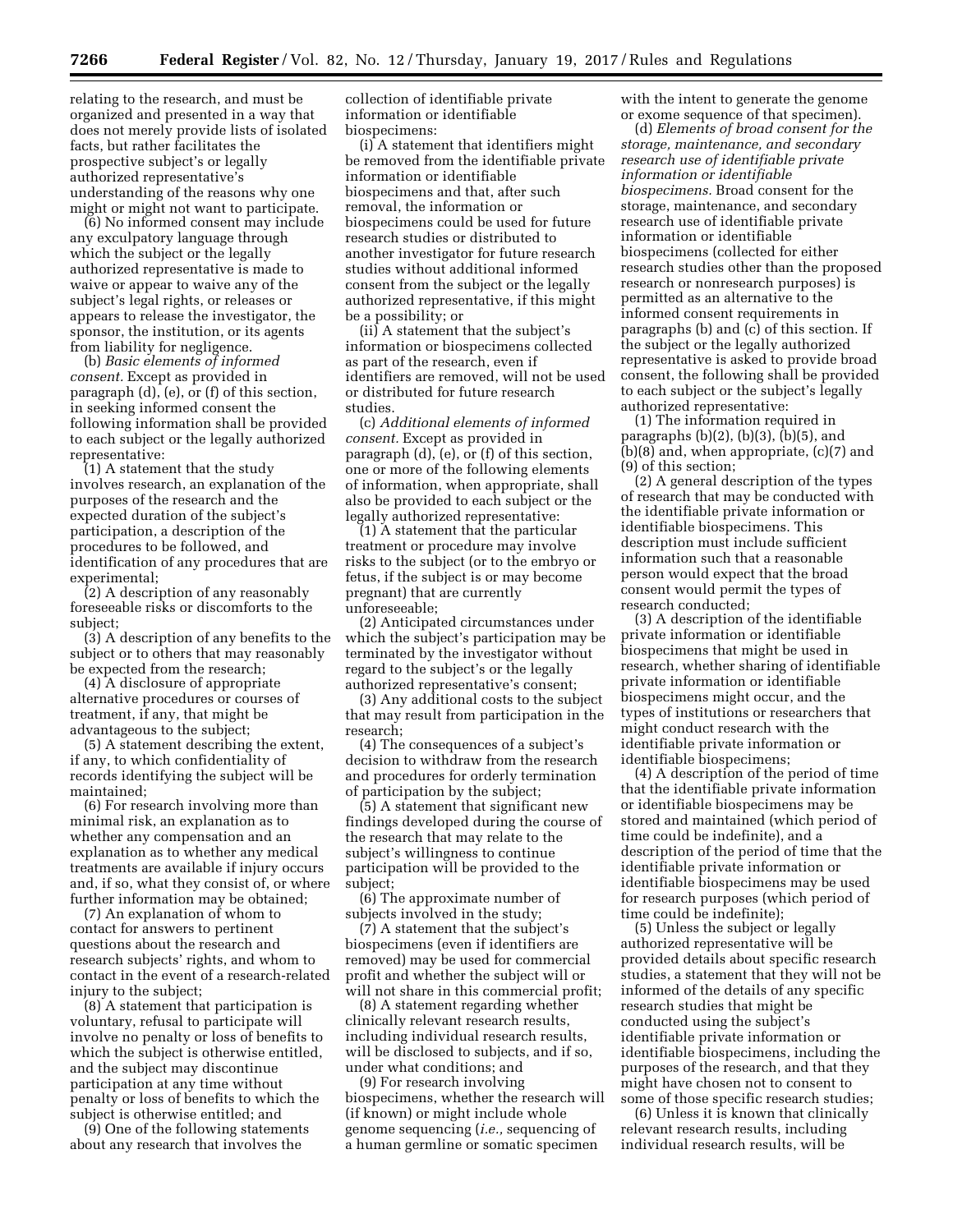disclosed to the subject in all circumstances, a statement that such results may not be disclosed to the subject; and

(7) An explanation of whom to contact for answers to questions about the subject's rights and about storage and use of the subject's identifiable private information or identifiable biospecimens, and whom to contact in the event of a research-related harm.

(e) *Waiver or alteration of consent in research involving public benefit and service programs conducted by or subject to the approval of state or local officials*—(1) *Waiver.* An IRB may waive the requirement to obtain informed consent for research under paragraphs (a) through (c) of this section, provided the IRB satisfies the requirements of paragraph (e)(3) of this section. If an individual was asked to provide broad consent for the storage, maintenance, and secondary research use of identifiable private information or identifiable biospecimens in accordance with the requirements at paragraph (d) of this section, and refused to consent, an IRB cannot waive consent for the storage, maintenance, or secondary research use of the identifiable private information or identifiable biospecimens.

(2) *Alteration.* An IRB may approve a consent procedure that omits some, or alters some or all, of the elements of informed consent set forth in paragraphs (b) and (c) of this section provided the IRB satisfies the requirements of paragraph (e)(3) of this section. An IRB may not omit or alter any of the requirements described in paragraph (a) of this section. If a broad consent procedure is used, an IRB may not omit or alter any of the elements required under paragraph (d) of this section.

(3) *Requirements for waiver and alteration.* In order for an IRB to waive or alter consent as described in this subsection, the IRB must find and document that:

(i) The research or demonstration project is to be conducted by or subject to the approval of state or local government officials and is designed to study, evaluate, or otherwise examine:

(A) Public benefit or service programs;

(B) Procedures for obtaining benefits or services under those programs;

(C) Possible changes in or alternatives to those programs or procedures; or

(D) Possible changes in methods or levels of payment for benefits or services under those programs; and

(ii) The research could not practicably be carried out without the waiver or alteration.

(f) *General waiver or alteration of consent*—(1) *Waiver.* An IRB may waive

the requirement to obtain informed consent for research under paragraphs (a) through (c) of this section, provided the IRB satisfies the requirements of paragraph (f)(3) of this section. If an individual was asked to provide broad consent for the storage, maintenance, and secondary research use of identifiable private information or identifiable biospecimens in accordance with the requirements at paragraph (d) of this section, and refused to consent, an IRB cannot waive consent for the storage, maintenance, or secondary research use of the identifiable private information or identifiable biospecimens.

(2) *Alteration.* An IRB may approve a consent procedure that omits some, or alters some or all, of the elements of informed consent set forth in paragraphs (b) and (c) of this section provided the IRB satisfies the requirements of paragraph (f)(3) of this section. An IRB may not omit or alter any of the requirements described in paragraph (a) of this section. If a broad consent procedure is used, an IRB may not omit or alter any of the elements required under paragraph (d) of this section.

(3) *Requirements for waiver and alteration.* In order for an IRB to waive or alter consent as described in this subsection, the IRB must find and document that:

(i) The research involves no more than minimal risk to the subjects;

(ii) The research could not practicably be carried out without the requested waiver or alteration;

(iii) If the research involves using identifiable private information or identifiable biospecimens, the research could not practicably be carried out without using such information or biospecimens in an identifiable format;

(iv) The waiver or alteration will not adversely affect the rights and welfare of the subjects; and

(v) Whenever appropriate, the subjects or legally authorized representatives will be provided with additional pertinent information after participation.

(g) *Screening, recruiting, or determining eligibility.* An IRB may approve a research proposal in which an investigator will obtain information or biospecimens for the purpose of screening, recruiting, or determining the eligibility of prospective subjects without the informed consent of the prospective subject or the subject's legally authorized representative, if either of the following conditions are met:

(1) The investigator will obtain information through oral or written communication with the prospective subject or legally authorized representative, or

(2) The investigator will obtain identifiable private information or identifiable biospecimens by accessing records or stored identifiable biospecimens.

(h) *Posting of clinical trial consent form.* (1) For each clinical trial conducted or supported by a Federal department or agency, one IRBapproved informed consent form used to enroll subjects must be posted by the awardee or the Federal department or agency component conducting the trial on a publicly available Federal Web site that will be established as a repository for such informed consent forms.

(2) If the Federal department or agency supporting or conducting the clinical trial determines that certain information should not be made publicly available on a Federal Web site (*e.g.* confidential commercial information), such Federal department or agency may permit or require redactions to the information posted.

(3) The informed consent form must be posted on the Federal Web site after the clinical trial is closed to recruitment, and no later than 60 days after the last study visit by any subject, as required by the protocol.

(i) *Preemption.* The informed consent requirements in this policy are not intended to preempt any applicable Federal, state, or local laws (including tribal laws passed by the official governing body of an American Indian or Alaska Native tribe) that require additional information to be disclosed in order for informed consent to be legally effective.

(j) *Emergency medical care.* Nothing in this policy is intended to limit the authority of a physician to provide emergency medical care, to the extent the physician is permitted to do so under applicable Federal, state, or local law (including tribal law passed by the official governing body of an American Indian or Alaska Native tribe).

(Approved by the Office of Management and Budget under Control Number 0990–0260)

#### **§** ll**.117 Documentation of informed consent.**

(a) Except as provided in paragraph (c) of this section, informed consent shall be documented by the use of a written informed consent form approved by the IRB and signed (including in an electronic format) by the subject or the subject's legally authorized representative. A written copy shall be given to the person signing the informed consent form.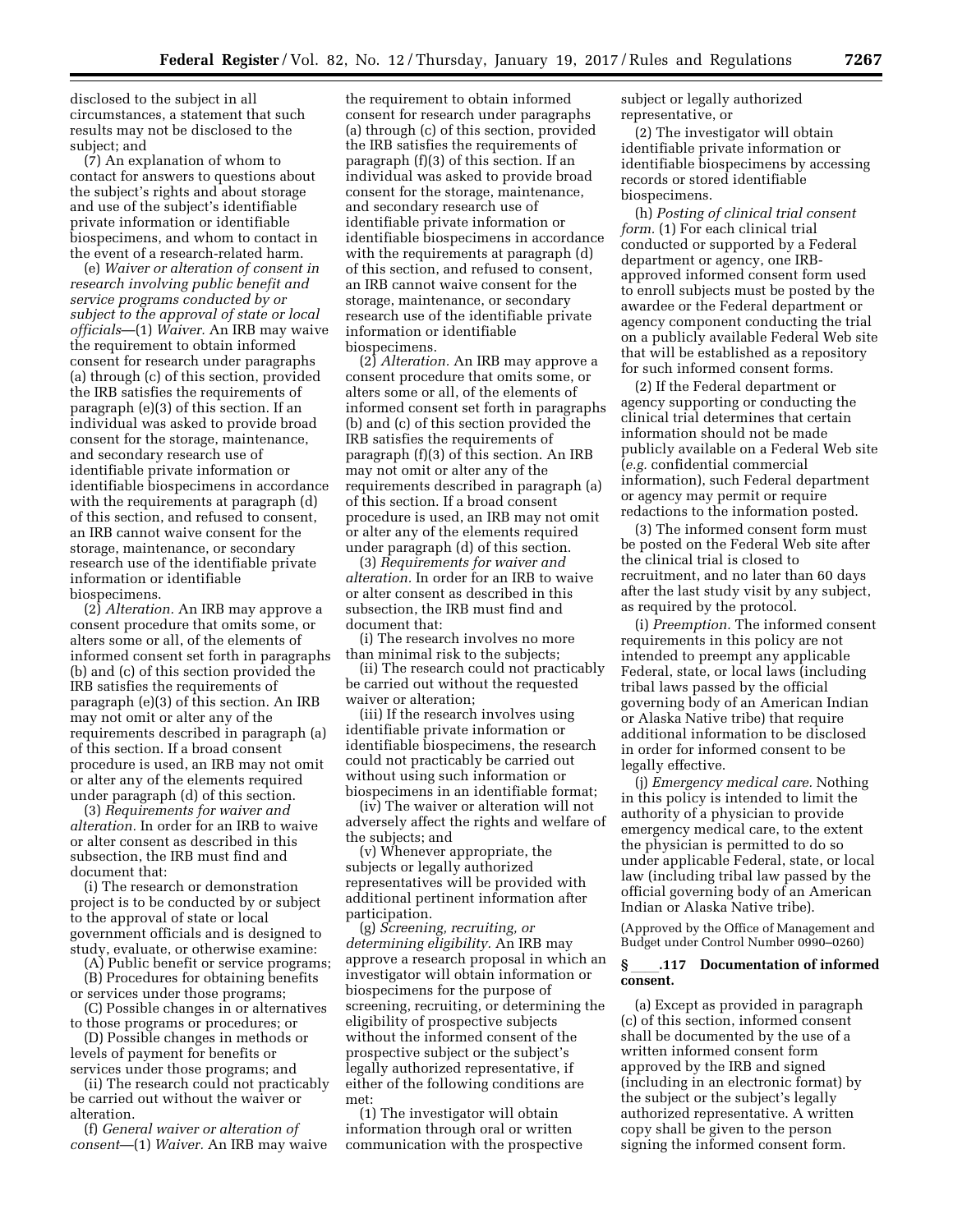(b) Except as provided in paragraph (c) of this section, the informed consent form may be either of the following:

(1) A written informed consent form that meets the requirements of § ll.116. The investigator shall give either the subject or the subject's legally authorized representative adequate opportunity to read the informed consent form before it is signed; alternatively, this form may be read to the subject or the subject's legally authorized representative.

(2) A short form written informed consent form stating that the elements of informed consent required by  $\S$ . 116 have been presented orally to the subject or the subject's legally authorized representative, and that the key information required by  $.116(a)(5)(i)$  was presented first to the subject, before other information, if any, was provided. The IRB shall approve a written summary of what is to be said to the subject or the legally authorized representative. When this method is used, there shall be a witness to the oral presentation. Only the short form itself is to be signed by the subject or the subject's legally authorized representative. However, the witness shall sign both the short form and a copy of the summary, and the person actually obtaining consent shall sign a copy of the summary. A copy of the summary shall be given to the subject or the subject's legally authorized representative, in addition to a copy of the short form.

(c)(1) An IRB may waive the requirement for the investigator to obtain a signed informed consent form for some or all subjects if it finds any of the following:

(i) That the only record linking the subject and the research would be the informed consent form and the principal risk would be potential harm resulting from a breach of confidentiality. Each subject (or legally authorized representative) will be asked whether the subject wants documentation linking the subject with the research, and the subject's wishes will govern;

(ii) That the research presents no more than minimal risk of harm to subjects and involves no procedures for which written consent is normally required outside of the research context; or

(iii) If the subjects or legally authorized representatives are members of a distinct cultural group or community in which signing forms is not the norm, that the research presents no more than minimal risk of harm to subjects and provided there is an appropriate alternative mechanism for

documenting that informed consent was obtained.

(2) In cases in which the documentation requirement is waived, the IRB may require the investigator to provide subjects or legally authorized representatives with a written statement regarding the research.

(Approved by the Office of Management and Budget under Control Number 0990–0260)

#### **§** ll**.118 Applications and proposals lacking definite plans for involvement of human subjects.**

Certain types of applications for grants, cooperative agreements, or contracts are submitted to Federal departments or agencies with the knowledge that subjects may be involved within the period of support, but definite plans would not normally be set forth in the application or proposal. These include activities such as institutional type grants when selection of specific projects is the institution's responsibility; research training grants in which the activities involving subjects remain to be selected; and projects in which human subjects' involvement will depend upon completion of instruments, prior animal studies, or purification of compounds. Except for research waived under § .101(i) or exempted under § ll.104, no human subjects may be

involved in any project supported by these awards until the project has been reviewed and approved by the IRB, as provided in this policy, and certification submitted, by the institution, to the Federal department or agency component supporting the research.

#### **§** ll**.119 Research undertaken without the intention of involving human subjects.**

Except for research waived under § ll.101(i) or exempted under § ll.104, in the event research is undertaken without the intention of involving human subjects, but it is later proposed to involve human subjects in the research, the research shall first be reviewed and approved by an IRB, as provided in this policy, a certification submitted by the institution to the Federal department or agency component supporting the research, and final approval given to the proposed change by the Federal department or agency component.

#### **§** ll**.120 Evaluation and disposition of applications and proposals for research to be conducted or supported by a Federal department or agency.**

(a) The department or agency head will evaluate all applications and proposals involving human subjects

submitted to the Federal department or agency through such officers and employees of the Federal department or agency and such experts and consultants as the department or agency head determines to be appropriate. This evaluation will take into consideration the risks to the subjects, the adequacy of protection against these risks, the potential benefits of the research to the subjects and others, and the importance of the knowledge gained or to be gained.

(b) On the basis of this evaluation, the department or agency head may approve or disapprove the application or proposal, or enter into negotiations to develop an approvable one.

# **§** ll**.121 [Reserved]**

#### **§** ll**.122 Use of Federal funds.**

Federal funds administered by a Federal department or agency may not be expended for research involving human subjects unless the requirements of this policy have been satisfied.

## § \_\_\_\_.123 Early termination of<br>research support: Evaluation of **applications and proposals.**

(a) The department or agency head may require that Federal department or agency support for any project be terminated or suspended in the manner prescribed in applicable program requirements, when the department or agency head finds an institution has materially failed to comply with the terms of this policy.

(b) In making decisions about supporting or approving applications or proposals covered by this policy the department or agency head may take into account, in addition to all other eligibility requirements and program criteria, factors such as whether the applicant has been subject to a termination or suspension under paragraph (a) of this section and whether the applicant or the person or persons who would direct or has/have directed the scientific and technical aspects of an activity has/have, in the judgment of the department or agency head, materially failed to discharge responsibility for the protection of the rights and welfare of human subjects (whether or not the research was subject to federal regulation).

#### **§** ll**.124 Conditions.**

With respect to any research project or any class of research projects the department or agency head of either the conducting or the supporting Federal department or agency may impose additional conditions prior to or at the time of approval when in the judgment of the department or agency head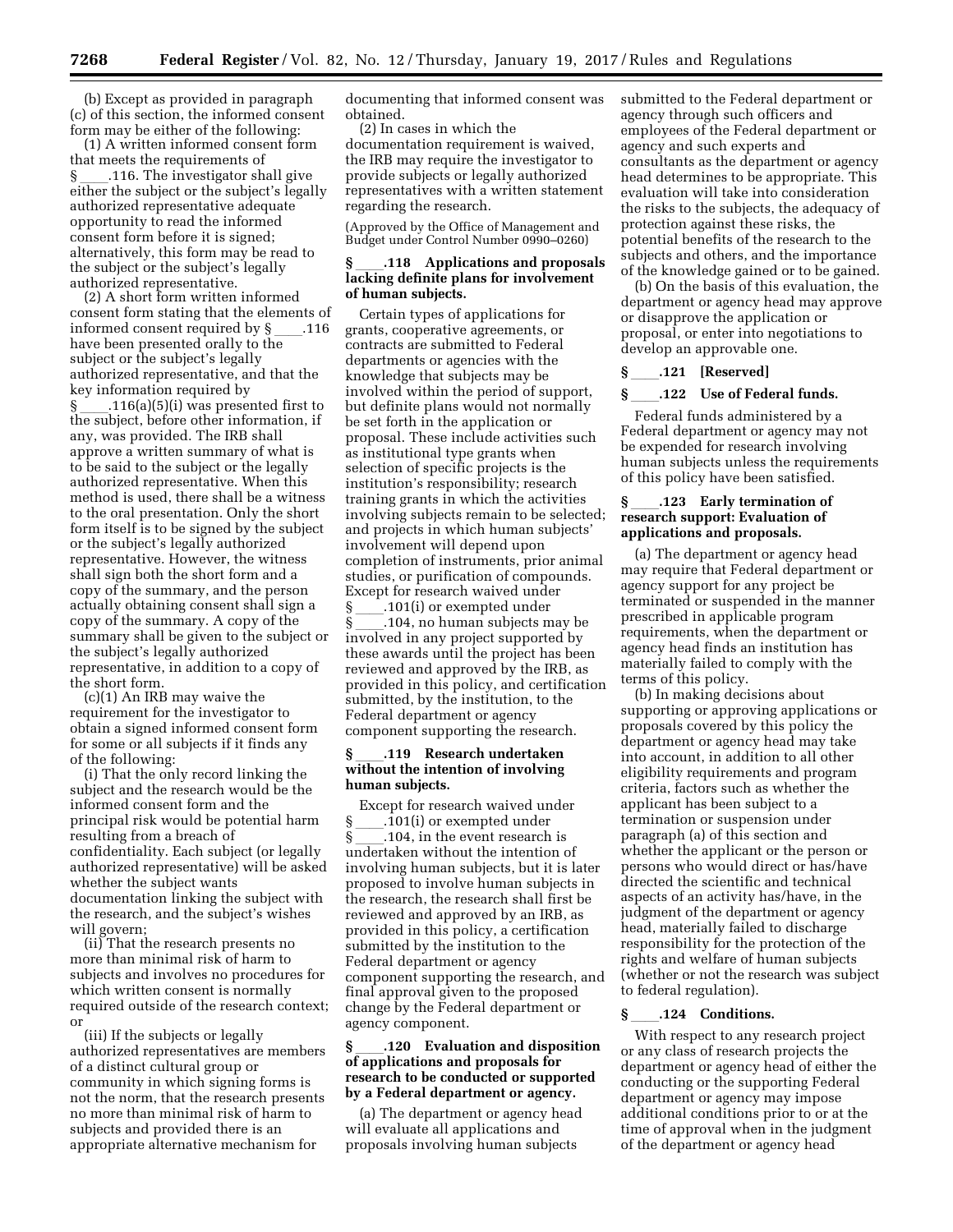additional conditions are necessary for the protection of human subjects.

#### **Adoption of the Common Rules**

The adoption of the common rules by the participating agencies, as modified by agency-specific text, is set forth below.

## **DEPARTMENT OF HOMELAND SECURITY**

## **List of Subjects in 6 CFR Part 46**

Human research subjects, Reporting and record-keeping requirements, Research.

■ For the reasons stated in the preamble, the Department of Homeland Security adds 6 CFR part 46 as set forth at the end of the common preamble of this document.

## **PART 46—PROTECTION OF HUMAN SUBJECTS**

Sec.

- 46.101 To what does this policy apply?
- 46.102 Definitions for purposes of this
- policy. 46.103 Assuring compliance with this policy—research conducted or supported
- by any Federal department or agency.
- 46.104 Exempt research.
- 46.105 [Reserved]
- 46.106 [Reserved]
- 46.107 IRB membership.
- 46.108 IRB functions and operations.
- 46.109 IRB review of research.
- 46.110 Expedited review procedures for certain kinds of research involving no more than minimal risk, and for minor changes in approved research.
- 46.111 Criteria for IRB approval of research.
- 46.112 Review by institution.
- 46.113 Suspension or termination of IRB approval of research.
- 46.114 Cooperative research.
- 46.115 IRB records.
- 46.116 General requirements for informed consent.
- 46.117 Documentation of informed consent.
- 46.118 Applications and proposals lacking definite plans for involvement of human subjects.
- 46.119 Research undertaken without the intention of involving human subjects.
- 46.120 Evaluation and disposition of applications and proposals for research to be conducted or supported by a Federal department or agency.
- 46.121 [Reserved]
- 46.122 Use of Federal funds.
- 46.123 Early termination of research support: Evaluation of applications and proposals.
- 46.124 Conditions.

**Authority:** 5 U.S.C. 301; Pub. L. 107–296, sec. 102, 306(c); Pub. L. 108–458, sec. 8306.

#### **Reginald Brothers,**

*Under Secretary for Science and Technology, DHS.* 

## **DEPARTMENT OF AGRICULTURE**

#### **List of Subjects in 7 CFR Part 1c**

Human research subjects, Reporting and record-keeping requirements, Research.

■ For the reasons stated in the preamble, the Department of Agriculture revises 7 CFR part 1c as set forth at the end of the common preamble of this document.

## **PART 1c—PROTECTION OF HUMAN SUBJECTS**

Sec.

- 1c.101 To what does this policy apply?
- 1c.102 Definitions for purposes of this policy.
- 1c.103 Assuring compliance with this policy—research conducted or supported by any Federal department or agency.
- 1c.104 Exempt research.
- 1c.105 [Reserved]
- 1c.106 [Reserved]
- 1c.107 IRB membership.
- 1c.108 IRB functions and operations.
- 1c.109 IRB review of research. 1c.110 Expedited review procedures for
- certain kinds of research involving no more than minimal risk, and for minor changes in approved research.
- 1c.111 Criteria for IRB approval of research.
- 1c.112 Review by institution.
- 1c.113 Suspension or termination of IRB approval of research.
- 1c.114 Cooperative research.
- 1c.115 IRB records.
- 1c.116 General requirements for informed consent.
- 1c.117 Documentation of informed consent. 1c.118 Applications and proposals lacking definite plans for involvement of human subjects.
- 1c.119 Research undertaken without the intention of involving human subjects.
- 1c.120 Evaluation and disposition of applications and proposals for research to be conducted or supported by a Federal department or agency.
- 1c.121 [Reserved]
- 1c.122 Use of Federal funds.
- 1c.123 Early termination of research support: Evaluation of applications and proposals.
- 1c.124 Conditions.

**Authority:** 5 U.S.C. 301; 42 U.S.C. 300v– 1(b).

#### **Ann M. Bartuska,**

*Acting Under Secretary for Research, Education, and Economics, USDA.* 

## **DEPARTMENT OF ENERGY**

#### **List of Subjects in 10 CFR Part 745**

#### *10 CFR Part 745*

Human research subjects, Reporting and record-keeping requirements, Research.

■ For the reasons stated in the preamble, the Department of Energy revises 10 CFR part 745 as set forth at the end of the common preamble of this document.

## **PART 745—PROTECTION OF HUMAN SUBJECTS**

Sec.

- 745.101 To what does this policy apply?
- 745.102 Definitions for purposes of this policy.
- 745.103 Assuring compliance with this policy—research conducted or supported by any Federal department or agency.
- 745.104 Exempt research.
- 745.105 [Reserved]
- 745.106 [Reserved]<br>745.107 IRB member
- IRB membership.
- 745.108 IRB functions and operations.
- 745.109 IRB review of research.
- 745.110 Expedited review procedures for certain kinds of research involving no more than minimal risk, and for minor changes in approved research.
- 745.111 Criteria for IRB approval of research.
- 745.112 Review by institution.
- 745.113 Suspension or termination of IRB approval of research.
- 745.114 Cooperative research.
- 745.115 IRB records.
- 745.116 General requirements for informed consent.
- 745.117 Documentation of informed consent.
- 745.118 Applications and proposals lacking definite plans for involvement of human subjects.
- 745.119 Research undertaken without the intention of involving human subjects.
- 745.120 Evaluation and disposition of applications and proposals for research to be conducted or supported by a Federal department or agency.
- 745.121 [Reserved]
- 745.122 Use of Federal funds.
- 745.123 Early termination of research support: Evaluation of applications and proposals. 745.124 Conditions.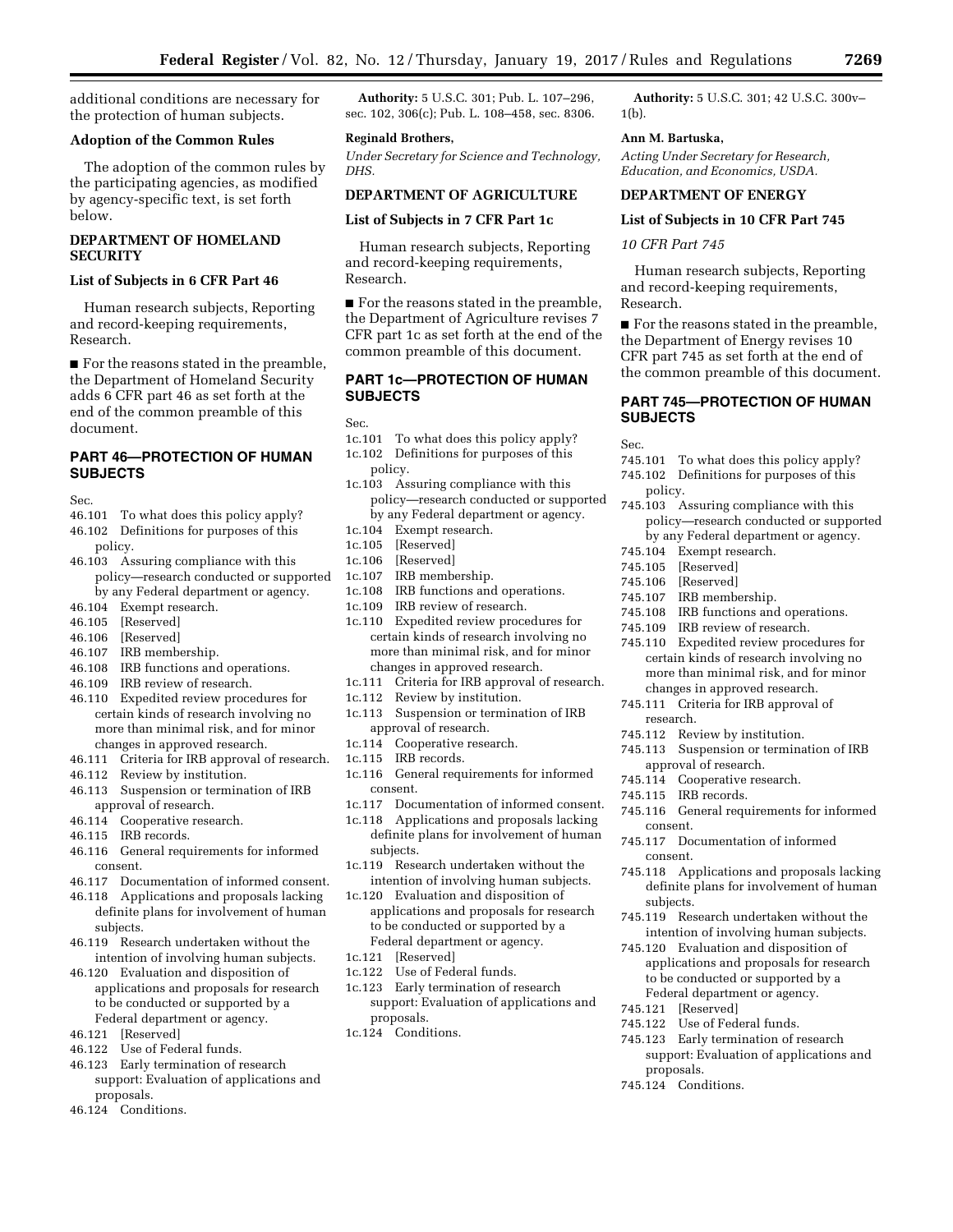**Authority:** 5 U.S.C. 301; 42 U.S.C. 7254; 42 U.S.C. 300v–1(b).

#### **Elizabeth Sherwood-Randall,**

*Deputy Secretary of Energy.* 

## **NATIONAL AERONAUTICS AND SPACE ADMINISTRATION**

#### **List of Subjects in 14 CFR Part 1230**

## *14 CFR Part 1230*

Human research subjects, Reporting and record-keeping requirements, Research.

■ For the reasons stated in the preamble, the National Aeronautics and Space Administration revises 14 CFR part 1230 as set forth at the end of the common preamble of this document.

## **PART 1230—PROTECTION OF HUMAN SUBJECTS**

Sec.

- 1230.101 To what does this policy apply? 1230.102 Definitions for purposes of this policy.
- 1230.103 Assuring compliance with this policy—research conducted or supported by any Federal department or agency.
- 1230.104 Exempt research.
- 1230.105 [Reserved]
- 1230.106 [Reserved]
- 1230.107 IRB membership.
- 1230.108 IRB functions and operations.
- 1230.109 IRB review of research.
- 1230.110 Expedited review procedures for certain kinds of research involving no more than minimal risk, and for minor changes in approved research.
- 1230.111 Criteria for IRB approval of research.
- 1230.112 Review by institution.
- 1230.113 Suspension or termination of IRB approval of research.
- 1230.114 Cooperative research.
- 1230.115 IRB records.
- 1230.116 General requirements for informed consent.
- 1230.117 Documentation of informed consent.
- 1230.118 Applications and proposals lacking definite plans for involvement of human subjects.
- 1230.119 Research undertaken without the intention of involving human subjects.
- 1230.120 Evaluation and disposition of applications and proposals for research to be conducted or supported by a Federal department or agency.
- 1230.121 [Reserved]
- 1230.122 Use of Federal funds.
- 1230.123 Early termination of research support: Evaluation of applications and proposals.
- 1230.124 Conditions.

**Authority:** 5 U.S.C. 301;42 U.S.C. 300v– 1(b).

#### **James D. Polk,**

*Chief Health and Medical Officer, NASA.* 

## **DEPARTMENT OF COMMERCE**

## **List of Subjects in 15 CFR Part 27**

#### *15 CFR Part 27*

Human research subjects, Reporting and record-keeping requirements, Research.

■ For the reasons stated in the preamble, the Department of Commerce revises 15 CFR part 27 as set forth at the end of the common preamble of this document.

## **PART 27—PROTECTION OF HUMAN SUBJECTS**

Sec.

- 27.101 To what does this policy apply?
- 27.102 Definitions for purposes of this policy.
- 27.103 Assuring compliance with this policy—research conducted or supported by any Federal department or agency.
- 27.104 Exempt research.<br>27.105 [Reserved]
- [Reserved]
- 27.106 [Reserved]
- 27.107 IRB membership.
- 27.108 IRB functions and operations.
- 27.109 IRB review of research.
- 27.110 Expedited review procedures for certain kinds of research involving no more than minimal risk, and for minor changes in approved research.
- 27.111 Criteria for IRB approval of research.
- 27.112 Review by institution.
- 27.113 Suspension or termination of IRB approval of research.
- 27.114 Cooperative research.
- 27.115 IRB records.
- 27.116 General requirements for informed consent.
- 27.117 Documentation of informed consent.
- 27.118 Applications and proposals lacking definite plans for involvement of human subjects.
- 27.119 Research undertaken without the intention of involving human subjects.
- 27.120 Evaluation and disposition of applications and proposals for research to be conducted or supported by a Federal department or agency.
- 27.121 [Reserved]
- 27.122 Use of Federal funds.
- 27.123 Early termination of research support: Evaluation of applications and proposals.
- 27.124 Conditions.

**Authority:** 5 U.S.C. 301; 42 U.S.C. 300v– 1(b).

#### **James Hock,**

*Chief of Staff, Department of Commerce.* 

## **SOCIAL SECURITY ADMINISTRATION**

## **List of Subjects in 20 CFR Part 431**

## *20 CFR Part 431*

Human research subjects, Reporting and record-keeping requirements, Research.

■ For the reasons stated in the preamble, the Social Security Administration adds 20 CFR part 431 as set forth at the end of the common preamble of this document.

## **PART 431—PROTECTION OF HUMAN SUBJECTS**

Sec.

- 431.101 To what does this policy apply?
- 431.102 Definitions for purposes of this policy.
- 431.103 Assuring compliance with this policy—research conducted or supported by any Federal department or agency.
- 431.104 Exempt research.
- 431.105 [Reserved]
- 431.106 [Reserved]
- 431.107 IRB membership.
- 431.108 IRB functions and operations.
- 431.109 IRB review of research.
- 431.110 Expedited review procedures for certain kinds of research involving no more than minimal risk, and for minor changes in approved research.
- 431.111 Criteria for IRB approval of research.
- 431.112 Review by institution.
- 431.113 Suspension or termination of IRB approval of research.
- 431.114 Cooperative research.
- 431.115 IRB records.
- 431.116 General requirements for informed consent.
- 431.117 Documentation of informed consent.
- 431.118 Applications and proposals lacking definite plans for involvement of human subjects.
- 431.119 Research undertaken without the intention of involving human subjects.
- 431.120 Evaluation and disposition of applications and proposals for research to be conducted or supported by a Federal department or agency.
- 431.121 [Reserved]

proposals. 431.124 Conditions.

431.122 Use of Federal funds.

431.123 Early termination of research support: Evaluation of applications and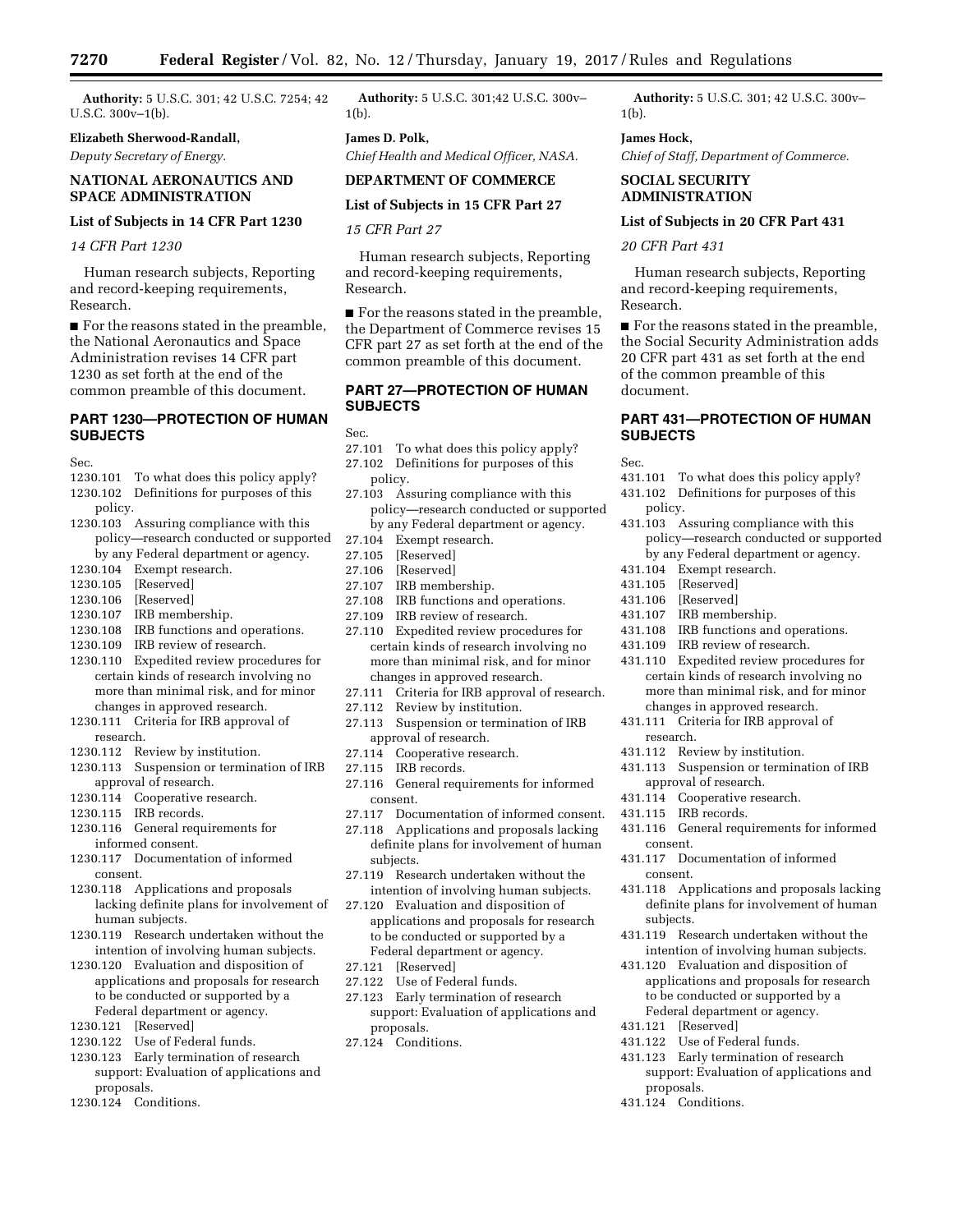**Authority:** 5 U.S.C. 301; 42 U.S.C. 289(a).

#### **Carolyn W. Colvin,**

*Acting Commissioner of Social Security.* 

## **AGENCY FOR INTERNATIONAL DEVELOPMENT**

## **List of Subjects in 22 CFR Part 225**

*22 CFR Part 225* 

Human research subjects, Reporting and record-keeping requirements, Research.

■ For the reasons stated in the preamble, the Agency for International Development revises 22 CFR part 225 as set forth at the end of the common preamble of this document.

## **PART 225—PROTECTION OF HUMAN SUBJECTS**

Sec.

- 225.101 To what does this policy apply?
- 225.102 Definitions for purposes of this policy.
- 225.103 Assuring compliance with this policy—research conducted or supported by any Federal department or agency.
- 225.104 Exempt research.
- 225.105 [Reserved]
- 225.106 [Reserved]
- 225.107 IRB membership.
- 225.108 IRB functions and operations.<br>225.109 IRB review of research.
- IRB review of research.
- 225.110 Expedited review procedures for certain kinds of research involving no more than minimal risk, and for minor changes in approved research.
- 225.111 Criteria for IRB approval of research.
- 225.112 Review by institution.
- 225.113 Suspension or termination of IRB approval of research.
- 225.114 Cooperative research.
- 225.115 IRB records.
- 225.116 General requirements for informed consent.
- 225.117 Documentation of informed consent.
- 225.118 Applications and proposals lacking definite plans for involvement of human subjects.
- 225.119 Research undertaken without the intention of involving human subjects.
- 225.120 Evaluation and disposition of applications and proposals for research to be conducted or supported by a Federal department or agency.
- 225.121 [Reserved]
- 225.122 Use of Federal funds.
- 225.123 Early termination of research support: Evaluation of applications and proposals.
- 225.124 Conditions.

**Authority:** 5 U.S.C. 301; 42 U.S.C. 300v– 1(b), unless otherwise noted.

#### **Irene Koek,**

*Acting Deputy Assistant Administrator for Global Health, U.S. Agency for International Development.* 

## **DEPARTMENT OF HOUSING AND URBAN DEVELOPMENT**

## **List of Subjects in 24 CFR Part 60**

## *24 CFR Part 60*

Human research subjects, Reporting and record-keeping requirements, Research.

■ For the reasons stated in the preamble, the Department of Housing and Urban Development revises 24 CFR part 60 as set forth at the end of the common preamble of this document.

## **PART 60—PROTECTION OF HUMAN SUBJECTS**

Sec.

- 60.101 To what does this policy apply? 60.102 Definitions for purposes of this
- policy. 60.103 Assuring compliance with this
- policy—research conducted or supported by any Federal department or agency.
- 60.104 Exempt research.
- 60.105 [Reserved]
- 60.106 [Reserved]
- 60.107 IRB membership.
- 60.108 IRB functions and operations.
- 60.109 IRB review of research.
- 60.110 Expedited review procedures for certain kinds of research involving no more than minimal risk, and for minor changes in approved research.
- 60.111 Criteria for IRB approval of research.
- 60.112 Review by institution.
- 60.113 Suspension or termination of IRB approval of research.
- 60.114 Cooperative research.
- 60.115 IRB records.
- 60.116 General requirements for informed consent.
- 60.117 Documentation of informed consent.
- 60.118 Applications and proposals lacking definite plans for involvement of human subjects.
- 60.119 Research undertaken without the intention of involving human subjects.
- 60.120 Evaluation and disposition of applications and proposals for research to be conducted or supported by a Federal department or agency.
- 60.121 [Reserved]
- 60.122 Use of Federal funds.
- 60.123 Early termination of research support: Evaluation of applications and proposals.
- 60.124 Conditions.

**Authority:** 5 U.S.C. 301; 42 U.S.C. 300v– 1(b) and 3535(d).

#### **Katherine M. O'Regan,**

*Assistant Secretary for Policy Development and Research, Department of Housing and Urban Development.* 

## **DEPARTMENT OF LABOR**

#### **List of Subjects in 29 CFR Part 21**

## *29 CFR Part 21*

Human research subjects, Reporting and record-keeping requirements, Research.

■ For the reasons stated in the preamble, the Department of Labor adds 29 CFR part 21 as set forth at the end of the common preamble of this document.

## **PART 21—PROTECTION OF HUMAN SUBJECTS**

Sec.

- 21.101 To what does this policy apply?
- 21.102 Definitions for purposes of this policy.
- 21.103 Assuring compliance with this policy—research conducted or supported by any Federal department or agency.
- 21.104 Exempt research.
- 21.105 [Reserved]
- 21.106 [Reserved]
- 21.107 IRB membership.
- 21.108 IRB functions and operations.
- 21.109 IRB review of research.
- 21.110 Expedited review procedures for certain kinds of research involving no more than minimal risk, and for minor changes in approved research.
- 21.111 Criteria for IRB approval of research.
- 21.112 Review by institution.
- 21.113 Suspension or termination of IRB approval of research.
- 21.114 Cooperative research.
- 21.115 IRB records.
- 21.116 General requirements for informed consent.
- 21.117 Documentation of informed consent.
- 21.118 Applications and proposals lacking definite plans for involvement of human subjects.
- 21.119 Research undertaken without the intention of involving human subjects.
- 21.120 Evaluation and disposition of applications and proposals for research to be conducted or supported by a Federal department or agency.

support: Evaluation of applications and

21.123 Early termination of research

21.121 [Reserved] 21.122 Use of Federal funds.

proposals. 21.124 Conditions.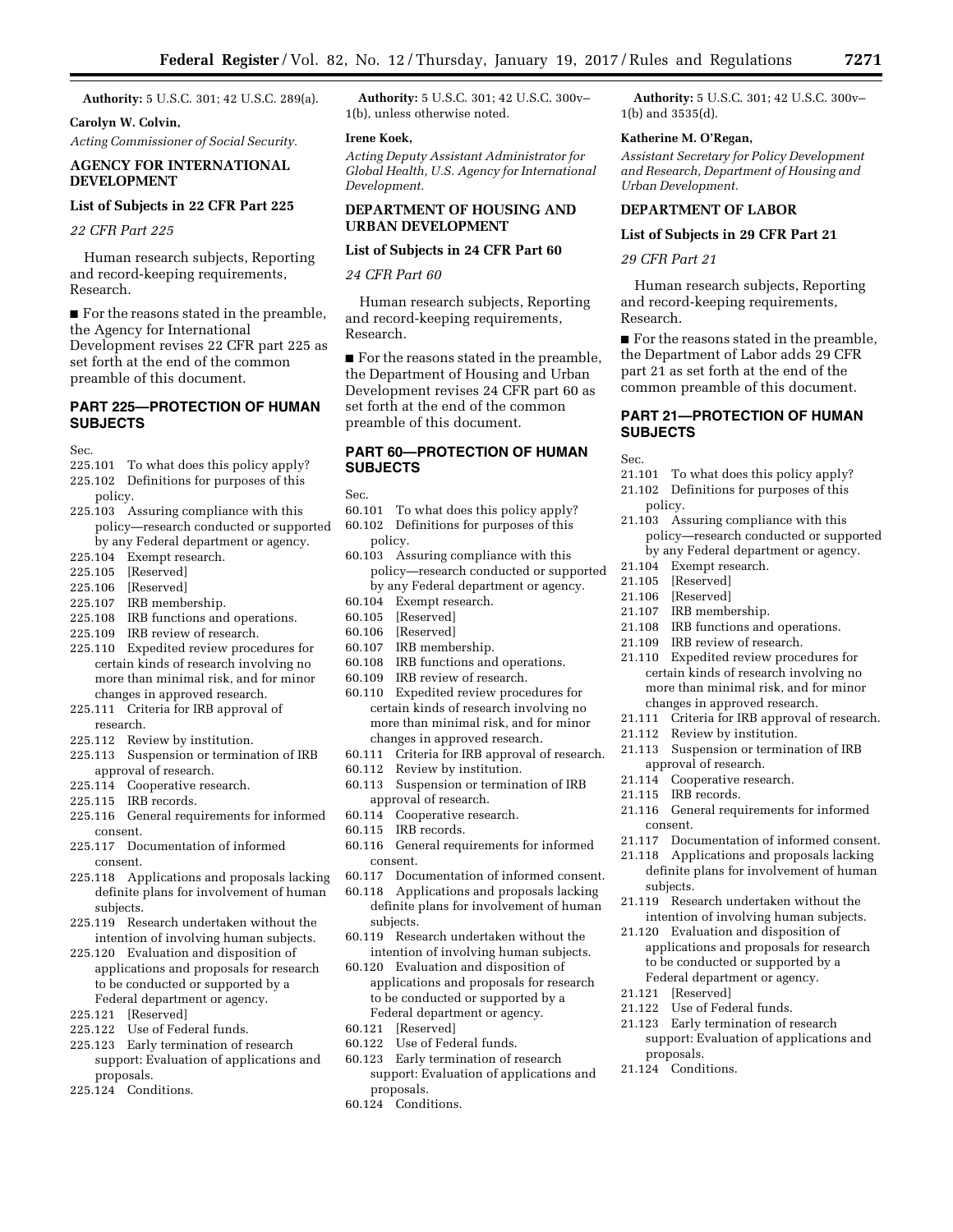**Authority:** 5 U.S.C. 301; 29 U.S.C. 551.

**Christopher P. Lu,** 

*Deputy Secretary of Labor.* 

## **DEPARTMENT OF DEFENSE**

#### **List of Subjects in 32 CFR Part 219**

*32 CFR Part 219* 

Human research subjects, Reporting and record-keeping requirements, Research.

■ For the reasons stated in the preamble, the Department of Defense revises 32 CFR part 219 as set forth at the end of the common preamble of this document.

## **PART 219—PROTECTION OF HUMAN SUBJECTS**

Sec.

- 219.101 To what does this policy apply?
- 219.102 Definitions for purposes of this policy.
- 219.103 Assuring compliance with this policy—research conducted or supported by any Federal department or agency.
- 219.104 Exempt research.
- 219.105 [Reserved]
- 219.106 [Reserved]
- 219.107 IRB membership.
- 219.108 IRB functions and operations.
- 219.109 IRB review of research.
- 219.110 Expedited review procedures for certain kinds of research involving no more than minimal risk, and for minor changes in approved research.
- 219.111 Criteria for IRB approval of research.
- 219.112 Review by institution.
- 219.113 Suspension or termination of IRB approval of research.
- 219.114 Cooperative research.
- 219.115 IRB records.
- 219.116 General requirements for informed consent.
- 219.117 Documentation of informed consent.
- 219.118 Applications and proposals lacking definite plans for involvement of human subjects.
- 219.119 Research undertaken without the intention of involving human subjects.
- 219.120 Evaluation and disposition of applications and proposals for research to be conducted or supported by a Federal department or agency.
- 219.121 [Reserved]
- 219.122 Use of Federal funds.
- 219.123 Early termination of research support: Evaluation of applications and proposals.
- 219.124 Conditions.

**Authority:** 5 U.S.C. 301; 42 U.S.C. 300v– 1(b).

## **Stephen P. Welby,**

*Assistant Secretary of Defense (Research and Engineering).* 

## **DEPARTMENT OF EDUCATION**

## **List of Subjects in 34 CFR Part 97**

Human research subjects, Reporting and record-keeping requirements, Research.

■ For the reasons stated in the preamble, the Department of Education amends 34 CFR part 97 as follows:

## **PART 97—PROTECTION OF HUMAN SUBJECTS**

■ 1. The authority citation for part 97 continues to read as follows:

**Authority:** 5 U.S.C. 301; 20 U.S.C. 1221e– 3, 3474; 42 U.S.C. 300v–1(b).

■ 2. Subpart A is revised as set forth at the end of the common preamble of this document.

## **Subpart A—Federal Policy for the Protection of Human Subjects (Basic ED Policy for Protection of Human Research Subjects)**

Sec.

- 97.101 To what does this policy apply?
- 97.102 Definitions for purposes of this policy.
- 97.103 Assuring compliance with this policy—research conducted or supported by any Federal department or agency.<br>97.104 Exempt research.
- 97.104 Exempt research.<br>97.105 [Reserved]
- 97.105 [Reserved]<br>97.106 [Reserved]
- 97.106 [Reserved]<br>97.107 IRB memb
- 97.107 IRB membership.<br>97.108 IRB functions and
- 97.108 IRB functions and operations.<br>97.109 IRB review of research.
- 97.109 IRB review of research.<br>97.110 Expedited review proce
- Expedited review procedures for certain kinds of research involving no more than minimal risk, and for minor changes in approved research.<br>97.111 Criteria for IRB approval o
- 97.111 Criteria for IRB approval of research.<br>97.112 Review by institution.
- 97.112 Review by institution.<br>97.113 Suspension or termina
- Suspension or termination of IRB
- approval of research.<br>97.114 Cooperative rese
- Cooperative research. 97.115 IRB records.
- 
- 97.116 General requirements for informed consent.
- 97.117 Documentation of informed consent.<br>97.118 Applications and proposals lacking
- Applications and proposals lacking definite plans for involvement of human subjects.
- 97.119 Research undertaken without the intention of involving human subjects.
- 97.120 Evaluation and disposition of applications and proposals for research to be conducted or supported by a Federal department or agency.
- 97.121 [Reserved]
- 97.122 Use of Federal funds.
- 97.123 Early termination of research support: Evaluation of applications and proposals.

97.124 Conditions.

**John B. King Jr.,** 

*Secretary of Education.* 

## **DEPARTMENT OF VETERANS AFFAIRS**

#### **List of Subjects in 38 CFR Part 16**

*38 CFR Part 16* 

Human research subjects, Reporting and record-keeping requirements, Research.

■ For the reasons stated in the preamble, the Department of Veterans Affairs revises 38 CFR part 16 as set forth at the end of the common preamble of this document.

## **PART 16—PROTECTION OF HUMAN SUBJECTS**

Sec.

- 16.101 To what does this policy apply?
- 16.102 Definitions for purposes of this policy.
- 16.103 Assuring compliance with this policy—research conducted or supported by any Federal department or agency.
- 16.104 Exempt research.
- 16.105 [Reserved]
- 16.106 [Reserved]
- 16.107 IRB membership.
- 16.108 IRB functions and operations.
- 16.109 IRB review of research.
- 16.110 Expedited review procedures for certain kinds of research involving no more than minimal risk, and for minor changes in approved research.
- 16.111 Criteria for IRB approval of research.
- 16.112 Review by institution.
- 16.113 Suspension or termination of IRB approval of research.
- 16.114 Cooperative research.
- 16.115 IRB records.

16.121 [Reserved]

proposals. 16.124 Conditions.

16.122 Use of Federal funds. 16.123 Early termination of research

- 16.116 General requirements for informed consent.
- 16.117 Documentation of informed consent.
- 16.118 Applications and proposals lacking definite plans for involvement of human subjects.

applications and proposals for research to be conducted or supported by a Federal department or agency.

support: Evaluation of applications and

16.119 Research undertaken without the intention of involving human subjects. 16.120 Evaluation and disposition of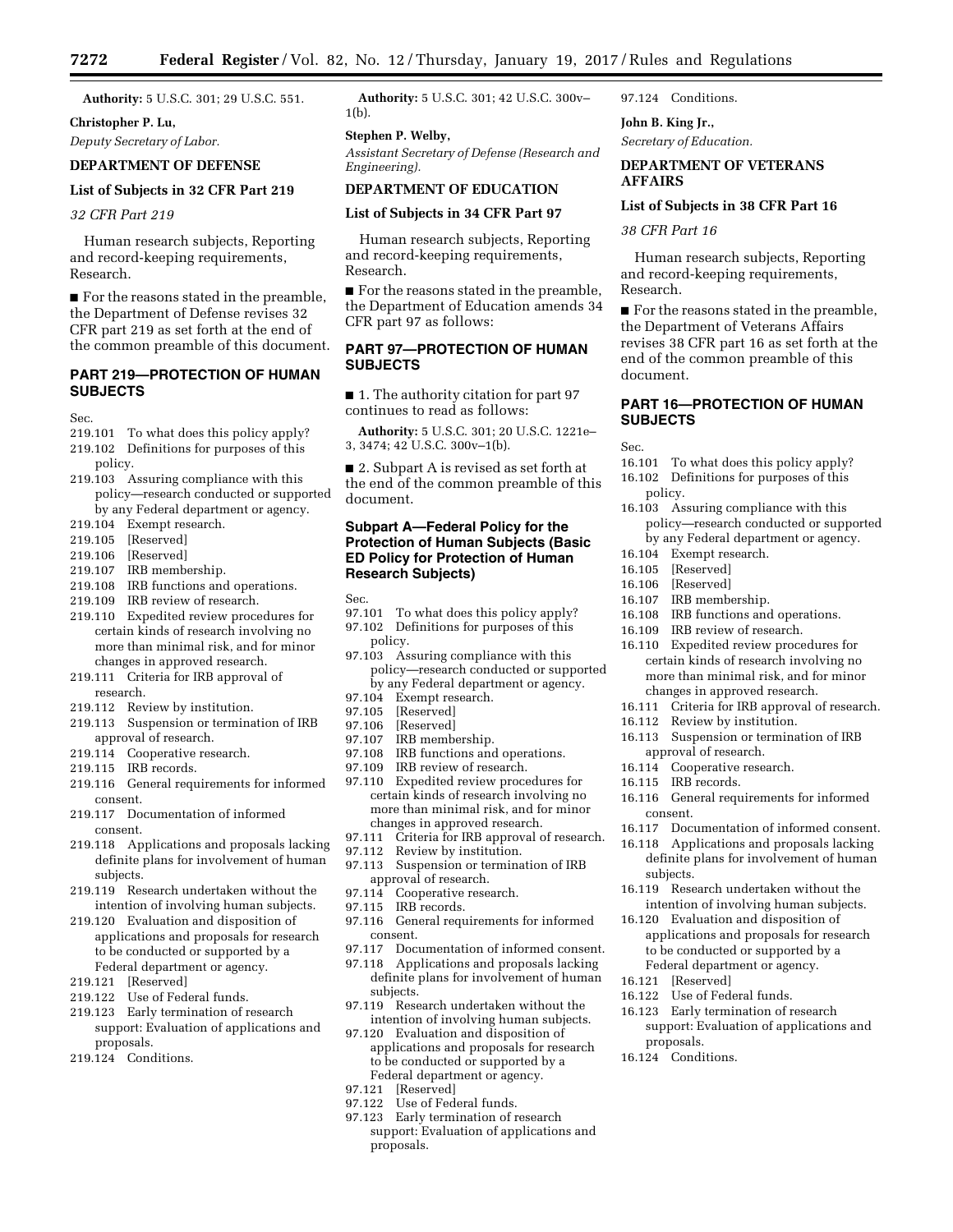**Authority:** 5 U.S.C. 301; 38 U.S.C. 501, 7331, 7334; 42 U.S.C. 300v–1(b).

#### **Gina S. Farrisee,**

*Deputy Chief of Staff, U.S. Department of Veterans Affairs.* 

## **ENVIRONMENTAL PROTECTION AGENCY**

## **List of Subjects in 40 CFR Part 26**

#### *40 CFR Part 26*

Human research subjects, Reporting and record-keeping requirements, Research.

■ For the reasons stated in the preamble, the Environmental Protection Agency amends 40 CFR part 26 as follows:

## **PART 26—PROTECTION OF HUMAN SUBJECTS**

■ 1. The authority citation for part 26 continues to read as follows:

**Authority:** 5 U.S.C. 301; 7 U.S.C. 136a(a) and 136w(a)(1); 21 U.S.C. 346a(e)(1)(C); sec. 201, Pub. L. 109–54, 119 Stat. 531; and 42 U.S.C. 300v–1(b).

■ 2. Subpart A is revised as set forth at the end of the common preamble of this document.

## **Subpart A—Basic EPA Policy for Protection of Subjects in Human Research Conducted or Supported by EPA**

- Sec.<br>26 101 To what does this policy apply?
- 26.102 Definitions for purposes of this policy.
- 26.103 Assuring compliance with this policy—research conducted or supported by any Federal department or agency.
- 26.104 Exempt research.<br>26.105 [Reserved]
- 26.105 [Reserved]<br>26.106 [Reserved]
- 26.106 [Reserved]<br>26.107 IRB memb
- IRB membership.
- 26.108 IRB functions and operations.
- 26.109 IRB review of research.
- 26.110 Expedited review procedures for certain kinds of research involving no more than minimal risk, and for minor changes in approved research.
- 26.111 Criteria for IRB approval of research.
- 26.112 Review by institution.
- 26.113 Suspension or termination of IRB approval of research.
- 26.114 Cooperative research.
- 26.115 IRB records.
- 26.116 General requirements for informed consent.
- 26.117 Documentation of informed consent.
- 26.118 Applications and proposals lacking definite plans for involvement of human subjects.
- 26.119 Research undertaken without the intention of involving human subjects.
- 26.120 Evaluation and disposition of applications and proposals for research to be conducted or supported by a Federal department or agency.
- 26.121 [Reserved]
- 26.122 Use of Federal funds.

26.123 Early termination of research support: Evaluation of applications and proposals. 26.124 Conditions.

#### **A. Stanley Meiburg,**

*Acting Deputy Administrator, Environmental Protection Agency.* 

#### **DEPARTMENT OF HEALTH AND HUMAN SERVICES**

## **List of Subjects in 45 CFR Part 46**

#### *45 CFR Part 46*

Human research subjects, Reporting and record-keeping requirements, Research.

■ For the reasons stated in the preamble, the Department of Health and Human Services amends 45 CFR part 46 as follows:

## **PART 46—PROTECTION OF HUMAN SUBJECTS**

■ 1. The authority citation for part 46 is revised to read as follows:

**Authority:** 5 U.S.C. 301; 42 U.S.C. 289(a); 42 U.S.C. 300v–1(b).

■ 2. Subpart A is revised as set forth at the end of the common preamble of this document.

#### **Subpart A—Basic HHS Policy for Protection of Human Research Subjects**

- Sec.<br>46.101 To what does this policy apply?
- 46.102 Definitions for purposes of this policy.
- 46.103 Assuring compliance with this policy—research conducted or supported by any Federal department or agency.<br>46.104 Exempt research.
- 46.104 Exempt research.<br>46.105 [Reserved]
- 46.105 [Reserved]<br>46.106 [Reserved]
- [Reserved]
- 46.107 IRB membership.
- 46.108 IRB functions and operations.
- 46.109 IRB review of research. 46.110 Expedited review procedures for certain kinds of research involving no
- more than minimal risk, and for minor changes in approved research.<br>46.111 Criteria for IRB approval of Criteria for IRB approval of research.
- 46.112 Review by institution.
- 46.113 Suspension or termination of IRB
- approval of research.
- 46.114 Cooperative research.<br>46.115 IRB records. IRB records.
- 46.116 General requirements for informed
- consent.
- 46.117 Documentation of informed consent.
- 46.118 Applications and proposals lacking definite plans for involvement of human subjects.
- 46.119 Research undertaken without the intention of involving human subjects.
- 46.120 Evaluation and disposition of applications and proposals for research to be conducted or supported by a Federal department or agency.
- 46.121 [Reserved]
- 46.122 Use of Federal funds.

46.123 Early termination of research support: Evaluation of applications and proposals.

46.124 Conditions.

#### **Sylvia M. Burwell,**

*Secretary, HHS.* 

#### **NATIONAL SCIENCE FOUNDATION**

#### **List of Subjects in 45 CFR Part 690**

#### *45 CFR Part 690*

Human research subjects, Reporting and record-keeping requirements, Research.

■ For the reasons stated in the preamble, the National Science Foundation revises 45 CFR part 690 as set forth at the end of the common preamble of this document.

## **PART 690—PROTECTION OF HUMAN SUBJECTS**

Sec.

- 690.101 To what does this policy apply?
- 690.102 Definitions for purposes of this
- policy.
- 690.103 Assuring compliance with this policy—research conducted or supported by any Federal department or agency.
- 690.104 Exempt research.
- 690.105 [Reserved]
- 690.106 [Reserved]
- 690.107 IRB membership.
- 690.108 IRB functions and operations.
- 690.109 IRB review of research. 690.110 Expedited review procedures for
- certain kinds of research involving no more than minimal risk, and for minor changes in approved research.
- 690.111 Criteria for IRB approval of research.
- 690.112 Review by institution.
- 690.113 Suspension or termination of IRB approval of research.

690.116 General requirements for informed

690.118 Applications and proposals lacking definite plans for involvement of human

690.119 Research undertaken without the intention of involving human subjects. 690.120 Evaluation and disposition of applications and proposals for research to be conducted or supported by a Federal department or agency.

690.117 Documentation of informed

- 690.114 Cooperative research.
- 690.115 IRB records.

consent.

consent.

subjects.

690.121 [Reserved]

proposals. 690.124 Conditions.

690.122 Use of Federal funds. 690.123 Early termination of research support: Evaluation of applications and